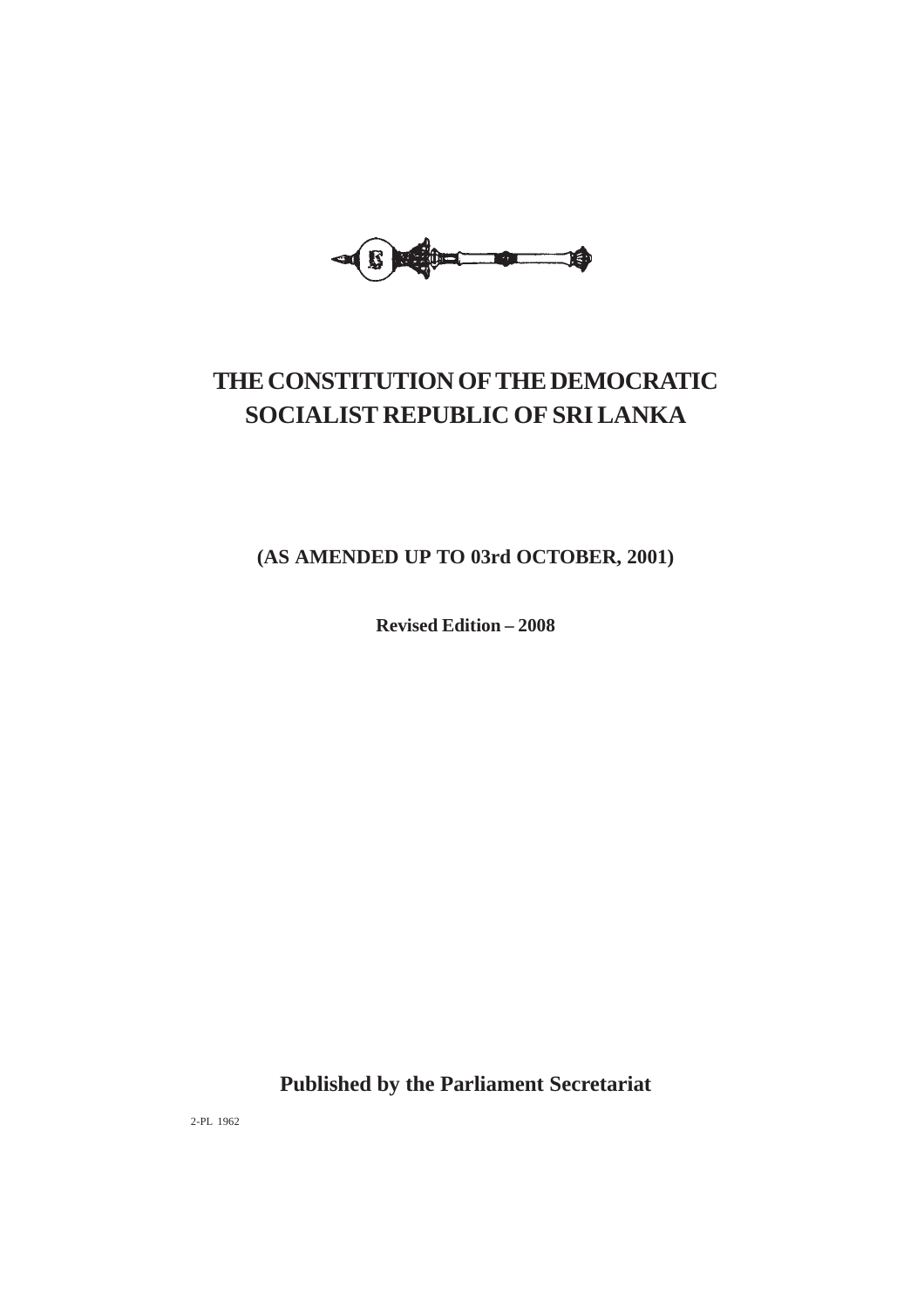*Revised Edition 2008*

PL 001962–1,000(2007/04)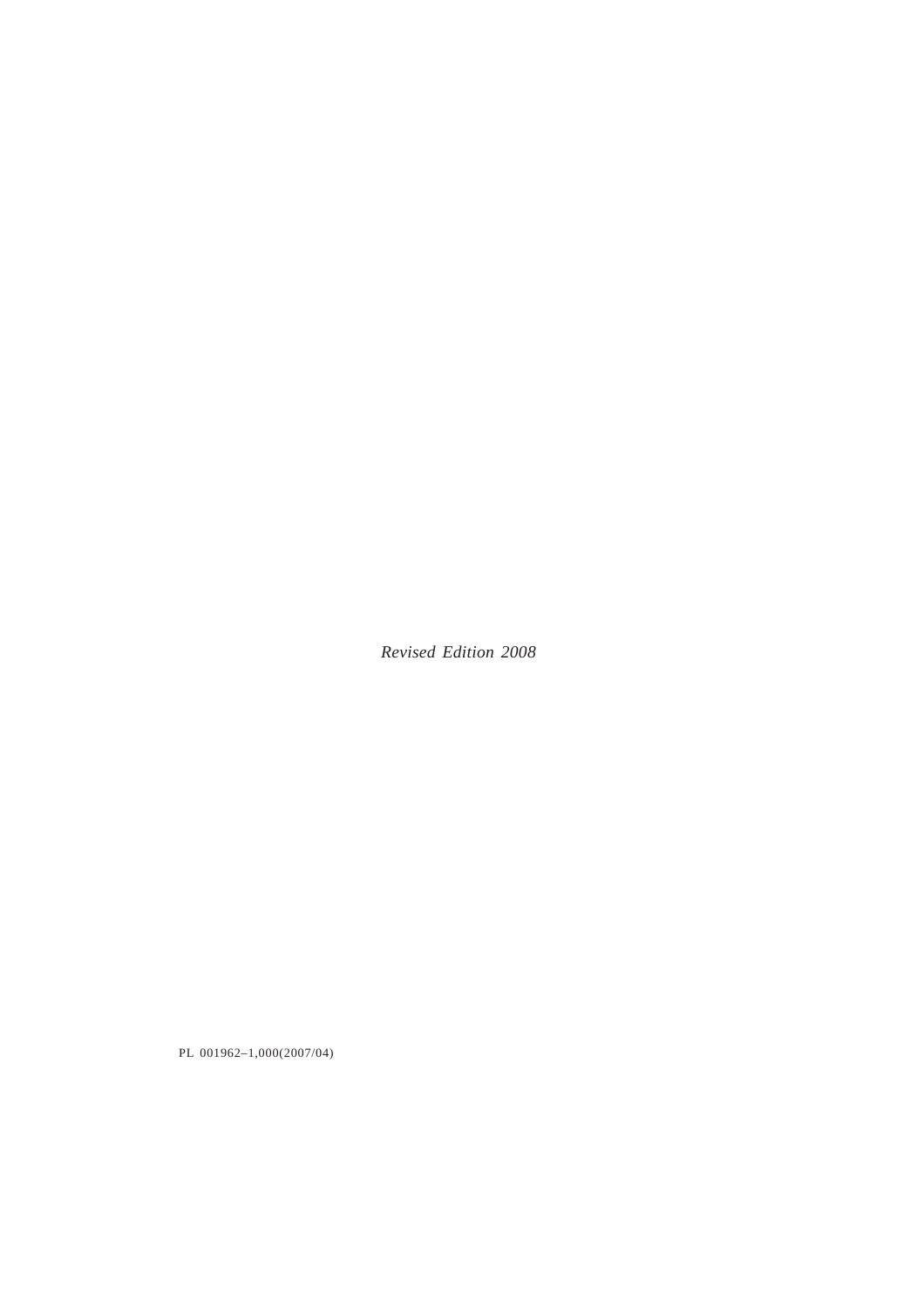This unofficial edition edited by the Table office and the Bills office of the Department of Legislative Services of Parliament of Sri Lanka reproduces the text of the Constitution of the Democratic Socialist Republic of Sri Lanka as amended by Parliament from time to time up to the Seventeenth Amendment to the Constitution. The footnotes below the text indicate the particular Amendments to the Constitution by which such amendments have been made.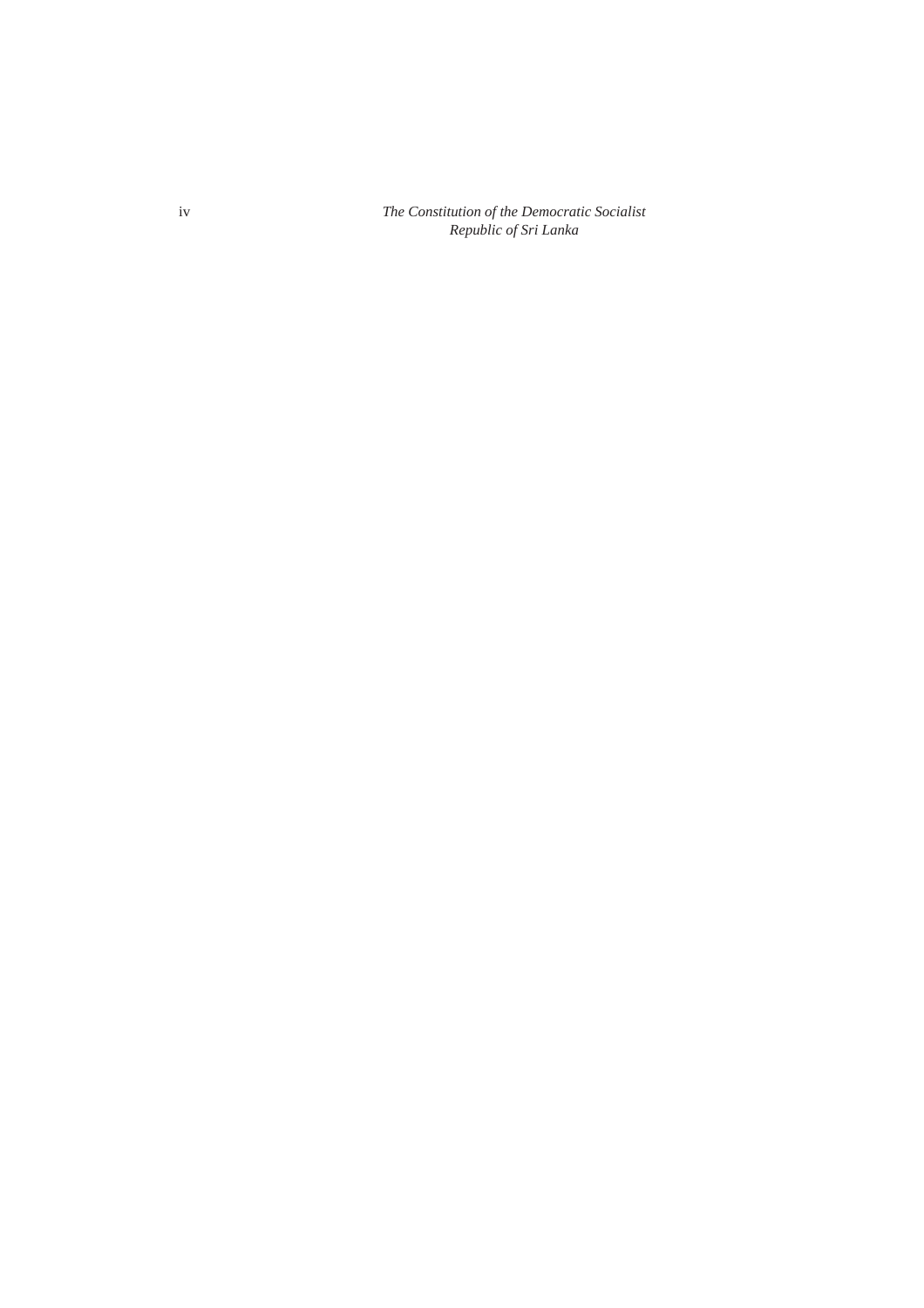# **CONTENTS**

*Page*

**Preamble ...........................................................................................................................**xv

## CHAPTER - I

# **THE PEOPLE, THE STATE AND SOVEREIGNTY**

#### **Article**

# CHAPTER - II

#### **BUDDHISM**

|--|--|--|--|

# CHAPTER - III

## **FUNDAMENTAL RIGHTS**

| 10  |                                                             |  |
|-----|-------------------------------------------------------------|--|
|     |                                                             |  |
| -11 |                                                             |  |
| -12 |                                                             |  |
| 13  | Freedom from arbitrary arrest, detention and punishment and |  |
|     |                                                             |  |
| 14  | Freedom of speech, assembly, association, occupation,       |  |
|     |                                                             |  |
| -15 |                                                             |  |
| -16 |                                                             |  |
| -17 |                                                             |  |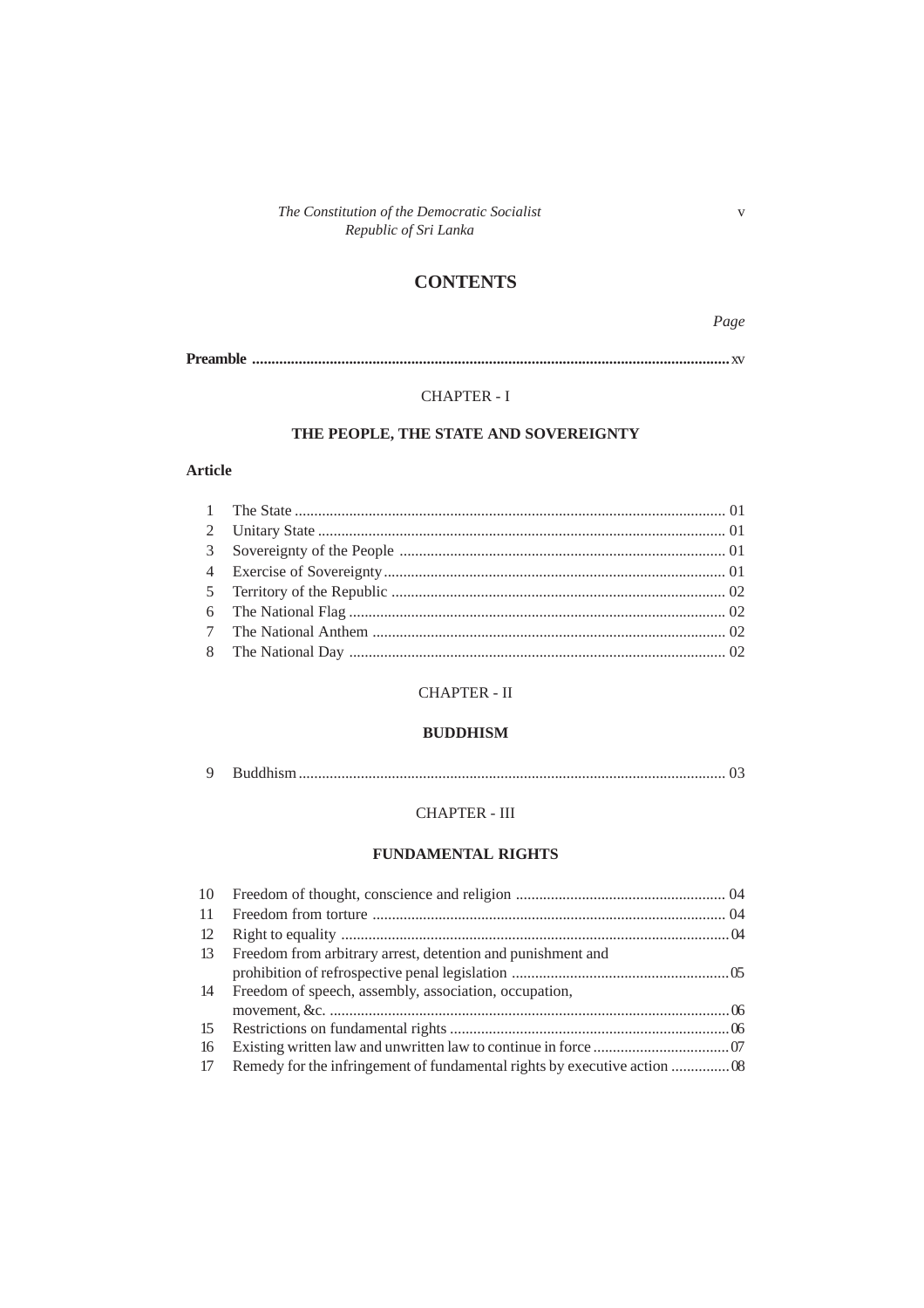## CHAPTER - IV

# **LANGUAGE**

#### **Article** *Page*

| 18  |                                                                   |  |
|-----|-------------------------------------------------------------------|--|
| 19  |                                                                   |  |
| 20  | Use of National Languages in Parliament, Provincial Councils, and |  |
|     |                                                                   |  |
| 21  |                                                                   |  |
| 22  |                                                                   |  |
| 23  |                                                                   |  |
| 24  |                                                                   |  |
| 25  | Provision for adequate facilities for use of languages provided   |  |
|     |                                                                   |  |
| 25A | Provision of any law inconsistent with this Chapter deemed        |  |
|     |                                                                   |  |
|     |                                                                   |  |

# CHAPTER - V

## **CITIZENSHIP**

|--|--|--|--|

# CHAPTER - VI

## **DIRECTIVE PRINCIPLES OF STATE POLICY AND FUNDAMENTAL DUTIES**

| 29 Principles of State Policy and fundamental duties |  |
|------------------------------------------------------|--|
|                                                      |  |
|                                                      |  |

### CHAPTER - VII

## **THE EXECUTIVE THE PRESIDENT OF THE REPUBLIC**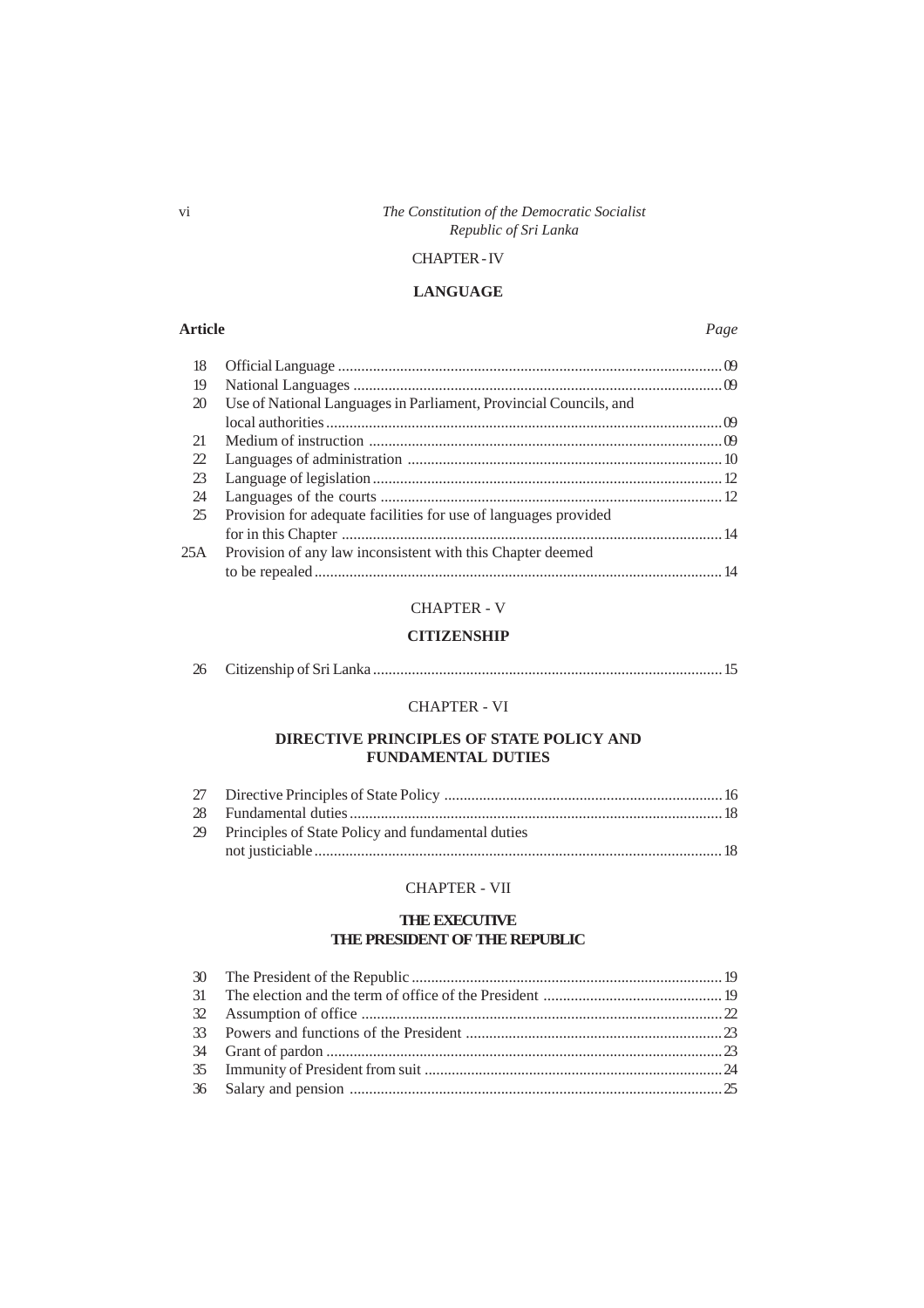| The Constitution of the Democratic Socialist | V11 |
|----------------------------------------------|-----|
| Republic of Sri Lanka                        |     |

## **Article**

| 37 | Exercise, performance and discharge of powers, duties and          |  |
|----|--------------------------------------------------------------------|--|
|    |                                                                    |  |
| 38 |                                                                    |  |
| 39 | Determination by the Supreme Court that the President was not duly |  |
|    |                                                                    |  |
| 40 |                                                                    |  |
|    |                                                                    |  |

## CHAPTER - VIIA

# **THE CONSTITUTIONAL COUNCIL**

# CHAPTER - VIII

# **THE EXECUTIVE THE CABINET OF MINISTERS**

| Ministers who are not members of the Cabinet and their       |  |
|--------------------------------------------------------------|--|
|                                                              |  |
|                                                              |  |
| Tenure of office of the Prime Minister, Ministers and Deputy |  |
|                                                              |  |
|                                                              |  |
|                                                              |  |
|                                                              |  |
|                                                              |  |
|                                                              |  |
|                                                              |  |
|                                                              |  |

*Page*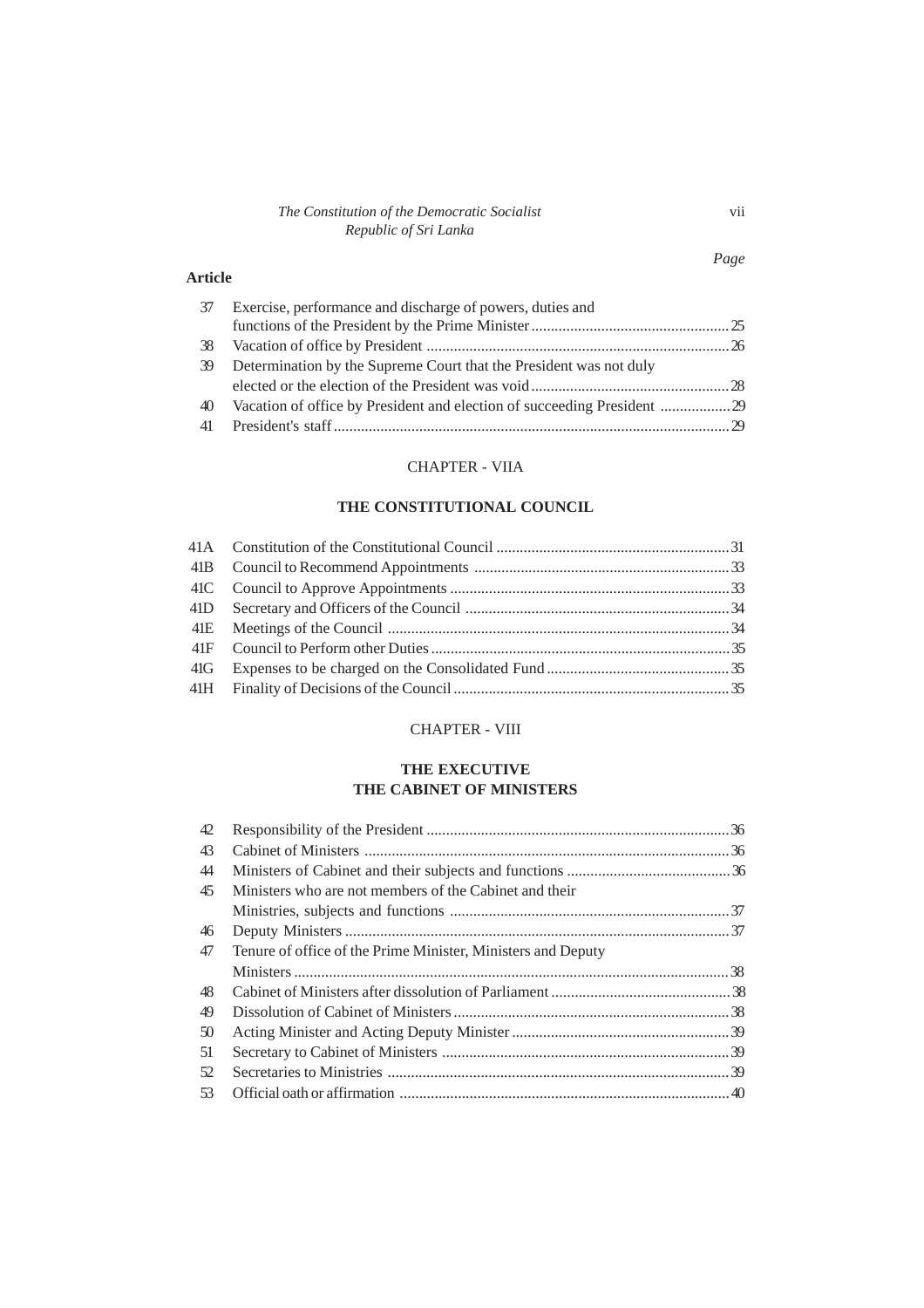## CHAPTER - IX

## **THE EXECUTIVE THE PUBLIC SERVICE**

#### **Article**

*Page*

| 54              |  |
|-----------------|--|
| 55              |  |
| 56              |  |
| 57              |  |
| 58              |  |
| 59              |  |
| 60              |  |
| 61              |  |
| 61A             |  |
| 61B             |  |
| 61C             |  |
| 61D             |  |
| 61 <sub>E</sub> |  |
| 61F             |  |

## CHAPTER - X

## **THE LEGISLATURE PARLIAMENT**

## CHAPTER - XI

## **THE LEGISLATURE PROCEDURE AND POWERS**

viii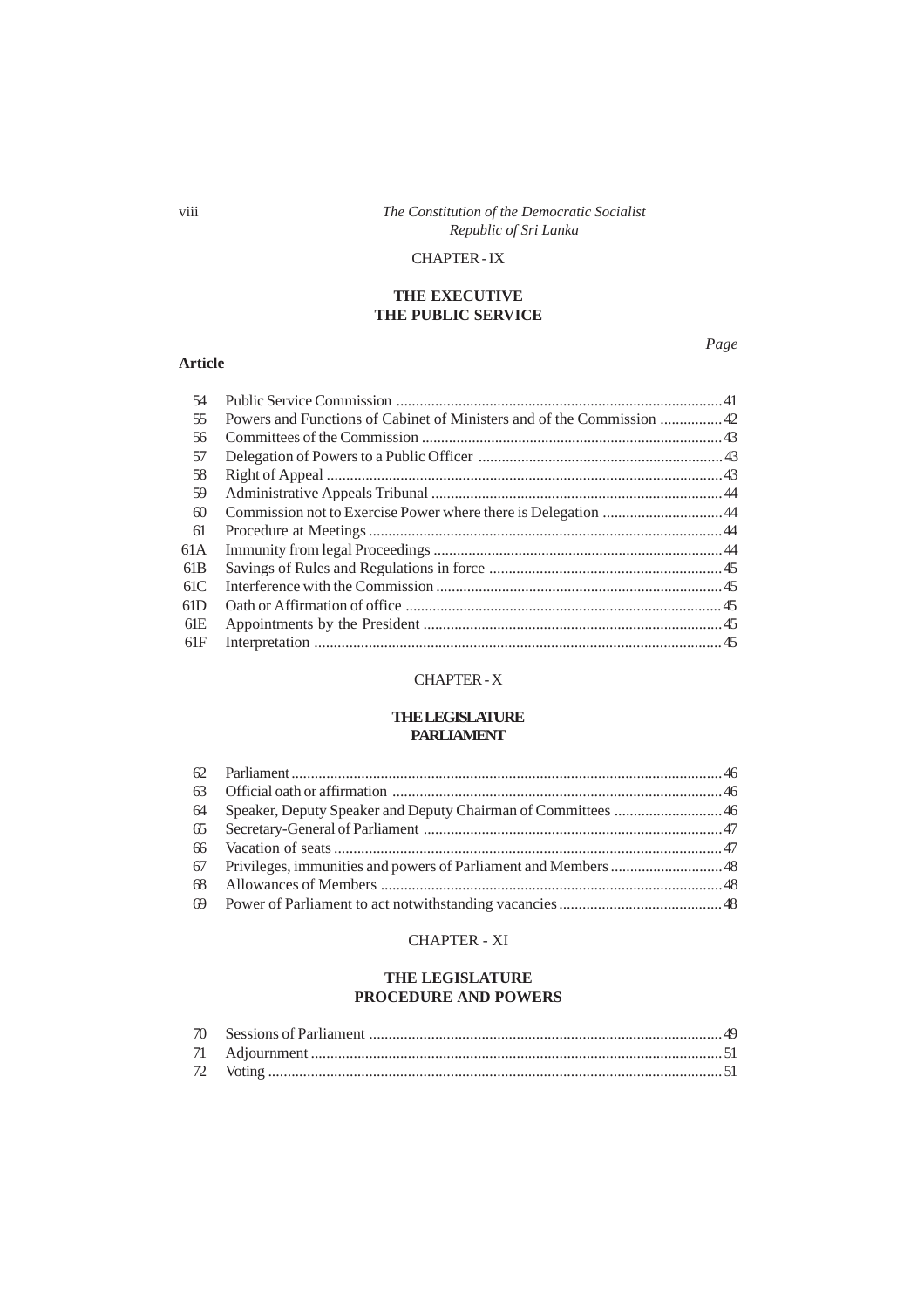| The Constitution of the Democratic Socialist |  |
|----------------------------------------------|--|
| Republic of Sri Lanka                        |  |

#### **Article**

| $\blacksquare$ |  |
|----------------|--|
|                |  |
|                |  |
|                |  |
|                |  |

## CHAPTER - XII

# **THE LEGISLATURE AMENDMENT OF THE CONSTITUTION**

## CHAPTER - XIII

#### **THE REFERENDUM**

| 86 Submission of matters of national importance to people |  |
|-----------------------------------------------------------|--|
|                                                           |  |
|                                                           |  |

#### CHAPTER - XIV

## **THE FRANCHISE AND ELECTIONS**

| 88  |                                                                         |  |
|-----|-------------------------------------------------------------------------|--|
| 89  |                                                                         |  |
| 90  |                                                                         |  |
| 91  |                                                                         |  |
| 92  |                                                                         |  |
| 93  |                                                                         |  |
| 94  |                                                                         |  |
| 95  |                                                                         |  |
| 96  |                                                                         |  |
| 96A |                                                                         |  |
| 97  |                                                                         |  |
| 98  | Number of Members to be returned by the several electoral districts and |  |
|     |                                                                         |  |

*Page*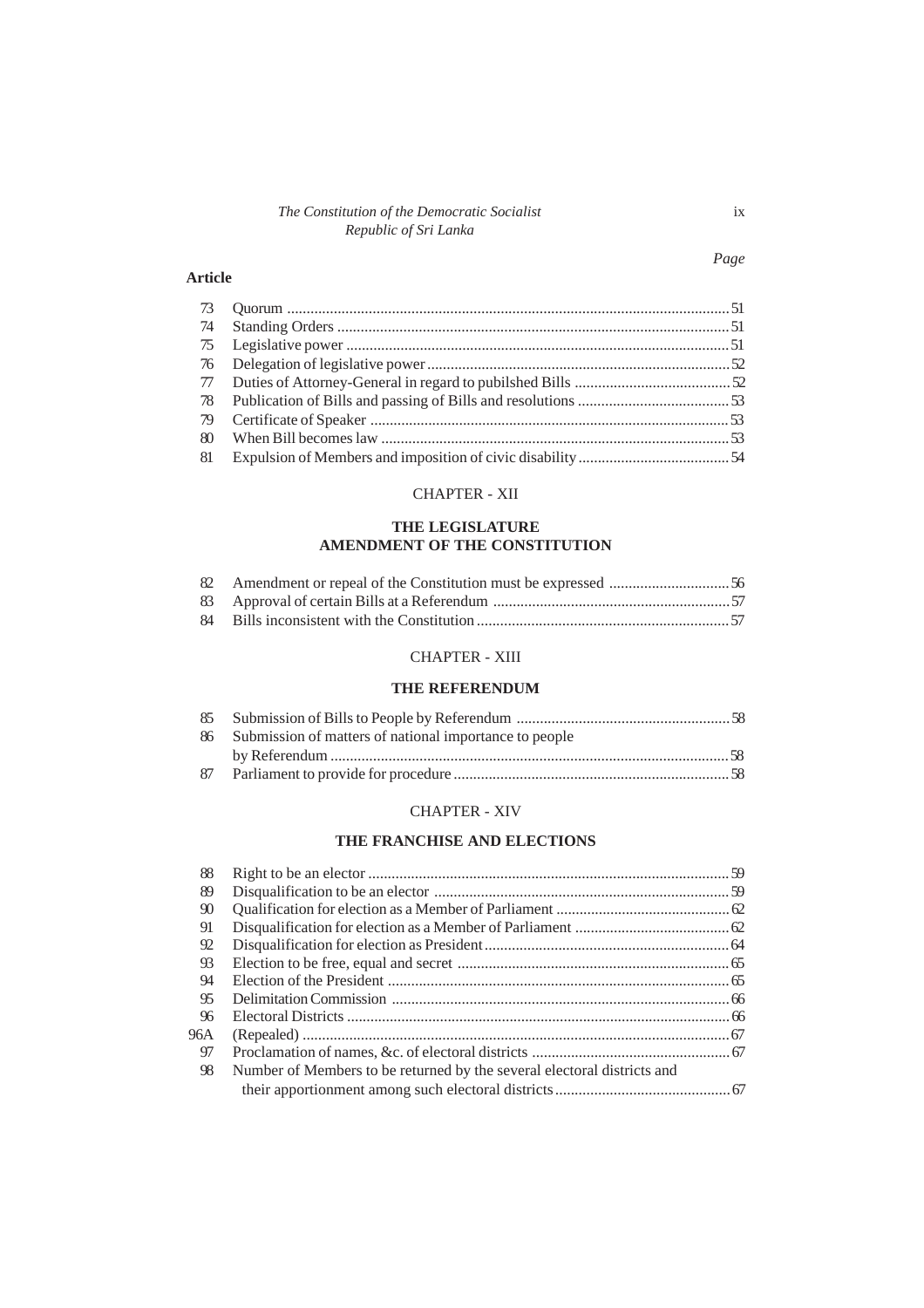*Page*

| <b>Article</b> |                                                                    |  |
|----------------|--------------------------------------------------------------------|--|
| 99             |                                                                    |  |
| 99A            | Election of Members of Parliament on the basis of the total number |  |
|                |                                                                    |  |
| $100 -$        |                                                                    |  |
| 101            |                                                                    |  |
| 102            | Public officer or an officer of a public Corporation not to        |  |
|                |                                                                    |  |

## CHAPTER - XIVA

# **ELECTION COMMISSION**

| 103   |                                                      |  |
|-------|------------------------------------------------------|--|
| - 104 |                                                      |  |
| 104A  |                                                      |  |
| 104B  |                                                      |  |
| 104C  |                                                      |  |
| 104D  |                                                      |  |
| 104E  | Commissioner General of Elections and Other Officers |  |
|       |                                                      |  |
| 104F  |                                                      |  |
| 104G  |                                                      |  |
| 104H  |                                                      |  |
| 104J  |                                                      |  |

## CHAPTER - XV

#### **THE JUDICIARY**

# **INDEPENDENCE OF THE JUDICIARY**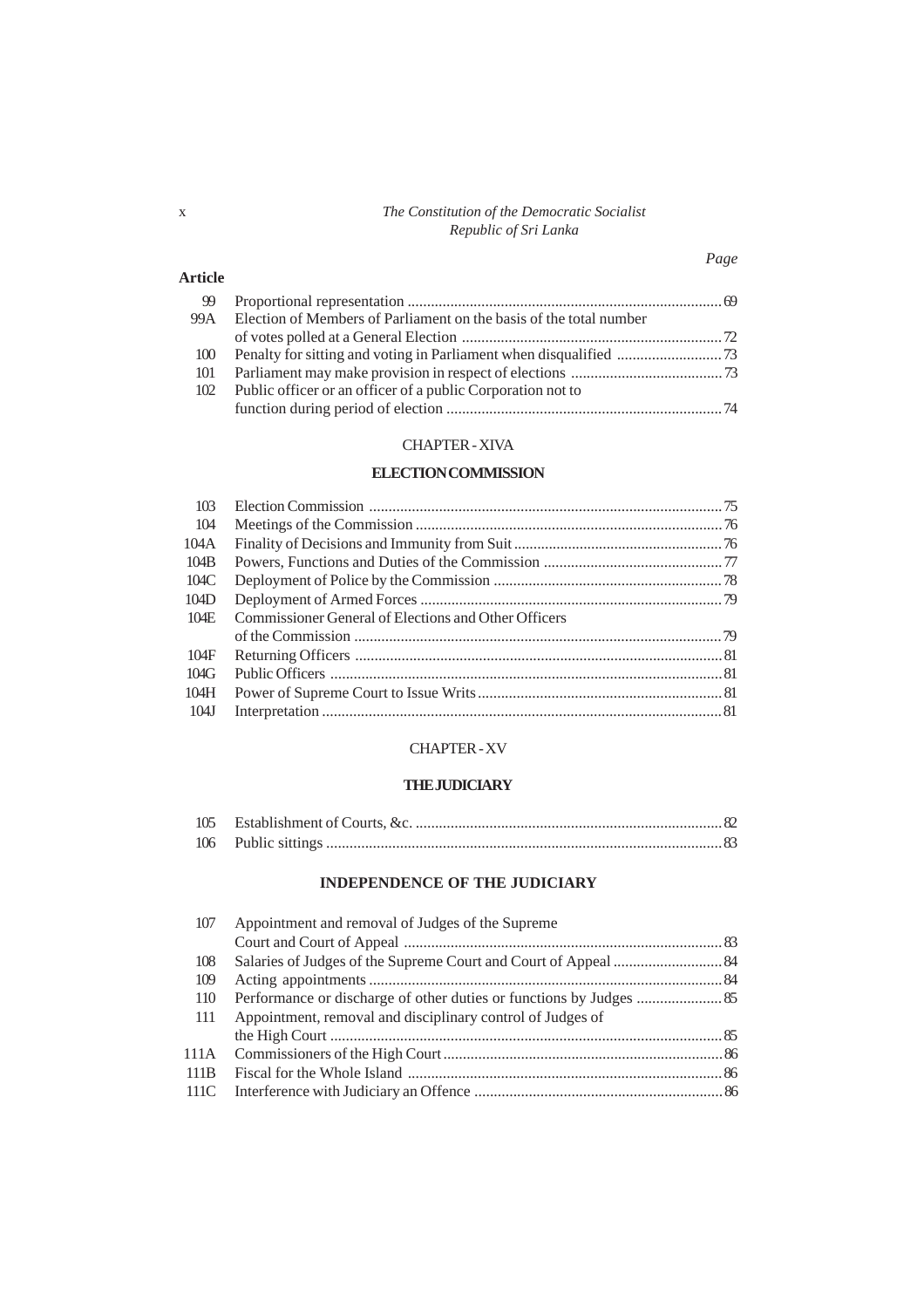## CHAPTER - XVA

# **JUDICIAL SERVICE COMMISSION**

# **Article**

| 111D  |  |
|-------|--|
|       |  |
| 111E  |  |
| 111F  |  |
| 111G  |  |
| 111H  |  |
| -111J |  |
| 111K  |  |
| 111L  |  |
| 111M  |  |
| 112   |  |
| 113   |  |
| 113A  |  |
| 114   |  |
| 115   |  |
| 116   |  |
| 117   |  |
|       |  |

# CHAPTER - XVI

# **THE SUPERIOR COURTS THE SUPREME COURT**

| 118 |                                                               |  |
|-----|---------------------------------------------------------------|--|
| 119 |                                                               |  |
| 120 |                                                               |  |
| 121 |                                                               |  |
| 122 | Special exercise of constitutional jurisdiction in respect of |  |
|     |                                                               |  |
| 123 |                                                               |  |
| 124 |                                                               |  |
| 125 |                                                               |  |
| 126 |                                                               |  |
| 127 |                                                               |  |
| 128 |                                                               |  |
| 129 |                                                               |  |
| 130 |                                                               |  |
| 131 |                                                               |  |
| 132 |                                                               |  |

## *Page*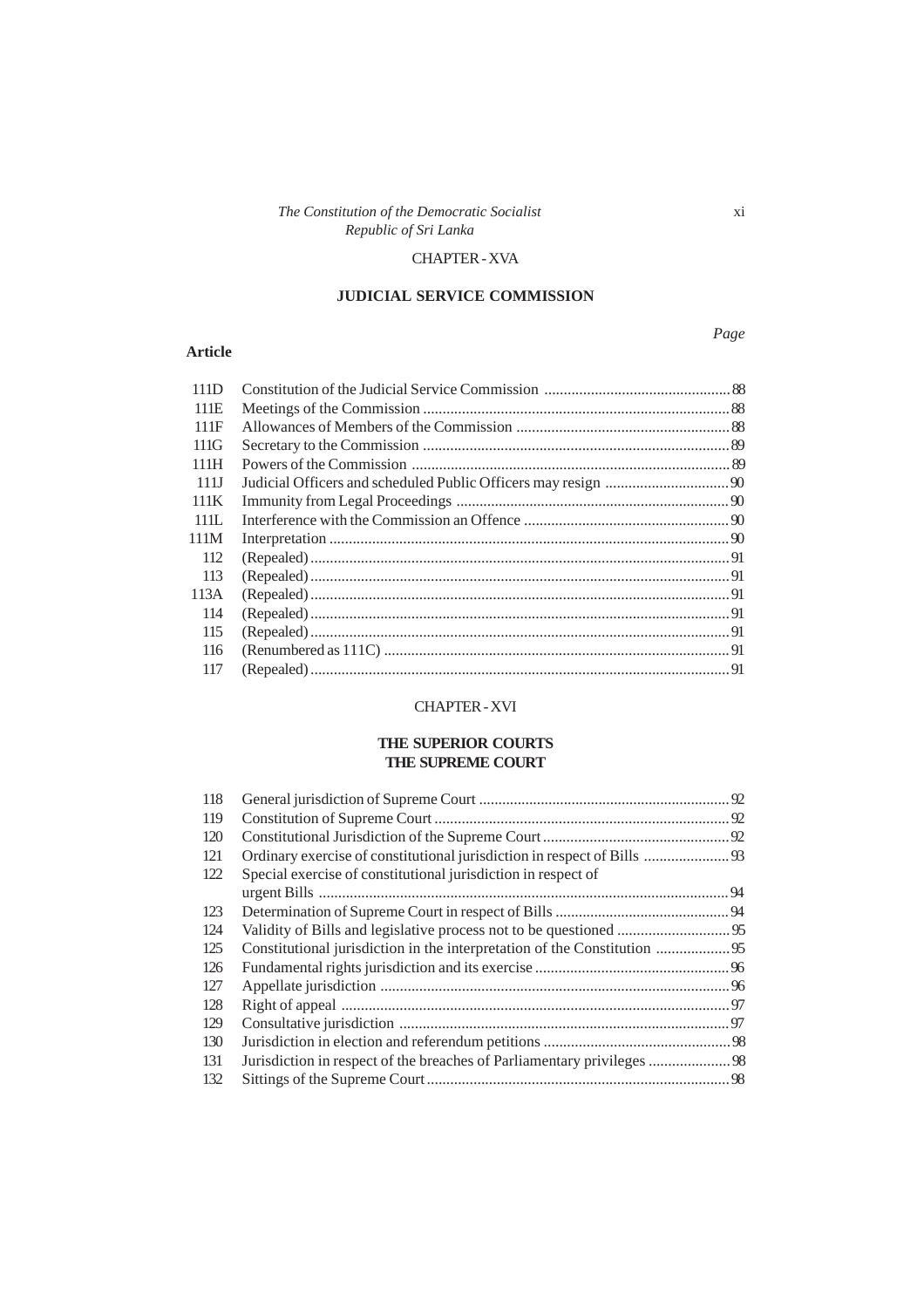## **Article**

# *Page*

# **THE COURT OF APPEAL**

| 137 |  |
|-----|--|
| 138 |  |
| 139 |  |
| 140 |  |
| 141 |  |
| 142 |  |
| 143 |  |
| 144 |  |
| 145 |  |
| 146 |  |
| 147 |  |

# CHAPTER - XVII

# **FINANCE**

# CHAPTER - XVIIA

| 154F |  |
|------|--|
| 154G |  |
| 154H |  |
|      |  |
|      |  |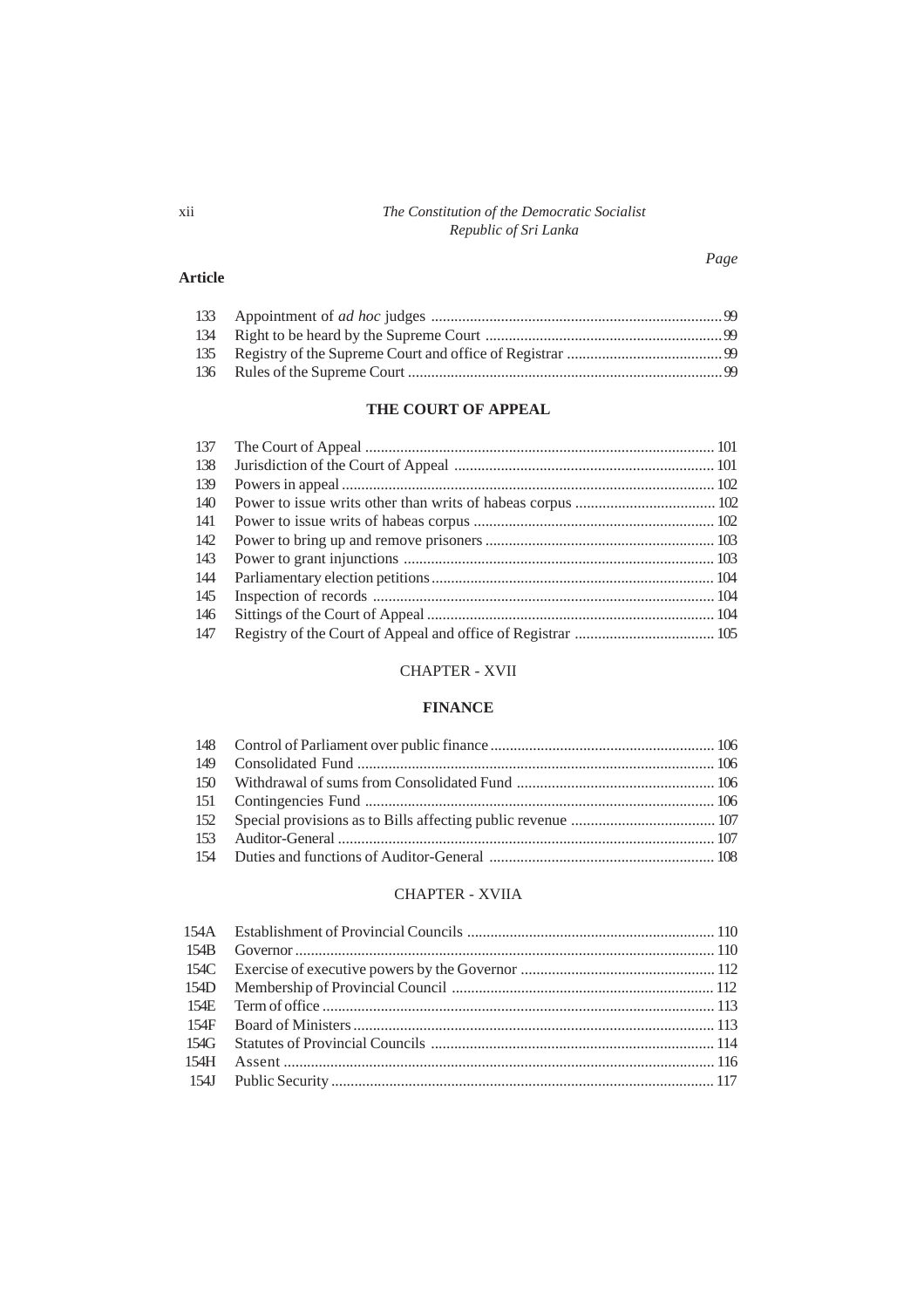| The Constitution of the Democratic Socialist | .<br><b>X111</b> |
|----------------------------------------------|------------------|
| Republic of Sri Lanka                        |                  |

#### **Article**

| 154L |                                                                     |  |
|------|---------------------------------------------------------------------|--|
| 154M | Parliament to confer powers of Provincial Council to President  119 |  |
| 154N |                                                                     |  |
| 154P |                                                                     |  |
| 154Q |                                                                     |  |
| 154R |                                                                     |  |
| 154S | Special Provision enabling Provincial Councils not to exercise      |  |
|      |                                                                     |  |
| 154T |                                                                     |  |

## CHAPTER - XVIII

## **PUBLIC SECURITY**

155 Public Security ................................................................................................... 125

# CHAPTER - XVIIIA

# **NATIONAL POLICE COMMISSION**

| 155A |  |
|------|--|
| 155B |  |
| 155C |  |
| 155D |  |
| 155E |  |
| 155F |  |
| 155G |  |
| 155H |  |
| 155J |  |
| 155K |  |
| 155L |  |
| 155M |  |
| 155N |  |

#### CHAPTER - XIX

## **THE PARLIAMENTARY COMMISSIONER FOR ADMINISTRATION**

| 156 |  |  |
|-----|--|--|
|-----|--|--|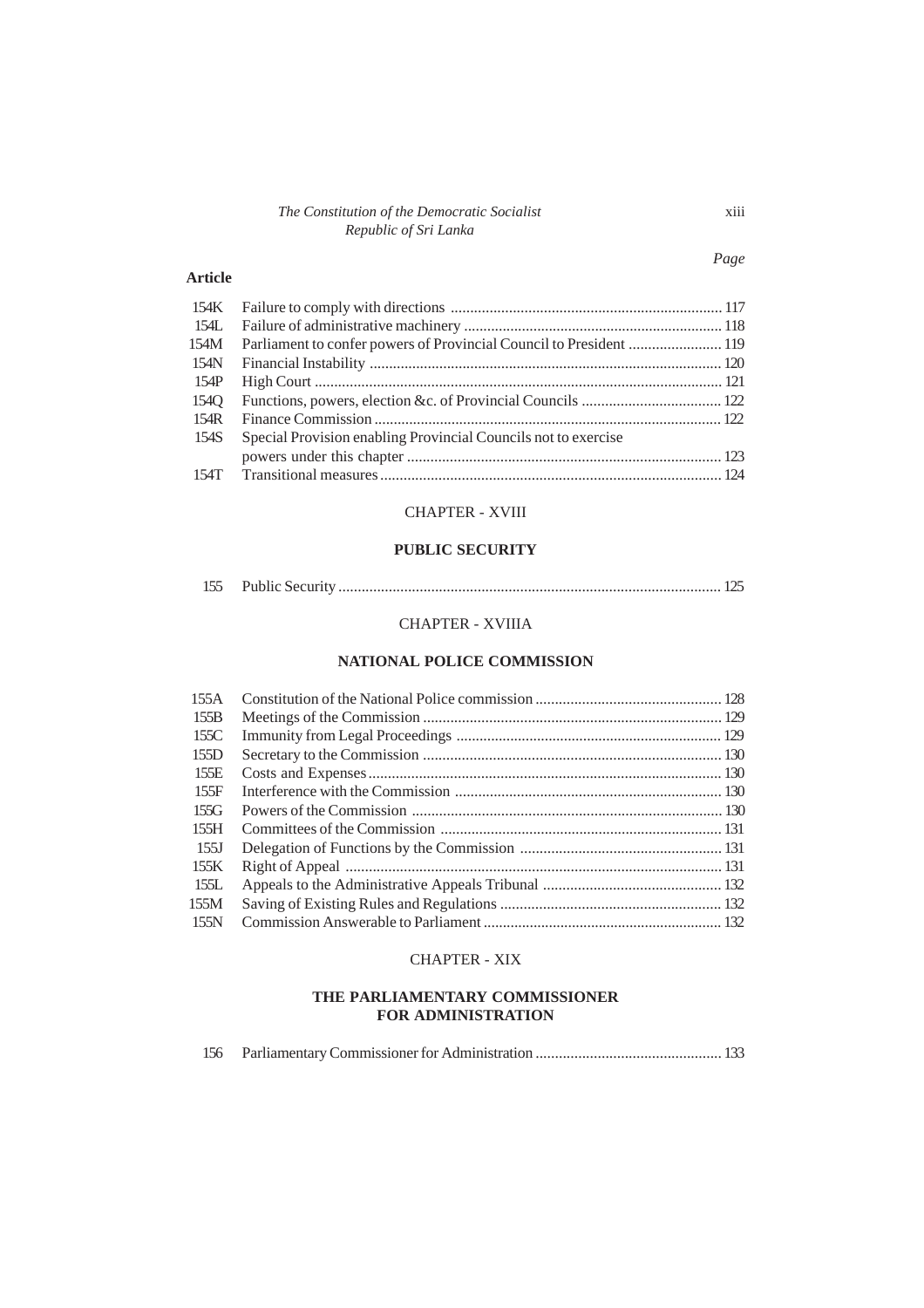# CHAPTER - XX

# **GENERAL**

## **Article**

# *Page*

| 157A Prohibition against violation of territorial integrity of Sri Lanka  134 |  |
|-------------------------------------------------------------------------------|--|
|                                                                               |  |
|                                                                               |  |

# CHAPTER - XXI

# **TRANSITIONAL PROVISIONS**

| 160 |                                                                              |  |
|-----|------------------------------------------------------------------------------|--|
| 161 |                                                                              |  |
| 162 |                                                                              |  |
| 163 |                                                                              |  |
| 164 |                                                                              |  |
| 165 | Oath or affirmation to be taken or made by public officers and               |  |
|     |                                                                              |  |
|     |                                                                              |  |
| 166 |                                                                              |  |
| 167 |                                                                              |  |
| 168 | Past operation of laws, previous acts, offences and pending actions &c.  145 |  |
| 169 |                                                                              |  |

# CHAPTER - XXII

#### **INTERPRETATION**

| 170 |  |  |  |
|-----|--|--|--|
|-----|--|--|--|

## CHAPTER - XXIII

### **REPEAL**

| 171 | $\mathbb{R}$ eperation is the continuum intermediate continuum intermediate contact the set of $\mathbb{R}$ |  |  |
|-----|-------------------------------------------------------------------------------------------------------------|--|--|
|-----|-------------------------------------------------------------------------------------------------------------|--|--|

xiv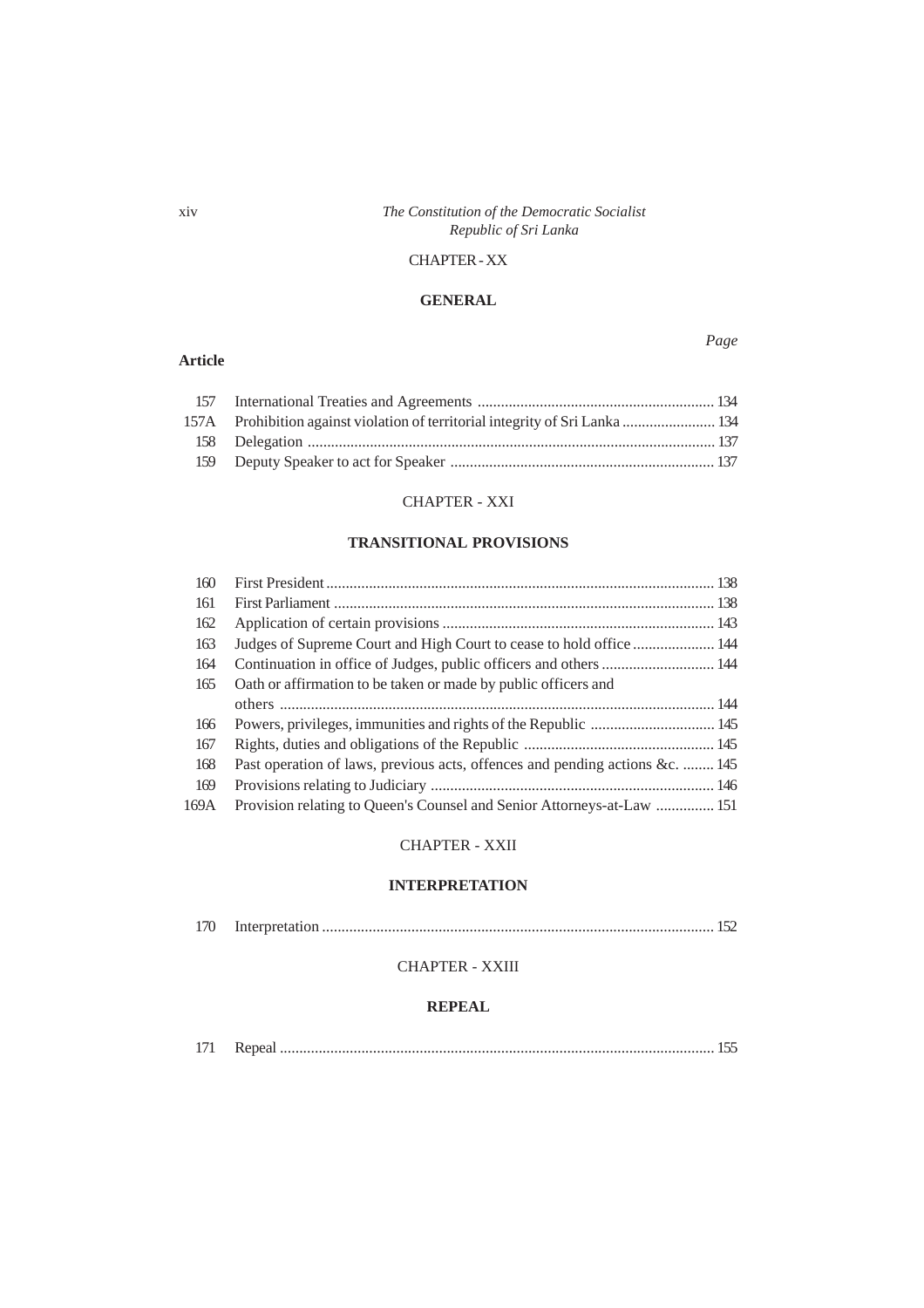# **CHAPTER - XXIV**

# PROMULGATION OF THE CONSTITUTION

# Article

| * Other Consequential Amendments in the Seventeenth |  |
|-----------------------------------------------------|--|
|                                                     |  |

#### **SCHEDULES**

# **APPENDICES**

Page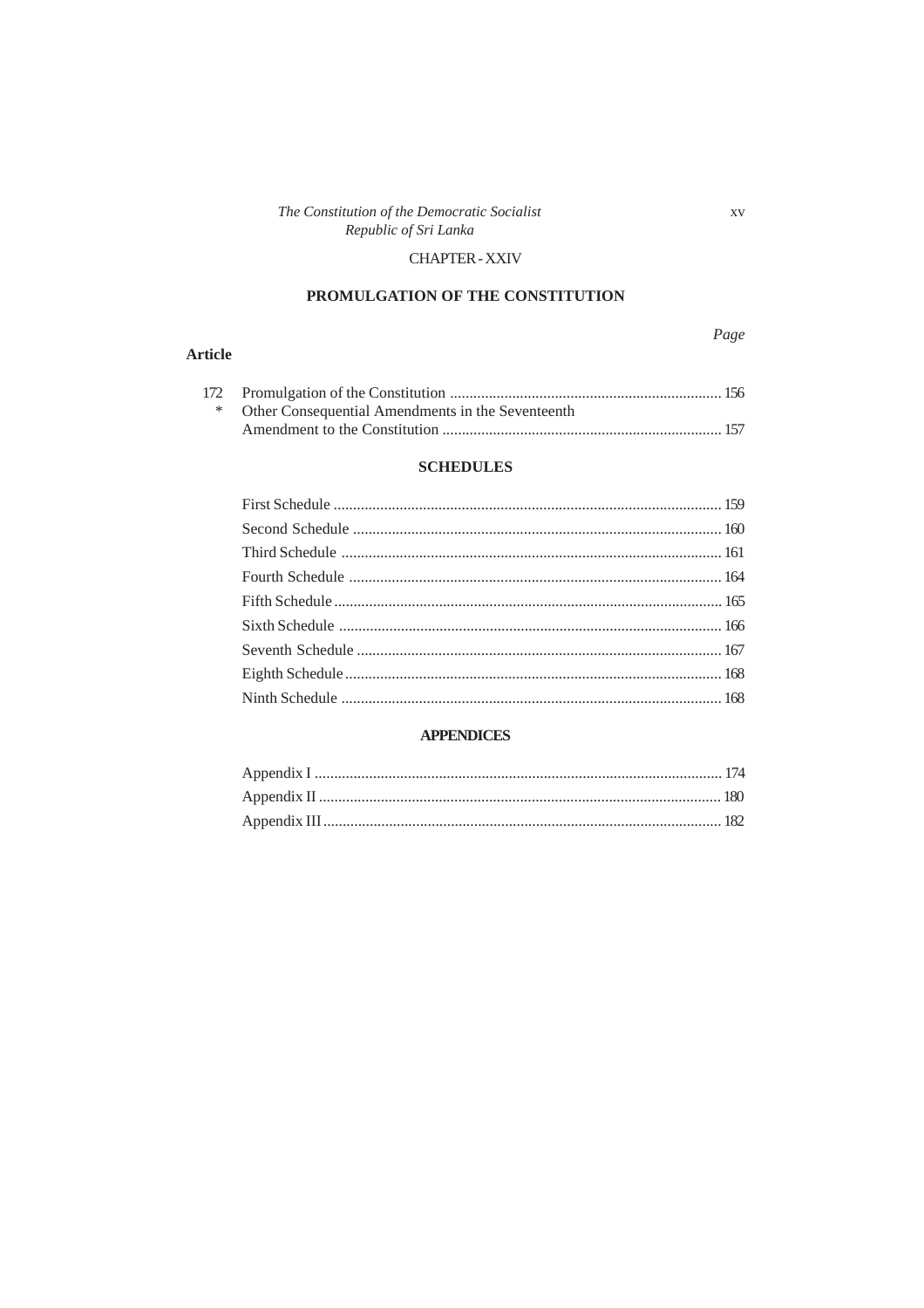# **SVASTI**

The PEOPLE OF SRI LANKA having, by their Mandate freely expressed and granted on the Sixth day of the waxing moon in the month of Adhi Nikini in the year Two Thousand Five Hundred and Twenty one of the Buddhist Era (being Thursday the Twenty first day of the month of July in the year One Thousand Nine Hundred and Seventy seven), entrusted to and empowerd their Representatives elected on that day to draft, adopt and operate a new Republican Constitution in order to achieve the goals of a DEMOCRATIC SOCIALIST REPUBLIC, and having solemnly resolved by the grant of such Mandate and the confidence reposed in their said Representatives who were elected by an overwhelming majority, to constitute SRI LANKA into a DEMOCRATIC SOCIALIST REPUBLIC whilst ratifying the immutable republican principles of REPRESENTATIVE DEMOCRACY and assuring to all peoples FEEEDOM, EQUALITY, JUSTICE, FUNDAMENTAL HUMAN RIGHTS and the INDEPENDENCE OF THE JUDICIARY as the intangible heritage that guarantees the dignity and well-being of succeeding generations of the People of SRI LANKA and of all the people of the World, who come to share with those generations the effort of working for the creation and preservation of a JUST AND FREE SOCIETY :

WE, THE FREELY ELECTED REPRESENTATIVES OF THE PEOPLE OF SRI LANKA, in pursuance of such Mandate, humbly acknowledging our obligations to our People and gratefully remembering their heroic and unremitting struggle to regain and preserve their rights and privileges so that the Dignity and Freedom of the Individual may be assured, Just, Social, Economic and Cultural Order attained, the Unity of the Country restored, and Concord established with other Nations,

do hereby adopt and enact

this

## **CONSTITUTION**

as the

#### **SUPREME LAW**

of the

#### **DEMOCRATIC SOCIALIST REPUBLIC OF SRI LANKA**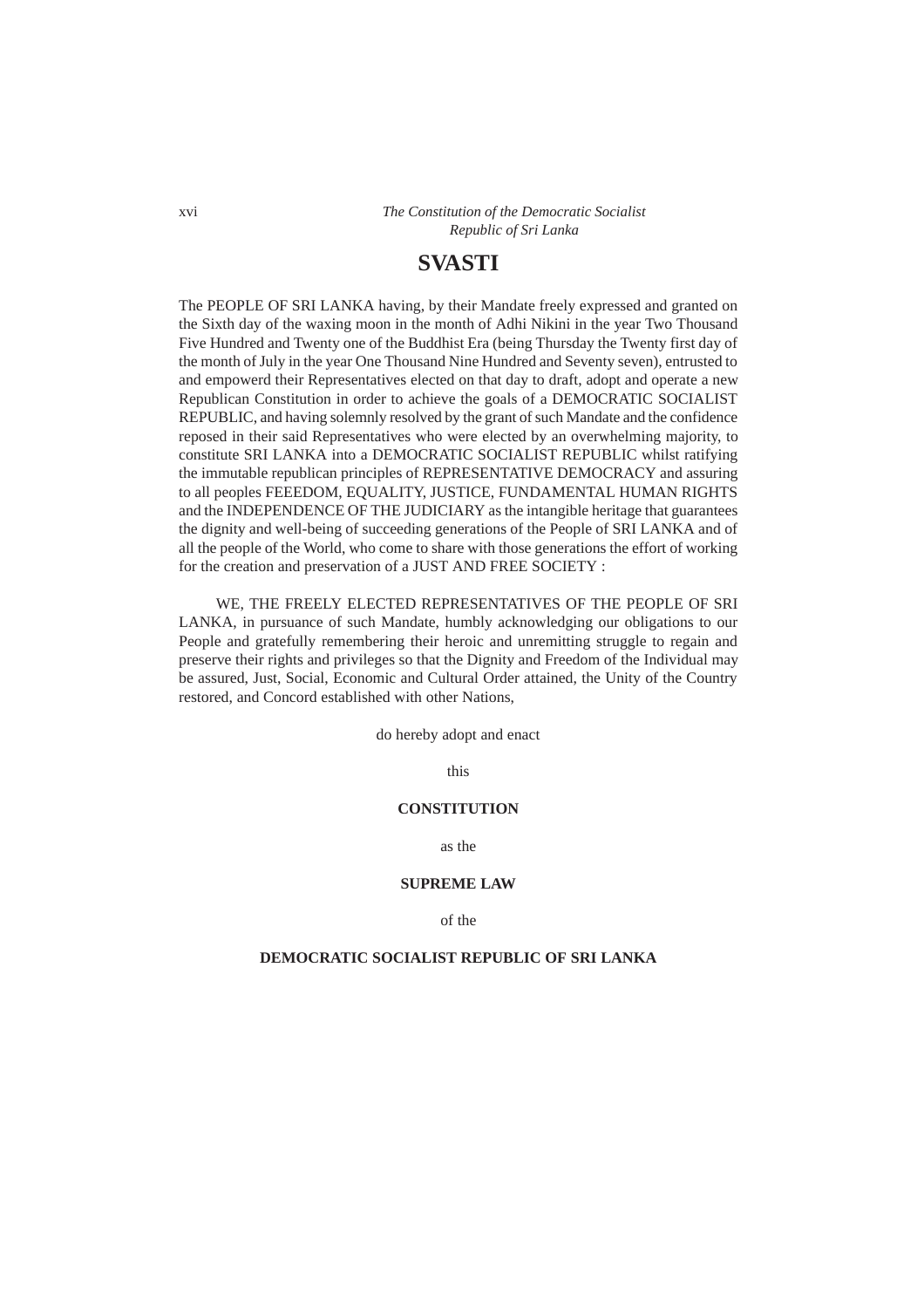## CHAPTER 1

#### **THE PEOPLE, THE STATE AND SOVEREIGNTY**

**1.** Sri Lanka (Ceylon) is a Free, Sovereign, Independent and Democratic Socialist Republic and shall be known as the Democratic Socialist Repubilc of Sri Lanka. The State.

**2.** The Repubilc of Sri Lanka is a Unitary State.

**3.** In the Republic of Sri Lanka sovereignty is in the People and is inalienable. Sovereignty includes the powers of government, fundamental rights and the frachise.

**4.** The Sovereignty of the People shall be exercised and enjoyed in the following manner :–

- (*a*) the legislative power of the People shall be exercised by Parliament, consisting of elected representatives of the People and by the People at a Referendum ;
- (*b*) the executive power of the People, including the defence of Sri Lanka, shall be exercised by the President of the Republic elected by the People ;
- (*c*) the judicial power of the People shall be exercised by Parliament through courts, tribunals and institutions created and established, or recognized, by the Constitution, or created and established by law, except in regard to matters relating to the privileges, immunities and powers of Parliament and of its Members, wherein the judicial power of the People may be exercised directly by Parliament according to law ;
- (*d*) the fundamental rights which are by the Constitution declared and recognized shall be respected, secured and advanced by all the organs of government and shall not be abridged, restricted or denied, save in the manner and to the extent hereinafter provided ; and
- (*e*) the franchise shall be exercisable at the election of the President of the Republic and of the Members of Parliament and at every Referendum by every citizen who has attained the age of eighteen years and who, being qualified to be an elector as hereinafter provided, has his name entered in the register of electors.

Unitary State.

Sovereignty of the People.

Exercise of Sovereignty.

3-PL 1962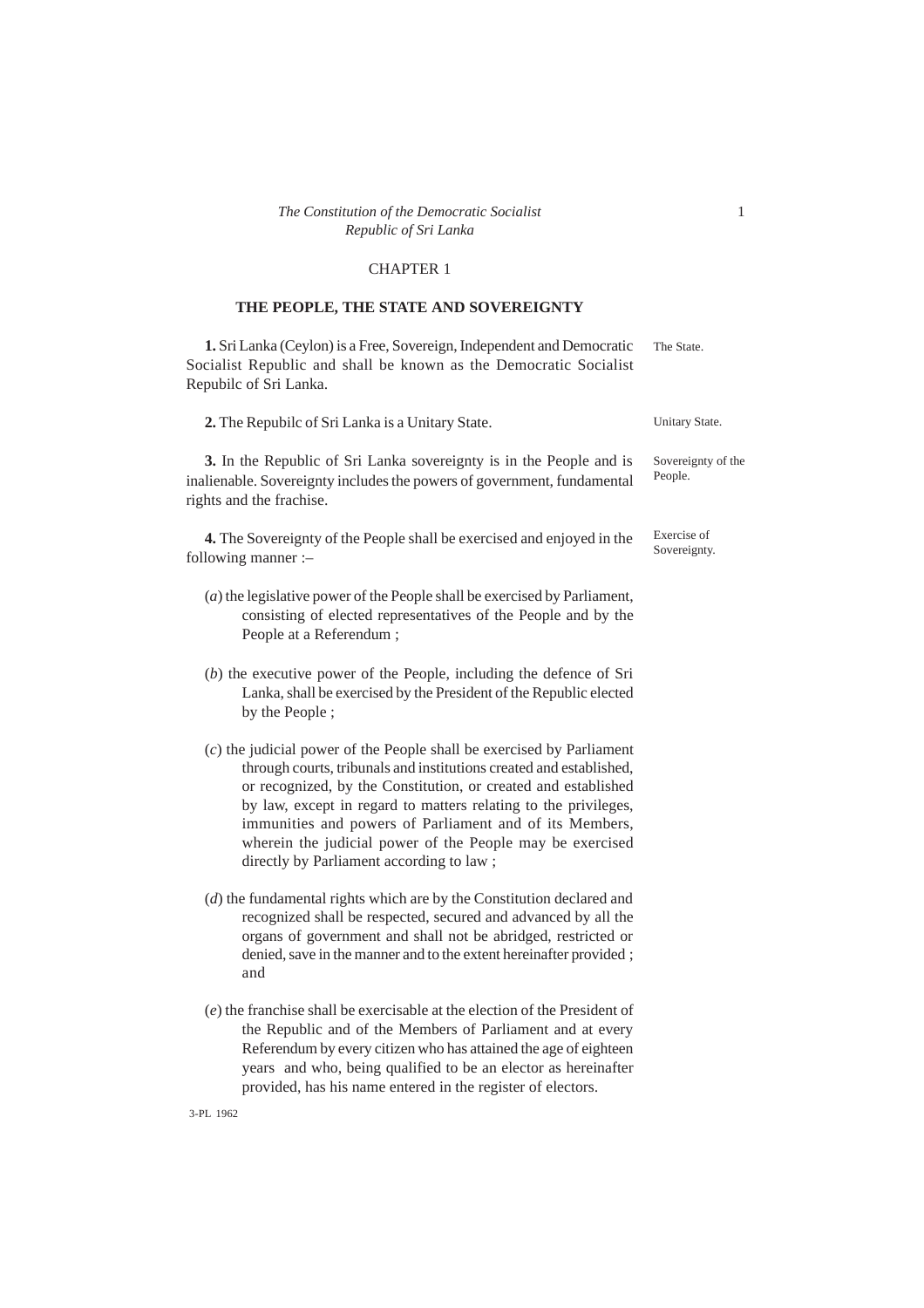| $\overline{2}$                | The Constitution of the Democratic Socialist<br>Republic of Sri Lanka                                                                                                                                  |
|-------------------------------|--------------------------------------------------------------------------------------------------------------------------------------------------------------------------------------------------------|
| Territory of the<br>Republic. | 5. The territory of the Republic of Sri Lanka shall consist of the *[twenty-<br>five] administrative districts, the names of which are set out in the First<br>Schedule and its** [territorial waters. |
|                               | Provided that such administrative districts may be subdivided or<br>amalgamated so as to constitute different administrative districts,<br>as Parliament may by resolution determine.                  |
| The National<br>Flag.         | 6. The National Flag of the Republic of Sri Lanka shall be the Lion<br>Flag depicted in the Second Schedule.                                                                                           |
| The National<br>Anthem.       | 7. The National Anthem of the Repubilc of Sri Lanka shall be "Sri<br>Lanka Matha", the words and music of which are set out in the Third<br>Schedule.                                                  |
| The National Day.             | <b>8.</b> The National Day of the Republic of Sri Lanka shall be the fourth<br>day of February.                                                                                                        |

<sup>\*</sup> Substituted by Seventh Amendment to the Constitution Sec. 2(a) for "twenty four".

<sup>\* \*</sup> Substituted by Seventh Amendment to the Constitution Sec. 2(b) for "territorial waters".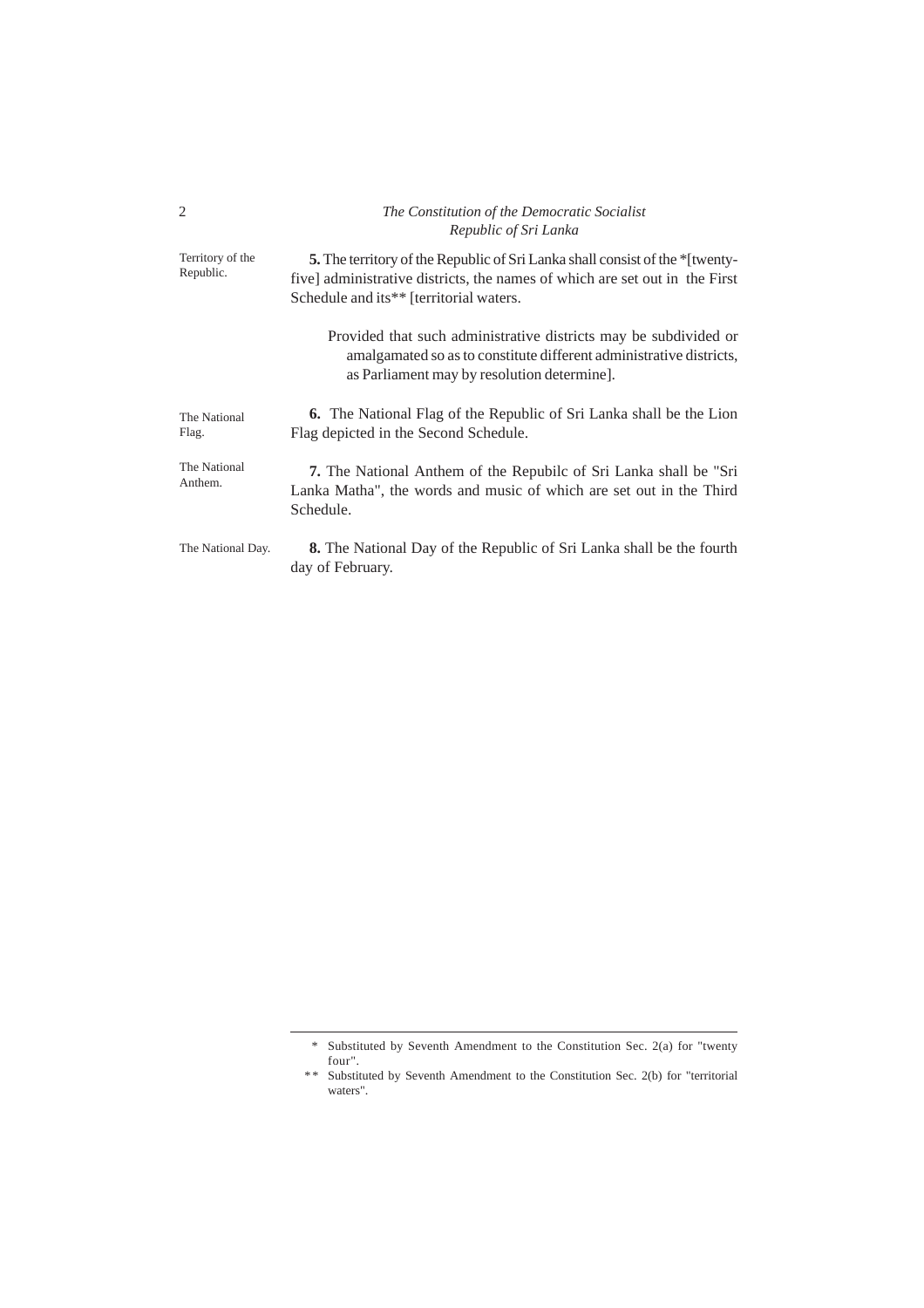# CHAPTER II

#### **BUDDHISM**

Buddhism.

**9.** The Republic of Sri Lanka shall give to Buddhism the foremost place and accordingly it shall be the duty of the State to protect and foster the Buddha *Sasana,* while assuring to all religions the rights granted by Articles 10 and 14(1)(*e*).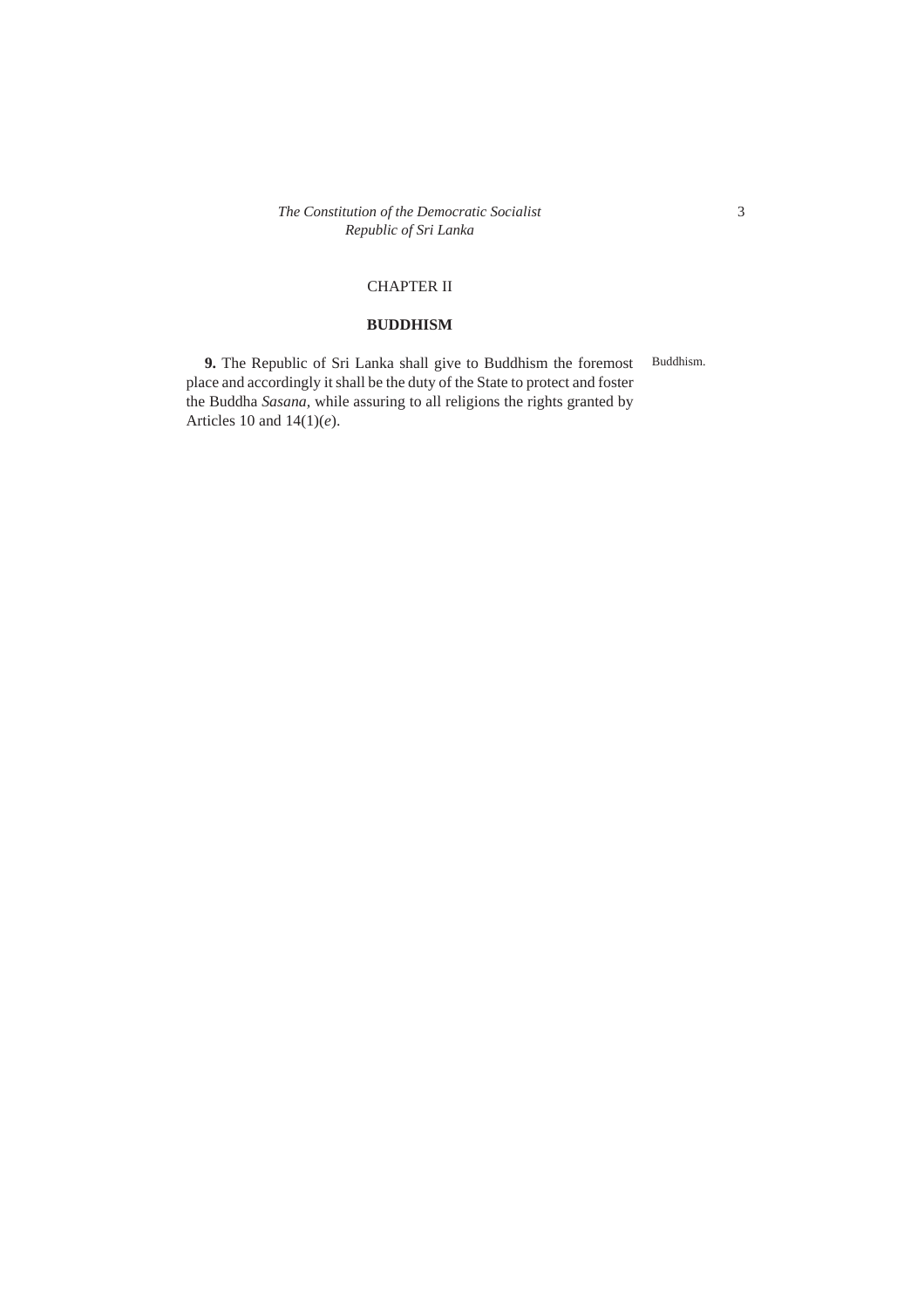### CHAPTER III

#### **FUNDAMENTAL RIGHTS**

Freedom of thought, conscience and religion.

torture.

**10.** Every person is entitled to freedom of thought, conscience and religion, including the freedom to have or to adopt a religion or belief of his choice.

**11.** No person shall be subjected to torture or to cruel, inhuman or degrading treatment or punishment. Freedom from

Right to equality.

**12.** (1) All persons are equal before the law and are entitled to the euqal protection of the law.

(2) No citizen shall be discriminated against on the grounds of race, religion, language, caste, sex, political opinion, place of birth or any one of such grounds :

Provided that it shall be lawful to require a person to acquire within a reasonable time sufficient knowledge of any language as a qualification for any employment or office in the Public, Judicial or Local Government Service or in the service of any Public Corporation, where such knowledge is reasonably necessary for the discharge of the duties of such employment or office :

Provided further that it shall be lawful to require a person to have a sufficient knowledge of any language as a qualification for any such employment or office where no function of that employment or office can be discharged otherwise than with a knowledge of that language.

(3) No person shall, on the grounds of race, religion, language, caste, sex or any one of such grounds, be subject to any disability, liability, restriction or condition with regard to access to shops, public restaurants, hotels, places of public entertainment and places of public worship of his own religion.

(4) Nothing in this Article shall prevent special provision being made, by law, subordinate legislation or executive action, for the advancement of women, children or disabled persons.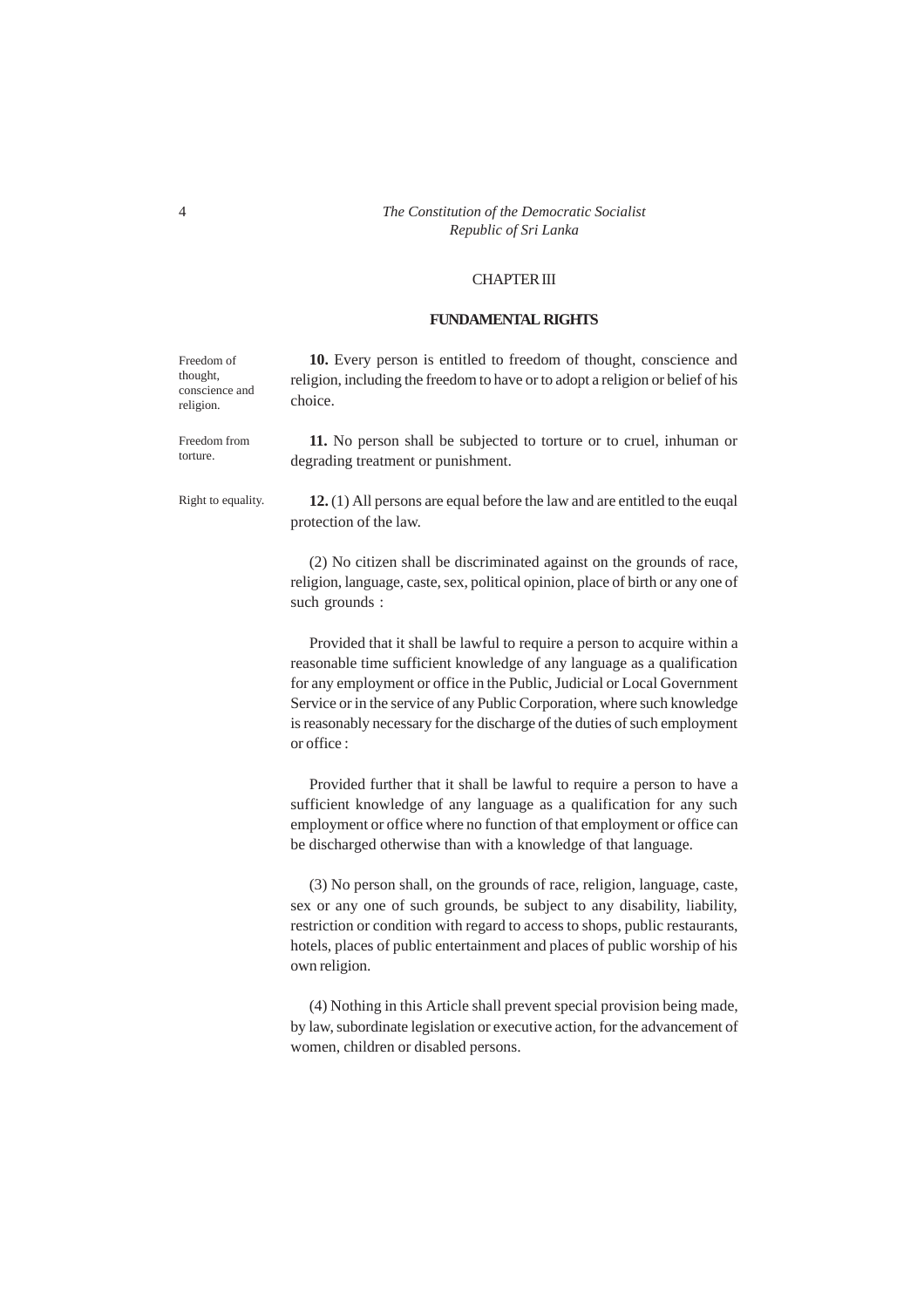**13.** (1) No person shall be arrested except according to procedure established by law. Any person arrested shall be informed of the reason for his arrest.

(2) Every person held in custody, detained or otherwise deprived of personal liberty shall be brought before the judge of the nearest competent court according to procedure established by law and shall not be further held in custody, detained or deprived of personal liberty except upon and in terms of the order of such judge made in accordance with procedure established by law.

(3) Any person charged with an offence shall be entitled to be heard, in person or by an attorney-at-law, at a fair trial by a competent court.

(4) No person shall be punished with death or imprisonment except by order of a competent court, made in accordance with procedure established by law. The arrest, holding in custody, detention or other deprivation of personal liberty of a person, pending investigation or trial, shall not constitute punishment.

(5) Every person shall be presumed innocent until he is proved guilty :

Provided that the burden of proving particular facts may, by law, be placed on an accused person.

(6) No person shall be held guilty of an offence on account of any act or omission which did not, at the time of such act or omission, constitute such an offence and no penalty shall be imposed for any offence more severe than the penalty in force at the time such offence was committed.

Nothing in this Article shall prejudice the trial and punishment of any person for any act or omission which, at the time when it was committed, was criminal according to the general principles of law recognized by the community of nations.

It shall not be contravention of this Article to require the imposition of a minimum penalty for an offence provided that such penalty does not exceed the maximum penalty prescribed for such offence at the time such offence was committed.

(7) The arrest, holding in custody, detention or other deprivation of personal liberty of a person, by reason of a removal order or a deportation order made under the provisions of the Immigrants and Emigrants Act or the Indo-Ceylon Agreement (Implementation) Act, No. 14 of 1967, or such other law as may be enacted in substitution therefor, shall not be a contravention of this Article.

Freedom from arbitrary arrest, detention and punishment, and prohibition of retrospective penal legislation.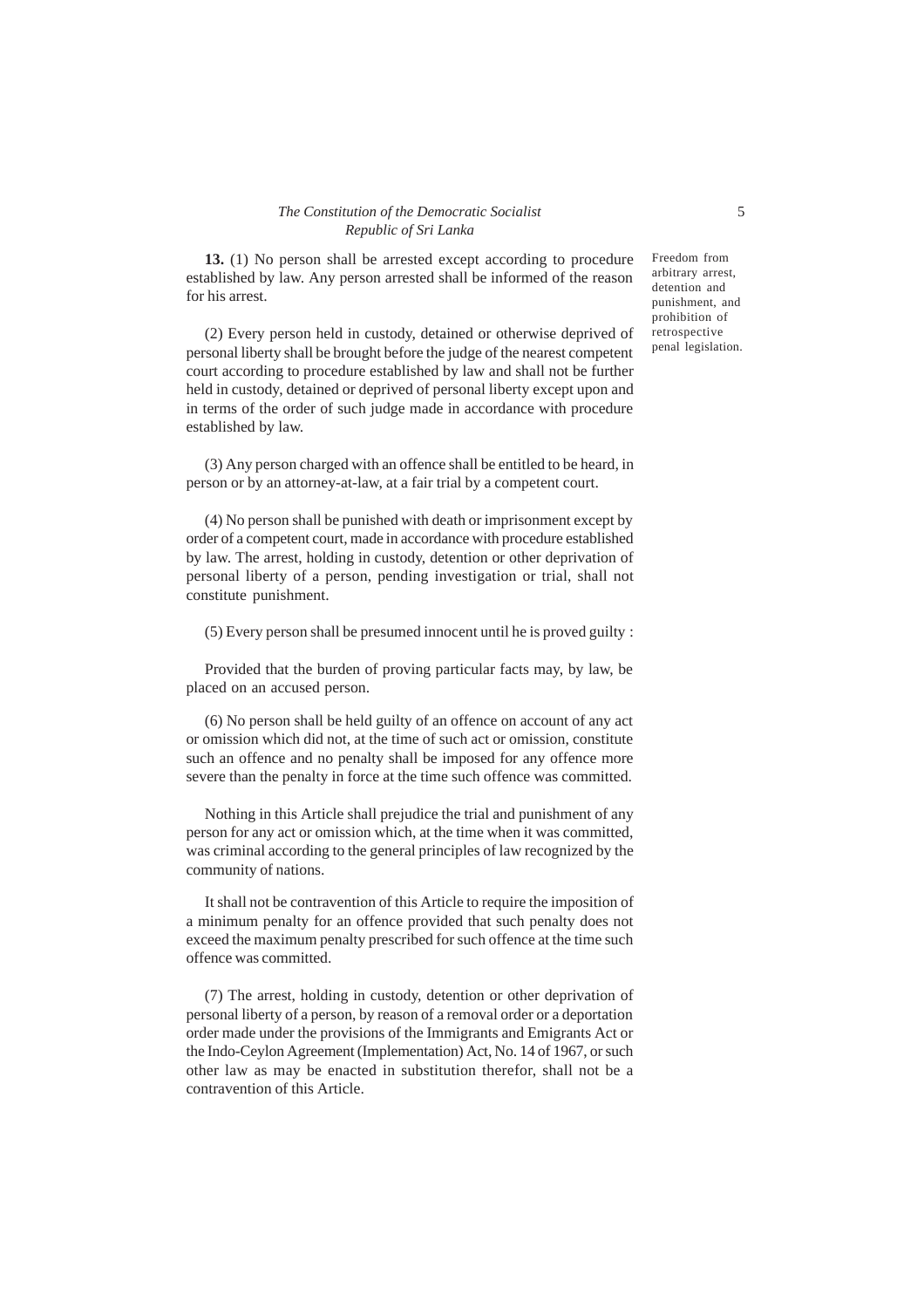Freedom of speech, assembly, association, occupation, movement &c.

Restrictions on fundamental rights

- **14.** (1) Every citizen is entitled to
	- (*a*) the freedom of speech and expression including publication ;
	- (*b*) the freedom of peaceful assembly ;
	- (*c*) the freedom of association ;
	- (*d*) the freedom to form and join a trade union ;
	- (*e*) the freedom, either by himself or in association with others, and either in public or in private, to manifest his religion or belief in worship, observance, practice and teaching ;
	- (*f*) the freedom by himself or in association with others to enjoy and promote his own culture and to use his own language ;
	- (*g*) the freedom to engage by himself or in association with others in any lawful occupation, profession, trade, business or enterprise ;
	- (*h*) the freedom of movement and of choosing his residence within Sri Lanka ; and
	- (*i*) the freedom to return to Sri Lanka.

(2) A person who, not being a citizen of any other country, has been permanently and legally resident in Sri Lanka immediately prior to the commencement of the Coìtitution and continues to be so resident shall be entitled, for a period of ten years from the commencement of the Constitution, to the rights declared and recognized by paragraph (1) of this Article.

**15.** (1) The exercise and operation of the fundamental rights declared and recognized by Articles 13(5) and 13(6) shall be subject only to such restrictions as may be prescribed by law in the interests of national security. For the purposes of this paragraph "law" includes regulations made under the law for the time being relating to public security.

(2) The exercise and operation of the fundamental right declared and recognized by Article  $14(1)(a)$  shall be subject to such restrictions as may be prescribed by law in the interests of racial and religious harmony or in relation to parliamentary privilege, contempt of court, defamation or incitement to an offence.

(3) The exercise and operation of the fundamental right declared and recognized by Article 14(1)(*b*) shall be subject to such restrictions as may be prescribed by law in the interests of racial and religious harmony.

(4) The exercise and operation of the fundamental right declared and recognized by Article  $14(1)(c)$  shall be subject to such restrictions as may be prescribed by law in the interests of racial and religious harmony or national economy.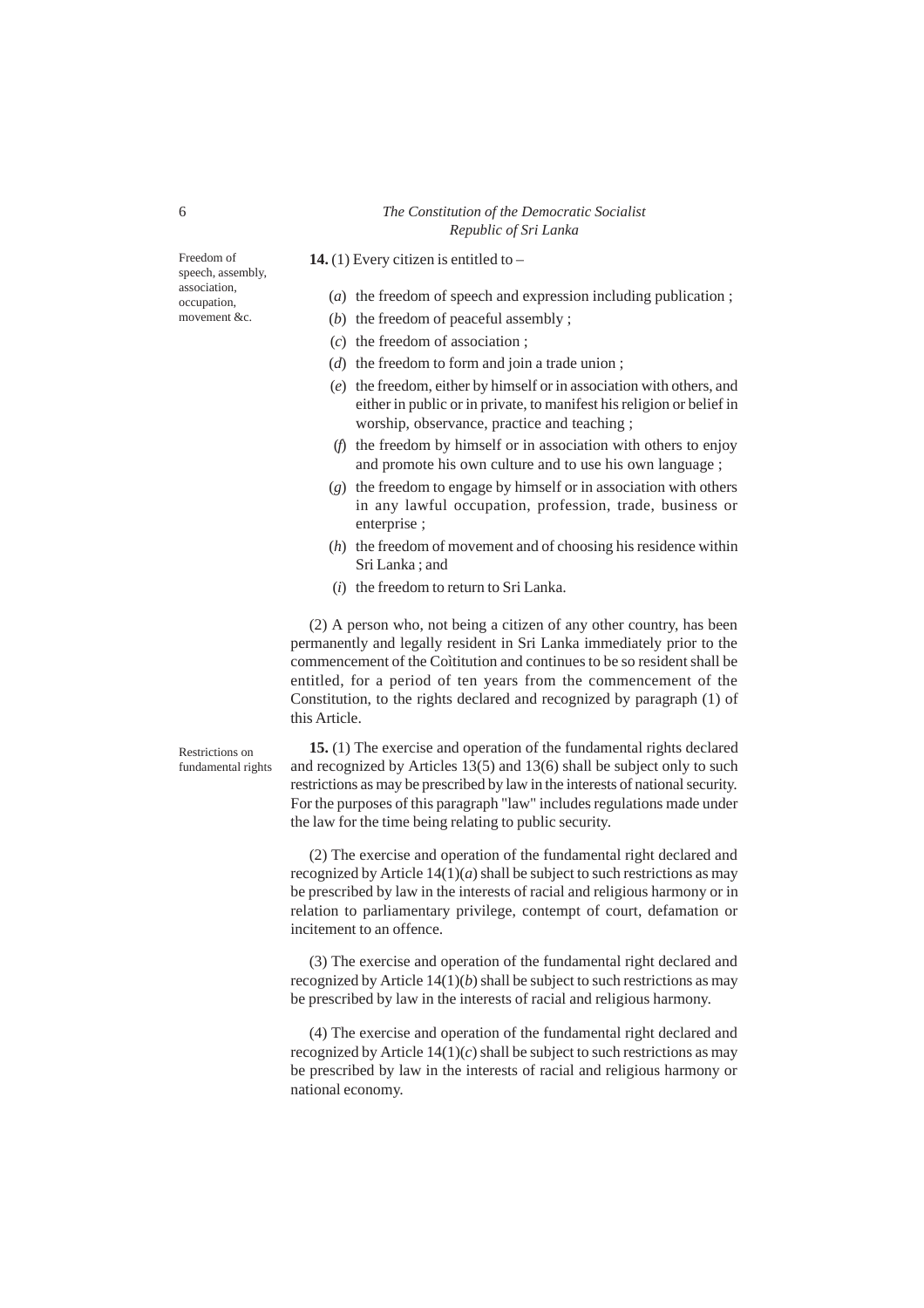(5) The exercise and operation of the fundamental right declared and recognized by Article  $14(1)(g)$  shall be subject to such restrictions as may be prescribed by law in the interests of national economy or in relation  $to -$ 

- (a) the professional, technical, academic, financial and other qualifications necessary for practising any profession or carrying on any occupation, trade, business or enterprise and the licensing and disciplinary control of the person entitled to such fundamental right ; and
- (b) the carrying on by the State, a State agency or a public corporation of any trade, business, industry, service or enterprise whether to the exclusion, complete or partial, of citizens or otherwise.

(6) The exercise and operation of the fundamental right declared and rcognized by Article  $14(1)(h)$  shall be subject to such restrictions as may be prescribed by law in the interests of national economy.

(7) The exercise and operation of all the fundamental rights declared and recognized by Articles 12, 13(1), 13(2) and 14 shall be subject to such restrictions as may be prescribed by law in the interests of national security, public order and the protection of public health or morality, or for the purpose of securing due recognition and respect for the rights and freedoms of others, or of meeting the just requirements of the general welfare of a democratic society. For the purposes of this paragraph "law" includes regulations made under the law for the time being relating to public security.

(8) The exercise and operation of the fundamental rights declared and recognized by Articles 12(1), 13 and 14 shall, in their application to the members of the Armed Forces, Police Force and other Forces charged with the maintenance of public order, be subject to such restrictions as may be prescribed by law in the interests of the proper discharge of their duties and the maintenance of discipline among them.

**16.** (1) All existing written law and unwritten law shall be valid and operative notwithstanding any inconsistency with the preceding provisions of this Chapter.

(2) The subjection of any person on the order of a competent court to any form of punishment recognized by any existing written law shall not be a contravention of the provisions of this Chapter.

Existing written law and unwritten law to continue in force.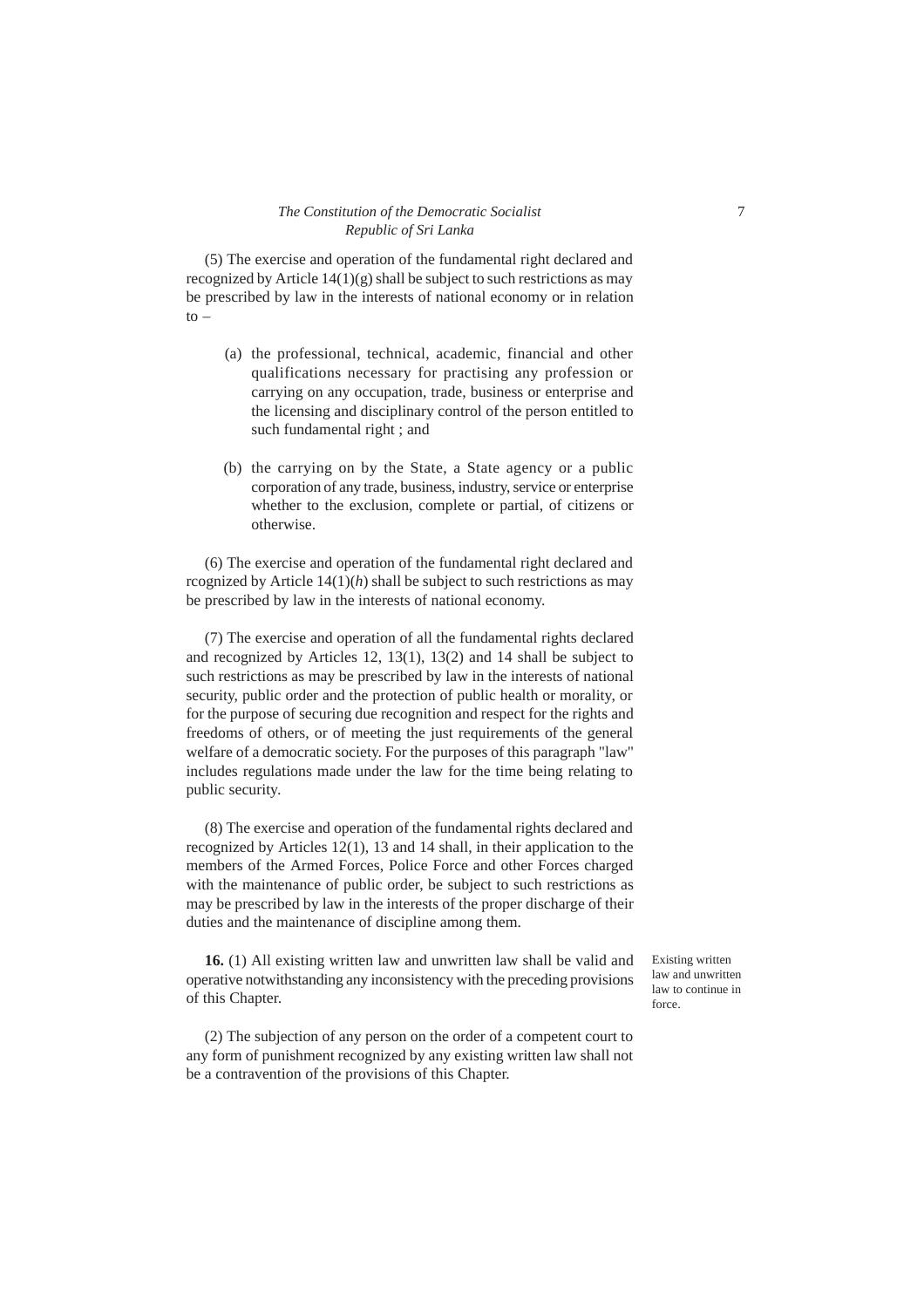Remedy for the infringement of fundamental rights by executive action.

**17.** Every person shall be entitled to apply to the Supreme Court, as provided by Article 126, in respect of the infringement or imminent infringement, by executive or administrative action, of a fundamental right to which such person is entitled under the provisions of this Chapter.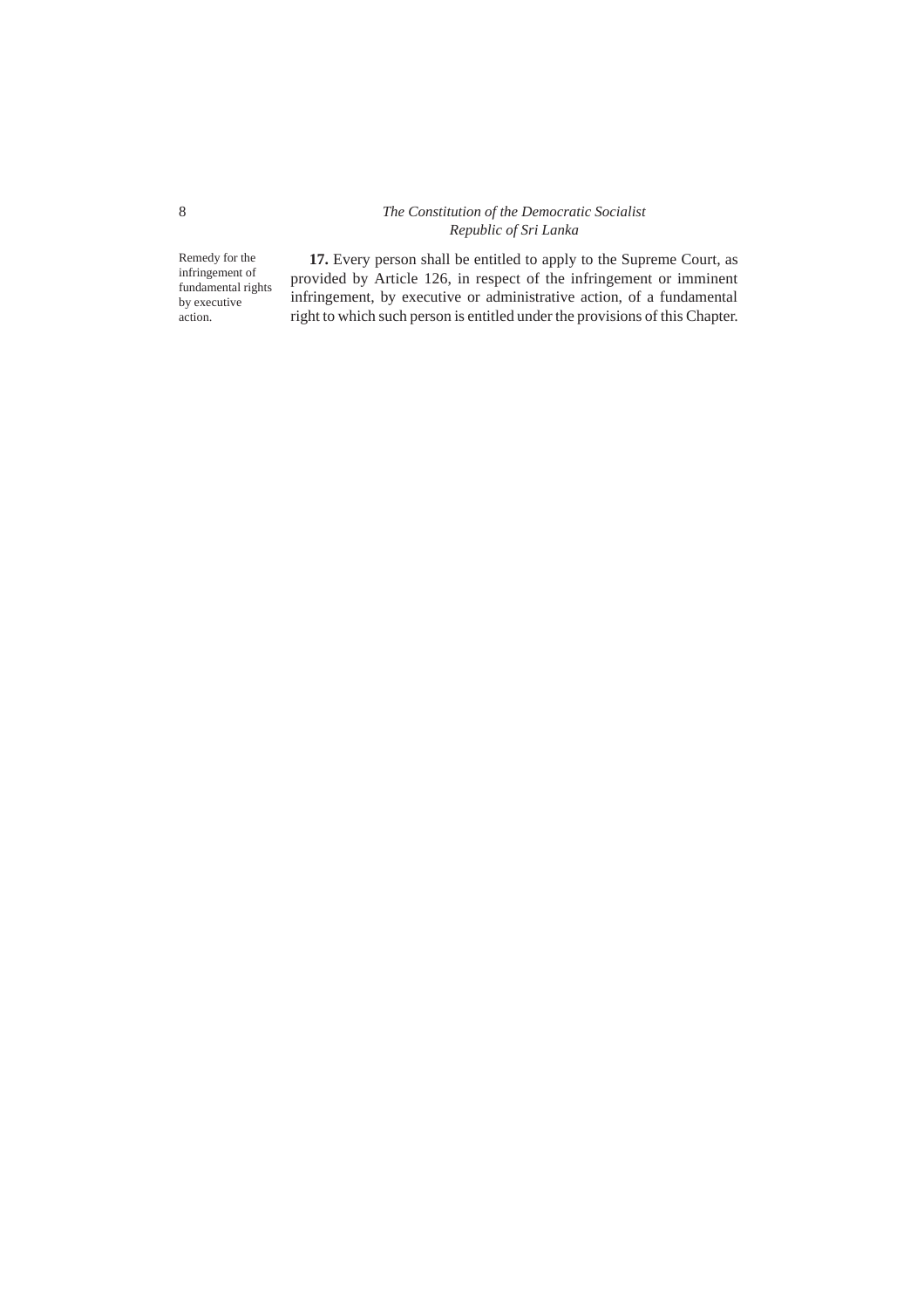#### CHAPTER - IV

#### **LANGUAGE**

**18.** \*[(1)] The Official Language of Sri Lanka shall be Sinhala.

\*\*[(2) Tamil shall also be an official language.

- (3) English shall be the link language.
- (4) Parliament shall by law provide for the implementation of the provisions of this Chapter].

**19.** The National Languages of Sri Lanka shall be Sinhala and Tamil.

**20.** A Member of Parliament or \*\*\*[a member of a Provincial Council or a Local Authority] shall be entitled to perform his duties and discharge his functions in Parliament \*\*\*\*[or in such Provincial Council or Local Authority] in either of the National Languages.

**21.** (1) A person shall be entitled to be educated through the medium of either of the National Languages :

Provided that the provisions of this paragraph shall not apply to an institution of higher education where the medium of instruction is a language other than a National Language.

(2) Where one National Language is a medium of instruction for or in any course, department or faculty of any University directly or indirectly financed by the State, the other National Language shall also be made a medium of instruction for or in such course, department or faculty for students who prior to their admission to such University, were educated through the medium of such other National Language :

Provided that compliance with the preceding provisions of this paragraph shall not be obligatory if such other National Language is the medium of instruction for or in any like course, department or faculty

\*\* Added by Section 2(b) of the Thirteenth Amendment to the Constitution.

National Languages.

Official Language.

Use of National Languages in Parliament, Provincial Councils and Local Authorities.

Medium of instruction.

<sup>\*</sup> Renumbered as paragraph (1) of Article 18 by Section 2(a) of the Thirteenth Amendment to the Constitution.

<sup>\*\*\*</sup> Substituted by Section 2(1) of the Sixteenth Amendment to the Constitution for "or a member of a Local Authority".

<sup>\*\*\*\*</sup> Substituted by Section 2(2) of the Sixteenth Amendment to the Constitution for "or in such Local Authority".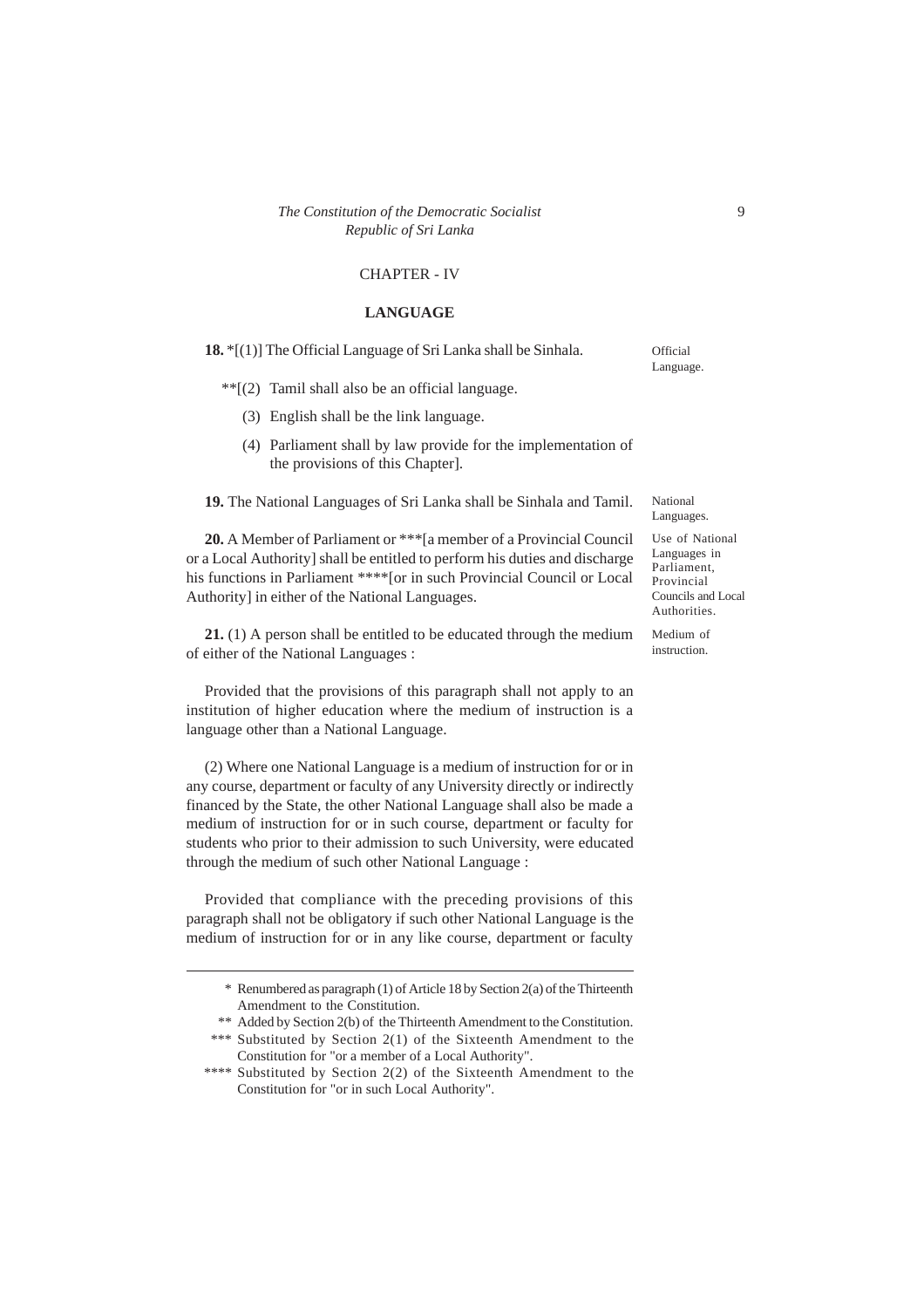either at any other campus or branch of such University or of any other like University.

(3) In this Article "University" includes any institution of higher education.

\***[22.** (1) Sinhala and Tamil shall be the languages of administration throughout Sri Lanka and Sinhala shall be the language of administration and be used for the maintenance of public records and the transaction of all business by public institutions of all the provinces of Sri Lanka other than the Northern and Eastern Provinces where Tamil shall be so used :

Provided that the President may, having regard to the proportion which the Sinhala or Tamil linguistic minority population in any unit comprising a division of an Assistant Government Agent, bears to the total population of that area, direct that both Sinhala and Tamil or a language other than the language used as the language of administration in the province in which such area may be situated, be used as the language of administration for such area.

(2) In any area where Sinhala is used as the language of administration a person other than an official acting in his official capacity, shall be entitled :

- (*a*) to receive communications from and to communicate and transact business with, any official in his official capacity, in either Tamil or English ;
- (*b*) If the law recognizes his right to inspect or to obtain copies of or extracts from any official register, record, publication or other document, to obtain a copy of, or an extract from such register, record, publication or other doucment, or a translation thereof, as the case may be, in either Tamil or English ;
- (*c*) where a document is executed by any official for the purpose of being issued to him, to obtain such document or a translation thereof, in either Tamil or English ;

(3) In any area where Tamil is used as the language of administration, a person other than an official acting in his official capacity, shall be entitled to exercise the rights and to obtain the services, referred to in sub

Languages of Administration.

<sup>\*</sup> Original Article 22 replaced by Section 03 of the Sixteenth Amendment to the Constitution.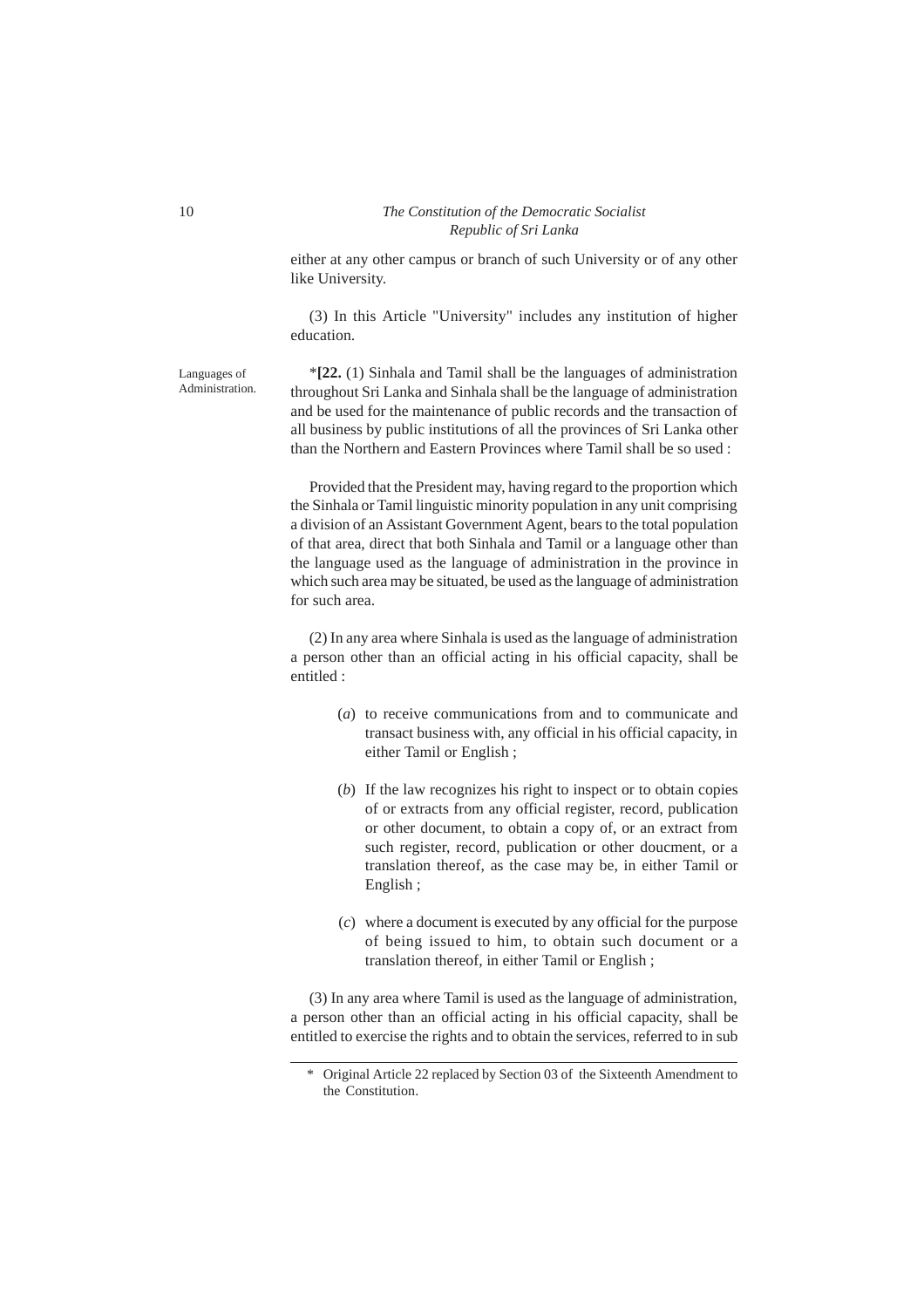paragraphs (*a*), (*b*) and (*c*) of paragraph (2) of this Article, in Sinhala or English.

(4) A Provincial Council or a local authority which conducts its business in Sinhala shall be entitled to receive communications from and to communicate and transact business with, any official in his official capacity, in Sinhala and a Provincial Council or a local authority which conducts its business in Tamil shall be entitled to receive communications from and to communicate and transact business with, any official in his official capacity, in Tamil :

Provided, however, that a Provincial Council, local authority, public institution or any official receiving communications from transacting business with any other or Provincial Council, local authority, public institution or an official functioning in an area in which a different language is used as the Language of administration shall be entitled to receive communications from and to communicate and transact business in English.

(5) A person shall be entitled to be examined through the medium of either Sinhala or Tamil or a language of his choice at any examination for the admission of persons to the Public Service, Judicial Service, Provincial Public Service, Local Government Service or any public institution, subject to the condition that he may be required to acquire a sufficient knowledge of Tamil or Sinhala, as the case may be, within a reasonable time after admission to such service or public institution where such knowledge is reasonably necessary for the discharge of his duties :

Provided that a person may be required to have a sufficient knowledge of Sinhala or Tamil, as a condition for admission to any such service or public institution where no function of the office or employment for which he is recruited can be discharged otherwise than with a sufficient knowledge of such language.

(6) In this Article :–

"Official" means the President, any Minister, Deputy Minister, Governor, Chief Minister or Minister of the Board of Ministers of a Province, or any officer of a public institution ; local authority or Provincial Council ; and

"Public institution" means a department or institution of the Government, a public corporation or statutory institution.]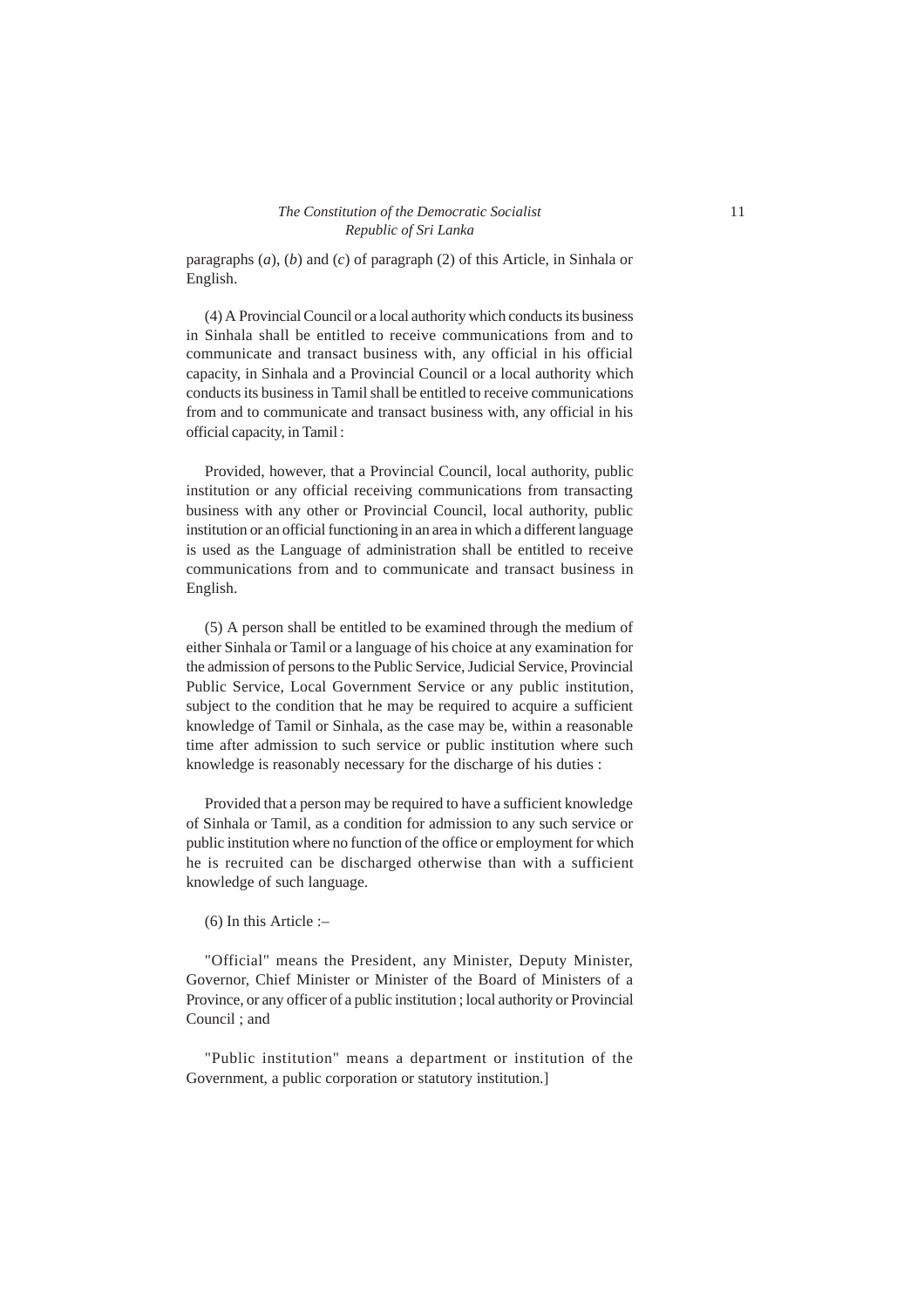Language of Legislation.

\*[**23.** (1) All laws and subordinate legislation shall be enacted or made and published in Sinhala and Tamil, together with a translation thereof in English :

Provided that Parliament shall, at the stage of enactment of any law determine which text shall prevail in the event of any inconsistency between texts ;

Provided further that in respect of all other written laws and the text in which such written laws was enacted or adopted or made, shall prevail in the event of any inconsistency between such texts.

(2) All Orders, Proclamations, rules, by-laws, regulations and notifications made or issued under any written law other than those made or issued by a Provincial Council or a local authority and the Gazette shall be published in Sinhala and Tamil together with a translation thereof in English.

(3) All Orders, Proclamations, rules, by-laws, regulations and notifications made or issued under any written law by any Provincial Council or local authority and all documents, including circulars and forms issued by such body or any public institution shall be published in the Language used in the administration in the respective areas in which they function, together with a translation thereof in English.

(4) All laws and subordinate legislation in force immediately prior to the commencement of the Constitution, shall be published in the Gazette in the Sinhala and Tamil Language as expeditiously as possible.]

**24.** \*\*[(1) Sinhala and Tamil shall be the languages of the Courts throughout Sri Lanka and Sinhala shall be used as the language of the courts situated in all the areas of Sri Lanka except those in any area where Tamil is the language of administration. The record and proceedings shall be in the language of the Court. In the event of an appeal from any court records shall also be prepared in the language of the court hearing the appeal, if the language of such court is other than the language used by the court from which the appeal is preferred :

Provided that the Minister in charge of the subject of Justice may, with the concurrence of the cabinet of Ministers direct that the record of any

Languages of the courts.

Original Article 23 replaced by the Sixteenth Amendment to the Constititution Sec. 3.

<sup>\*\*</sup> Original para (1) repealed and substituted by the Sixteenth Amendment to the Constitution Sec. 4(1).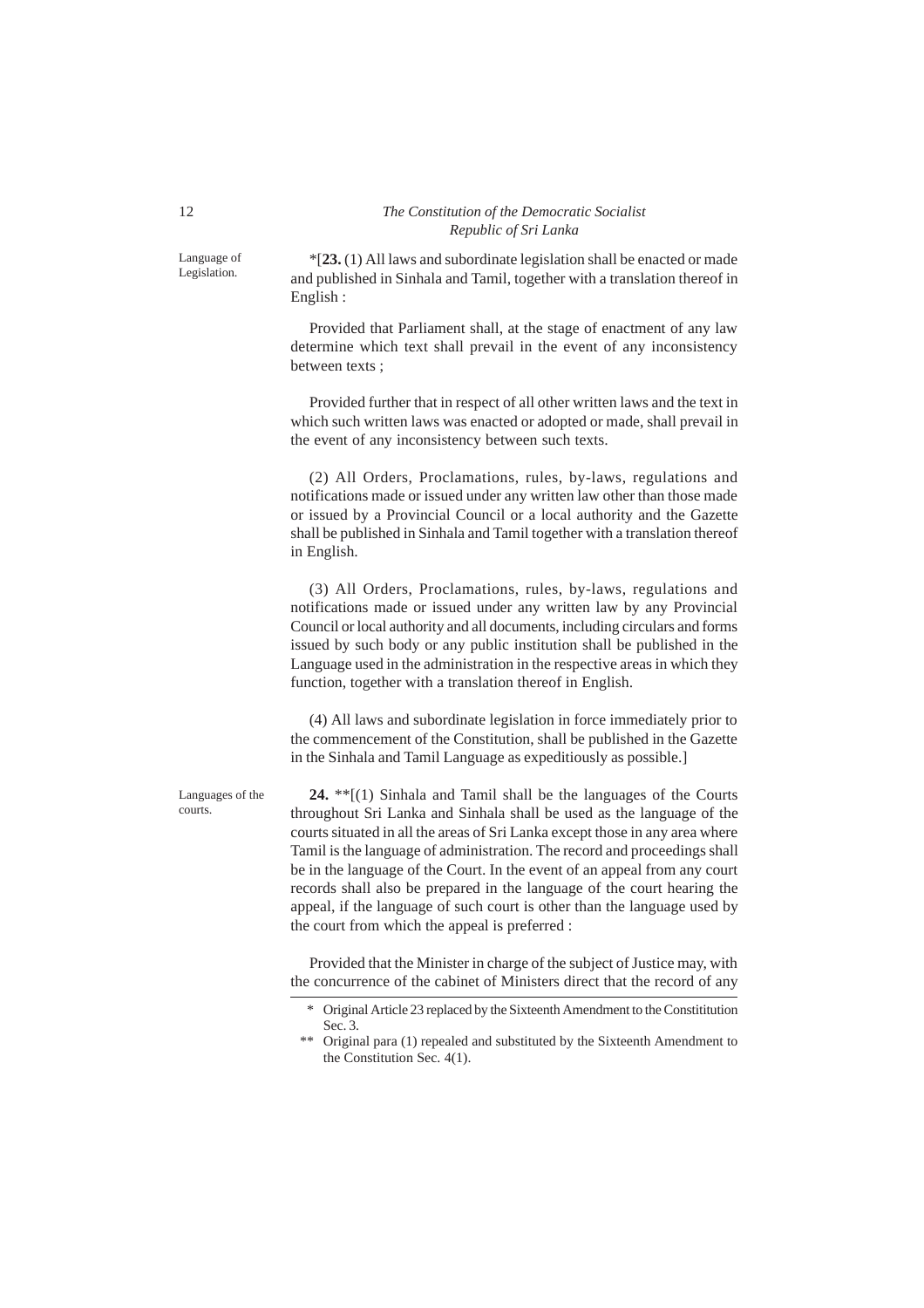court shall also be maintained and the proceedings conducted in a language other than the language of the court ; ]

(2) Any party or applicant or any person legally entitled to represent such party or applicant may initiate proceedings and submit to court pleadings and other documents and participate in the proceedings in courts, \*[in either Sinhala or Tamil.]

(3) Any judge, juror, party or applicant or any person legally entitled to represent such party or applicant, who is not conversant with the language used in a court, shall be entitled to interpretation and to translation into \*\* [Sinhala or Tamil] provided by the State, to enable him to understand and participate in the proceedings before such court and shall also be entitled to obtain in \*\*\*[such language] any such part of the record or a translation thereof, as the case may be, as he may be entitled to obtain according to law.

(4) The Minister in charge of the subject of Justice may, with the concurrence of the Cabinet of Ministers, issue, directions permitting \*\*\*\*[the use of English] in or in relation to the records and proceedings in any court for all purposes or for such purposes as may be specified therein. Every judge shall be bound to implement such directions.

#### (5) In this Article –

- "court" means any court or tribunal created and established for the administration of justice including the adjudication and settlement of industrial and other disputes, or any other tribunal or institution exercising judicial or quasi-judicial functions or any tribunal or institution created and established for the conciliation and settlement of disputes ;
- "judge" includes the President, Chairman, presiding officer and member of any court ; and
- "record" includes pleadings, judgments, orders and other judicial and ministerial acts.

<sup>\*</sup> Substituted by the Sixteenth Amendment to the Constitution Sec. 4(2) for "in either of the National Language".

 $**$  Substituted by the Sixteenth Amendment to the Constitution Sec.  $4(3)(a)$ for "the appropriate National Language."

<sup>\*\*\*</sup> Substituted by the Sixteenth Amendment to the Constitution Sec. 4(3)(b) for "either of the National Language."

<sup>\*\*\*\*</sup> Substituted by the Sixteenth Amendment to the Constitution Sec. 4(4) for "the use of a Language other than a National Language."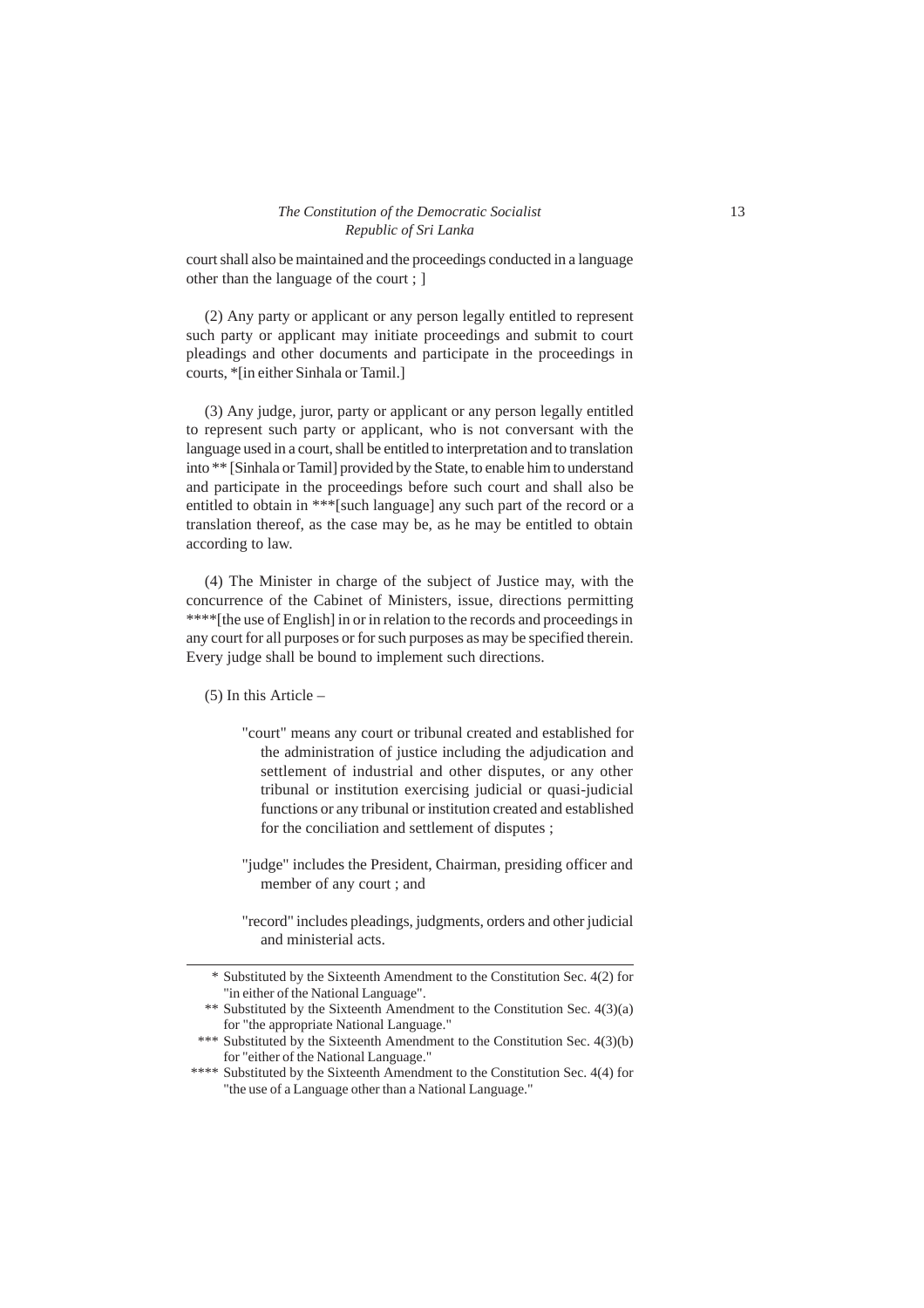Provision for adequate facilities for use of languages provided for in this Chapter.

Provision of any law inconsistent with this Chapter deemed to be repealed.

**25.** The State shall provide adequate facilities for the use of the languages provided for in this Chapter.

\*[**25A**. In the event of any inconsistency between the provisions of any law and the provisions of this Chapter, the provisions of this Chapter shall prevail]

\*Inserted by the Sixteenth Amendment Sec (5).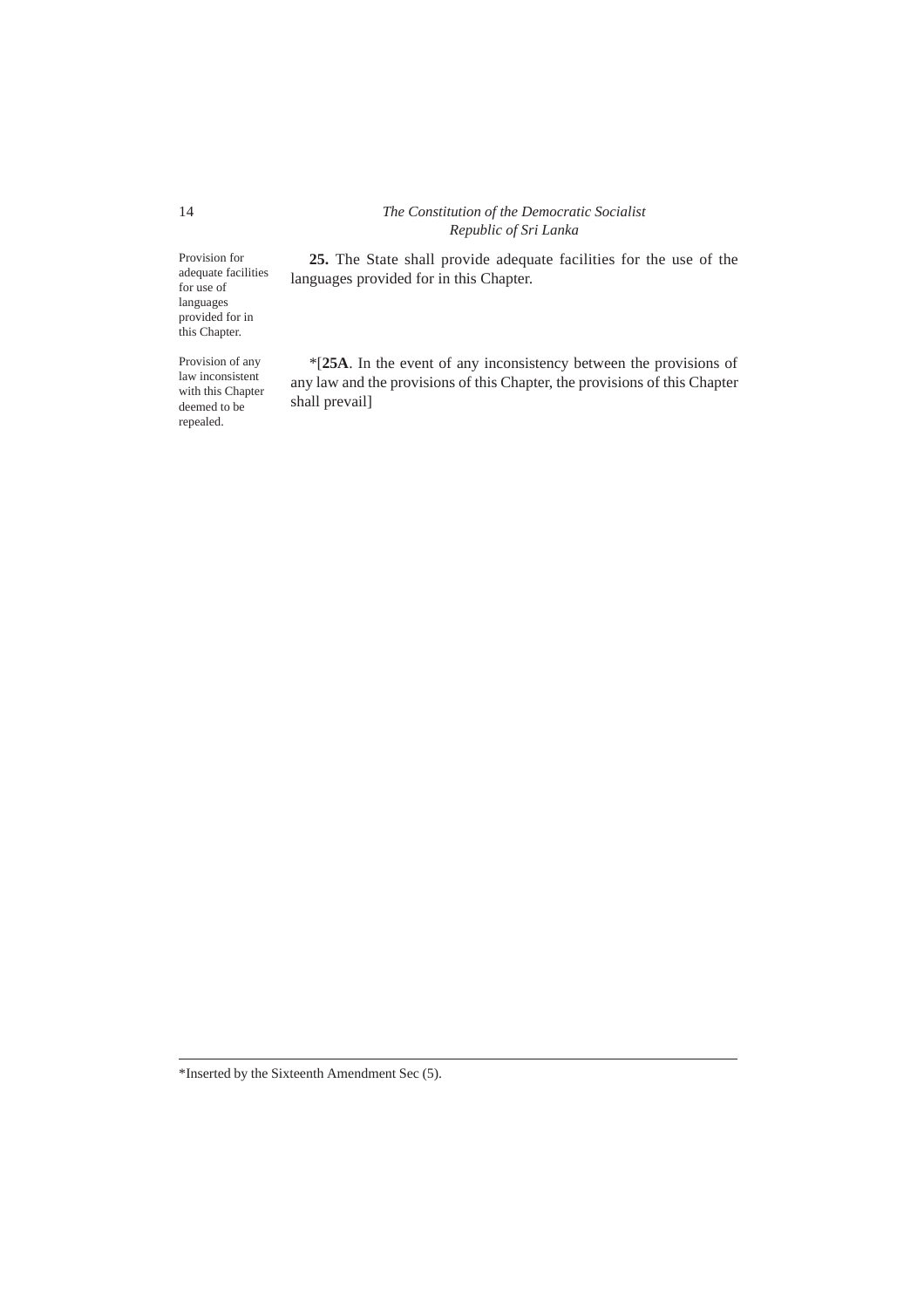## CHAPTER - V

#### **CITIZENSHIP**

**26.** (1) There shall be one status of citizenship known as "the status of a citizen of Sri Lanka".

Citizenship of Sri Lanka.

(2) A citizen of Sri Lanka shall for all purposes be described only as a "citizen of Sri Lanka", whether such person became entitled to citizenship by descent or by virtue of registration in accordance with the law relating to citizenship.

(3) No distinction shall be drawn between citizens of Sri Lanka for any purpose by reference to the mode of acquisition of such status, as to whether acquired by descent or by virtue of registration.

(4) No citizen of Sri Lanka shall be deprived of his status of a citizen of Sri Lanka, except under and by virtue of the provisions of sections 19, 20, 21 and 22 of the Citizenship Act :

Provided that the provisions of sections 23 and 24 of that Act shall also be applicable to a person who became entitled to the status of a citizen of Sri Lanka by virtue of registration under the provisions of section 11, 12 or 13 of that Act.

(5) Every person who immediately prior to the commencement of the Constitution was a citizen of Sri Lanka, whether by descent or by virtue of registration in accordance with any law relating to citizenship, shall be entitled to the status and to the rights of a citizen of Sri Lanka as provided in the preceding provisions of this Article.

(6) The provisions of all existing written laws relating to citizenship and all other existing written laws wherein reference is made to citizensip shall be read subject to the preceding provisions of this Article.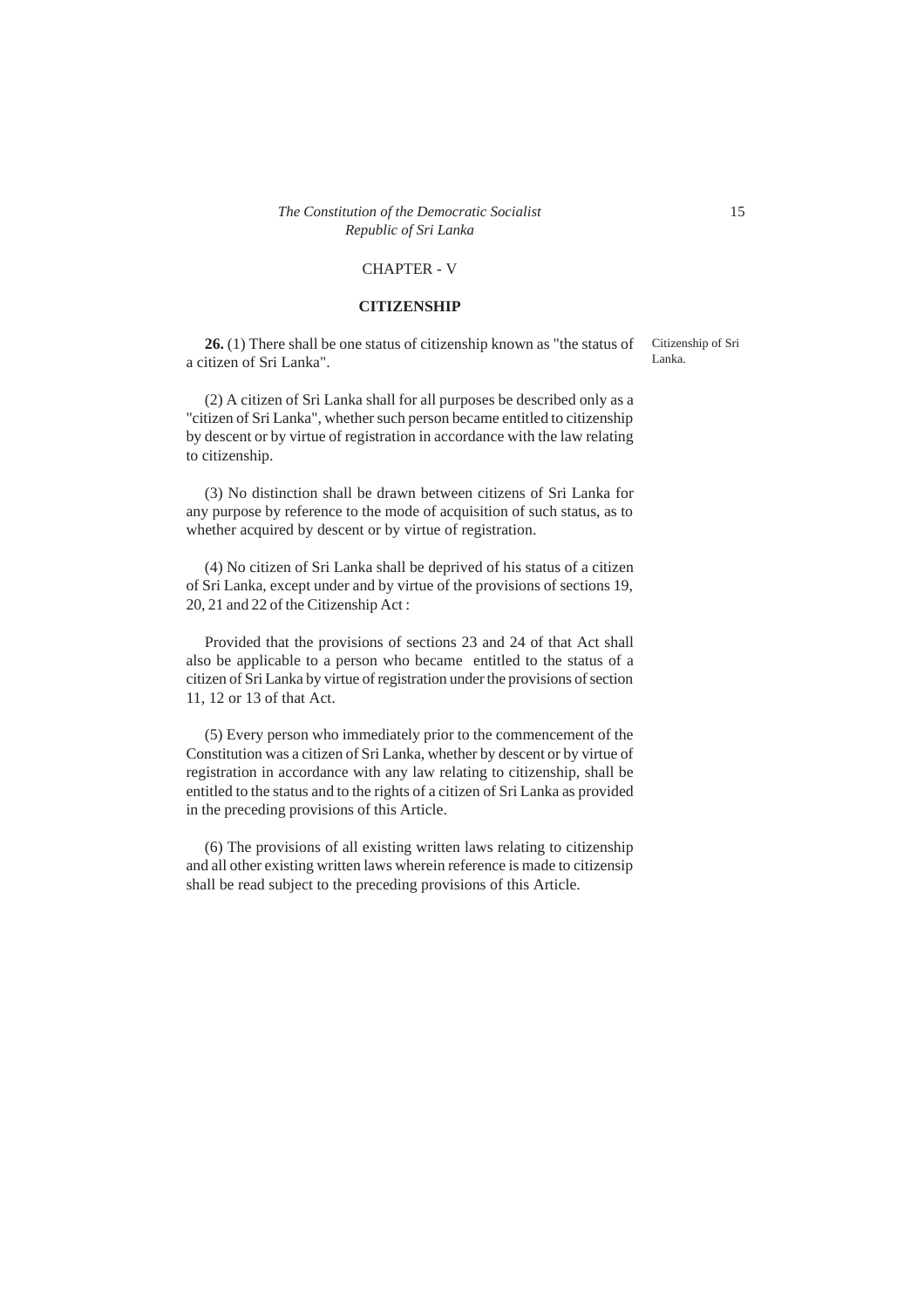#### CHAPTER - VI

#### **DIRECTIVE PRINCIPLES OF STATE POLICY AND FUNDAMENTAL DUTIES**

Directive Principles of State Policy.

**27.** (1) The Directive Principles of State Policy herein contained shall guide Parliament, the President and the Cabinet of Ministers in the enactment of laws and the governance of Sri Lanka for the establishment of a just and free society.

(2) The State is pledged to establish in Sri Lanka a democratic socialist society, the objectives of which include –

- (*a*) the full realization of the fundamental rights and freedoms of all persons ;
- (*b*) the promotion of the welfare of the People by securing and protecting as effectively as it may, a social order in which justice (social, economic and political) shall guide all the institutions of the national life ;
- (*c*) the realization by all citizens of an adequate standard of living for themselves and their families, including adequate food, clothing and housing, the continuous improvement of living conditions and the full enjoyment of leisure and social and cultural opportunities ;
- (*d*) the rapid development of the whole country by means of public and private economic activity and by laws prescribing such planning and controls as may be expedient for directing and co-ordinating such public and private economic activity towards social objectives and the public weal ;
- (*e*) the equitable distribution among all citizens of the material resources of the community and the social product, so as best to subserve the common good ;
- (*f*) the establishment of a just social order in which the means of production, distribution and exchange are not concentrated and centralised in the State, State agencies or in the hands of a privileged few, but are dispersed among and owned by, all the People of Sri Lanka ;
- (*g*) raising the moral and cultural standards of the People and ensuring the full development of human personality ; and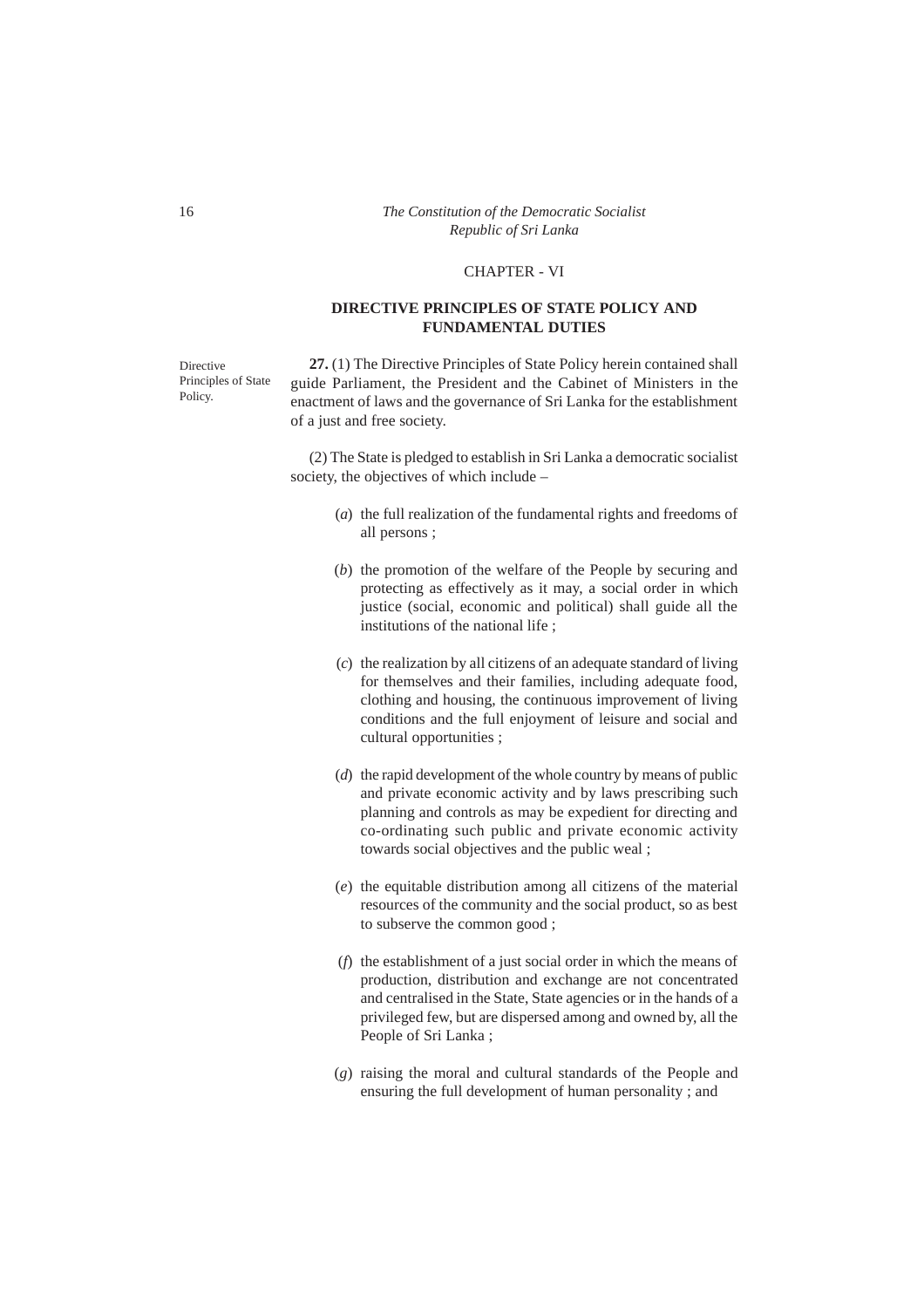(*h*) the complete eradication of illiteracy and the assurance to all persons of the right to universal and equal access to education at all levels.

(3) The State shall safeguard the independence, sovereignty, unity and the territorial integrity of Sri Lanka.

(4) The State shall strengthen and broaden the democratic structure of government and the democratic rights of the People by decentralising the administration and by affording all possible opportunities to the People to participate at every level in national life and in government.

(5) The State shall strengthen national unity by promoting co-operation and mutual confidence among all sections of the People of Sri Lanka, including the racial, religious, linguistic and other groups and shall take effective steps in the fields of teaching, education and information in order to eliminate discrimination and prejudice.

(6) The State shall ensure equality of opportunity to citizens, so that no citizen shall suffer any disability on the ground of race, religion, language, caste, sex, political opinion or occupation.

(7) The State shall eliminate economic and social privilege and disparity and the exploitation of man by man or by the State.

(8) The State shall ensure that the operation of the economic system does not result in the concentration of wealth and the means of production to the common detriment.

(9) The State shall ensure social security and welfare.

(10) The State shall assist the development of the cultures and the languages of the People.

(11) The State shall create the necessary economic and social environment to enable people of all religious faiths to make a reality of their religious principles.

(12) The State shall recognize and protect the family as the basic unit of society.

(13) The State shall promote with special care the interests of children and youth, so as to ensure their full development, physical, mental, moral, religious and social, and to protect them from exploitation and discrimination.

4-PL 1962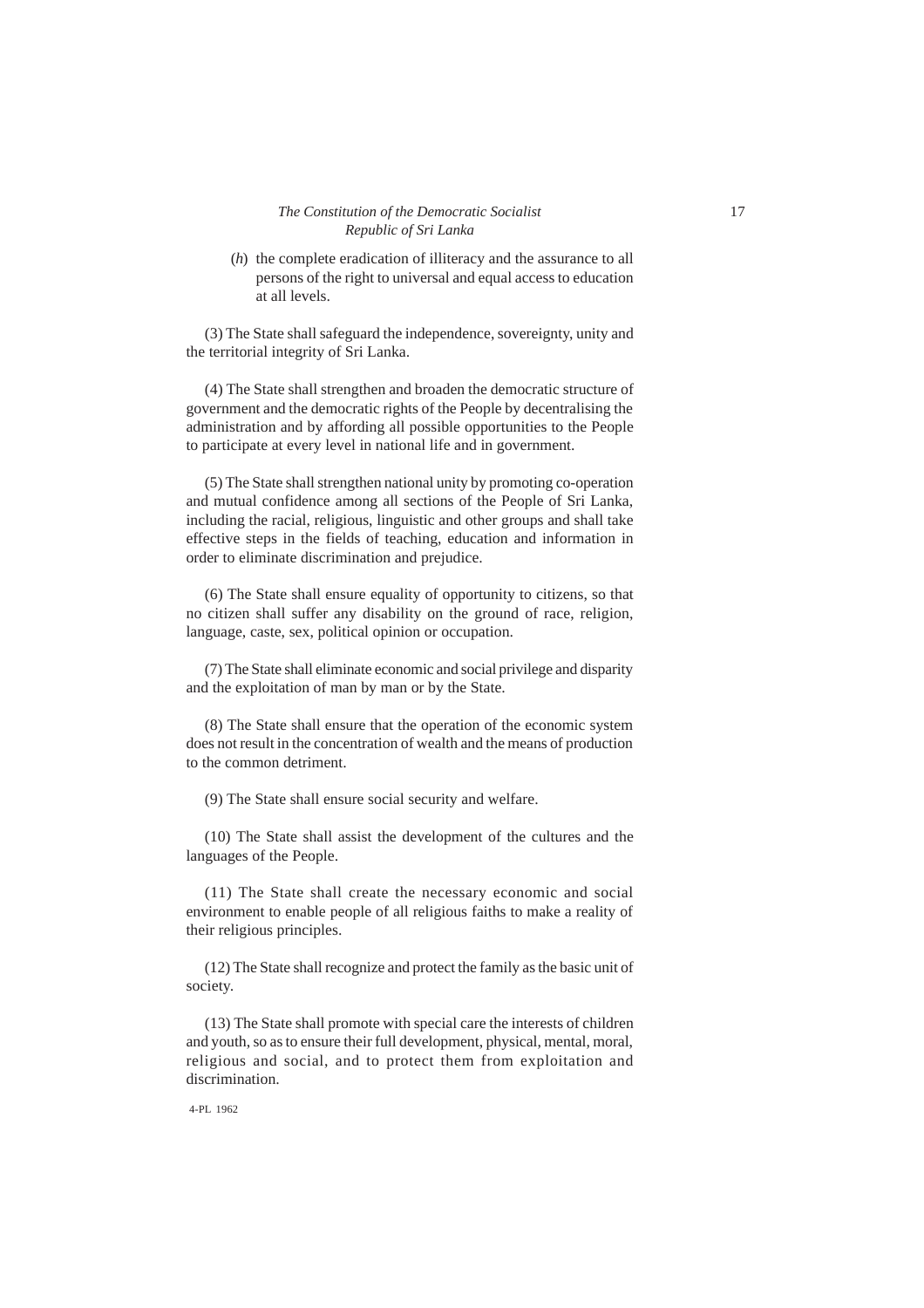(14) The State shall protect, preserve and improve the environment for the benefit of the community.

(15) The State shall promote international peace, security and cooperation, and the establishment of a just and equitable international economic and social order and shall endeavour to foster respect for international law and treaty obligations in dealings among nations.

Fundamental duties.

**28.** The exercise and enjoyment of rights and freedoms is inseparable from the performance of duties and obligations and accordingly it is the duty of every person in Sri Lanka –

- (*a*) to uphold and defend the Constitution and the law ;
- (*b*) to further the national interest and to foster national unity ;
- (*c*) to work conscientiously in his chosen occupation ;
- (*d*) to preserve and protect public property and to combat misuse and waste of public property ;
- (*e*) to respect the rights and freedoms of others ; and
- (*f*) to protect nature and conserve its riches.

Principles of State Policy and fundamental duties not justiciable.

**29.** The provisions of this Chapter do not confer or impose legal rights or obligations and are not enforceable in any court or tribunal. No question of inconsistency with such provisions shall be raised in any court or tribunal.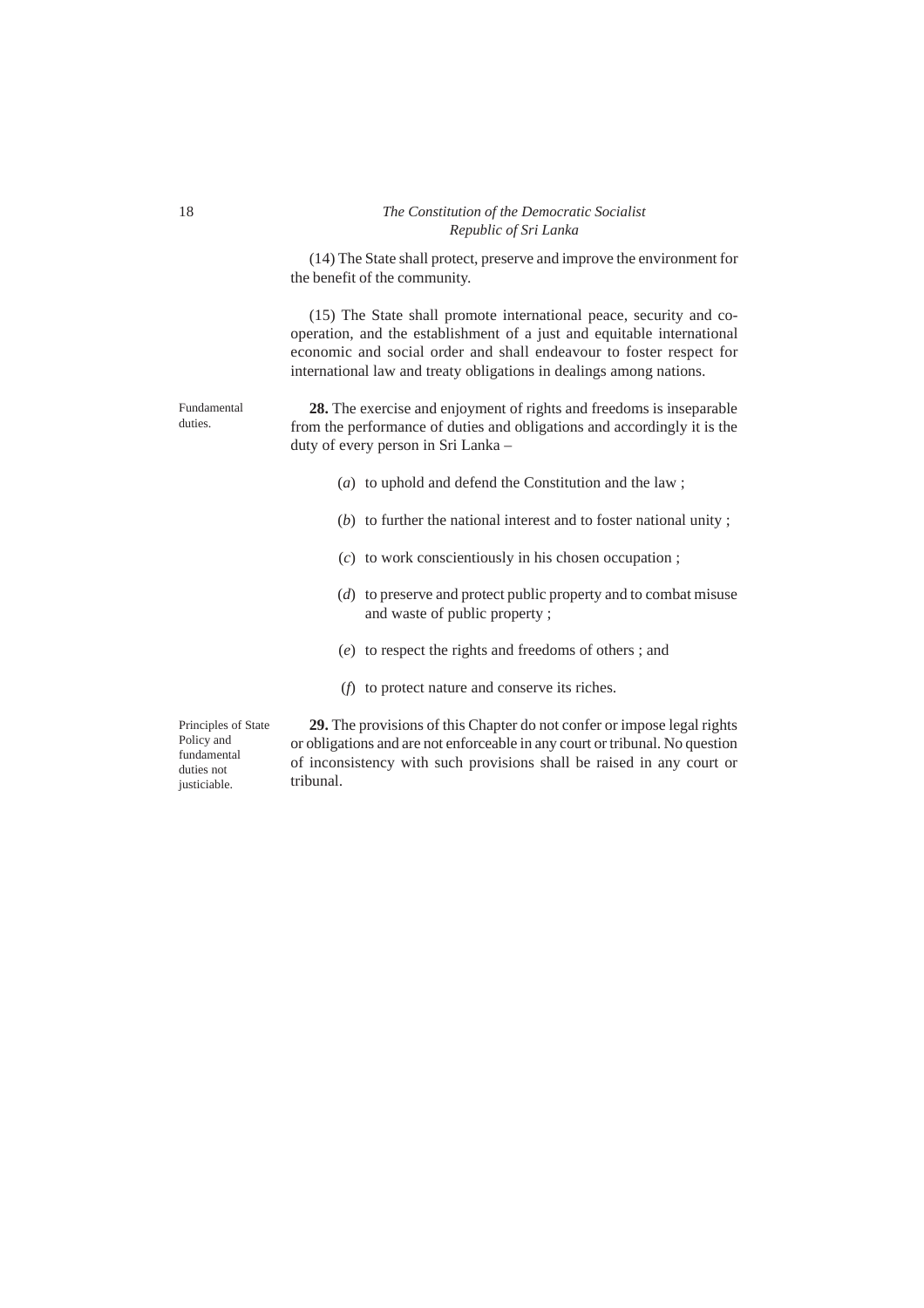#### CHAPTER - VII

#### **THE EXECUTIVE**

#### **The President of the Republic**

**30.** (1) There shall be a President of the Republic of Sri Lanka, who is the Head of the State, the Head of the Executive and of the Government, and the Commander-in-Chief of the Armed Forces. The President of the Republic.

(2) The President of the Republic shall be elected by the People, and shall hold office for a term of six years.

**31.** (1) Any citizen who is qualified to be elected to the office of President may be nominated as a candidate for such office –

- (*a*) by a recognized political party ; or
- (*b*) if he is or has been an elected member of the legislature, by any other political party or by an elector whose name has been entered in any register of electors.

(2) No person who has been twice elected to the office of President by the People shall be qualified thereafter to be elected to such office by the People.

(3) The poll for the election of the President shall be taken not less than one month and not more than two months before the expiration of the term of office of the President in office.

 $*(3A)(a)$  (i) Notwithstanding anything to the contrary in the preceding provisions of this Chapter, the President may, at any time after the expiration of four years from the commencement of his first term of office, by Proclamation, declare his intention of appealing to the People for a mandate to hold office, by election, for a further term.

(ii) Upon the making of a Proclamation under sub-paragraph (i) the Commissioner of Elections shall be required to take a poll for the election of the President.

(*b*) If, at any time after the date of Proclamation referred to in paragraph (*a*), and before the close of the poll at the election held in pursuance of such Proclamation, the President in office dies, such Proclamation shall be

The election and the term of office of the president.

<sup>\*</sup> Inserted by the Third Amendment to the Constitution Sec. 2(1).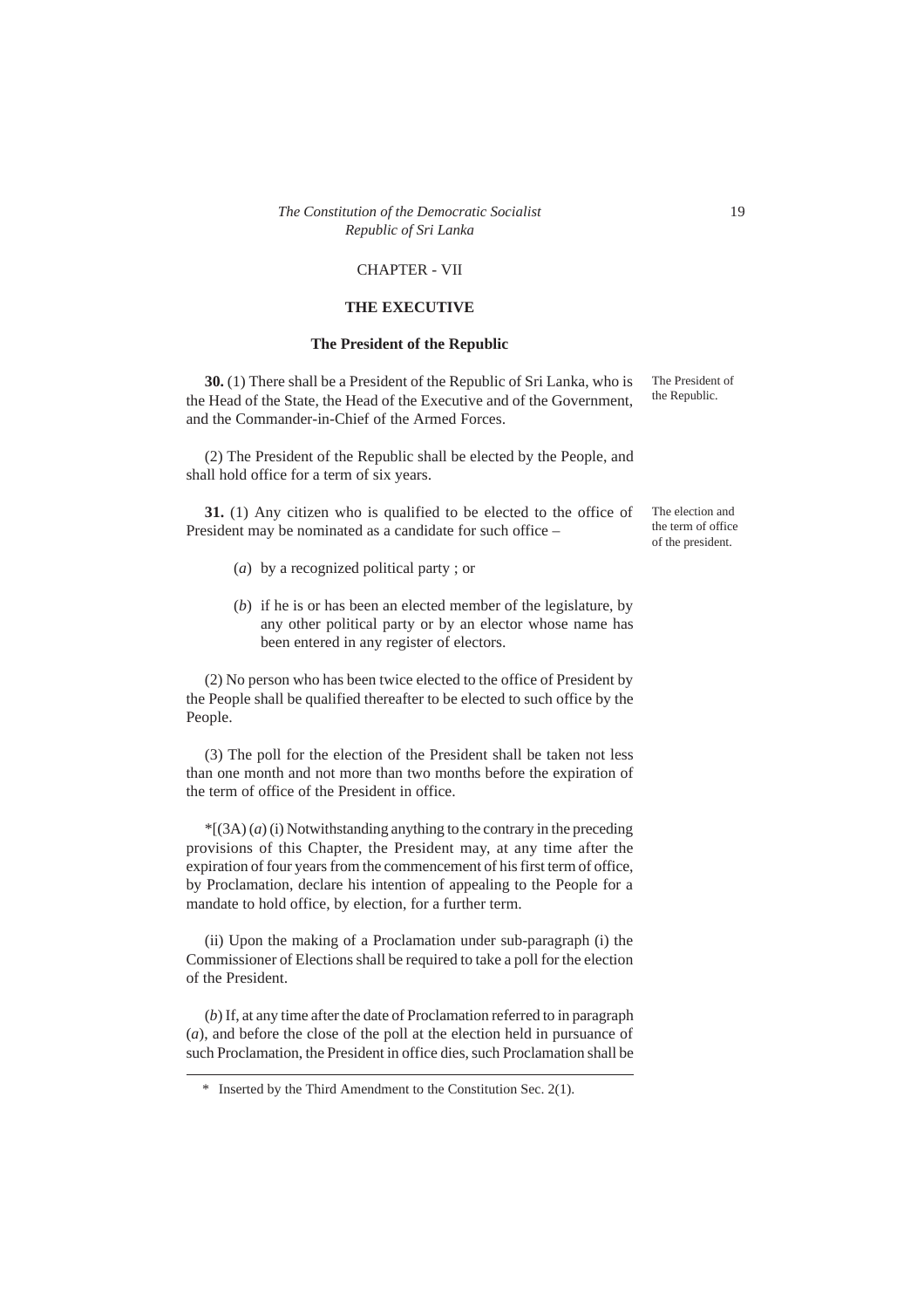deemed to have been revoked with effect from the date of such death and the election to be held in pursuance of such Proclamation shall be deemed to be cancelled. The vacancy in the office of President caused by such death shall be filled in accordance with the provisions of Article 40.

(*c*) (i) If, at any time between the close of the poll at an election held under this paragraph and the declaration of the result of such election, a candidate at such election dies, the Commissioner of Elections shall proceed with the count and declare the result of such election, notwithstanding the death of such candidate.

(ii) If the person entitled to be declared elected as President is dead at the time of the declaration of the result of such election, the Commissioner of Elections shall not declare the result of such election but shall take a fresh poll for the election of the President.

(iii) If by reason of the death referred to in sub-paragraph (i) there is a vacancy in the office of President, the Prime Minister shall act in the office of President during the period between the ocurrence of such vacancy and the assumption of office by the new President and shall appoint one of the other Ministers of the Cabinet to act in the office of Prime Minister :

Provided that if the office of Prime Minister be then vacant or the Prime Minister is unable to act, the Speaker shall act in the office of President.

(*d*) The person declared elected as President at an election held under this paragraph shall, if such person –

- (i) is the President in office, hold office for a term of six years commencing on such date in the year in which that election is held (being a date after such election) or in the succeeding year, as corresponds to the date on which his first term of office commenced, whichever date is earlier ; or
- (ii) is not the President in office, hold office for a term of six years commencing on the date on which the result of such election is declared.

(*e*) A person succedding to the office of President under the provisions of Article 40 shall not be entitled to exercise the right conferred on a President by sub-paragraph (*a*) of this paragraph.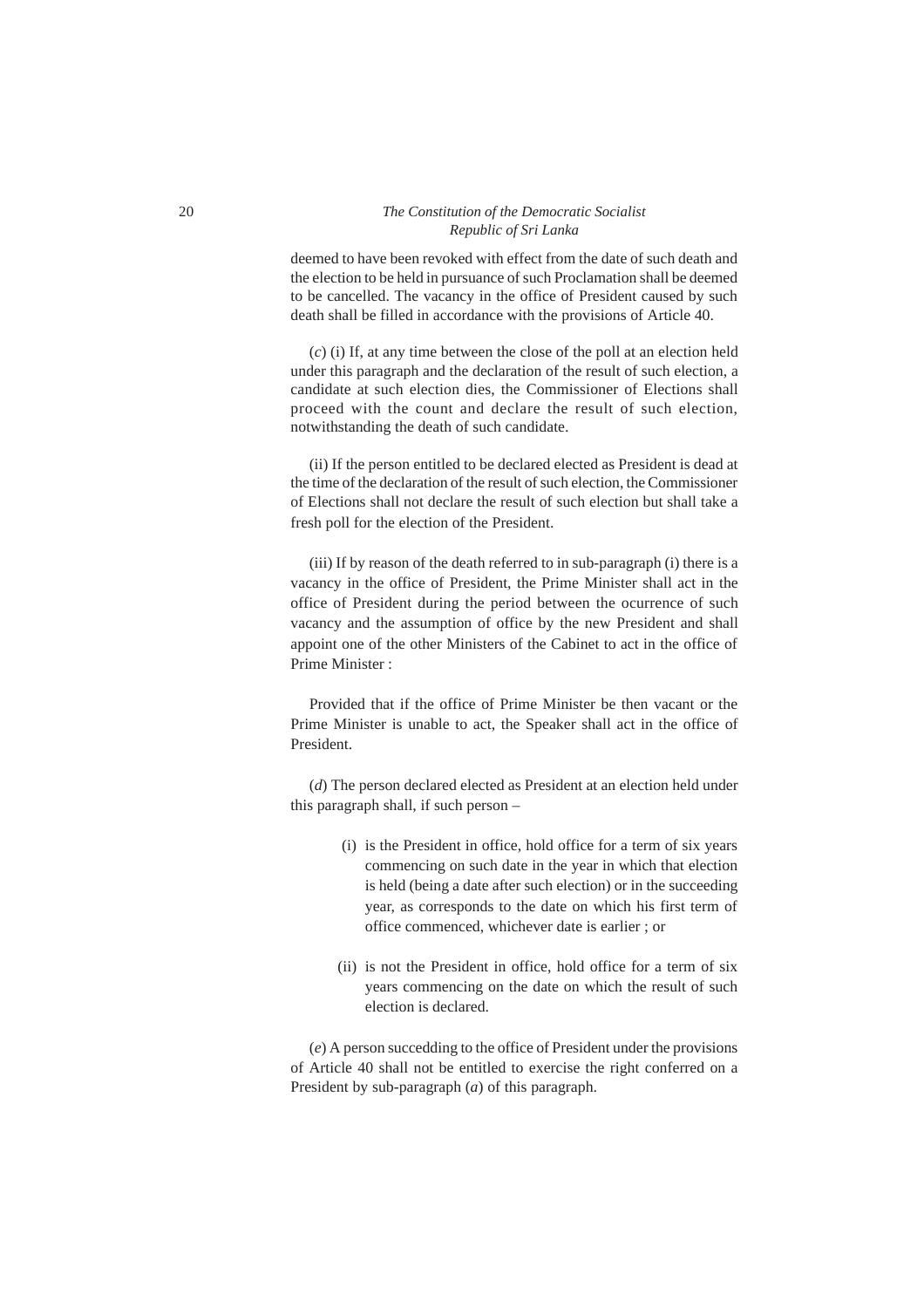(*f*) For the purposes of this paragraph, the first term of office of the first President referred to in Article 160 shall be deemed to have commenced on February 4, 1978.]

\*(4) [(Where a poll for the election of a President is taken, the term of office of the person elected as President at such election shall commence on the expiration of the term of office of the President in office :

Provided that notwithstanding anything to the contrary in Article 40 –

- (*a*) if any person declared elected as President at a poll for the election of a President dies at any time after his being declared elected as President and before the date on which his term of office would, but for his death, have commenced, the Commissioner of Elections, shall take a fresh poll for the election of a President. If the date fixed for such fresh poll is a date later than such first-mentioned date, the term of office of the person declared elected at such poll shall, notwithstanding the preceding provisions of this Article, be deemed to have commenced on such first-mentioned date. For the purposes only of Article 38(1)(*d*), the date of commencement of the term of office of the new President shall be the date of his election ;
- (*b*) where the President in office is not a candidate or is not re-elected, at a poll for the election of a President, his term of office shall be deemed to have expired on the date on which the result of such election is declared. The person elected as President at such election shall assume office forthwith, but not later than two weeks from such date ;

Provided that the President in office, notwithstanding anything to the contrary in Article 30, shall continue to exercise, perform and discharge the powers, duties and functions of the office of President until the assumption of office by the person declared elected as President. If the office of President becomes vacant, by reason of the person declared elected as President failing to assume office, the President in office shall continue to exercise, perform and discharge the powers, duties and functions of the office of President, until the Prime Minister or if the office of prime Minister be then vacant or if the Prime Minister be unable to act, the Speaker commences to act in the office of President in terms of Article 40 ;

Original para (4) repealed and substituted by the Third Amendment to the Constitution Sec. 2(2).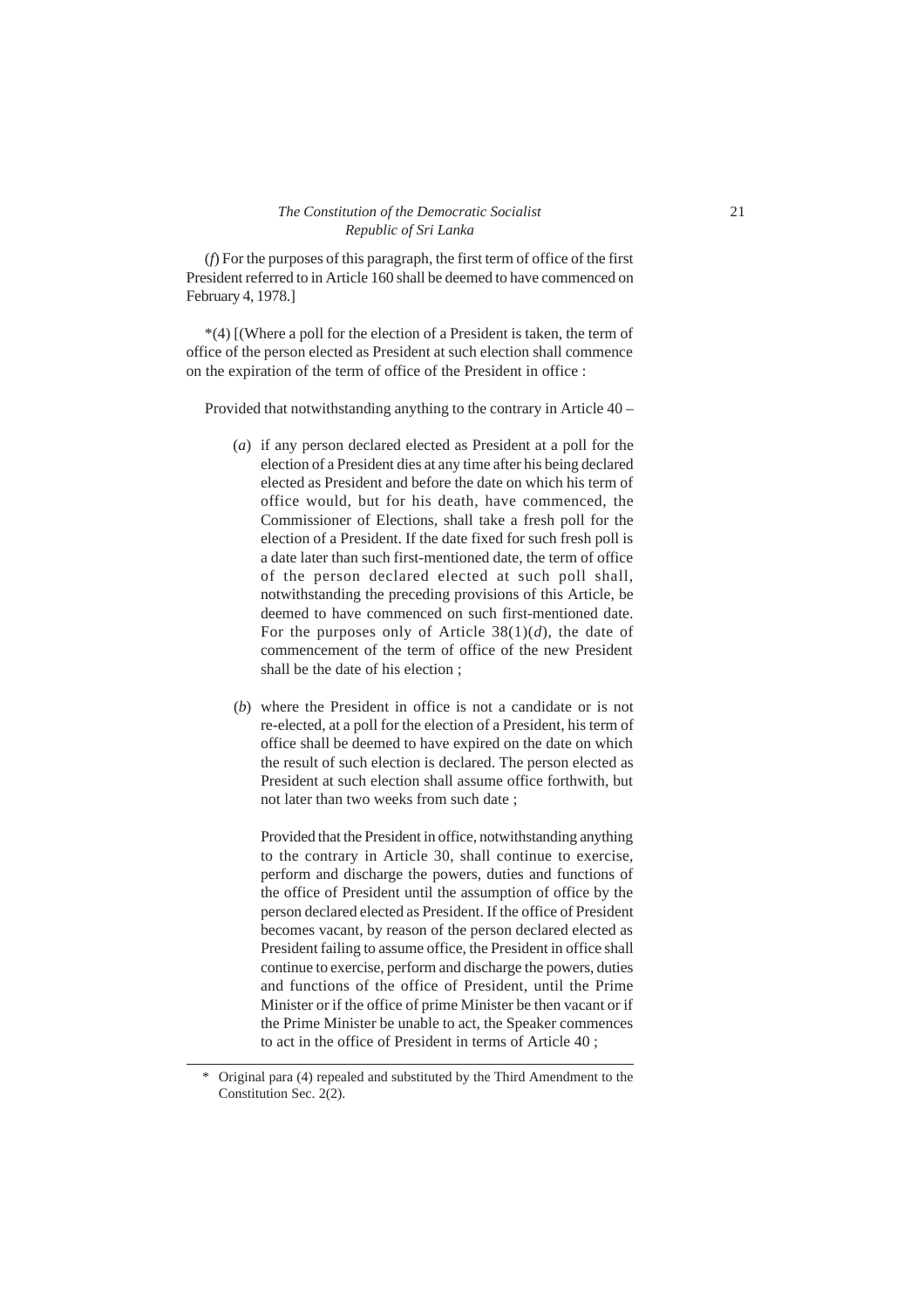(*c*) if by reason of the death referred to in sub-paragraph (*a*) there is a vacancy in the office of President, the Prime Minister shall act in the office of President during the period between the occurrence of such vacancy and the assumption of office by the new President and shall appoint one of the other Ministers of the Cabinet to act as Prime Minister :

Provided that if the office of Prime Minister be then vacant or the Prime Minister is unable to act, the Speaker shall act in the office of President.]

(5) The election of the President shall be conducted by the Commissioner of Elections who shall fix the date for the nomination of candidates for such election and the date on which the poll shall be taken.

- (6) Parliament shall by law make provision for
	- (*a*) the nomination of candidates for the election of President ;
	- (*b*) the register of electors to be used at and the procedure for the election of the President ;
	- (*c*) the creation of offences relating to such election and the punishment therefor ;
	- (*d*) the grounds and manner of avoiding such election and of determining any disputed election ; and
	- (*e*) all other matters necessary or incidental thereto.

**32.** (1) The person elected or succeeding to the office of President shall assume office upon taking and subscribing the oath or making and subscribing the affirmation, set out in the Fourth Schedule, in Sri Lanka before the Chief Justice or any other Judge of the Supreme Court.

(2) Upon such assumption of office the President shall cease to hold any other office created or recognized by the Constitution and if he is a Member of Parliament, shall vacate his seat in Parliament. The President shall not hold any other office or place of profit whatsoever.

(3) The President shall, by virtue of his office, have the right at any time to attend, address and send messages to Parliament. In the exercise of such right the President shall be entitled to all the privileges, immunities and powers, other than the right to vote, of a Member of Parliament and shall not be liable for any breach of the privileges of Parliament, or of its Members.

Assumption of office.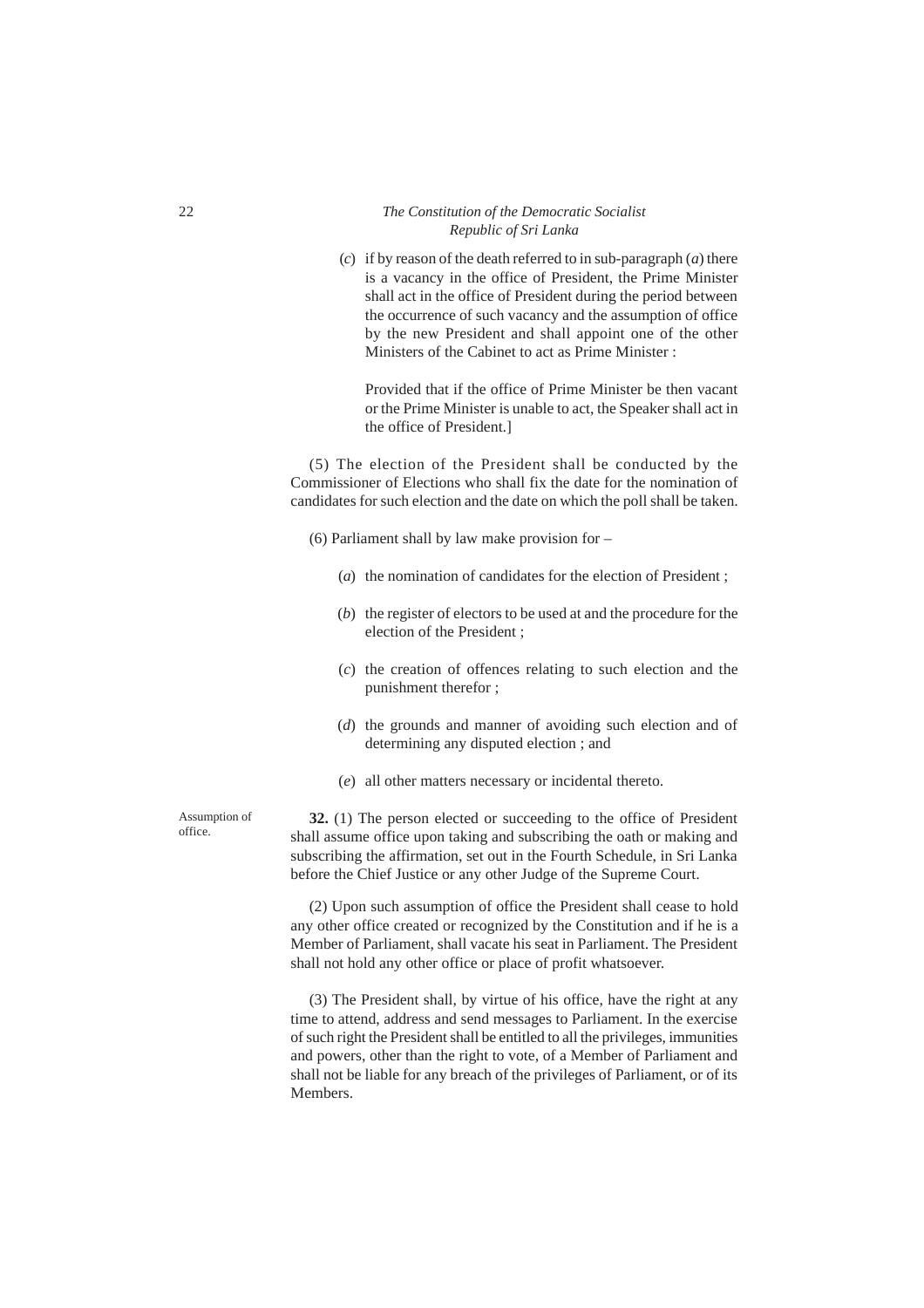**33.** In addition to the powers and functions expressly conferred on or assigned to him by the Constitution or by any written law whether enacted before or after the commencement of the Constitution, the President shall have the power –

- (*a*) to make the Statement of Government Policy in Parliament at the commencement of each session of Parliament ;
- (*b*) to preside at ceremonial sittings of Parliament ;
- (*c*) to receive and recognize and to appoint and accredit, Ambassadors, High Commissioners, Plenipotentiaries and other diplomatic agents ;
- \*[(*cc*) to appoint as President's Counsel, attorneys-at-law who have reached eminence in the profession and have maintained high standards of conduct and professional rectitude. Every President's Counsel appointed under this paragraph shall be entitled to all such privileges as were hitherto enjoyed by a Queen's Counsel ;]
	- (*d*) to keep the Public Seal of the Republic, and to make and execute under the Public Seal, the Acts of Appointment of the Prime Minister and other Ministers of the Cabinet of Ministers, the Chief Justice and other Judges of the Supreme Court, such grants and dispositions of lands and immovable property vested in the Republic as he is by law required or empowered to do, and to use the Public Seal for sealing all things whatsoever that shall pass that Seal ;
	- (*e*) to declare war and peace ; and

offence in any court within the Republic of Sri Lanka –

(*f*) to do all such acts and things, not being inconsistent with the provisions of the Constitution or written law as by international law, custom or usage he is required or authorized to do.

Grant of pardon.

(*a*) grant a pardon, either free or subject to lawful conditions ;

**34.** (1) The President may in the case of any offender convicted of any

(*b*) grant any respite, either indefinite for such period as the President may think fit, of the execution of any sentence passed on such offender ;

Powers and functions of the President.

<sup>\*</sup> Inserted by the Eighth Amendment to the Constitution Sec. (2).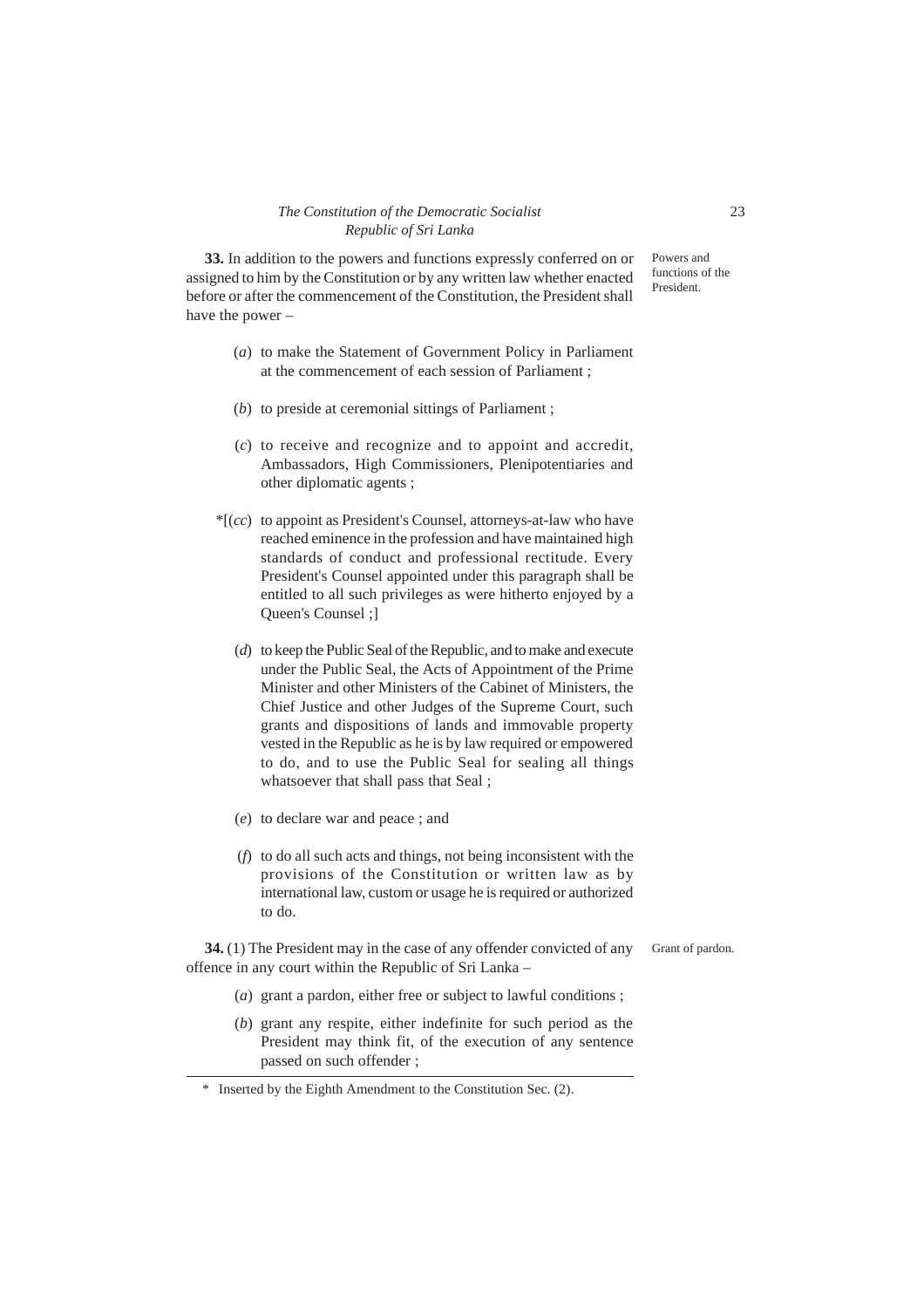- (*c*) substitute a less severe form of punishment for any punishment imposed on such offender ; or
- (*d*) remit the whole or any part of any punishment imposed or of any penalty or forfeiture otherwise due to the Republic on account of such offence ;

Provided that where any offender shall have been condemned to suffer death by the sentence of any court, the President shall cause a report to be made to him by the Judge who tried the case and shall forward such report to the Attorney-General with instructions that after the Attorney-General has advised thereon, the report shall be sent together with the Attorney-General's advice to the Minister in charge of the subject of Justice, who shall forward the report with his recommendation to the President.

(2) The President may in the case of any person who is or has become subject to any disqualification specified in paragraph (*d*), (*e*), (*f*), (*g*) or (*h*) of Articel 89 or sub-paragraph (*g*) of paragraph (1) of Article 91 –

- (*a*) grant a pardon, either free or subject to lawful conditions ; or
- (*b*) reduce the period of such disqualification.

(3) When any offence has been committed for which the offender may be tried within the Republic of Sri Lanka, the President may grant a pardon to any accomplice in such offence who shall give such information as shall lead to the conviction of the principal offender or of any one of such principal offenders, if more than one.

**35.** (1) While any person holds office as President, no proceedings shall be instituted or continued against him in any court or tribunal in respect of anything done or omitted to be done by him either in his official or private capacity.

(2) Where provision is made by law limiting the time within which proceedings of any description may be brought against any person, the period of time during which such person holds the office of President shall not be taken into account in calculating any period of time prescribed by that law.

(3) The immunity conferred by the provisions of paragraph (1) of this Article shall not apply to any proceedings in any court in relation to the exercise of any power pertaining to any subject or function assigned to the President or remaining in his charge under paragraph (2) of Article

Immunity of President from suit.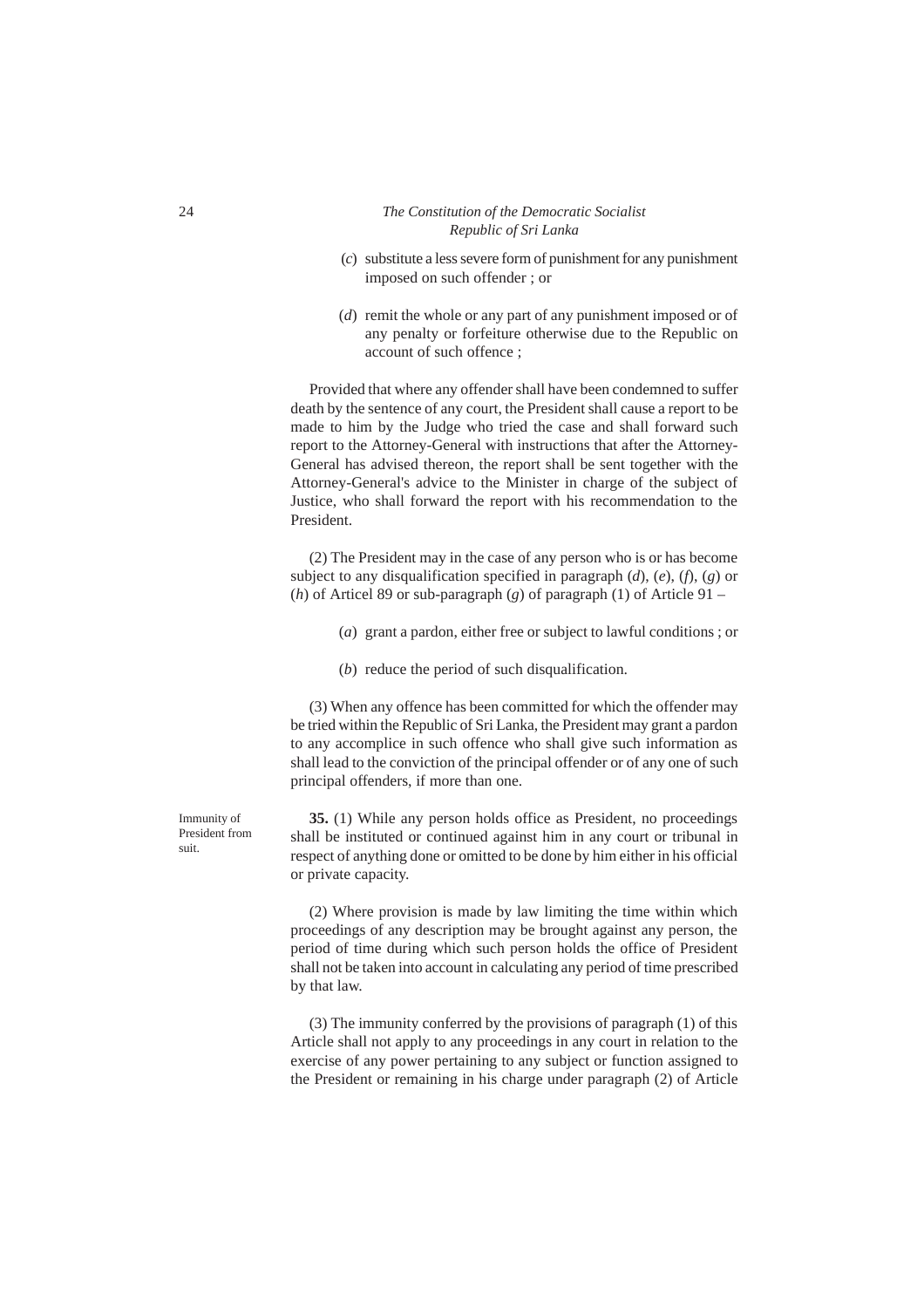44 or to proceedings in the Supreme Court under paragraph (2) of Article 129 or to proceedings in the Supreme Court under Article 130 (a)\* [relating to the election of the President or the validity of a referendum or to proceedings in the Court of Appeal under Article 144 or in the Supreme Court, relating to the election of a Member of Parliament.]

Provided that any such proceedings in relation to the exercise of any power pertaining to any such subject or function shall be instituted against the Attorney-General.

36. (1) Within one month of the commencement of the Constitution, Parliament shall by resolution determine the salary, allowances and pension entitlement of the holders of the office of President. Such pension shall be in addition to any other pension to which such person is entitled by virtue of any prior service.

(2) Upon the assumption of the office of President the holder of such office shall become entitled to the receipt of such salary and allowances and thereafter, of such pension as may be determined by Parliament. Any subsequent amendment, repeal or replacement of this Article and any subsequent law or any provision thereof inconsistent with this Article shall not have retrospective operation.

(3) The salary, allowances and pension of the President shall be charged on the Consolidated Fund.

(4) Parliament may by resolution increase, but shall not reduce, the salary, allowances or pension entitlement of the holders of the office of President.

**37.** (1) If the President is of the opinion that by reason of illness, absence from Sri Lanka or any other cause he will be unable to exercise, perform and discharge the powers, duties and functions of his office, he may appoint the Prime Minister to exercise, perform and discharge the powers, duties and functions of the office of President during such period and may also appoint one of the other Ministers of the Cabinet to act in the office of Prime Minister during such period :

Provided that if the office of Prime Minister be then vacant or the Prime Minister is unable to act, the President may appoint the Speaker to exercise, perform and discharge the powers, duties and functions of the office of president during such period.

Exercise, performance and discharge of powers, duties and functions of the President by the Prime Minister.

Salary and Pension.

Substituted by the Fourteenth Amendment to the Constitution Sec. (2) for "relating of the election of the President."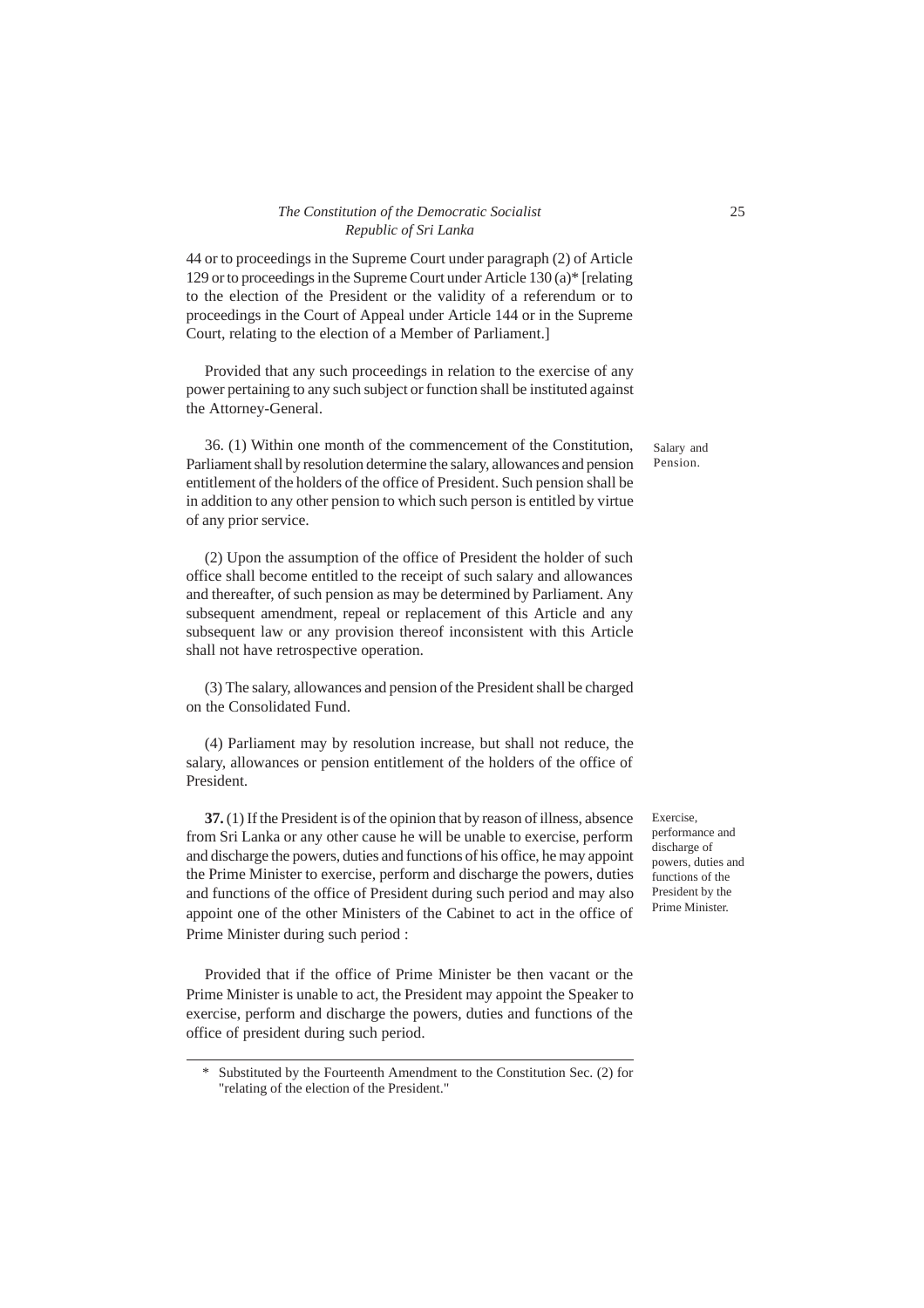(2) If the Chief Justice in consultation with the Speaker is of the opinion that the President is temporarily unable to exercise, perform and discharge the powers, duties and functions of his office and is unable to make an appointment in terms of paragraph (1) of this Article, he shall communicate in writing his opinion to the Speaker and thereupon the Prime Minister shall exercise, perform and discharge the powers, duties and functions of the office of President during such period and shall appoint one of the Ministers of the Cabinet to act in the office of Prime Minister during such period, notwithstanding the absence of such appointment as is provided for in paragraph (1) of this Article :

Provided that if the office of Prime Minister be then vacant or the Prime Minister is unable to act, the Speaker shall exercise, perform and discharge the powers, duties and functions of the office of President during such period.

(3) The provisions of the Constitution relating to the President (other than the provisions of paragraph (2) of Article 32) shall apply, in so far as they can be applied, to the person so exercising, performing and discharging the powers, duties and functions of the office of President.

(4) In this Article and in Articles 38(1)(b) and 40(1), "the Speaker" includes, during any period when Parliament is dissolved, the person who held the office of Speaker immediately before the dissolution of Parliament.

Vacation of office by President.

**38.** (1) The office of President shall become vacant –

- (*a*) upon his death ;
- (*b*) if he resigns his office by a writing under his hand addressed to the Speaker ;
- (*c*) if he ceases to be a citizen of Sri Lanka ;
- (*d*) if the person elected as President wilfully fails to assume office within \*[two weeks] from the date of commencement of his term of office ;
- (*e*) if he is removed from office as provided in the next succeeding paragraph ; or
- (*f*) if the Supreme Court in the exercise of its powers under Article 130(*a*) determines that his election as President was void and

<sup>\*</sup> Substituted by the Third Amendment to the Constitution Sec. (3) for "one month".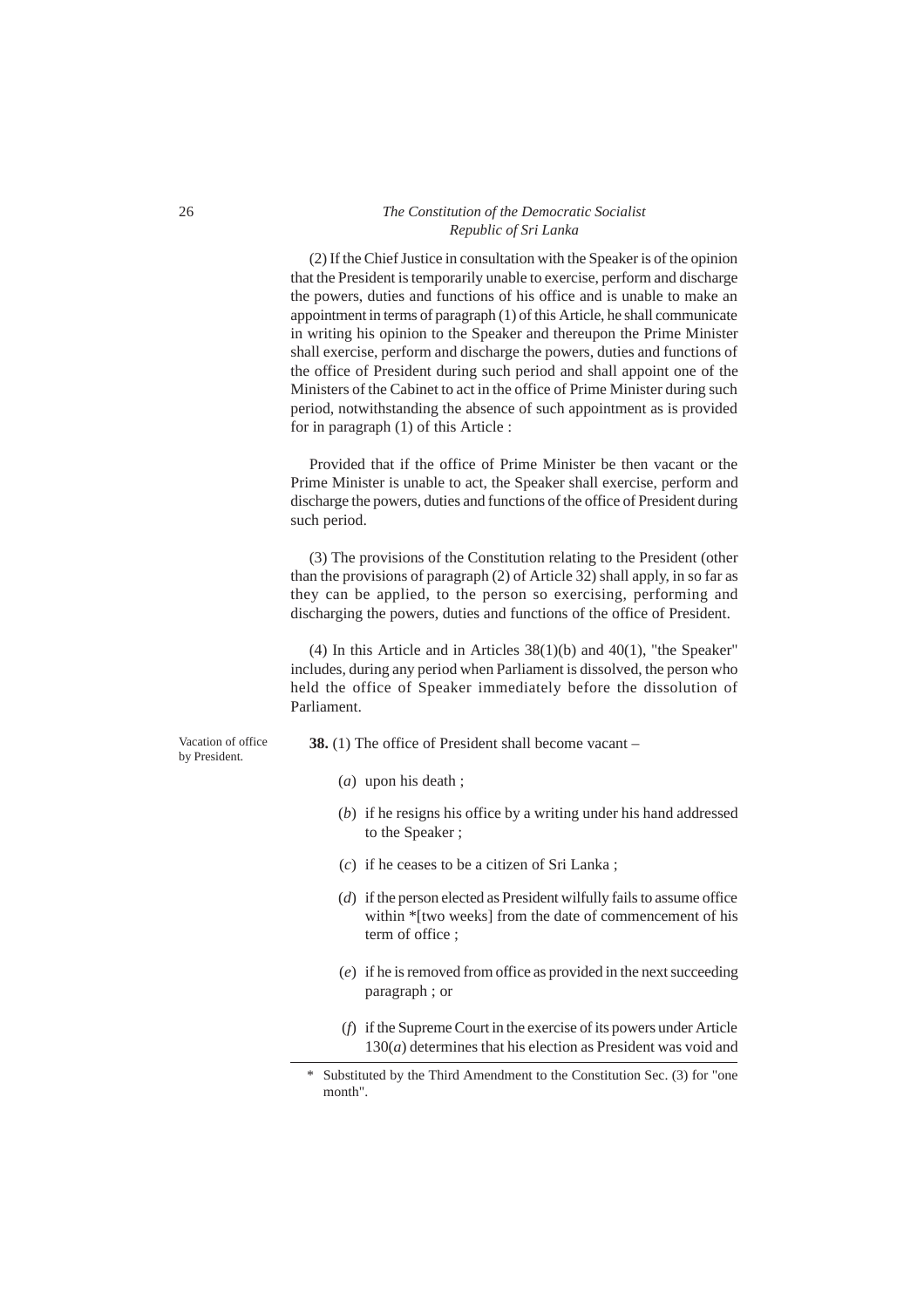does not determine that any other person was duly elected as President.

(2)(*a*) Any Member of Parliament may, by a writing addressed to the Speaker, give notice of a resolution alleging that the President is permanently incapable of discharging the functions of his office by reason of mental or physical infirmity or that the president has been guilty of –

- (i) intentional violation of the Constitution,
- (ii) treason,
- (iii) bribery,
- (iv) misconduct or corruption involving the abuse of the powers of his office, or
- (v) any offence under any law, involving moral turpitude and setting out full particulars of the allegation or allegations made and seeking an inquiry and report thereon by the Supreme Court.

(*b*) No notice of such resolution shall be entertained by the Speaker or placed on the Order Paper of Parliament unless it complies with the provisions of sub-paragraph (*a*) and –

- (i) such notice of resolution is signed by not less than two-thirds of the whole number of Members of Parliament ; or
- (ii) such notice of resolution is signed by not less than one-half of the whole number of Members of Parliament and the Speaker is satisfied that such allegation or allegations merit inquiry and report by the Supreme Court.

(*c*) Where such resolution is passed by not less than two-thirds of the whole number of Members (including those not present) voting in its favour, the allegation or allegations contained in such resolution shall be referred by the Speaker to the Supreme Court for inquiry and report.

(*d*) The Supreme Court shall, after due inquiry at which the President shall have the right to appear and to be heard, in person or by an attorneyat-law, make a report of its determination to Parliament together with the reasons therefor.

(*e*) Where the Supreme Court reports to Parliament that in its opinion the President is permanently incapable of discharging the functions of his office by reason of mental or physical infirmity or that the President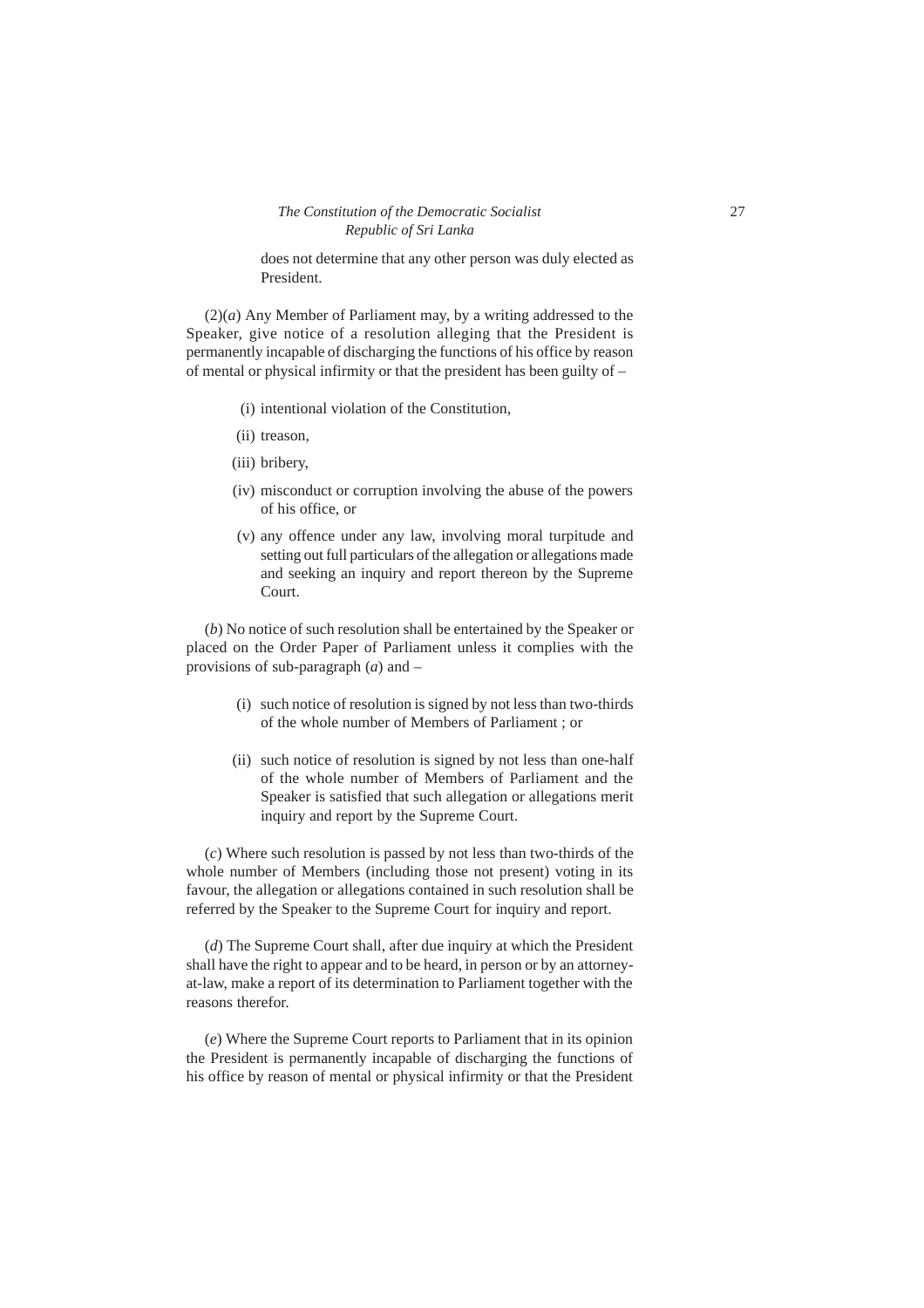has been guilty of any of the other allegations contained in such resolution, as the case may be, Parliament may by a resolution passed by not less than two-thirds of the whole number of Members (including those not present) voting in its favour remove the President from office.

**39.** (1) Where the Supreme Court in the exercise of its jurisdiction under Article 130 determines –

- (*a*) that the election of the President was void and does not determine that any other person was duly elected, then, a poll for the election of the President shall be taken not later than three months from the date of the determination ; or
- (*b*) that any other person was duly elected as Presidet, then, such other person shall assume the office of President within one month of the date of the determination.

For the purposes of Article 38(1)(*d*), the date of commencement of the term of office of the new President shall be the date of his election or the date of the determination, as the case may be.

(2) Upon the Supreme Court making any such determination as is referred to in paragraph (1) of this Article, the person who was exercising, performing and discharging the powers, duties and functions of the office of President shall forthwith cease to exercise, perform and discharge such powers, duties and functions. During the period intervening between the date of such determination and the assumption of office by the new president, the Prime Minister shall act in the office of President and shall appoint one of the other Ministers of the Cabinet to act in the office of the Prime Minister :

Provided that if the office of Prime Minister be then vacant or the Prime Minister is unable to act, the Speaker shall act in the office of the President.

(3) For the purposes of Article 30(2) and notwithstanding the provisions of Article 31(4), the term of office of the new President shall be deemed to have commenced on the date on which the term of office of the person whose election was determined to have been void or undue would, but for such determination, have commenced.

(4) The exercise, performance and discharge by any person of the powers, duties and functions of the office of President shall not be invalid by reason only of the fact that the Supreme Court subsequently determines that the election of such person as President was void or undue.

Determination by the Supreme Court that the President was not duly elected or the election of the President was void.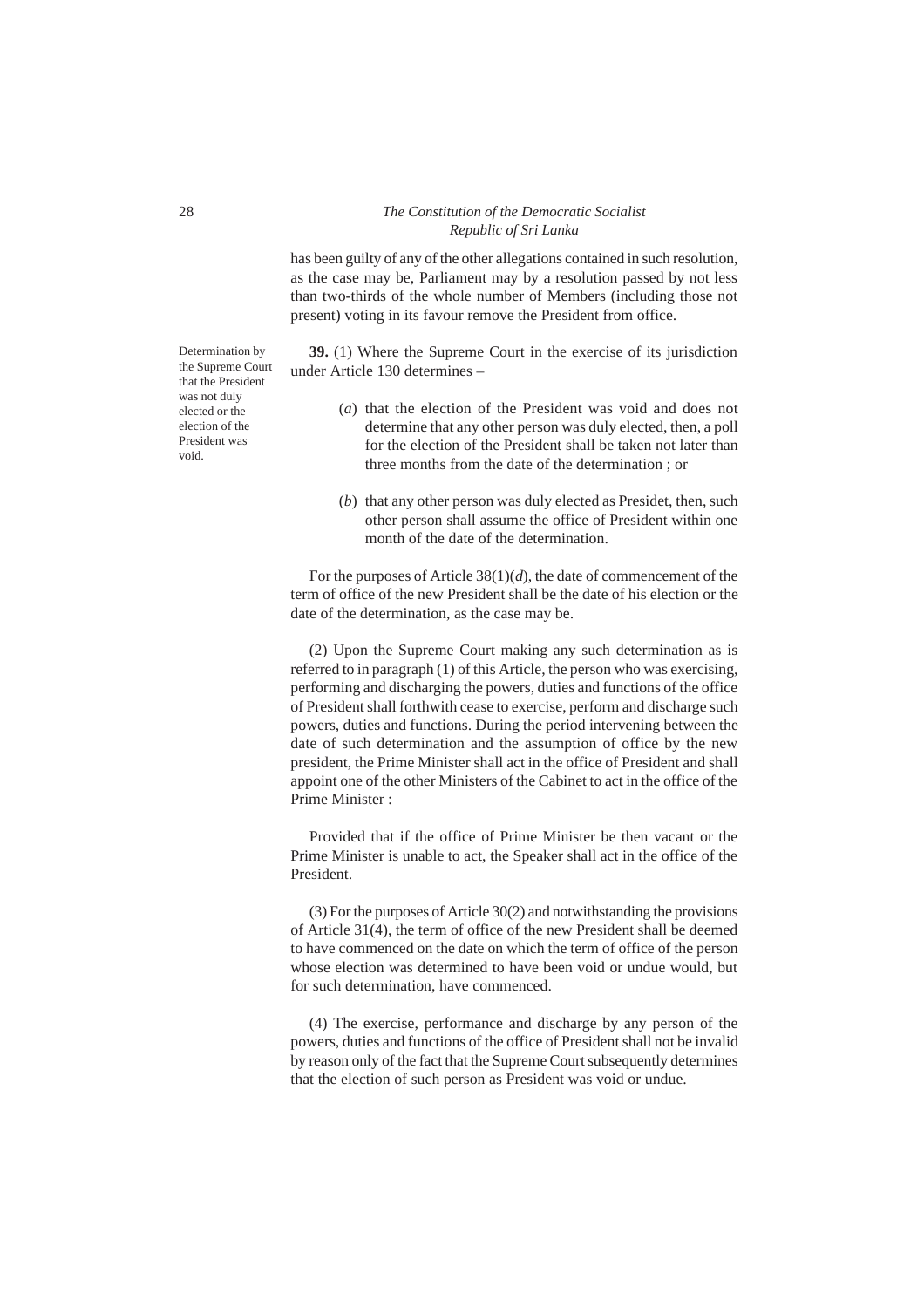(5) The provisions of this Article shall apply notwithstanding anything to the contrary in Article 40.

**40.** (1) (*a*) If the office of President shall become vacant prior to the expiration of his term of office, Parliament shall elect as President one of its Members who is qualified to be elected to the office of President. Any person so succeeding to the office of President shall hold office only for the unexpired period of the term of office of the President vacating office.

(*b*) Such election shall be held as soon as possible after ,and in no case later than one month from, the date of, occurrence of the vacancy. Such election shall be by secret ballot and by an absolute majority of the votes cast in accordance with such procedure as Parliament may by law provide :

Provided that if such vacancy occurs after the dissolution of Prliament, the President shall be elected by the new Parliament within one month of its first meeting.

(*c*) During the period between the occurrence of such vacancy and the assumption of office by the new President, the Prime Minister shall act in the office of President and shall appoint one of the other Ministers of the Cabinet to act in the office of Prime Minister :

Provided that if the office of Prime Minister be then vacant or the Prime Minister is unable to act, the Speaker shall act in the office of President.

(2) The provisions of the Constitution relating to the President (other than the provisions of paragraph (2) of Article 32) shall apply, in so far as they can be applied, to an acting President.

(3) Parliament shall by law provide for all matters relating to the procedure for the election of the President by Parliament and all other matters necessary or incidental thereto.

President's staff.

**41.** (1) The President shall have the power to appoint such Secretaries, and, in consultation with the Cabinet of Ministers, such other officers and staff as are in his opinion necessary to assist him in the exercise, performance and discharge of the powers, duties and functions of his office, and to determine their terms and conditions of service.

(2) The salaries of such Secretaries, officers and staff shall be charged on the Consolidated Fund.

(3) Such Secretaries, officers and staff shall be deemed to be public officers except that the dismissal and disciplinary control of such

Vacation of office by President and election of succeeding President.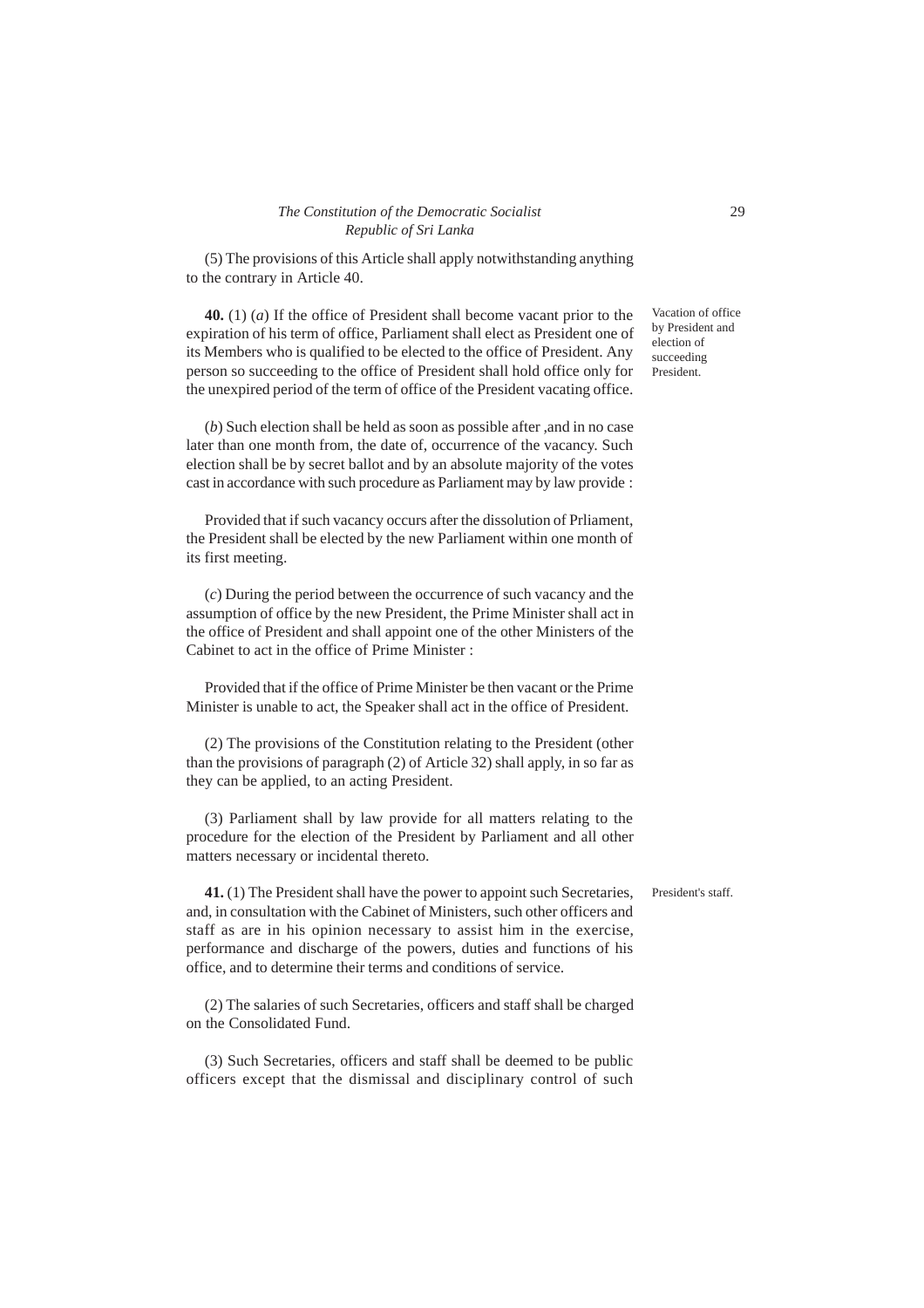Secretaries, officers and staff shall be vested in the President, who may delegate to any such Secretary his powers of dismissal and disciplinary control in respect of any such officers or staff.

(4) Every such Secretary, officer or member of the staff shall cease to hold office upon a new President assuming office.

(5) Where any such Secretary, officer or member of the staff so ceases to hold office, the Cabinet of Ministers may appoint such Secretary, officer or member of the staff to any post in the Public Service :

Provided that any such Secretary, officer or member of the staff who immediately prior to his appointment as Secretary, officer or member of the staff was in the Public or Local Government Service or in the service of a public corporation shall be entitled to revert to such service without loss of seniority upon a new President assuming office.

(6) The proviso to paragraph (5) of this Article shall, *mutatis mutandis,* apply to any person referred to in that proviso upon–

- (*a*) the President terminating the services of such person, otherwise than by dismissal on disciplinary ground ; or
- (*b*) the resignation of such person, unless disciplinary proceedings are pending or contemplated against such person on the date of his resignation.

(7) For the purposes of paragraphs (5) and (6) of this Article any person who has continuously held the office of Secretary to the President, Secretary to any Ministry or any office in the President's staff or any one or more of such offices shall be deemed to have continuously held the office which such person last held.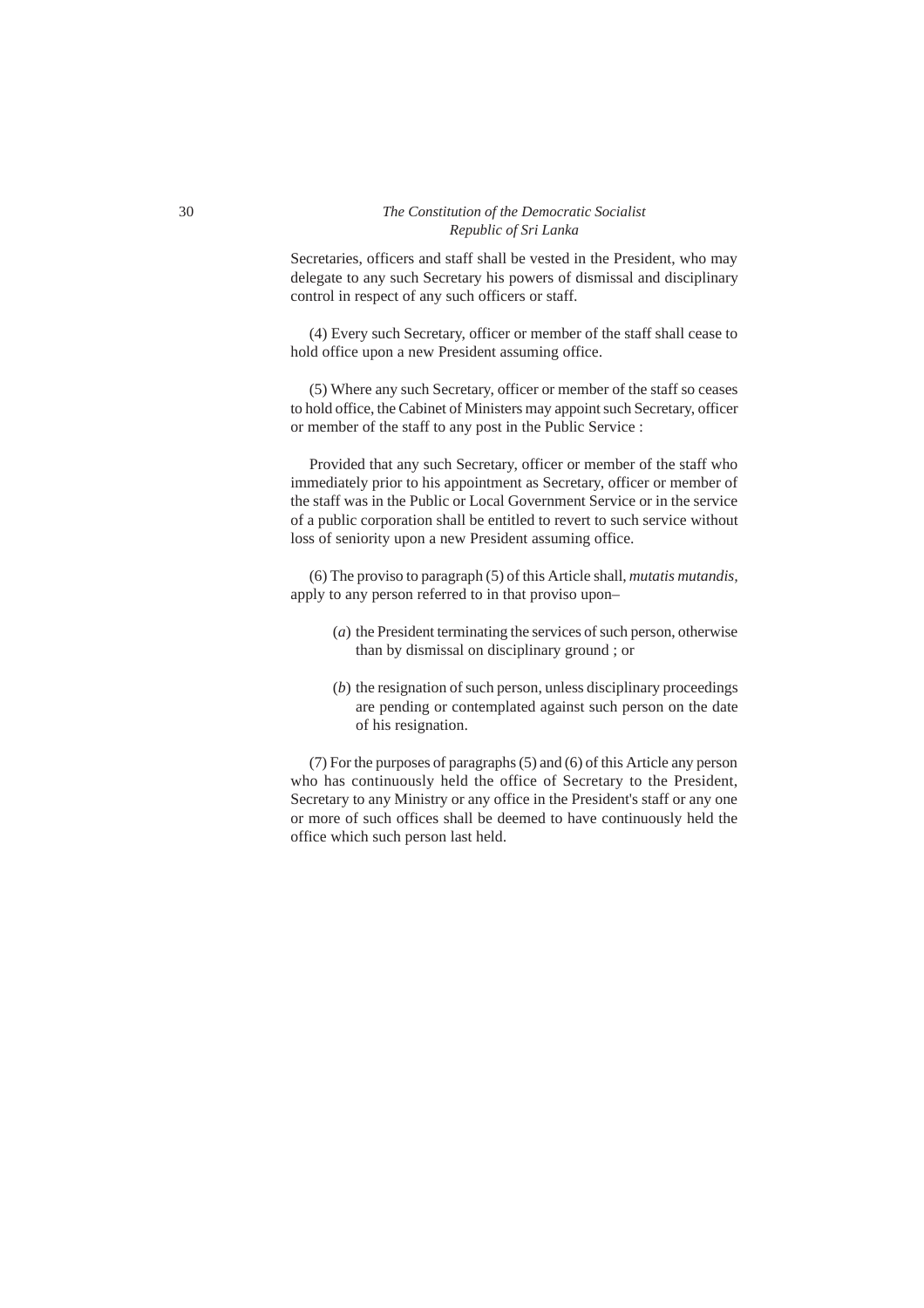# \*[CHAPTER VIIA

# **THE CONSTITUTIONAL COUNCIL**

**41A.** (1) There shall be a Constitutional Council (in this Chapter referred to as the "Council") which shall consist of the following members :–

Constitution of the Constitutional Council.

- (*a*) the Prime Minister ;
- (*b*) the Speaker ;
- (*c*) the Leader of the Opposition in Parilament ;
- (*d*) one person appointed by the President ;
- (*e*) five persons appointed by the President, on the nomination of both the Prime Minister and the Leader of the Opposition ;
- (*f*) one person nominated upon agreement by the majority of the Members of Prarliament belonging to political parties or independent groups other than the respective political parties or independent groups to which the Prime Minister and the Leader of the Opposition belongs and appointed by the Persident.
- (2) The Speaker shall be the Chairman of the Council.

(3) In nominating the five persons referred to in sub-paragraph (e) of paragraph (1) of this Article, the Prime Minister and the Leader of the Opposition shall consult the leaders of the political parties and independent groups represented in parliament. Three of such persons shall, in consultation with the Members of Parliament who belong to the respective minority communities, be nominated to represent minority interests.

(4) The persons to be appointed or nominated as the case may be, under sub-paragraphs (*d*), (*e*) and (*f*) of paragraph (1) of this Article, shall be persons of eminence and integrity who have distinguished themselves in public life and who are not members of any political party.

(5) The President shall upon receipt of a written communication of the nominations under sub-paragraph (e) or sub-paragraph (f) of paragraph (1) of this Article, forthwith make the respective appointments.

<sup>\*</sup> Chapter VIIA Articles 41A to 41H inserted by the Seventeenth Amendment to the Constitution Sec. 2.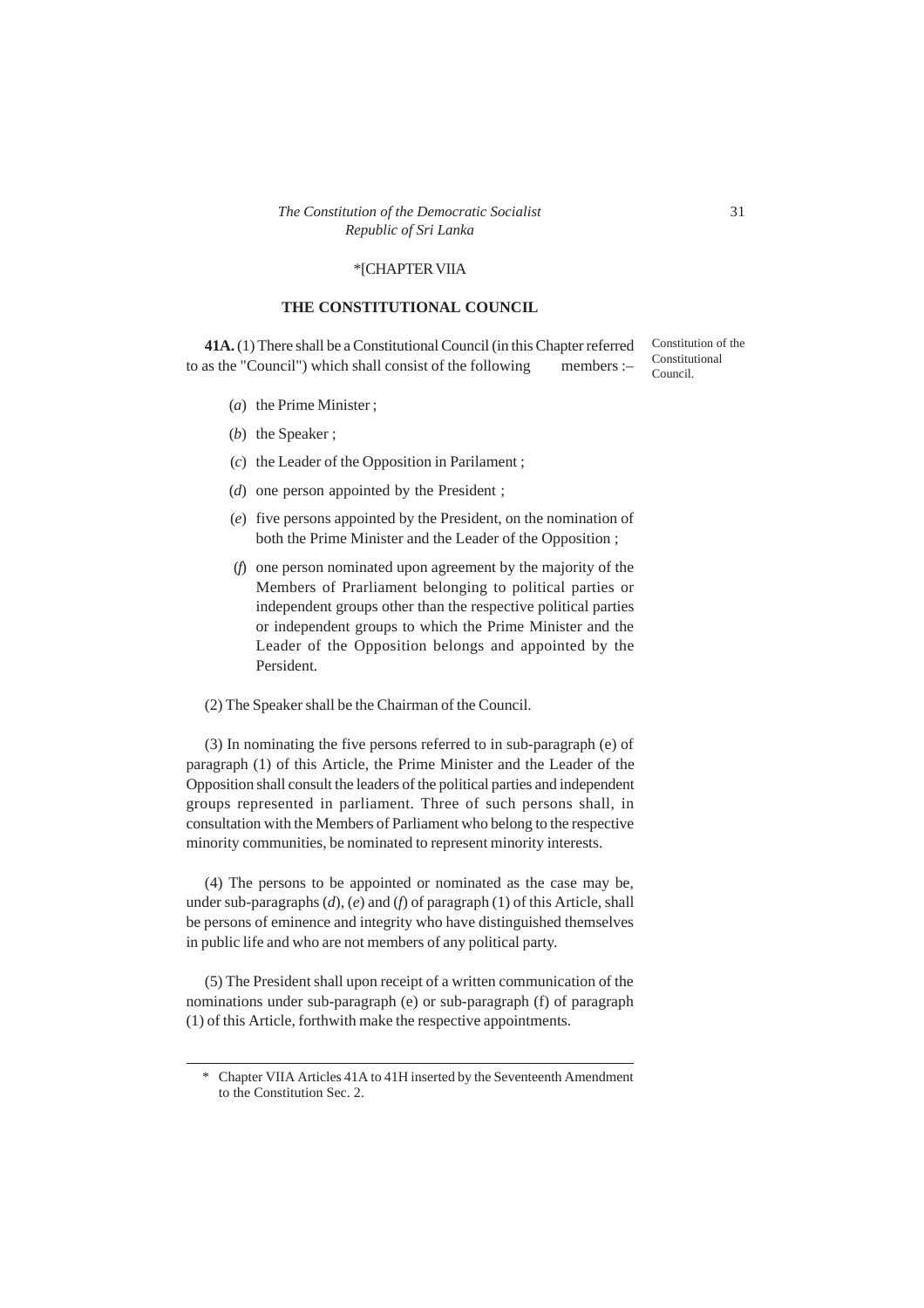(6) (*a*) On the dissolution of Parliament, notwithstanding the provisions of paragraph (2) of Article 64 of the Constitution, the Speaker shall continue to hold office as a member of the Council, until a Member of Parliament is elected to be the Speaker under paragraph (1) of the aforesaid Article ;

(*b*) Notwithstanding the dissolution of Parliament, the Leader of the Opposition shall continue to hold office as a member of the Council, until such time after a General Election following such dissolution, a Member of Parliament is recognised as the Leader of the Opposition in Paliament.

(7) Every member of the Council appointed under sub-paragraph (*e*) and sub-paragraph (*f*) of paragraph (1) of this Article, shall hold office for a period of three years from the date of appointment as such member, unless he earlier resigns his office by writing addressed to the President, or is removed from office by the President on both the Prime Minister and the Leader of the Opposition forming an opinion that such member is physically or mentally incapacitated and is unable to function further in office, or is convicted by a court of law for any offence involving moral turpitude or if a resolution for the imposition of civic disability upon him has been passed in terms of Article 81 of the Constitution or is deemed to have vacated his office under paragraph (7) of Article 41E.

(8) In the event of there being a vacancy among the members appointed under sub-paragraph (*e*) or sub-paragraph (*f*) of paragraph (1) of this Article, the President shall, within two weeks of the occurence of such vacancy and having regard to the provisions of the aforementioned sub-paragraphs, appoint another person to succeed such member. Any person so appointed, shall hold office during the unexpired part of the period of office of the member whom he succeeds.

(9) The member appointed under sub-paragraph (*d*) of paragraph (1) of this Article shall, unless earlier removed from office by the President, hold office for a period of three years.

(10) A member appointed under sub-paragraph (*e*) or sub-paragraph (f) of paragraph (1) of this Article, shall not be eligible for re-appointment under those sub-paragraphs.

(11) The appointments made by the President under sub-paragraph (*d*), sub-paragraph (*e*) and sub-paragraph (*f*) of paragraph (1) of this Article, shall be communicated to the Speaker.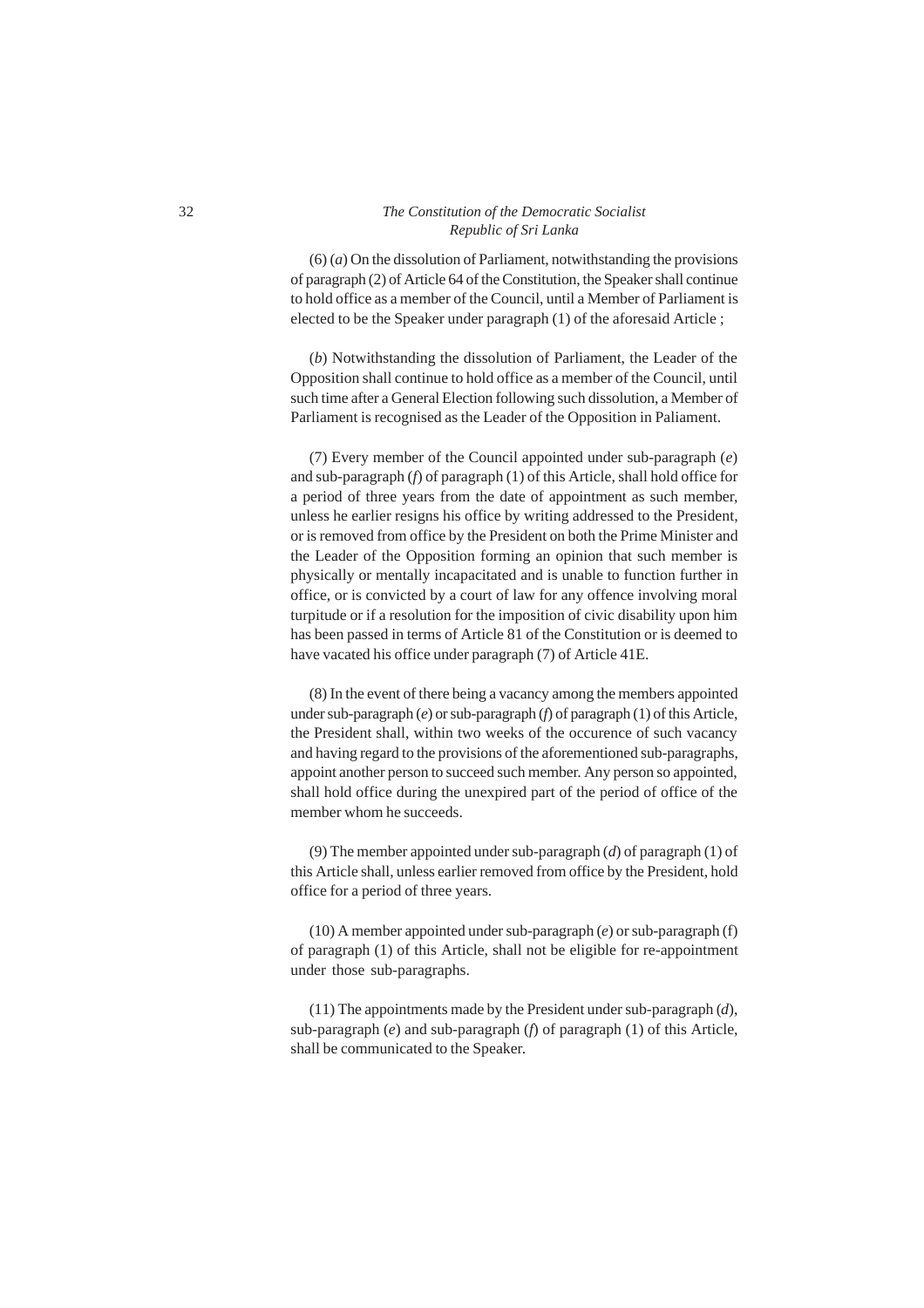**41B.** (1) No person shall be appointed by the President as the Chairman or a member of any of the Commissions specified in the Schedule to this Article, except on a recommendation of the Council.

(2) The provisions of paragraph (1) of this Article shall apply in respect of any person appointed to act as the Chairman or a member of any such Commission.

(3) It shall be the duty of the Council to recommend to the President persons for appointment as Chairmen or members of the Commissions specified in the Schedule to this Article, whenever the occasion for such appointment arises and such recommendations shall reflect, the different ethnic groups.

(4) No person appointed under paragraph (1) of this Article or a person appointed to act as the Chairman or a member of any such Commission, shall be removed except as provided for in the Constitution or in any law and where no such provision is made, such person shall be removed by the President only with the prior approval of the Council.

#### **SCHEDULE**

- (*a*) The Election Commission.
- (*b*) The Public Service Commission.
- (*c*) The National Police Commission.
- (*d*) The Human Rights Commission of Sri Lanka.
- (*e*) The Permanent Commission to Investigate Allegations of Bribery or Corruption.
- (*f*) The Finance Commission.
- (*g*) The Delimitation Commission.

**41C.** (1) No person shall be appointed by the President to any of the Offices specified in the Schedule to this Article, unless such appointment has been approved by the Council upon a recommendation made to the Council by the President.

Council to approve appointments.

(2) The provisions of paragraph (1) of this Article shall apply in respect of any person appointed to act for a period exceeding fourteen days in any office specified in the Schedule to this Article.

(3) No person appointed to any Office specified in the Schedule to this Article or to act in any such Office, shall be removed from such Office except as provided for in the Constitution or in any law. 5-PL 1962

Council to recommend appointments.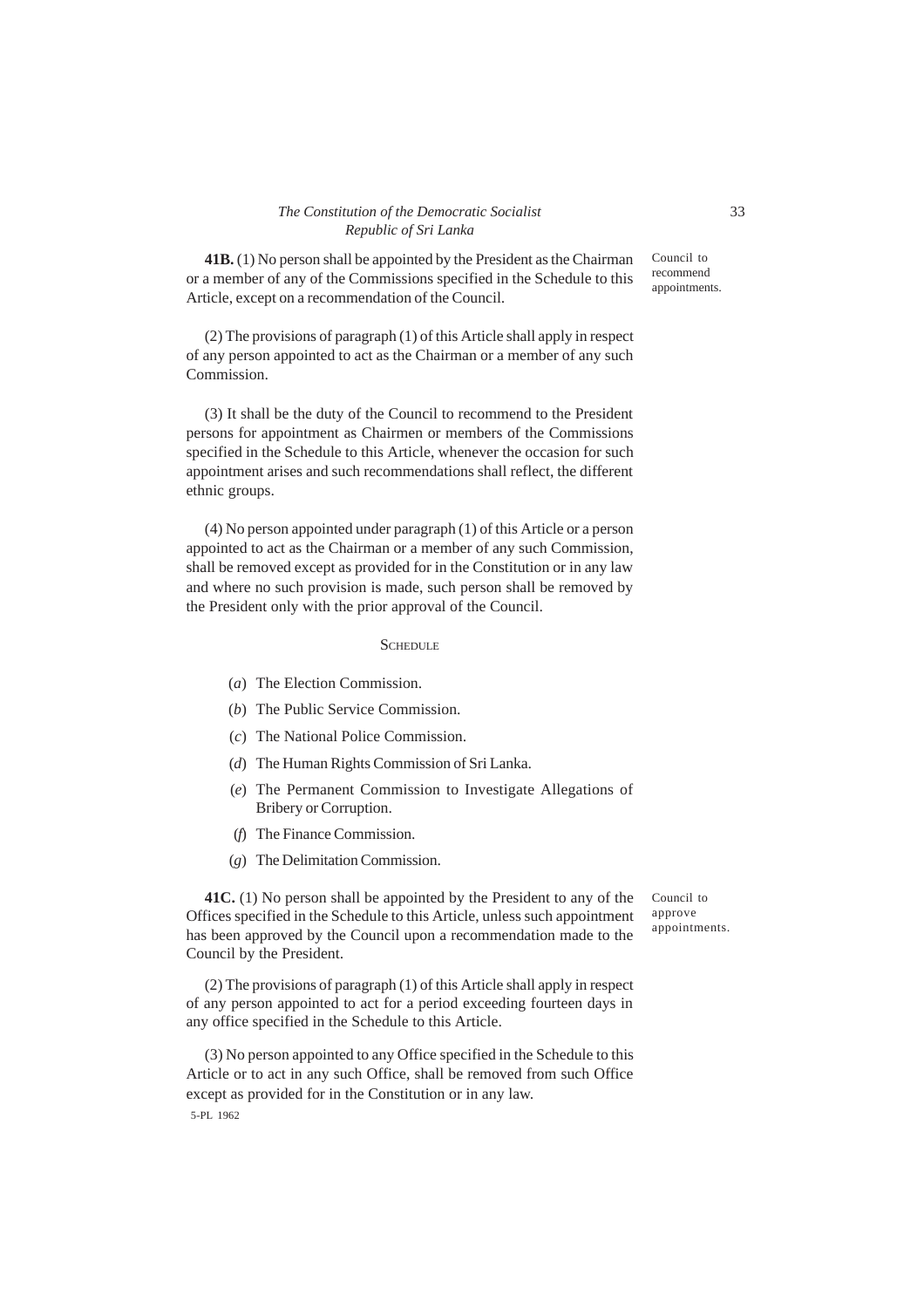(4) In the discharge of its function relating to the appointment of Judges of the Supreme Court and the President and Judges of the Court of Appeal, the Council may obtain the views of the Chief Justice and the Attorney-General.

**SCHEDULE** 

# PART I

- (*a*) The Chief Justice and the Judges of the Supreme Court.
- (*b*) The President and the Judges of the Court of Appeal.
- (*c*) The Members of the Judicial Service Commission other than the Chairman.

#### PART II

- (*a*) The Attorney-General.
- (*b*) The Auditor-General.
- (*c*) The Inspector-General of Police.
- (*d*) The Parliamentary Commissioner for Administration (Ombudsman).
- (*e*) The Secretary-General of Parliament.

**41D.** (1) There shall be a Secretary to the Council who shall be appointed by the Council.

(2) The Council may appoint such officers as it considers necessary for the discharge of its functions, on such terms and conditions as shall be determined by the Council.

**41E.** (1) The Council shall meet as often as may be necessary to discharge the functions assigned to the Council by the provisions of this Chapter or by any other law and such meetings shall be summoned by the Secretary to the Council on the direction of the Chairman of the Council.

(2) The Chairman shall preside at all meetings of the Council and in the absence of the Chairman, the Prime Minister, and in the absence of the Prime Minister, the Leader of the opposition shall preside at the meetings of the Council. Where the Chairman, the Prime Minister and the Leader of the Opposition are all absent from any such meeting, the members present shall elect a member from among themselves to preside at such meeting.

Secretary and officers of the Council.

Meetings of the Council.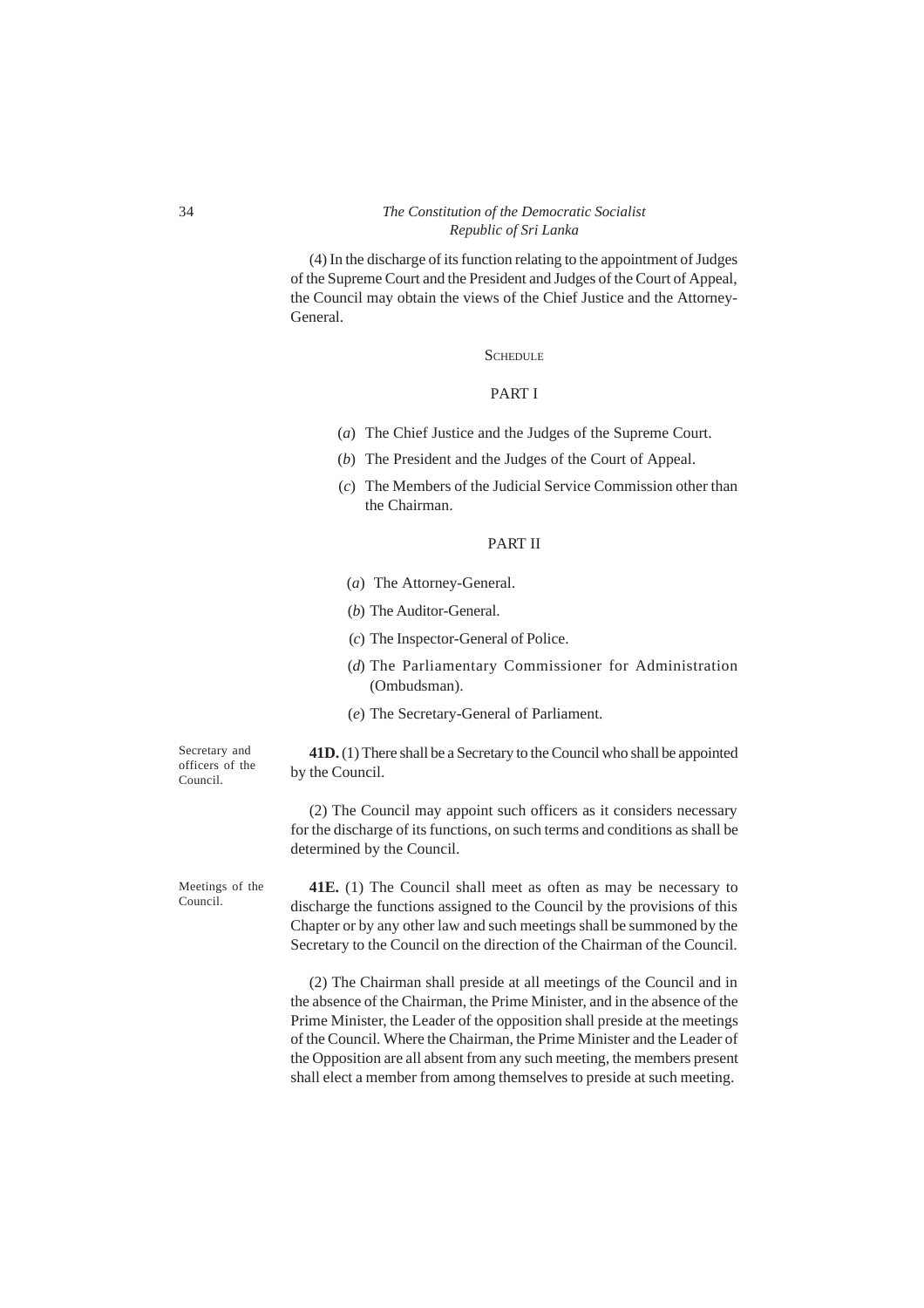(3) The quorum for any meeting of the Council sahll be six members.

(4) The Council shall endeavour to make every recommendation, approval or decision it is required to make by unanimous decision and in the absence of an unanimous decision, no recommendation, approval or decision made shall be valid, unless supported by not less than five members of the Council present at such meeting.

(5) The Chairman shall not have an original vote, but in the event of an equality of votes on any question for decision at any meeting of the Council, the Chairman or other member presiding at such meeting, shall have a casting vote.

(6) The procedure in regard to meetings of the Council and the transaction of business at such meetings shall be determined by the Council, including procedures to be followed in regard to the recommendation or approval of persons suitable for any appointment under Article 41B or Article 41C.

(7) Any member of the Council appointed under sub-paragraph (e) of paragraph (1) of Article 41A, who without obtaining prior leave of the Council absents himself from two consecutive meetings of the Council, shall be deemed to have vacated office with effect from the date of the second of such meetings.

**41F.** The Council shall perform and discharge such other duties and functions as may be imposed or assigned to the Council by the Constitution, or by any other law.

**41G.** The expenses incurred by the Council shall be charged on the Consolidated Fund.

41H. Subject to the provisions of paragraphs (1), (2), (4) and (5) of Article 126, no court shall have the power or jurisdiction to entertain, hear or decide or call in question on any ground whatsoever, or in any manner whatsoever, any decision of the Council or any approval or recommendation made by the Council, which decision, recommendation or approval shall be final and conclusive for all purposes.]

Council to perform other duties.

Expenses to be charged on the consolidated fund.

Finality of decisions of the Council.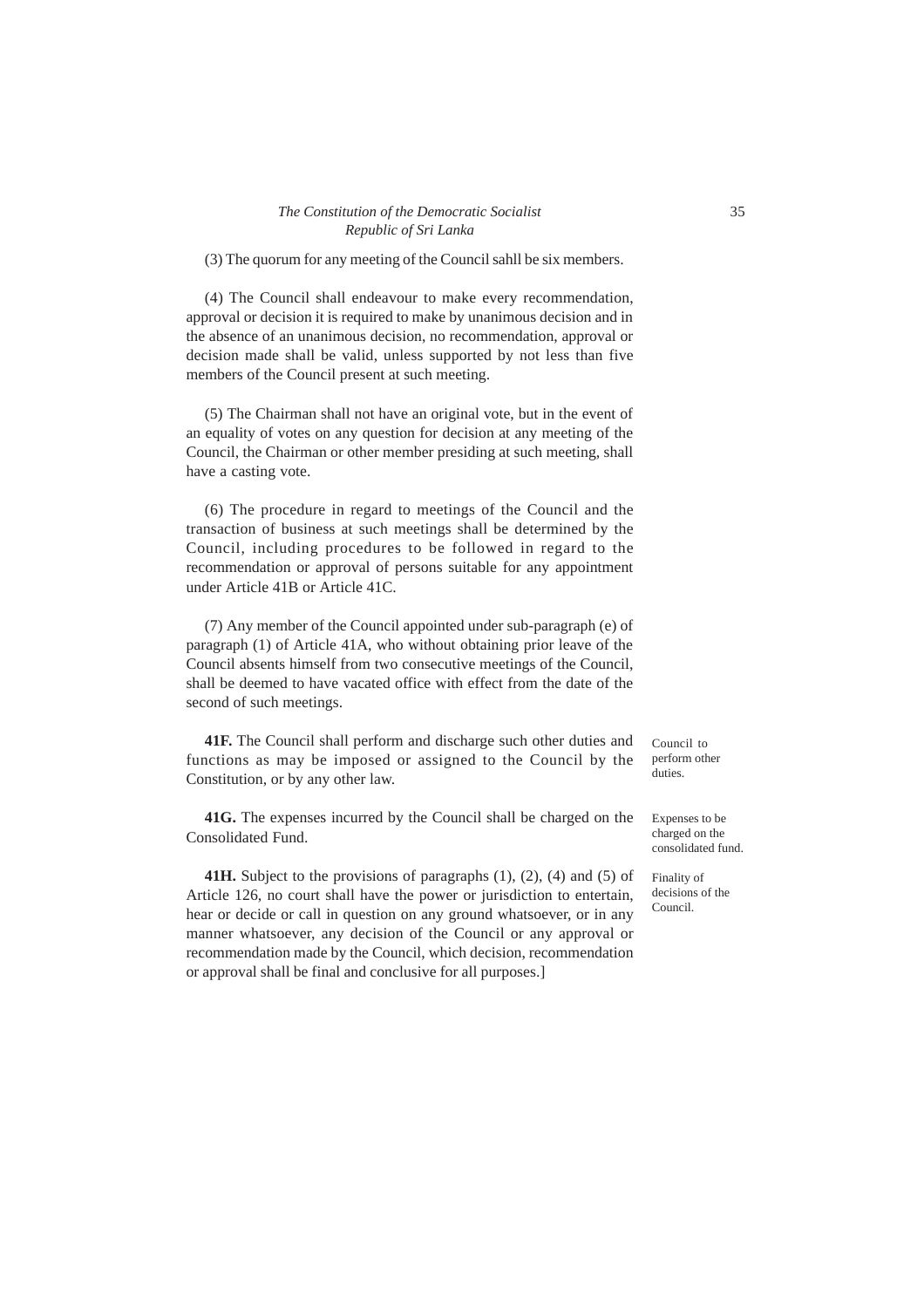# CHAPTER VIII

# **THE EXECUTIVE**

# **The Cabinet of Ministers**

**42.** The President shall be responsible to Parliament for the due exercise, performance and discharge of his powers, duties and functions under the Constitution and any written law, including the law for the time being relating to public security.

Cabinet of **Ministers** 

Responsibility of the President.

> **43.** (1) There shall be a Cabinet of Ministers charged with the direction and control of the Government of the Republic, which shall be collectively responsible and answerable to Parliament.

> (2) The President shall be a member of the Cabinet of Ministers and shall be the Head of the Cabinet of Ministers ;

> Provided that notwithstanding the dissolution of the Cabinet of Ministers under the provisions of the Constitution, the President shall continue in office.

> (3) The President shall appoint as Prime Minister the Member of Parliament who in his opinion is most likely to command the confidence of Parliament.

Ministers of Cabinet and their subjects and functions.

**44.** (1) The President shall, from time to time, in consultation with the Prime Minister, where he considers such consultation to be necessary –

- (*a*) determine the number of Ministers of the Cabinet of Ministers and the Ministries and the assignment of subjects and functions to such Ministers ; and
- (*b*) appoint from among the Members of Parliament, Ministers to be in charge of the Ministries so determined.

(2) The President may assign to himself any subject or function and shall remain in charge of any subject or function not assigned to any Minister under the provisions of paragraph (1) of this Article or the provisions of paragraph (1) of Article 45 and may for that purpose determine the number of Ministries to be in his charge, and accordingly, any reference in the Constitution or any written law to the Minister to whom such subject or function is assigned, shall be read and construed as a reference to the President.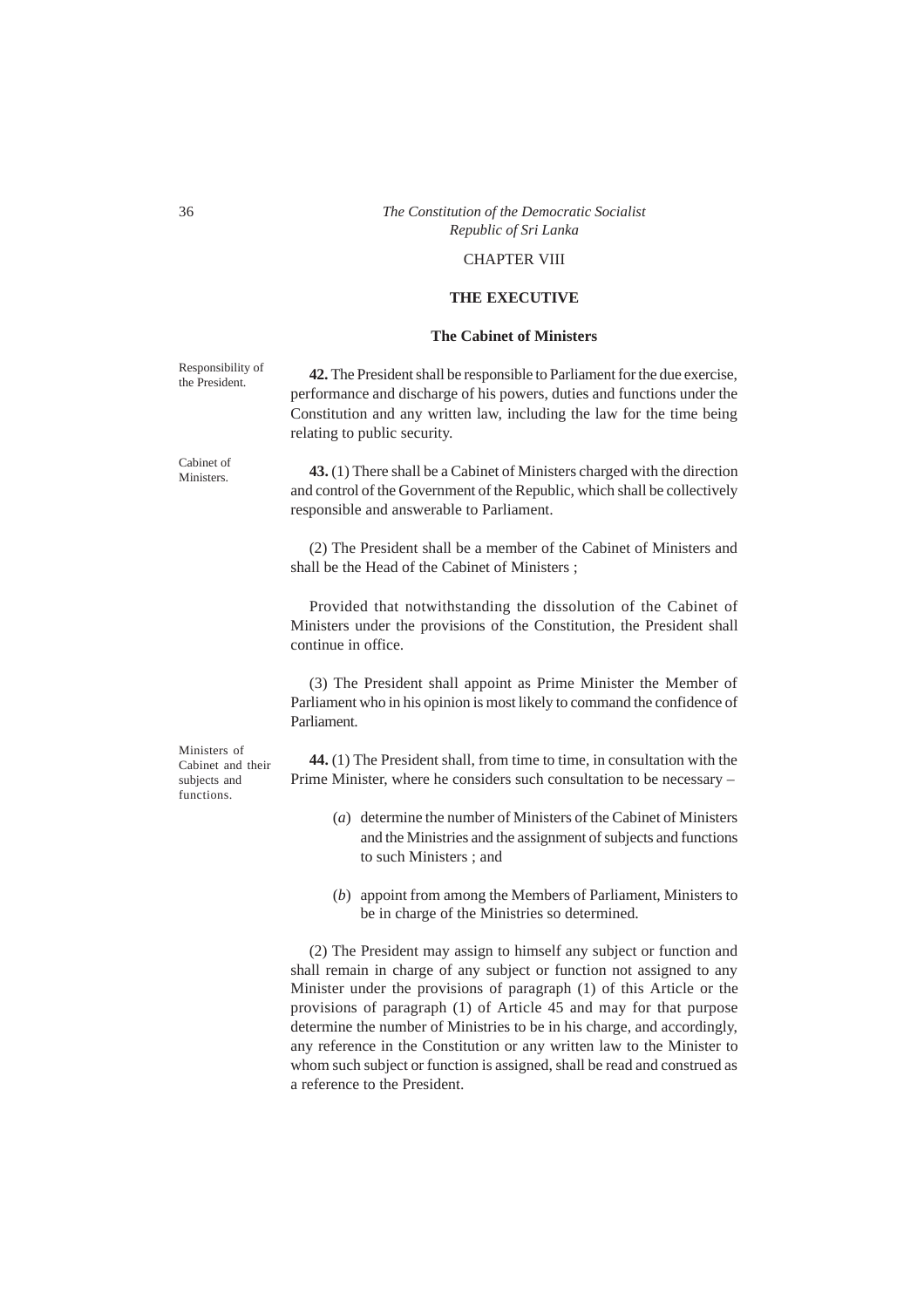(3) The President may, at any time, change the assignment of subjects and functions and the composition of the Cabinet of Ministers. Such changes shall not affect the continuity of the Cabinet of Ministers and the continuity of its responsibility to Parliament.

**45.** (1) The President may, from time to time, in consultation with the Prime Minister where he considers such consultation to be necessary –

- (*a*) appoint from among Members of Parliament, Ministers who shall not be Members of the Cabinet of Ministers and
- (*b*) determine the assignment of subjects and functions to and the Ministries, if any, which are to be in charge of, such Ministers.

(2) The President may at any time change any appointment or assignment made under paragraph (1) of this Article.

(3) Every Minister appointed under this Article shall be responsible and answerable to the Cabinet of Ministers and to Parliament.

(4) Any Minister of the Cabinet of Ministers may, by Notification published in the *Gazette,* delegate to any Minister who is not a member of the Cabinet of Ministers any power or duty pertaining to any subject or function assigned to him, or any power or duty conferred or imposed on him by any written law and it shall be lawful for such other Minister to exercise and perform any power or duty delegated to him under this paragraph, notwithstanding anything to the contrary in the written law by which that power or duty is conferred or imposed.

**46.** (1) The President may, from time to time in consultation with the Prime Minister, where he considers such consultation to be necessary, appoint from among the Members of Parliament, Deputy Ministers to assist the Ministers of the Cabinet of Ministers in the performance of their duties.

(2) Any Minister of the Cabinet of Ministers may, by Notification published in the *Gazette,* delegate to his Deputy Minister any power or duty pertaining to any subject or function assigned to him, or any power or duty conferred or imposed on him by any written law and it shall be lawful for the Deputy Minister to exercise and perform any power or duty delegated to him under this paragraph notwithstanding anything to the contrary in the written law by which that power or duty is conferred or imposed on such Minister.

Ministers who are not members of the Cabinet and their Ministries, subjects and functions.

Deputy Ministers.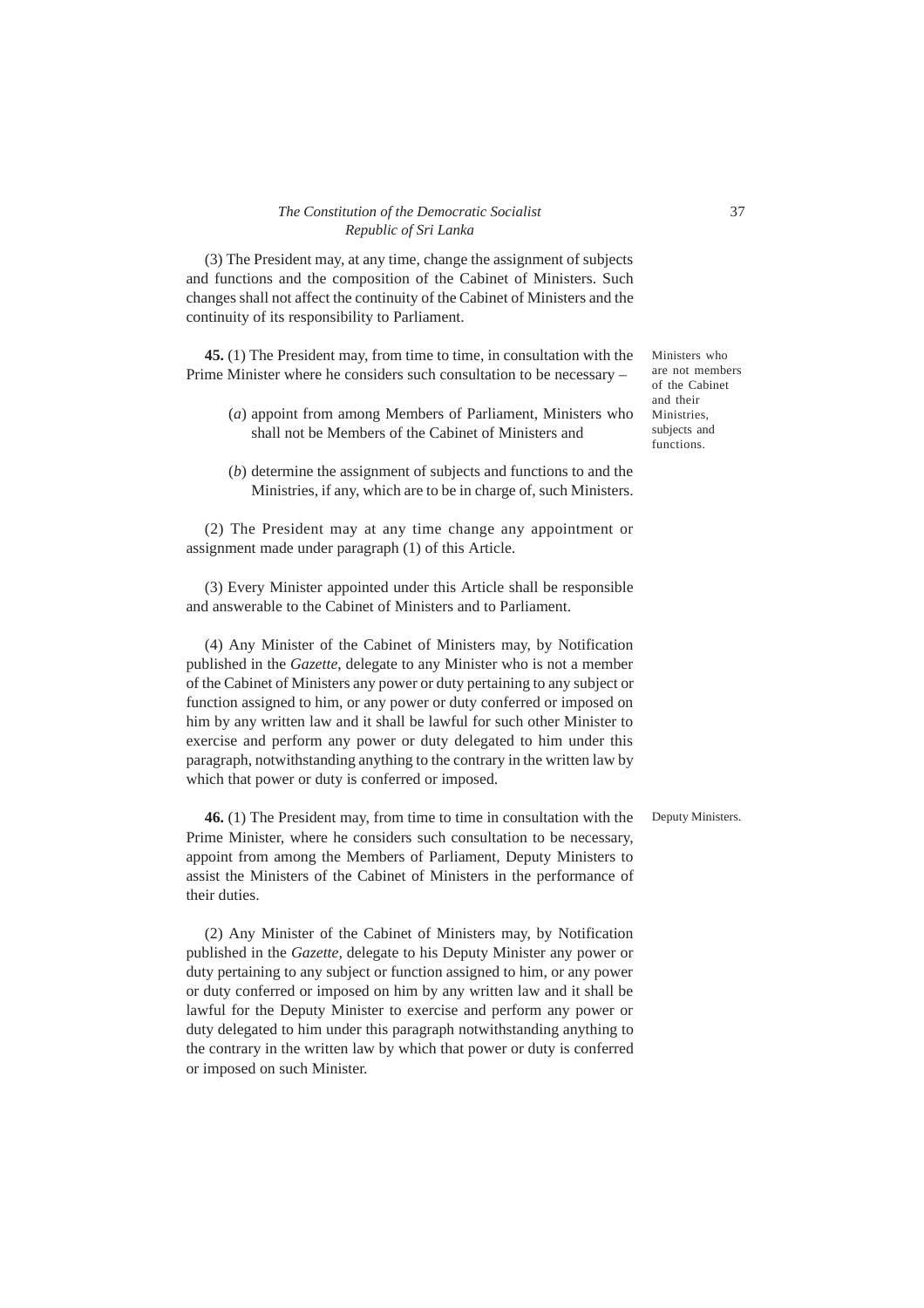**47.** The Prime Minister, a Minister of the Cabinet of Ministers, any

Tenure of office of the Prime Minister, Ministers and Deputy Ministers.

other Minister or Deputy Minister shall continue to hold office throughout the period during which the Cabinet of Ministers continues to function under the provisions of the Constitution unless he –

- (*a*) is removed by a writing under the hand of the President ;
- (*b*) resigns his office by a writing under his hand addressed to the President ; or
- (*c*) ceases to be a Member of Parliament.

**48.** (1) The Cabinet of Ministers functioning immediately prior to the dissolution of Parliament shall notwithstanding such dissolution continue to function and shall cease to function upon the conclusion of the General Election and accordingly, the Prime Minister, Ministers of the Cabinet of Ministers, other Ministers and Deputy Ministers shall continue to function unless they cease to hold office as provided in paragraph (a) or (b) of Article 47.

(2) Notwithstanding the death, removal from office or resignation of the Prime Minister, during the period intervening between the dissolution of Parliament and the conclusion of the General Election, the Cabinet of Ministers shall continue to function with the other Ministers of the Cabinet as it members until the conclusion of the General Election. The President may appoint one such Minister to exercise, perform and discharge, or may himself exercise, perform and discharge the powers, duties and functions of the Prime Minister. If there is no such other Minister the president shall himself exercise perform and discharge the powers, duties and functions of the Cabinet of Ministers until the conclusion of the General Election.

(3) On the death, removal from office or resignation, during the period intervening between the dissolution of Parliament and the conclusion of the General Election, of a Minister of the Cabinet of Ministers or any other Minister, the President may appoint any other Minister to be the Minister in charge of such Ministry or to exercise, perform and discharge the powers, duties and functions of such Minister or may himself take charge of such Ministry or exercise, perform and discharge such powers, duties and functions.

Dissolution of Cabinet of Ministers.

**49.** (1) On the Prime Minister ceasing to hold office by removal, resignation or otherwise, except during the period intervening between the dissolution of Parliament and the conclusion of the General Election,

Cabinet of Ministers after dissolution of Parliament.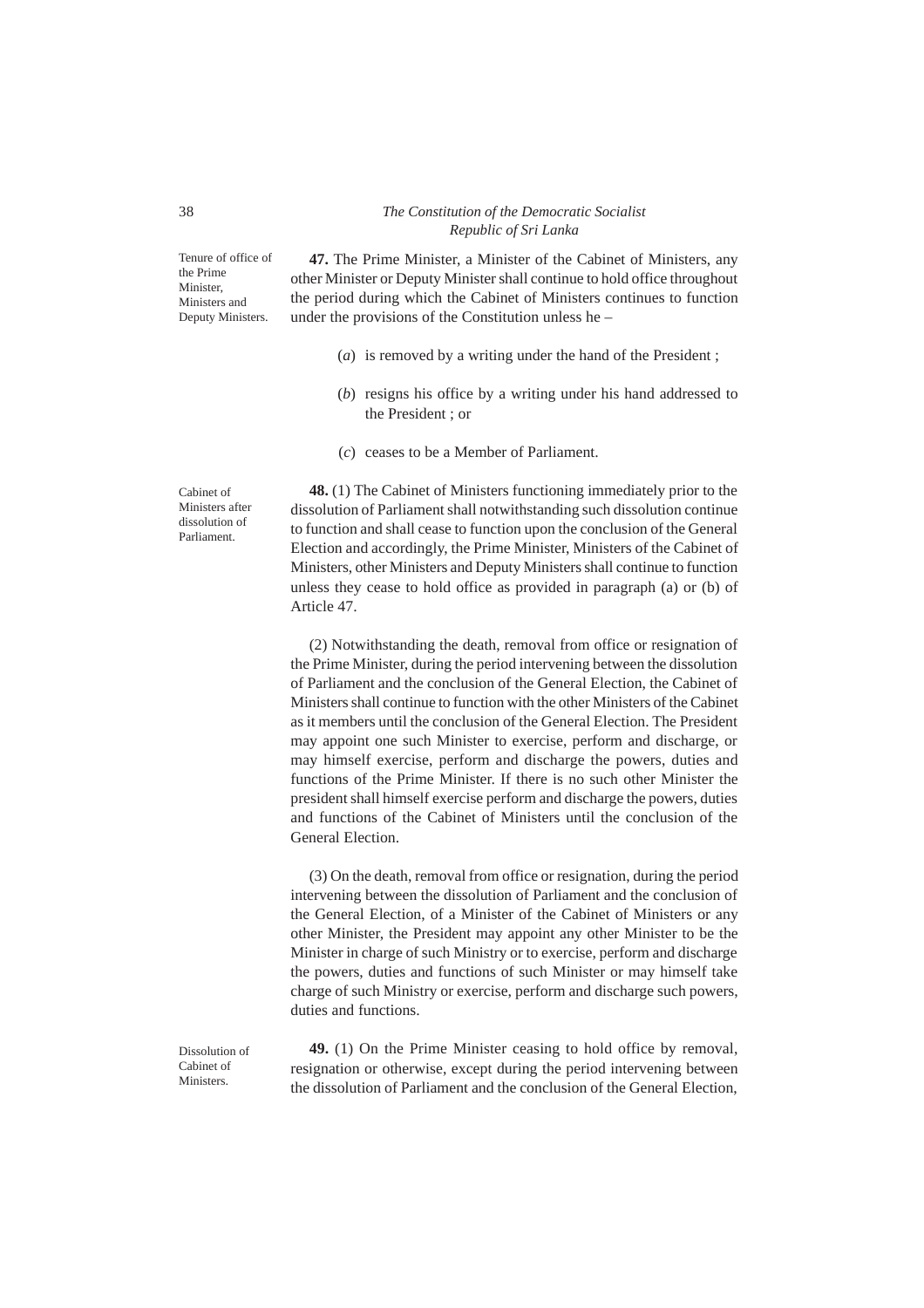the Cabinet of Ministes shall, unless the President has in the exercise of his powers under Article 70 dissolved Parliament, stand dissolved and the President shall appoint a Prime Minister, Ministers of the Cabinet of Ministers, other Ministers and Deputy Ministers in terms of Articles 43, 44, 45 and 46 ;

Provided that if after the Prime Minister so ceases to hold office Parliament is dissolved, the Cabinet of Ministers shall continue to function with the other Ministers of the Cabinet as its members, until the conclusion of the General Election. The President may appoint one such Minister to exercise, perform and discharge or may himself exercise, perform and discharge the powers, duties and functions of the Prime Minister and the provisions of Article 48 shall, *mutatis, mutandis,* apply.

(2) If Parliament rejects the Statement of Government Policy or the Appropriation Bill or passes a vote of no-confidence in the Government, the Cabinet of Ministers shall stand dissolved and the president shall, unless he has in the exercise of his powers under Article 70, dissolved Parilament, appoint a prime Minister, Ministers of the Cabinet of Ministers other Ministers and Deputy Ministers in terms of Articles 43, 44, 45 and 46.

**50.** Whenever a Minister of the Cabinet of Ministers, other Minister or Deputy Minister is unable to discharge the functions of his office, the President may appoint any Member of Parliament to act in place of the said Minister of the Cabinet of Ministers, other Minister or Deputy **Minister** 

**51.** There shall be a Secretary to the Cabinet of Ministers who shall be appointed by the President. The Secretary shall, subject to the direction of the President, have charge of the office of the Cabinet of Ministers and shall discharge and perform such other functions and duties as may be assigned to him by the President or the Cabinet of Ministers.

**52.** (1) There shall be for each Ministry a Secretary who shall be appointed by the President.

(2) The Secretary to the Ministry shall, subject to the direction and control of his Minister, exercise supervision over the departmetns of Government or other institutions in the charge of his Minister.

(3) The Secretary to a Ministry shall cease to hold office upon the dissolution of the Cabinet of Ministers under the provisions of the Constitution or upon a determination by the President under Article 44 or Article 45 which results in such Ministry ceasing to exist.

Acting Minister and acting Deputy Minister.

Secretary to Cabinet of Ministers.

Secretaries to Ministries.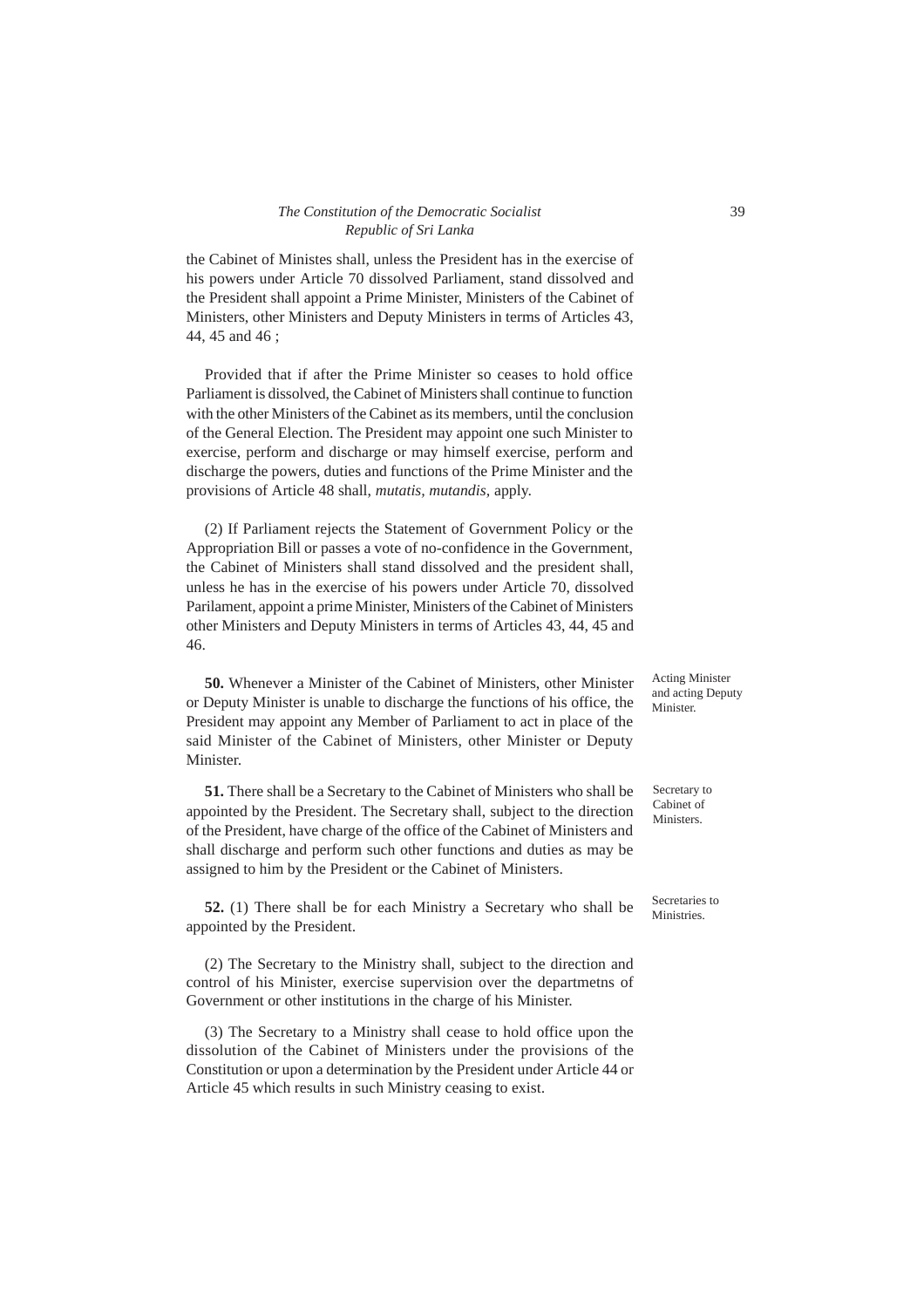(4) Where the Secretary to a Ministry so ceases to hold office, the Cabinet of Ministers may appoint such Secretary to any other post in the Public Service :

Provided that a person who immediately prior to his appointment as Secretary was in the Public or Local Government Service or in the service of any public corporation shall be deemed to have been temporarily released from such service and shall be entitled to revert to such service without loss of seniority upon his so ceasing to hold office as Secretary.

(5) The proviso to paragraph (4) of this Article shall, *mutatis mutandis,* apply to a Secretary to a Ministry upon –

- (*a*) the president terminating his services, otherwise than by dismissal on disciplinary grounds ; or
- (*b*) his resignation, unless disciplinary proceedings are pending or contemplated against him on the date of his resignation.

(6) For the pruposes of paragraph (4) and (5) of this Article any person who has continuously held the office of Secretary to the President, Secretary to a Ministry or any other office in the President's staff or any one or more of such offices shall be deemed to have continuously held the office which such person last held.

 $*(7)$  [For the purposes of this Article –

- (*a*) the Office of the Secretary-General of Parliament, the Office of the Parliamentary Commissioner for Administration (Ombudsman), the Constitutional Council, the Public Service Commission, the Election Commission, the National Police Commission and the Office of the Secretary to the Cabinet of Ministers ; and
- (*b*) the Department of the Auditor-General.

shall be deemed not to be departments of Government.]

Official oath or affirmation.

**53.** A person appointed to any office referred to in this Chapter shall not enter upon the duteis of his office until he takes and subscribes the oath or makes and subscribes the affirmation set out in the Fourth Schedule.

<sup>\*</sup> Original sub-section (7) repealed and substituted by the Seventeenth Amendment to the Constitution Sec. 3.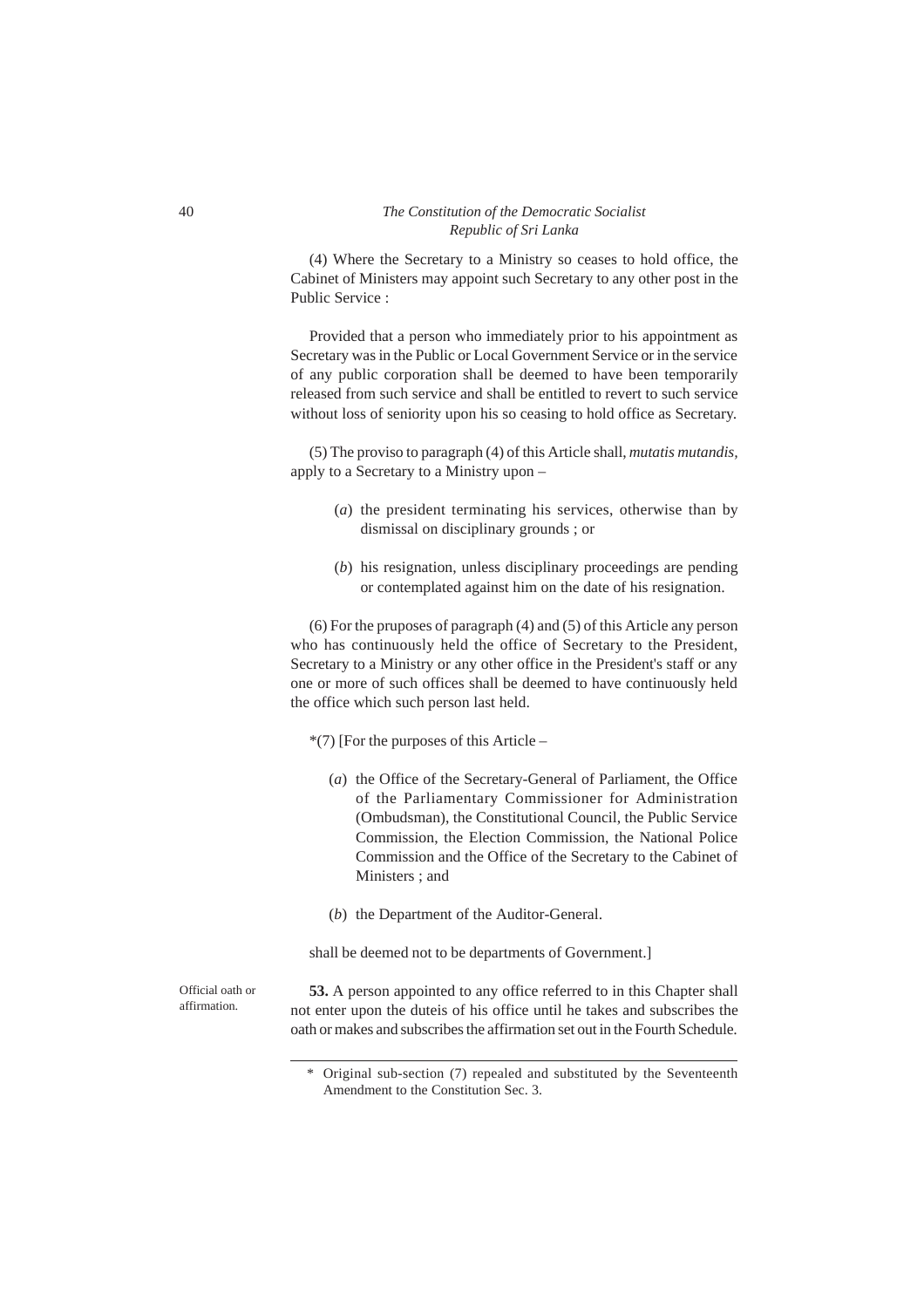# \*[CHAPTER 1X

### **THE EXECUTIVE**

#### **The Public Service**

**54.** (1) There shall be a Public Service Commission (in this Chapter referred to as the "Commission") which shall consist of nine members appointed by the President on the recommendation of the Constitutional Council, of whom not less than three members shall be persons who have had over fifteen years experience as a public officer. The President on the recommendation of the constitutional Council shall appoint one member as its Chairman.

(2) No person shall be appointed as a member of the Commission or continue to hold office as such member if he is or becomes a member of Parilament, a Provincial Council or a local authority.

(3) Every person who immediately before his appointment as a member of the Commission was a public officer in the service of the State or a judicial officer, shall, upon such appointment taking effect ceases to hold such office and shall be ineligible for further appointment as a public officer or a judicial officer ;

provided that any such person shall, until he ceases to be a member of the Public Service Commission, or while continuing to be a member, attains the age at which he would, if he were a public officer or a judicial officer, as the case may be, be required to retire, be deemed to be a pubilc officer or a judicial officer and to hold a pensionable office in the service of the State, for the purpose of any provision relating to the grant of pensions, gratuities and other allowances in respect of such service.

(4) Every member of the Commission shall hold office for a period of three years from the date of his appointment, unless he becomes subject to any disqualification under paragraph (2) of this Article or earlier resigns from his office by writing addressed to the President or is removed from office by the President on the recommendation of the constitutional Council or is convicted by a court of law of any offence involving moral turpitude or if a resolution for the imposition of civic disability upon him has been passed in terms of Article 81 or is deemed to have vacated his office under paragraph (5) of this Article.

Public Service Commission.

Original Chapter IX repealed and substituted by the Seventeenth Amendment to the constitution Sec. 4.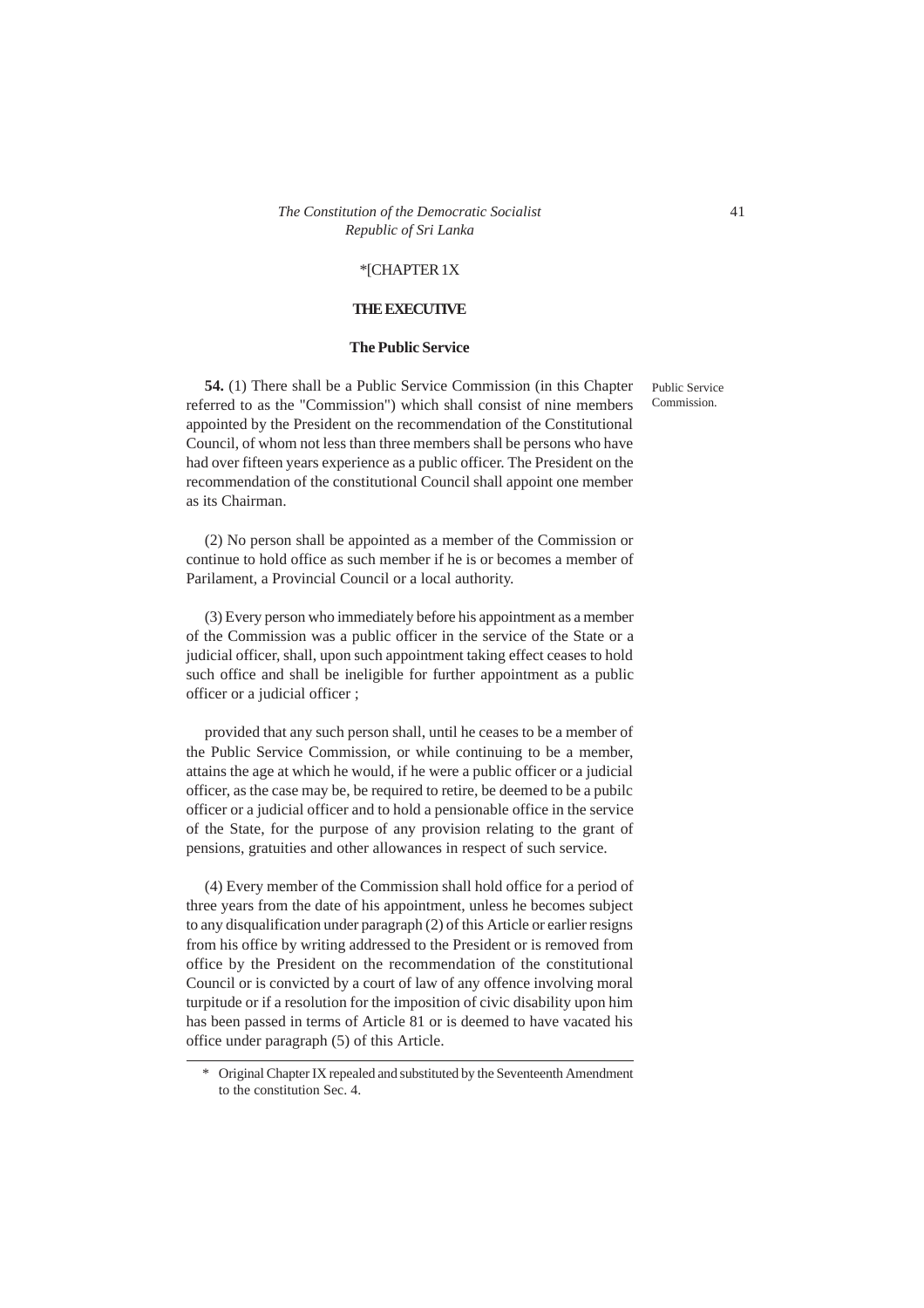(5) A member of the Commission shall be eligible for reappointment as a member, but shall not be eligible for appointment as a public officer or a judicial officer after the expiry of his term of office as a member. No member shall be eligible to hold office as a member of the Commission for more than two terms.

(6) A member of the Commission who without obtaining prior leave of the Commission absents himself from three consecutive meetings of the commission, shall be deemed to have vacated office with effect from the date of the third of such meetings, and shall not be eligible threafter to be reapointed as a member of the Commission.

(7) The President may grant a member leave from the performance of his duties relating to the Commission for a period not exceeding two months and shall for the duration of such period on the recommendation of the Constitutional Council, appoint a person qualified to be a member of the Commission to be a temporary member for the period of such leave.

(8) A member of the Commission shall be paid such emoluments as may be determined by Parliament. The emoluments paid to a member of the Commission shall be charged on the Consolidated Fund and shall not be diminished during the term of office of such member.

(9) The Commission shall have the power to act notwithstanding any vacancy in its membership, and no act, proceeding or decision of the Commission shall be or be deemed to be invalid by reason only of such vacancy or any defect in the appointment of a member.

(10) There shall be a Secretary to the Commission who shall be appointed by the Commission.

(11) The members of the Commission shall be deemed to be public servants, within the meaning and for the purposes of Chapter IX of the Penal Code.

**55.** (1) The appointment, promotion, transfer, disciplinary control and dismissal of public officers shall be vested in the Commission.

(2) The Commission shall not derogate from the functions and powers of the Provincial Public Service Commissions established by law.

(3) Notwithstanding the provisions of paragraph (1) of this Article, the appointment, promotion, transfer, disciplinary control and dismissal of all

Powers and functions of Cabinet of Ministers and of the Commission.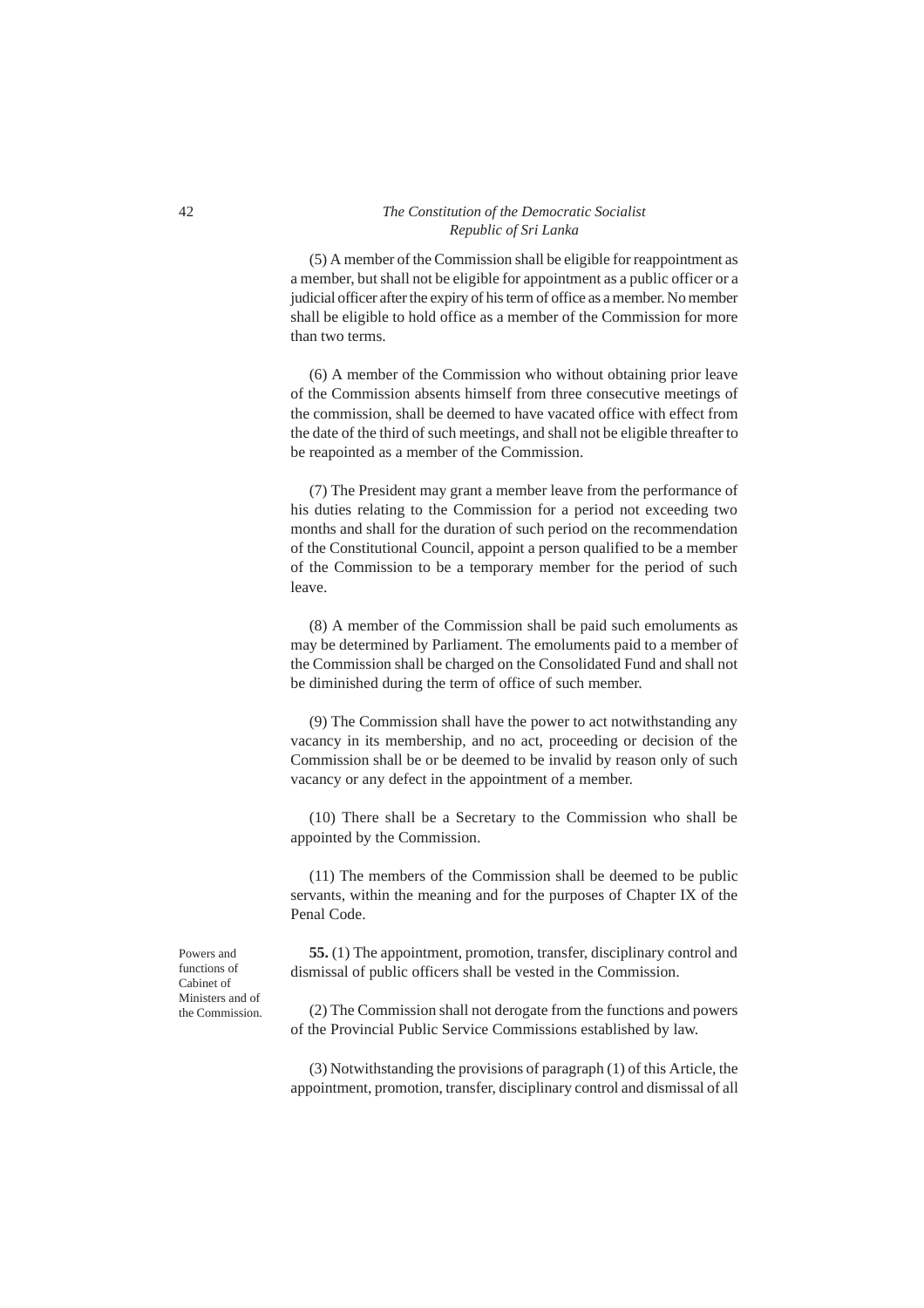Heads of Departments shall vest in the Cabinet of Ministers, who shall exercise such powers after ascertaining the views of the Commission.

(4) Subject to the provisions of the Constitution, the Cabinet of Ministers shall provide for and determine all matters of policy relating to public officers.

(5) The Commission shall be responsible and answerable to Parliament in accordance with the provisions of the Standing Orders of Parliament for th exercise and discharge of its powers and functions and shall forward to Parliament in each calendar year, a report of its activiies for such year.

**56.** (1) The Commission may delegate to a Committee consisting of three persons (not being members of the Commission) appointed by the Commission, the powers of appointment, promotion, transfer, disciplinary control and dismissal of such categories of public officers as are specified by the Commission.

(2) The Commission shall cause the appointment of any such Committee to be published in the Gazette.

(3) The procedure and quorum for meetings of any such Committee shall be as determined by the Commission by rules made in that behalf. The Commission shall cause such rules to be published in the Gazette.

(4) There shall be a Secretary to each Committee, who shall be appointed by the Commission.

**57.** (1) The Commission may delegate to a public officer, subject to such conditions and procedure as may be determined by the Commission, its powers of appointment, promotion, transfer, disciplinary control and dismissal of such category of pubilc officers as are specified by the Commission.

(2) The Commission shall cause any such delegation to be published in the Gazette, including the conditions and procedure determined by the Commission for such purpose.

**58.** (1) Any public officer aggrieved by an order relating to a promotion, transfer, dismissal or an order on a disciplinary matter made by a Committee or any pbulic officer under Article 56 or Article 57, in respect of the officer so aggrieved, may appeal to the Commission against such order in accordance with such rules made by the Commission from time to time, relating to the procedure to be followed in the making, hearing

Committees of the Commission.

Delegation of powers to a pubilc officer.

Right of appeal.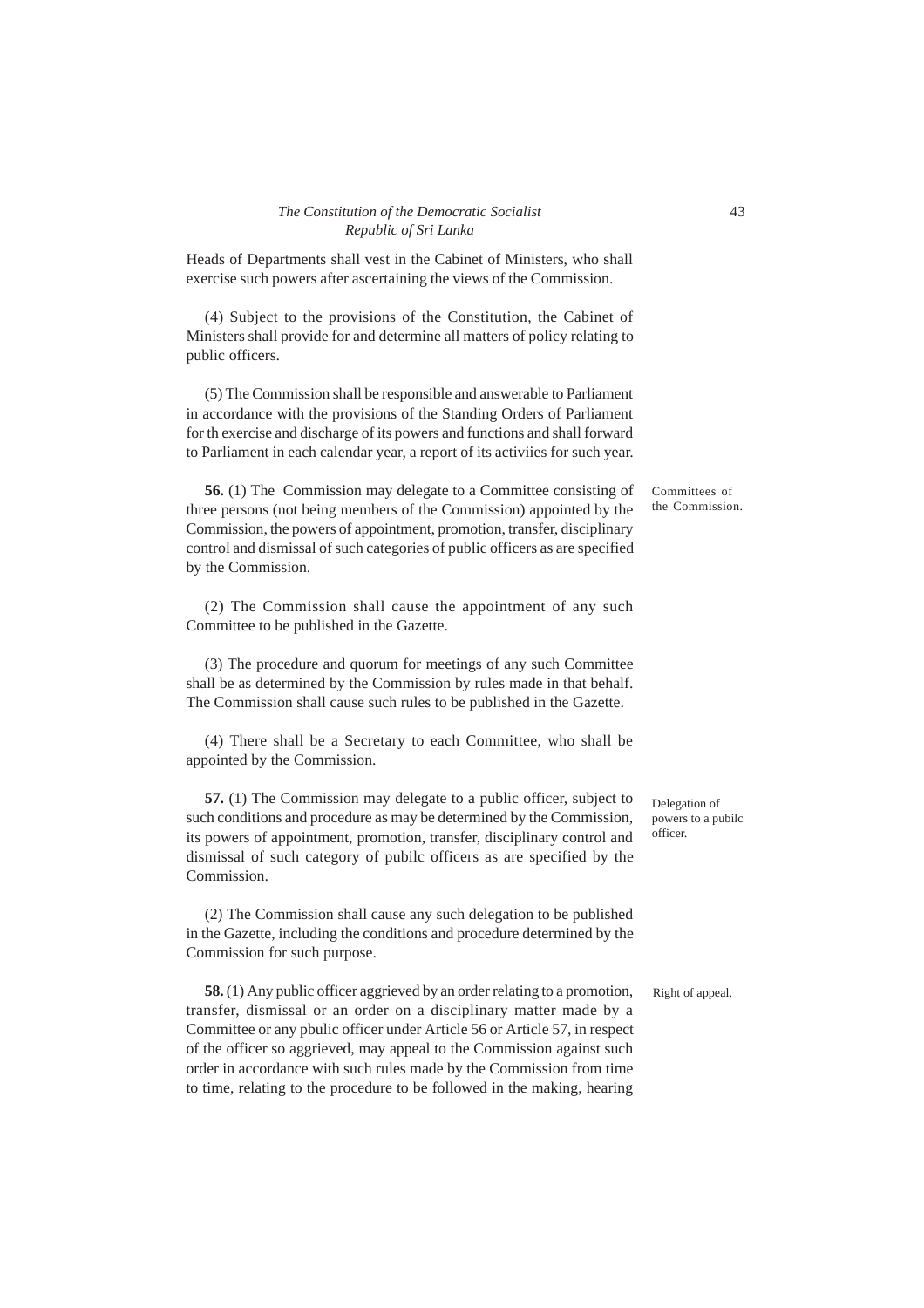and determination of an appeal made to the Commission and the period fixed within which an appeal should be heard and concluded.

(2) The Commission shall have the power upon such appeal to alter, vary, rescind or confirm an order against which an appeal is made, or to give directions in relation thereto, or to order such further or other inquiry as to the Commission shall seem fit.

(3) The Commission shall cause to be published in the Gazette the rules made by it under paragraph (1) of this Article.

**59.** (1) There shall be an Administrative Appeals Tribunal appointed by the Judicial Service Commission. Administrative Appeals Tribunal.

> (2) The Administrative Appeals Tribunal shall have the power to alter, vary or rescind any order or decision made by the Commission.

> (3) The constitution, powers and procedure of such Tribunal, including the time limits for the preferring of appeals, shall be provided for by law.

> **60.** Upon delegation of any of its powers to a Committee or a public officer appointed under Article 56 or Article 57 as the case may be, the Commission shall not, while such delegation is in force, exercise or perform its functions or duties in regard to the categories of public officers in respect of which such delegation is made, subject to the provisions

Commission not to exercise power where there is delegation.

Procedure at meetings.

**61.** (1) The quorum for a meeting of the Commission shall be five members.

contained in paragraphs (1) and (2) of Article 58.

(2) All decisions of the Commission shall be made by a majority of votes of the members present at the meeting. In the event of an euqality of votes, the member presiding at the meeting shall have a casting vote.

(3) The Chairman of the Commission shall preside at all meetings of the Commission and in his absence, a member elected by the members present from amongst themselves, shall preside at such meeting.

**61A**. Subject to the provisions of paragraphs  $(1)$ ,  $(2)$ ,  $(3)$ ,  $(4)$  and  $(5)$ of Article 126, no court or tribunal shall have power or jurisdiction to inquire into, or pronounce upon or in any manner call in question any order or decision made by the Commission, a Committee, or any public officer, in pursuance of any power or duty conferred or imposed on such Commission, or delegated to a Committee or public officer, under this Chapter or under any other law.

Immunity from legal proceedings.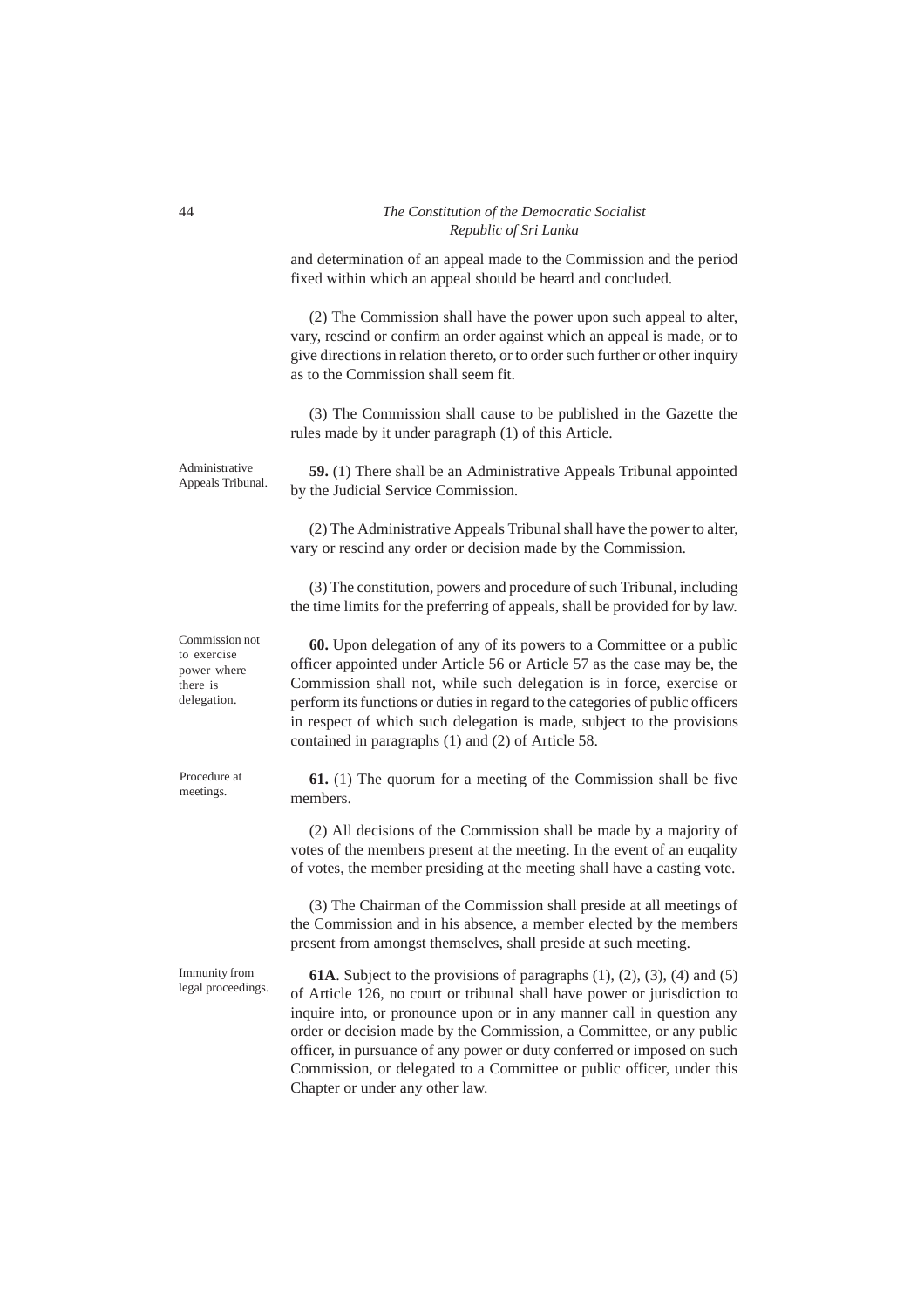**61B.** Until the Commission otherwise provides, all ruels, regulations and procedures relating to the pubilc service as are in force on the date of the coming into operation of this Chapter, shall, *mutatis mutandis,* be deemed to continue in force as rules, regulations and procedures relating to the public service, as if they had been made or provided for under this Chapter.

**61C.** (1) Every person who, otherwise than in the course of such person's lawful duty, directly or indirectly by himself or by or with any other person, in any manner whatsoever influences or attempts to influence or interferes with any decision of the Commission, or a Committee or a pubilc officer to whom the Commission has delegated any power under this Chapter, or to so influence any member of the Commission or a Committee, shall be guilty of an offence and shall on conviction be liable to a fine not exceeding one hundred thousand rupees or to imprisonment for a term not exceeding seven years, or to both such fine and imprisonment.

(2) Every High Court established under Article 154P of the Constitution shall have jurisdiction to hear and determine any matter referred to in paragraph (1) of this Article.

**61D.** A person appointed to any office referred to in this Chapter shall not enter upon the duties of his office until he takes and subscribes the oath or makes and subscribes the affirmation set out in the Fourth Schedule to the Constitution.

**61E.** The President shall appoint –

- (*a*) the Heads of the Army, the Navy and the Air Force ; and
- (*b*) subject to the provisions of Article 41C, the Attorney-General and the Inspector-General of Police.

**61F.** For the purposes of this Chapter, "public officer" does not include a member of the Army, Navy, or Air Force, an officer of the Election Commission appointed by such Commission, a poilce officer appointed by the National Police Commission or a scheduled public officer appointed by the Judicial Service Commission.].

Savings of rules and regulations in force.

Interference with the Commission.

Oath or affirmation of office.

Appointments by the President.

Interpretation.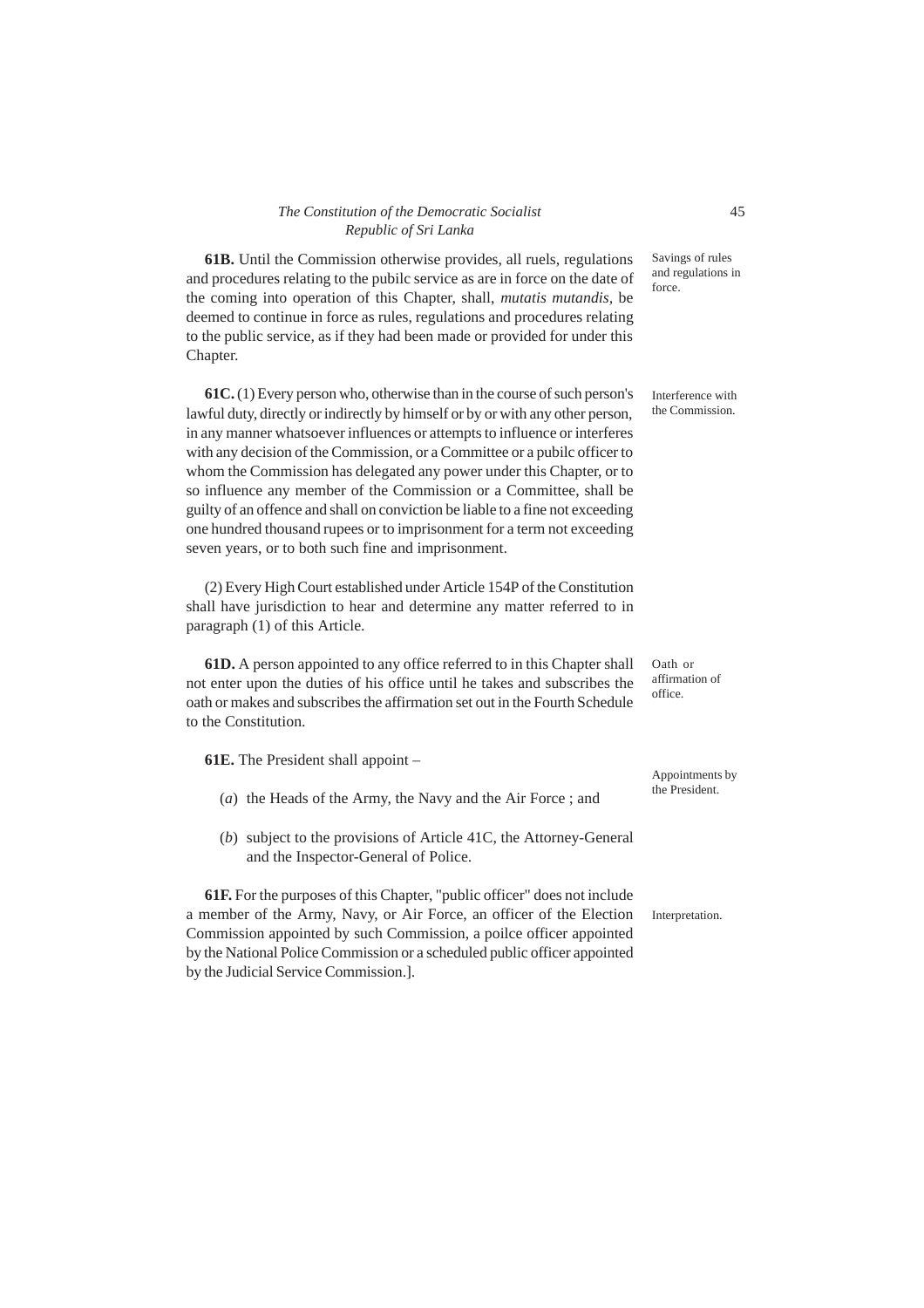# CHAPTER X

# **THE LEGISLATURE**

# **Parilament**

Parliament.

**62.** \*[(1) There shall be a Parliament which shall consist of two hundred and twenty-five Members elected in accordance with the provisions of the Constitution].

(2) Unless Parliament is sooner dissolved, every Parliament shall continue for six years from the date appointed for its first meeting and no longer and the expiry of the said period of six years shall operate as a dissolution of Parliament.

Official oath or affirmation.

**63.** Except for the purpose of electing the Speaker, no Member shall sit or vote in parilament until he has taken and subscribed the following oath, or made and subscribed the following affirmation, before Parliament :–

solemnly declare and affirm "I …… do –––––––––––––––––––––– that I swear

will uphold and defend the Constitution of the Democratic Socialist Repubilc of Sri Lanka."

Speaker, Deputy Speaker and Deputy Chairman of Committees.

**64.** (1) Parliament shall, at its first meeting after a General Election, elect three Members to be respectively the Speaker, the Deputy Speaker and Chairman of Committees (hereinafter referred to as the "Deputy Speaker") and the Deputy Chairman of Committees thereof.

(2) A member holding office as the Speaker or the Deputy Speaker or the Deputy Chairman of Committees shall, unless he earlier resigns his office by a writing under his hand addressed to the President or ceases to be a Member, vacate his office on the dissolution of Parliament.

(3) Whenever the office of Speaker, Deputy Speaker or Deputy Chairman of Committees becomes vacant otherwise than as a result of a dissolution of Parilament, Parliament shall at its first meeting after the occurrence of the vacancy elect another Member to be the Speaker, the Deputy Speaker or the Deputy Chairman of Committees, as the case may be.

(4) If Parliament, after having been dissolved, is summoned under paragraph (7) of Article 70, each of the Members mentioned in paragraph

<sup>\*</sup> Original Article 62(1) repealed and substituted by the Fourteenth Amendment to the Constitution Sec. (3).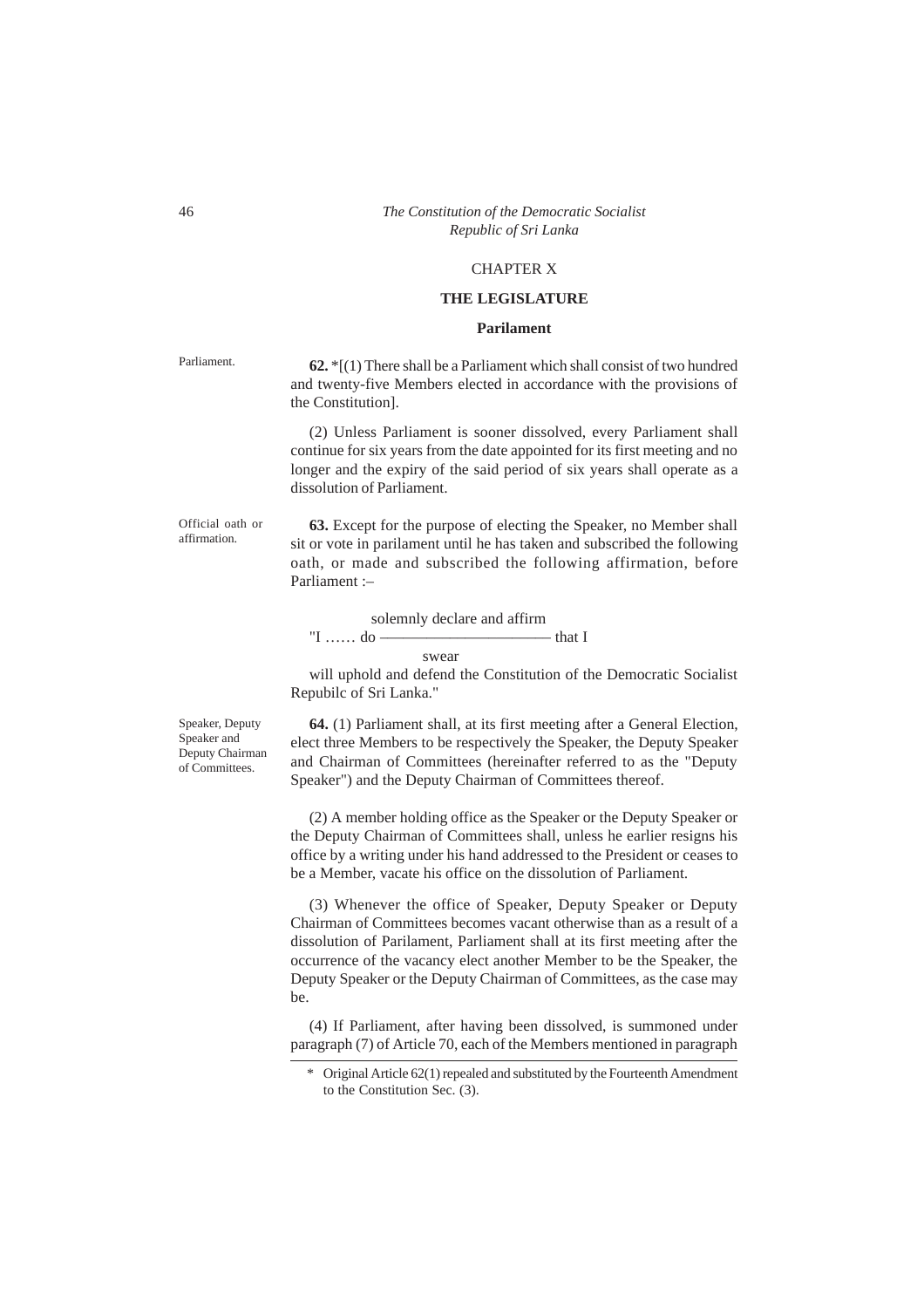(2) of this Article shall, notwithstanding anything therein, resume and continue to hold his office while that Parliament is kept in session.

(5) The Speaker, or in his absence the Deputy Speaker, or in their absence the Deputy Chairman of Committees, shall preside at sittings of Parilament. If none of them is present, a Member elected by Parliament for the sitting shall preside at the sitting of Parliament.

**65.** (1) There shall be a Secretary-General of Parliament who \*[shall subject to the provisions of Article 41C, be appointed by the President] and who shall hold office during good behaviour.

(2) The salary of the Secretary-General shall be determined by Parliament, shall be charged on the Consolidated Fund and shall not be diminished during his term of office.

(3) The members of the staff of the Secretary-General shall be appointed by him with he approval of the Speaker.

(4) The salaries of the members of the staff of the Secretary-General shall be charged on the Consolidated Fund.

(5) The office of the Secretary-General shall become vacant –

- (*a*) upon his death ;
- (*b*) on his resignation in writing addressed to the President ;
- (*c*) on his attaining the age of sixty years, unless Parliament otherwise provides by law ;
- (*d*) on his removal by the President on account of ill health or physical or mental infirmity ; or
- (*e*) on his removal by the President upon an address of parliament.

(6) Whenever the Secretary-General is unable to discharge the functions of his office, the \*\*[President may, subject to the provisions of Article 41C, appoint a person] to act in the place of the Secretary-General.

**66.** The seat of a Member shall become vacant –

(*a*) upon his death ;

(*b*) If, by a writing under his hand addressed to the Secretary-General of Parliament, he resigns his seat ;

Secretary General of Parliament.

Vacation of seats.

<sup>\*</sup> Substituted by the Seventeenth Amendment to the Constitution Sec. 5(1) for "shall be appointed by the President."

Substituted by the Seventeenth Amendment to the constitution Sec. 5(2) for "President may appoint a person."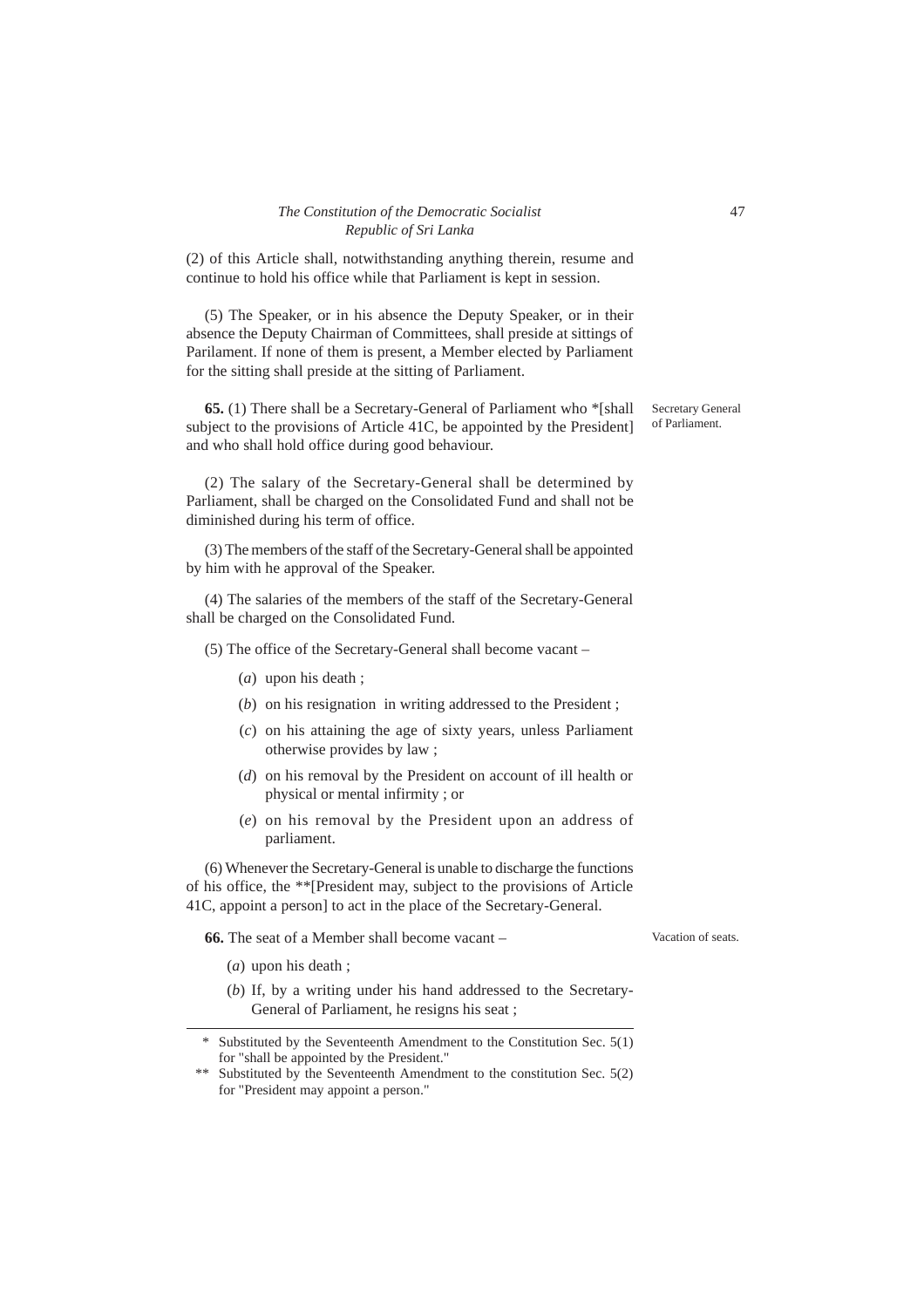- (*c*) upon his assuming the office of President consequent to his election to such office, either by the People or by Parliament ;
- (*d*) if he becomes subject to any disqualification specified in Article 89 or 91 ;
- (*e*) if he becomes a member of the Public Service or an employee of a public corporation or, being a member of the Public Service or an employee of a public corporation, does not cease to be a member of such Service or an employee of such corporation, before he sits in Parliament ;
- (*f*) if, without the leave of Parliament first obtained, he absents himself from the sittings of Parliament during a continuous period of three months ;
- (*g*) if his election as a Member is declared void under the law in force for the time being ;
- (*h*) upon the dissolution of Parliament ; or
- (*i*) upon a resolution for his expulsion being passed in terms of Article 81.

**67.** The privileges, immunities and powers of Parliament and of its Members may be determined and regulated by Parliament by law and until so determined and regulated, the provisions of the Parliament (Powers and Privileges) Act, shall, *mutatis mutandis,* apply.

**68.** (1) Ministers, Deputy Ministers and Members, including the Speaker, the Deputy Speaker and the Deputy Chairman of committees, shall be paid such remuneration or allowance as may be provided by Parliament, by law or by resolution, and the receipt thereof shall not disqualify the recipient from sitting or voting in Parliament.

(2) Until Parliament so provides, the remuneration payable to Ministers, Deputy Ministers and Members, inclduing the Speaker, the Deputy Speaker and the Deputy Chairman of Committees, shall be the same as the remuneration paid to Ministers, Deputy Ministers and Members including the Speaker, the Deputy Speaker and the Deputy Chairman of Committees of the National State Assembly immediately prior to the commencement of the Constitution.

**69.** Parliament shall have power to act notwithstanding any vacancy in its membership and its proceedings shall be valid notwithstanding that it is discovered subsequently that a person who was not entitled so to do sat or voted or otherwise took part in the proceedings.

Privileges, immunities and powers of Parliament and Members.

Allowances of **Members** 

Power of Parliament to act notwithstanding vacancies.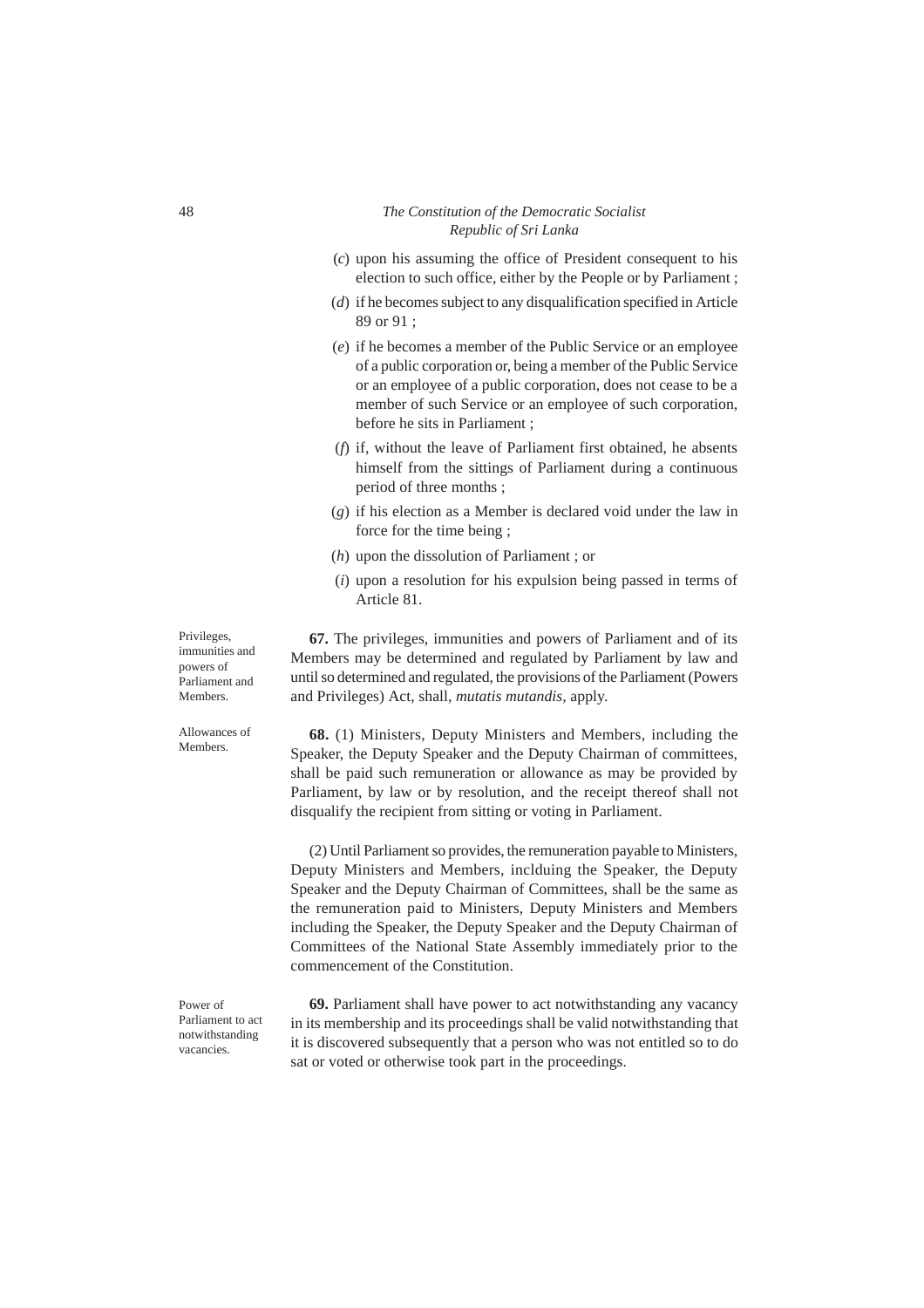# CHAPTER XI

# **THE LEGISLATURE**

#### **Procedure and Powers**

**70.** (1) The President may, from time to time, by Proclamation summon, prorogue and dissolve Parliament : Sessions of Parliament.

Provided that –

- (*a*) subject to the provisions of sub-paragraph (*d*), when a General Election has been held consequent upon a dissolution of Parliament by the President, the President shall not thereafter dissolve Parliament until the expiration of a period of one year from the date of such General Election, unless Parliament by resolution requests the president to dissolve Parliament ;
- (*b*) the President shall not dissolve Parliament on the rejection of the Statement of Government Policy at the commencement of the first session of Parliament after a General Election ;
- (*c*) subject to the provisions of sub-paragraph (*d*), the President shall not dissolve Parliament after the Speaker has entertained a resolution complying with the requirements of sub-paragraphs (*a*) and (*b*) of paragraph (2) of Article 38, unless –
	- (i) such resolution is not passed as required by sub-paragraph (c) of paragraph (2) of Article 38 ;
	- (ii) the Supreme Court determines and reports that the President has not become permanently incapable of discharging the functions of his office or that the President has not been guilty of any of the other allegations contained in such resolution ;
	- (iii) the consequent resolution for the removal of the President is not passed as required by sub-paragraph (*e*) of paragraph (2) of Article 38 ; or
	- (iv) Parliament by resolution requests the President to dissolve Parliament ;
- (*d*) where the President has not dissolved Parliament consequent upon the rejection by Parliament of the Appropriation Bill, the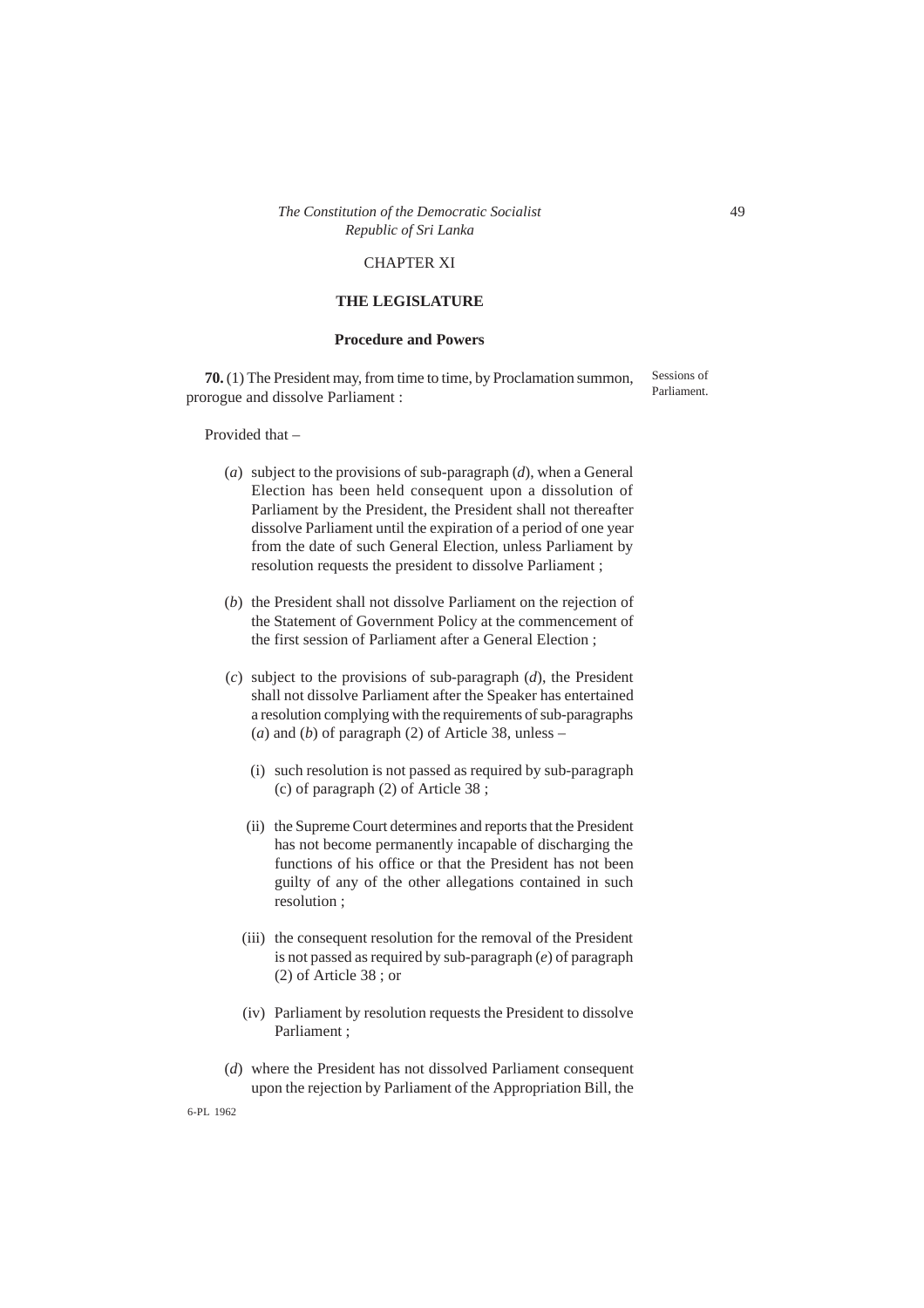President shall dissolve Parliament if Parilament rejects the next Appropriation Bill.

(2) Parliament shall be summoned to meet once at least in every year.

(3) A Proclamation proroguing Parliament shall fix a date for the next session, not being more than two months after the date of the Proclamation ;

Provided that at any time while Parliament stands prorogued the President may by Proclamation –

- (i) summon Parliament for an earlier date, not being less than three days from the date of such Proclamation, or
- (ii) subject to the provisions of this Article, dissolve Parliament.

(4) All matters which, having been duly brought before Parliament, have not been disposed of at the time of the prorogation of Parliament, may be proceeded with during the next session.

(5) (*a*) A Proclamation dissolving Parliament shall fix a date or dates for the election of Members of Parliament, and shall summon the new Parliament to meet on a date not later than three months after the date of such Proclamation.

(*b*) Upon the dissolution of Parliament by virtue of the provisions of paragraph (2) of Article 62, the President shall forthwith by Proclamation fix a date or dates for the election of Members of Parliament, and shall summon the new Parliament to meet on a date not later than three months after the date of such Proclamation.

(*c*) The date fixed for the first meeting of Parilament by a Proclamation under sub-paragraph (*a*) or sub-paragraph (*b*) may be varied by a subsequent Proclamation, provided that the date so fixed by the subsequent Proclamation shall be a date not later than three months after the date of the original Proclamation.

(6) Where the poll for the election of the President is to be taken on a date which falls between the date of dissolution of Parliament and the date before which Parliament is required by paragraph (5) of this Article to be summoned to meet, Parilament shall, notwithstanding anything in that paragraph, be summoned to meet on a date not later than four months after the date of dissolution of Parliament.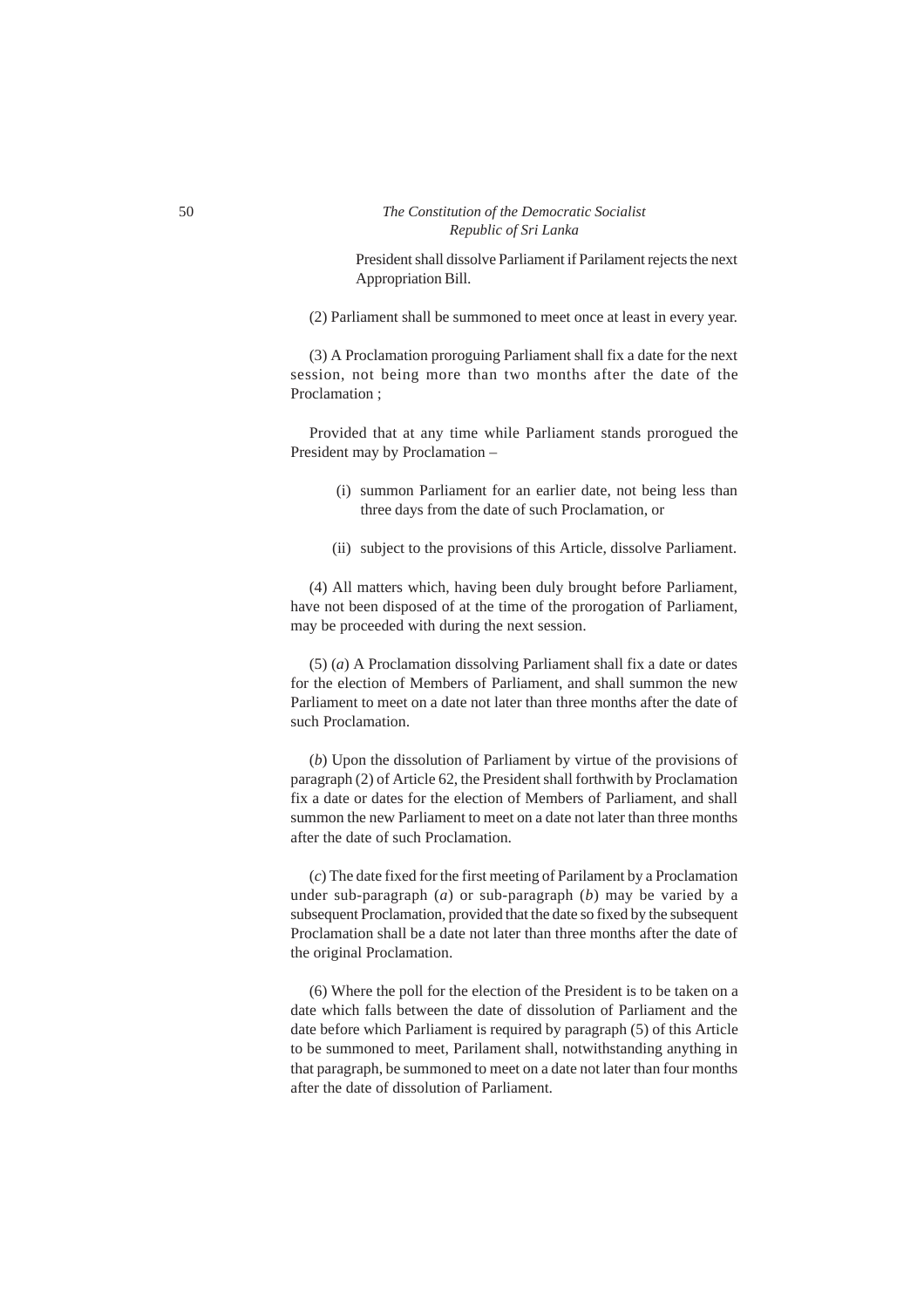(7) If at any time after the dissolution of Parilament, the President is satisfied that an emergency has arisen of such a nature that an earlier meeting of Parliament is necessary, he may by Proclamation summon the Parliament which has been dissolved to meet on a date not less than three days from the date of such Proclamation and such Parliament shall stand dissolved upon the termination of the emergency or the conclusion of the General Election, whichever is earlier.

**71.** Parliament may adjourn from time to time as it may determine by resolution or Standing Order, until it is prorogued or dissolved. **72.** (1) Save as otherwise provided in the Constitution any question proposed for decision by Parilament shall be decided by the majority of votes of the Members present and voting. (2) The person presiding shall not vote in the first instance but shall have and exercise a casting vote in the event of an equality of votes. **73.** If at any time during a meeting of Parliament the attention of the person presiding is drawn to the fact that there are fewer than twenty Members present, the person presiding shall, subject to any Standing Order, adjourn the sitting without question put. **74.** (1) Subject to the provisions of the Constitution, Parliament may by resolution or Standing Order provide for – (i) the election and retirement of the Speaker, the Deputy Speaker and the Deputy Chairman of Committees, and (ii) the regulation of its business, the preservation of order at its sittings and any other matter for which provision is required or authorized to be so made by the Constitution. (2) Until Parliament otherwise provides by law or by resolution, the Standing Order of the National State Assembly, operative immediately prior to the commencement of the Constitution, shall, *mutatis mutandis,* be the Standing Orders of Parliament. **75.** Parliament shall have power to make laws, including laws having retrospective effect and repealing or amending any provision of the Adjournment. Voting. Quorum. Standing Orders. Legislative power.

Constitution, or adding any provision to the Constitution :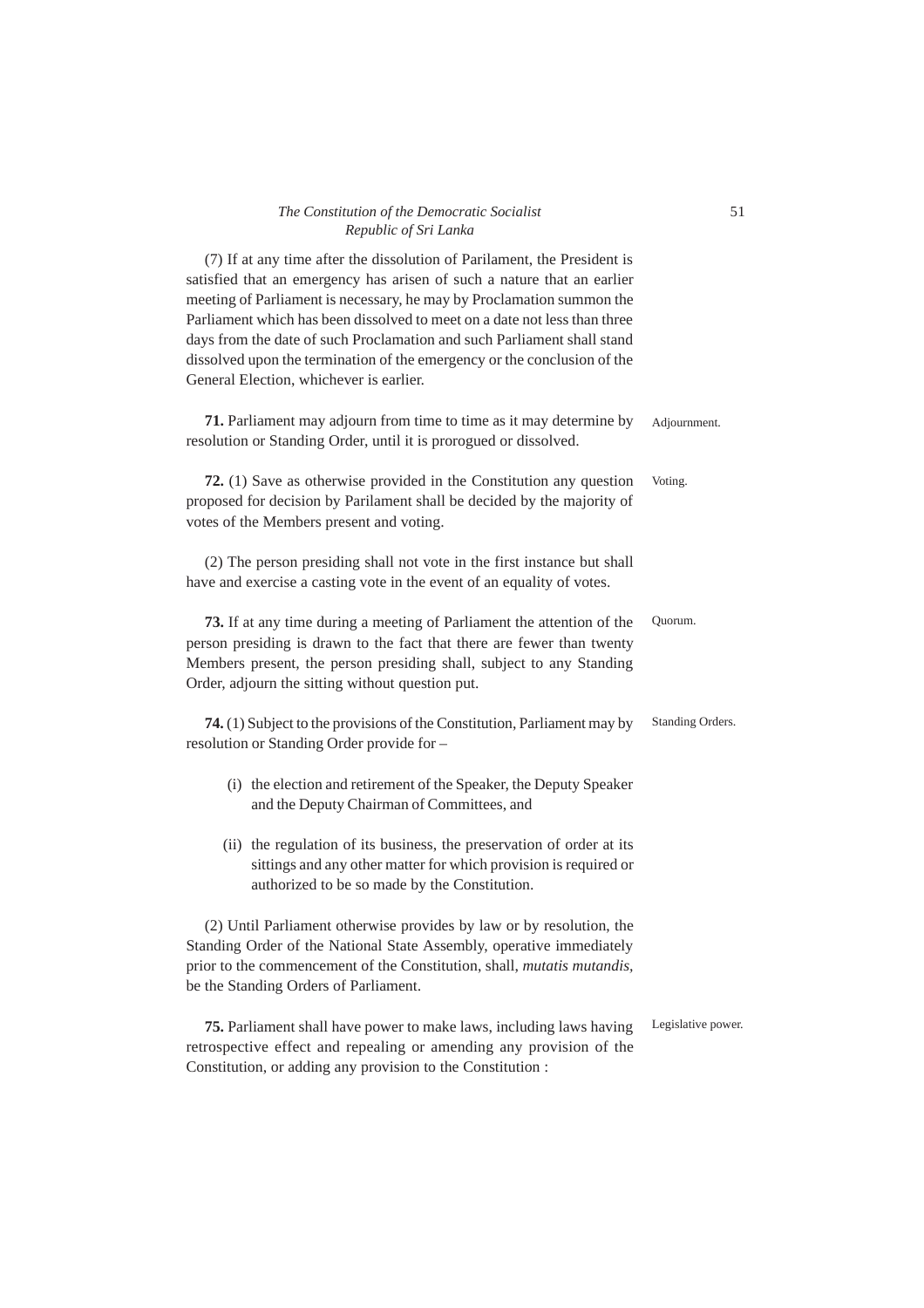Provided that Parliament shall not make any law –

- (*a*) suspending the operation of the Constitution or any part thereof, or
- (*b*) repealing the Constitution as a whole unless such law also enacts a new Constitution to replace it.

Delegation of legislative power.

**76.** (1) Parliament shall not abdicate or in any manner alienate its legislative power and shall not set up any authority with any legislative power.

(2) It shall not be a contravention of the provisions of paragraph (1) of this Article for Parliament to make, in any law relating to public security, provision empowering the President to make emergency regulations in accordance with such law.

(3) It shall not be a contravention of the provisions of paragraph (1) of this Article for Parilament to make any law containing any provision empowering any person or body to make subordinate legislation for perscribed purposes, including the power –

- (*a*) to appoint a date on which any law or any part thereof shall come into effect or cease to have effect ;
- (*b*) to make by order any law or any part thereof applicable to any locality or to any class of persons ; and
- (*c*) to create a legal person, by an order or an act.

in sub-paragraphs (*a*) and (*b*) of this paragraph, "law" includes existing law.

(4) Any existing law containing any such provision as aforesaid shall be valid and operative.

Duties of Attorney-General in regard to published Bills.

**77.** (1) It shall be the duty of the Attorney-General to examine every Bill for any contravention of the requirements of paragraphs (1) and (2) of Article 82 and for any provision which cannot be validly passed except by the special majority prescribed by the Constitution ; and the Attorney-General or any officer assisting the Attorney-General in the performance of his duties under this Article shall be afforded all facilities necessary for the performance of such duties.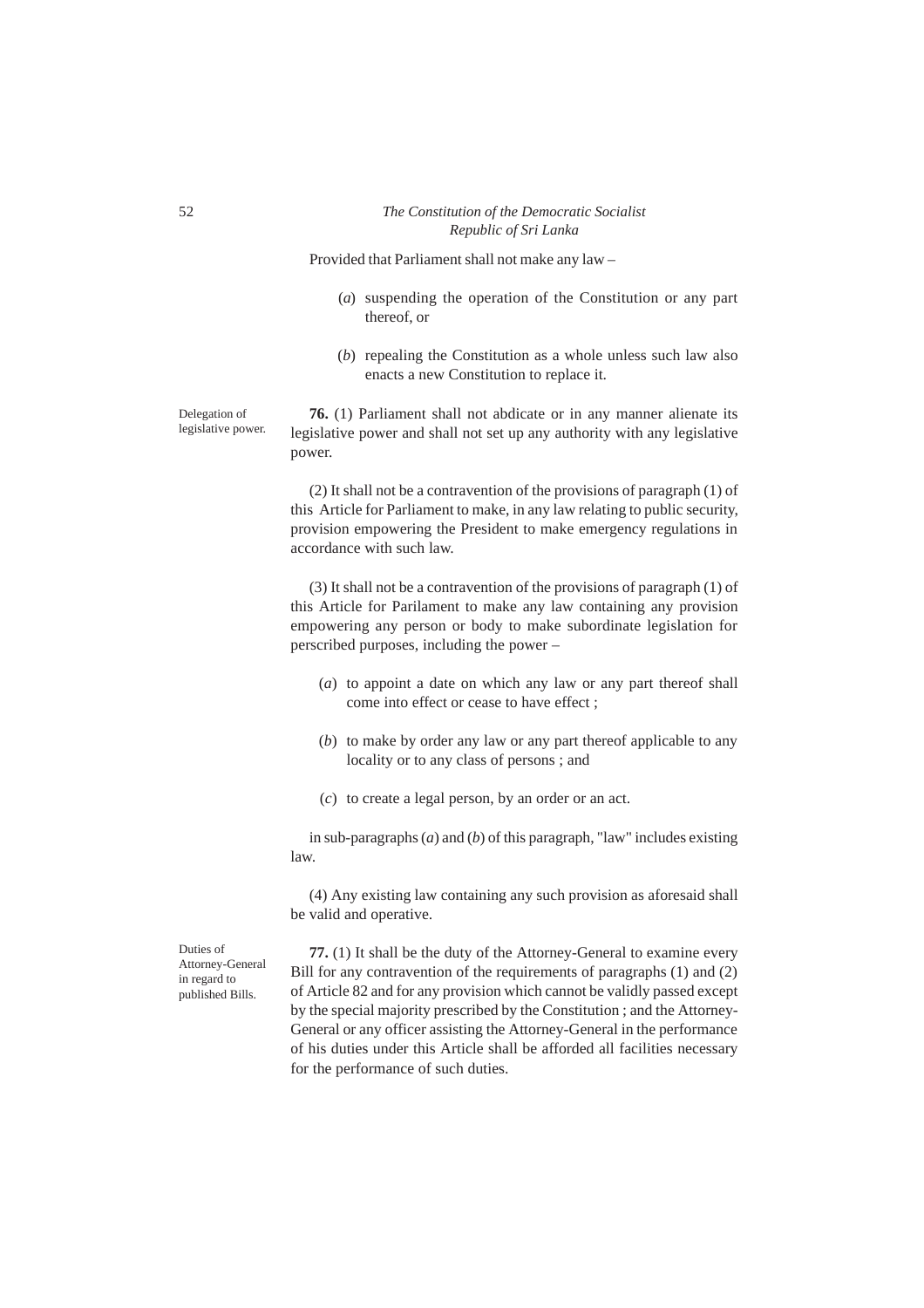(2) If the Attorney-General is of the opinion that a Bill contravenes any of the requirements of paragraphs (1) and (2) of Article 82 or that any provision in a Bill cannot be validly passed except by the special majority prescribed by the constitution, he shall communicate such opinion to the President ;

Provided that in the case of an amendment proposed to a Bill in Parliament, the Attorney-General shall communicate his opinion to the Speaker at the stage when the Bill is ready to be put to Parliament for its acceptance.

**78.** (1) Every Bill shall be published in the *Gazette* at least seven days before it is placed on the Order Paper of Parliament.

(2) The passing of a Bill or a resolution by Parliament shall be in accordance with the Constitution and the Standing Orders of Parliament. Any one or more of the Standing Orders may be suspended by Parliament in the circumstance and in the manner prescribed by the Standing Orders.

**79.** The Speaker shall endorse on every Bill passed by Parliament a certificate in the following form :–

"This Bill (here state the short title of the Bill) has been duly passed by Parliament."

Such certificate may also state the majority by which such Bill was passed :

Provided that where by virtue of the provisions of Article 82 or Article 83 or Article 84 or Article 123(2) a special majority is required for the passing of a Bill, the Speaker shall certify such Bill only if such Bill has been passed with such special majority :

Provided further that where by virtue of Article 83, the Bill or any provision thereof requires the approval of the People at a Referendum, such certificate shall further state that the Bill or such provision shall not become law until approved by the People at a Referendum.

**80.** (1) Subject to the provisions of paragraph (2) of this Article, a Bill passed by Parliament shall become law when the certificate of the Speaker is endorsed thereon.

(2) Where the Cabinet of Ministers has certified that any Bill or any provision thereof is intended to be submitted for approval by the People When Bill becomes law.

Publication of Bills and passing of Bills and resolutions.

Certificate of Speaker.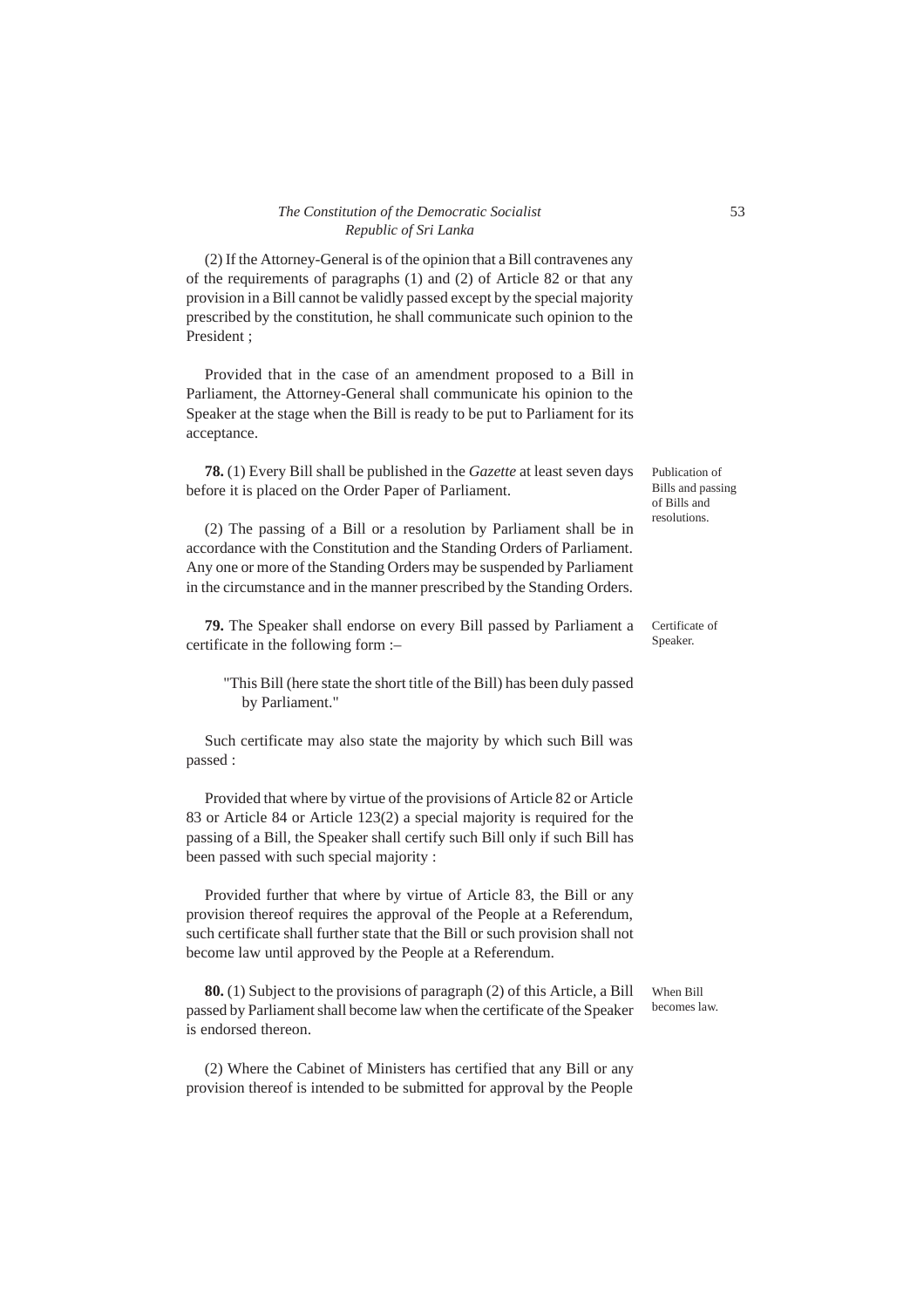at a Referendum or where the Supreme Court has determined that a Bill or any provision thereof required the approval of the People at a Referendum or where any Bill is submitted to the People by Referendum under paragraph (2) of Article 85, such Bill or such provision shall become law upon being approved by the People at a Referendum in accordance with paragraph (3) of Article 85 only when the President certifies that the Bill or provision thereof has been so approved. The President shall endorse on every Bill so approved a certificate in the following form :

"This Bill/provision has been \*[duly approved by the People at a Referendum."

No such certificate shall be endorsed by the President on a Bill –

- (*a*) in any case where no petition is filed challenging the validity of the Referendum at which such Bill was approved by the People, until after the expiration of the period within which a petition may be filed, under the law applicable in that behalf, challenging the validity of such referendum ;
- (*b*) in any case where a petition is filed challenging the validity of the Referendum at which such Bill was approved by the People, until after the Suprme Court determines that such Referendum was valid.]

Every such certificate shall be final and conclusive and shall not be called in question in any court.

(3) Where a Bill becomes law upon the certificate of the President or the Speaker, as the case may be being endorsed thereon, no court or tribunal shall inquire into, pronunce upon or in any manner call in question, the validity of such Act on any ground whatsoever.

**81.** (1) Where a Special Presidential Commission of Inquiry established under the Special Presidential Commissions of Inquiry Law, No. 07 of 1978 and consisting of a member each of whom is a Judge of the Supreme Court, Court of Appeal, High Court or the District Court recommends that any person should be made subject to civic disability by reason of any act done or omitted to be done by such person before or after the commencment of the Constitution, Parliament may by resolution pass by not less than two-thirds of the whole number of Members (including those not present) voting in its favour –

Expulsion of Members and imposition of civic disability.

Substituted by the Fourteenth Amendment to the Constitution Sec. (4) for "duly approved by the People at a Referendum".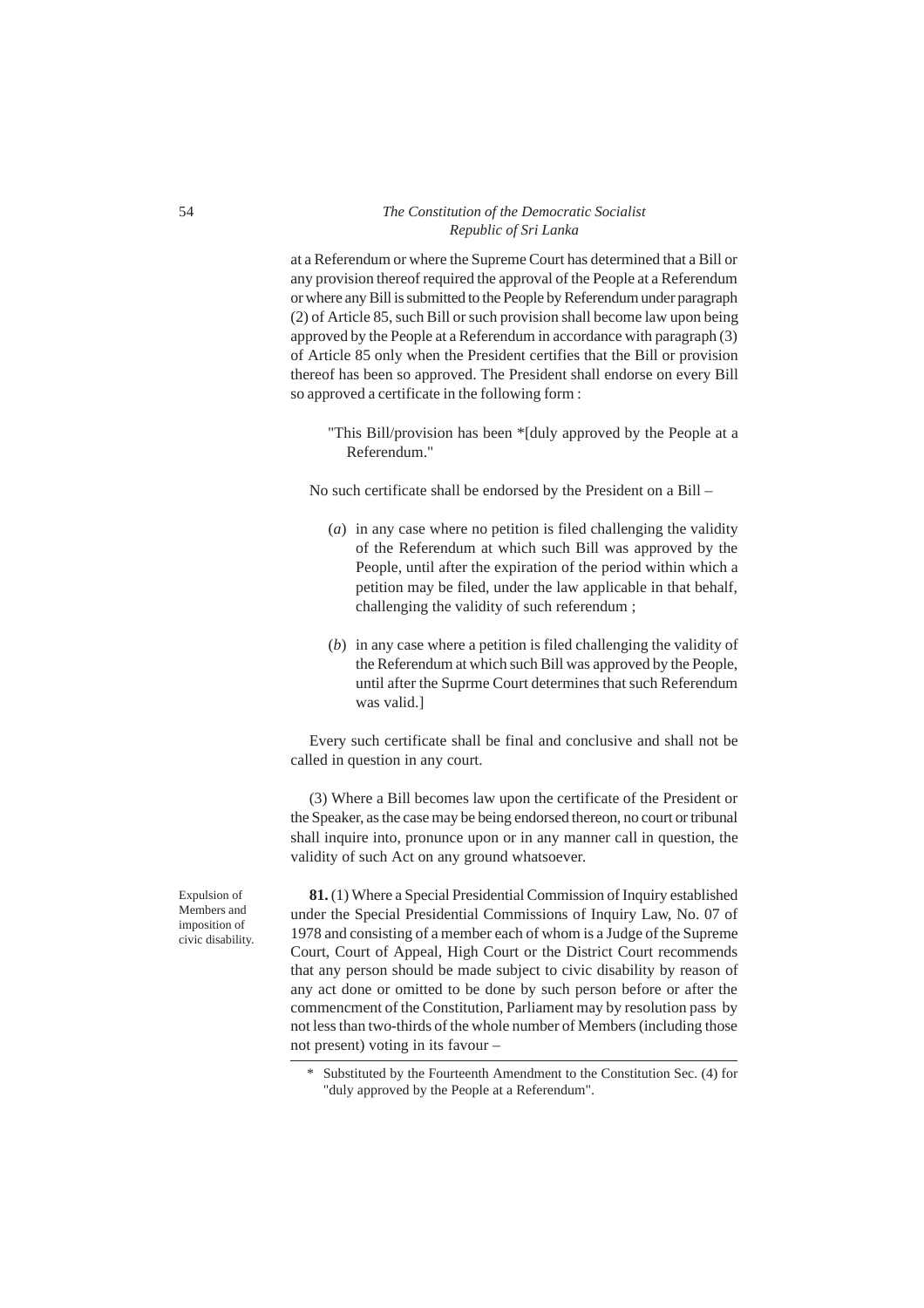- (*a*) impose civic disabiilty on such person for a period not exceeding seven years, and
- (*b*) expel such person from Parliament, if he is a Member of Parliament.

Where a Special Presidential Commission of Inquiry consists of more than one member, a recommendation made by the majority of such members, in case of any difference of opinion, shall be, and shall be deemed for all purposes to be, the recommendation of such Commission of Inuiry.

(2) No such resolution shall be entertained by the Speaker or placed on the Order Paper of Parliament unless inroduced by the Prime Minister with the approval of the Cabinet of Ministers.

(3) The Speaker shall endorse on every resolution passed in accordance with the preceding provisions of this Article a certificate in the following form :–

"This resolution has been duly passed by Parliament in accordance with the provisions of Article 81 of the Constitution."

Every such Certificate shall be conclusive for all purposes and shall not be questioned in any court, and no court or tribunal shall inquire into, or pronounce upon or in any manner call in question, the validity of such resolution on any ground whatsoever.

(4) In this Article, "District Court" means a District Court created and established by existing law and includes a Court that may be created by Parliament to exercise and perform powers and functions corresponding or substantially similar to the powers and functions exercised and performed by the District Court.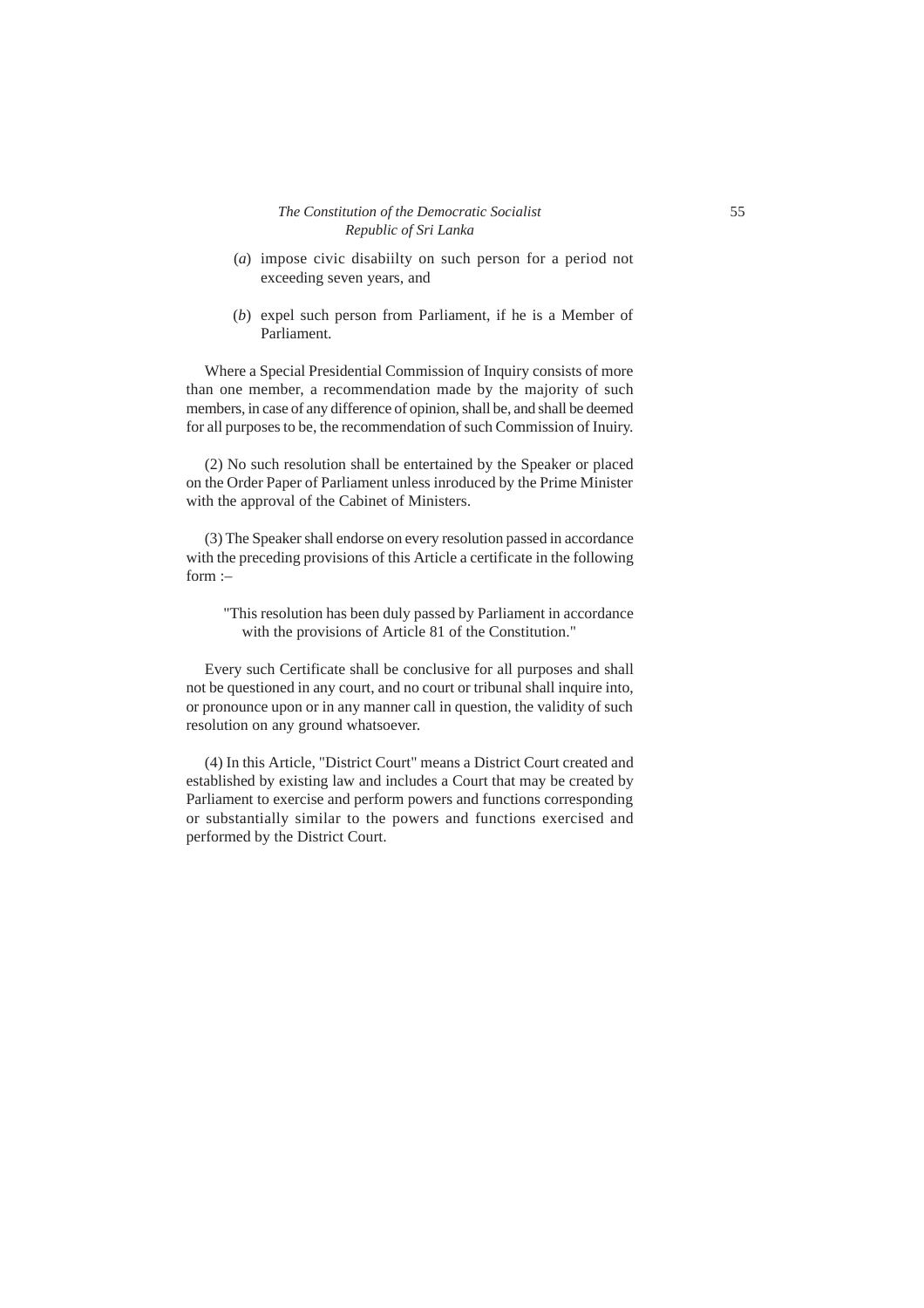#### CHAPTER XII

#### **THE LEGISLATURE**

# **AMENDMENT OF THE CONSTITUTION**

Amendment or repeal of the Constitution must be express.

**82.** (1) No Bill for the amendment of any provision of the Constitution shall be placed on the Order Paper of Parliament, unless the provision to be repealed, altered or added, and consequential amendments, if any, are expressly specified in the Bill and is described in the long title thereof as being an Act for the amendment of the Constitution.

(2) No Bill for the repeal of the Constitution shall be placed on the Order Paper of Parliament unless the Bill contains provisions replacing the Constitution and is described in the long title thereof as being an Act for the repeal and replacement of the Constitution.

(3) If in the opinion of the Speaker, a Bill does not comply with the requirements of paragraph (1) or paragraph (2) of this Article, he shall direct that such Bill be not proceeded with unless it is amended so as to comply with those requirements.

(4) Notwithstanding anything in the preceding provisions of this Article, it shall be lawful for a Bill which complies with the requirements of paragraph (1) or paragraph (2) of this Article to be amended by Parliament provided that the Bill as so amended shall comply with those requirements.

(5) A Bill for the amendment of any provision of the Constitution or for the repeal and replacement of the Constitution, shall become law if the number of votes cast in favour thereof amounts to not less than twothirds of the whole number of Members (including those not present) and upon a certificate by the President or the Speaker, as the case may be, being endorsed thereon in accordance with the provisions of Article 80 or 79.

(6) No provision in any law shall, or shall be deemed to, amend, repeal or replace the Constitution or any provision thereof, or be so interpreted or construed, unless enacted in accordance with the requirements of the preceding provisions of this Article.

(7) In this Chapter, "amendment" includes repeal, alteration and addition.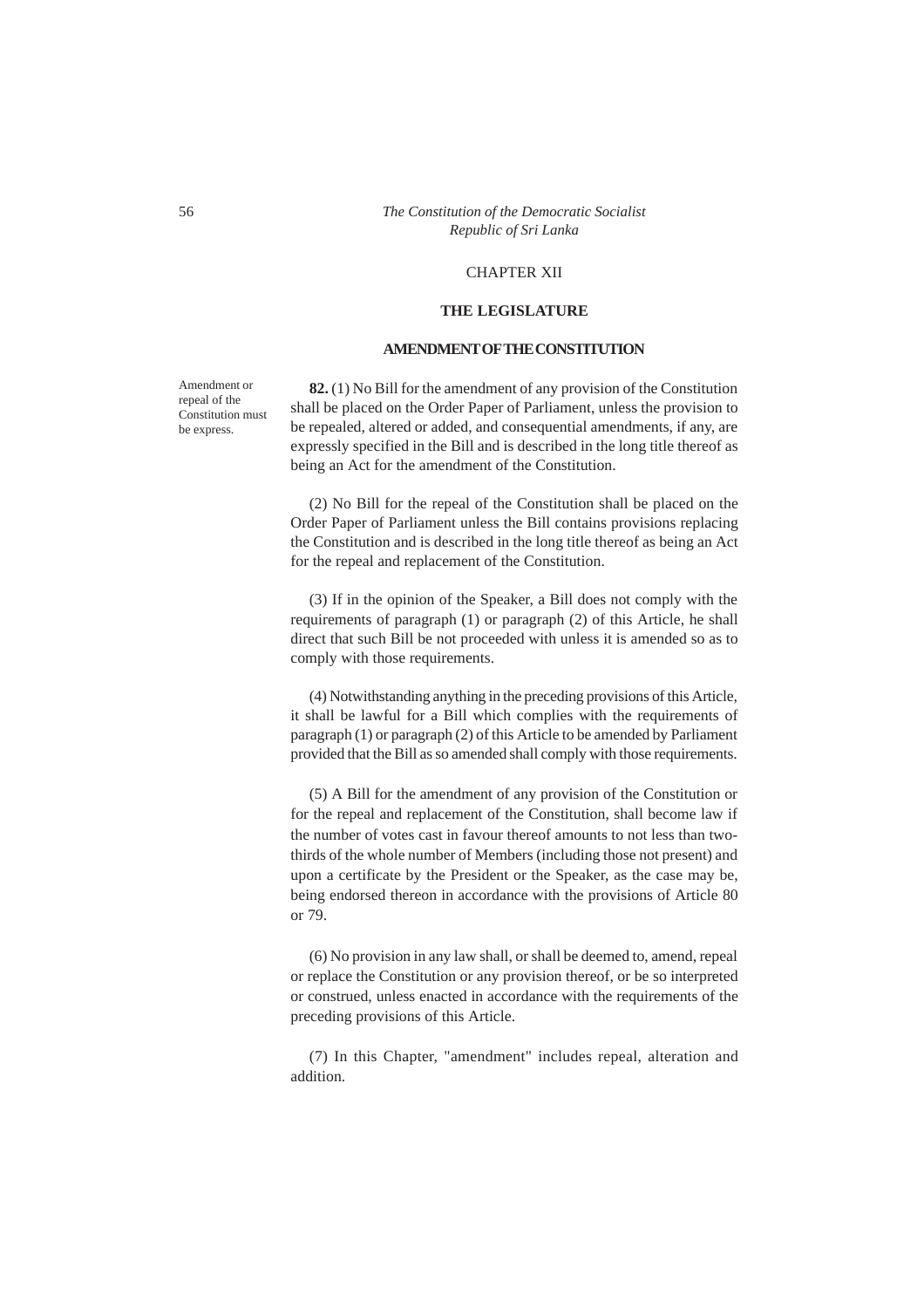**83.** Notwithstanding anything to the contrary in the, provisions of Article 82 –

- (*a*) a Bill for the amendment or for the repeal and replacement of or which is inconsistent with any of the provisions of Articles 1, 2, 3, 6, 7, 8, 9, 10 and 11 or of this Article ; and
- (*b*) a Bill for the amendment or for the repeal and replacement of or which is inconsistent with the provisions of paragraph (2) of Article 30 or of, paragraph (2) of Article 62 which would extend the term of office of the President, or the duration of Parliament, as the case may be, to over six years,

shall become law if the number of votes cast in favour thereof amounts to not less than two-thirds of the whole number of Mmebers (including those not present), is approved by the People at a Referendum and a certificate is endorsed thereon by the President in accordance with Article 80.

**84.** (1) A Bill which is not for the amendment of any provision of the Constitution or for the repeal and replacement of the Constitution, but which is inconsistent with any provision of the Constitution may be placed on the Order paper of Parliament without complying with the requirements of paragraph (1) or paragraph (2) of Article 82.

(2) Where the Cabinet of Ministers has certified that a Bill is intended to be passed by the special majority required by this Article or where the Supreme Court has determined that a Bill requires to be passed by such special majority, such Bill shall become law only if the number of votes cast in favour thereof amounts to not les than two-thirds of the whole number of Members (including those not present) and a certificate by the President or the Speaker, as the case may be, is endorsed thereon in accordance with the provisions of Article 80 or 79.

(3) Such a Bill when enacted into law shall not, and shall not be deemed to, amend, repeal or replace the Constitution or any provision thereof, and shall not be so interpreted or construed, and may thereafter be repealed by a majority of the votes of the Members present and voting.

Approval of certain Bills at a Referendum.

Bills inconsistent with the **Constitution**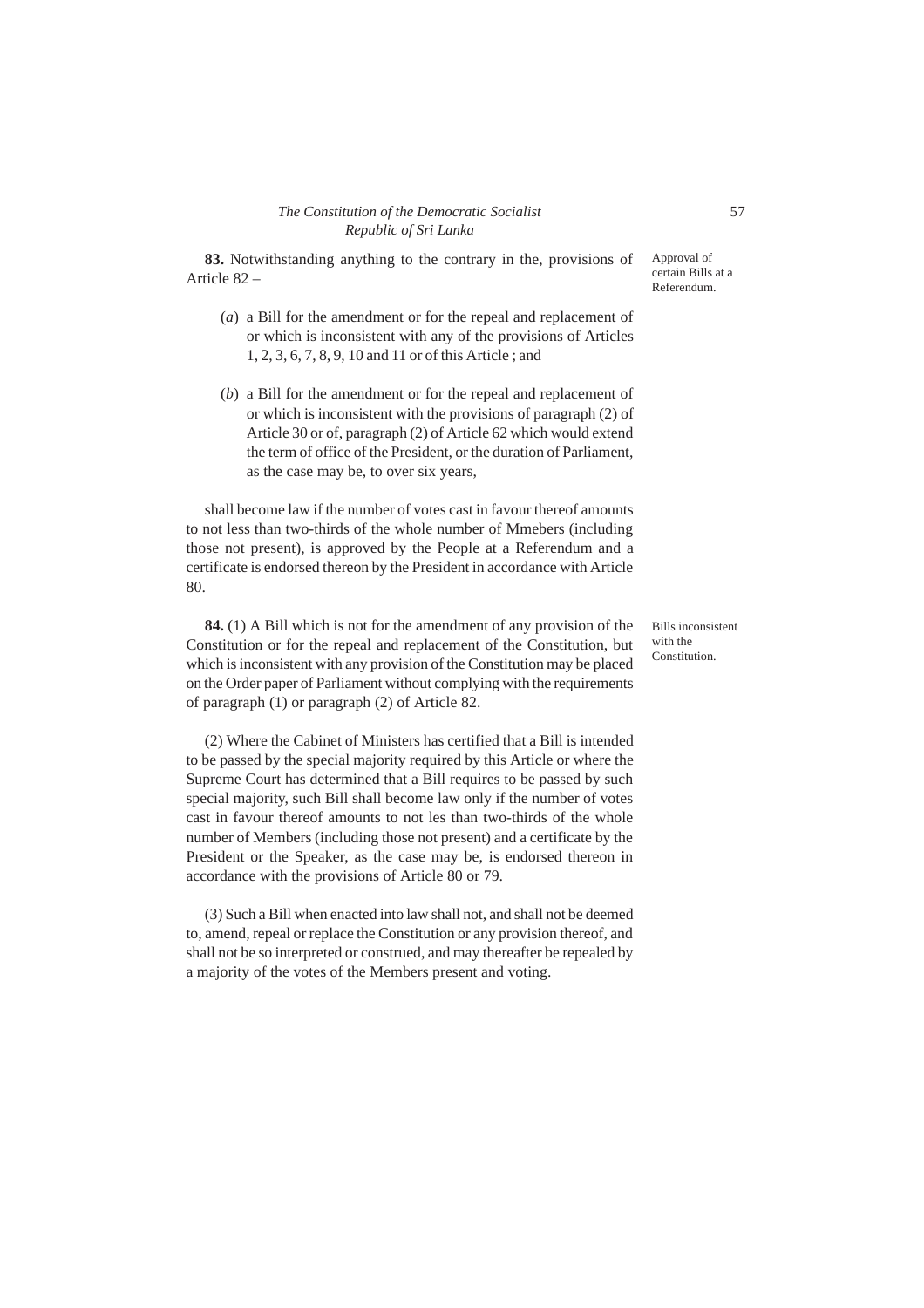## CHAPTER XIII

## **THE REFERENDUM**

Submission of Bills to People by Referendum.

**85.** (1) The President shall submit to the People by Referendum every Bill or any provision in any Bill which the Cabinet of Ministers has certified as being intended to be submitted to the People by Referendum, or which the Supreme Court has determined as requiring the approval of the People at a Referendum if the number of votes cast in favour of such Bill amounts to not less than two-thirds of the whole number of Members (including those not present).

(2) The President may in his discretion submit to the People by Referendum any Bill (not being a Bill for the repeal or amendment of any provision of the Constitution, or for the addition of any provision to the Constitution, or for the repeal and replacement of the Constitution, or which is inconsistent with any provision of the Constitution), which has been rejected by Parliament.

(3) Any Bill or any provision in any Bill submitted to the People by Referendum shall be deemed to be approved by the People if approved by an absolute majority of the valid votes cast at such Referendum :

Provided that when the total number of valid votes cast does not exceed two-thirds of the whole number of electors entered in the register of electors, such Bill shall be deemed to be approved only if approved by not less than one-third of the whole number of such electors.

**86.** The President may, subject to the provisions of Article 85, submit to the People by Referendum any matter which in the opinion of the President is of national importance.

Parliament to

**87.** (1) Every Referendum shall be conducted by the Commissioner of Elections who shall communicate the result thereof to the President.

(2) Parliament shall by law provide for all matters relating to the procedure for the submission of Bills and of matters of national importance to the People by Referenda, the register of electors to be used at a Referendum, the creation of offences relating thereto and the punishment therefore and, all other matters necessary or incidental thereto.

matters of national importance to People by Referendum.

Submission of

provide for procedure.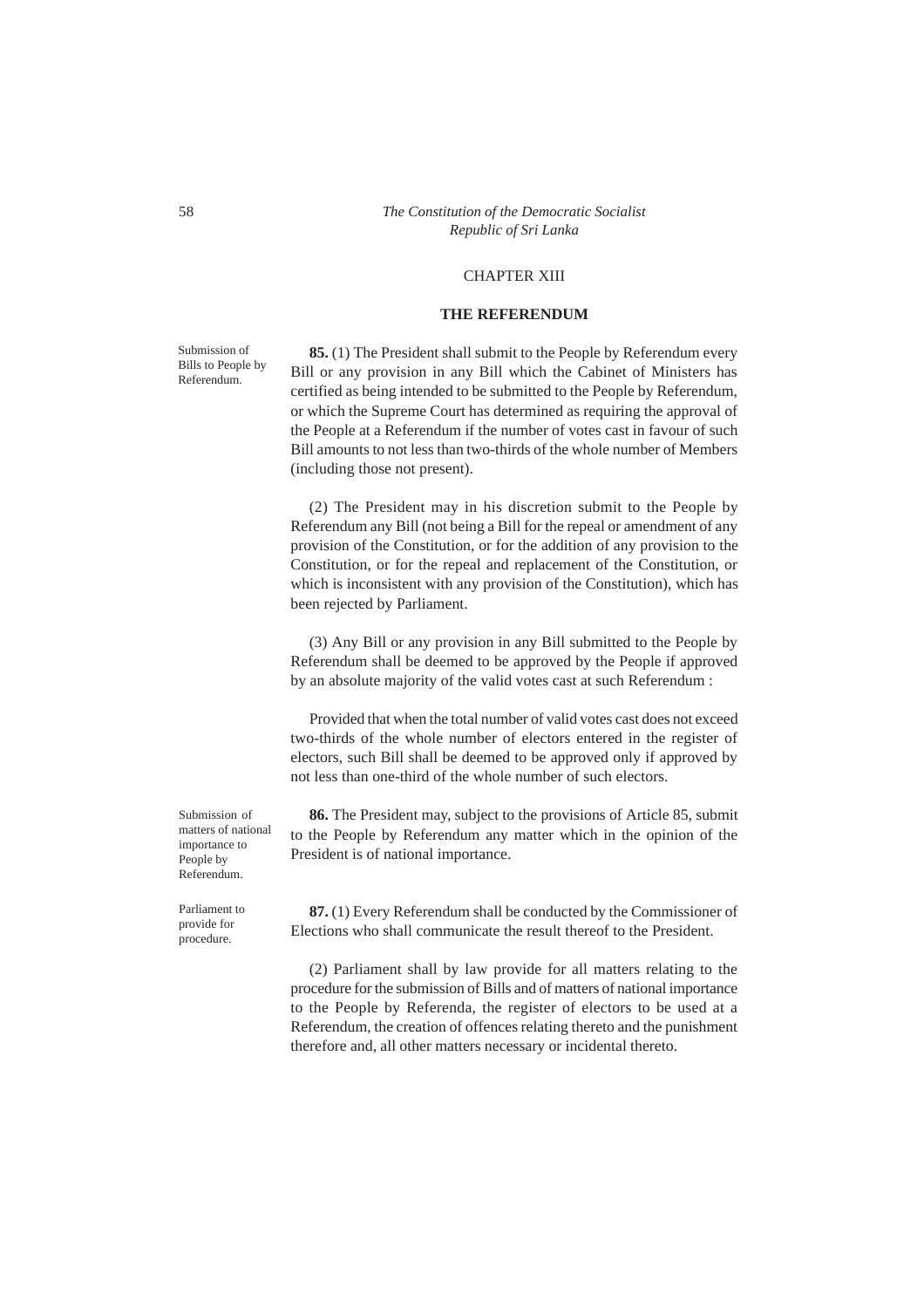## CHAPTER XIV

## **THE FRANCHISE AND ELECTIONS**

**88.** Every person shall, unless disqualified as hereinafter provided, be qualified to be an elector at the election of the President and of the Members of Parliament or to vote at any Referendum : Right to be an elector.

Provided that no such person shall be entitled to vote unless his name is entered in the appropriate register of electors.

**89.** No person shall be qualified to be an elector at an election of the President, or of the Members of Parliament or to vote at any Referendum, if he is subject to any of the following disqualifications, namely –

Disqualification to

be an elector.

- (*a*) if he is not a citizen of Sri Lanka ;
- (*b*) if he has not attained the age of eighteen years on the qualifying date specified by law under the provisions of Article 101 ;
- (*c*) if he is under any law in force in Sri Lanka found or declared to be of unsound mind ;
- (*d*) if he is serving or has during the period of seven years immediately preceding completed serving of a sentence of imprisonment (by whatever name called) for a term not less than six months imposed after conviction by any court for an offence punishable with imprisonment for a term not less than two years or is under sentence of death or is serving or has during the period of seven years immediately preceding completed the serving of a sentence of imprisonment for a term not less than six months awarded in lieu of execution of such sentence ;

Provided that if any person disqualified under this paragraph is granted a free pardon such disqualification shall cease from the date on which the pardon is granted ;

- (*e*) if a period of seven years has not elapsed since
	- (i) the last of the dates, if any, of his being convicted of any offence under section 52(1) or 53 of the Ceylon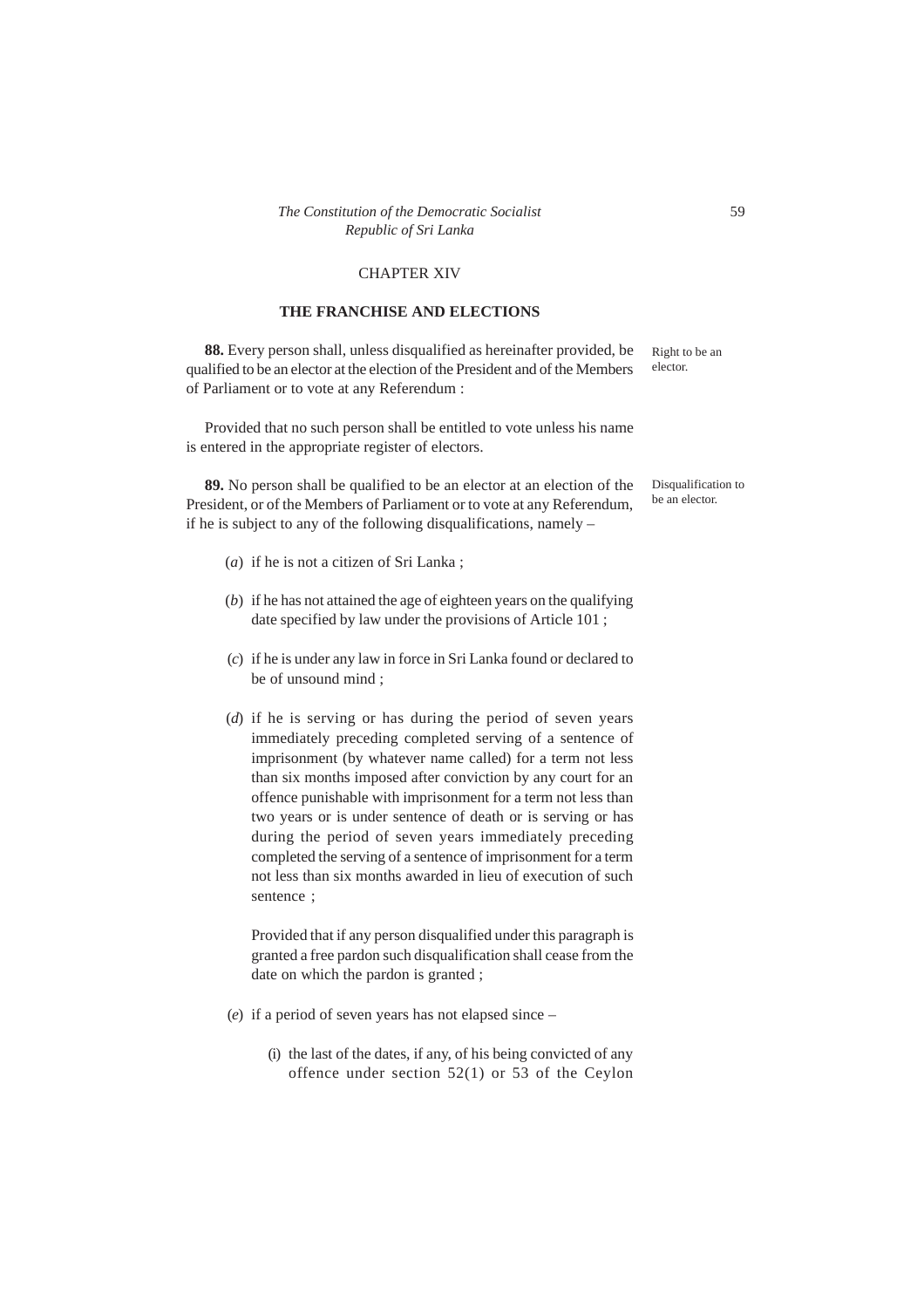(Parliamentary Elections) Order in Council, 1946, or of such offence under the law for the time being relating to Referenda or to the election of the President or of Members of Parliament as would correspond to an offence under either of the said two sections ;

- (ii) the last of the dates, if any, of his being convicted of a corrupt practice under the Ceylon (Parliamentary Elections) Order in Council, 1946, or of such offence under the law for the time being relating to Referenda or to the election of the President or of Members of Parliament as would correspond to the said corrupt practice ;
- (iii) the last of the dates, if any, being a date after the commencement of the constitution, of a report made by a Judge finding him guilty of any corrupt practice under the Ceylon (Parliamentary Elections) Order in Council, 1946, or under any law for the time being relating to Referenda or to the election of the President or of Members of Parliament ;
- (iv) the last of the dates, if any, of his being convicted or found guilty of bribery under the provisions of the Bribery Act or of any future law as would correspond to the Bribery Act ;
- (*f*) if a period of five years has not elapsed since
	- (i) the last of the dates, if any, of his being convicted of any offence under the provisions of sections 77 to 82 (both inclusive) of the Local Authorities Elections Ordinance or for such offence under any future law as would correspond to any offence under the said sections ; or
	- (ii) the last of the dates, if any, of his being convicted of an offence under the provisions of sections 2 and 3 of the Public Bodies (Prevention of Corruption) Ordinance or of such offence under any future law as would correspond to the said offence ;
- (*g*) if a period of three years has not elapsed since
	- (i) the last of the dates, if any, of his being convicted of an illegal practice under the Ceylon (Parliamentary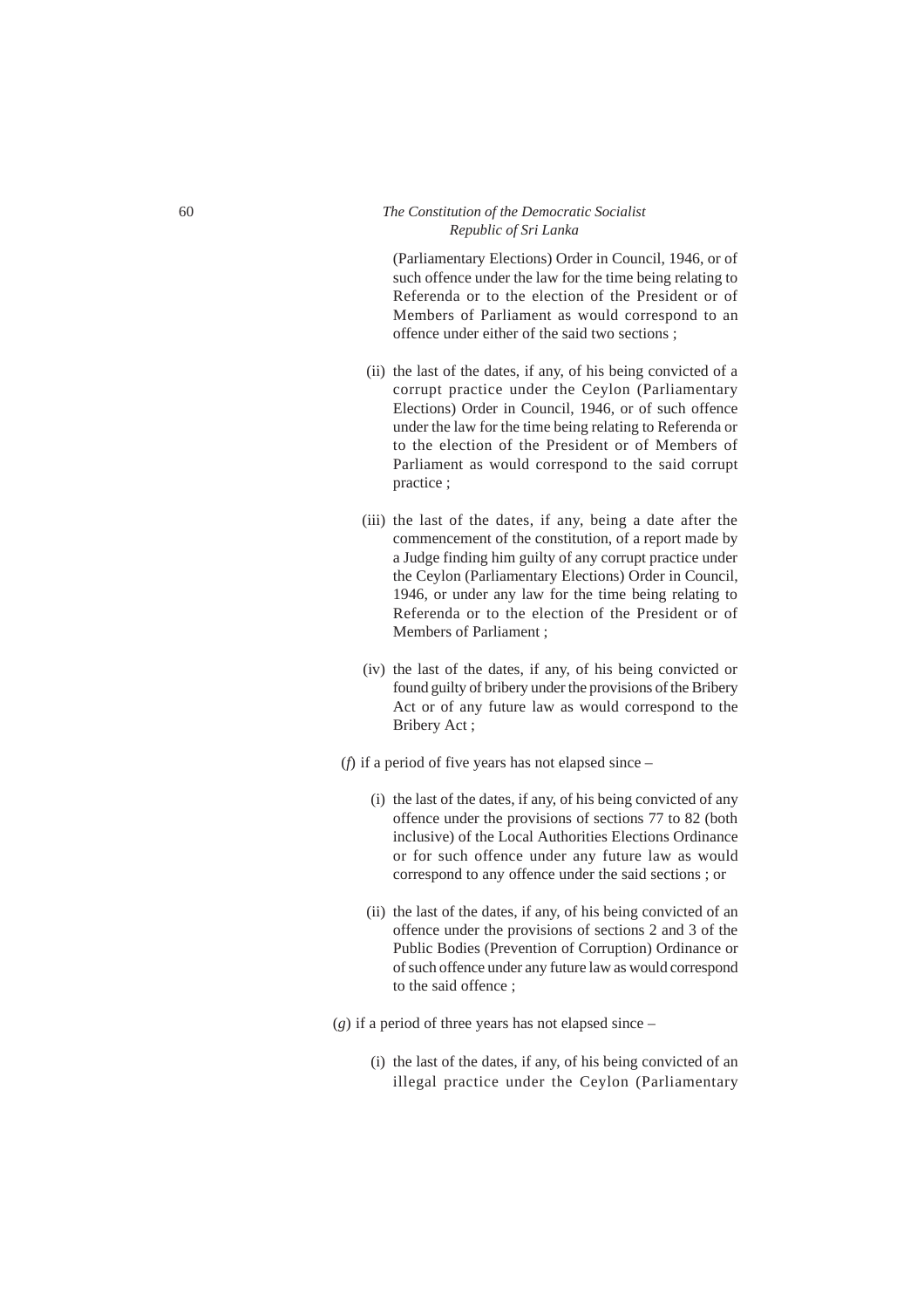Elections) order in Council, 1946, or of such offence under the law for the time being relating to Referenda or to the election of the President or of Members of Parliament as would correspond to the said illegal practice ;

- (ii) The last of the dates, if any, being a date after the commencement of the Constitution, of a report made by a Judge finding him guilty of any illegal practice under the Ceylon (Parliamentary Elections) Order in Council, 1946, or under any law for the time being relating to Referenda or to the election of the President or of Members of Parliament ;
- (*h*) if a resolution for the imposition of civic disability upon him has been passed in terms of Article 81, and the period of such civic disability specified in such resolution has not expired ;
- (*i*) if a period of seven years has not elapsed since
	- (i) the date of his being convicted of any offence under the provisions of sections 188 to 201 (both inclusive) of the Penal Code or for such other offence under any future law as would correspond to any offence under the said sections, or
	- (ii) the date of his being convicted of an offence of contempt against, or in disrespect of, the authority of any Special Presidential Commission of Inquiry consisting of such member or members specified in Article 81 by reason  $of -$ 
		- (1) the failure of such person, without cause which in the opinion of such Commission is reasonable, to appear before such Commission at the time and place mentioned in any summons which such Commission is empowered by law to issue, or
		- (2) the refusal of such person to be sworn or affirmed, or the refusal or failure of such person, without cause which in the opinion of such Commission is reasonable, to answer any question put to such person touching the matters directed to be inquired into by such Commission, or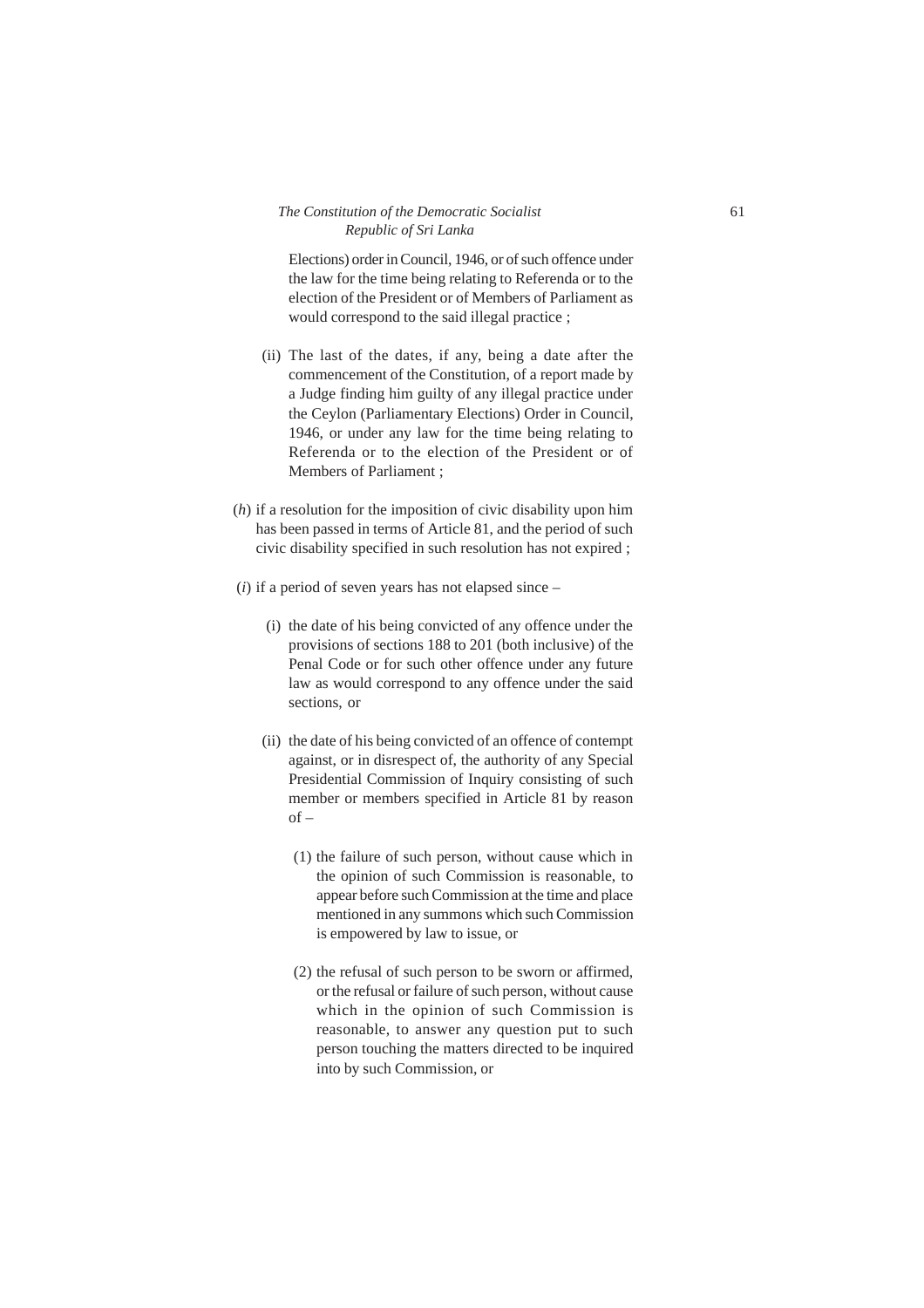- (3) the refusal or failure of such person, without cause which in the opinion of such Commission is reasonable, to produce and show to such Commission any document or thing which is in the possession or power of such person and which in the opinion of such Commission is necessary for arriving at the truth of the matters to be inquired into by such Commission.
- (*j*) if the period of his disqualification imposed under \*[Article 116 or Article 111C, as the case may be] has not elapsed.

**90.** Every person who is qualified to be an elector shall be qualified to be elected as a Member of Parliament unless he is disqualified under the provisions of Article 91.

**91.** (1) No person shall be qualified to be elected as a Member of Parliament or to sit and vote in Parliament –

- (*a*) if he is or becomes subject to any of the disqualifications specified in Article 89 ;
- (*b*) if he
	- (i) stands nominated as a candidate for election for more than one electoral district at a General Election,
	- (ii) stands nominated as a candidate for election by more than one recognized political party or independent group in respect of any electoral district,
	- (iii) stands nominated as a candidate for election for an electoral district and before the conclusion of the election for that electoral district he stands nominated as a candidate for election for any other electoral district, or
	- (iv) being a Member of Parliament, except in the circumstances referred to in Article 70(7) or Article 155(4)(i), stands nominated as a candidate for election for any electoral district;

Qualification for election as a Member of Parliament.

Disqualification for election as a Member of Parliament.

Substituted by the Seventeenth Amendment to the Constitution Sec. 6. for "Article 116".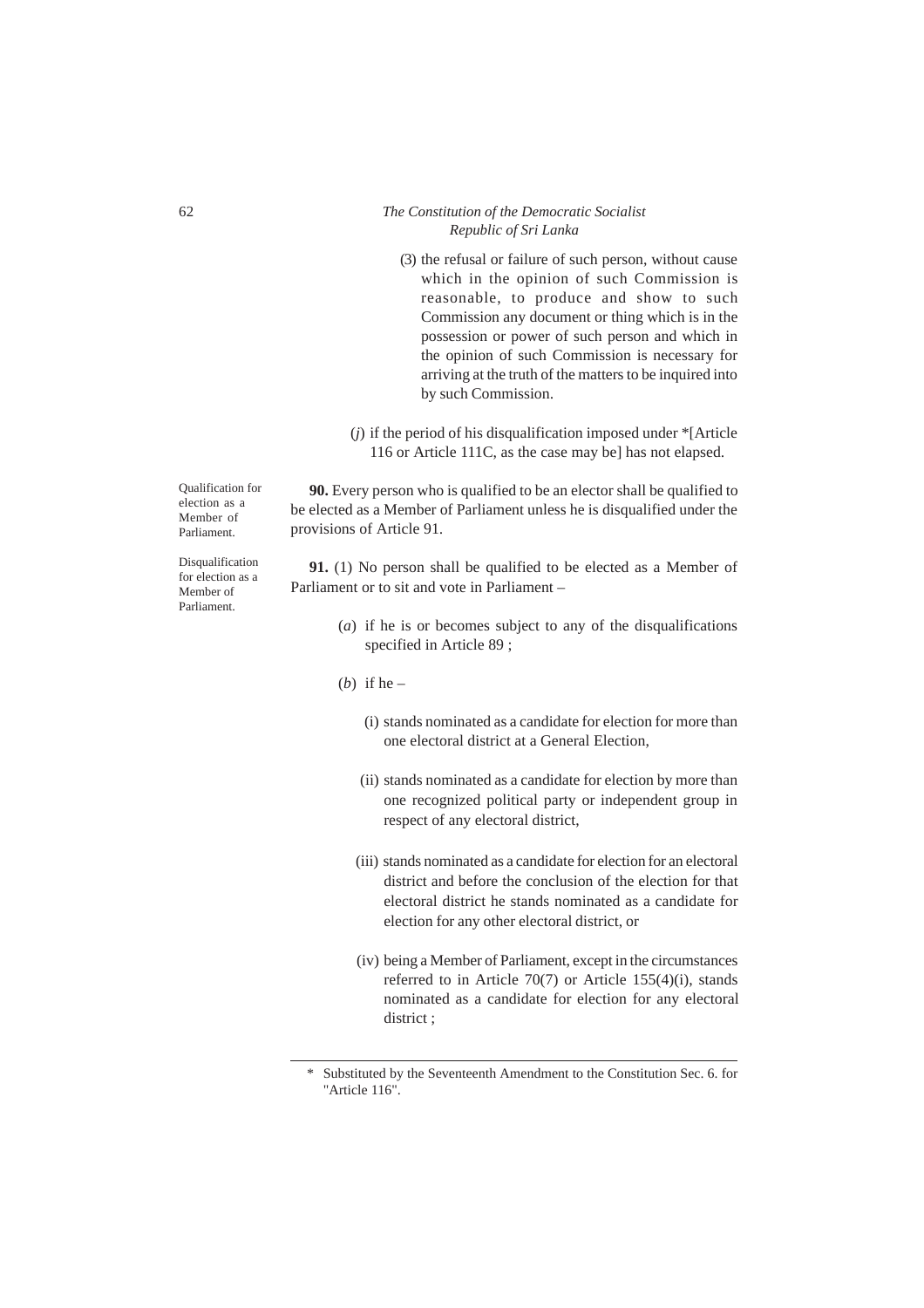- (*c*) if he is the President of the Republic ;
- (*d*) if he is
	- (i) a judicial officer,
	- (ii) the Parliamentary Commissioner for Administration,
	- (iii) the Secretary-General of Parliament or a member of his staff,
	- (iv) a member of the Public Service Commission.
	- \*[(iva) a member of a Provincial Public Service Commission,]
	- \*\*[(v) the Commissioner-General of Elections,]
- \*\*\*[(va) a member of the Election Commission,
	- (vb) a member of the Constitutional Council,
	- (vc) a member of the National Police Commission.]
	- (vi) the Auditor-General.
- \*\*\*\*[(vii) a public officer holding any office created prior to November 18, 1970, the initial of the salary scale of which was, on November 18, 1970, not less than Rs. 6,720 per annum, or such other amount per annum as would, under any subsequent revision of salary scales, correspond to such initial,
	- (viii) a pubilc officer holding any office created after November 18, 1970, the initial of the salary scale of which is, on the date of the creation of that office, not less than the initial of the salary scale applicable, on that date, to an office referred to in item (vii) or such other amount per annum as would, under any subsequent revision of salary scales, correspond to the first-mentioned initial,
- \*\*\*\*\*[(viiia) an officer of a Provincial Public Service holding any office created after February 01, 1988, the initial of the salary scale of which is, on the date of the creation of that office, not less than such amount as determined by resolution of Parliament, or such other amount *per annum* as would, under any subequent revision of such salary scales, correspond to such initial,]
	- (ix) an officer in any public corporation holding any office created prior to November 18, 1970, the initial of the salary

\*\*\*\*\* Inserted by the Seventeenth Amendment to the Constitution Sec. 7(4).

<sup>\*</sup> Inserted by the Seventeenth Amendment to the Constitution Sec. 7(1)

<sup>\*\*</sup> original sub-paragraph (v) repealed and Substituted by the Seventeenth Amendment to the Constitution Sec. 7(2).

<sup>\*\*\*</sup> Inserted by the Seventeenth Amendment to the Constitution Sec. 7(3).

Substituted for (vii), (viii),  $(ix)$ ,  $(x)$  by the Ninth Amendment Sec. (2).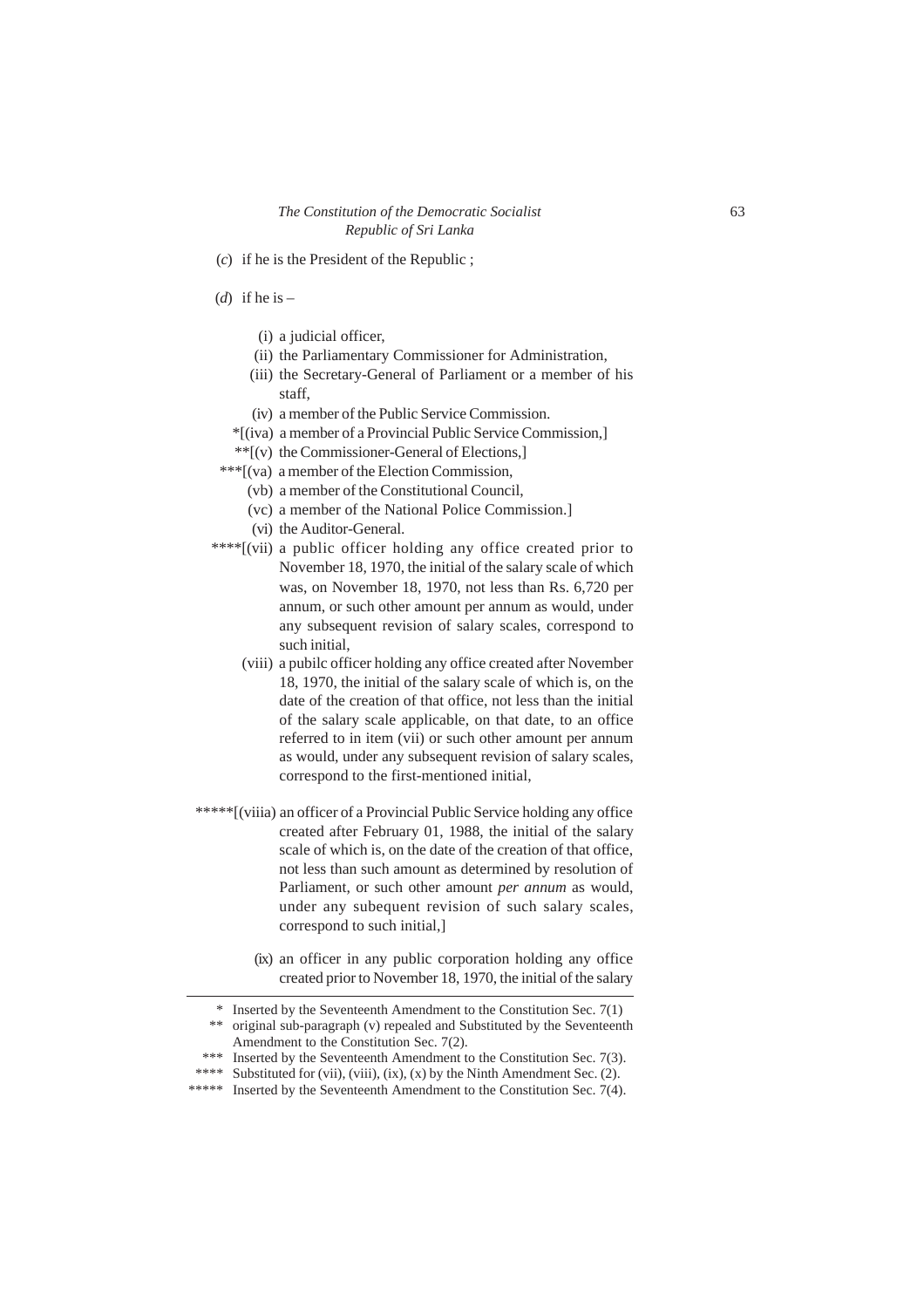scale of which was, on November 18, 1970, not less than Rs. 7,200 per annum or such other amount per annum as would, under any subsequent revision of salary scales, correspond to such initial,

- (x) an officer in any public corporation holding any office created after November 18, 1970, the initial of the salary scale of which is, on the date of creation of that office, not less than the initial of the salary scale applicable on that date to an office referred to in item (ix) or such other amount per annum as would, under any subsequent revision of salary scales, correspond to the first mentioned initial,
- (xi) a member of the Regular Force of the Army, Navy or Air Force ; or
- (xii) a police officer or a public officer exercising poilce function ;]
- (*e*) if he has any such interest in any such contract made by or on behalf of the State or a public corporation as Parliament shall by law prescribe ;
- (*f)* if he is an undischarged bankrupt or insolvent, having been declared bankrupt or insolvent ;
- (*g*) if during the preceding seven years he has been adjudged by a competent court or by a Special Presidential Commission of Inquiry to have accepted a bribe or gratification offered with a view to influencing his judgment as a Member of Parliament or as a member of the legislature prior to the commencement of the Constitution.

(2) For the purposes of sub-paragraph (*g*) of paragraph (1) of this Article, the acceptance by a Member of Parliament of any allowance or other payment made to him by any trade union or other organization solely for the purpose of his maintenance shall be deemed not to be the acceptance of a bribe or gratification.

Disqualification for election as President.

**92.** Every person who is qualified to be an elector shall be qualified to be elected to the office of President unless he is subject to any of the following disqualifications –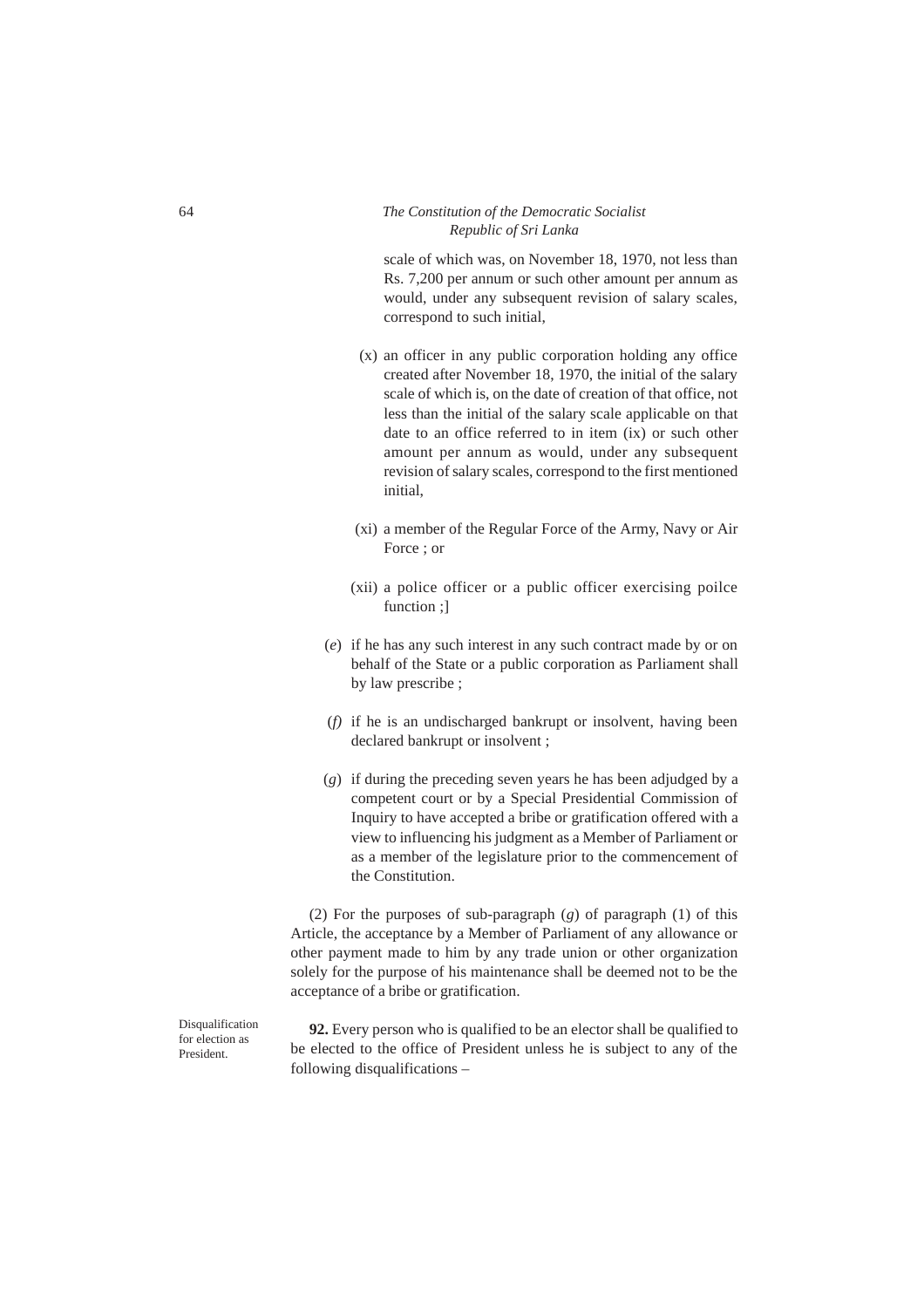- (*a*) if he has not attained the age of thirty years ;
- (*b*) if he is not qualified to be elected as a Member of Parliament under sub-paragraph (*d*), (*e*), (*f*) or (*g*) of paragraph (1) of Article 91 ;
- (*c*) if he has been twice elected to the office of President by the People ; and
- (*d*) if he has been removed from the office of President under the provisions of sub-paragraph (*e*) of paragraph (2) of Article 38.

**93.** The voting for the election of the President of the Republic and of the Members of Parliament and at any Referendum shall be free, euqal and by secret ballot.

**94.** (1) At the election of the President every voter while casting his vote for any candidate may –

- (*a*) where there are three candidates for election, specify his second preference ; and
- (*b*) where there are more than three candidates for election, specify his second and third preferences.

(2) The candidate, if any, who receives more than one-half of the valid votes cast shall be declared elected as President.

(3) Where no candidate is declared elected under paragraph (2) of this Article, the candidate or candidates, other than the candidates who received the highest and second highest number of such votes, shall be eliminated from the contest, and –

- (*a*) the second preference of each voter whose vote had been for a candidate eliminated from the contest, shall, if it is for one or the other of the remaining two candidates, be counted as a vote for such candidate and be added to the votes counted in his favour under paragraph (2) ; and
- (*b*) the third preference of each voter referred to in sub-paragraph (*a*) whose second preference is not counted under that subparagraph shall, if it is for one or the other of the remaining two candidates, be counted as a vote for such candidate and be

7-PL 1962

Election to be free, equal and secret.

Election of the President.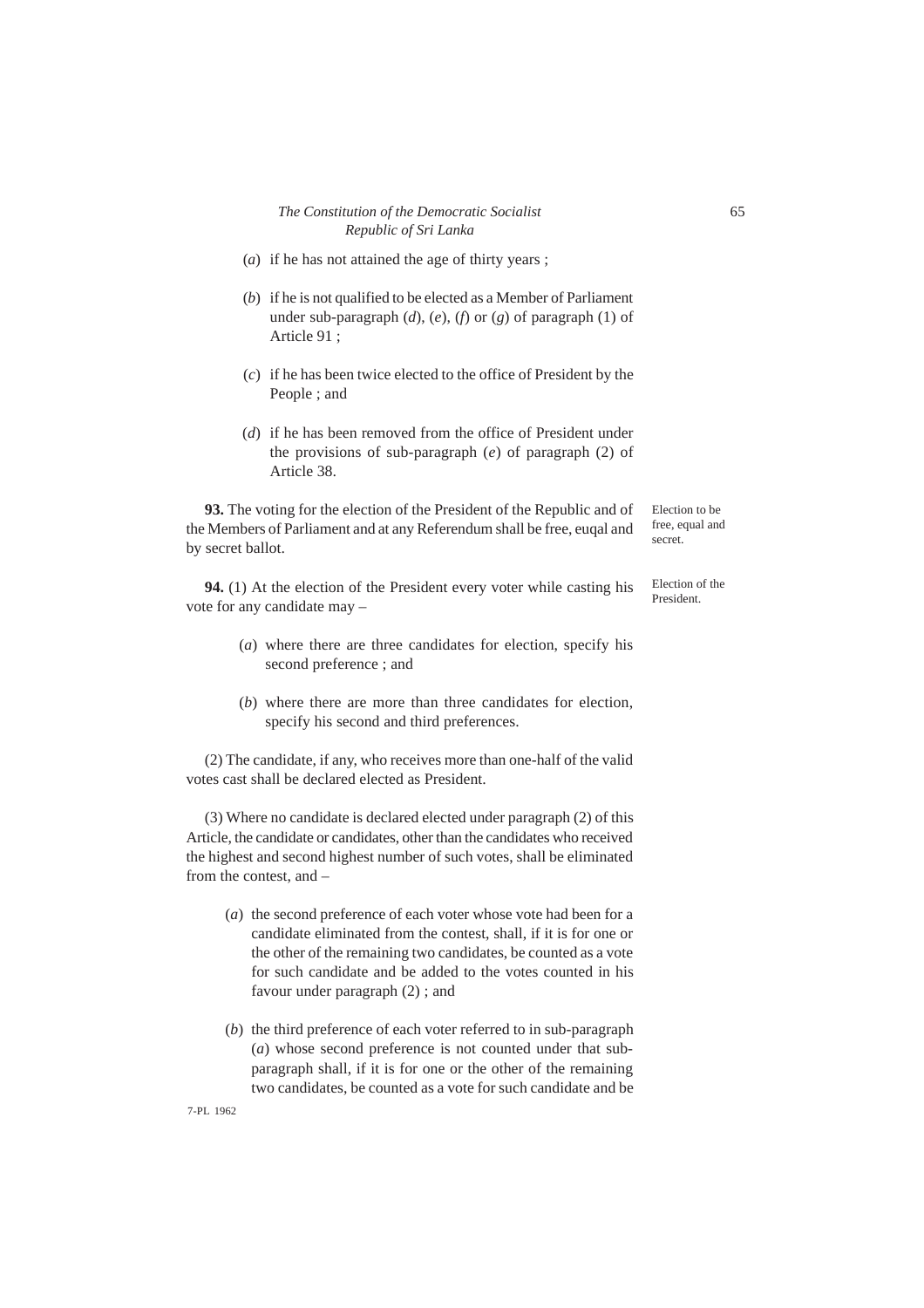added to the votes counted in his favour under sub-paragraph (*a*) and paragraph (2),

and the candidate who receives the majority of the votes so counted shall be declared elected as President.

(4) Where an equality is found to exist between the votes received by two or more candidates and the addition of one vote would determine –

(*a*) which candidate is to be declared elected under this Article ; or

(*b*) which candidate is not to be eliminated under this Article,

then the determination of the candidate to whom such additional vote shall be deemed to have been given for the purpose of such determination shall be made by lot.

**95.** (1) Within three months of the Commencement of the Constitution the President shall for the delimitation of electoral districts, establish a Delimitation Commission consisting of three persons appointed by him who he is satisfied are not actively engaged in politics. The President shall appoint one of such persons to be the Chairman.

(2) If any member of the Delimitation Commission shall die or resign or if the President is satisfied that any such member has become incapable of discharging his functions as such, the President shall, in accordance with the provisions of paragraph (1) of this Article, appoint another person in his place.

**96.** (1) The Delimitation Commission shall divide Sri Lanka into not less than twenty and not more than \*[twenty-five] electoral districts and shall assign names thereto. Electoral districts.

> (2) Each Province of Sri Lanka may itself constitute an electoral district or may be divided into two or more electoral districts.

> (3) Where a Province is divided into a number of electoral districts the Delimitation Commission shall have regard to the existing administrative districts so as to ensure as far as is practicable that each electoral district shall be an administrative district or a combination of two or more administrative districts or two or more electoral districts together constitute an administrative district.

Delimitation Commission.

Substituted by the Seventh Amendment to the Constitution Sec. (3). for "Twenty-four."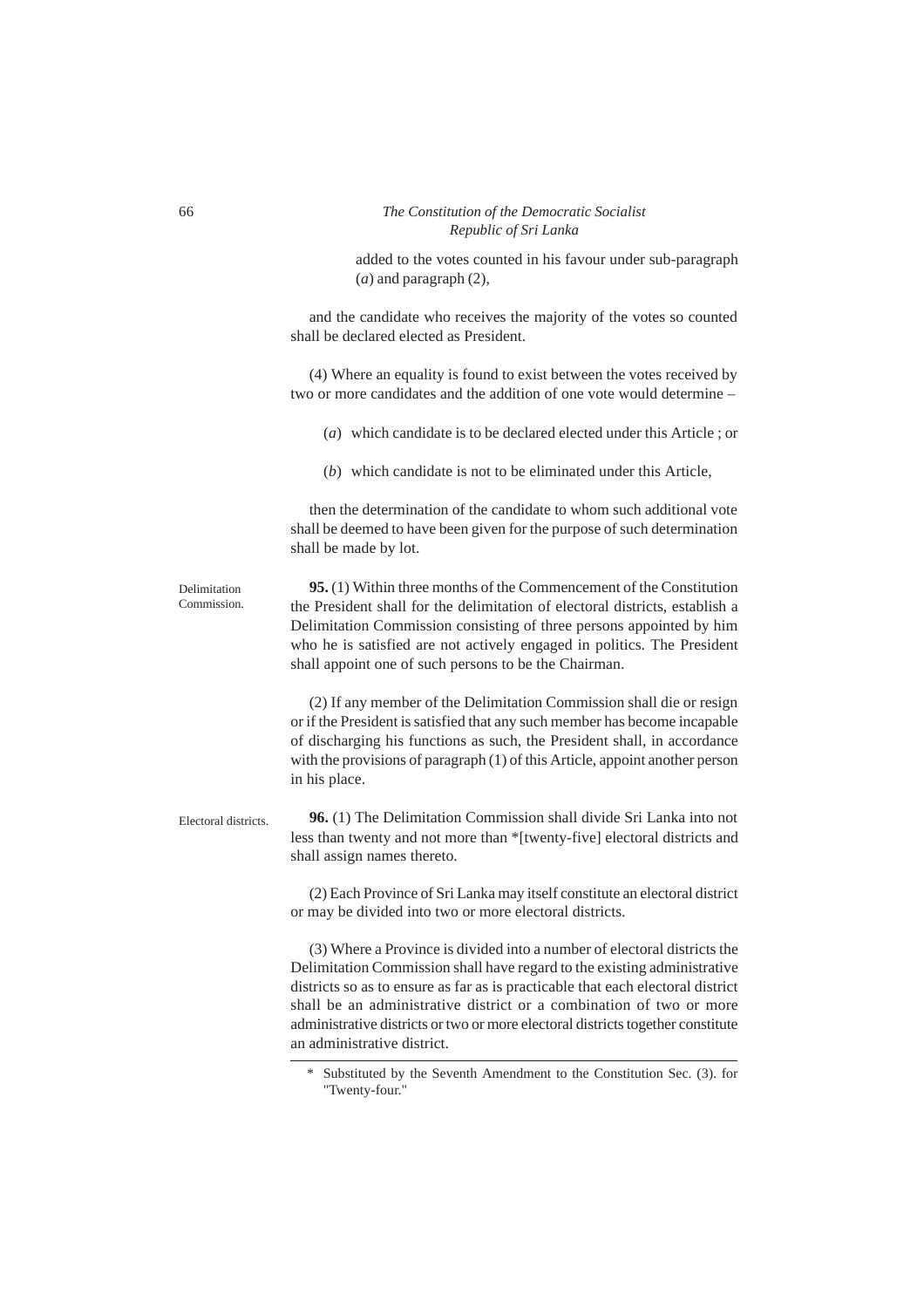(4) The electoral districts of each Province shall together be entitled to return four members, (independently of the number of members which they are entitled to return by reference to the number of electors whose names appear in the registers of electors of such electoral districts) and the Delimitation Commission shall apportion such entitlement equitably among such electoral districts.

(5) In the event of a difference of opinion among the members of the Delimitation Commission, the opinion of the majority thereof shall prevail and shall be deemed to be the decision of the Commission. Where each member of the Commission is of a different opinion, the opinion of the Chairman shall be deemed to be the decision of the Commission. Any dissentient member may state his reasons for such dissent.

(6) The Chairman of the Delimitation Commission shall communicate the decisions of the Commission together with the reasons, if any, stated by a dissentient member to the President.

## \*[**96A**] repealed

**97.** The President shall by proclamation publish the names and boundaries of the electoral districts and the number of members, which each such electoral district is entitled to return by virtue of the provisions of paragraph (4) of Article 96 in accordance with the decision of the Delimitation Commission. The electoral districts specified in the Proclamation shall come into operation at the next ensuing General Election of Members of Parliament and shall thereafter be the electoral districts of Sri Lanka for all the purposes of the Constitution and of any law for the time being in force relating to the election of Members of Parliament.

**98.** (1) The several electoral districts shall together be entitled to return one hundred and ninety-six members.

(2) The apportionment of the number of members that each electoral district shall be entitled to return shall, in the case of thirty-six members, be determined in accordance with the provisions of paragraph (4) of Article 96.

(3) The apportionment of the number of members that each electoral district shall be entitled to return out of the balance number of one hundred

Proclamation of names &c. of electoral districts.

Number of members to be returned by the several electoral districts and their apportionment among such electoral districts.

<sup>\*96</sup>A Inserted by the Fourteenth Amendment to the Constitution, Sec. 5 and repealed by the Fifteenth Amendment to the Constitution Sec. 2.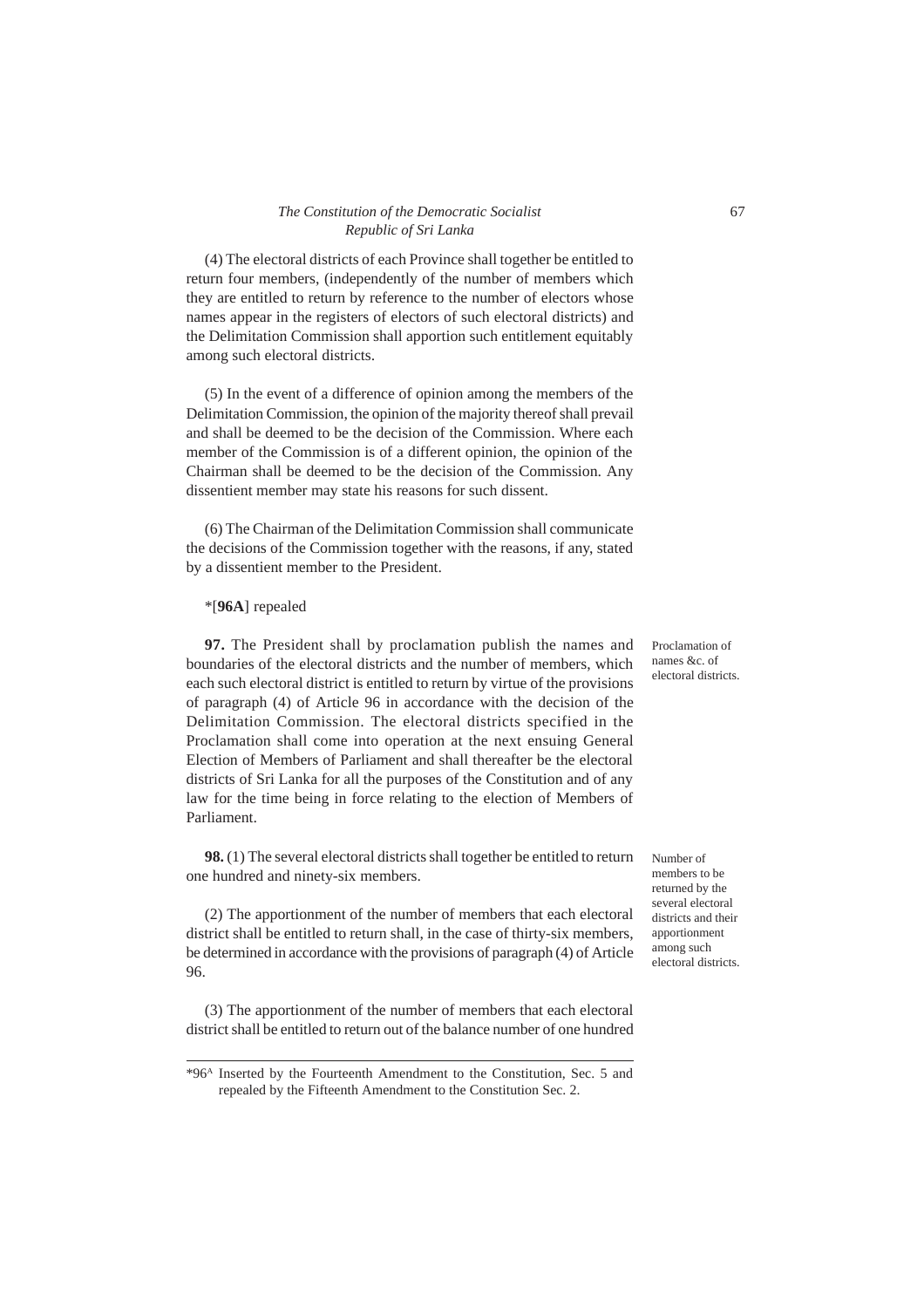and sixty members shall be determined in accordance with the succeeding provisions of this Article.

(4) The total number of electors whose names appear in the registers of electors of all the electoral districts shall be divided by one hundred and sixty. The whole number, resulting from such division (any fraction not being taken into account) is hereinafter referred to as the "qualifying number".

(5) The total number of electors whose names appear in the register of electors of each electoral district shall be divided by the qualifying number and each electoral district shall be entitled to return such number of members as is equivalent to the whole number resulting from the division of the total number of such electors in that electoral district by the qualifying number and the balance number of such electors, if any, after such division shall be dealt with, if necessary, in accordance with paragraph (6) of this Article.

(6) Where the total number of members to be returned by all the electoral districts ascertained by reference to the qualifying number in accordance with paragraph (5) of this Article is less than one hundred and sixty members, the apportionment of the entitlement among the electoral districts of the balance number of members shall be by reference to the balance number of such electors and in the case of any electoral district not entitled to return a single member according to the determination made under paragraph (5), the total number of electors whose names appear in the register of electors of such electoral district, the electoral district having the highest of such balance number of such electors or such total number of such electors, being entitled to return one more member and so on until the total number of members to be returned number one hundred and sixty.

(7) Where in making an apportionment under paragraph (6) of this Article an equality is found to exist between two or more balance number of such electors or two or more total number of such electors or any combination of them and the addition of one such elector would entitle one electoral district to return an additional member, the determination of the electoral district to which one such elector shall be deemed to be added shall be determined by lot.

\*(8) [The Commissioner of Elections, as soon as possible after the certification of the registers of electors for all the electoral districts, shall

<sup>\*</sup> Amended by the Fourteenth Amendment to the Constitution Sec. (*b*) and by the Fifteenth Amendment to the Constitution Sec. (3)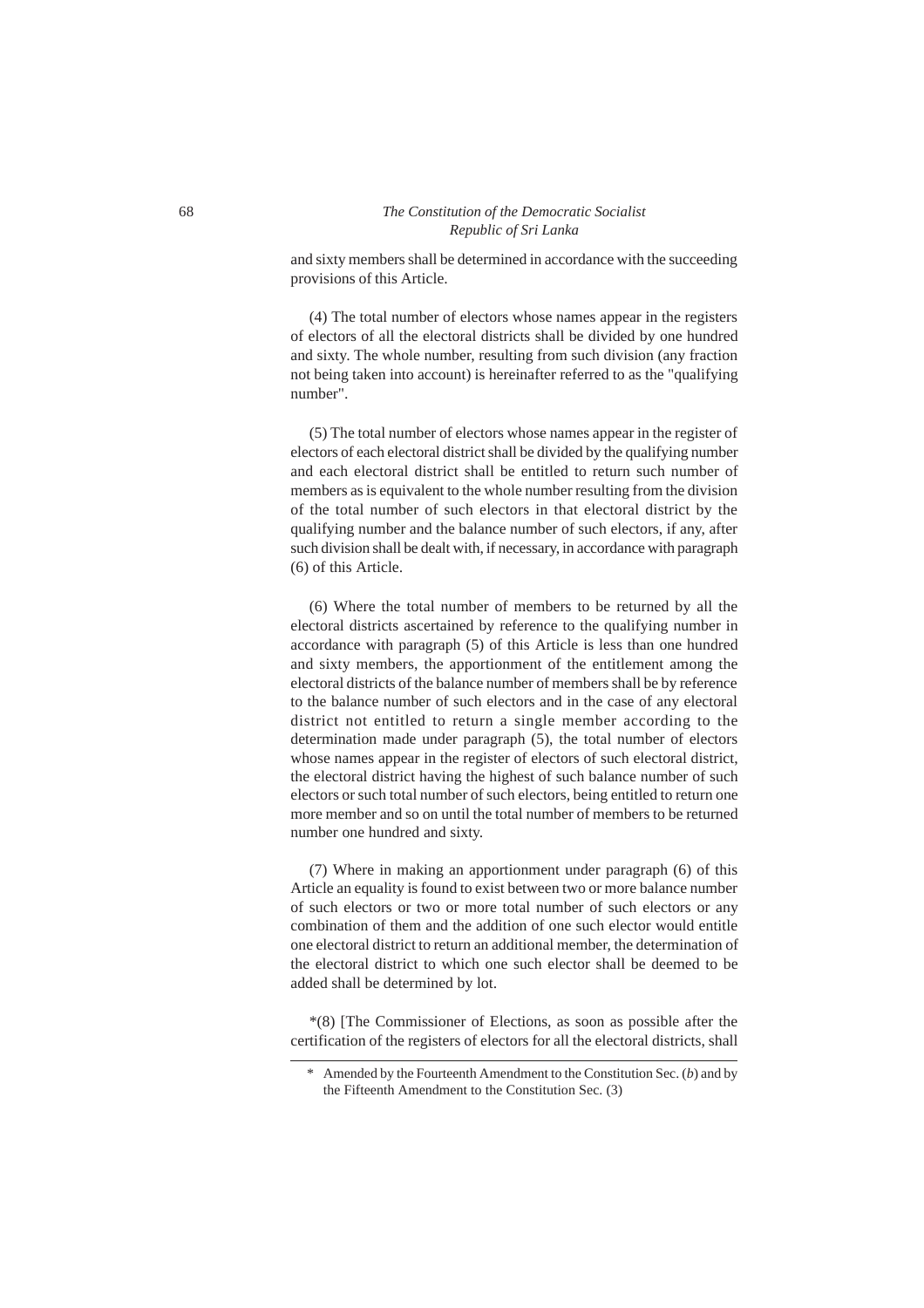by Order published in the *Gazette,* certify the number of members which each electoral district is entitled to return by virtue of the Proclamation under Article 97 and this Article.]

(9) For the purposes of this Article "the register of electors" means the register of electors for the time being in operation on the basis of which an election is being held.

\*[**(99)** (1) At any election of Members of Parliament, the total number of members which an electoral district is entitled to return shall be the number specified by the Commissioner of Elections in the Order published in accordance with the provisions of paragraph (8) of Article 98.

(2) Every elector at an election of Members of Parilament shall, in addition to his vote, be entitled to indicate his preferences for not more than three candidates nominated by the same recognized political party or independent group.

(3) Any recognized political party or any group of persons contesting as independent candidates (hereinafter referred to as an "independent group") may for the purpose of any election of Members of Parliament for any electoral district, submit one nomination paper setting out the names of such number of candidates as is equivalent to the number of members to be elected for that electoral district, increased by three.

(4) Each elector whose name appears in the register of electors shall be entitled to only one vote notwithstanding that his name appears in the electoral register in more than one electoral district.

(5) The recognized political party or independent group which polls the highest number of votes in any electoral district shall be entitled to have the candidate nominated by it, who has secured the highest number of preferences, declared elected.

(6) (*a*) Every recognized political party and independent group polling \*\*[less than one twentieth of the total votes] polled at any election in any electoral district shall be disqualified from having any candidates of such party or group being elected for that electoral district.

Proportional represantation.

<sup>\*</sup> Original Article 99 repealed and replaced by the Fourteenth Amendment to the Constitution Sec. (7).

<sup>\*\*</sup> Substituted by the Fifteenth Amendment to the Constitution Sec. 4(1) for "less than one eighth of the total votes".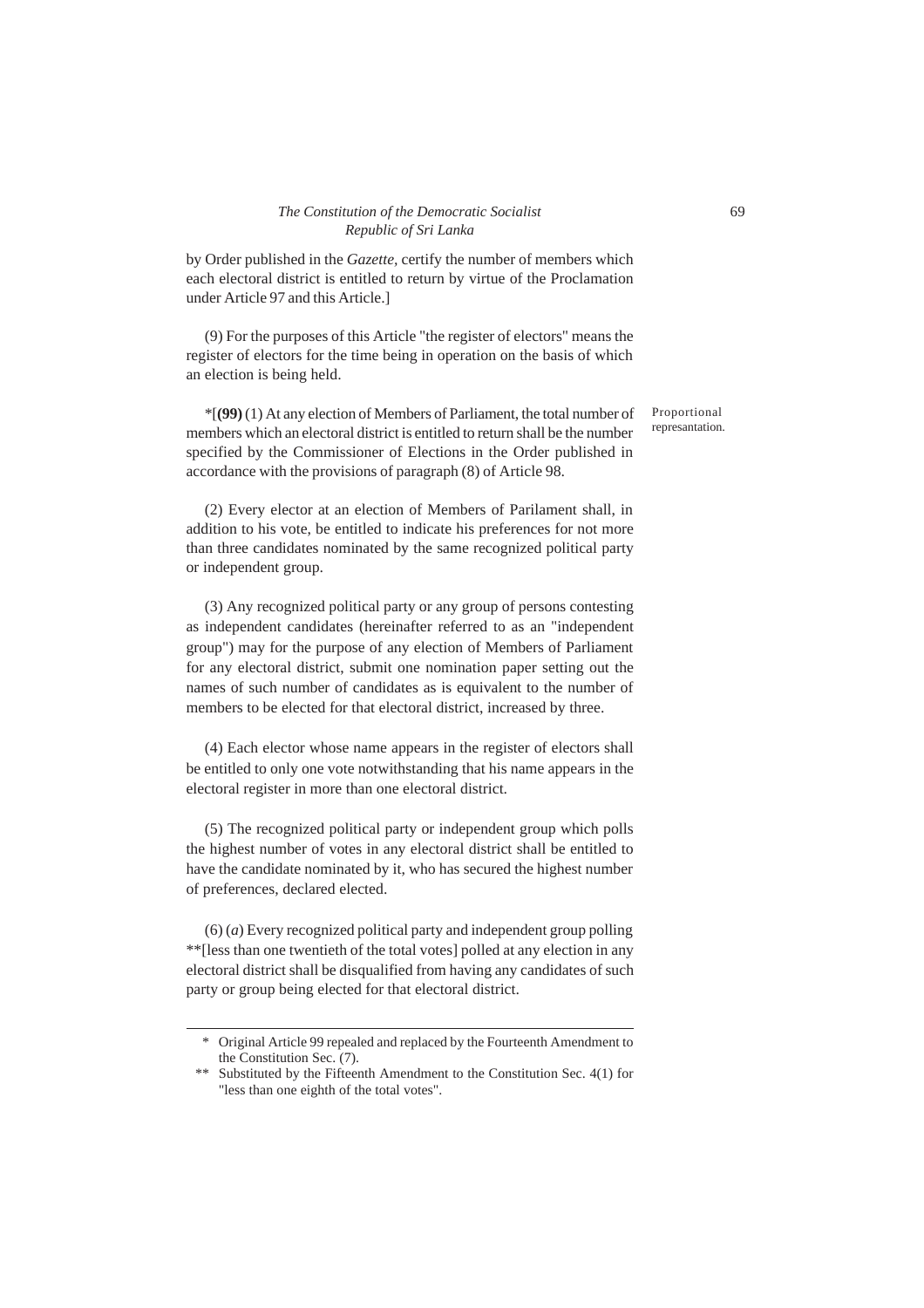(*b*) The votes polled by the disqualified parties and independent groups, if any, shall be deducted from the total votes polled at the election in that electoral district and the number of votes resulting from such deduction is hereinafter referred to as the "relevant numbers of votes."

(7) The relevant number of votes shall be divided by the number of members to be elected for that electoral district reduced by one, if the number resulting from such division is an integer, that integer, or if that number is an integer and fraction, the integar immediately higher to that integer and fraction is hereinafter referred to as the "resulting number."

(8) The number of votes polled by each recognized political party and independent group (other than those parties or groups disqualified under paragraph (6) of this Article) beingning with the party or group which polled the highest number of votes shall then be divided by the resulting number and the returning officer shall declare elected from each such party or group, in accordance with the preferences secured by each of the candidates nominated by such party or group (the candidate securing the highest number of preferences being declared elected first, the candidate securing the next highest number of preferences being declared elected next and so on) such number of candidates (excluding the candidate declared elected under paragraph (5) of this Article) as is equivalent to the whole number resulting from the division by the resulting number of the votes polled by such party or group. The remainder of the votes, if any, after such division, shall be dealt with if necessary, under paragraph (9) of this Article.

(9) Where after the declaration of the election of members as provided in paragraph (8) of this Article there are one or more members yet to be declared elected, such member or members shall be declared elected by reference to the remainder of the votes referred to in paragraph (8) to the credit of each party or group after the declaration made under that paragraph and the votes polled by any party or group not having any of its candidates declared elected under paragraph (8), the candidate nominated by the party or group having the highest of such votes, who has secured the highest or next highest number of preferences being declared elected a member and so on until all the members to be elected are dleclared elected.

(10) (*a*) Where the number of votes polled by each recognized political party or independent group is less than the resulting number referred to in paragraph (7) of this Article the party or group which has polled the highest number of votes shall be entitled to have the candidate, nominated by that party or group (excluding the candidate delcared elected under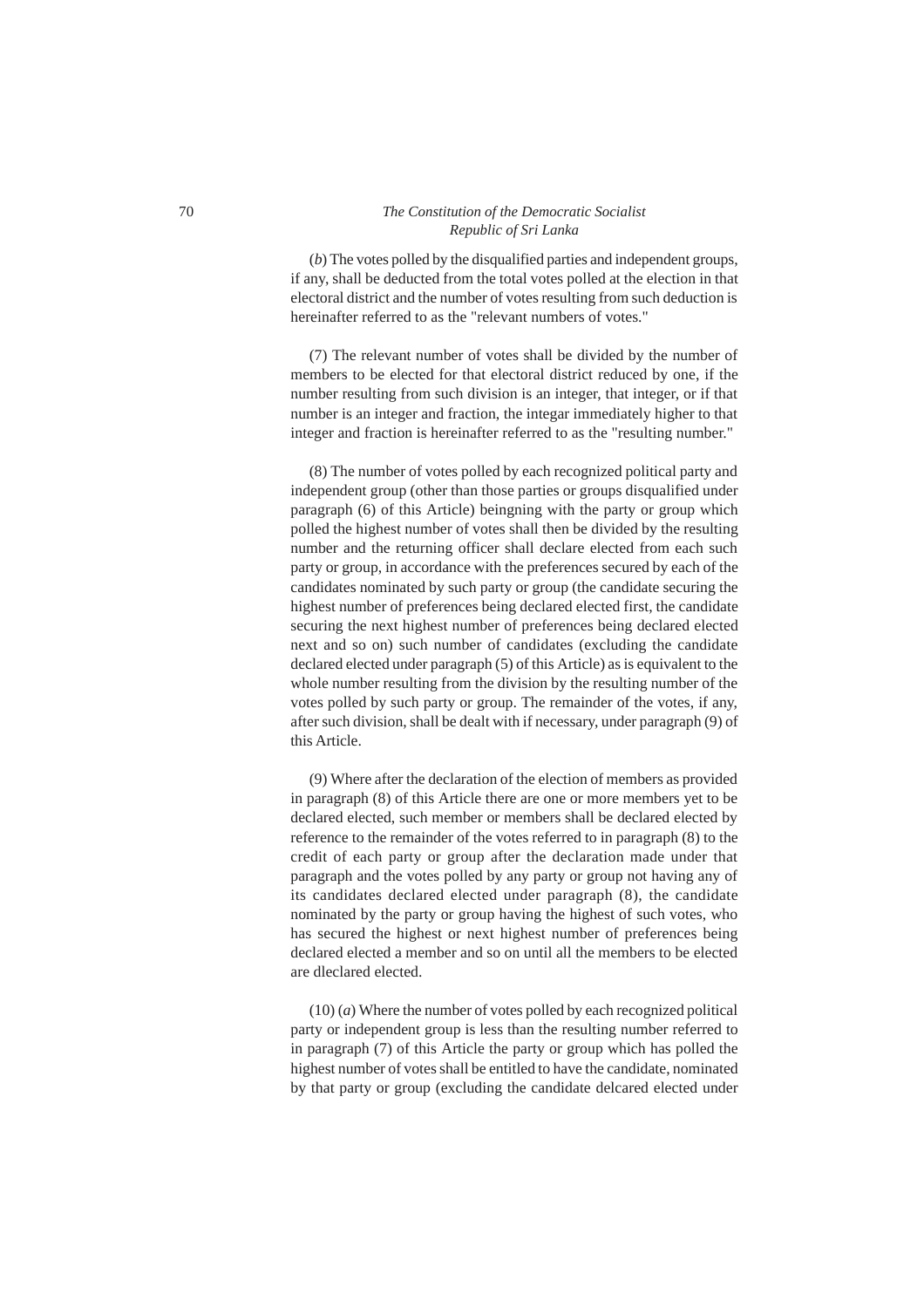paragraph (5) of this Article) who has secured the highest number of preferences declared elected and if there are one or more members yet to be delcared elected, the party or group having the next highest number of votes polled shall be entitled to have the candidate nominated by that party or group who has secured the highest numer of preferences declared elected and so on, until all the members to be elected for that electoral district are declared elected under the provisions of this paragraph.

(*b*) After the determination under paragraph (*a*) if there are one or more members yet to be declared elected in respect, of that electoral district the provisions of that paragraph shall *mutatis mutandis,* apply to the election of such members.

(11) Where under paragraph (5) or (9) or (10) of this Article an equality is found to exist between the votes polled by two or more recognized political parties or two or more independnet groups or any combination of them and the addition of a vote would entitle the candidate of one such party or group to be elected, the determination of the party or group to which such additional vote shall be deemed to have been given shall be made by lot.

(12) For the purposes of this Article the number of votes polled shall deemed to be the number of votes counted other than rejected votes.

(13) (*a*) Where a Member of Parliament ceases, by resignation, expulsion or otherwise, to be a member of a recognized political party or independent group on whose nomination paper (hereinafter referred to as the "relevant nomination paper") his name appeared at the time of his becoming such Member of Parliament, his seat shall become vacant upon the expiration of a period of one month from the date of his ceasing to be such member ;

Provided that in the case of the expulsion of a Member of Parliament his seat shall not become vacant if prior to the expiration of the said period of one month he applies to the Supreme Court by petition in writing, and the Supreme Court upon such application determines that such expulsion was invalid. Such petition shall be inquired into by three Judges of the Supreme Court who shall make their determination within two months of the filing of such petition. Where the Supreme Court determines that the expulsion was valid the vacancy shall occur from the date of such determination.

(*b*) Where the seat of a Member of Parliament becomes vacant as provided in Article 66 (other than paragraph (g) of that Article) or by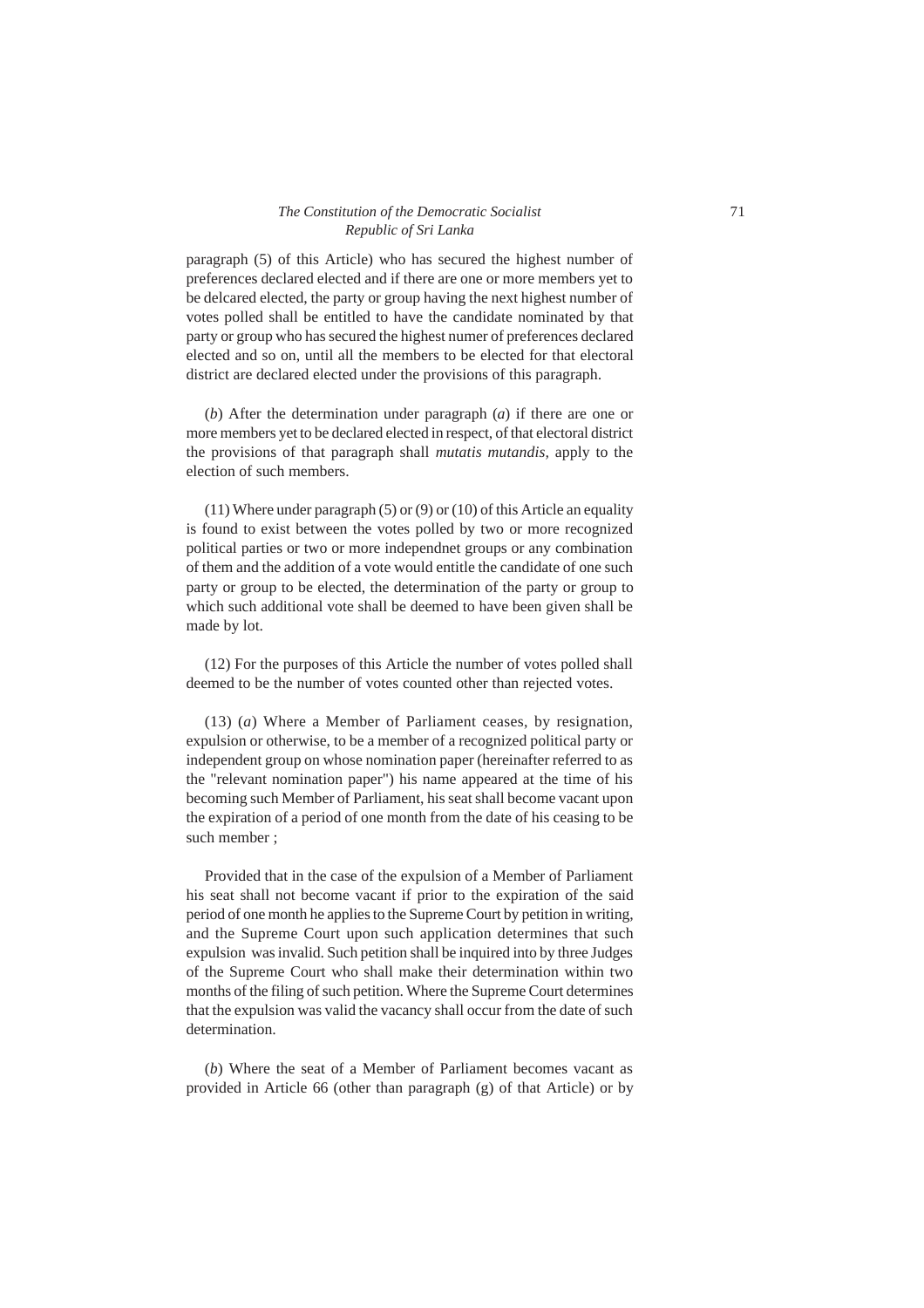virtue of the preceeding provisions of this paragraph the candidate from the relevant recognized political party or independent group who has secured the next highest number of preferences shall be declared elected to fill such vacancy.

## \*[(14) repealed]

\*\*[**99A** After the one hundred and ninety six members referred to in Article 98 have been declared elected at a General Election of Members of Parliament, the Commissioner of Elections shall forthwith apportion the balance twenty nine seats among the recognized political parties and independent groups contesting such General Election in the same proportion as the proportion which the number of votes polled by each such party or group at such General Election bears to the total number of votes polled at such General Election and for the purposes of such apportionment, the provisions of paragraph (4), (5), (6) and (7) of Article 98 shall, *mutatis mutandis,* apply.

Every recognised political party or independent group contesting a General Election shall submit to the Commissioner of elections within the nomination period specified for such election a list of persons qualified to be elected as Members of Parliament, from which it may nominate persons to fill the seats, if any, which such party or group will be entitled to, on such apportionment. The Commissioner of Elections shall cause every list submitted to him under this Article to be published forthwith in the *Gazette* and in one Sinhala, Tamil and English newspaper upon the expiry of the nomination period.

Where a recognized political party or independent group is entitled to a seat under the apportionment referred to above, the Commissioner of Elections shall by a notice, require the secretary of such recognized political party or group leader of such independent group to nominate within one week of such notice, persons qualified to be elected as Members of Parliament (being persons whose names are included in the list submitted to the Commissioner of Elections under this Article or in any nomination paper submitted in respect of any electoral district by such party of group at that election) to fill such seats and shall declare elected as Members of Parliament, the persons so nominated.

Election of Members of Parliament on the basis of the total number of votes polled at a General Election.

<sup>\* 99(14)</sup> repealed by the Fifteenth Amendment to the Constitution Sec. 4(2).

<sup>\*\*</sup> Inserted by the Fourteenth Amendment to the Constitution Sec. 8.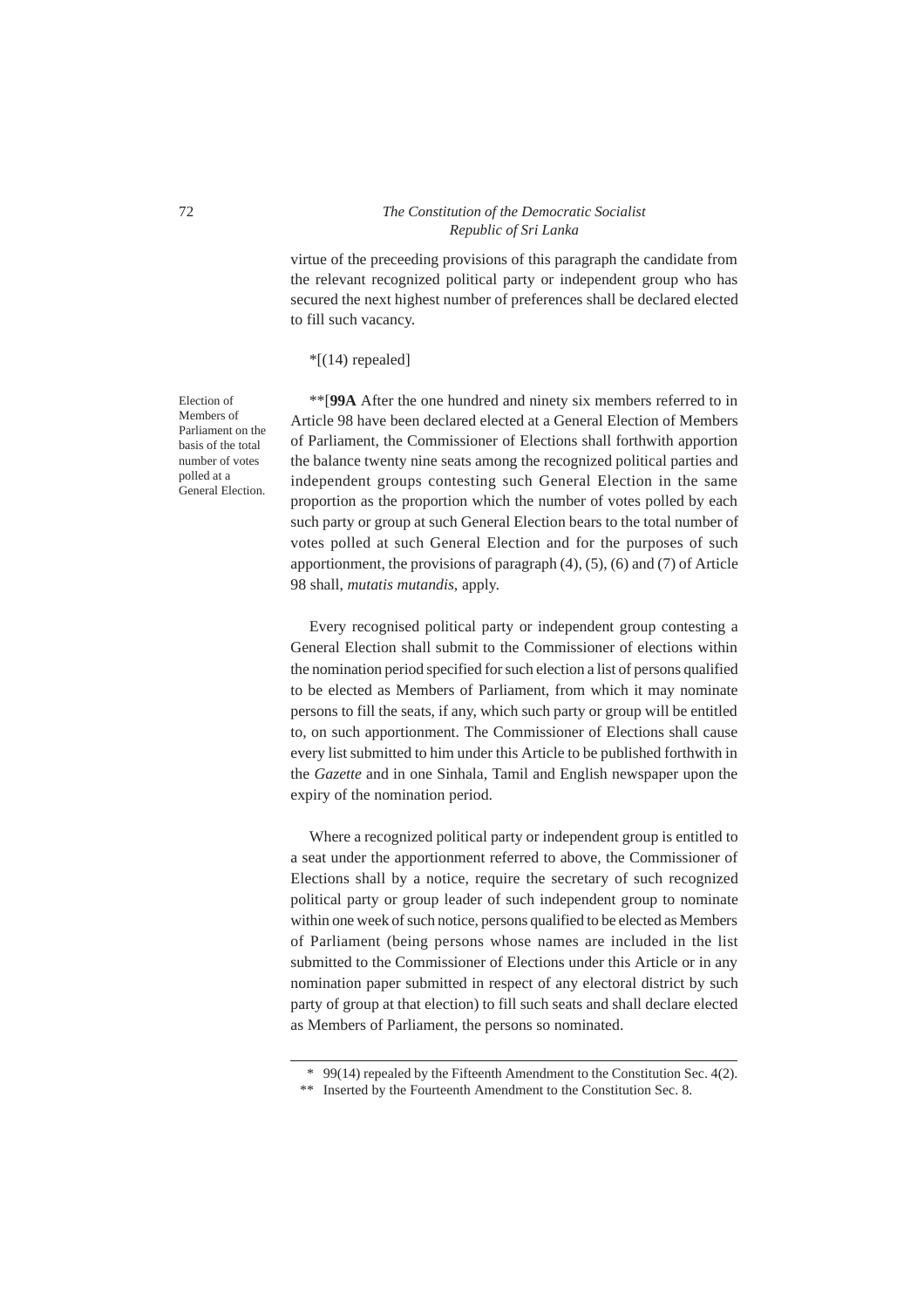\*[The Commissioner of Elections shall before issuing the aforesaid notice determine whether the number of members belonging to any community, ethnic or otherwise, elected to Parliament under Article 98 is commensurate with the national population ratio and request the Secretary of such recognized political party or group leader of such independent group in so nominating persons to be elected as Members of Parliament to ensure as far as practicable, that the representation of all communities is commensurate with its national population ratio.

For the purposes of this Article the number of votes polled at a General Election shall be deemed to be the number of votes actually counted and shall not include any votes rejected as void.]

**100.** Any person who –

- (*a*) having been elected a Member of Parliament but not having been at the time of such election qualified to be so elected, shall sit or vote in Parliament ; or
- (*b*) shall sit or vote in parliament after his seat therein has become vacant or he has become disqualified from sitting or voting therein.

knowing or having reasonable grounds for knowing that he was so disqualified or that his seat has become vacant, as the case may be, shall be liable to a penalty of five hundred rupees for every day upon which he so sits or votes to be recovered as a debt due to the Republic by an action instituted by the Attorney-General in the District Court of Colombo.

**101.** (1) Parliament may by law make provision for –

- (*a*) the registration of electors ;
- (*b*) the prescribing of a qualifying date on which a person should be resident in any electoral district to be entered in the register of electors of that electoral district ;
- (*c*) the prescribing of a qualifying date on which a person should have attained the age of eighteen years to qualify for the purposes of registration as an elector ;
- (*d*) the preparation and revision of registers of electors ;
- (*e*) the procedure for the election of Members of Parliament ;

Penalty for sitting and voting in Parliament when disqualified.

Parliament may make provision in respect of elections.

<sup>\*</sup> Inserted by the Fifteenth Amendment to the Constitution Sec. 5.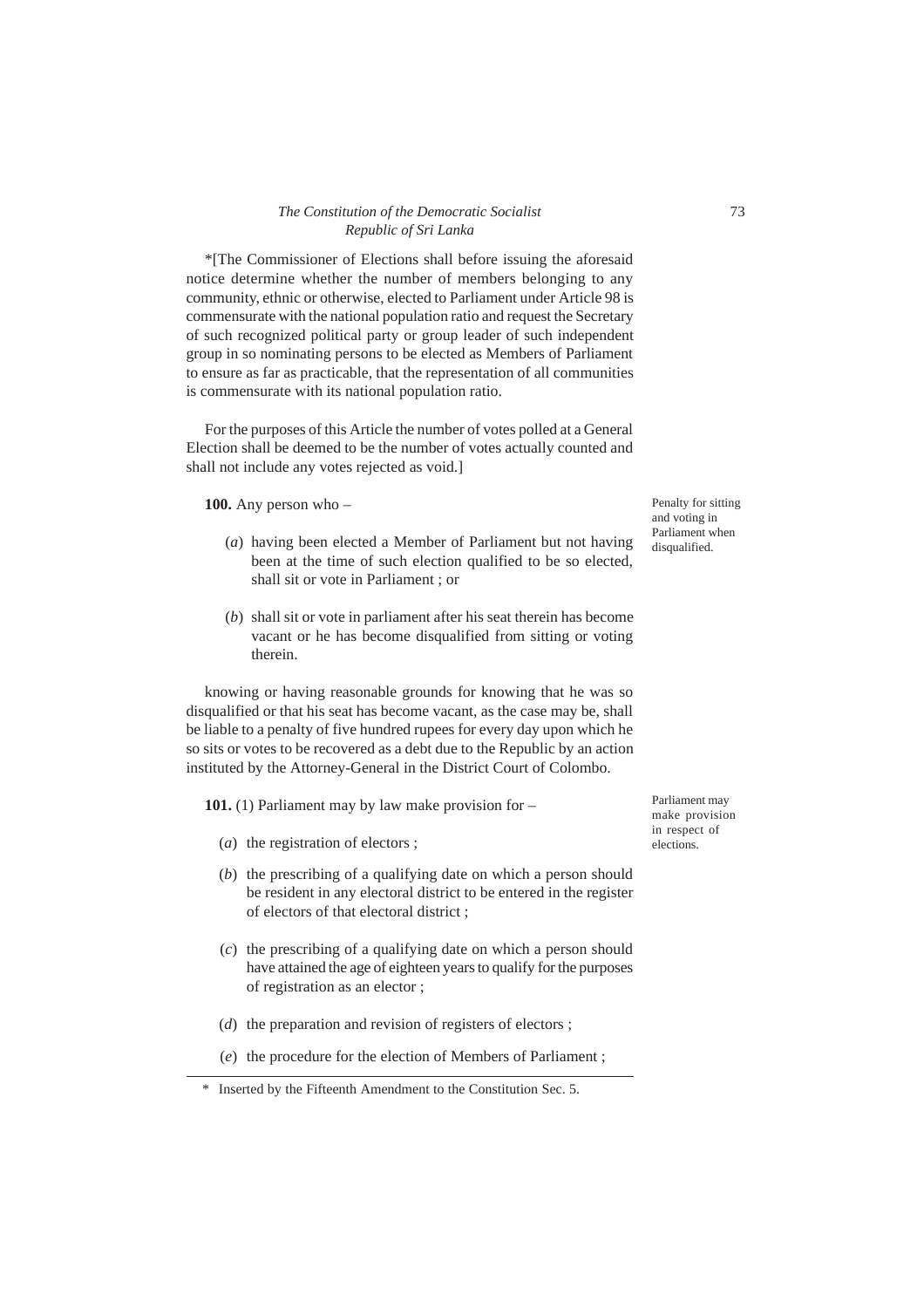- (*f*) the creation of offences relating to such elections and the punishment therefor ;
- (*g*) the ground for avoiding such elections, and where an election has been held void the manner of holding fresh elections ;
- (*h*) the form and manner in which vacancies shall be filled when all the candidates whose names appearing in the nomination paper of a recognized political party or independent group have been exhausted \*[by election or otherwise or where a recognized political party or independent group has been proscribed under Article 157A ; and]
- (*i*) the manner of determination of disputed elections and such other matters as are necessary or incidental to the election of Members of Parliament.

Provided that no such law shall add to the disqualifications specified in Articles 89 and 91.

(2) Until Parliament by law makes provision for such matters the Ceylon (Parliamentary Elections) Order in Council, 1946 as amended from time to time, shall subject to the provisions of the Constitution, *mutatis mutandis,* apply.

Public officer or an officer of a public corporation not to function during period of election.

**102.** When a public officer or an officer of a pubilc corporation is a candidate at any election, he shall be deemed to be on leave from the date on which he stands nominated as a candidate until the conclusion of the election. Such a public officer or an officer of a public corporation shall not during such period exercise, perform or discharge any of the powers, duties or functions of his office.

\*\*[**103.** repealed

**104.** repealed ]

<sup>\*</sup> Substituted by the Sixth Amendment to the Constitution Sec. 3 for "by election or otherwise".

<sup>\*\*</sup> repealed by the Seventeenth Amendment to the Constitution Sec. 8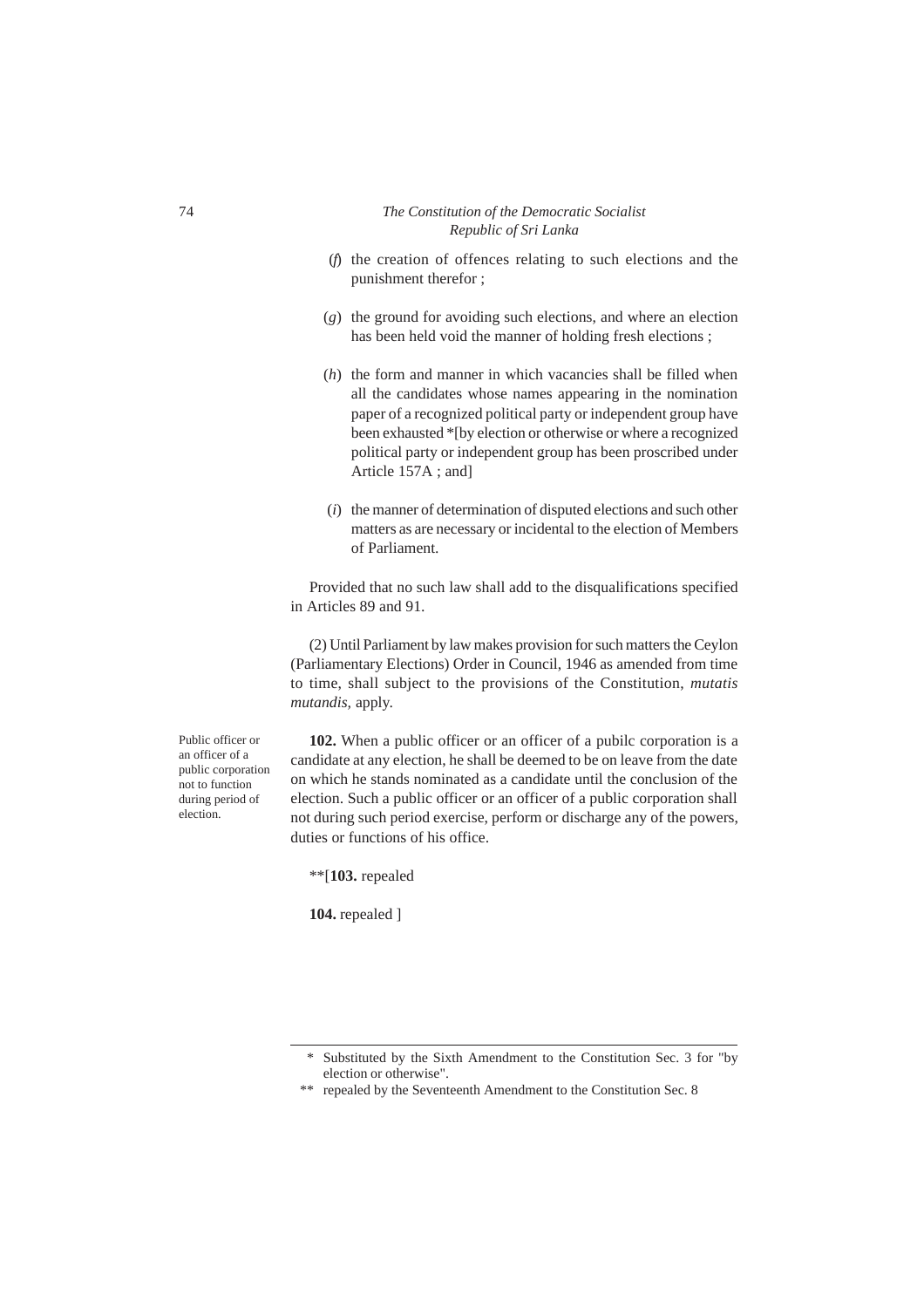# \*[CHAPTER XIVA

### **ELECTION COMMISSION**

Election Commission.

**103.** (1) There shall be an Election Commission (in this Chapter referred to as the "Commission") consisting of five members appointed by the President on the recommendation of the Constitutional Council, from amongst persons who have distinguished themselves in any profession or in the fields of administration or education. The President shall on the recommendation of the Constitutional Council, appoint one member as its Chairman.

(2) The object of the Commission shall be to conduct free and fair elections and Referenda.

(3) No person shall be appointed as a member of the Commission or continue to hold office as such member if he is or becomes a member of Parliament, a Provincial Council or a local authority, or is or appointed a judicial officer or public officer, or is or enters into the employment of the State in any capacity whatsoever.

(4) The provisions of the Constitution and any other law relating to the removal of judges of the Supreme Court and the Court of Appeal from office shall, *mutatis mutandis,* apply to the removal of a member of the Commission from office.

(5) A member of the Commission who without obtaining prior leave of the Commission, absents himself from three consecutive meetings of the Commission, shall be deemed to have vacated office with effect from the date of the third of such meetings.

(6) A member of the Commission shall hold office for a period of five years from the date of appointment, unless he becomes subject to any disqualification under paragraph (3) of this Article or earlier resigns from office by writing addressed to the President or is removed from office under paragraph (4) of this Article, or is convicted by a court of law of any offence involving moral turpitude, or if a resolution for the imposition of civic disability upon him has been passed in terms of Article 81 or is deemed to have vacated office under paragraph (5) of this Article.

(7) The President may grant a member leave from the performance of his duties relating to the Commission for a period not exceeding two

<sup>\*</sup> New Chapter XIVA inserted by the Seventeenth Amendment to the Constitution Sec. 9.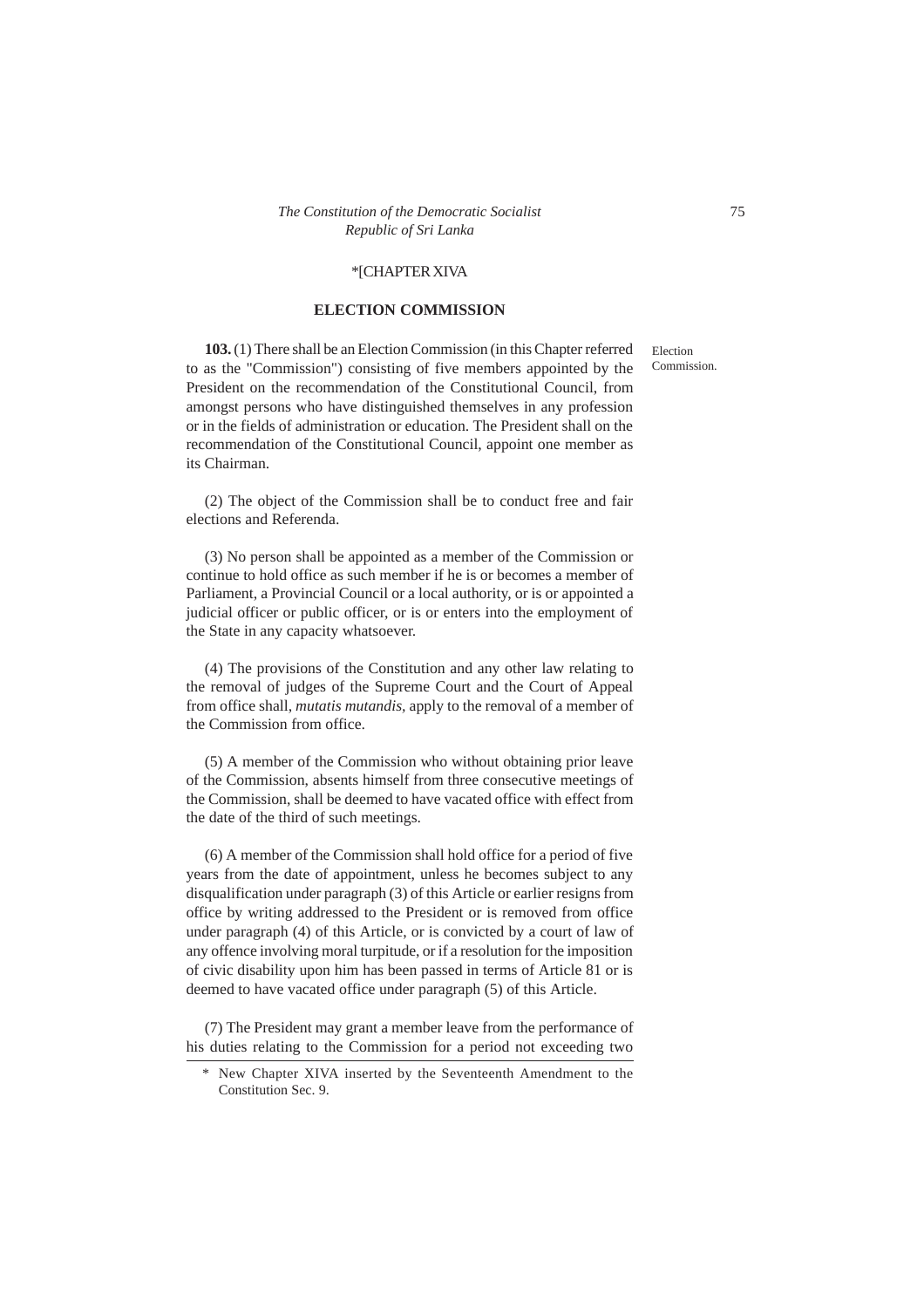months and may appoint a person qualified to be a member of the Commission to be a temporary member for the period of such leave. Every such appointment shall be made on the recommendation of the Constitutional Council.

(8) A member of the Commission shall be paid such emoluments as may be determined by Parliament. The emoluments paid to a member of the Commission shall be charged on the Consolidated Fund and shall not be diminished during the term of office of the member.

(9) All members of the Commission shall be deemed to be public servants within the meaning and for the purposes of Chapter IX of the Penal Code.

**104.** (1) The quorum for any meetings of the Commission shall be three members. Meetings of the

> (2) (*a*) The Chairman of the Commission shall preside at all meetings of the Commission and, in the absence of the Chairman from any meeting of the Commission, a member elected by the members present from amongst themselves shall preside at such meeting.

> (b) Decisions of the Commission shall be by a majority of the members present and voting at the meeting at which the decision is taken, and in the event of an equality of votes, the Chairman or the member presiding at the meeting shall have a casting vote.

> (3) The Commission shall have power to act notwithstanding any vacancy in the membership of the Commission, and no act or proceeding or decision of the Commission shall be invalid or be deemed to be invalid by reason only of such vacancy or any defect in the appointment of a member.

> **104A**. Subject to the jurisdiction conferred on the Supreme Court under paragraph (1) of Article 126, Article 104H and Article 130 and on the Court of Appeal by Article 144 and the jurisdiction conferred on any court by any law to hear and determine election petitions or Referendum petitions, –

(*a*) no court shall have the power or jurisdiction to entertain or hear or decide or call in question on any ground and in any manner whatsoever, any decision, direction or act of the Commission, made or done or purported to have been made or done under the Constitution or under any law relating to the

Finality of decisions and immunity from suit.

Commission.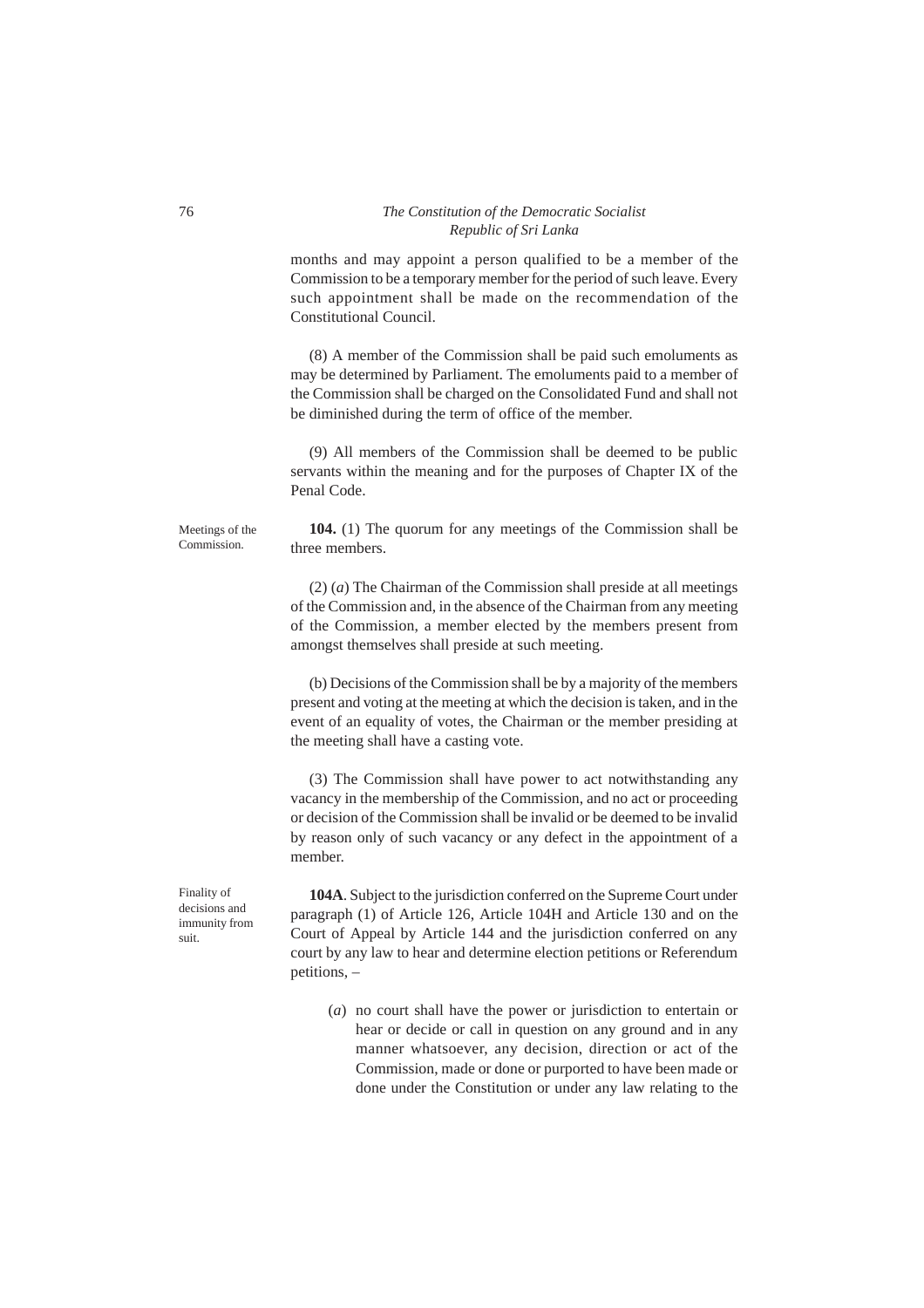holding of an election or the conduct of a Referandum as the case may be, which decisions, directions or acts shall be final and conclusive ; and

(*b*) no suit or prosecution or other proceeding shall lie against any member or officer of the Commission for any act of thing which in good faith is done or purported to be done by him in the performance of his duties or the discharge of his functions under the Constitution or under any law relating to the holding of an election or the conduct of a Referandum as the case may be.

**104B.** (1) The Commission shall exercise, perform and discharge all such powers, duties and functions conferred or imposed on or assigned to –

Powers, functions and duties of the Commission.

- (*a*) the Commission ; or
- (*b*) the Commissioner-General of Elections,

by the Constitution and by the law for the time being relating to the election of the President, the election of Members of Parliament, the election of members of Provincial Councils, the election of members of local authorities and the conduct of Referenda, including but not limited to all the powers, duties and functions relating to the preparation and revision of registers of electors for the purposes of such elections and Referenda and the conduct of such elections and Referenda.

(2) It shall be the duty of the Commission to secure the enforcement of all laws relating to the holding of any such election or the conduct of Referenda and it shall be the duty of all authorities of the State charged with the enforcement of such laws, to co-operate with the Commission to secure such enforcement.

(3) The Commission shall be reponsible and answerable to Parliament in accordance with the provisions of the Standing Orders of Parliament for the exercise, performance and discharge of its powers, duties and functions and shall forward to Parliament for each calendar year a report of its activities for such year.

(4) (*a*) The Commission shall have the power during the period of an election, to prohibit the use of any movable or immovable property belonging to the State or any public corporation –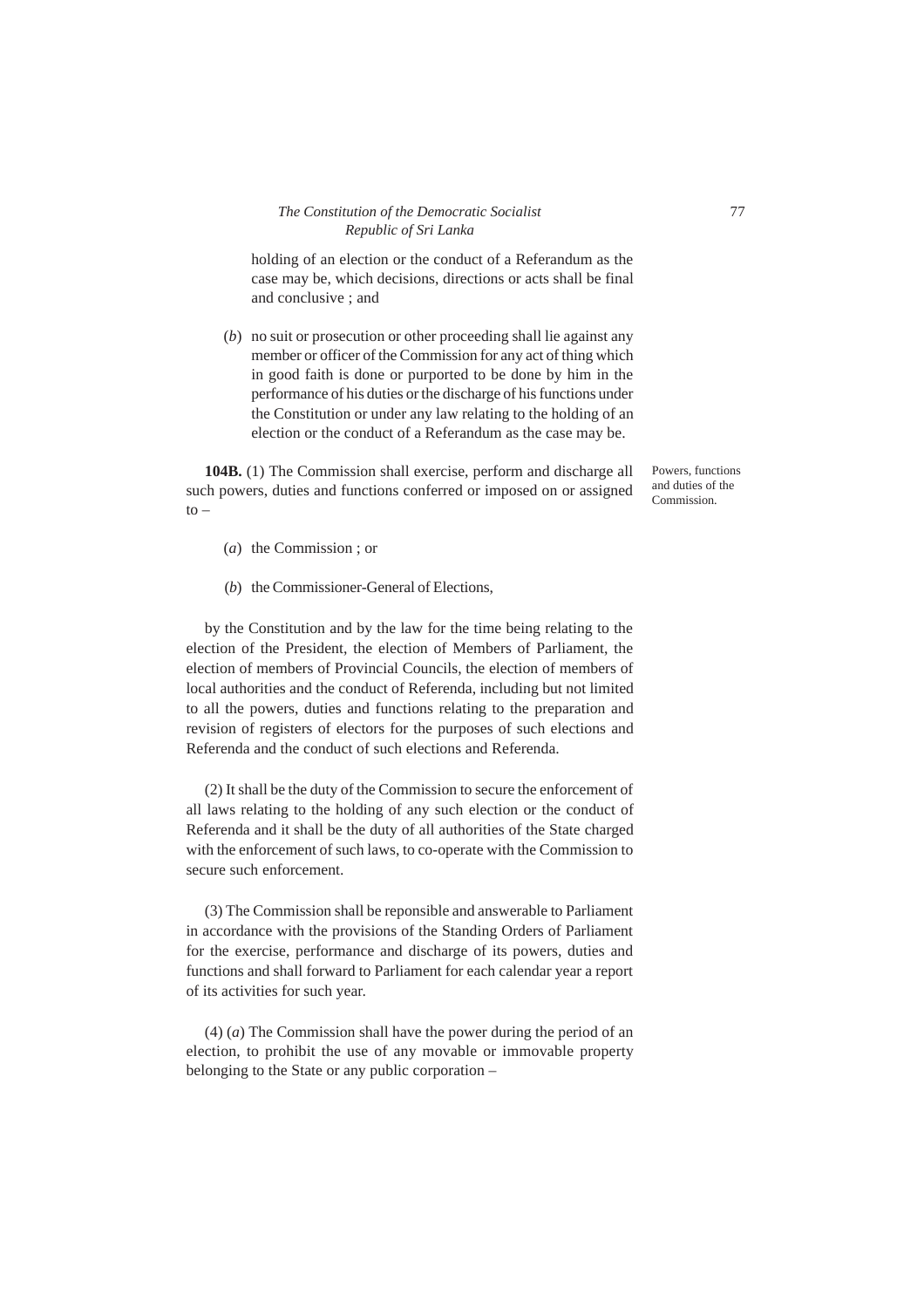- (i) for the purpose of promoting or preventing the election of any candidate or any political party or independent group contesting at such election ;
- (ii) by any candidate or any political party or any independent group contesting at such election,

by a direction in writing by the Chairman of the Commission or of the Commissioner-General of Elections on the instruction of the Commission.

(*b*) It shall be the duty of every person or officer in whose custody or under whose control such property is for the time being, to comply with and give effect to such direction.

(5) (*a*) The Commission shall have the power to issue from time to time, in respect of the holding of any election or the conduct of a Referendum, such guidelines as the Commission may consider appropriate to any broadcasting or telecasting operator or any proprietor or publisher of a newspaper as the case may be, as the Commission may consider necessary to ensure a free and fair election.

(*b*) It shall be the duty of the Chairman of the Sri Lanka Broadcasting Corporation and the Chairman of the Sri Lanka Rupavahini Corporation, to take all necessary steps to ensure compliance with any guidelines as are issued to them under sub-paragraph (*a*).

(*c*) Where the Sri Lanka Broadcasting Corporation and the Sri Lanka Rupavahini Corporation as the case may be, contravenes any guidelines issued by the Commission under sub-paragraph (*a*), the Commission may appoint a Competent Authority by name or by office, who shall, with effect from the date of such appointment, take over the management of such Broadcasting Corporation or Rupavahini Corporation as the case may be, in respect of all political broadcasts or any other broadcast, which in the opinion of the Commission impringe on the election, until the conclusion of the election and the Sri Lanka Boradcasting Corporation and Sri Lanka Rupavahini Corporation, shall not, during such period, discharge any function connected with or relating to such management which is taken over by the Competent Authority.

(d) Parliament may by law provide for the powers and functions of the Competent Authority appointed under sub-paragraph (c).

Deployment of Police by the Commission.

**104C.** (1) Upon the making of an Order for the holding of an election or the making of a Proclamation requiring the conduct of a Referendum,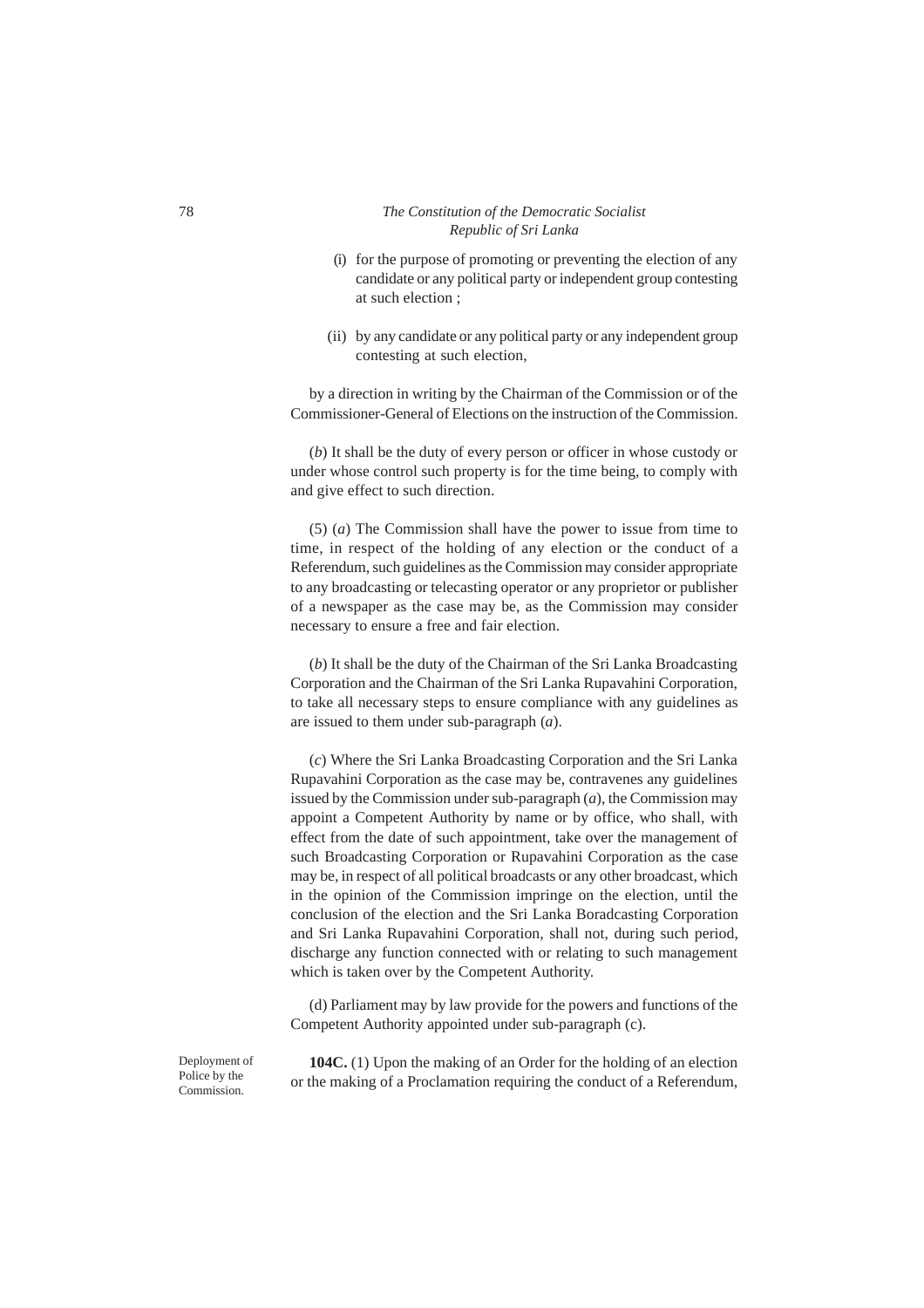as the case may be, the Commission shall notify the Inspector-General of Police of the facilities and the number of police officers required by the Commission for the holding or conduct of such election or Referendum, as the case may be.

(2) The Inspector-General of Police shall make available to the Commission the facilities and police officers specified in any notification made under paragraph (1) of this Article.

(3) The Commission may deploy the police officers and facilities made available to the Commission in such manner as is calculated to promote the conduct of a free and fair election or referendum, as the case may be.

(4) Every police officer made available to the Commission under paragraph (2) of this Article, shall be responsible to and act under the direction and control of the Commission during the period of an election.

(5) No suit, prosecution or other proceeding, shall lie against any police officer made available to the Commission under this Article for any lawful act or thing in good faith done by such police officer, in pursuance of a direction of the Commission or his functioning under the Commission.

**104D.** It shall be lawful for the Commission, upon the making of an Order for the holding of an election or the making of a Proclamation requiring the conduct of a Referendum, as the case may be, to make recommendations to the President regarding the deployment of the armed forces of the Repubilc for the prevention or control of any actions or incidents which may be prejudicial to the holding or conducting of a free and fair election or Referendum, as the case may be.

**104E.** (1) There shall be a Commissioner-General of Elections who shall, subject to the approval of the Constitutional Council, be appointed by the Commission on such terms and conditions as shall be determined by the Commission.

(2) The Commissioner-General of Elections shall be entitled to be present at meetings of the Commission, except where any matter relating to him is being considered by the Commission. He shall have no right to vote at such meetings.

(3) The Commission may appoint such other officers to the Commission on such terms and conditions as may be determined by the Commission. Deployment of Armed Forces.

Commissioner-General of Elections and other officers of the Commission.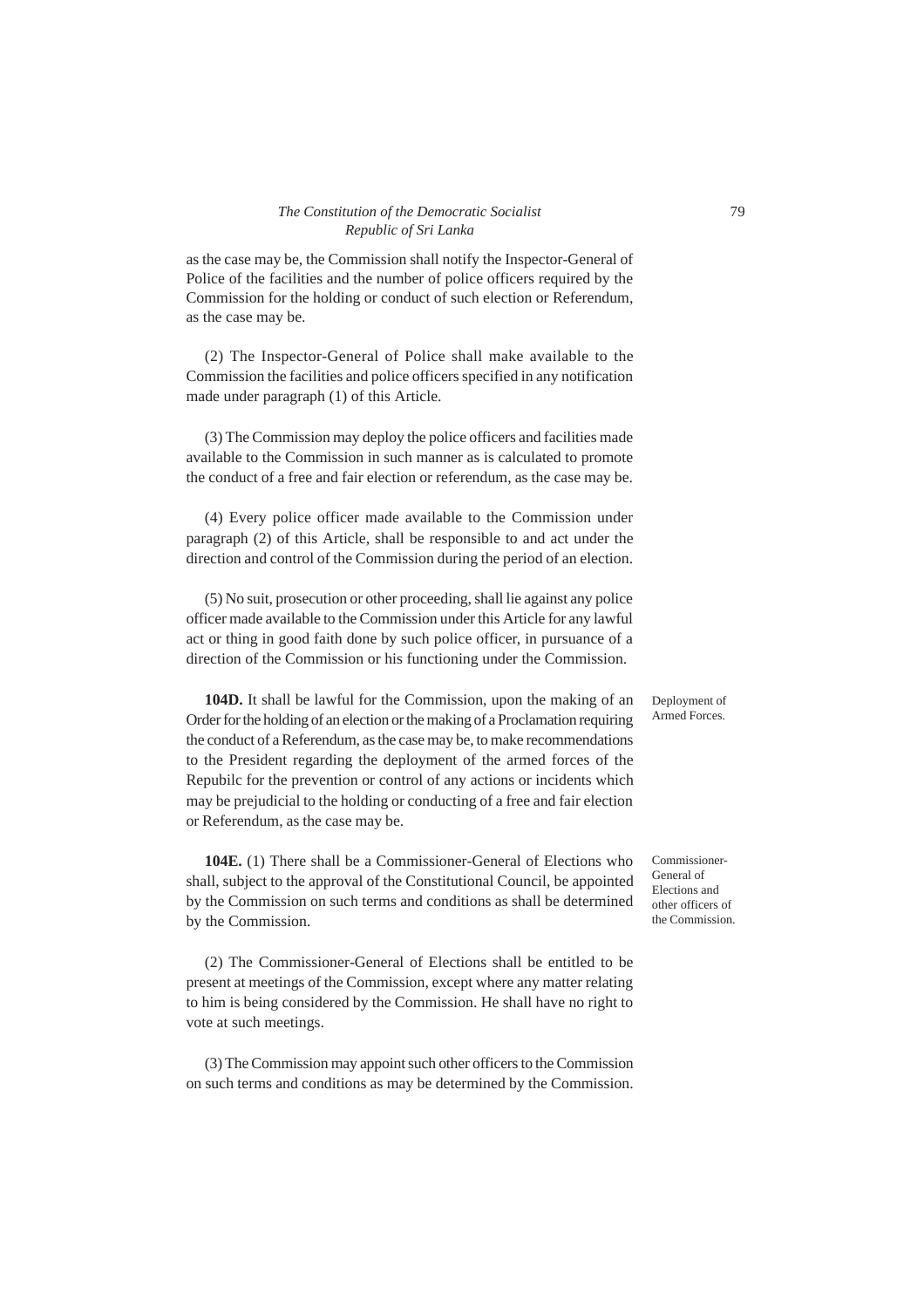(4) The salaries of the Commissioner-General of Elections and the other officers of the Commission, shall be determined by the Commission and shall be charged on the Consolidated Fund.

(5) The Commissioner-General of Elections shall, subject to the direction and control of the Commission, implement the decisions of the Commission and exercise supervision over the officers of the Commission.

(6) The Commission may delegate to the Commissioner-General of Elections or other officer of the Commission, any power, duty or function of the Commission and the Commissioner-General of Elections or such officer shall exercise, perform and discharge such power, duty or function, subject to the direction and control of the Commission.

(7) The office of the Commissioner-General of Elections shall become vacant –

- (*a*) upon his death ;
- (*b*) on his resignation in writing addressed to the Commission ;
- (*c*) on his attaining the age of sixty five years ;
- (*d*) on his removal by the Commission on account of ill health or physical or mental infirmity ; or
- (*e*) on his removal by the Commission on the presentation of an address of Parliament in compliance with the provisions of paragraph (8), for such removal on the ground of proved misbehaviour or incapacity.

(8)(*a*) The address referred to in sub-paragraph (*e*) of paragraph (7) of this Article shall be required to be supported by a majority of the total number of Members of Parliament (including those not present) and no resolution for the presentation of such an address shall be enteretained by the Speaker or placed on the Order Paper of Parliament, unless notice of such resolution is signed by not less than one-third of the total number of Members of Parliament and sets out full particulars of the alleged misbehaviour or incapacity.

(*b*) Parliament shall by law or by Standing Orders, provide for all matters relating to the presentation of such an address, including the procedure for the passing of such resolution, the investigation and proof of the alleged misbehaviour or incapacity and the right of the Commissioner-General of Elections to appear and to be heard in person or by representatives.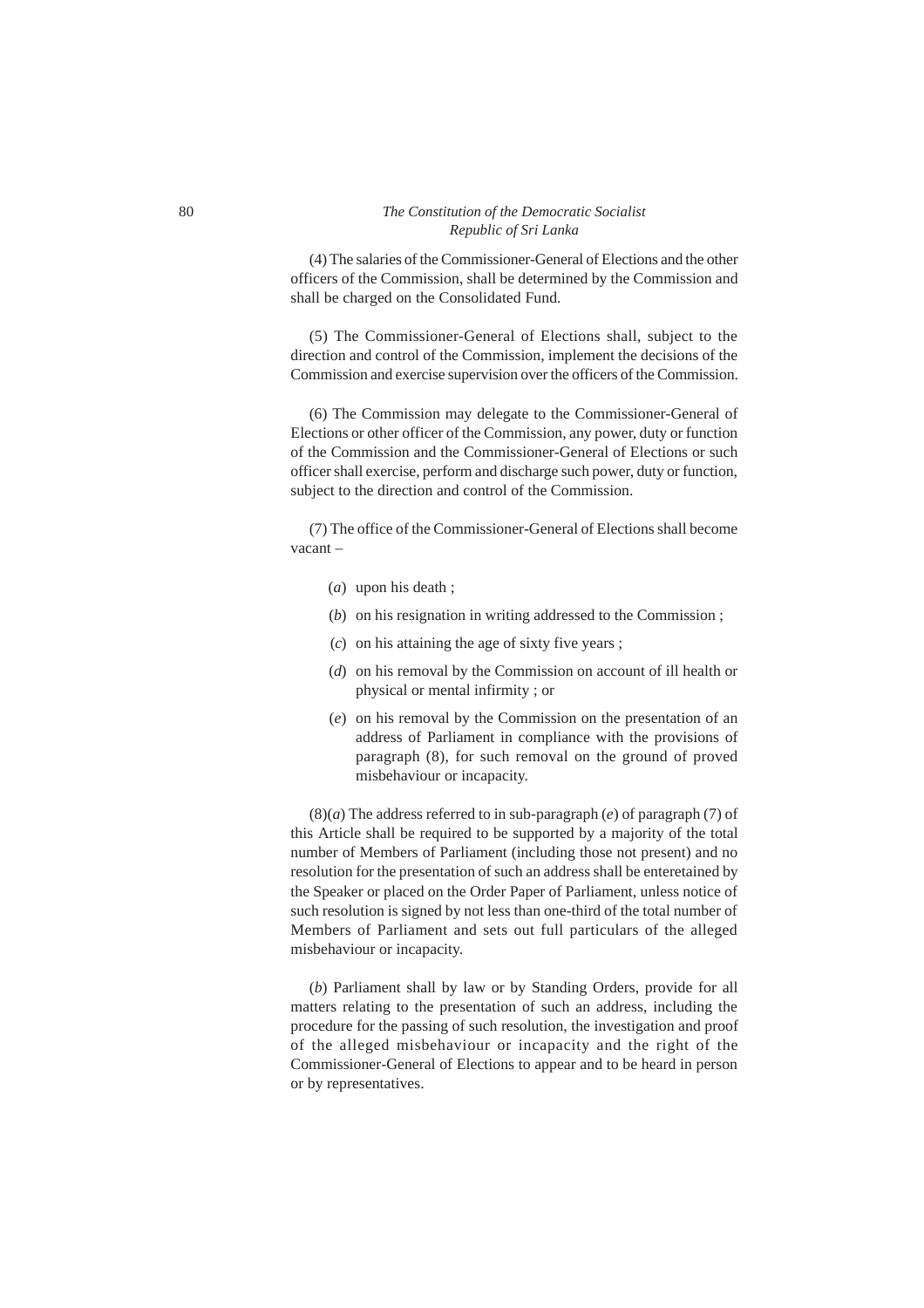**104F**. (1) The Commission shall from time to time by notice published in

the *Gazette* appoint by name or by office a person to be a Returning Officer to each electoral district, and may appoint by name or by office one or more persons to assist the Returning Officer in the performance of his (2) Every Officer appointed under paragraph (1) shall in the performance and discharge of such duties and functions as are assigned to him, be subject to such directions as may be issued by the Commission and shall be responsible and answerable to the Commission therefor. **104G.** All public officers performing duties and functions at any election or Referenda shall act in the performance and discharge of such duties and functions under the directions of the Commission and shall be responsible and answerable to the Commission therefor. **104H.** (1) The jurisdiction conferred on the Court of Appeal under Article 140 of the Constitution shall, in relation to any matter that may arise in the exercise by the Commission of the powers conferred on it by Public officers. Power of Supreme Court to issue writs.

(2) Every application invoking the jurisdiction referred to in paragraph (1), shall be made within one month of the date of the commission of the act to which the application relates. The Supreme Court shall hear and finally dispose of the application within two months of the filing of the same.

the Constitution or by any other law, be exercised by the Supreme Court.

**104J.** In this Chapter "during the period of an election" shall mean the period commencing on the making of a Proclamation or Order for the conduct of a Referendum or for the holding of an election, as the case may be, and ending on the date on which the result of poll taken at such Referendum or election, as the case may be, is declared.] Interpretation.

Returning Officers.

8-PL 1962

duties.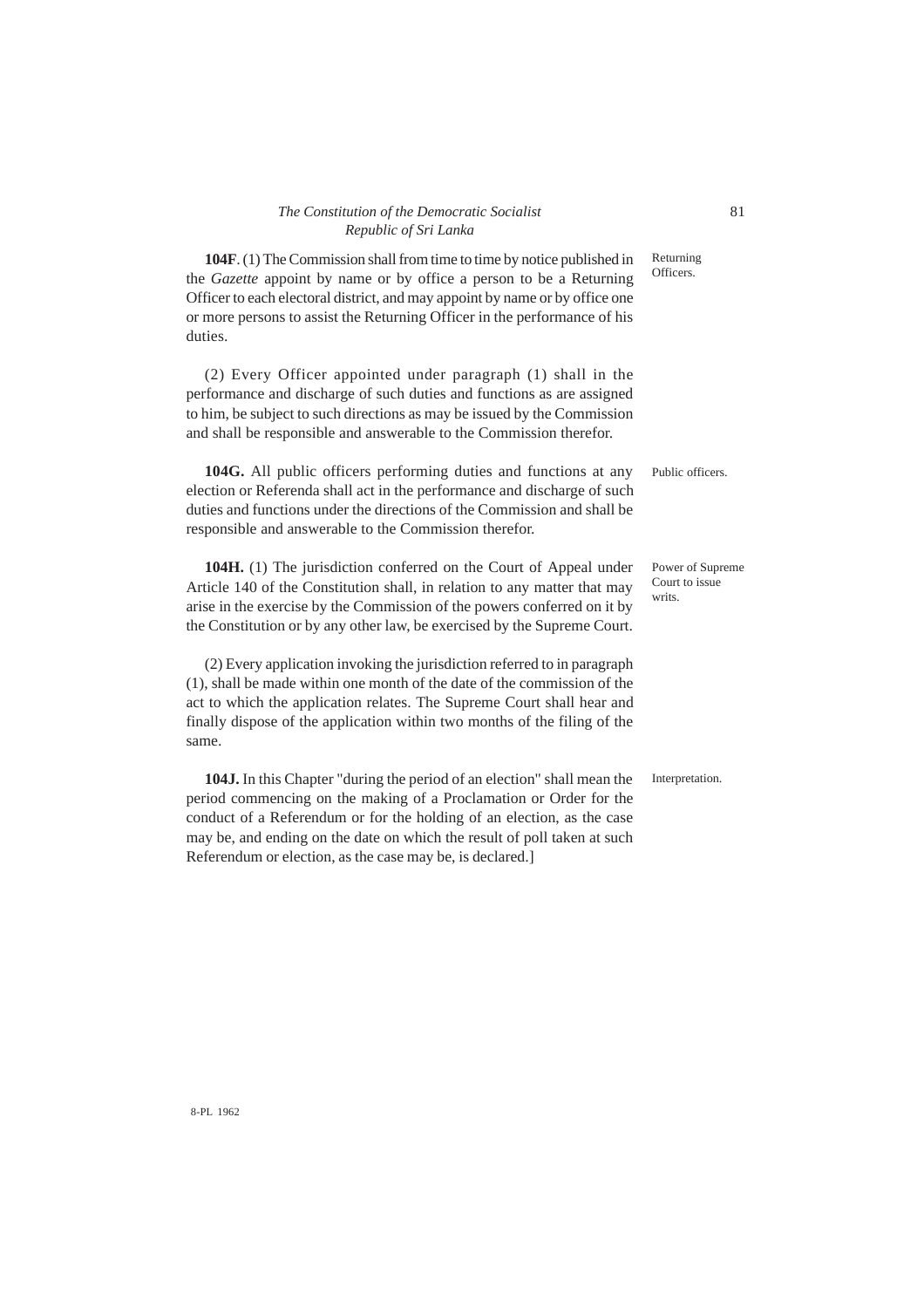# CHAPTER XV

#### **THE JUDICIARY**

Establishment of Courts &c.

**105.** (1) Subject to the provisions of the Constitution, the institutions for the administration of justice which protect, vindicate and enforce the rights of the People shall be –

- (*a*) the Supreme Court of the Republic of Sri Lanka,
- (*b*) the Court of Appeal of the Republic of Sri Lanka,
- (*c*) the High Court of the Republic of Sri Lanka and such other Courts of First Instance, tribunals or such institutions as Parliament may from time to time ordain and establish.

(2) All courts, tribunals and institutions created and established by existing written law for the administration of justice and for the adjudication and settlement of industrial and other disputes, other than the Supreme Court, shall be deemed to be courts, tribunals and institutions created and established by Parilament. Parliament may replace or abolish, or amend the powers, duties, jurisdiction and procedure of, such courts, tribunals and institutions.

(3) The Supreme Court of the Republic of Sri Lanka and the Court of Appeal of the Republic of Sri Lanka shall each be a superior court of record and shall have all the powers of such court including the power to punish for contempt of itself, whether committed in the court itself or elsewhere, with imprisonment or fine or both as the court may deem fit. The power of the Court of Appeal shall include the power to punish for contempt of any other court, tribunal or institution referred to in paragraph  $(1)(c)$  of this Article, whether committed in the presence of such court or elsewhere :

Provided that the preceding provisions of this Article shall not prejudice or affect the rights now or hereafter vested by any law in such other court, tribunal or institution to punish for contempt of itself.

(4) Parliament may by law provide for the creation and establishment of courts, tribunals or institutions for the adjudication and settlement of matters relating to the discipline of *bhikkus* or any dispute between *bhikkus* or any other dispute relating to the performance of services, in, or in relation to, temples. Such law may, notwithstanding anything to the contrary in this Chapter or Chapter XVI, make provision –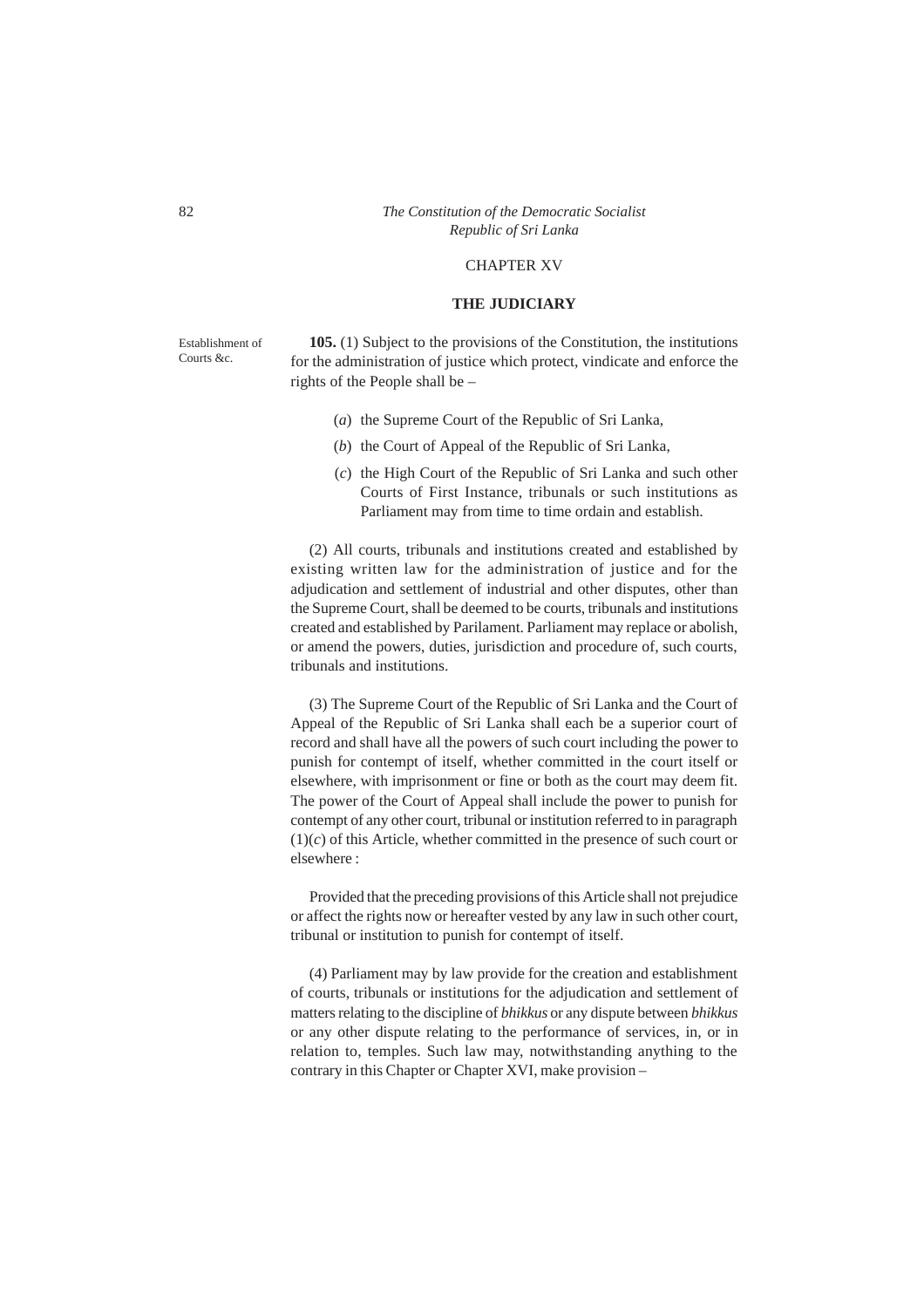- (*a*) for the appointment, transfer, dismissal and disciplinary control of the member or members of such courts, tribunals or institutions by the President or by such other person or body of persons as may be provided for in such law ;
- (*b*) for the exclusion of the jurisdiction of any other institution referred to in paragraph (1) of this Article in relation to such matters and disputes.

In this paragraph the expressions "*bhikku"* and "temple" shall have the same meanings as in the Buddhist Temporalities Ordinance, as at the commencement of the Constitution.

**106.** (1) The sittings of every court, tribunal or other institution established under the Constitution or ordained and established by Parliament shall subject to the provisions of the Constitution be held in public, and all persons shall be entitled freely to attend such sittings.

(2) A judge or presiding officer of any such court, tribunal or other institution may, in his discretion, whenever he considers it desirable –

- (a) in proceedings relating to family relations,
- (b) in proceedins relating to sexual matters,
- (c) in the interests of national security or public safety ; or
- (d) in the interests of order and security within the precincts of such court, tribunal or other institution.

exclude therefrom such persons as are not directly interested in the proceedings therein.

#### **Independence of the Judiciary**

**107.** (1) The Chief Justice, the President of the Court of Appeal and every other Judge of the Supreme Court and Court of Appeal \*[shall, subject to the provisions of Article 41C, be appointed by the President by warrant under his hand].

(2) Every such Judge shall hold office during good behaviour and shall not be removed except by an order of the President made after an address of Parliament supported by a majority of the total number of

Appointment and removal of Judges of the Supreme Court and Court of Appeal.

Public sittings.

Substituted by the Seventeenth Amendment to the Constitution Sec. 10 for the words "shall be appointed by the President of the Republic by warrant under his hand".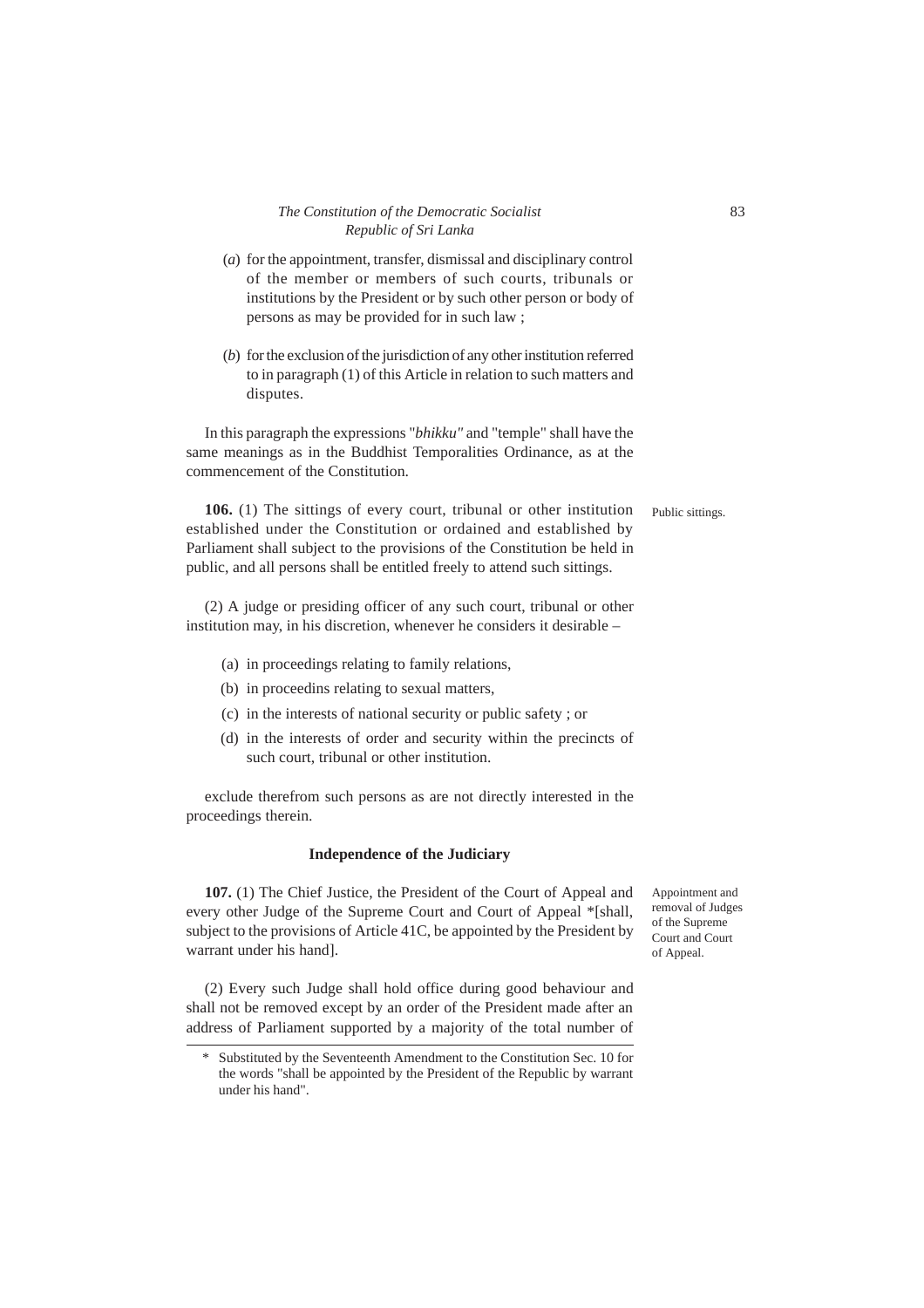Members of Parliament (including those not present) has been presented to the President for such removal on the ground of proved misbehaviour or incapacity ;

Provided that no resolution for the presentation of such an address shall be entertained by the Speaker or placed on the Order Paper of Parliament, unless notice of such resolution is signed by not less than one-third of the total number of Members of Parliament and sets out full particulars of the alleged misbehaviour or incapacity.

(3) Parilament shall by law or by Standing Orders provide for all matters relating to the presentation of such an address, including the procedure for the passing of such resolution, the investigation and proof of the alleged misbehaviour or incapacity and the right of such Judge to appear and to be heard in person or by representative.

(4) Every person appointed to be or to act as Chief Justice, President of the Court of Appeal or a Judge of the Supreme Court or Court of Appeal shall not enter upon the duties of his office until he takes and subscribes or makes and subscribes before the President, the oath or the affirmation set out in the Fourth Schedule.

(5) The age of retirement of Judges of the Supreme Court shall be sixty-fve years and of Judges of the Court of Appeal shall be sixty-three years.

**108.** (1) The salaries of the Judges of the Supreme Court and of the Court of Appeal shall be determined by Parliament and shall be charged on the Consolidated Fund.

(2) The salary payable to, and the pension entitlement of, a Judge of the Supreme Court and a Judge of the Court of Appeal shall not be reduced after his appointment.

Acting appointments.

Salaries of Judges of the Supreme Court and Court of Appeal.

> **109.** (1) If the Chief Justice or the President of the Court of Appeal is temporarily unable to exercise, perform and discharge the powers, duties and functions of his office, by reason of illness, absence from Sri Lanka or any other cause \*[the President shall, subject to the provisions of Article 41C, appoint] another Judge of the Supreme Court, or of the Court of Appeal, as the case may be, to act in the office of Cheif Justice, or President of the Court of Appeal, respectively, during such period.

<sup>\*</sup> Substituted by the Seventeenth Amendment to the constitution Sec. 11(1) for "the President shall appoint."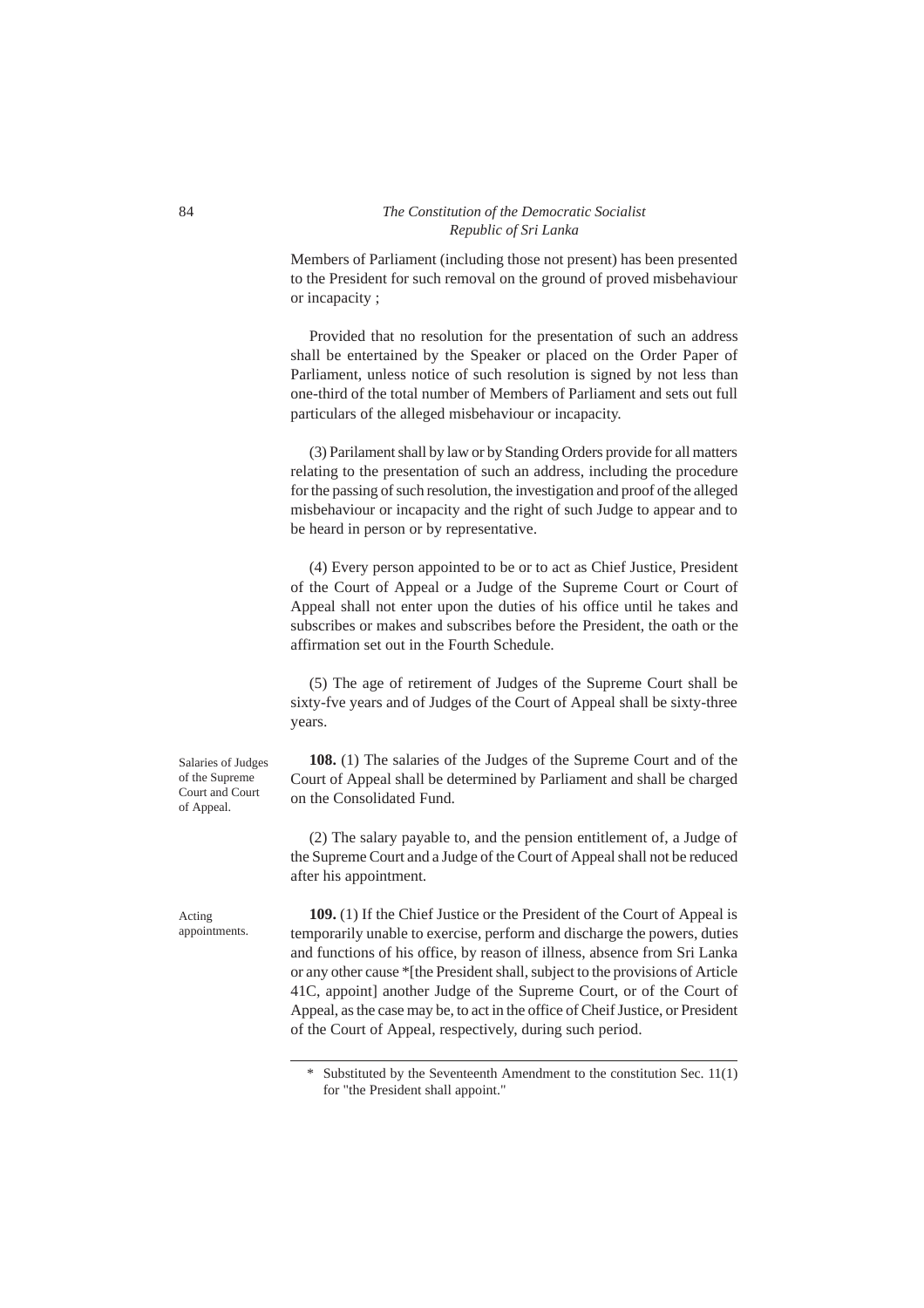(2) If any Judge of the Supreme Court or of the Court of Appeal is temporarily unable to exercise, perform and discharge the powers, duties and functions of his office, by reason of illness, absence from Sri Lanka or any other cause, \*[the President may, subject to the provisions of Article 41C, appoint] another person to act as a Judge of the Supreme Court or Court of Appeal, as the case may be, during such period.

**110.** (1) A Judge of the Supreme Court or Court of Appeal may be required by the President of the Republic to perform or discharge any other appropriate duties or functions under any written law.

(2) No Judge of the Supreme Court or Court of Appeal shall perform any other office (whether paid or not) or accept any place of profit or emolument, except as authorized by the Constitution or by written law or with the written consent of the President.

(3) No person who has held office as a permanent Judge of the Supreme Court or of the Court of Appeal may appear, plead, act or practise in any court, tribunal or institution as an attorney-at-law at any time without the written consent of the President.

\*\***111.** [(1) There shall be a High Court of Sri Lanka, which shall exercise such jurisdiction and pwoers as parliament may by law vest or ordain.]

\*\*\* $[(2)$  The Judges of the High Court shall –

- (*a*) on the recommendation of the Judicial Service Commission, be appointed by the President by warrant under his hand and such recommendation shall be made after consultation with the Attorney-General ;
- (*b*) be removable and be subject to the disciplinary control of the president on the recommendation of the Judicial Service Commission.] ;

(3) Subject to the provisions of paragraph (2) of this Article, parilament may by law provide for matters relating to the retirement of the Judge of such High Court.

Performance or discharge of other duties or functions by Judges.

Appointment removal and disiplinary control of Judges of the High Court.

<sup>\*</sup> Substituted by the Seventeenth Amendment to the Constitution Sec. 11(2) for "the president may appoint."

Original para (1) repealed and substituted by the Eleventh Amendment to the Constitution sec. 2.

<sup>\*\*\*</sup> Original para (2) repealed and substituted by the Seventeenth Amendment to the Constitution Sec. 12(1).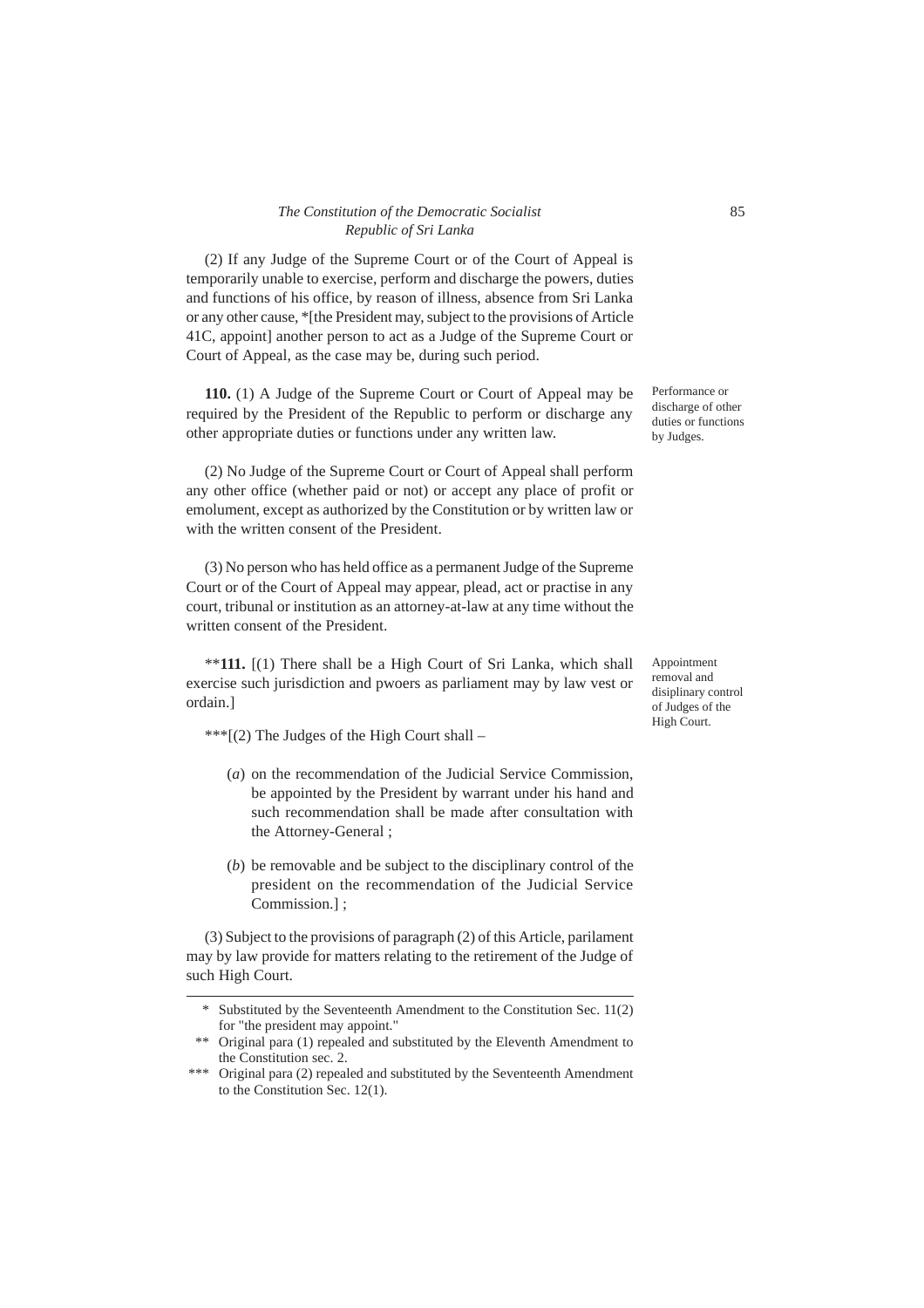\*[(4) Any Judge of the High Court may resign his office by writing under his hand addressed to the President.]

Comissioners of the High Court.

\*\*[**111A** (1) Where the Minister in charge of the subject of Justice represents to the President that it is expedient that the number of the Judges exercising the jurisdiction and powers of the High Court in any judicial zone should be temporarily increased \*\*\*[the President may, on the recommendation of the Judicial Service Commission, by warrant, appoint], one or more Commissioners of the High Court to exercise the jurisdiction and powers of the High Court within such judicial zone as is specified in the warrant of appointment of such Commissioner of the High Court.

(2) Every Commissioner of the High Court appointed under paragraph (1) shall hold office for the period specified in his warrant of appointment and shall be removable, and be subject to disciplinary control, by the President, on the recommendation of the Judicial Service Commission.

(3) Every Commissioner of the High Court appointed under paragraph (1) may, during his tenure of office, exercise, according to law, such jurisdiction and powers as is, or are, vested or ordained in the High Court by Parilament and shall be invested with all the rights, powers privileges and immunities (except such rights and privileges as relate to tenure of office) of a Judge of the High Court, and for this purpose, a reference to a "Judge of the High Court" in the Constitution or other written law shall, unless the context otherwise requires, be deemed to include a reference to a "Commissioner of the High Court"]

\*\*\*\***[111B.** There shall be a Fiscal, who shall be the Fiscal for the whole Island and who shall exercise suprevision and control over Deputy Fiscals attached to all Courts of First Instance.]

\*\*\*\*\***[111C.]** (1) Every judge, presiding officer, public officer or other person entrusted by law with judicial powers or functions or with functions under this Chapter or with similar functions under any law enacted by Parilament shall exercise and perform such powers and functions without being subject to any direction or other interference proceeding from any

Interference with

judiciary an offence.

Fiscal for the whole island.

<sup>\*</sup> Added by the Sevententh Amendment to the Constitution Sec. 12(2).

<sup>\*\*</sup> Inserted by the Seventh Amendment to the Constitution Sec. 4.

<sup>\*\*\*</sup> Inserted by the Seventh Amendment to the Constitution Sec. 4 and Substituted by the Seventeenth Amendment to the Constitution Sec. 13. for "the president may, by warrant, appoint."

<sup>\*\*\*\*</sup> Inserted by the Seventeenth Amendment to the Constitution Sec. 14.

<sup>\*\*\*\*\*</sup> Orginal Article 116 renumbered as Article 111C by the Seventeenth Amendment to the Constitution Sec. 15.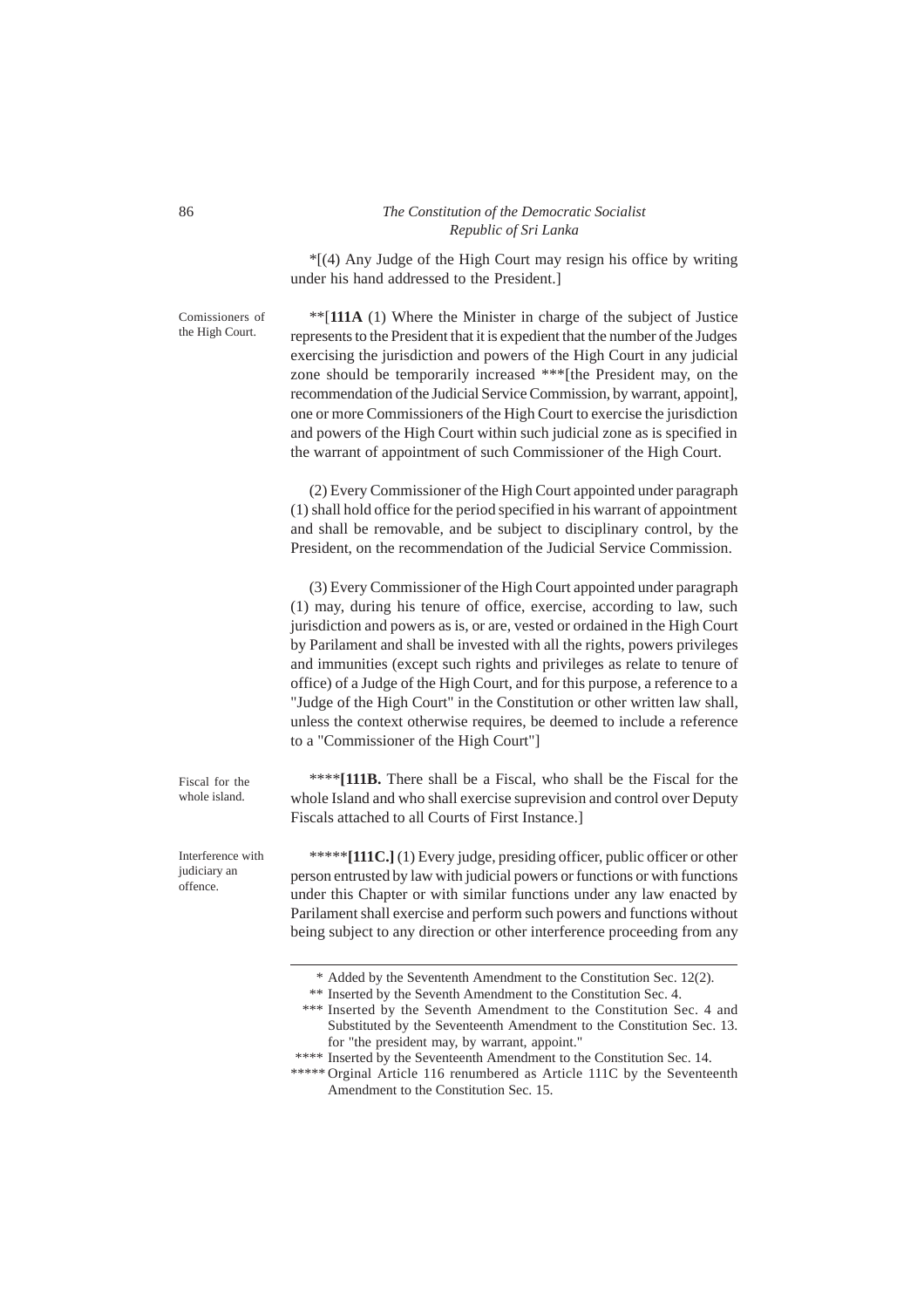other person except a superior court, tribunal, institution or other person entitled under law to direct or supervise such judge, presiding officer, pubilc officer or such other person in the exercise or performance of such powers or functions.

(2) Every person who, without legal authority, interferes or attempts to interfere with the exercise or performance of the judicial powers or functions of any judge, presiding officer, public officer or such other person as is referred to in paragraph (1) of this Article, shall be guilty of an offence punishable by the High Court on conviction after trial without a jury with imprisonment of either description for a term which may extend to a period of one year or with fine or with both such imprisonment and fine and may, in addition, be disqualified for a period not exceeding seven years from the date of such conviction from being an elector and from voting at a Referendum or at any election of the President of the Republic or at any election of a Member of Parliament or any local authority or from holding any public office and from being employed as a pubilc officer.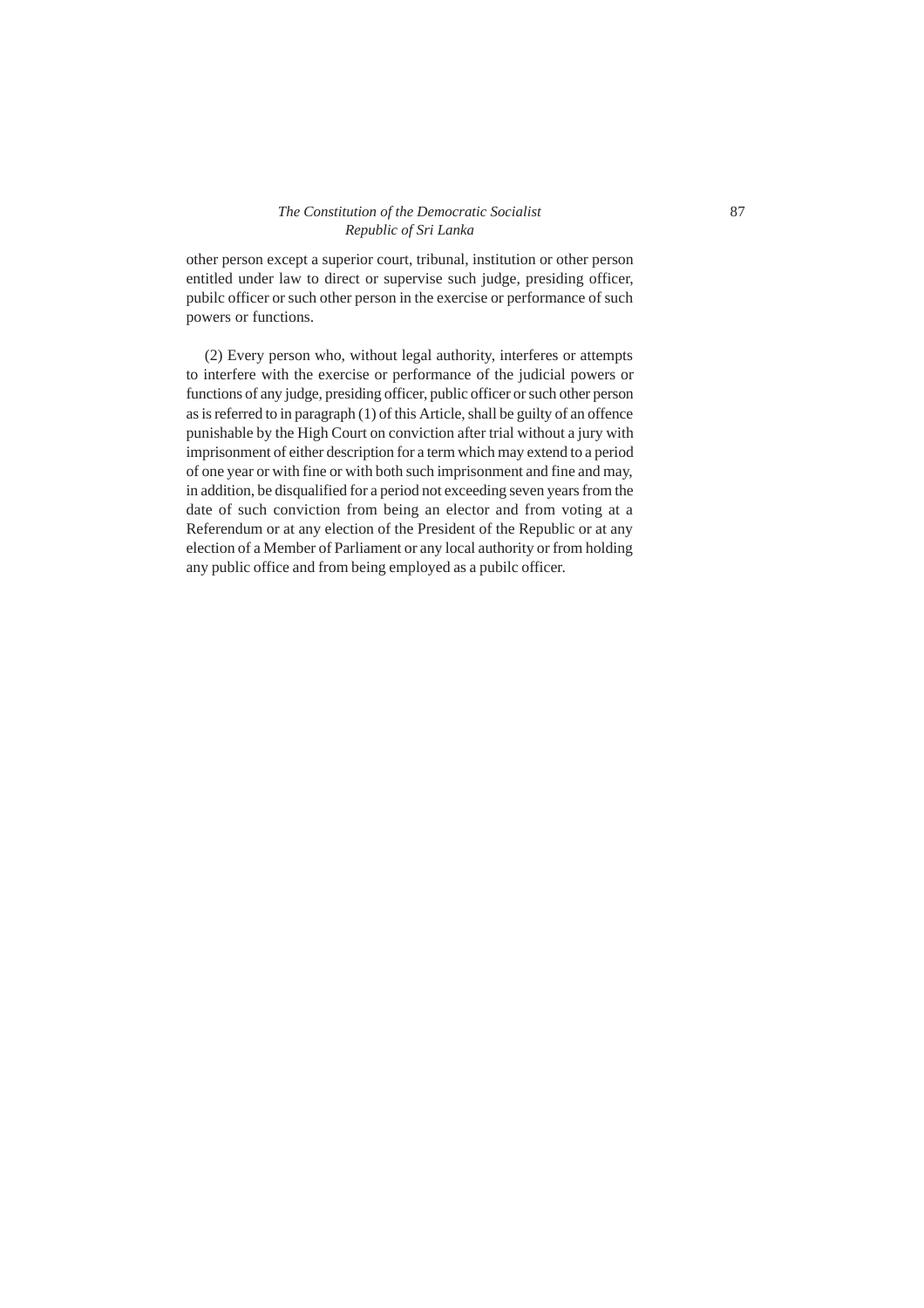#### \*[CHAPTER XVA

## **JUDICIAL SERVICE COMMISSION**

Constitution of the Judicial Service Commission.

**111D.** (1) There shall be a Judicial Service Commission (in this Chapter referred to as the "Commission") consisting of the Chief Justice and two other Judges of the Supreme Court appointed by the President, subject to the provisions of Article 41C.

(2) The Chief Justice shall be the Chairman of the Commission.

Meetings of the Commission.

**111E.** (1) The quorum for any meeting of the Commission shall be two members of the Commission.

(2) A Judge of the Supreme Court appointed as a member of the Commission shall, unless he earlier resigns his office or is removed therefrom as hereinafter provided or ceases to be a Judge of the Supreme Court, hold office for a period of three years from the date of his appointment, but shall be eligible for re-appointment.

(3) All decisions of the Commission shall be made by a majority of the members present, and in the event of an equality of votes, the Chairman of the meeting shall have a casting vote.

(4) The Commission shall have power to act notwithstanding any vacancy in its membership and no act or proceeding of the Commission shall be, or be deemed to be invalid by reason only of such vacancy or any defect in the appointment of a member.

(5) The President may grant to any member of the Commission leave from his duties and may appoint on the recommendation of the Constitutional Council, a person qualified to be a member of the Commission to be a temporary member for the period of such leave.

(6) The President may, on the recommendation of the Constitutional Council, for cause assigned, remove from office any member of the Commission.

Allowances of members of the Commission.

**111F.** A member of the Commission shall be paid such allowances as may be determined by Parliament. Such allowances shall be charged on the Consolidated Fund and shall not be reduced during the period of office

<sup>\*</sup> Chapter XVA Articles 111D to 111M inserted by the Seventeenth Amendment to the Constitution Sec. 16.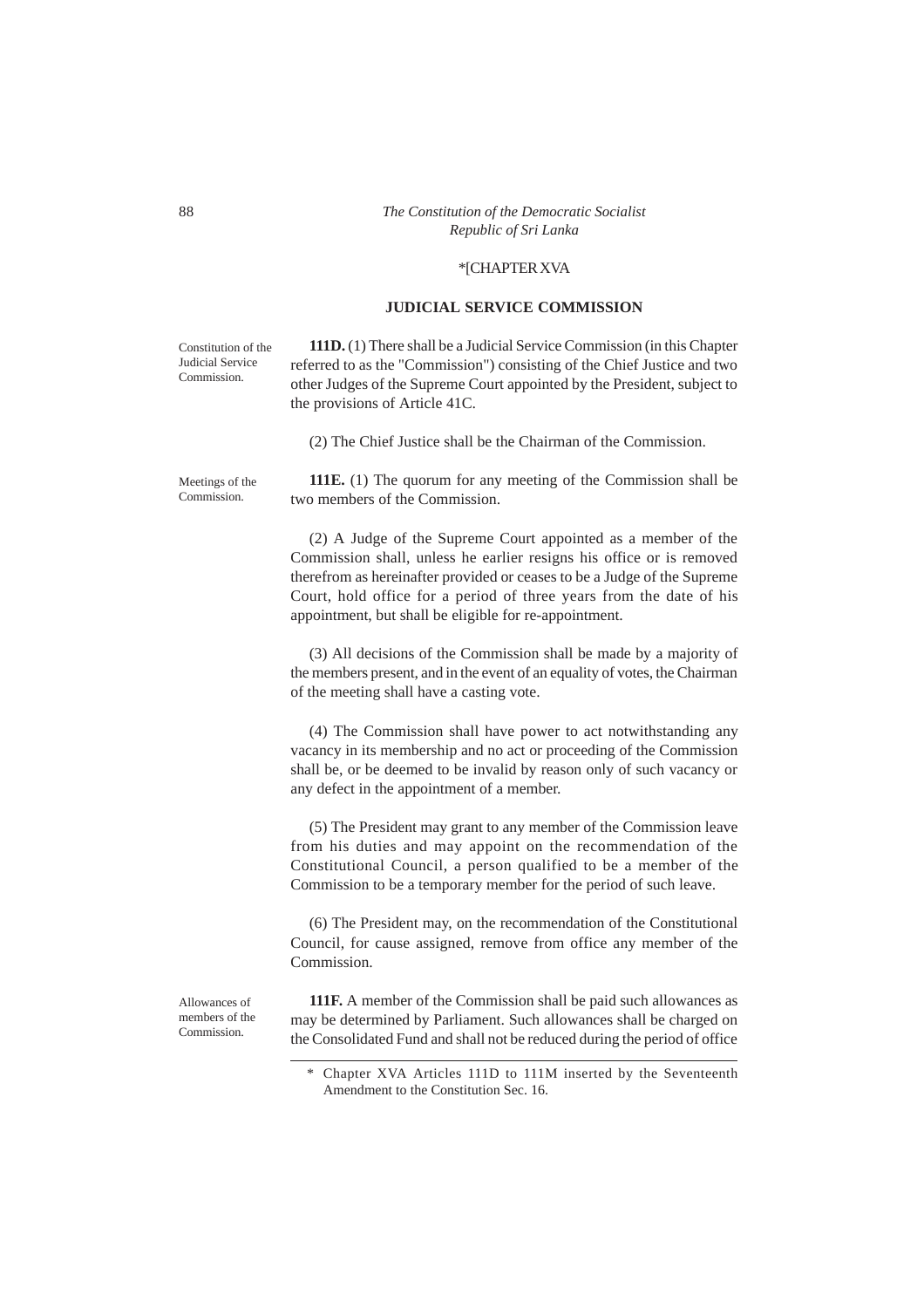of a member and shall be in addition to the salary and other allowances attached to and received from, the substantive appiontment ;

Provided that until the amount to be paid as allowances is determined under the provisions of this Article, the members of the Commission shall continue to receive as allowances, such amount as they were receiving on the day immediately preceding the date on which this Chapter comes into operation.

**111G.** There shall be a Secretary to the Commission who shall be appointed by the Commission from among senior judicial officers of the Courts of First Instance.

**111H.** (1) The Judicial Service Commission is hereby vested with the power to –

- (*a*) transfer judges of the High Court ;
- (*b*) appoint, promote, transfer, exercise disciplinary control and dismiss judicial officers and scheduled pubilc officers.
- (2) The Commission may make
	- (*a*) rules regarding training of Judges of the High Court, the schemes for recruitment and training, appointment, promotion and transfer of judicial officers and scheduled public officers ;
	- (*b*) provision for such matters as are necessary or expedient for the exercise, performance and discharge of the powers, duties and functions of the Commission.

(3) The Chairman of the Commission or any Judge of the Supreme Court or Judge of the Court of Appeal as the case may be, authorized by the Commission shall have power and authority to inspect any Court of First Instance, or the records, registers and other documents maintained in such Court, or hold such inquiry as may be necessary.

(4) The Commission may by Order published in the *Gazette* delegate to the Secretary to the Commission the power to make transfers in respect of scheduled public officers, other than transfers involving increase of salary, or to make acting appointments in such cases and subject to such limitations as may be specified in the Order.

Secretary to the Commission.

Powers of the Commission.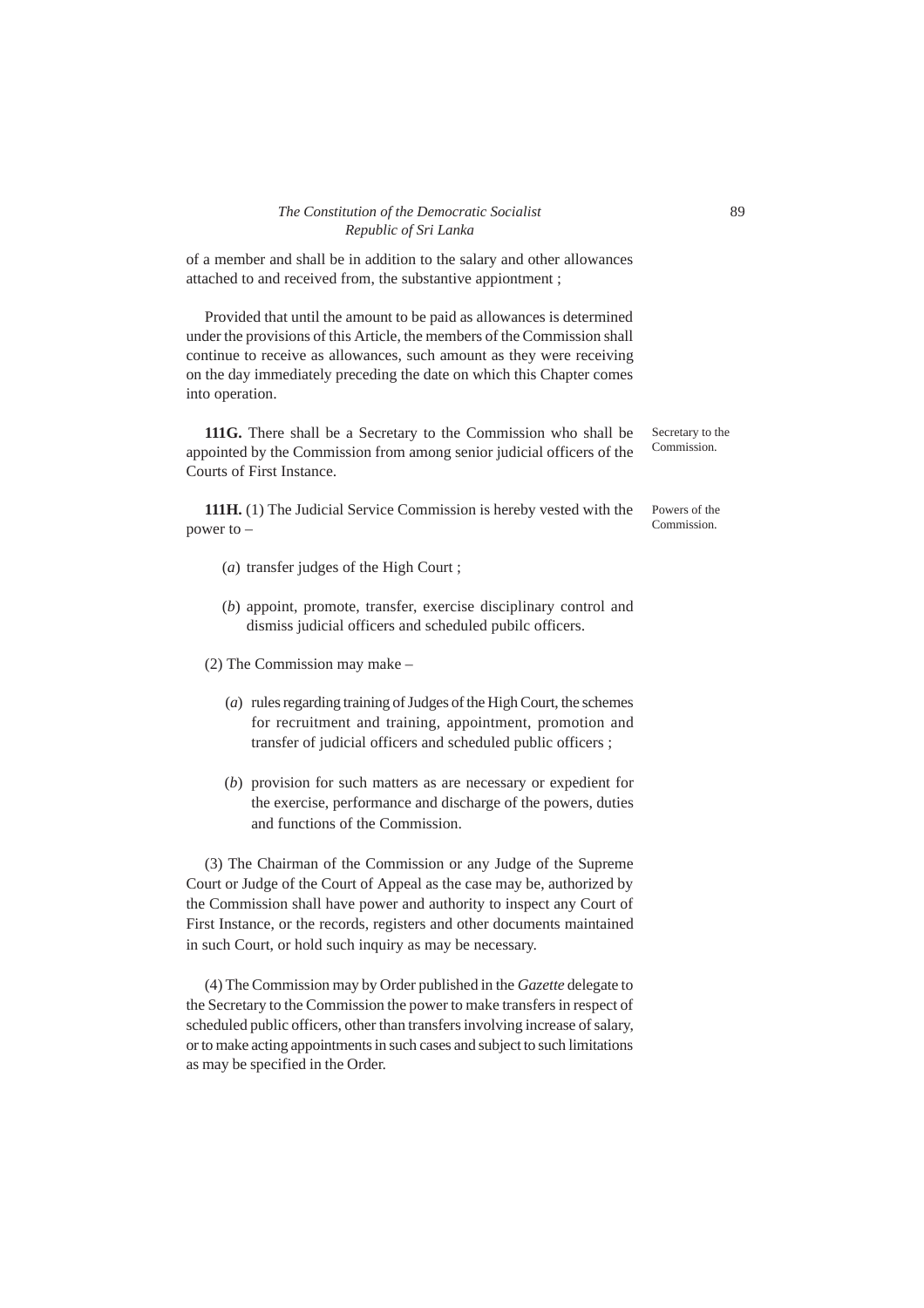Judicial officers and scheduled public officers may resign.

**111J.** Any judicial officer or scheduled public officer may resign his office by writing under his hand addressed to the Chairman of the Commission.

Immunity from legal proceedings.

Interference with the Commission an offence.

**111K.** No suit or proceeding shall lie against the Chairman, member or Secretary or officer of the Commission for any lawful act which in good faith is done in the performance of his duties or functions as such Chairman, member, Secretary or officer of the Commission.

**111L.** (1) Every person who otherwise than in the course of such persons lawful duty, directly or indirectly, alone or by or with any other person, in any manner whatsoever, influences or attempts to influence any decision or order made by the Commission or to so influence any member thereof, shall be guilty of an offence and shall on conviction be liable to a fine not exceeding one hundred thousand rupees or to imprisonment for a term not exceeding three years or to both such fine and imprisonment :

Provided however that the giving of a certificate or testimonial to any applicant or candidate for any judicial office or scheduled public office shall not be an offence.

(2) Every High Court established under Article 154P of the Constitution shall have jurisdiction to hear and determine any matter referred to in paragraph (1).

Interpretation.

- **111M.** (*a*) In this Chapter
	- "appointment" includes the appointment to act in any office referred to in this Chapter.
	- "judicial officer" means any person who holds office as judge, presiding officer or member of any Court of First Instance, tribunal or institution created and established for the administration of Justice or for the adjudication of any labour or other dispute, but does not include a Judge of the Supreme Court or of the Court of Appeal or of the High Court or a person who performs arbitral functions or a public officer whose principal duty is not the performance of functions of a judicial nature ; and

"scheduled public officer" means the Registrar of the Supreme Court, the Registrar of the Court of Appeal, the Registrar, Deputy Registrar or Assistant Registrar of the High Court or any Court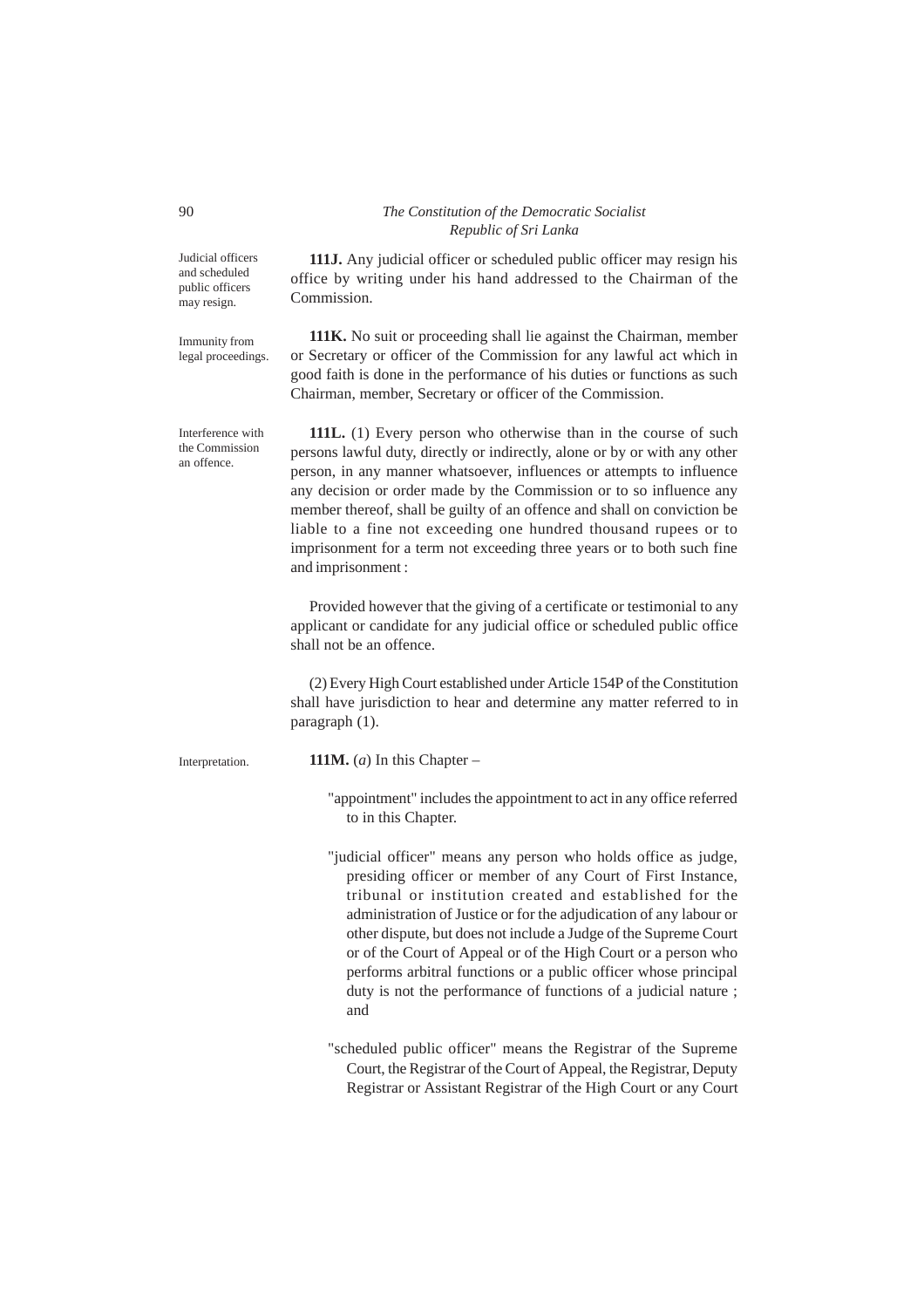of First Instance, the Fiscal, the Deputy Fiscal of the Court of Appeal or High Court and any Court of First Instance, any public officer employed in the Registry of the Supreme Court, Court of Appeal or High Court or any Court of First Instance included in a category specified in the Fifth Schedule or such other categories as may be specified by Order made by the Minister in charge of the subject of Justice and approved by Parliament and published in the *Gazette*.

(*b*) No court, tribunal or institution shall have jurisdiction to entertain or to determine the question whether or not a person is a judicial officer within the meaning of the Constitution, but such question shall be determined solely by the Commission, whose decision thereon shall be final and conclusive.

(c) No act of such person or proceeding held before such person, prior to such determination as is referred to in sub-paragraph (b), shall be deemed to be invalid by reason of such determination.]

- \*[112. Repealed
- 113. Repealed
- 113 A. Repealed
- 114. Repealed
- 115. Repealed
- 117. Repealed]

<sup>\*</sup> Repealed by the Seventeenth Amendment to the Constitution Sec. 17.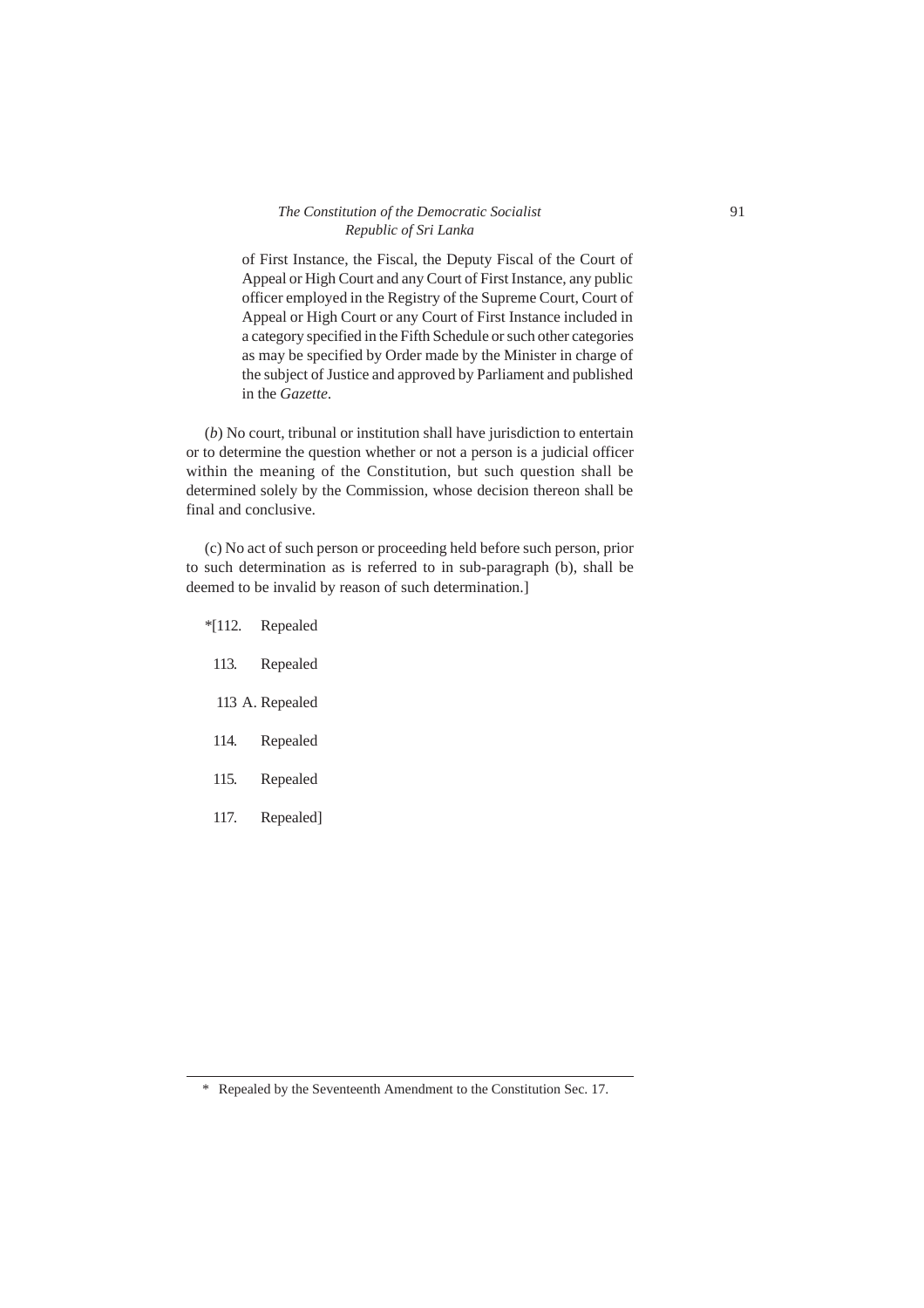## CHAPTER XVI

## **THE SUPERIOR COURTS**

#### **The Supreme Court**

**118.** The Supreme Court of the Republic of Sri Lanka shall be the highest and final superior Court of record in the Republic and shall subject to the provisions of the Constitution exercise –

- (*a*) jurisdiction in respect of constitutional matters ;
- (*b*) jurisdiction for the protection of fundamental rights :
- (*c*) final appellate jurisdiction ;
- (*d*) consultative jurisdiction ;
- (*e*) jurisdiction in election petitions ;
- (*f*) jurisdiction in respect of any breach of the privileges of Parliament ; and
- (*g*) jurisdiction in respect of such other matters which Parliament may by law vest or ordain.

Constitution of Supreme Court.

Constitutional jurisdiction of the Supreme Court.

**119.** (1) The Supreme Court shall consist of the Chief Justice and of not less than six and not more than ten other Judges who shall be appointed as provided in Article 107.

(2) The Supreme Court shall have power to act notwithstanding any vacancy in its membership and no act or proceeding of the Court shall be, or shall be deemed to be, invalid by reason only of any such vacancy or any defect in the appointment of a Judge.

**120.** The Supreme Court shall have sole and exclusive jurisdiction to determine any question as to whether any Bill or any provision thereof is inconsistent with the Constitution.

Provided that –

(*a*) in the case of a Bill described in its long title as being for the amendment of any provision of the Constitution, or for the repeal and replacement of the Constitution, the only question which the Supreme Court may determine is whether such Bill requires approval by the People at a Referendum by virtue of the provisions of Article 83 ;

General jurisdiction of Supreme Court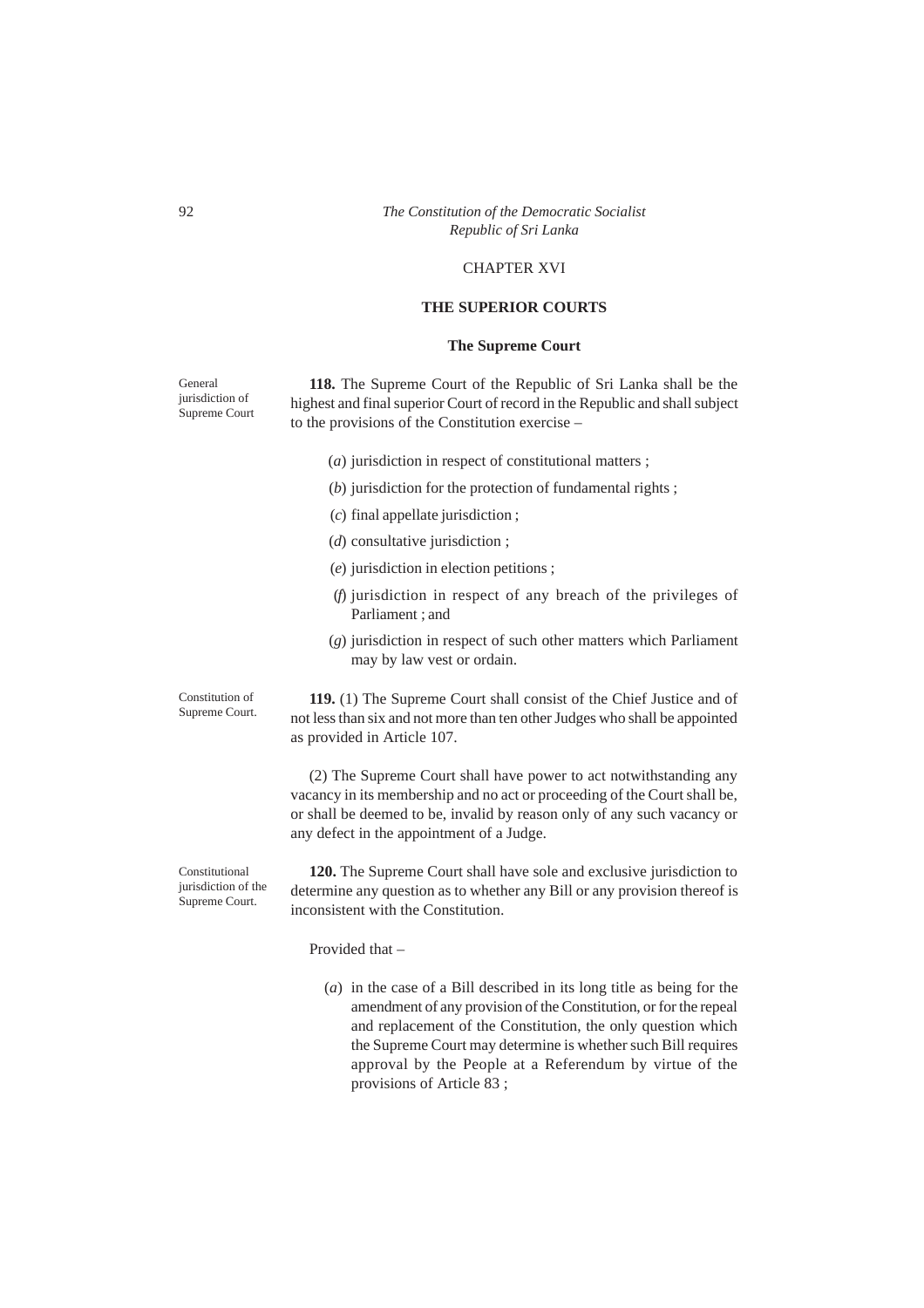- (*b*) where the Cabinet of Ministers certifies that a Bill, which is described in its long title as being for the amendment of any provisions of the Constitution ; or for the repeal and replacement of the Constitution, intended to be passed with the special majority required by Article 83 and submitted to the People by Referendum, the Supreme Court shall have and exercise no jurisdiction in respect of such Bill :
- (*c*) where the Cabient of Ministers certifies that a Bill which is not described in its long title as being for the amendment of any provision of the constitution, or for the repeal and replacement of the Constitution, is intended to be passed with the special majority required by Article 84, the only question which the Supreme Court may determine is whether such Bill requires approval by the People at a Referendum by virtue of the provisions of Article 83 or whether such Bill is required to comply with paragraphs (1) and (2) of Article 82 ; or
- (*d*) where the Cabinet of Ministers certifies that any provision of any Bill which is not described in its long title as being for the amendment of any provision of the Constitution or for the repeal and replacement of the constitution is intended to be passed with the special majority required by Article 84, the only question which the Supreme Court may determine is whether any other provision of such Bill requires to be passed with the special majority required by Article 84 or whether any provision of such Bill requires the approval by the People at a Referendum by virtue of the provisions of Article 83 or whether such Bill is required to comply with the provisions of paragraphs (1) and (2) of Article 82.

**121.** (1) The jurisdiction of the Supreme Court to ordinarily determine any such question as aforesaid may be invoked by the President by a written reference addressed to the Chief Justice, or by any citizen by a petition in writing addressed to the Surpeme Court. Such reference shall be made, or such petition shall be filed, within one week of the Bill being placed on the Order Paper of the Parliament and a copy thereof shall at the same time be delivered to the Speaker. In this paragraph "citizen" includes a body, whether incorporated or unicorporated, if not less than three-fourths of the members of such body are citizens.

(2) Where the jurisdiction of the Supreme Court has been so invoked no proceedings shall be had in Parliament in relation to such Bill until the determination of the Supreme Court has been made, or the expiration of Ordinary exercise of constitutional jurisdiction in respect of Bills.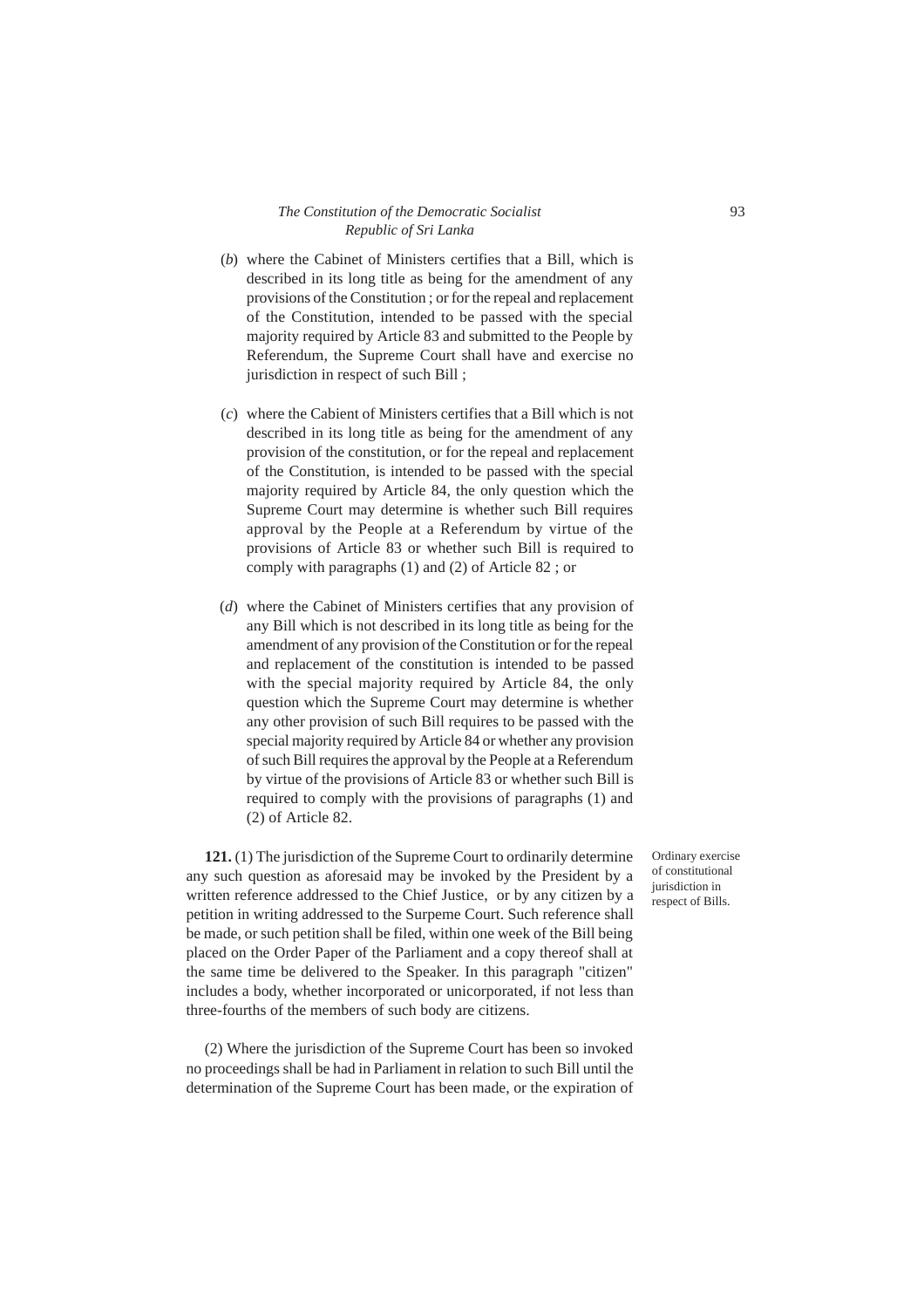a period of three weeks from the date of such reference or petition, whichever occurs first.

(3) The Supreme Court shall make and communicate its determination to the President and to the Speaker within three weeks of the making of the reference or the filing of the petition, as the case may be.

**122.** (1) In the case of a Bill which is, in the view of the Cabinet of Ministers, urgent in the national interest, and bears an endorsement to that effect under the hand of the Secretary to the Cabinet –

- (*a*) the provisions of Article 78(1) and of Article 121, shall subject to the provisions of paragraph (2) of this Article, have no application ;
- (*b*) the President shall by a written reference addressed to the Chief Justice, require the special determination of the Supreme Court as to whether the Bill or any provision thereof is inconsistent with the Constitution. A copy of such reference shall at the same time be delivered to the Speaker ;
- (*c*) the Supreme Court shall make its determination within twentyfour hours (or such longer period not exceeding three days as the President may specify) of the assembling of the Court and shall communicate its determination only to the President and the Speaker.

(2) The provisions of paragraph (2) of Article 121 shall, *mutatis mutandis,* apply to such Bill.

Determination of Supreme Court in respect

**123.** (1) The determination of the Supreme Court shall be accompanied by the reasons therefor and shall state whether the Bill or any provision thereof is inconsistent with the Constitution and if so, which provision or provisions of the Constitution.

(2) Where the Supreme Court determines that the Bill or any provision thereof is inconsistent with the Constitution, it shall also state –

- (*a*) whether such Bill is required to comply with the provisions of paragraphs (1) and (2) of Article 82 ; or
- (*b*) whether such Bill or any provision thereof may only be passed by the special majority required under the provisions of paragraph (2) of Article 84 ; or

Special exercise of constitutional jurisdiction in respect of urgent

Bills.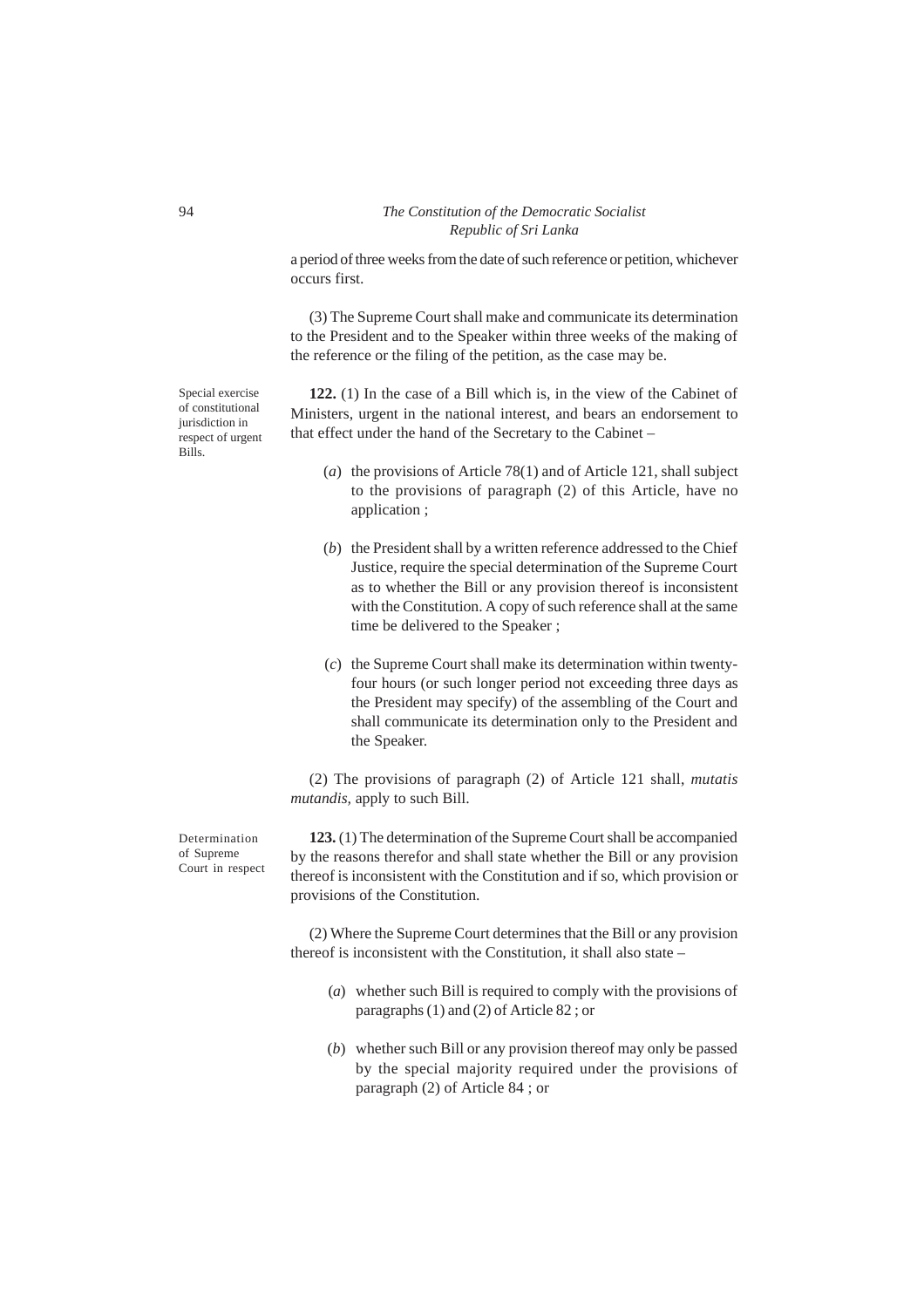(*c*) whether such Bill or any provision thereof requires to be passed by the special majority required under the provisions of paragraph (2) of Article 84 and aprpoved by the People at a Referendum by virtue of the provisions of Article 83, and may specify the nature of the amendments which would make the Bill or such provision cease to be inconsistent.

(3) In the case of a Bill endorsed as provided in Article 122, if the Supreme Court entertains a doubt whether the Bill or any provision thereof is inconsistent with the Constitution, it shall be deemed to have been determined that the Bill or such provision of the Bill is inconsistent with the Constitution, and the Supreme Court shall comply with the provisions of paragraphs (1) and (2) of this Article.

(4) Where any Bill, or the provision of any Bill, has been determined or is deemed to have been determined, to be inconsistent with the Constitution, such Bill or such provision shall not be passed except in the manner stated in the determination of the Supreme Court ;

Provided that it shall be lawful for such Bill to be passed after such amendment as would make the Bill cease to be inconsistent with the Constitution.

**124.** Save as otherwise provided in Articles 120, 121 and 122, no court or tribunal created and established for the administration of justice or other institution, person or body of persons shall in relation to any Bill, have power or jurisdiction to inquire into, or pronounce upon, the constitutionality of such Bill or its due compliance with the legislative process, on any ground whatsoever.

**125.** (1) The Supreme Court shall have sole and exclusive jurisdiction to hear and determine any question relating to the interpretation of the Constitution and accordingly, whenever any such question arises in the course of any proceedings in any other court or tribunal or other institution empowered by law to administer justice or to exercise judicial or quasijudical functions, such question shall forthwith be referred to the Supreme Court for determination. The Supreme Court may direct that further proceedings be stayed pending the determination of such question.

(2) The Supreme Court shall determine such question within two months of the date of reference and make any such consequential order as the circumstances of the case may require.

Validity of Bills and legislative process not to be questioned.

Constitutional jurisdiction in the interpretation of the Constitution.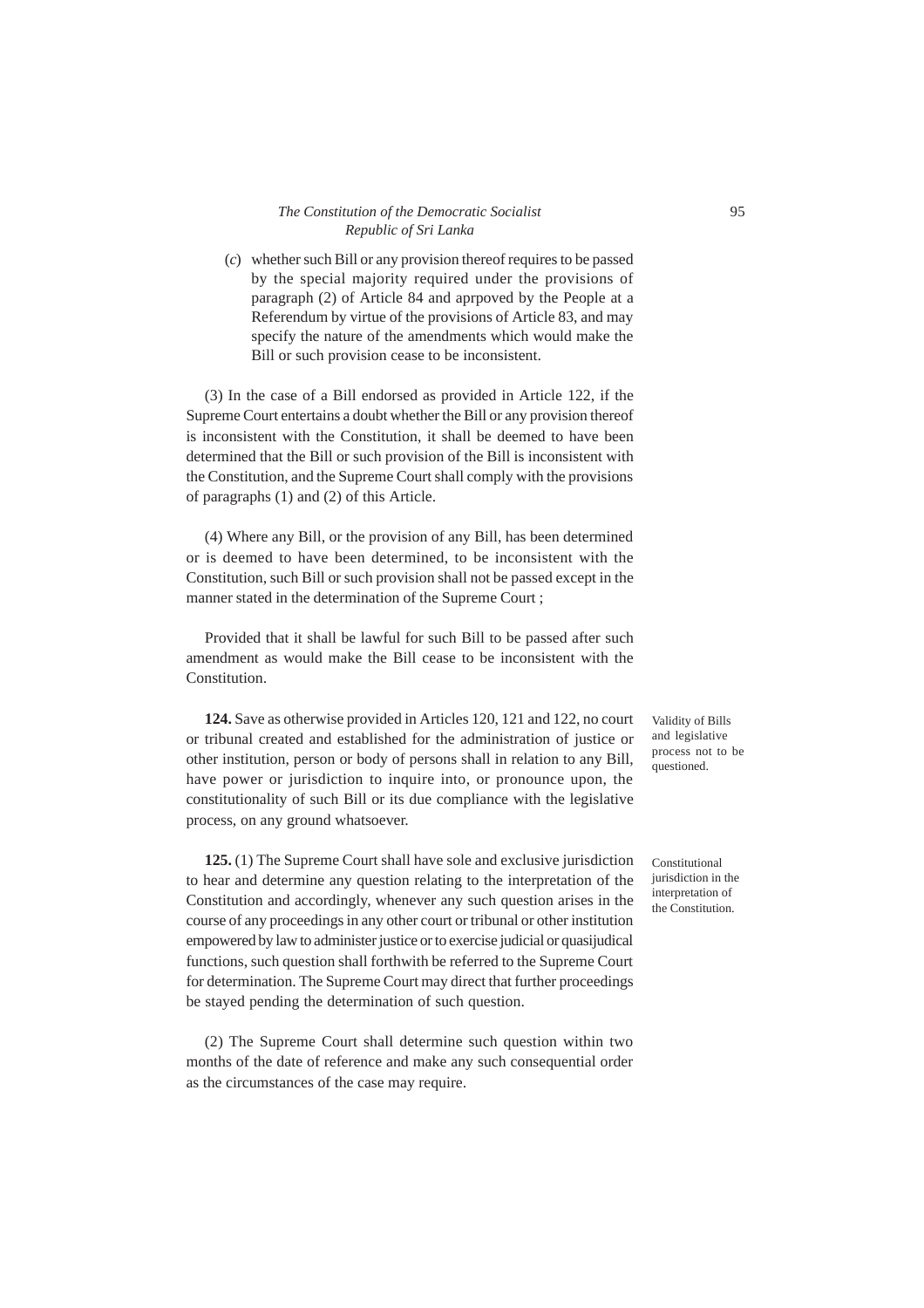Fundamental rights jurisdiction and its exercise.

**126.** (1) The Supreme Court shall have sole and exclusive jurisdiction to hear and determine any question relating to the infringement or imminent infringement by executive or administrative action of any fundamental right or language right declared and recognized by Chapter III or Chapter IV.

(2) Where any person alleges that any such fundamental right or language right relating to such person has been infringed or is about to be infringed by executive or administrative action, he may himself or by an attorney-at-law on his behalf, within one month thereof, in accordance with such rules of court as may be in force, apply to the Supreme Court by way of petition in writing addressed to such Court praying for relief or redress in respect of such infringment. Such application may be proceeded with only with leave to proceed first had and obtained from the Supreme Court, which leave may be granted or refused, as the case may be, by not less than two judges.

(3) Where in the course of hearing in the Court of Appeal into an application for orders in the nature of a writ of habeas corpus, *certiorari,* prohibition, *procedendo, mandamus* or *quo warranto,* it appears to such Court that there is prima facie evidence of an infringement or imminent infringement of the provisions of Chapter III or Chapter IV by a party to such application, such Court shall forthwith refer such matter for determination by the Supreme Court.

(4) The Supreme Court shall have power to grant such relief or make such directions as it may deem just and equitable in the circumstance in respect of any petition or reference referred to in paragraphs (2) and (3) of this Article or refer the matter back to the Court of Appeal if in its opinion there is no infringement of a fundamental right or language right.

(5) The Supreme Court shall hear and finally dispose of any petition or reference under this Article within two months of the filing of such petition or the making of such reference.

**127.** (1) The Supreme Court shall, subject to the Constitution, be the final Court of civil and criminal appellate jurisdiction for and within the Republic of Sri Lanka for the correction of all errors in fact or in law which shall be committed by the Court of Appeal or any Court of First Instance, tribunal or other institution and the judgements and orders of the Supreme Court shall in all cases be final and conclusive in all such matters.

(2) The Supreme Court shall, in the exercise of its jurisdiction, have sole and exclusive cognizance by way of appeal from any order, judgement, decree, or sentence made by the Court of Appeal, where any appeal lies in law to the Supreme Court and it may affirm, reverse or vary any such order,

Appellate jurisdiction.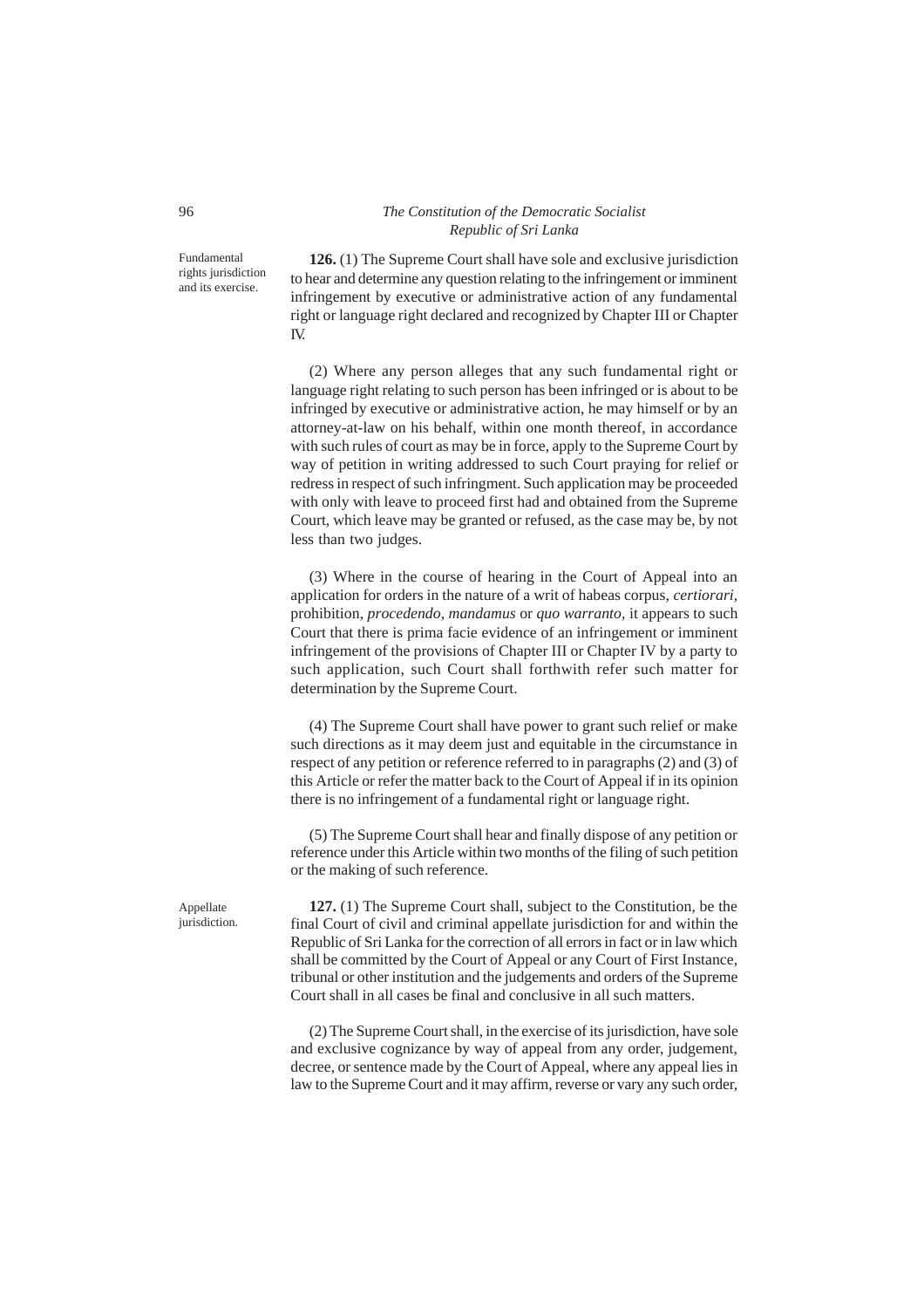judgement, decree or sentence of the Court of Appeal and may issue such directions to any Court of First Instance or order a new trial or further hearing in any proceedings as the justice of the case may require and may also call for and admit fresh or additional evidence if the interests of justice so demands and may in such event, direct that such evidence be recorded by the Court of Appeal or any Court of First Instance.

**l28.** (1) An appeal shall lie to the Supreme Court from any final order, judgement, decree or sentence of the Court of Appeal in any matter or proceedings, whether civil or criminal, which involves a substantial question of law, if the Court of Appeal grants leave to appeal to the Supreme Court *ex mero motu* or at the instance of any aggrieved party to such matter or proceedings :

(2) The Supreme Court may, in its discretion, grant special leave to appeal to the Supreme Court from any final or interlocutory order, judgement, decree, or sentence made by the Court of Appeal in any matter or proceedings, whether civil or criminal, where the Court of Appeal has refused to grant leave to appeal to the Supreme Court or where in the opinion of the Supreme Court, the case or matter is fit for review by the Supreme Court :

Provided that the Supreme Court shall grant leave to appeal in every matter or proceedings in which it is satisfied that the question to be decided is of public or general importance.

(3) Any appeal from an order or judgement of the Court of Appeal, made or given in the exercise of its jurisdiction under Article 139, 140, 141, 142 or 143 to which the President, a Minister, a Deputy Minister or a public officer in his official capacity is a party, shall be heard and determined within two months of the date of filing thereof.

(4) An appeal shall lie directly to the Supreme Court on any matter and in the manner specifically provided for by any other law passed by Parliament.

**129.** (1) If at any time it appears to the President of the Republic that a question of law or fact has arisen or is likely to arise which is of such nature and of such public importance that it is expedient to obtain the opinion of the Supreme Court upon it, he may refer that question to that Court for consideration and the Court may, after such hearing as it thinks fit, within the period specified in such reference or within such time as may be extended by the Preisdent, report to the President its opinion thereon.

(2) Where the Speaker refers to the Supreme Court for inquiry and report all or any of the allegation or allegations, as the case may be, contained in any such resolution as is referred to in Article  $38(2)(a)$ , the Supreme Court shall in accordance with Article 38(2)(d) inquire into such 9-PL 1962

Consultative jurisdiction.

Right of appeal.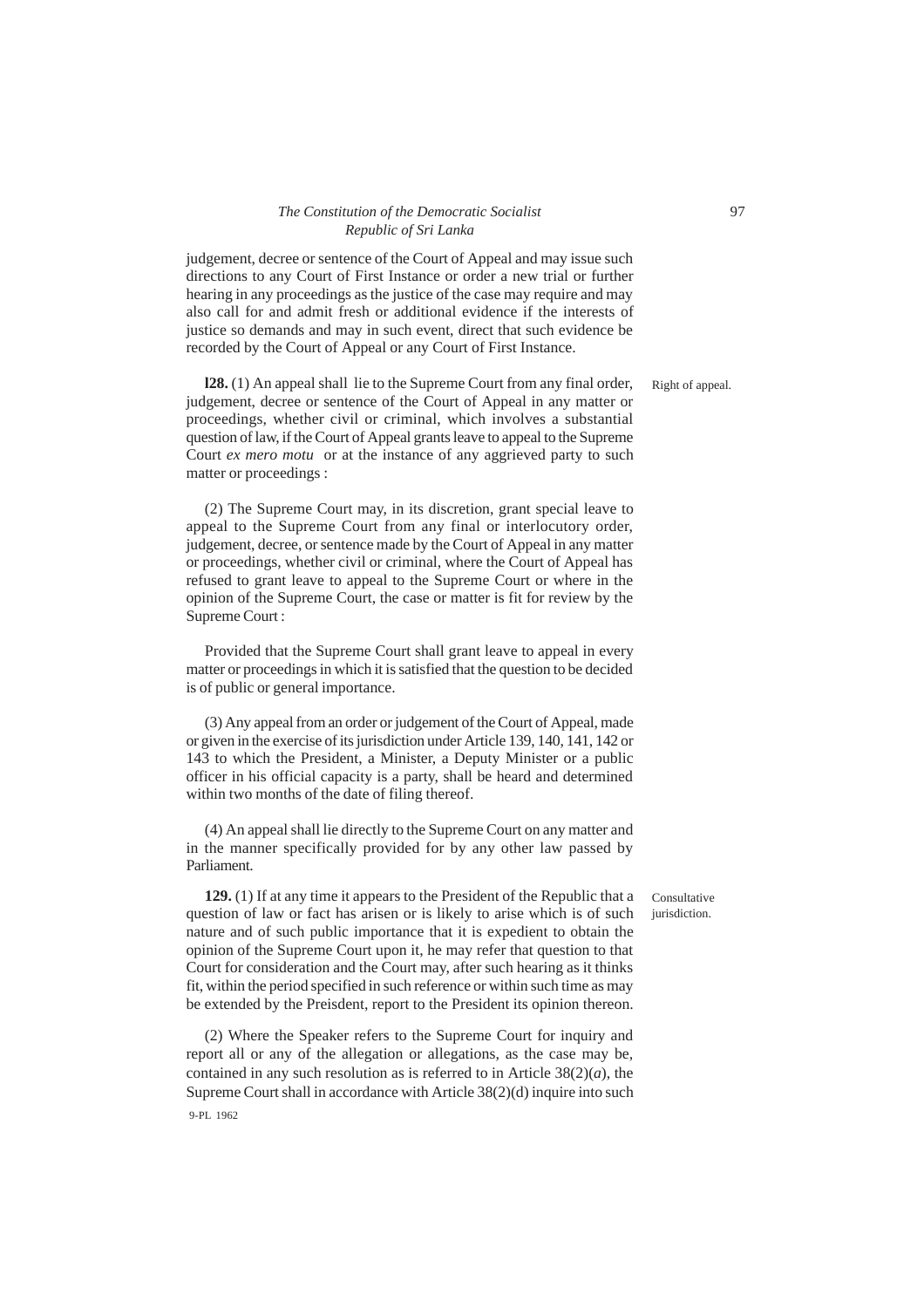allegation or allegations and shall report its determination to the Speaker within two months of the date of reference.

(3) Such opinion, determination and report shall be expressed after consideration by at least five Judges of the Supreme Court, of whom, unless he otherwise directs, the Chief Justice shall be one.

(4) Every proceeding under paragraph (1) of this Article shall be held in private unless the Court for special reasons otherwise directs.

**130.** The Supreme Court shall have the power to hear and determine and make such orders as provided for by law on –

(*a*) any legal proceeding relating to \*\*[election of the President or the validity of a referendum].

(*b*) any appeal from an order or judgement of the Court of Appeal in an election petition case :

Provided that the hearing and determination of a proceeding relating to the \*\*\*[election of the President or the validity of a referendum shall be] by at least five Judges of the Supreme Court of whom, unless he otherwise directs, the Chief Justice shall be one.

**131**. The Supreme Court shall have according to law the power to take cognizance of and punish any person for the breach of the privileges of Parliament.

**132.** (1) The several jurisdictions of the Supreme Court shall be ordinarily exercised at Colombo unless the Chief Justice otherwise directs.

(2) The jurisdiction of the Supreme Court may be exercised in different matters at the same time by the several Judges of that Court sitting apart :

Provided that its jurisdiction shall, subject to the provisions of the Constitution, be ordinarily exercised at all times by not less than three Judges of the Court sitting together as the Supreme Court.

(3) The Cheif Justice may –

(i) of his own motion ; or

Jurisdiction in \*[election and referendum petitions]

Jurisdiction in respect of the breaches of Parliamentary privileges.

Sittings of the Supreme Court.

<sup>\*</sup> Substituted by the Fourteenth Amendment to the Constitution sec. 9(3) for "election petitions."

<sup>\*\*</sup> Substituted by the Fourteenth Amendment to the Constitution sec. 9(1) for "election of the President."

<sup>\*\*\*</sup> Substituted by the Fourteenth Amendment to the Constitution sec. 9(2) for "election of the President shall be."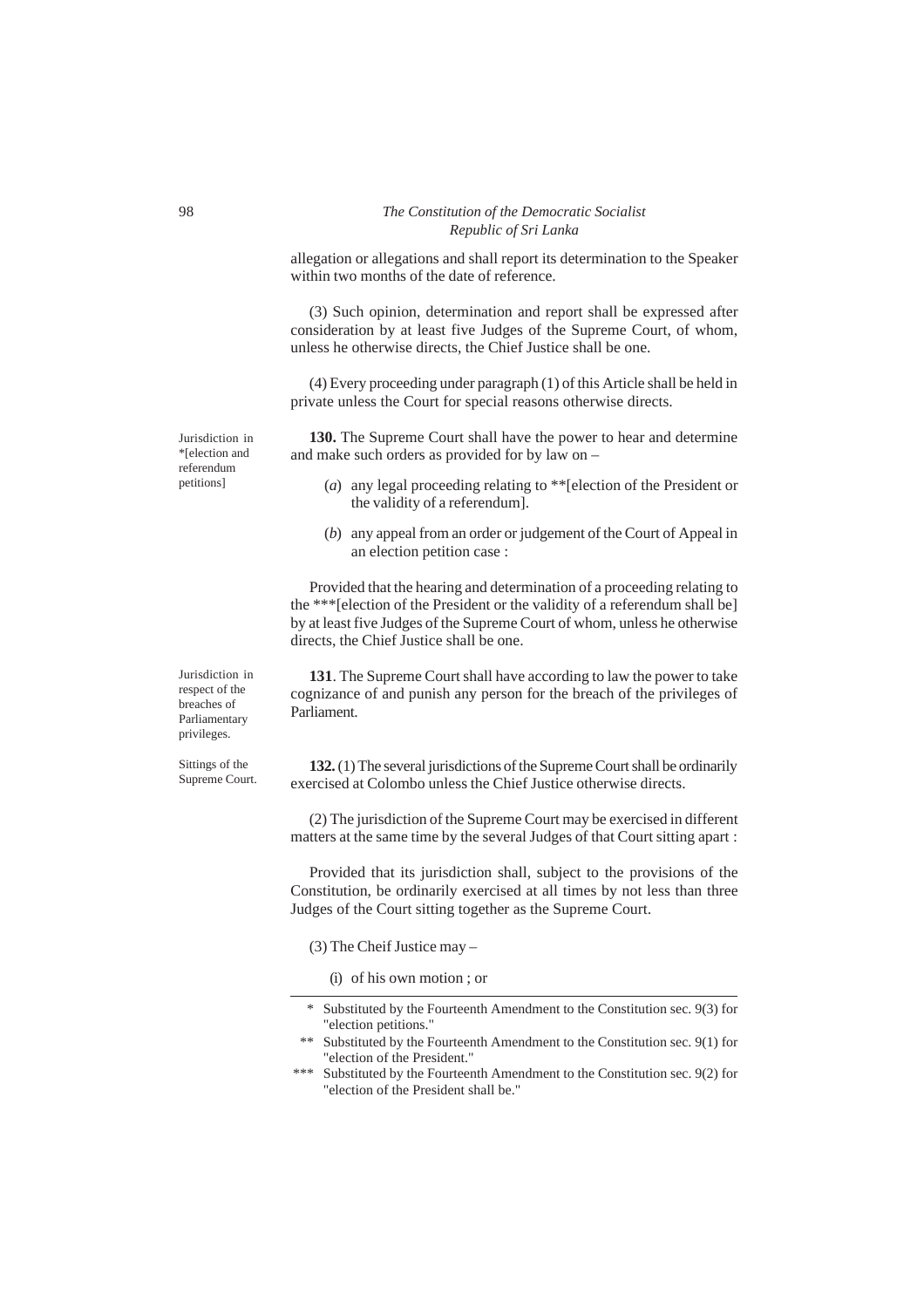## (ii) at the request of two or more Judges hearing any matter ; or

(iii) on the application of a party to any appeal, proceeding or matter if the question involved is in the opinion of the Chief Justice one of general and public importance, direct that such appeal, proceeding or matter be heard by a Bench comprising five or more Judges of the Supreme Court.

(4) The judgement of the Supreme Court shall, when it is not an unanimous decision, be the decision of the majority.

**133.** (1) If at any time there should not be a quorum of the Judges of the Supreme Court available to hold or continue any sittings of the Court, the Chief Justice may with the previous consent of the President request in writing the, attendance at the sittings of the Court as an *ad hoc* Judge, for such period as may be necessary, of the President of the Court of Appeal or any Judge of the Court of Appeal.

(2) It shall be the duty of such a Judge who had been so requested, in priority to other duties of his ofice, to attend the sittings of the Supreme Court at the time and for the period for which his attendance is required and while so attending he shall have all the jurisdictions, powers and privileges and shall perform the duties of a Judge of the Supreme Court.

**134.** (1) The Attorney-General shall be noticed and have the right to be heard in all proceedings in the Supreme Court in the exercise of its jurisdiction under Articles 120, 121, 122, 125, 126, 129(1) and 131.

(2) Any party to any proceedings in the Supreme Court in the exercise of its jurisdiction shall have the right to be heard in such proceedings either in person or by representation by an attorney-at-law.

(3) The Supreme Court may in its discretion grant to any other person or his legal representative such hearing as may appear to the Court to be necessary in the exercise of its jurisdiction under this Chapter.

**135.** The Registry of the Supreme Court shall be in charge of an officer designated the Registrar of the Supreme Court who shall be subject to the supervision, direction and control of the Chief Justice.

**136.** (1) Subject to the provisions of the Constitution and of any law the Chief Justice with any three Judges of the Supreme Court nominated by him, may, from time to time, make rules regulating generally the practice and procedure of the Court including –

Appointment of *ad hoc* Judges.

Right to be heard by the Supreme Court.

Registry of the Supreme Court and office of Registrar.

Rules of the Supreme Court.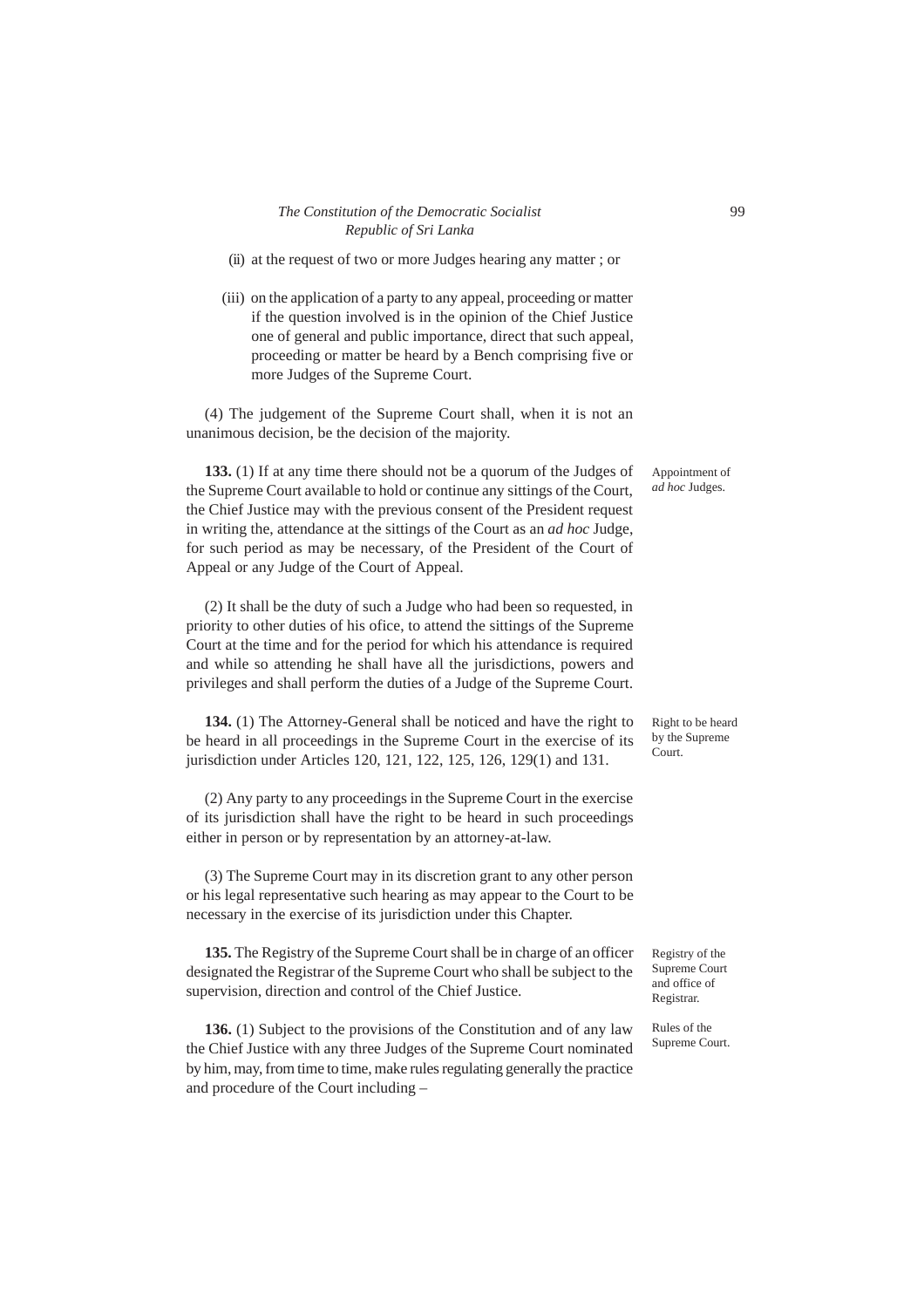- (*a*) rules as to the procedure for hearing appeals and other matters pertaining to appeals including the terms under which appeals to the Supreme Court and the Court of Appeal are to be entertained and provision for the dismissal of such appeals for non-compliance with such rules ;
- (*b*) rules as to the proceedings in the Supreme Court and Court of Appeal in the exercise of the several jurisdictions conferred on such Courts by the Constitution or by any law, including the time within which such matters may be instituted or brought before such Courts and the dismissal of such matters for noncompliance with such rules ;
- (*c*) rules as to the granting of bail ;
- (*d*) rules as to the stay of proceedings ;
- (*e*) rules providing for the summary determination of any appeal or any other matter before such Court by petition or otherwise, which appears to the Court to be frivolous and vexatious or brought for the purpose of delay ;
- (*f*) the preparation of copies of records for the purpose of appeal or other proceedings in the Supreme Court and Court of Appeal ;
- (*g*) the admission, enrolment, suspension and removal of attorneysat-law\* [\* \* \*] and the rules of conduct and etiquette for such attorneys-at-law ;
- (*h*) the attire of Judges, attorneys-at-law, officers of court and persons attending the courts in Sri Lanka whether established by the Constitution, or by Parliament or by existing law ;
- (*i*) the manner in which panels of jurors may be prepared and the mode of summoning, empanelling and challenging of jurors ;
- (*j*) proceedings of Fiscals and other ministerial officers of such courts and the process of such courts and the mode of executing the same ;
- (*k*) the binding effect of the decisions of the Supreme Court ;

<sup>\*</sup> Words "and the appointment of senior attorneys-at-law." omitted by the Eighth Amendment to the Constitution Sec. 3.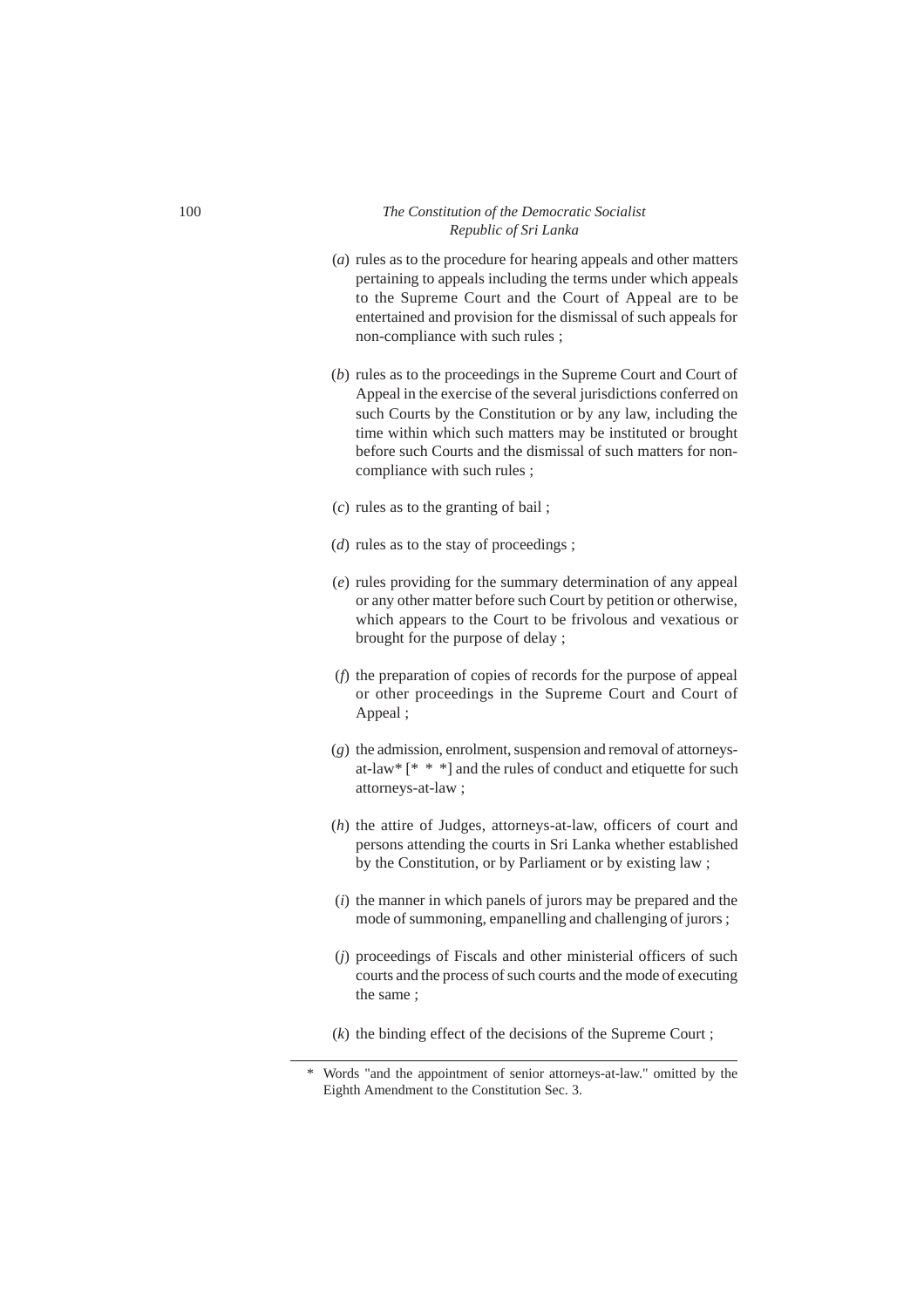(*l*) all matters of practice and procedure including the nature and extent of costs that may be awarded, the manner in which such costs may be taxed and the stamping of documents in the Supreme Court, Court of Appeal, High Court and Courts of First Instance not specially provided by or under any law.

(2) Every rule made under this Article shall be published in the *Gazette* and shall come into operation on the date of such publication or on such later date as may be specified in such rule.

(3) All rules made under this Article shall as soon as convenient after their publication in the *Gazette* be brought before Parliament for approval. Any such rule which is not so approved shall be deemed to be rescinded as from the date it was not so approved, but without prejudice to anything previonsly done thereunder.

(4) The Chief Justice and any three Judges of the Supreme Court nominated by him may amend, alter or revoke any such rules of court and such amendment, alteration or revocation of the rules will operate in the like manner as set out in the preceding paragraph with reference to the making of the rules of court.

#### **The Court of Appeal**

**137.** The Court of Appeal shall consist of the President of the Court of Appeal and not less than six and not more than eleven other Judges who shall be appointed as provided in Article 107.

The Court of Appeal.

**138.** (1) The Court of Appeal shall have and exercise subject to the provisions of the Constitution or of any law, an appellate jurisdiction for the correction of all errors in fact or in law which shall be \*[committed by the High Court, in the exercise of its appellate or original jurisdiction or by any Court of First Instance], tribunal or other institution and sole and exclusive cognizance, by way of appeal, revision and *restitutio in integrum,* of all causes, suits, actions, prosecutions, matters and things \*\*[of which such High Court, Court of First Instance] tribunal or other institution may have taken cognizance :

Provided that no judgement, decree or order of any court shall be reversed or varied on account of any error, defect or irregularity, which

Jurisdiction of the Court of Appeal.

Substituted by the Thirteenth Amendment to the Constitution Sec.  $3(a)$  for "committed by any Court of First Instance."

<sup>\*\*</sup> Substituted by the Thirteenth Amendment to the Constitution Sec. 3(*b*) for "of which such Court of First Instance."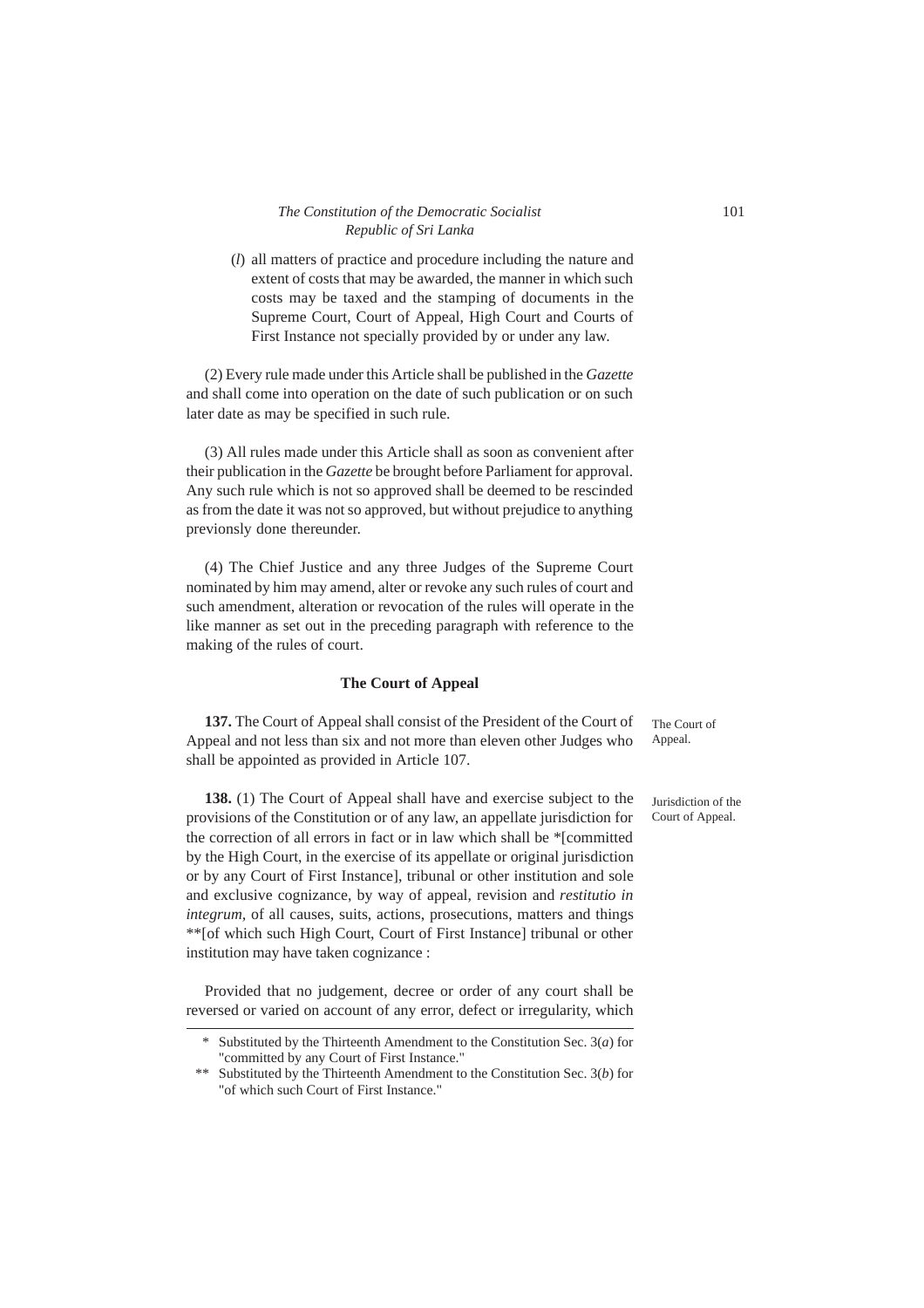has not prejudiced the substantial rights of the parties or occasioned a failure of justice.

(2) The Court of Appeal shall also have and exercise all such powers and jurisdiction, appellate and original, as Parliament may by law vest or ordain.

**139.** (1) The Court of Appeal may in the exercise of its jurisdiction, affirm, reverse, correct or modify any order, judgement, decree or sentence according to law or it may give directions to such Court of First Instance, tribunal or other institution or order a new trial or further hearing upon such terms as the Court of Appeal shall think fit. Powers in appeal.

> (2) The Court of Appeal may further receive and admit new evidence additional to, or supplementary of, the evidence already taken in the Court of First Instance touching the matters at issue in any original case, suit, prosecution or action, as the justice of the case may require.

Power to issue writs, other than writs of habeas corpus.

**140.** Subject to the provisions of the Constitution, the Court of Appeal shall have full power and authority to inspect and examine the records of any Court of First Instance or tribunal or other institution and grant and issue, according to law, orders in the nature of writs of *certiorati,* prohibition, *procedendo, mandamus* and *quo warranto* against the judge of any Court of First Instance or tribunal or other institution or any other person :

\*[provided that Parliament may by law provide that in any such category of cases as may be specified in such law, the jurisdiction conferred on the Court of Appeal by the preceding provisions of this Article shall be exercised by the Supreme Court and not by the Court of Appeal].

Power to issue writs of habeas corpus.

**141**. The Court of Appeal may grant and issue orders in the nature of writs of habeas corpus to bring up before such Court –

- (*a*) the body of any person to be dealt with according to law ; or
- (*b*) the body of any person illegally or improperly detained in public or private custody.

and to discharge or remand and person so brought up or otherwise deal with such person according to law :

<sup>\*</sup> Inserted by the First Amendment to the Constitution sec, 2, w. e. f. Sept., 7th 1978.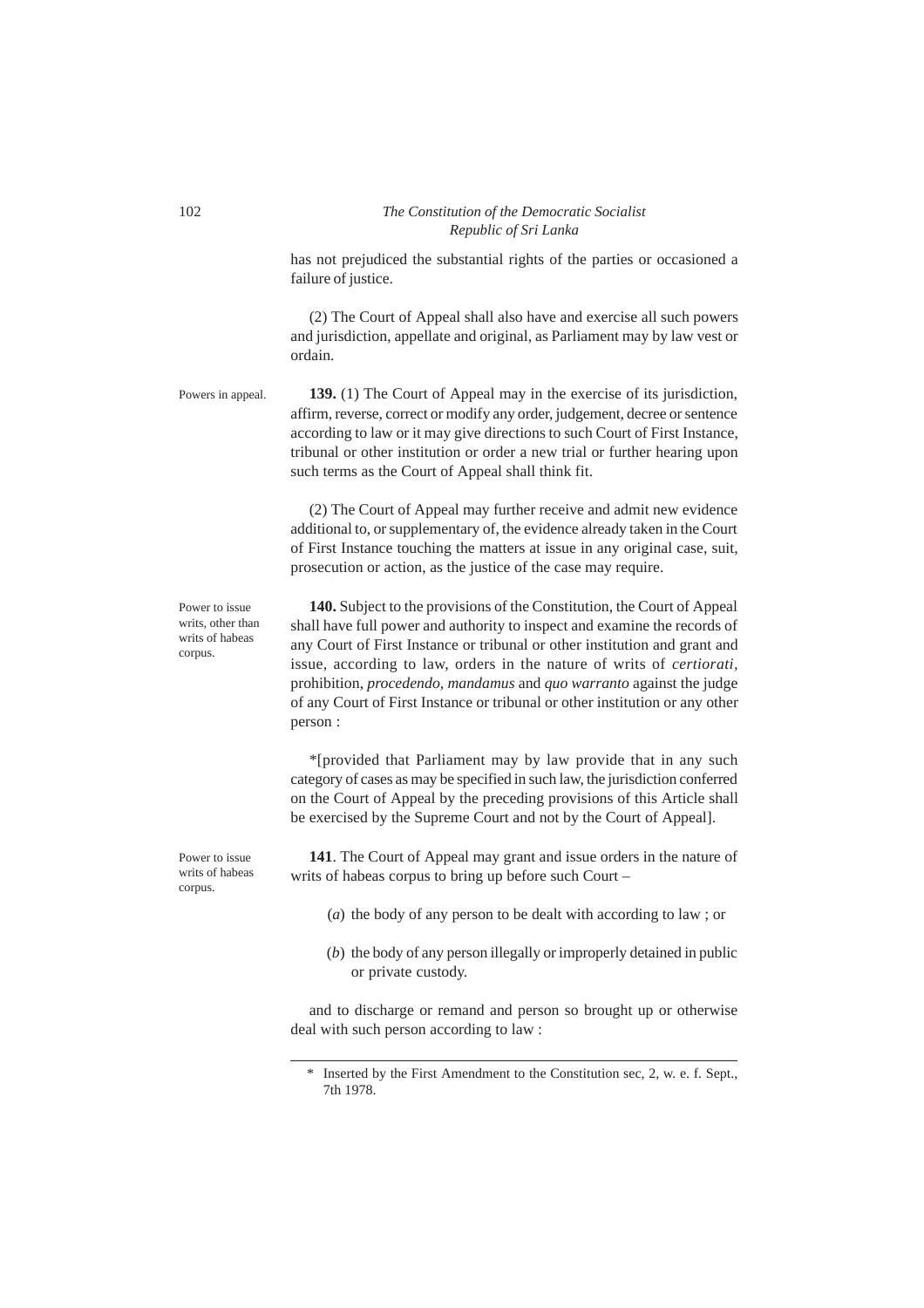Provided that it shall be lawful for the Court of Appeal to require the body of such person to be brought up before the most convenient Court of First Instance and to direct the judge of such court to inquire into and report upon the acts of the alleged imprisonment or detention and to make such provision for the interim custody of the body produced as to such court shall seem right ; and the Court of Appeal shall upon the receipt of such report, make order to discharge or remand the person so alleged to be imprisoned or detained or otherwise deal with such person according to law and the Court of First Instance shall conform to and carry into immediate effect, the order so pronounced or made by the Court of Appeal :

Provided further that if provision be made by law for the exercise by any court, of jurisdiction in respect of the custody and control of minor children, then the Court of Appeal, if satisfied that any dispute regarding the custody of any such minor child may more properly be dealt with by such court, direct the parties to make application in that court in respect of the custody of such minor child.

**142.** The Court of Appeal may direct –

- (i) that a prisoner detained in any prison be brought before a courtmartial or any Commissioners acting under the authority of any Commission from the President of the Republic for trial or to be examined relating to any matters pending before any such court-martial or Commissioners respectively ; or
- (ii) that a prisoner detained in prison be removed from one custody to another for purposes of trial.

**143.** The Court of Appeal shall have the power to grant and issue injunctions to prevent any irremediable mischief which might ensure before a party making an application for such injunction could prevent the same by bringing an action in any Court of First Instance :

Provided that it shall not be lawful for the Court of Appeal to grant an injunction to prevent a party to any action in any court from appealing to or prosecuting an appeal to the Court of Appeal or to prevent any party to any action in any court from insisting upon any ground of action, defence or appeal, or to prevent any person from suing or prosecuting in any court, except where such person has instituted two separate actions in two different courts for and in respect of the same cause of action, in which case the Court of Appeal shall have the power to intervene by restraining him from prosecuting one or other of such actions as to it may seem fit.

Power to bring up and remove prisoners.

Power to grant injunctions.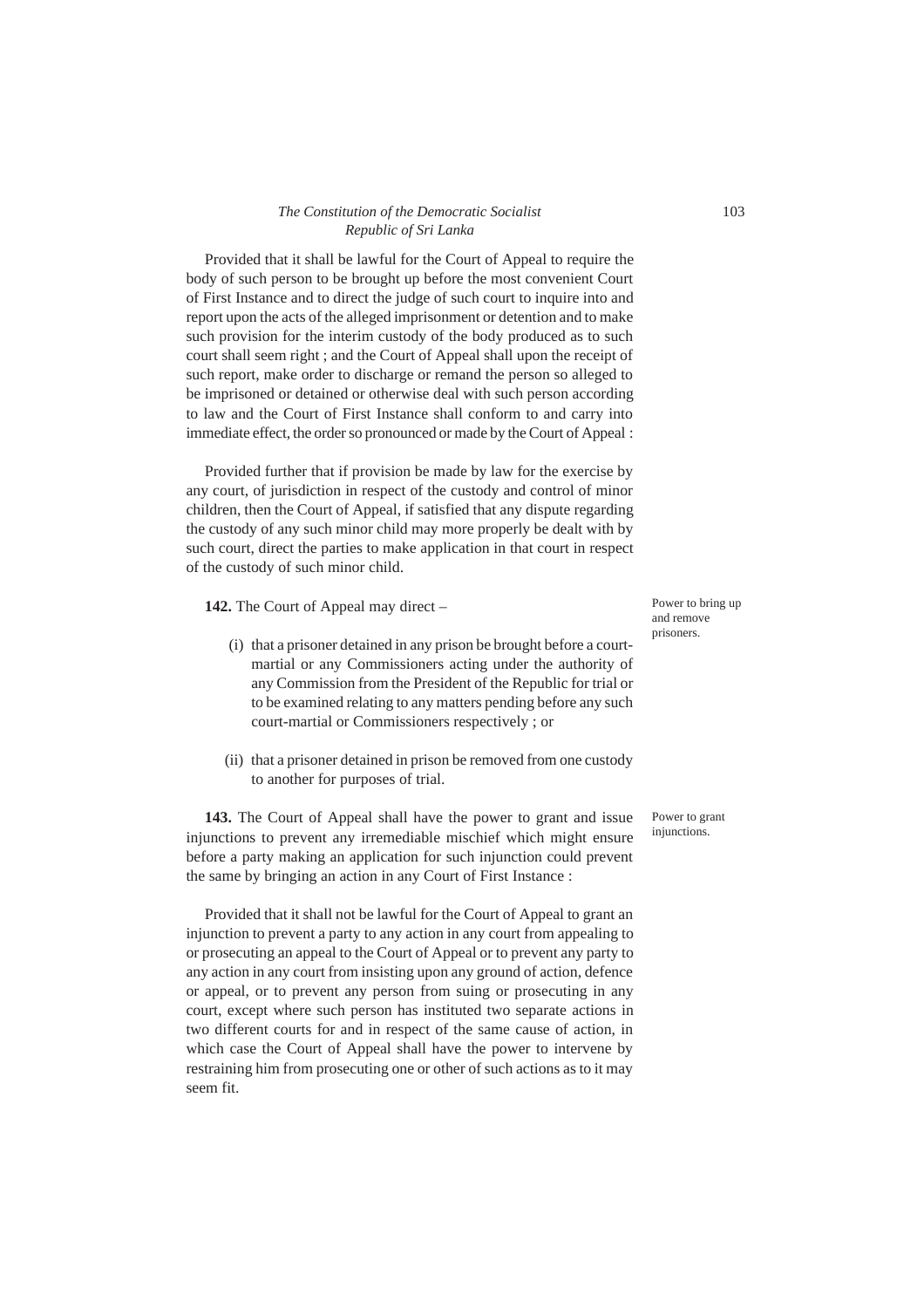Parilamentary election petitions.

**144.** The Court of Appeal shall have and exercise jurisdiction to try election petitions in respect of the election to the membership of Parliament in terms of any law for the time being applicable in that behalf.

Inspection of records.

Sittings of the

**145.** The Court of Appeal may, *ex mero motu* or on any application made, call for, inspect and examine any record of any Court of First Instance and in the exercise of its revisionary powers may make any order thereon as the interests of justice may require.

**146.** (1) The Court of Appeal shall ordinarily exercise its jurisdiction at Colombo : Court of Appeal.

> Provided however that the Chief Justice may from time to time when he deems it so expedient direct that the Court of Appeal shall hold its sittings and exercise its jurisdiction in any judicial zone or district, specified in the direction.

> \*[(2) The jurisdiction of the Court of Appeal may be exercised in different matters at the same time by the several judges of the Court sitting apart :

# Provided that –

- (i) its jurisdiction in respect of
	- (*a*) judgements and orders of the High Court pronounced at a trial at Bar, shall be exercised by at least three Judges of the Court ; and
	- (*b*) other judgement and orders of the High Court, shall be exercised by at least two Judges of the Court ;
- (ii) its jurisdiction in respect of its powers under Article 144 shall be exercised by the President of the Court of Appeal or any judge of that Court nominated by the President or one or more of such Judges nominated by the President of whom such President may be one ;
- (iii) its jurisdiction in respect of other matters, shall be exercised by a single Judge of the Court, unless the President of the Court of Appeal by general or special order otherwise directs].

<sup>\*</sup> Original para (2) repealed and substituted by the Eleventh Amendment to the Constitution sec. 6.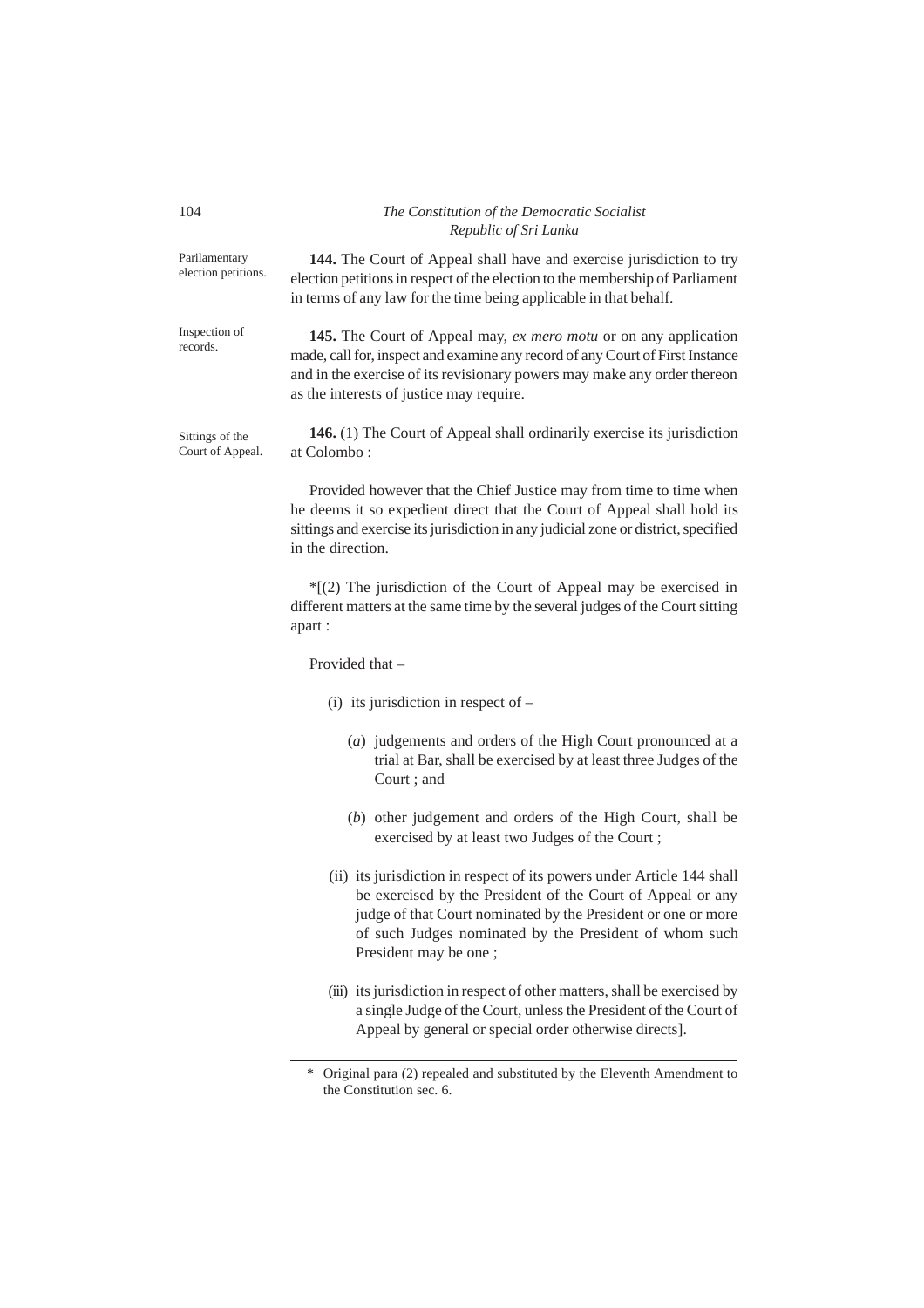(3) In the event of any difference of opinion between two Judges constituting the Bench, the decision of the Court shall be suspended until three Judges shall be present to review such matter.

(4) The judgment of the Court of Appeal, shall when it is not an unanimous decision, be the decision of the majority.

**147.** The Registry of the Court of Appeal shall be in charge of an Officer designated as the Registrar of the Court of Appeal who shall be subject to the supervision, direction and control of the President of the Court of Appeal.

Registry of the Court of Appeal and office of Registrar.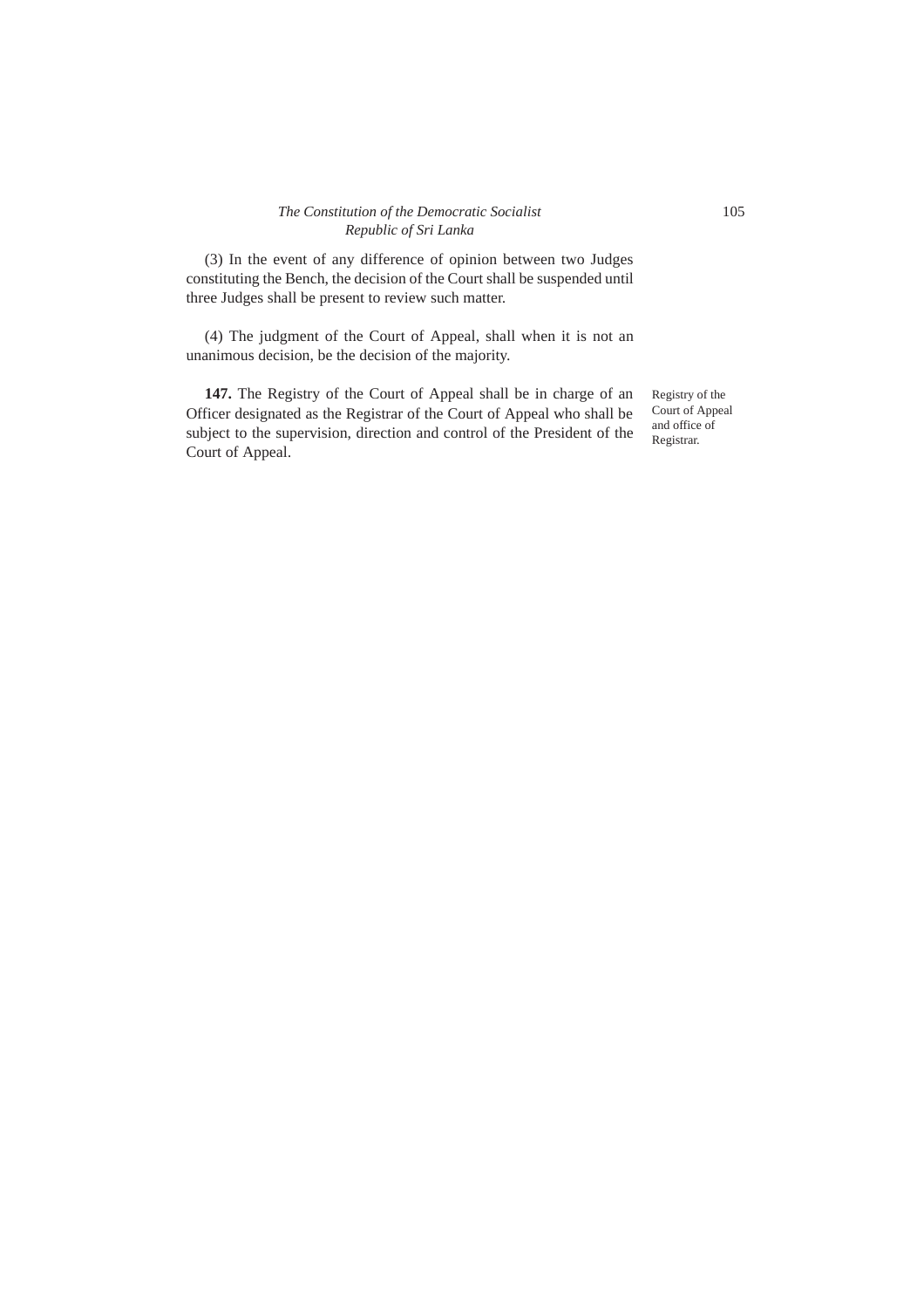# CHAPTER XVII

# **FINANCE**

**148.** Parliament shall have full control over public finance. No tax, rate or any other levy shall be imposed by any local authority or any other public authority, except by or under the authority of a law passed by Parliament or of any existing law.

**149.** (1) The funds of the Repubilc not allocated by law to specific purposes shall from one Consolidated Fund into which shall be paid the produce of all taxes, imposts, rates and duties and all other revenues and receipts of the Republic not allocated to specific purposes.

(2) The interest on the public debt, sinking fund payments, the costs, charges and expenses incidental to the collection, management and receipt of the Consolidated Fund and such other expenditure as Parliament may determine shall be charged on the Consolidated Fund.

**150.** (1) Save as otherwise expressly provided in paragraphs (3) and (4) of this Article, no sum shall be withdrawn from the Consolidated Fund except under the authority of a warrant under the hand of the Minister in charge of the subject of Finance.

(2) No such warrant shall be issued unless the sum has by resolution of Parilament or by any law been granted for specified public services for the financial year during which the withdrawal is to take place or is otherwise lawfully, charged on the Consolidated Fund.

(3) Where the President dissolves Parliament before the Appropriation Bill for the financial year has passed into law, he may, unless Parliament shall have already made provision, authorize the issue from the Consolidated Fund and the expenditure of such sums as he may consider necessary for the pubilc services until the expiry of a period of three months from the date on which the new Parliament is summoned to meet.

(4) Where the President dissolves Parliament and fixes a date or dates for a General Election the President may, unless Parilament has already made provision in that behalf, authorize the issue from the Consolidated Fund and the expenditure of such sums as he may, after consultation with the Commissioner of Elections, consider necessary for such elections.

Contingencies Fund.

**151.** (1) Notwithstanding any of the provisions of Article 149, Parliament may by law create a Contingencies Fund for the purpose of providing for urgent and unforeseen expenditure.

Control of Parliament over public finance.

Consolidated Fund.

106

Withdrawals of

sums from Conslidated Fund.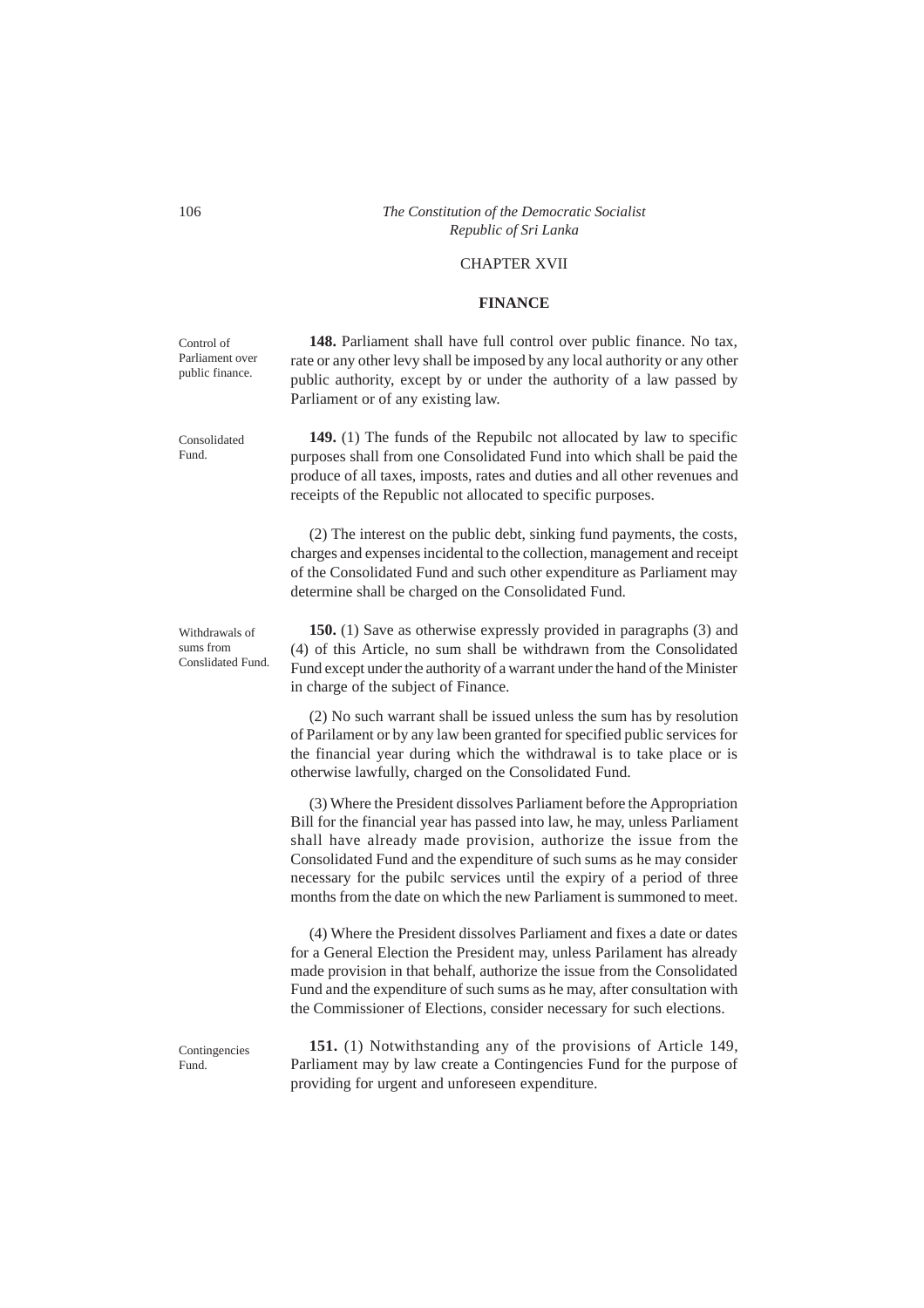(2) The Minister in charge of the subject of Finance, if satisfied –

- (*a*) that there is need for any such expenditure ; and
	- (*b*) that no provision for such expenditure exists,

may, with the consent of the President, authorize provision to be made therefor by an advance from the Contingencies Fund.

(3) As soon as possible after every such advance, a Supplementary Estimate shall be presented to Parliament for the purpose of replacing the amount so advanced.

**152.** No Bill or motion, authorizing the disposal of, or the imposition of charges upon, the Consolidated Fund or other funds of the Republic, or the imposition of any tax or the repeal, augmentation or reduction of any tax for the time being in force shall be introduced in Parliament except by a Minister and unless such Bill or motion has been approved either by the Cabinet of Ministers or in such manner as the Cabinet of Ministers may authorize.

**153.** (1) There shall be an Auditor-General who \*[shall, subject to the provisions of Article 41C, be appointed by the president] and who shall hold office during good behaviour.

(2) The salary of the Auditor-General shall be determined by Parliament, shall be charged on the Consolidated Fund and shall not be diminished during his term of office.

(3) The office of the Auditor-General shall become vacant –

- (*a*) upon his death ;
- (*b*) on his resignation in writing addressed to the President ;
- (*c*) on his attaining the age of sixty years ;
- (*d*) on his removal by the President on account of ill health or physical or mental infirmity ; or
- (*e*) on his removal by the President upon an address of Parliament.

Special Provisions as to Bills affecting public revenue.

Auditor General.

<sup>\*</sup> Substituted by the Seventeenth Amendment to the Constitution Sec. 18(1). for "shall be appointed by the President."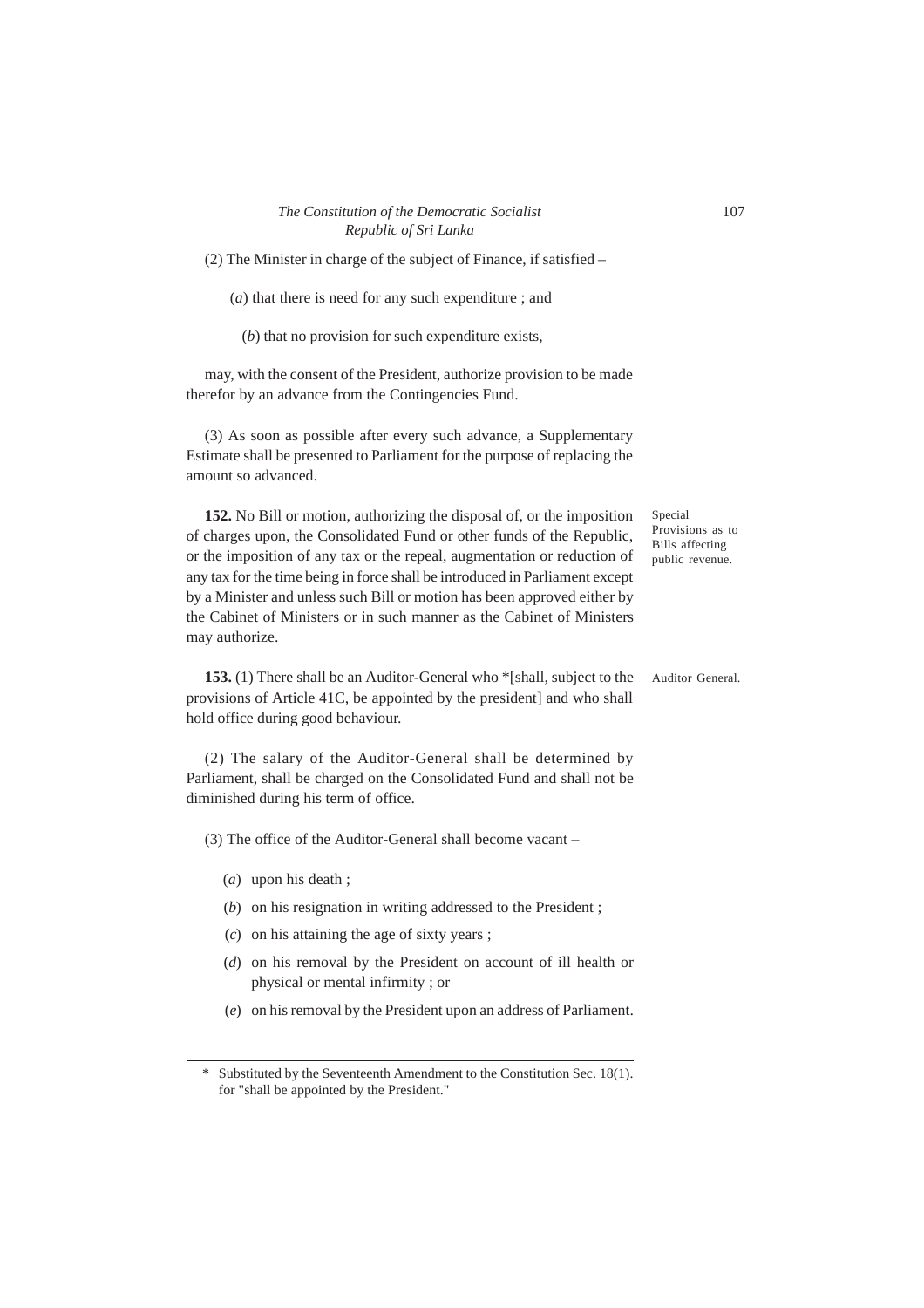(4) Whenever the Auditor-General is unable to discharge the functions of his office, \*[the President may, subject to the provisions of Article 41C, appoint] a person to act in the place of the Auditor-General.

Duties and functions of Auditor-General.

**154.** (1) The Auditor-General shall audit the accounts of all departments of Government, the Offices of the Cabinet of Ministers, the Judicial Service Commission, the Public Service Commission, the Parliament Commissioner for Administration, the Secretary-General of Parliament and the Commissioner of Elections, local authorities, public corporations and business or other undertakings vested in the Government under any written law.

(2) Notwithstanding the provisions of paragraph (1) of this Article, the Minister in charge of any such public corporation or business or other undertaking may, with the concurrence of the Minister in charge of the subject of Finance and in consultation with the Auditor-General, appoint a qualified auditor or auditors to audit the accounts of such public corporation or business or other undertaking. Where such appointment has been made by the Minister, the Auditor-General may, in writing, inform such auditor or auditors that he proposes to utilize his or their services for the performance and discharge of the Auditor-General's duties and functions in relation to such public corporation, business or other undertaking and thereupon such auditor or auditors shall act under the direction and control of the Auditor-General.

(3) The Auditor-General shall also perform and discharge such duties and functions as may be prescribed by Parilament by law.

(4) (*a*) The Auditor-General may for the purpose of the performance and discharge of his duties and functions engage the services of a qualified auditor or auditors who shall act under his direction and control.

(b) If the Auditor-General is of opinion that it is necessary to obtain assistance in the examination of any technical, professional or scientific problem relevant to the audit, he may engage the services of –

- (i) a person not being an employee of the department, body or authority the accounts of which are being audited, or
- (ii) any technical or professional or scientific institution not being an institution which has any interest in the management of the affairs of such department, body or authority.

<sup>\*</sup> Substituted by the Seventeenth Amendment to the Constitution Sec. 18(2). for "the President may appoint."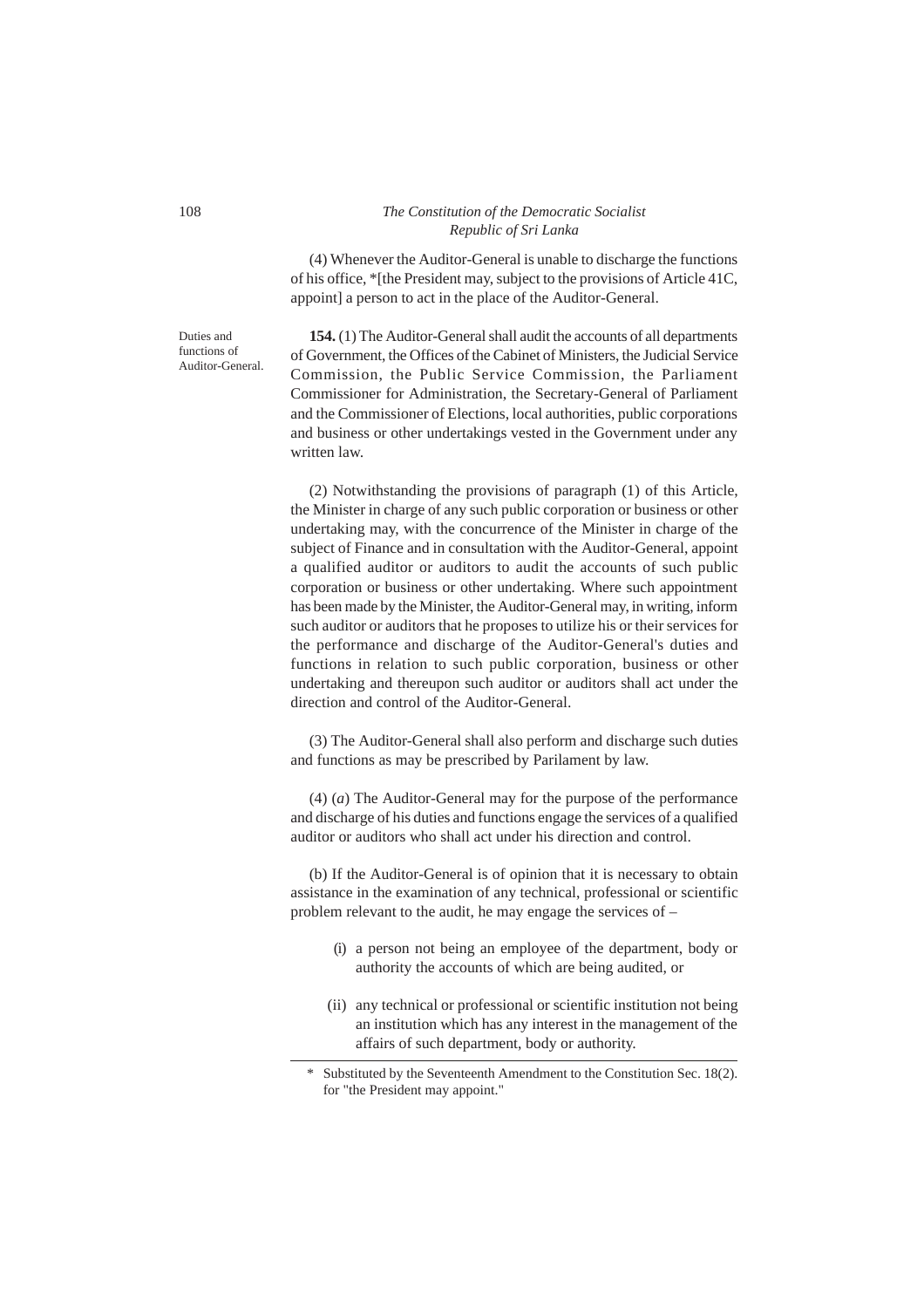and such person or institution shall act under his direction and control.

(5) (*a*) The Auditor-General or any person authorized by him shall in the performance and discharge of his duties and functions be entitled –

- (i) to have access to all books, records, returns and other documents ;
- (ii) to have access to stores and other property ; and
- (iii) to be furnished with such information and explanations as may be necessary for the performance of such duties and functions.

(*b*) Every qualified auditor appointed to audit the accounts of any public corporation, or business or other undertaking, or any person authorized by such auditor shall be entitled to like access, information and explanations in relation to such public corporation, or business or other undertaking.

(6) The Auditor-General shall within ten months after the close of each financial year and as and when he deems it necessary report to Parliament on the performance and, discharge of his duties and functions under the Constitution.

(7) Every qualified auditor appointed under the provisions of paragraph (2) of this Article shall submit his report to the Minister and also submit a copy thereof to the Auditor-General.

- (8) In this Article, "qualified auditor" means
	- (*a*) an individual who, being a member of the Institute of Chartered Accountants of Sri Lanka, or of any other Institute established by law, possesses a certificate to practise as an Accountant issued by the Council of such Institute ; or
	- (*b*) a firm of Accountants each of the resident partness of which, being a member of the Institute of Chartered Accountants of Sri Lanka or of any other Institute established by law, possesses a certificate to practise as an Accountant issued by the Council of such Institute.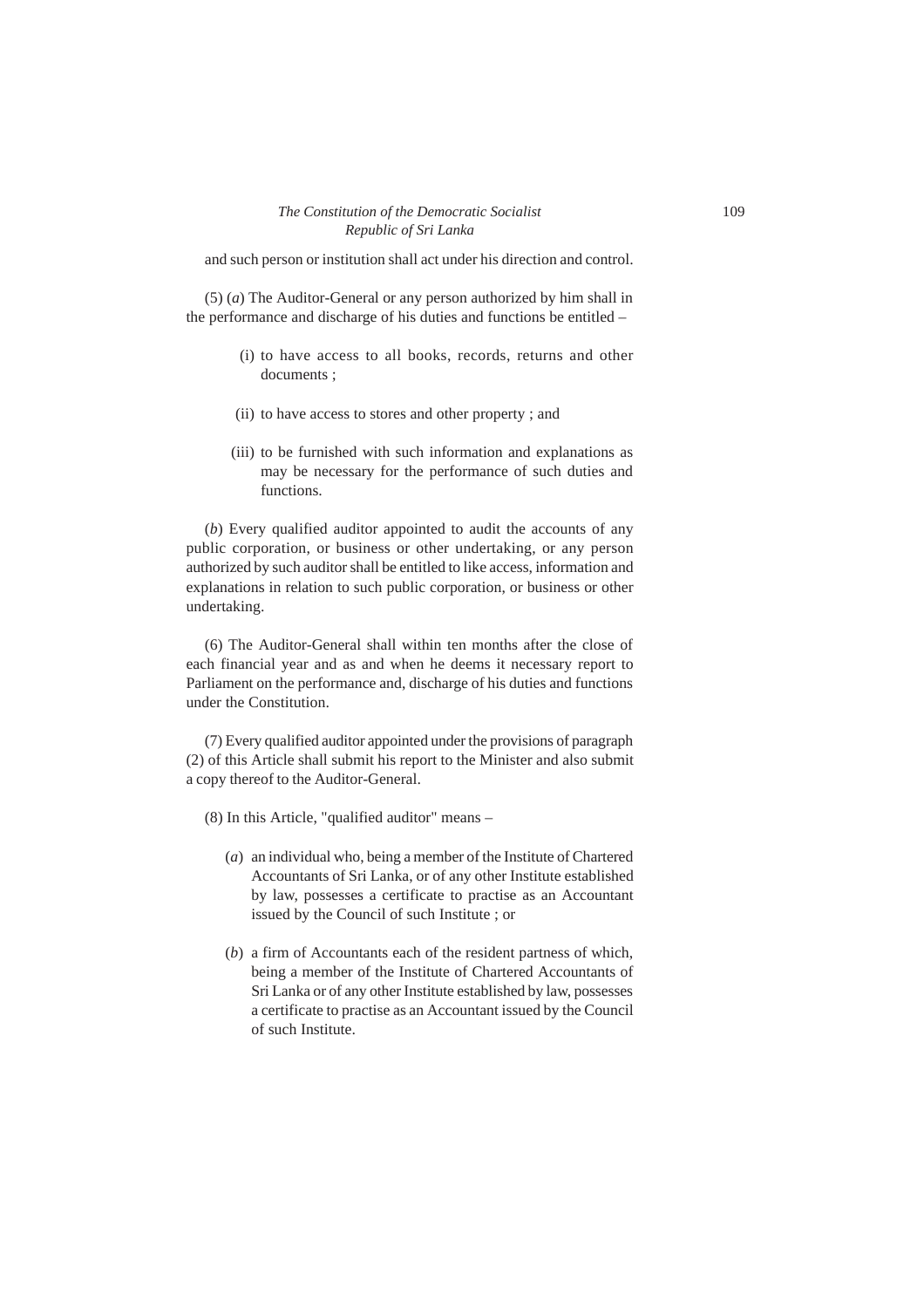#### \*[CHAPTER XVIIA]

Establishment of Provincial Councils.

**154A.** (1) Subject to the provisions of the Constitution, a Provincial Council shall be established for every Province specified in the Eighth Schedule with effect from such date or dates as the President may appoint by Order published in the *Gazette.* Different dates may be appointed in respect of different Provinces.

(2) Every Provincial Council established under paragraph (1) shall be constituted upon the election of the members of such Council in accordance with the law relating to Provincial Council elections.

(3) Notwithstanding anything in the preceding provisions of this Article, Parilament may by, or under, any law provide for two or three adjoining Provinces to form one administrative unit with one elected Provincial Council, one Governor, one Chief Minister and one Board of Ministers and for the manner of determining whether such Provinces should continue to be administered as one administrative unit or whether each such Province should constitute a separate administrative unit with its own Provincial Council, and a separate Governor, Chief Minister and Board of Ministers.

**154B**. (1) There shall be a Governor for each Province for which a Provincial Council has been established in accordance with Article 154A.

(2) The governor shall be appointed by the President by warrant under his hand and shall hold office, in accordance with Article 4(b), during the pleasure of the President.

(3) The Governor may, by writing addressed to the President, resign his office.

(4) (*a*) The Provincial Council may, subject to sub-paragraph (b), present an address to the President advising the removal of the Governor on the ground that the Governor –

- (i) has intentionally violated the provisions of the Constitution ;
- (ii) is guilty of miscounduct or corruption involving the abuse of the powers of his office ; or
- (iii) is guilty of bribery or an offence involving moral turpitude,

Governor.

<sup>\*</sup> Chapter XVIIA Articles 154A to 154T inserted by the Thirteenth Amendment to the Constitution Sec. 4.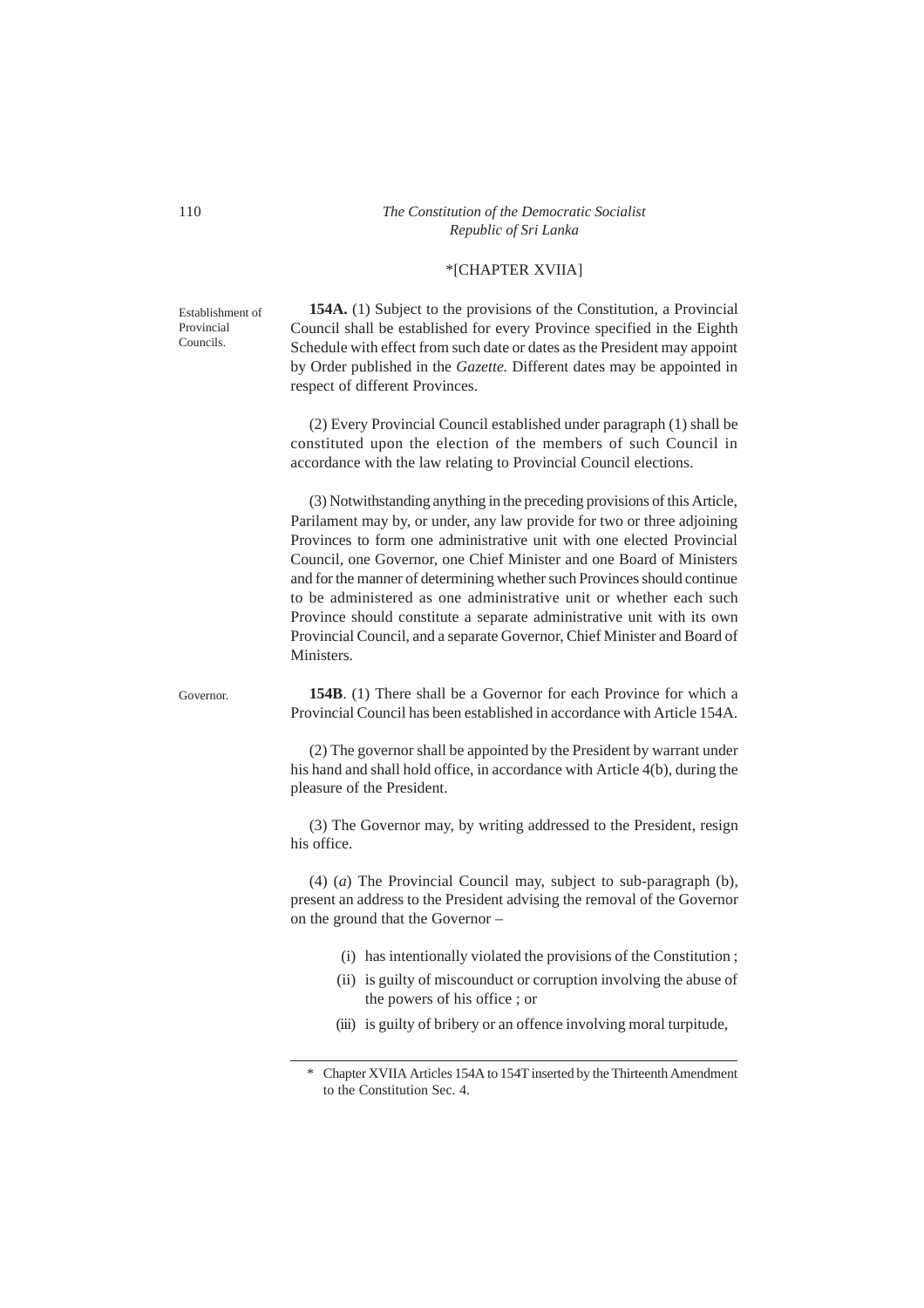if a resolution for the presentation of such address is pased by not less than two-thirds of the whole number of members of the Council (including those not present).

(*b*) No resolution for the presentation of an address to the President advising the removal of the Governor on the grounds referred to in subparagraph (*a*) shall be enteretained by the Chiarman of the Provincial Council or discussed at the Council, unless notice of such resolution is signed by not less than one-half of the whole number of members present.

(5) Subject to the preceding provisions of this Article, the Governor shall hold office for a period of five years from the date he assumes office.

(6) every person appointed as Governor shall assume office upon taking or subscribing, the oath or making or subscribing the affirmation, set out in the Fourth Schedule, before the President.

(7) Upon such assumption of office a Governor shall cease to hold any other office created or recognized by the Constitution, and if he is a Member of Parliament, shall vacate his seat in Parliament. The Governor shall not hold any other office or place of profit.

(8) (*a*) The Governor may, from time to time, summon the Provincial Council to meet at such time and place as he thinks fit, but two months shall not intervene between the last sitting in one session and the date appointed for the first sitting in the next session.

(*b*) The Governor may, from time to time, prorogue the Provincial Council.

(*c*) The Governor may dissolve the Provincial Council.

(*d*) The Governor shall exercise his powers under this paragraph in accordance with the advice of the Chief Minister, so long as the Board of Ministers commands, in the opinion of the Governor, the support of the majority of the Provincial Council.

(9) Without prejudice to the powers of the President under Article 34 and subject to his directions the Governor of a Province shall have the power to grant a pardon to every person convicted of an offence against a statute made by the Provincial Council of that Province or a law made by Parilament on a matter in respect of which the Provincial Council has power to make statutes and to grant a respite or remission of punishment imposed by Court on any such person ;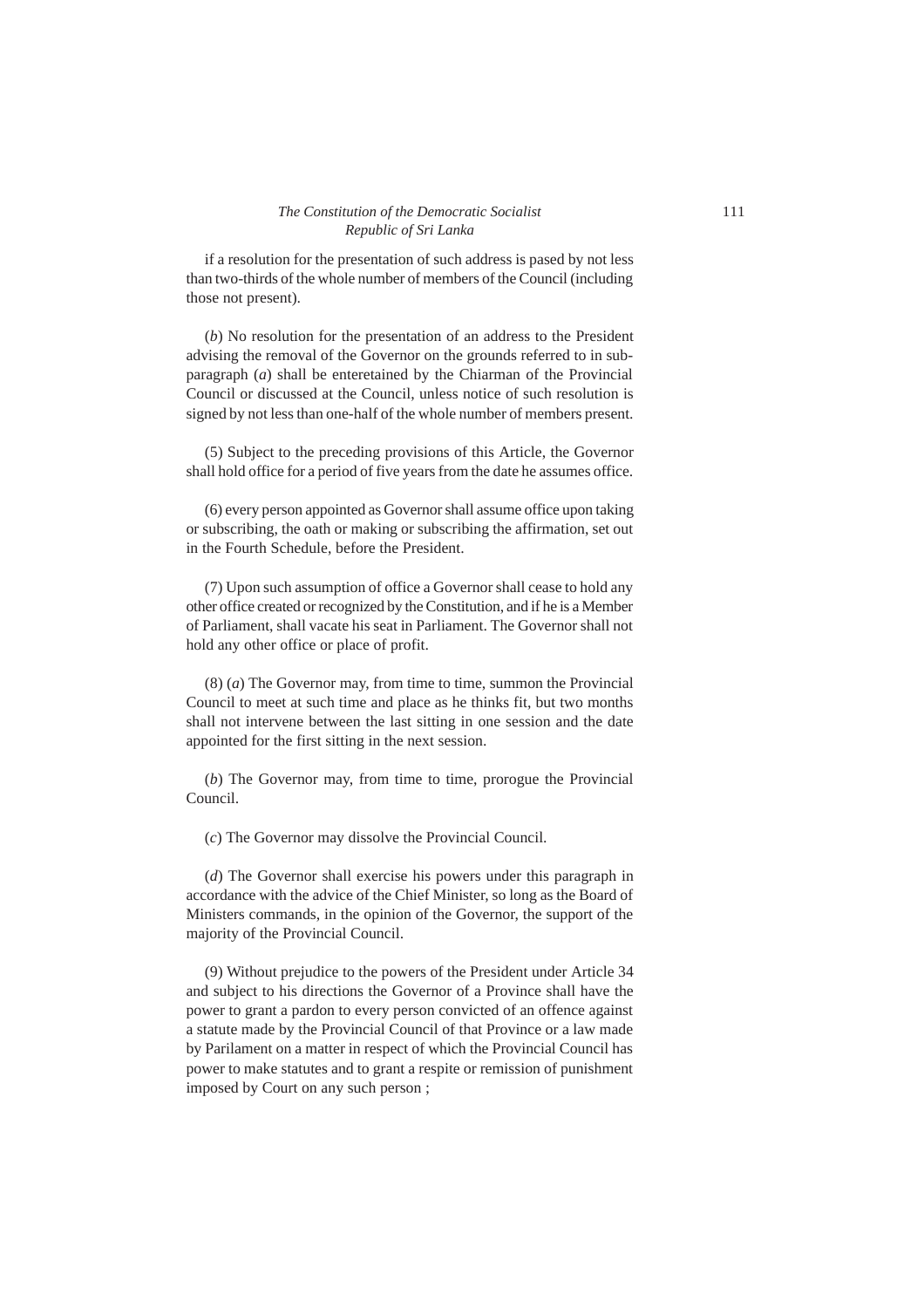Provided that where the Governor does not agree with the advice of the Board of Ministers in any case and he considers it necessary to do so in the pubilc interest, he may refer that case to the President for oders.

(10) (*a*) The Governor may address the Provincial Council and may for that purpose require the attendance of members.

(*b*) The Governor may also send messages to the Council either with respect to a statute then pending with the Council, or otherwise and when a message is so sent the Council shall with all convenient despatch consider any matter required by the message to be taken into consideration.

(11) It shall be the duty of the Chief Minister of every Province –

- (*a*) to communicate to the Governor of the Province all decisions of the Board of Ministers relating to the administration of the affairs of the Province and the proposals for legislation ;
- (*b*) to furnish such information relating to the administration of the affairs of the Provine and proposals for legislation as the Governor may call for ; and
- (*c*) if the Governor so requires, to submit for consideration of the Board of Ministers any matter on which a decision has been taken by a Minister but which has not been considered by the Board.

(12) Parliament shall by law or resolution make provision for the salary, allowances, age of retirement and pension entitlement of holders of the office of Governor.

**154C.** Executive power extending to the matters with respect to which a Provincial Council has power to make statutes shall be exercised by the Governor of the Province for which that Provincial Council is established, either directly or through Ministers of the Board of Ministers, or through officers subordinate to him, in accordance with Article 154F.

**154D.** (1) A Provincial Council shall consist of such number of members as may be determined by or under law, having regard to the area and population of the Province for which that Provincial Council is established.

(2) (*a*) A Provincial Council may at the commencement of the term of office of its members, decide, by resolution, to grant Members of

Exercise of executive powers by the Governor.

Membership of Provincial Council.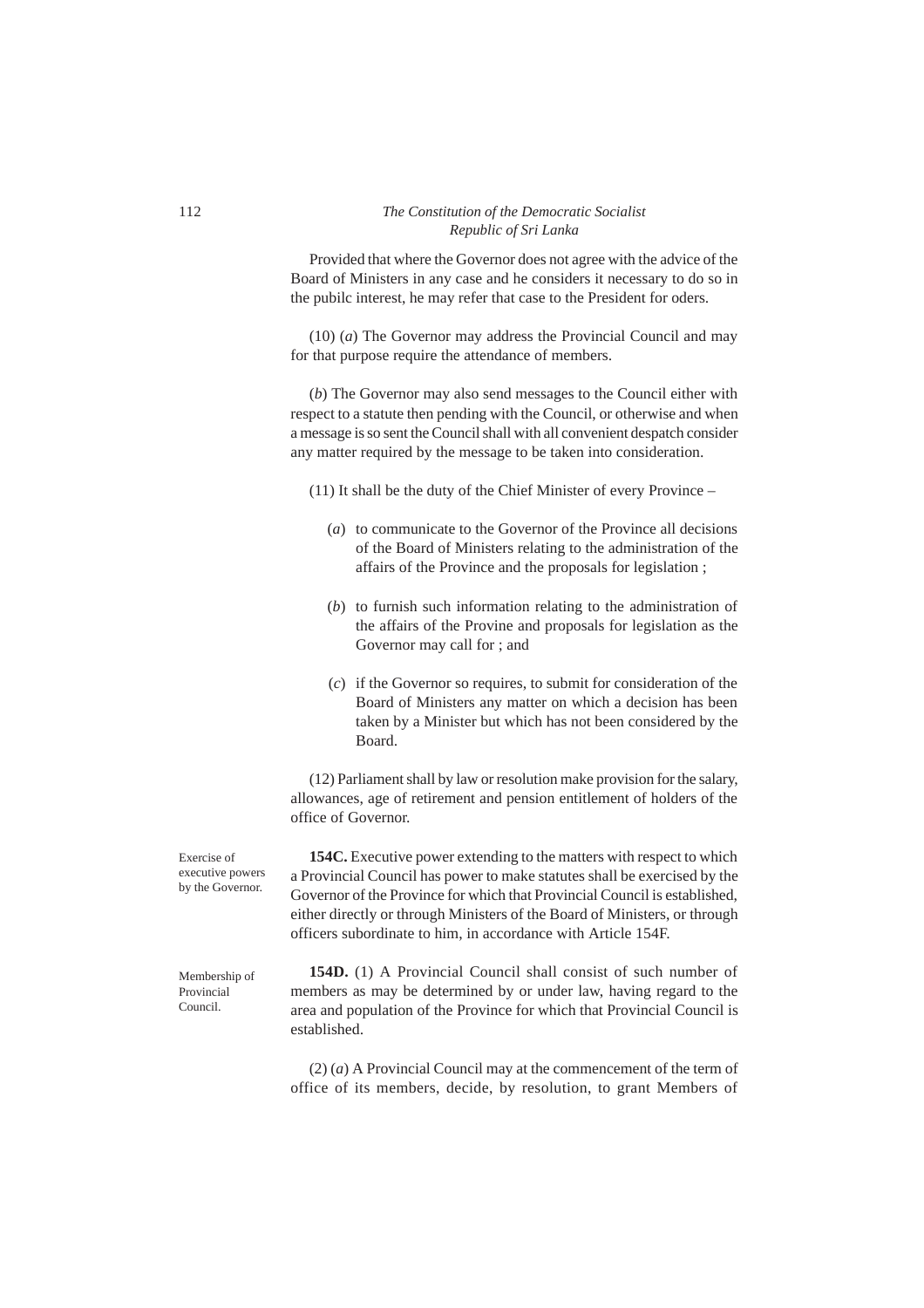Parliament elected for electoral districts, the limits of which fall within the Province for which that Provincial Council is established, the right to participate in proceedings of that Council.

(*b*) So long as a resolution passed under sub-paragraph (*a*) is in force, a Member of Parliament elected for an electoral district, the limits of which fall within the Province for which that provincial Council is established, shall have the right, during the term of office of that Council, to speak in and otherwise take part in, the proceedings of the Provincial Council and to speak in and otherwise take part in, any committee of the Provincial Council of which he may be named a member but shall be entitled to vote thereat only if the resolution passed under sub-paragraph (*a*) so provides.

(*c*) The provisions of this paragraph shall cease to operate on the date of dissolution of the first Parliament.

**154E.** A Provincial Council shall, unless sooner dissolved, continue for a period of five years from the date appointed for its first meeting and the expiration of the said period of five years shall operate as a dissolution of the Council.

**154F**. (1) There shall be a Board of Ministers with the Chief Minister at the head and not more than four other Ministers to aid and advise the Governor of a Province in the exercise of his functions. The Governor shall, in the exercise of his functions. Act in accordance with such advise, except in so far as he is by or under the Constitution required to exercise his functions or any of them in his discretion.

(2) If any question arises whether any matter is or is not a matter as respects which the Governor is by or under this Constitution required to act in his discretion, the decision of the Governor in his discretion shall be final and the validity of anything done by the Governor shall not be called in question in any Court on the ground that he ought or ought not have acted on his discretion. The exercise of the Governor's discretion shall be on the President's directions.

(3) The question whether any, and if so what, advice was tendered by the Ministers to the Governor shall not be, inquired into in any Court.

(4) The Governor shall appoint as Chief Minister, the member of the Provincial Council constituted for that Province, who, in his opinion, is best able to command the support of a majority of the members of that Council :

10-PL 1962

Term of office.

Board of **Ministers**.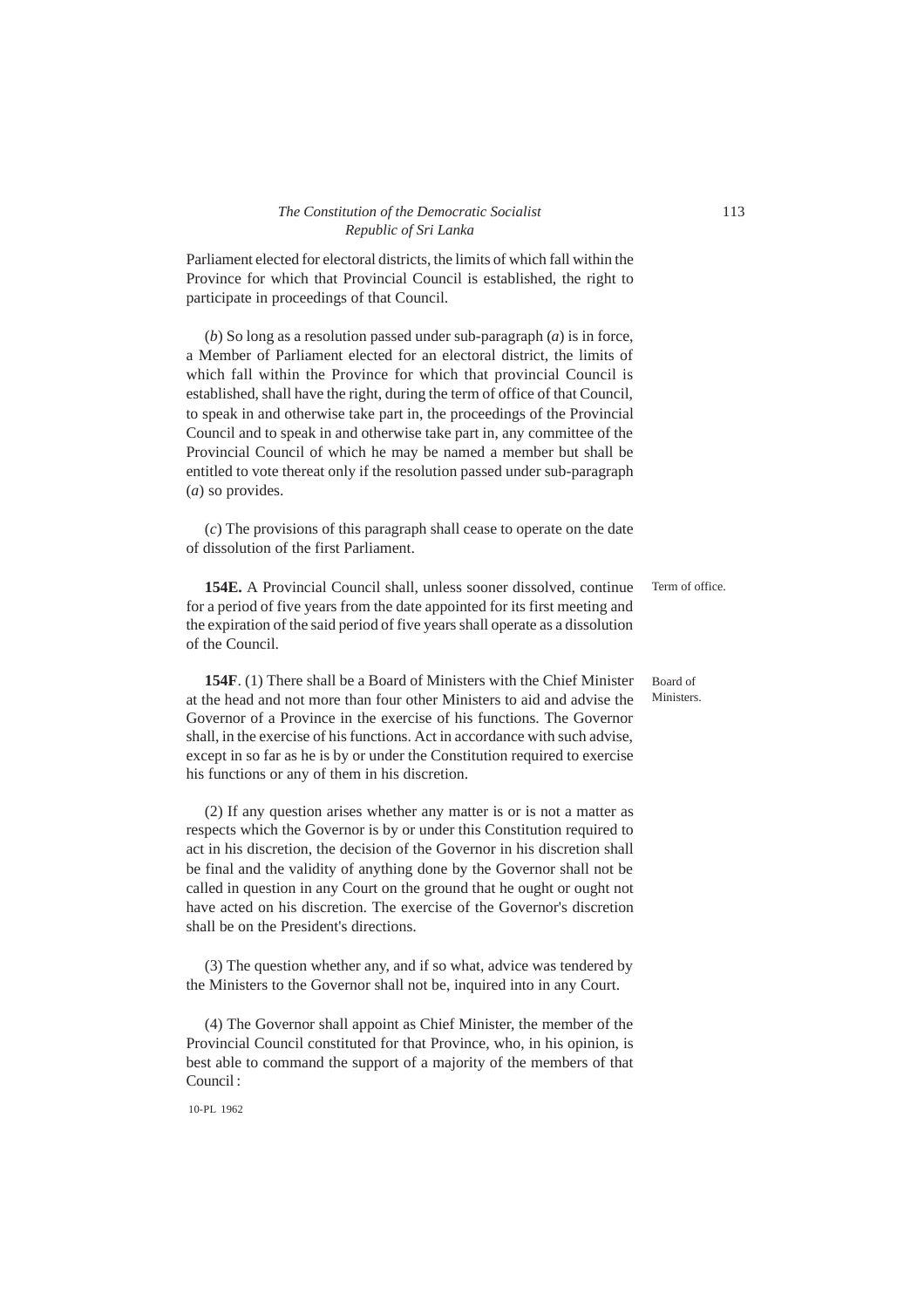Provided that where more than one-half of the members elected to a Provincial Council are members of one political party, the Governor shall appoint the leader of that political party in the Council, as Chief Minister.

(5) The Governor shall, on the advice of the Chief Minister, appoint from among the members of the Provincial Council constituted for that province, the other Ministers.

(6) The Board of Ministers shall be collectively responsible and answerable to the Provincial Council.

(7) A person appointed to the office of Chief Minister or member of the Board of Ministers shall not enter upon the duties of his office until he takes and subscribes the oath, or makes and subscribes the affirmation, set out in the Fourth Schedule.

**154G.** (1) Every Provincial Council may, subject to the provisions of the Constitution, make statutes applicable to the Province for which it is established, with respect to any matter set out in List I of the Ninth Schedule (hereinafter referred to as "the Provincial Council List").

(2) No Bill for the amendment or repeal of the provisions of this Chapter or the Ninth Schedule shall become law unless such Bill has been referred by the president, after its publication in the *Gazette* and before it is placed on the Order Paper of Parliament, to every Provincial Council for the expression of its views thereon, within such period as may be specified in the reference, and –

- (*a*) where every such Council agrees to the amendment or repeal, such Bill is passed by a majority of the Members of Parliament present and voting ; or
- (*b*) where one or more Councils do not agree to the amendment or repeal such Bill is passed by the special majority required by Article 82.

(3) No Bill in respect of any matter set out in the Provincial Council List shall become law unless such Bill has been referred by the President, after its publication in the *Gazette* and before it is placed on the Order Paper of Parliament, to every Provincial Council for the expression of its views thereon, within such period as may be specified in the reference, and –

(*a*) where every such Council agrees to the passing of the Bill, such Bill is passed by a majority of the Members of Parliament present and voting ; or

Statutes of Provincial Councils.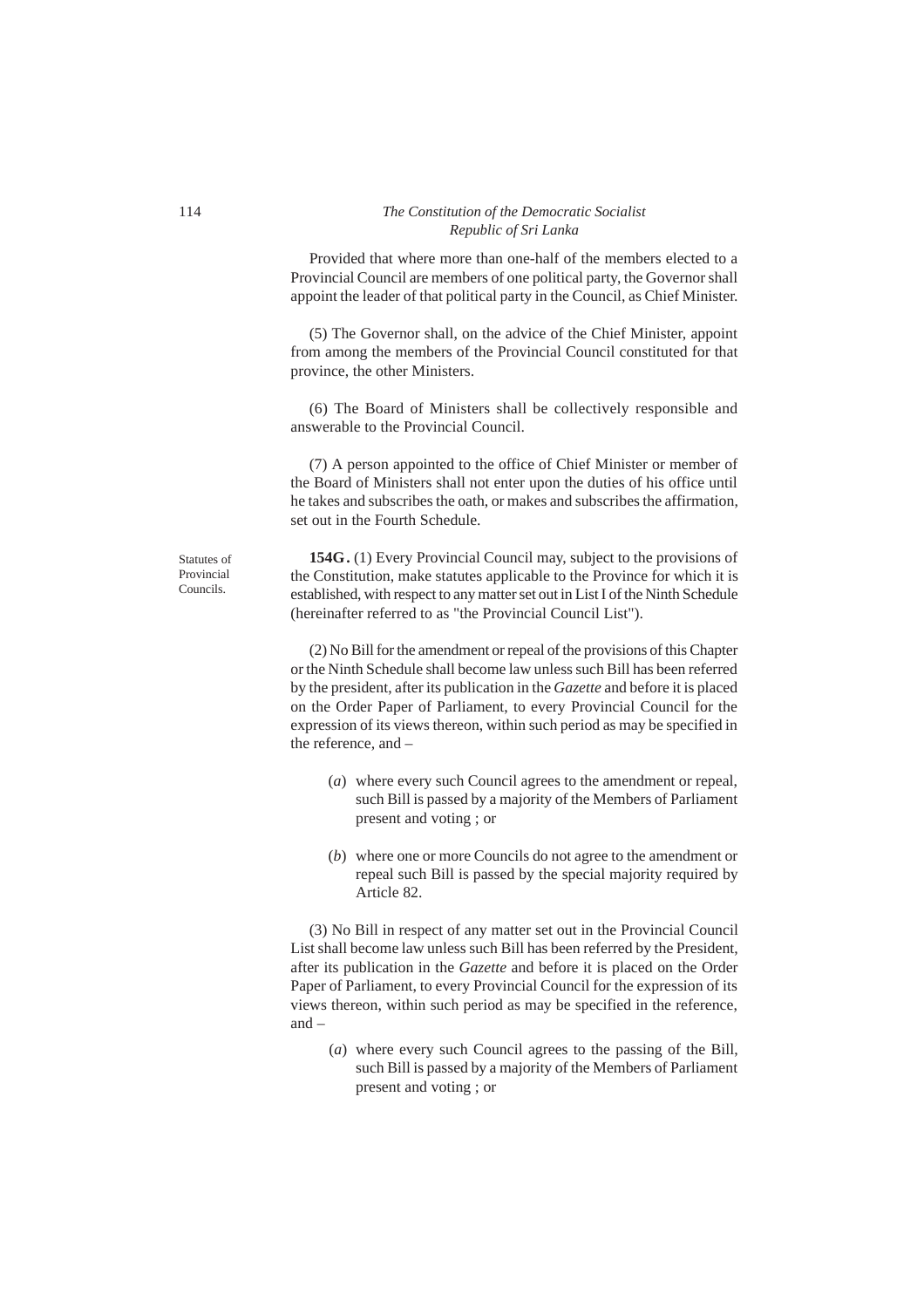(*b*) where one or more Councils do not agree to the passing of the Bill, such Bill is passed by the special majority required by Article 82 ;

Provided that where on such reference, some but not all the Provincial Councils agree to the passing of a Bill, such Bill shall become law applicable only to the Provinces for which the Provincial Councils agreeing to the Bill have been established, upon such Bill being passed by a majority of the Members of Parliament present and voting.

(4) Where one ore more Provincial Councils request Parliament, by resolution, to make law on any matter set out in the Provincial Council List, Parliament may make law on that matter, applicable only to the Provinces for which those Provincial Councils are established, by a majority of Members of Parliament present and voting.

(5) (*a*) Parliament may make laws with respect to any matter set out in List III of the Ninth Schedule (hereinafter referred to as "the Concurrent List") after such consultation with all Provincial Councils as Parilament may consider appropriate in the circumstances of each case.

(*b*) Every Provincial Council may, subject to the provisions of the Constitution, make statutes applicable to the Province for which it is established, with respect to any matter on the Concurrent List, after such consultation with Parliament as it may consider appropriate in the circumstances of each case.

(6) If any provision of any statute made by a Provincial Council is inconsistent with the provisions of any law made in accordance with the preceding provisions of this Article, the provisions of such law shall prevail and the provisions of such statute shall, to the extent of such inconsistency, be void.

(7) A Provincial Council shall have no power to make statutes on any matter set out in List II of the Ninth Schedule (hereinafter referred to as "the Reserved List").

(8) Where there is a law with respect to any matter on the Provincial Council List in force on the date on which this Chapter comes into force and a Provincial Council established for a Province subsequently makes a statute on the same matter and which is described in its long title as being inconsistent with that law, then, the provisions of the law shall, with effect from the date on which that statute receives assent and so long only as that statute is in force, remain suspended and be inoperative within that Province.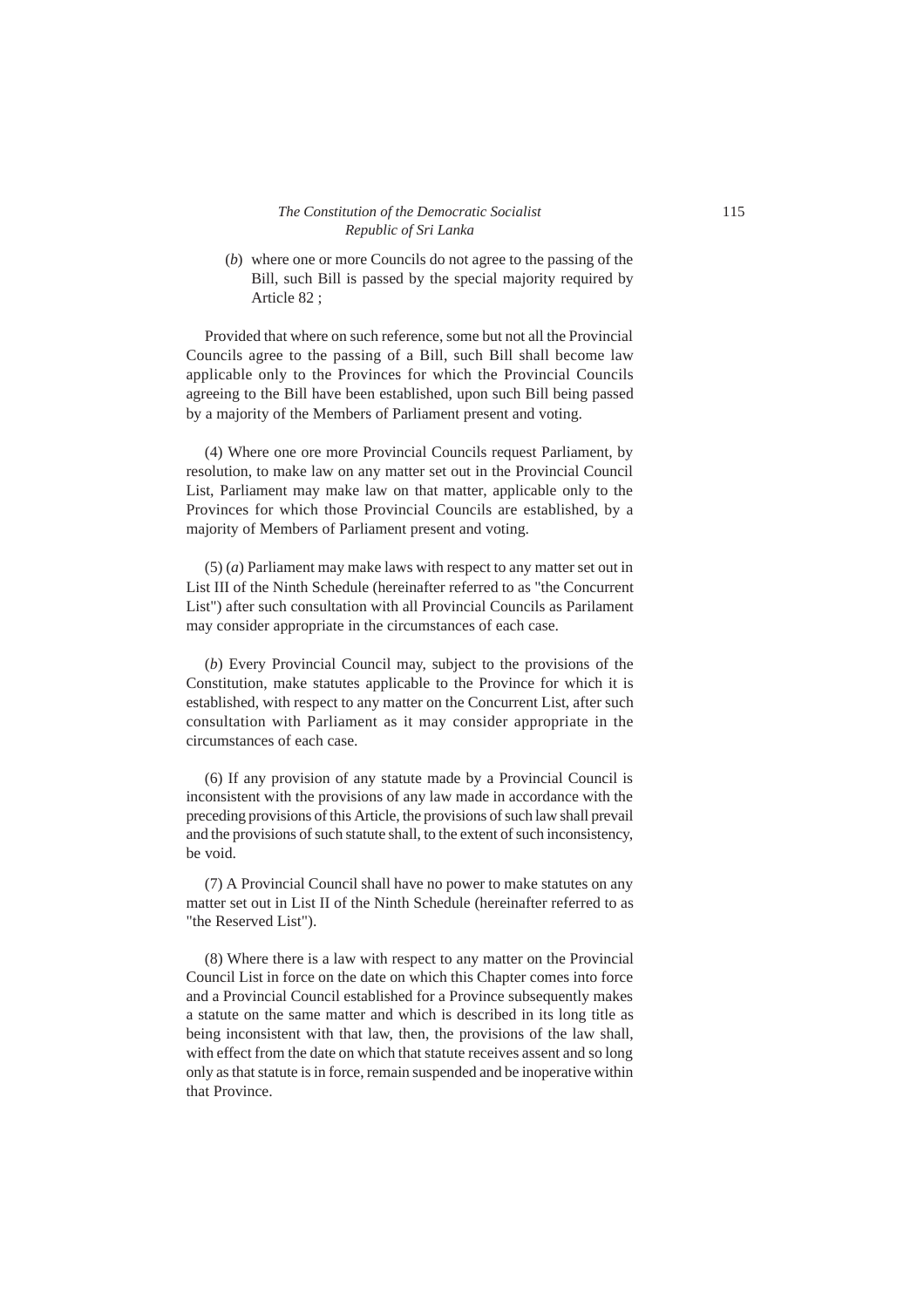(9) Where there is a law with respect to a matter on the Concurrent List on the date on which this Chapter comes into force and a Provincial Council established for a Province subsequently makes a statute on the same matter inconsistent with that law, the provisions of that law shall, unless Parliament, by resolution, decides to the contrary, remain suspended and be inoperative within that Province, with effect from the date on which that statute receives assent and so long only as that statute is in force.

(10) Nothing in this Article shall be read or construed as derogating from the powers conferred on Parliament by the Constitution to make laws, in accordance with the Provisions of the Constitution (inclusive of this Chapter), with respect to any matter, for the whole of Sri Lanka or any part thereof.

(11) Notwithstanding anything in paragraph (3) of this Article, Parliament may make laws, otherwise than in accordance with the procedure set out in that paragraph, in respect of any matter set out in the Provincial Council List for implementing any treaty, agreement or convention with any other country or countries or any decisions made at an international conference, association, or other body.

**154H.** (1) Every statute made by a Provincial Council shall come into force upon such statute receiving assent as hereinafter provided.

(2) Every statute made by a Provincial Council shall be presented to the Governor for his assent, forthwith upon the making thereof and the Governor shall either assent to the statute or he may as soon as possible after the statute is presented to him for assent return it to the Provincial Council together with a message requesting the Council to reconsider the statute or any specified provision thereof and in particular, requesting it to consider the desirability of introducing such amendments as may be recommended in the message.

(3) Where a statute is returned to a Provincial Council by the Governor under paragraph (2), the Provincial Council shall reconsider the statute having regard to the Governor's message and may pass such statute with or without amendment and present it to the Governor for his assent.

(4) Upon presentation of a statute to the Governor under paragraph (3), the Governor may assent to the statute or reserve it for reference by the President to the Supreme Court, within one month of the passing of the statute for the second time, for a determination that it is not inconsistent with the provisions of the Constitution. Where upon such reference, the

Assent.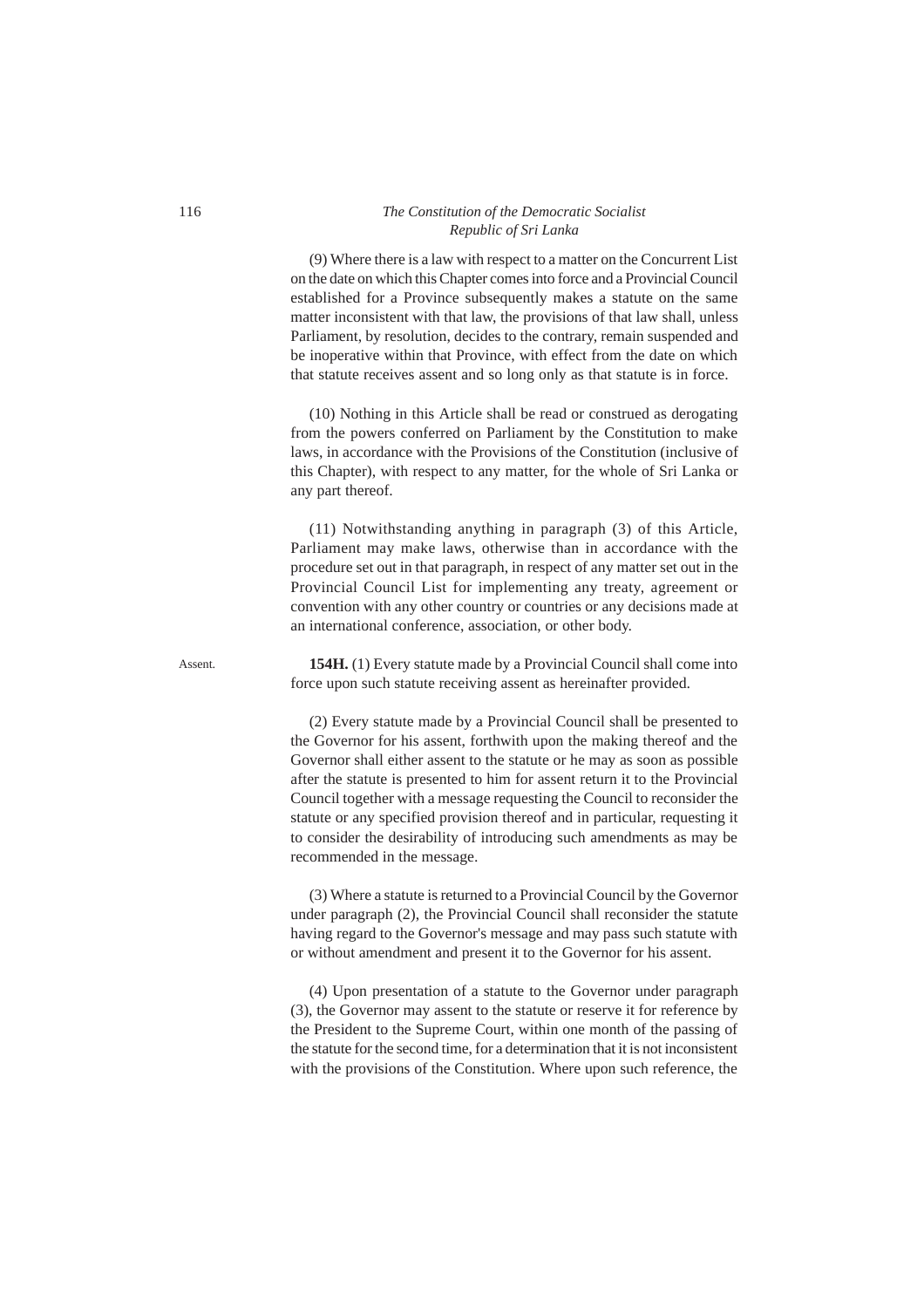Supreme Court determines that the statute is consistent with the provisions of the Constitution, the governor shall, on receipt by him of the Court's determination, assent to the statute. Where upon such reference, the Supreme Court determines that the statute is inconsistent with the provisions of the Constitution, the Governor shall withhold assent to the statute.

**154J.** (1) Upon the making of a proclamation under the Public Security Ordinance or the law for the time being in force relating to public security, bringing the provisions of such Ordinance or law into operation on the ground that the maintenance of essential supplies and services is, threatened or that the security of Sri Lanka is thereatened by war or external aggression or armed rebellion, the President may give directions to any Governor as to the manner in which the executive power exercisable by the Governor is to be exercised. The directions so given shall be in relation to the grounds specified in such Proclamation for the making thereof.

*Explanation* : A proclamation under the Pubilc Security Ordinance declaring that the maintenance of essential supplies and services is threatened or that the security of Sri Lanka or any part of the territory thereof is threatened by war, or by external aggression, or by armed rebellion may be made before the actual breakdown of supplies and services, or the actual occurrence of war, or of any such aggression or rebellion, if the President is satisfied that there is imminent danger thereof :

Provided that where such Proclamation is in operation only in any part of Sri Lanka, the power of the President to give directions under this Article, shall also extend to any Province other than the Province in which the Proclamation is in operation if, and in so far as it is expedient so to do for ensuring the maintenance of essential supplies and services or the security of Sri Lanka.

(2) A Proclamation under the Public Security Ordinance or the law for the time being relating to public security, shall be conclusive for all purposes and shall not be questioned in any Court, and no Court or Tribunal shall inquire into, or pronounce on, or in any manner call in question, such Proclamation, the grounds for the making thereof, or the existence of those grounds or any direction given under this Article.

**154K.** Where the Governor or any Provincial Council has failed to comply with, or give effect to any directions given to such Governor or such Council under this Chapter of the constitution, it shall be lawful for the President to hold that a situation has arisen in which the administration of the Province cannot the carried on in accordance with the provisions of the Constitution.

Failure to comply with directions.

Public Security.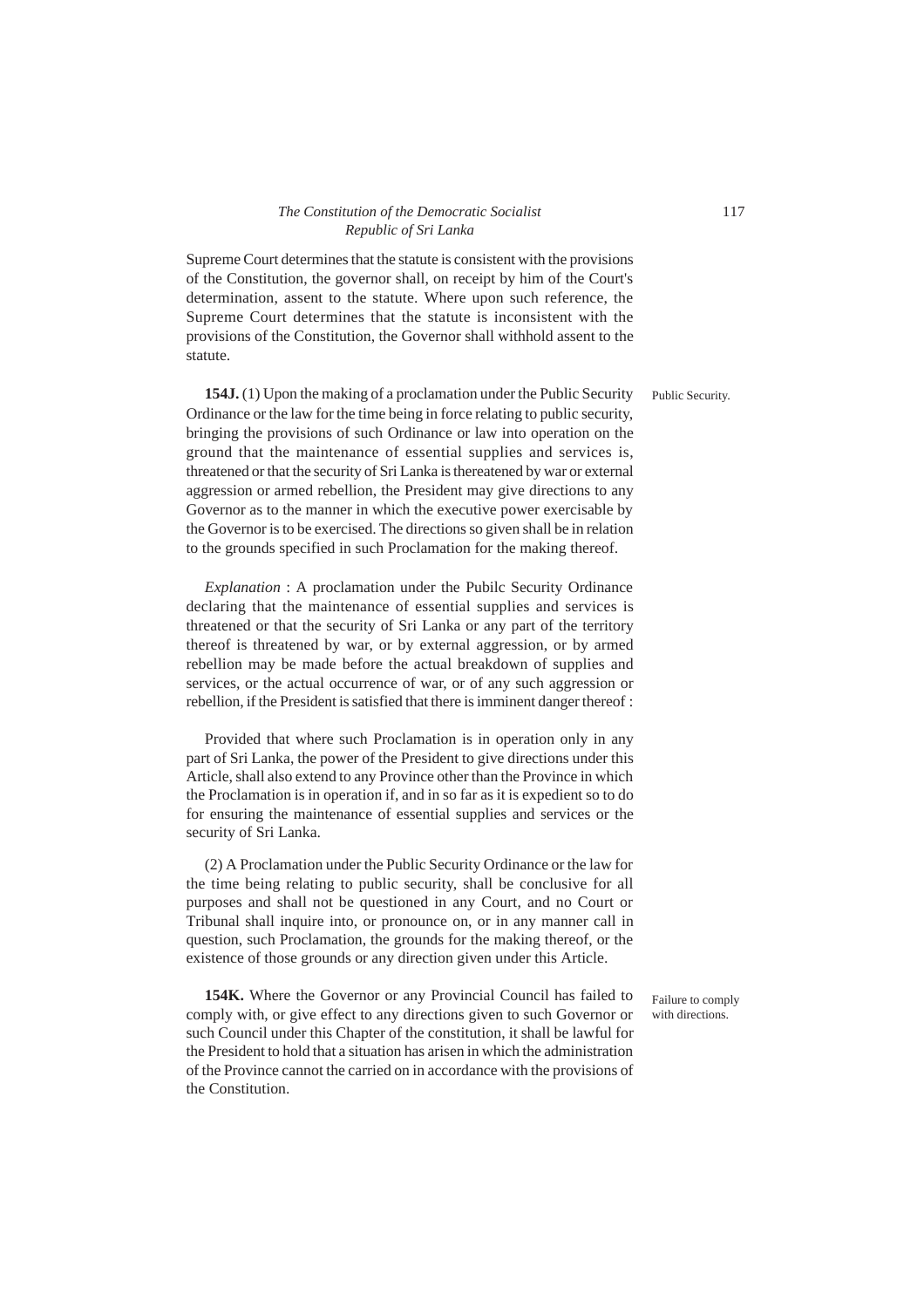Failure of administrative machinery.

**154L.** (1) If the President, on receipt of a report from the Governor of the Province or otherwise, is satisfied that a situation has arisen in which the administration of the Province cannot be carried on in accordance with the provisions of the Constitution, the President may by Proclamation –

- (*a*) assume to himself all or any of the functions of the administration of the Province and all or any of the powers vested in, or exercisable by, the Governor or any body or authority in the Province other than the Provincial Council ;
- (*b*) declare that the powers of the Provincial Council shall be exercisable by, or under the authority of Parliament ;
- (*c*) make such incidental and consequential provisions as appear to the President to be necessary or desirable for giving effect to the objects of the Proclamation :

Provided that nothing in this paragraph shall authorize the President to assume to himself any of the powers vested in, or exercisable, by any Court.

(2) Any such Proclamation may be revoked or varied by a subsequent Proclamation.

(3) Every Proclamation under this Article shall be laid before Parliament and shall, except where it is a Proclamation revoking a previous Proclamation, cease to operate at the expiration of fourteen days unless before expiration of that period it has been approved by a resolution of Parliament :

Provided that if any such Proclamation (not being a Proclamation revoking a previous Proclamation) is issued at a time when Parliament is dissolved or the dissolution of Parliament takes place during the period of fourteen days referred to in this paragraph but no resolution with respect to such proclamation has been passed by Parliament before the expiration of that period, the proclamation shall cease to operate at the expiration of fourteen days from the date on which Parliament first sits after its reconstitution, unless before the expiration of the said period of fourteen days a resolution approving the Proclamation has been passed by Parliament.

(4) A Proclamation so approved shall, unless earlier revoked, cease to operate on the expiration of a period of two months from the date of issue of the Proclamation :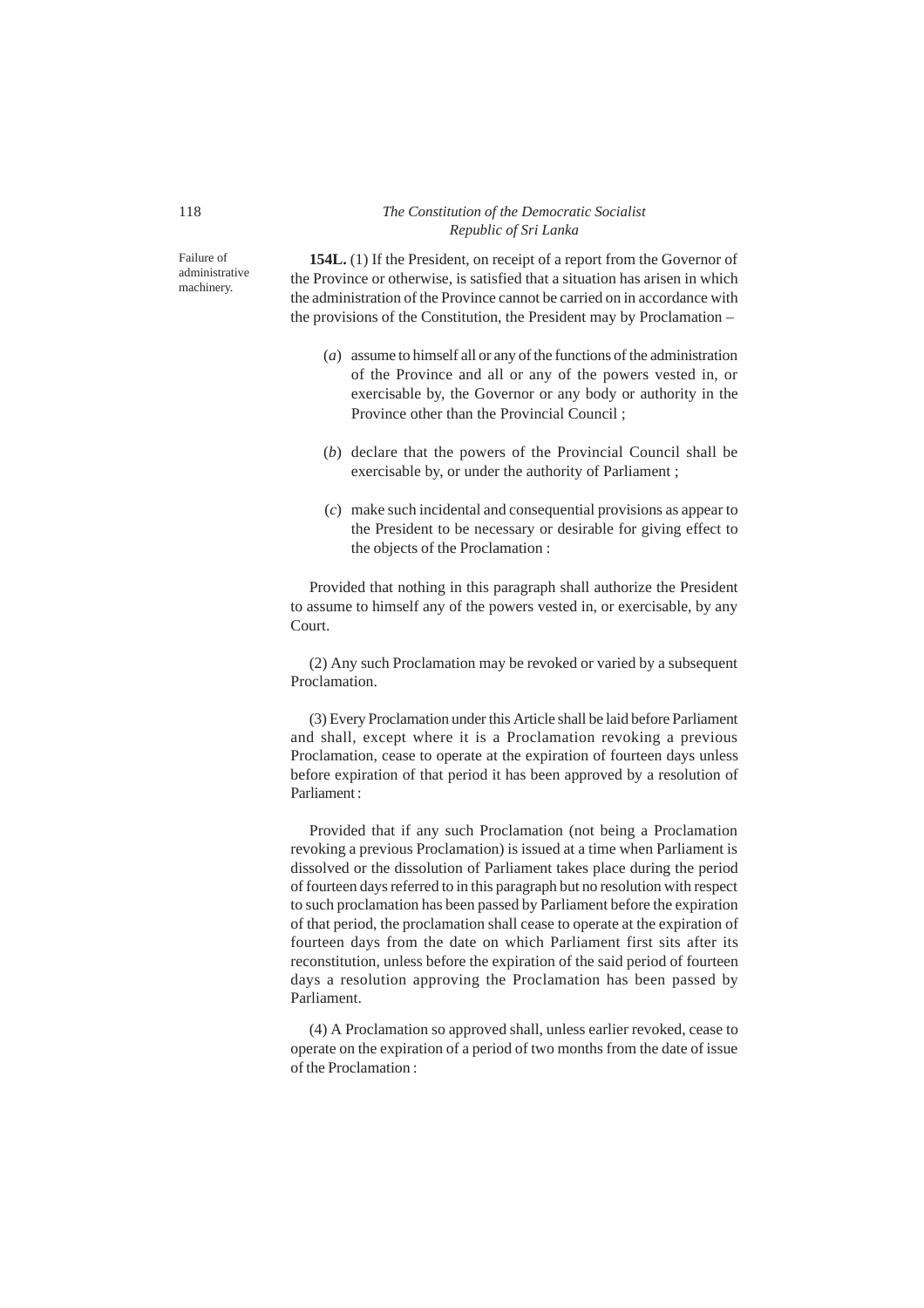Provided that if and so often as a resolution approving the continuance in force of such a Proclamation is passed by Parliament, the Proclamation shall, unless revoked continue in force for a further period of two months from the date on which under this paragraph is would otherwise have ceased to operate, but no such Proclamation shall in any case remain in force for more than one year ;

Provided further that if the dissolution of Parliament takes place during any such period of two months but no resolution with respect to the continuance in force of such Proclamation has been passed by Parliament during the said period, the Proclamation shall cease to operate at the expiration of fourteen days from the date on which Parliament first sits after its reconstitution unless before the expiration of the said period of fourteen days a Proclamation approving the continuance in force of the Proclamation has been passed by Parliament.

(5) Notwithstanding anything in this Article, the President may within fourteen days of his making a Proclamation under paragraph (1) and for the purpose of satisfying himself with regard to any of the matters referred to in that paragraph, appoint a retired Judge of the Supreme Court to inquire into and report upon such matters within a period of sixty days. A Judge so appointed shall in relation to such inquiry have the powers of a Commissioner appointed under the Commissions of Inquiry Act. Upon receipt of the report of such Judge, the President may revoke the Proclamation made under paragraph (1).

(6) A Proclamation under this Article shall be conclusive for all purposes and shall not be questioned in any Court, and no Court or Tribunal shall inquire into, or pronounce on, or in any manner call in question, such Proclamation or the grounds for making thereof.

**154M**. (1) Where by a Proclamation issued under paragraph (1) of Article 154L, it has been declared that the powers of the Provincial Council shall be exercisable by or under the authority, of Parliament, it shall be competent –

- (*a*) for Parliament to confer on the President the power of the Provincial Council to make statutes and to authorize the President to delegate, subject to such conditions as he may think fit to impose, the power so conferred, on any other authority specified by him in that behalf ;
- (*b*) for the President to authorize, when Parliament is not in session, expenditure from the Provincial Fund of the Province pending sanction of such expenditure by Parliament.

Parliament to confer powers of Provincial Council to President.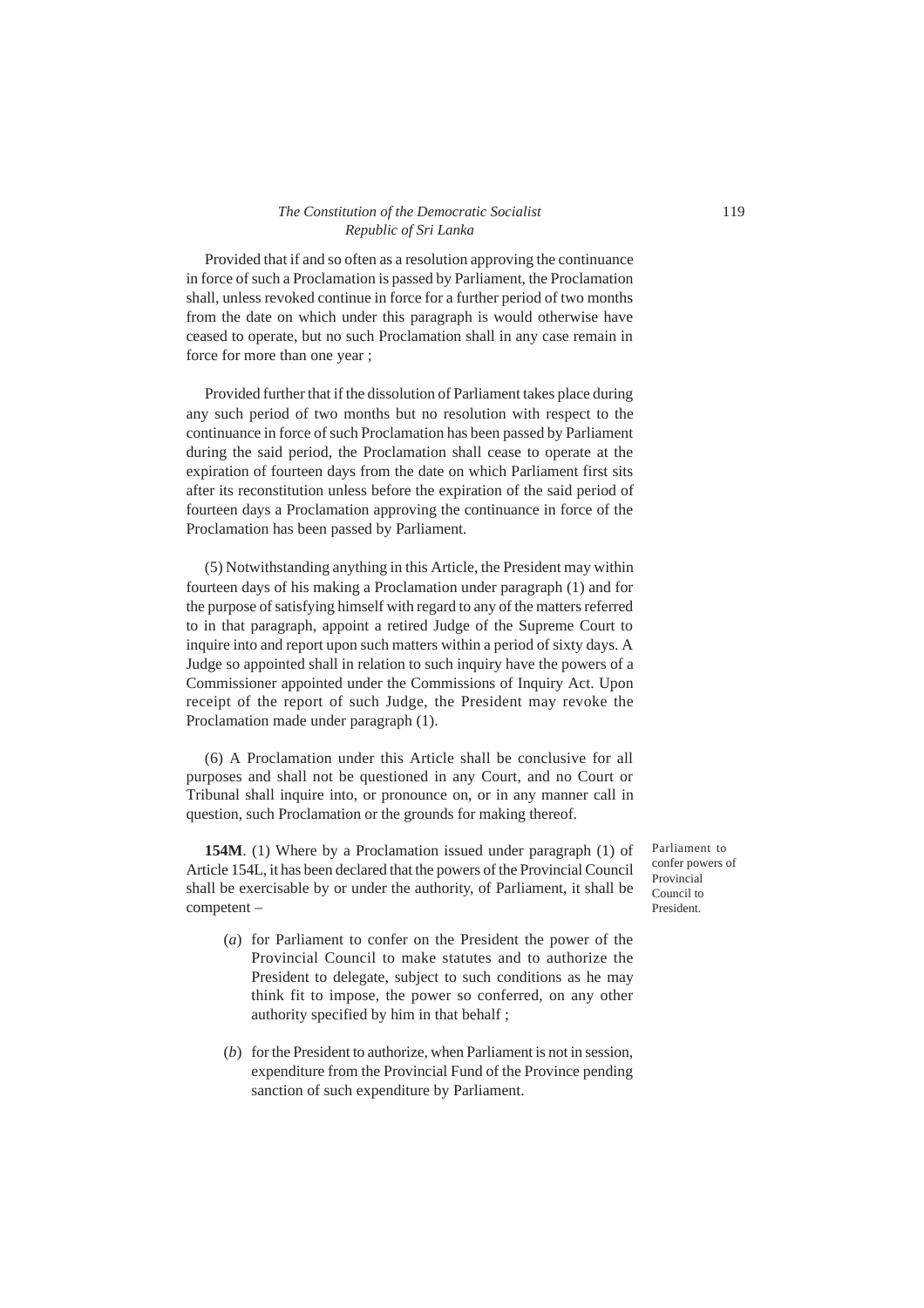(2) A statute made by Parliament or the President or other authority referred to in sub-paragraph (a) of paragraph (1), during the continuance in force of a Proclamation issued under paragraph (1) of Article 154L, shall continue in force until amended or repealed by the Provincial Council.

**154N.** (1) If the President is satisfied that a situation has arisen whereby the financial stability or credit of Sri Lanka or of any part of the territory thereof is thereatened, he may by Proclamation make a declaration to that effect.

- (1) A Proclamation issued under paragraph  $(1)$ 
	- (*a*) may be revoked or varied by a subsequent Proclamation ;
	- (*b*) shall be laid before Parliament ;
	- (*c*) shall cease to operate at the expiration of two months, unless before the expiration of that period it has been approved by a resolution of Parliament :

Provided that if any such Proclamation is issued at a time when Parliament has been dissolved or the dissolution of Parilament takes place during the period of two months referred to in sub-paragraph (*c*), but no resolution with respect to such Proclamation has been passed by Parliament before the expiration of that period, the Proclamation shall cease to operate at the expiration of thirty days from the date on which Parliament first sits after its reconstitution, unless before the expiration of the said period of thirty days a resolution approving the Proclamation has been passed by Parliament.

(3) During the period and such Proclamation as is mentioned in paragraph (1) is in operation, the President may give directions to any Governor of a Province to observe such canons of financial propriety as may be specified in the directions, and to give such other directions as the President may deem necessary and adequate for the purpose.

(4) Notwithstanding anything in the Constitution any such direction may include –

- (*a*) a provision requiring the reduction of salaries and allowances of all or any class of persons serving in connection with the affairs of the Province ;
- (*b*) a provision requiring all statutes providing for payments into or out of, a Provincial Fund to be reserved for the consideration of the President after they are passed by the Provincial Council.

Financial instability.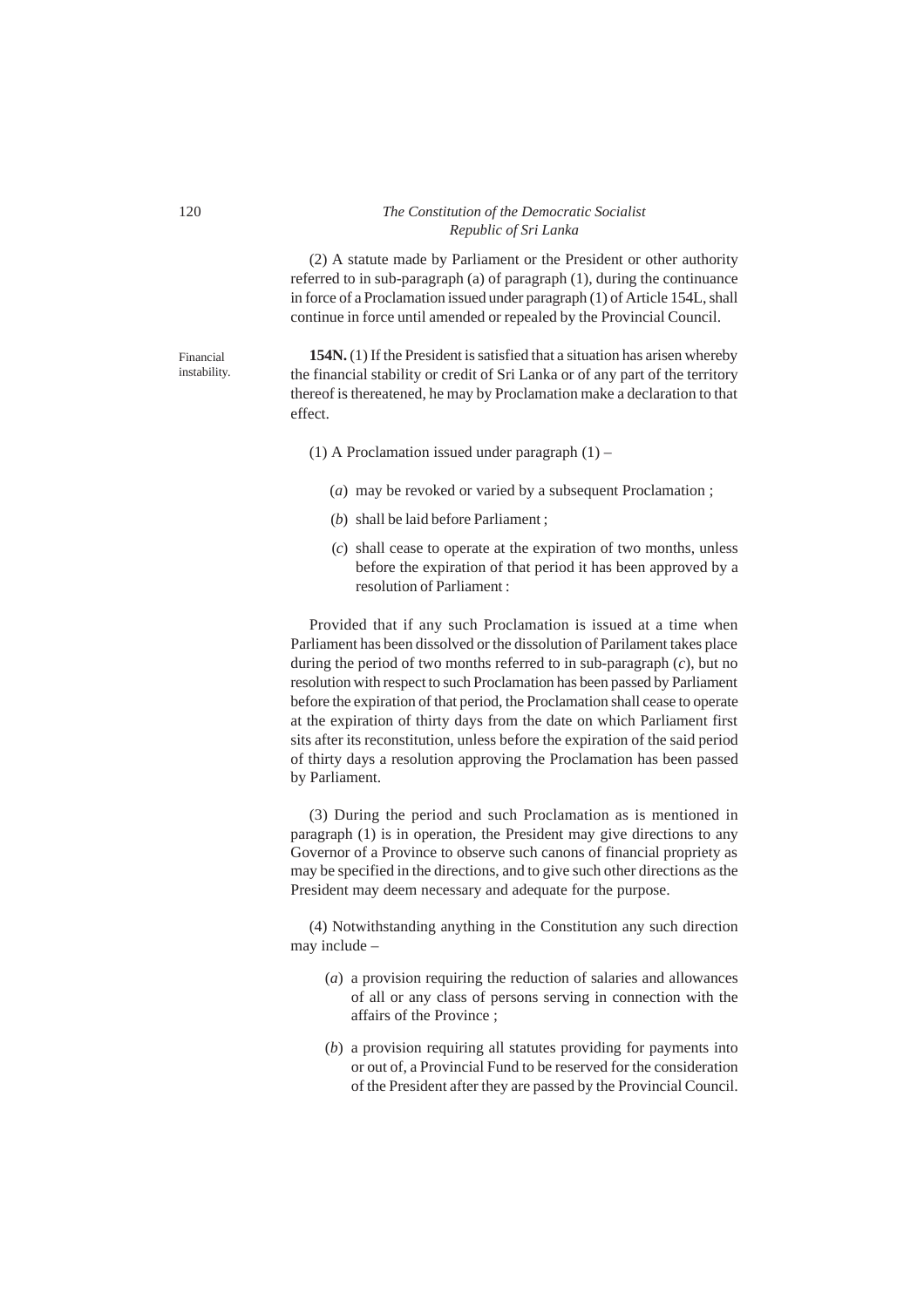High Court.

**154P.** (1) There shall be a High Court for each Province with effect from the date on which this Chapter comes into force. Each such High Court shall be designated as the High Court of the relevant Province.

(2) The Chief Justice shall nominate, from among Judges of the High Court of Sri Lanka, such number of Judges as may be necessary to each such High Court. Every such Judge shall be transferable by the Chief Justice.

(3) Every such High Court shall –

- (*a*) exercise according to law, the original criminal jurisdiction of the High Court of Sri Lanka in respect of offences committed within the Province ;
- (*b*) notwithstanding anything in Article 138 and subject to any law, exercise, appellate and revisionary jurisdiction in respect of convictions, sentences and orders entered or imposed by Magistrates Courts and Primary Courts within the Province ;
- (*c*) exercise such other jurisdiction and powers as Parliament may, by law, provide.

(4) Every such High Court shall have jurisdiction is issue, according to law –

- (*a*) orders in the nature of *habeas corpus,* in respect of persons illegally detained within the Province ; and
- (*b*) order in the nature of writs of *certiorari,* prohibition, *procedendo, mandamus* and *quo warranto* against any person exercising, within the Province, any power under –
	- (i) any law ; or
	- (ii) any statutes made by the Provincial Council established for that Province,

in respect of any matter set out in the Provincial Council List.

(5) The Judicial Service Commission may delegate to such High Court, the power to inspect and report on, the administration of any Court of First Instance within the Province.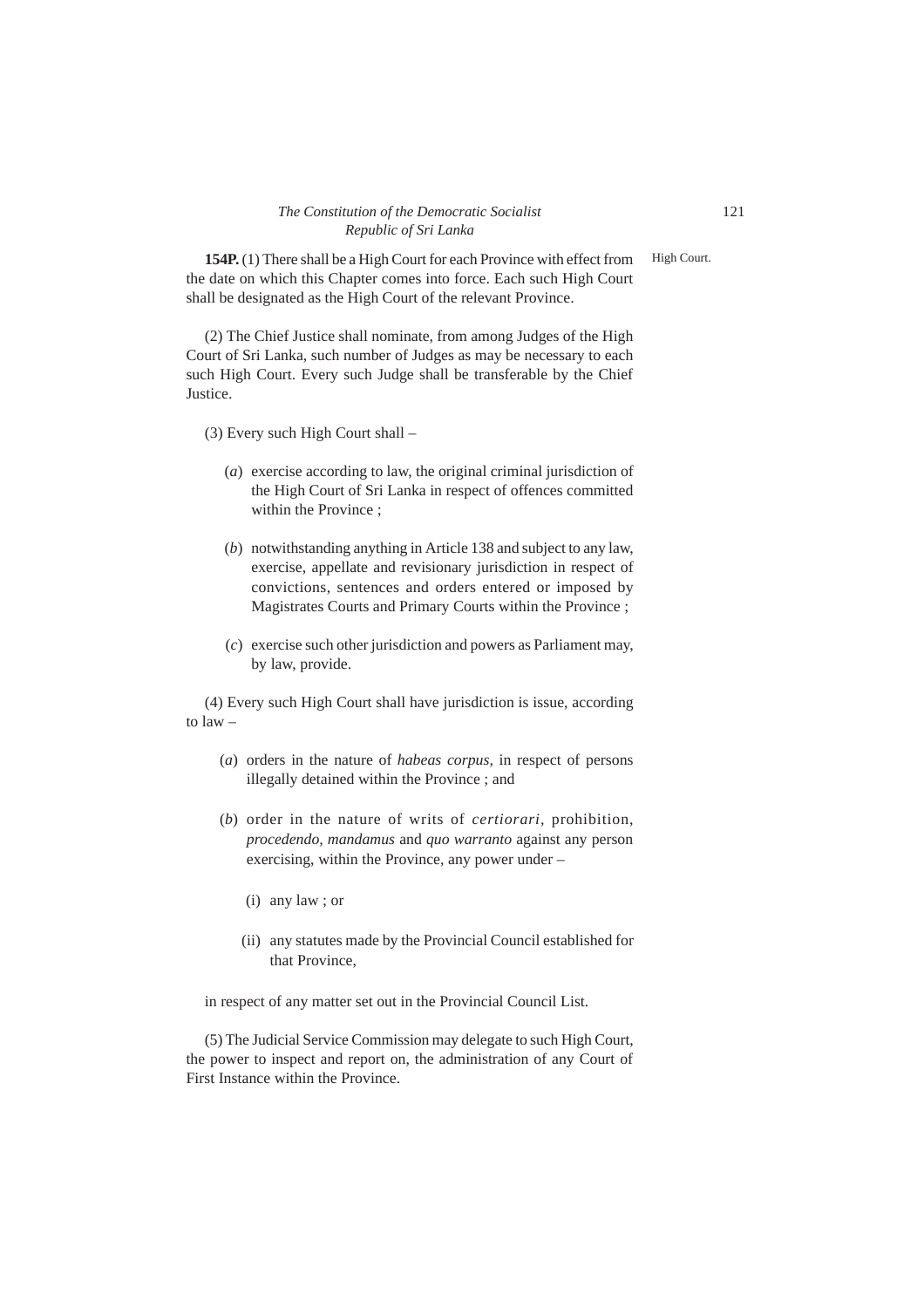(6) subject to the provisions of the Constitution and any law, any person aggrieved by a final order, judgement or sentence of any such Court, in the exercise of its jurisdiction under paragraphs  $(3)(b)$  or  $(3)(c)$  or (4) may appeal there from to the Court of Appeal in accordance with Article 138.

**154Q.** Parilament shall by law provide for –

- (*a*) the election of members of Provincial Councils and the qualifications for membership of such Councils ;
- (*b*) the procedure for transaction of business by every such Council ;
- (*c*) the salaries and allowances of members of Provincial Councils ; and
- (*d*) any other matter necessary for the purpose of giving effect to the principles of provisions of this Chapter, and for any matters connected with or incidential to, the provisions of this Chapter.

**154R.** (1) There shall be a Finance Commission consisting of –

- (*a*) the Governor of the Central Bank of Sri Lanka ;
- (*b*) the Secretary to the Treasury ; and
- (*c*) \*[Three other members who are appointed by the President on the recommendation of the Constitutional Council, to represent] the three major communities each of whom shall be a person who has distinguished himself, or held high office, in the field of finance, law, administration, business or learning.

(2) Every member of the Commission shall, unless he earlier dies, resigns or is removed from office, hold office for a period of three years.

(3) The Government shall, on the recommendation of and in consultation with, the Commission, allocate from the Annual Budget, such funds as are adequate for the purpose of meeting the needs of the Provinces.

(4) It shall be the duty of the Commission to make recommendations to the president as to –

**Functions** powers, election &c. of Provincial Councils.

Finance Commission.

<sup>\*</sup> Inserted by the Thirteenth Amendment to the Constitution Sec. 4 and Substituted by the Seventeenth Amendment to the constitution Sec. 19 for "three other members to represent.".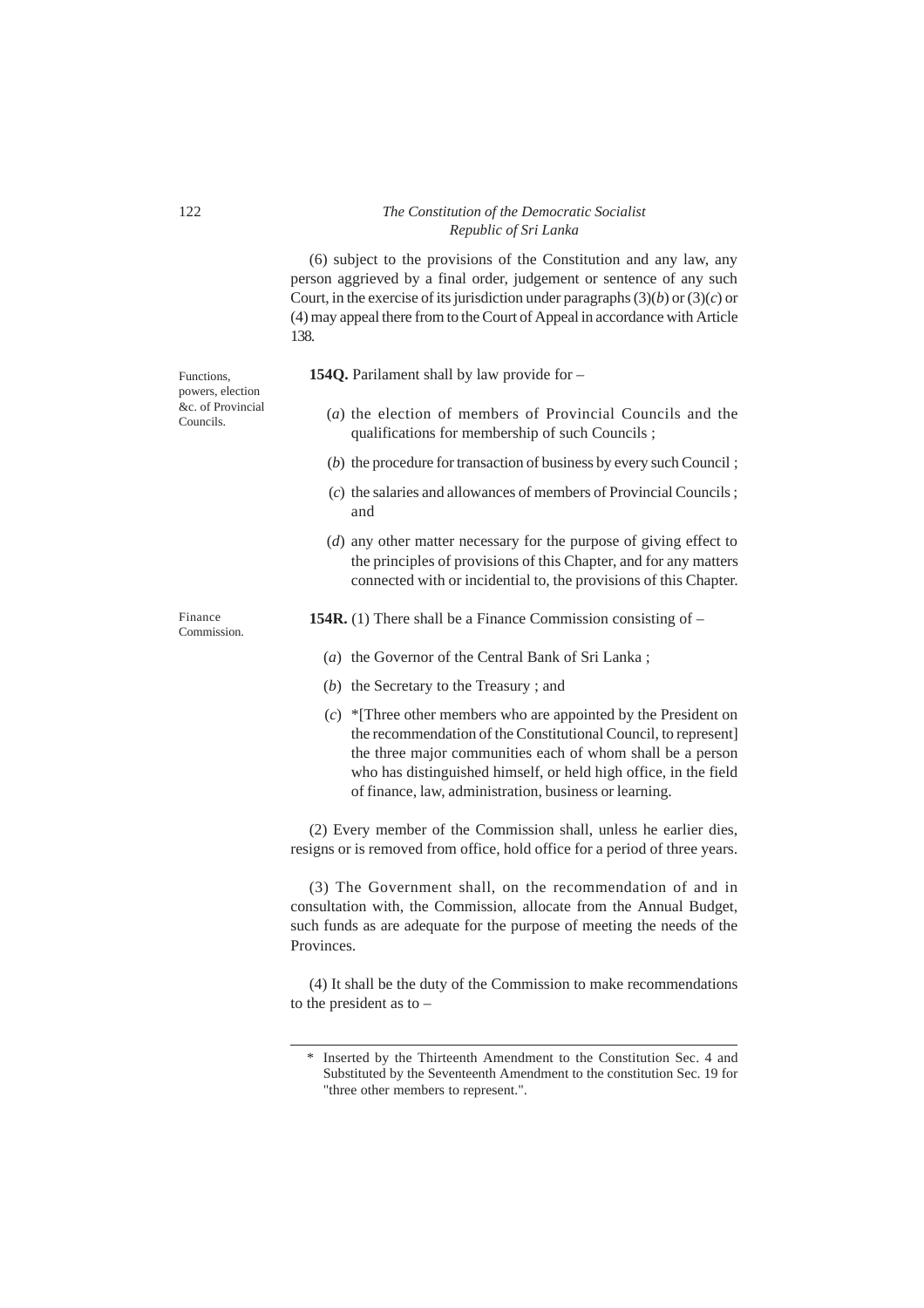- (*a*) the principles on which such funds as are granted annually by the Government for the use of Provinces, should be apportioned between the various Provinces ; and
- (*b*) any other matter referred to the Commission by the President relating to Provincial finance.

(5) The Commission shall formulate such principles with the objective of achieving balanced regional development in the country, and shall accordingly take into account –

- (*a*) the population of each Province ;
- (*b*) the *per capita* income of each Province ;
- (*c*) the need, progressively, to reduce social and economic disparities ; and
- (*d*) the need, progressively, to reduce the difference between the *per capita* income of each Province and the highest *per capita* income among the Provinces.

(6) The Commission shall determine its own procedure and shall have such powers in the performance of its duties as Parliament may, by law, confer on it.

(7) The President shall cause every recommendation made by the Finance Commission under this Article to be laid before Parliament, and shall notify Parliament as to the action taken thereon.

(8) No Court or Tribunal shall inquire into, or pronounce on, or in any manner entertain, determine or rule upon, any question relating to the adequacy of such funds, or any recommendation made, or principle formulated by, the Commission.

**154S.** (1) A Provincial Council may, by resolution, decide not to exercise its powers under Article 154G with respect to any matter or part thereof set out in the Provincial Council List or the Concurrent List of the Ninth Schedule.

(2) Where a resolution has been passed by a Provincial Council under paragraph (1) and the terms of such resolution have been accepted by Parliament, by resolution, the powers of such Provincial Council under Article 154G shall be deemed not to extend to the matter specified in such resolution and Parilament may make law, with respect to that matter,

Special provision enabling Provincial Councils not to exercise powers under this Chapter.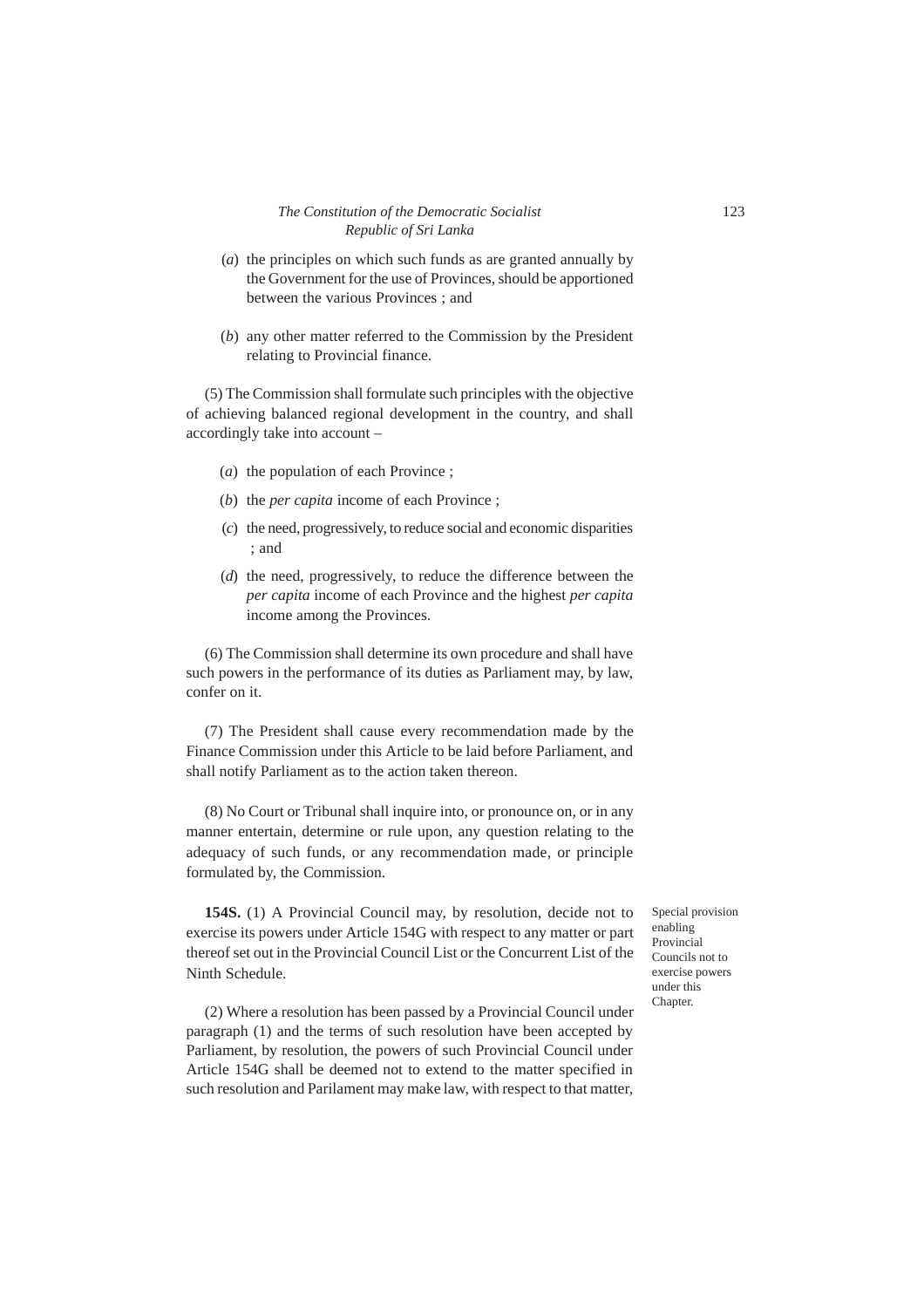applicable to the Province for which that provincial Council is established, otherwise than in accordance with the provisions of Article 154G.

Transitional measures.

**154T.** The President may by Order published in the *Gazette*, take such action, or give such directions, not inconsistent with the provisions of the Constitution, as appears to him to be necessary or expedient, for the purpose of giving effect to the provisions of this Chapter, or for the administrative changes necessary therefor, or for the purpose of removing any difficulties.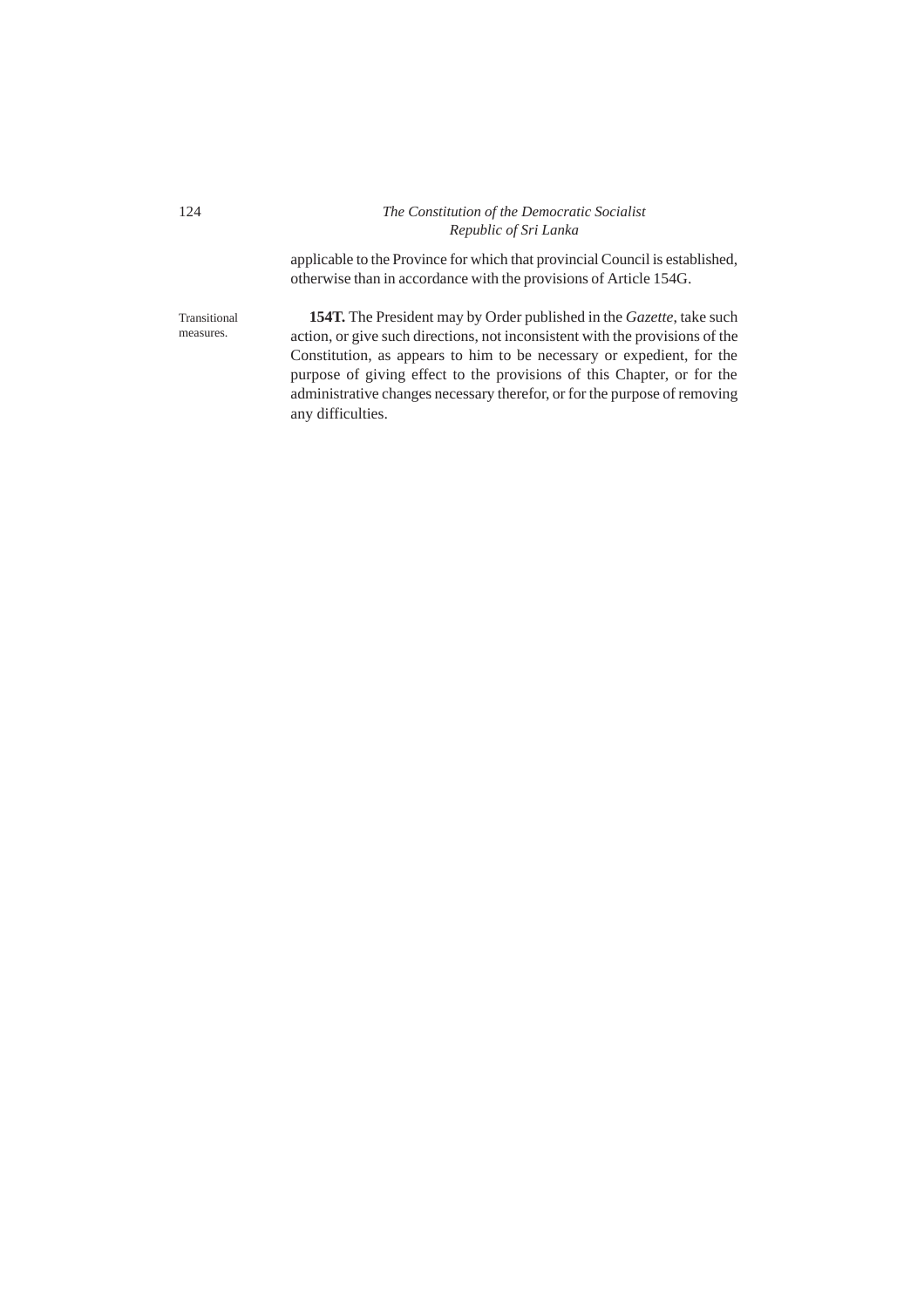# CHAPTER XVIII

### **PUBLIC SECURITY**

**155.** (1) The Public Security Ordinance as amended and in force immediately prior to the commencement of the Constitution shall be deemed to be a law enacted by Parliament. Pubilc Security.

(2) The power to make emergency regulations under the Public Security Ordinance or the law for the time being in force relating to pubilc security shall include the power to make regulations having the legal effect of over-riding, amending or suspending the operation of the provisions of any law, except the provisions of the Constitution.

(3) The provisions of any law relating to public security, empowering the President to make emergency regulations which have the legal effect of over-riding, amending or suspending the operation of the provisions of any law, shall not come into operation, except upon the making of a Proclamation under such law, bringing such provisions into operation.

\*[(3*a*) Nothing in the preceding provisions of this Constitution shall be deemed to prohibit the making of emergency regulations, under the Public Security Ordinance or the law for the time being in force relating to pubilc security, with respect to any matter set out in the Ninth Schedule or having the effect of over-riding amending or suspending the operation of a statute made by a Provincial Council.]

(4) Upon the making of such a Proclamation, the occasion thereof shall, subject to the other provisions of this Article, be forthwith communicated to Parliament and accordingly –

> (i) if such Proclamation is issued after the dissolution of Parliament such Proclamation shall operate as a summoning of Parliament to meet on the tenth day after such Proclamation, unless the Proclamation appoints an earlier date for the meeting which shall not be less than three days from the date of the Proclamation ; and the Parliament so summoned shall be kept in session until the expiry or revocation of such or any further Proclamation or until the conclusion of the General Election whichever event occurs earlier and shall thereupon stand dissolved ;

<sup>\*</sup> Inserted by the Thirteenth Amendment to the Constitution Sec. 5.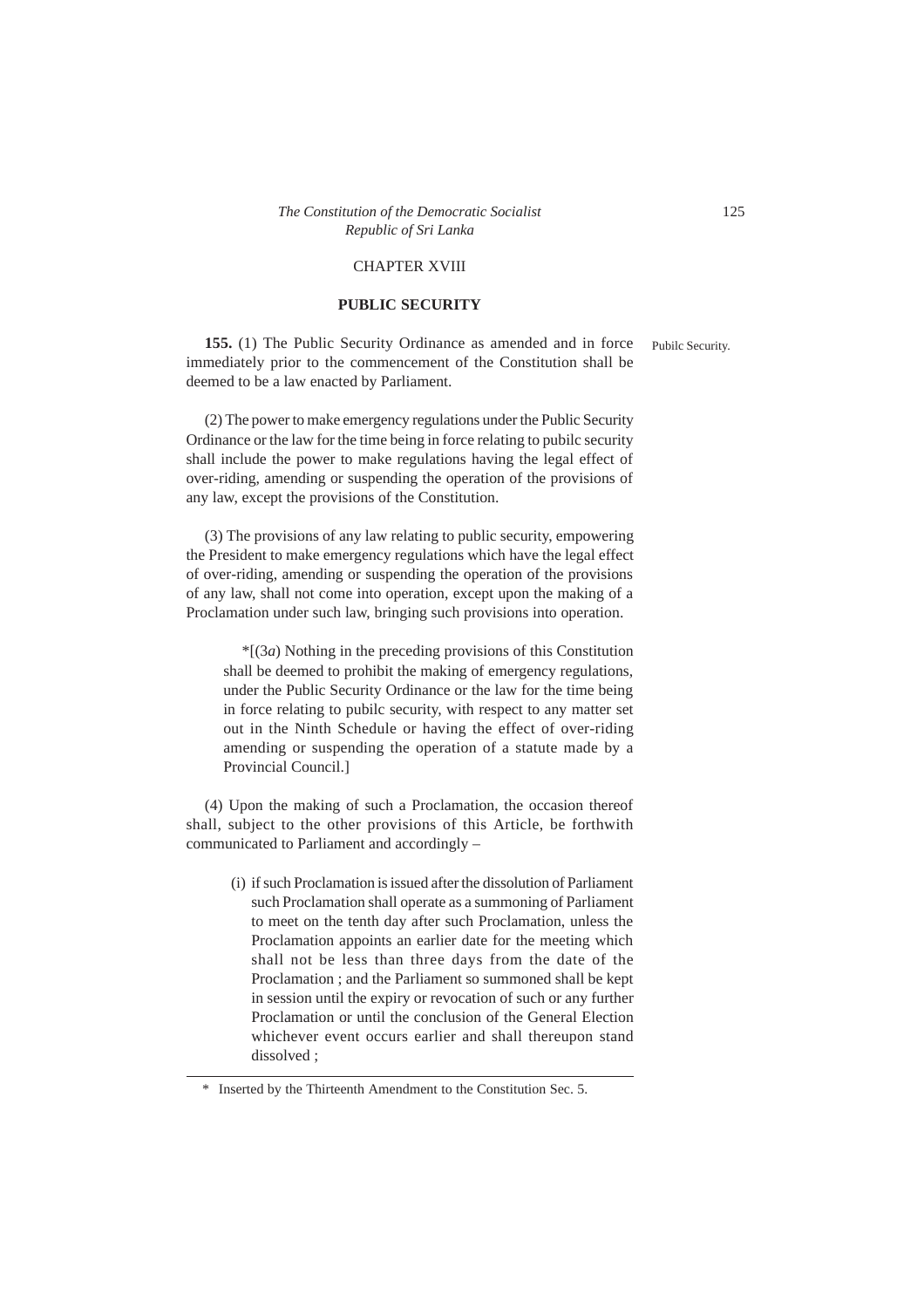(ii) if Parliament is at the date of the making of such Proclamation, separated by any such adjournment or prorogation as will not expire within ten days, a Proclamation shall be issued for the meeting of Parliament within ten days.

(5) Where the provisions of any law relating to public security have been brought into operation by the making of a Proclamation under such law, such Proclamation shall, subject to the succeeding provisions of this Article, be in operation for a period of one month from the date of the making thereof, but without prejudice to the earlier revocation of such Proclamation or to the making of a further Proclamation at or before the end of that period.

(6) Where such provisions as are referred to in paragraph (3) of this Article, of any law relating to public security, have been brought into operation by the making of a Proclamation under such law, such Proclamation shall expire after a period of fourteen days from the date on which such provisions shall have come into operation, unless such Proclamation is approved by a resolution of Parliament :

Provided that if –

- (*a*) Parliament stands dissolved at the date of the making of such Proclamation ; or
- (*b*) Parliament is at such date separated by any such adjournment or prorogation as is referred to in paragraph (4)(ii) of this Article ; or
- (*c*) Parliament does not meet when summoned to meet as provided in paragraphs  $(4)(i)$  and  $(4)(ii)$  of this Article,

then such Proclamation shall expire at the end of ten days after the date on which Parliament shall next meet and sit, unless approved by a resolution at such meeting of Parliament.

(7) Upon the revocation of a Proclamation referred to in paragraph (6) of this Article within a period of fourteen days from the date on which the provisions of any law relating to public security shall have come into operation or upon the expiry of such a Proclamation in accordance with the provisions of paragraph (6), no Proclamation made within thirty days next ensuring shall come into operation until the making thereof shall have been approved by a resolution of Parliament.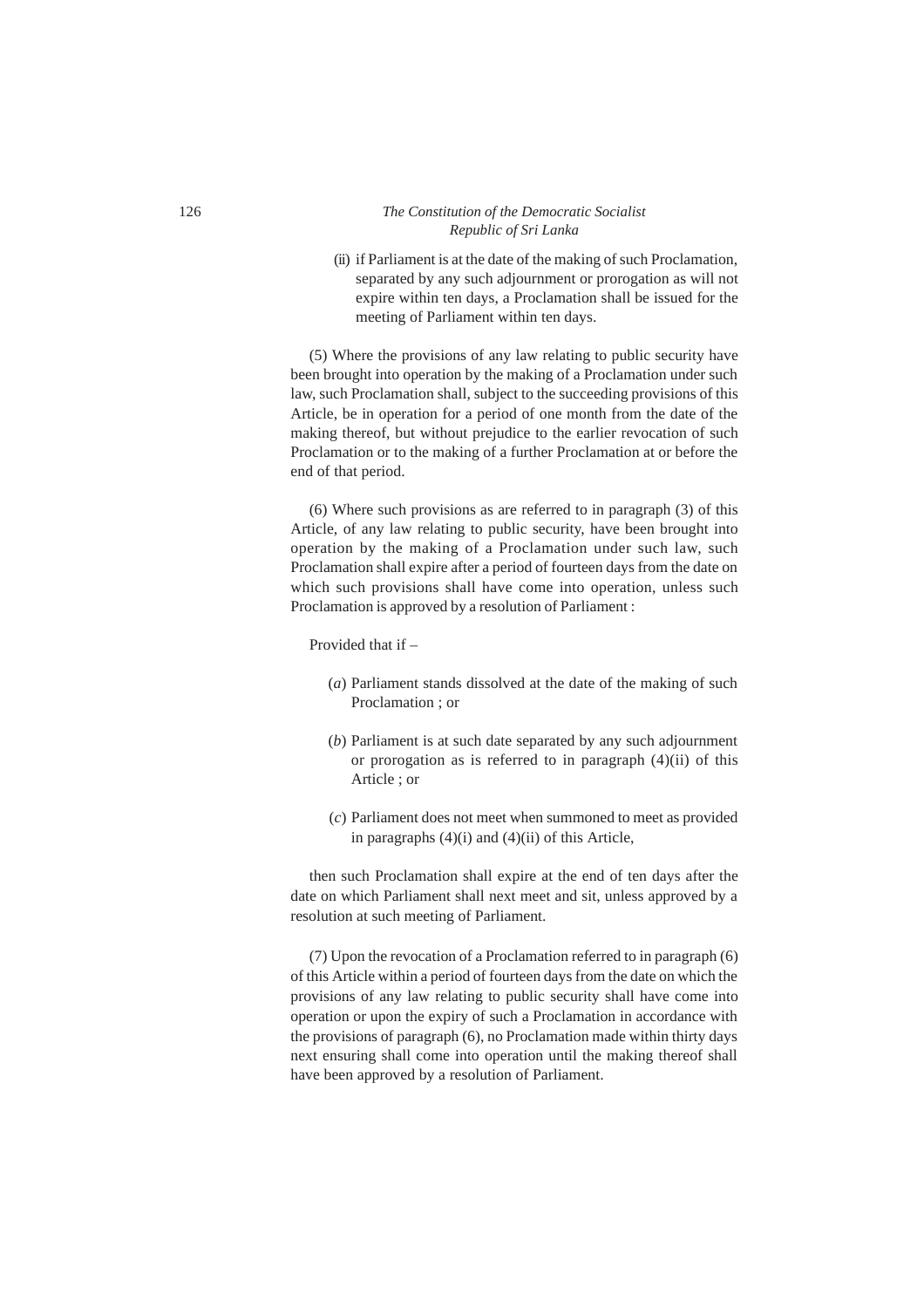|  | $*$ * * * * * * * * |  |  |                                                   |  |
|--|---------------------|--|--|---------------------------------------------------|--|
|  |                     |  |  | $*$ * * * * * * * $\begin{bmatrix} \end{bmatrix}$ |  |

\*\*(8) If Parliament does not approve any Proclamation bringing such provisions as are referred to in paragraph (3) of this Article into operation, such Proclamation shall, immediately upon such disapproval, cease to be valid and of any force in law but without prejudice to anything lawfully done thereunder.

(9) If the making of a Proclamation cannot be communicated to and approved by Parliament by reason of the fact that Parliament does not meet when summoned, nothing \*\*\*[contained in paragraph (6) or (7), of this Article], shall affect the validity or operation of such Proclamation :

Provided that in such event, Parliament shall again be summoned to meet as early as possible thereafter.

<sup>\*</sup> Paras (8) and (9) repealed by the Tenth Amendment to the Constitution Sec.  $2(1)$ .

<sup>\*\*</sup> Paras (10) and (11) renumbered as (8) and (9) by the Tenth Amendment to the Constitution Sec. 2(2).

<sup>\*\*\*</sup> substituted by the Tenth Amendment to the Constitution Sec. 2(3) for "contained in paragraph (6), (7), (8) or (9) of this Article."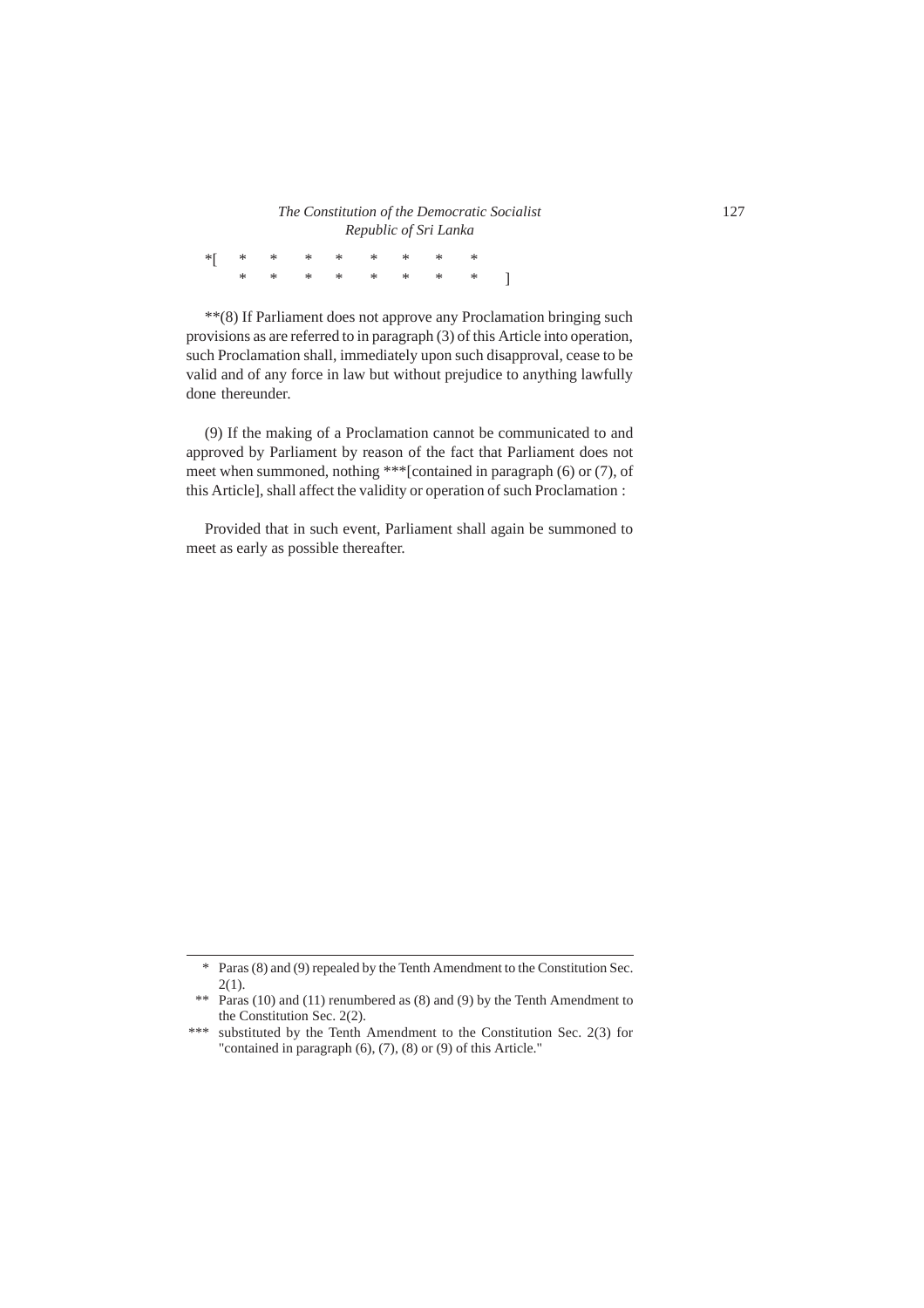# \*[CHAPTER XVIIIA

# **NATIONAL POLICE COMMISSION**

Constitution of the National Police Commission.

**155A.** (1) There shall be a National Police Commission (in this Chapter referred to as the "Commission") consisting of seven members appointed by the President on the recommendation of the Constitutional Council. The Constitutional Council may, in making its recommendation, consult the Public Service Comission. The President shall on the recommendation of the Constitutional Council appoint one member as the Chairman.

(2) No person shall be appointed as a member of the Commission or continue to hold office as such member if he is or becomes a member of Parliament, a Provincial Council or a local authority.

(3) Every person who immediately before his appointment as a member of the Commission, was a public officer in the service of the State or a judicial officer, shall upon such appointment taking effect, cease to hold such office and shall be ineligible for further appointment as a public officer or a judicial officer :

Provided that any such person shall, until he ceases to be a member of the Commission, or while continuing to be a member, attains the age at which he would, if he were a public officer or a judicial officer, as the case may be, be required to retire, be deemed to be a public officer or a judicial officer and to hold a pensionable office in the service of the State, for the purpose of any provision relating to the grant of pensions, gratuities and other allowances in respect of such service.

(4) Every member of the Commission shall hold office for a period of three years from the date of his appointment, unless he becomes subject to any disqualification under paragraph (2) of this Article, or earlier resigns from his office by writing addressed to the President or is removed from office by the President on the recommendation of the Constitutional Council or in convicted by a Court of law of any offence involving moral turpitude or if a resolution for the imposition of civic disability upon him has been passed in terms of Article 81 or is deemed to have vacated his office under paragraph (6) of this Article.

(5) A member of the Commission shall be eligible for reappointment as a member, but shall not be eligible for appointment as a public officer or a

New Chapter XVIIIA inserted by the Seventeenth Amendment to the Constitution Sec. 20.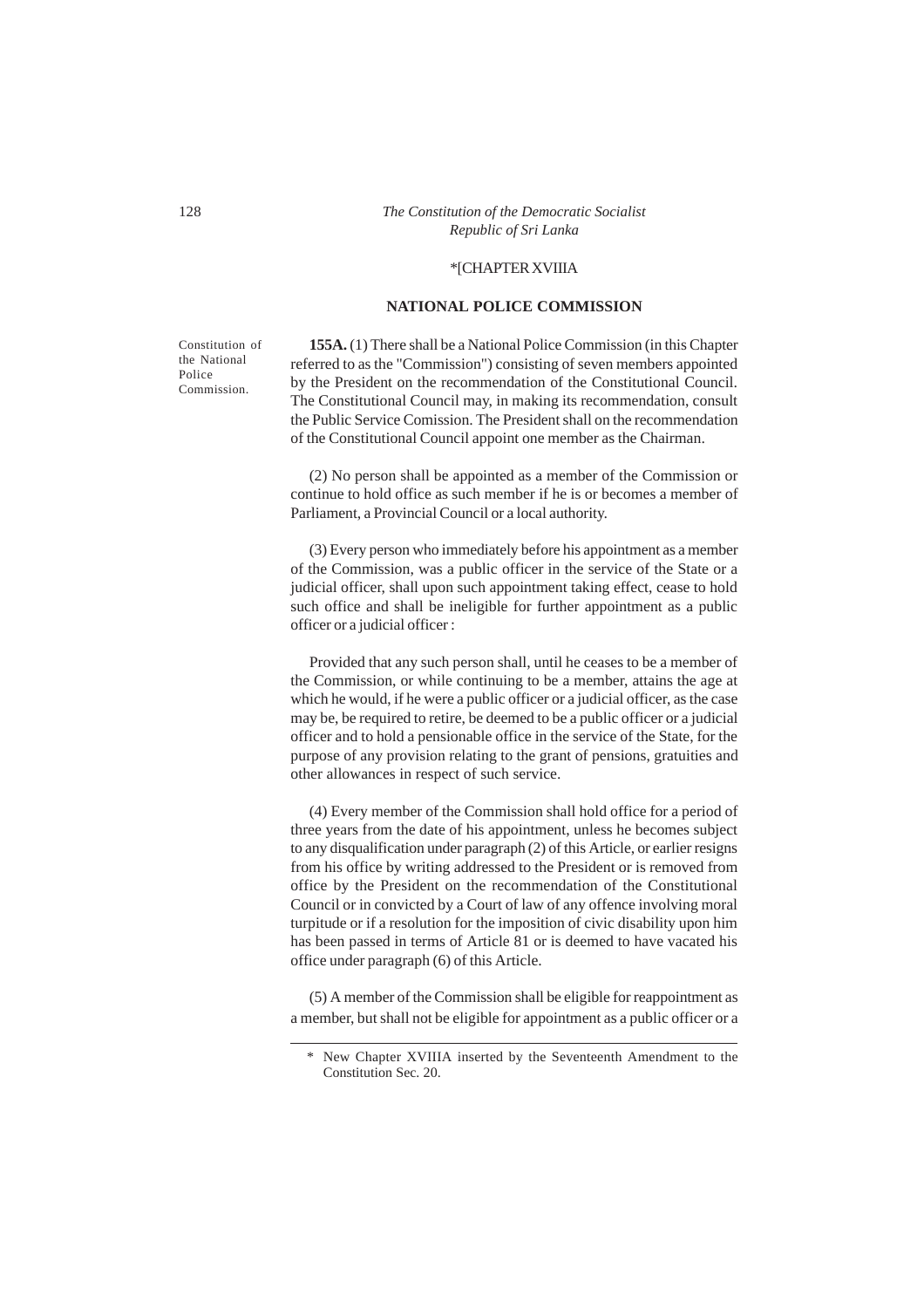judicial officer after the expiry of his term of office as a member. No member shall be eligible to hold office as a member of the Commission for more than two terms.

(6) In the event of the Chairman or a member of the Commission absenting himself from three consecutive meetings of the Commission without the prior leave of the Commission, he shall be deemed to have vacated his office from the date of the third of such meetings and shall not be eligible to be reappointed as a member or as Chairman of the Commission.

(7) The Chairman and members of the Commission shall be paid such allowances as are determined by Parliament. Such allowances shall be charged on the Consolidated Fund and shall not be diminished during the term of office of the Chiarman or member.

(8) The Chairman and members of the Commission shall be deemed to be public servants within the meaning and for the purposes of Chapter IX of the Penal Code.

**155B.** (1) The quorum for a meeting of the Commission shall be four members.

(2) The Chairman shall preside at all meetings of the Commission and in his absence a member elected by the members present from amongst the members shall preside at such meeting.

(3) Decisions of the Commission shall be by a majority of members present and voting at the meeting at which the decision is taken and in the event of an equality of votes the Chairman or the person presiding shall have a casting vote.

(4) The Commission shall have power to act notwithstanding any vacancy in its membership, and any act or proceeding or decision of the Commission shall not be invalid or deemed to be invalid by reason only of such vacancy or any defect in the appointment of the Chairman or member.

**155C.** (1) Subject to the jurisdiction conferred on the Supreme Court under paragraph (1) of Article 126, no court or tribunal shall have the power or jurisdiction to inquire into, or pronounce upon or in any manner call in question any order or decision made by the Commission or a Committee, in pursuance of any power or duty, conferred or imposed on such Commission or Committee under this Chapter or under any other law.

Immunity from legal proceedings.

Meetings of the Commission.

11-PL 1962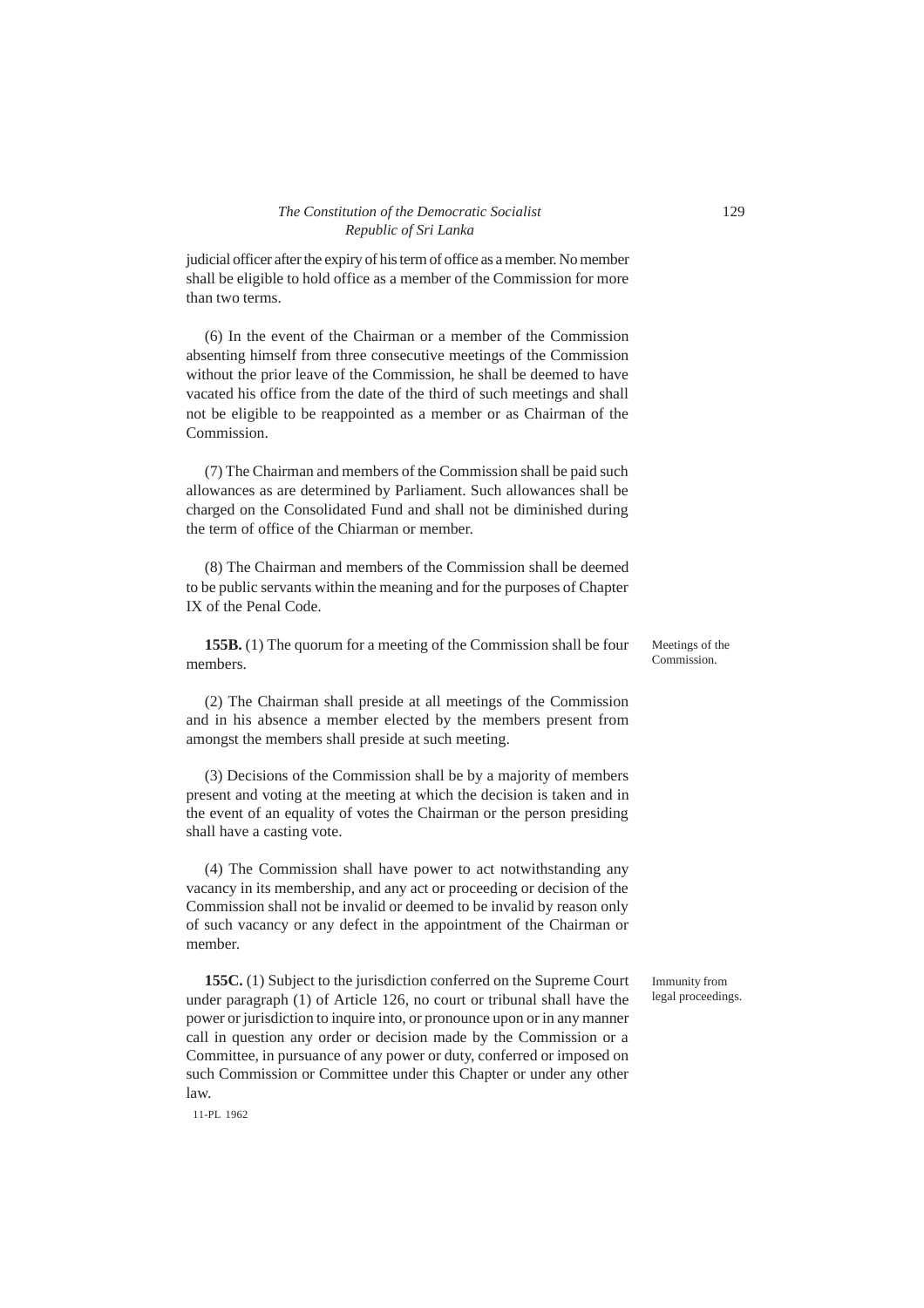may be determined by the Commission.

**155D.** There shall be a Secretary to the Commission and such other officers appointed by the Commission on such terms and condidtions as

Secretary to the Commission.

Costs and Expenses.

**155E.** The costs and expenses of the Commission shall be a charge on the Consolidated Fund.

Interference with the Commission.

Powers of the Commission.

**155F.** (1) Every person who, otherwise than in the course of such person's lawful duty, directly or indirectly by himself or by or with any other person, in any manner whatsoever influences or attempts to influence or interferes with any decision of the Commission or a Committee, or to so influence any member of the Commission or a Committee, shall be guilty of an offence and shall on conviction be liable to a fine not exceeding one hundred thousand rupees or to imprisonment for a term not exceeding seven years, or to both such fine and imprisonment.

(2) A High Court established under Article 154P of the Constitution shall have jurisdiction to hear and determine any matter referred to in paragraph (1).

**155G.** (1) (*a*) The appointment, promotion, transfer, disciplinary control and dismissal of police officers other than the Inspector-General of Police, shall be vested in the Commission. The Commission shall exercise its powers of promotion, transfer, disciplinary control and dismissal in consultation with the Inspector-General of Police.

(*b*) The Commission shall not in the exercise of its powers under this Article, derogate from the powers and functions assigned to the Provincial Police Service Commissions as and when such Commissions are established under Chapter XVIIA of the Constitution.

(2) The Commission shall establish procedures to entertain and investigate public complaints and complaints of any aggrieved person made against a police officer or the police service, and provide redress in accordance with the provisions of any law enacted by Parliament for such purpose.

(3) The Commission shall provide for and determine all matters regarding police officers, including the formulation of schemes of recruitment and training and the improvement of the efficiency and independence of the poilce service, the nature and type of the arms, ammunition and other equipment necessary for the use of the National Division and the Provincial Divisions, codes of conduct, and the standards to be followed in making promotions and transfers, as the Commission may from time to time consider necessary or fit.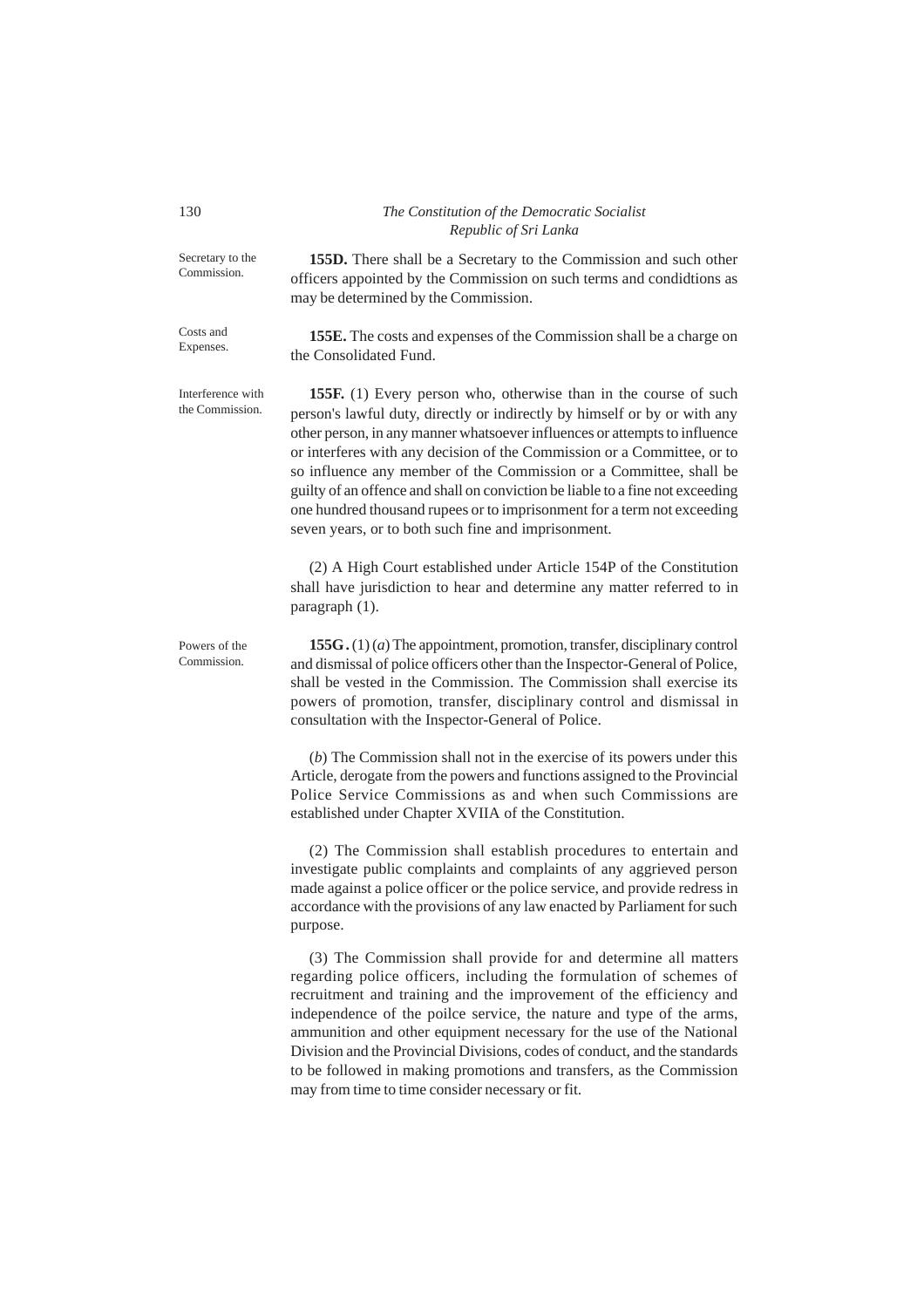(4) The Commission shall exercise all such powers and perform all such functions and duties as are vested in it under Appendix I of List I contained in the Ninth Schedule of the Constitution.

**155H.** (1) The Commission may delegate to a Committee of the Commission (not consisting of members of the Commission) as shall be nominated by the Commission, the powers of appointment, promotion, transfer, disciplinary control and dismissal of such categories of police officers as are specified by the Commission.

(2) The Commission shall cause to be published in the Gazette the appointment of any such Committee.

(3) The procedure and quorum for meetings of such a Committee shall be according to rules made by the Commission. The commission shall cause such rules to be published in the Gazette.

**155J.** (1) The Commission may, subject to such conditions and procedures as may be prescribed by the Commission, delegate to the Inspector-General of Poilce or in consultation with the Inspector-General of Police to any Poilce Officer, its powers of appointment, promotion, transfer, disciplinary control and dismissal of any category of police officer.

(2) The Commission shall cause any such delegation to be published in the Gazette.

**155K.** (1) A police officer aggrieved by any order relating to promotion, transfer or any order on a disciplinary matter or dismissal made by the Inspector-General of Police or a Committee or Poilce Officer referred to in Article 155H and 155J in respect of himself, may appeal to the Commission against such order in accordance with rules made by the Commission from time to time regulating the procedure and the period fixed for the making and hearing of an appeal by the Commission.

(2) The Commission shall have the power to alter, vary, rescind or confirm such order upon such appeal, or to give directions in relation there to, or to order such further or other inquiry, as to the Commission shall seem fit.

(3) The Commission shall from time to time cause to be published in the Gazette, rules made by it under paragraph (1) of this Article.

(4) Upon any delegation to the Inspector-General of Police or a Committee or Police Officer under Article 155H and 155J of this Chapter Committees of the Commission.

Delegation of functions by the Commission.

Right of appeal.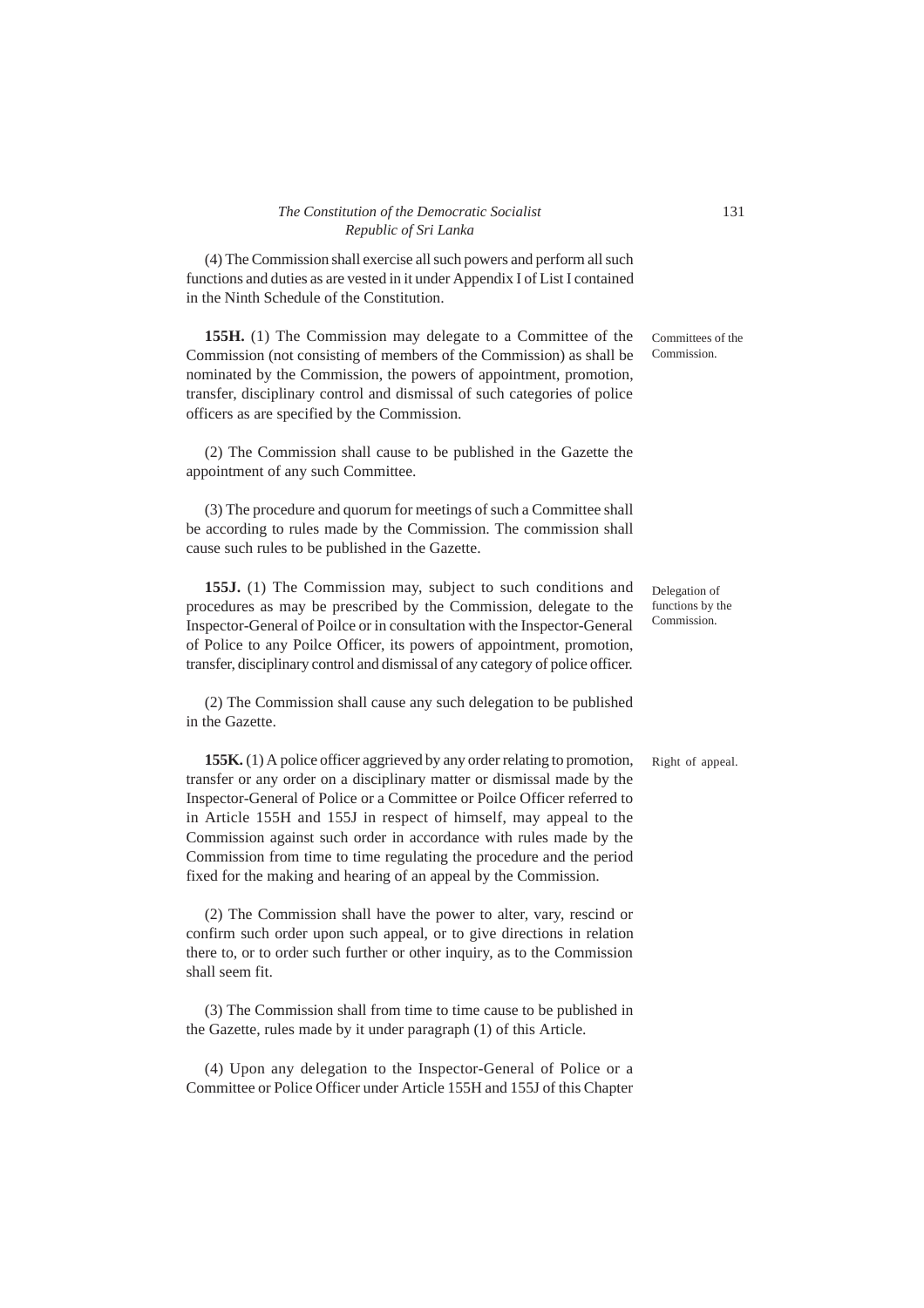as the case may be, the Commission shall not, whilst such delegation of its powers is in force, exercise or perform its functions or duties in respect of the categories of Police Officers in respect of which such delegation is made, subject to the right of appeal hereinbefore provided.

Appeals to the administrative Appeals Tribunal.

**155L.** Any Police Officer aggrieved by any order relating to promotion, transfer, or any order on a disciplinary matter or dismissal made by the Commission, in respect of himself, may appeal therefrom to the Administrative Appeals Tribunal established under Article 59, which shall have the power to alter, vary or rescind any order or decision made by the Commission.

**155M**. Until the Commission otherwise provides, all rules, regulations and procedures relating to the police force as are in force shall continue to be operative and in force. Saving of existing rules and regulations.

Commission answerable to Parliament.

**155N**. The Commission shall be responsible and answerable to Parliament in accordance with the provisions of the Standing Orders of Parliament for the exercise, performance and discharge of its powers, duties and functions and shall forward to Parliament in each calendar year a report of its activities in such year.]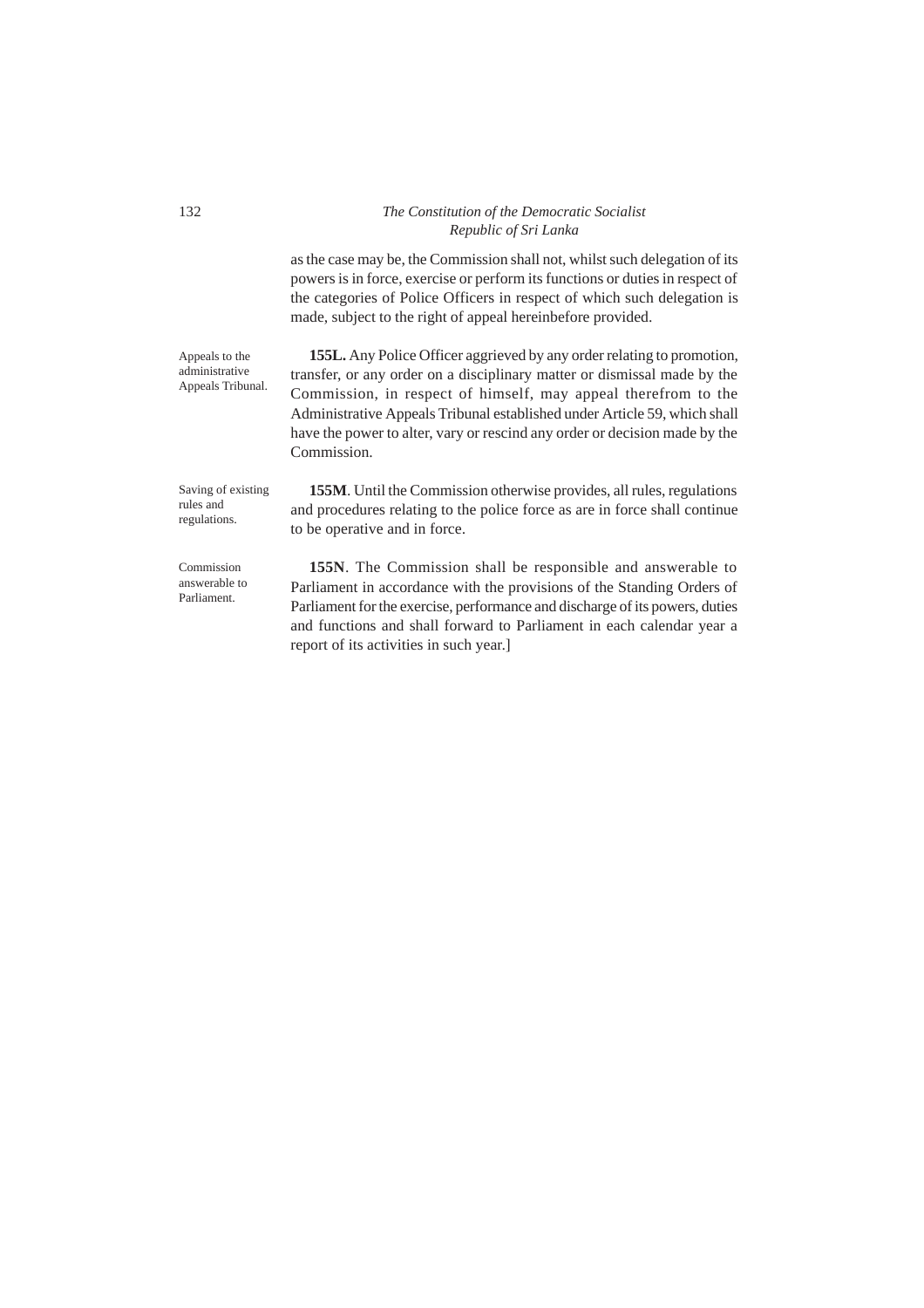## CHAPTER XIX

## **THE PARLIAMENTARY COMMISSIONER FOR ADMINISTRATION**

**156.** (1) Parliament shall by law provide for the establishment of the office of the Parliamentary Commissioner for Administration (Ombudsman) charged with the duty of investigating and reporting upon complaints or allegations of the infringement of fundamental rights and other injustices by public officers and officers of public corporations, local authorities and other like institutions, in accordance with and subject to the provisions of such law.

(2) The Parliamentary Commissioner for Administration \*[shall, subject to the provisions of Article 41C, be appointed by the President.] and shall hold office during good behaviour.

(3) The salary of the Parliamentary Commissioner for Administration shall be determined by Parliament and shall not be diminished during his term of office.

(4) The office of the Parliamentary Commissioner for Administration shall become vacant –

- (*a*) upon his death ;
- (*b*) on his resignation in writing addressed to the President ;
- (*c*) on his attaining the age fixed by law ;
- (*d*) on his removal by the President on account of ill health or physical or mental infirmity ; or
- (*e*) on his removal by the President on an address of Parliament.

(5) Whenever the Parliamentary Commissioner for Administration is unable to perform and discharge the duties and functions of his office, \*\*[the President shall, subject to the provisions of Article 41C, appoint.] a person to act in his place.

Parliamentary Commissioner for Administration.

<sup>\*</sup> Substituted by the Seventeenth Amendment to the constitution Sec. 21(1) for "shall be appointed by the president."

<sup>\*\*</sup> Substituted by the Seventeenth Amendment to the constitution Sec. 21(2) for "the President shall appoint."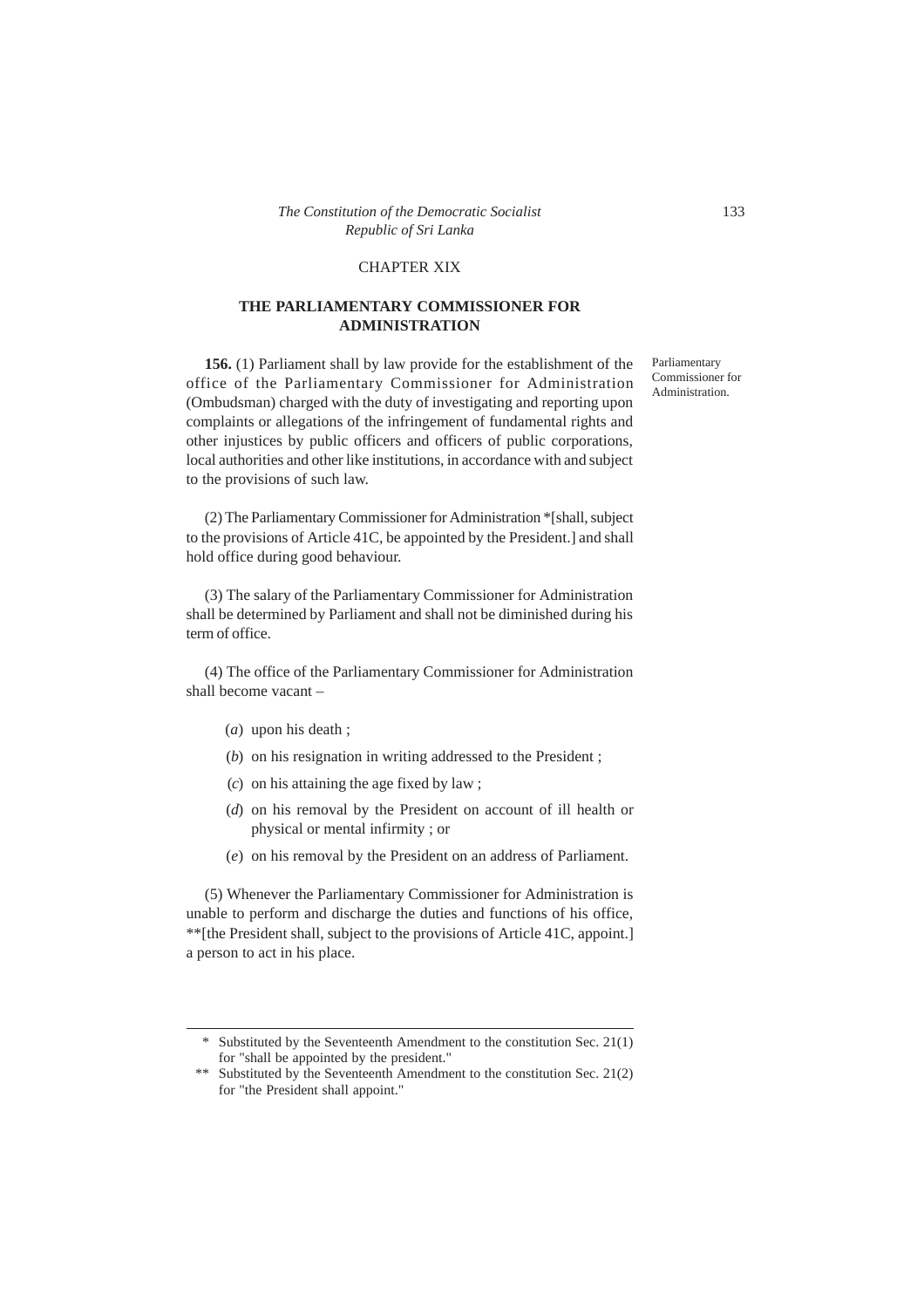# CHAPTER XX

### **GENERAL**

**157.** Where Parliament by resolution passed by not less than two-thirds of the whole number of Members of Parliament (including those not present) voting in its favour, approves as being essential for the development of the national economy, any Treaty or Agreement between the Government of Sri Lanka and the Government of any foreign State for the promotion and protection of the investments in Sri Lanka of such foreign State, its nationals, or of corporations, companies and other associations incorporated or constituted under its laws, such Treaty or Agreement shall have the force of law in Sri Lanka and otherwise than in the interests of national security no written law shall be enacted or made, and no executive or administrative action shall be taken, in contravention of the provisions of such Treaty or Agreement.

Prohibition against vioation of territorial integrity of Sri Lanka.

\*[**157A**. (i) No person shall, directly or indirectly, in or outside Sri Lanka, support, espouse, promote, finance, encourage or advocate the establishment of a separate State within the territory of Sri Lanka.

(2) No political party or other association or organization shall have as one of its aims or objects the establishment of a separate State within the territory of Sri Lanka.

(3) Any person who acts in contravention of the provisions of paragraph (1) shall, on conviction by the Court of Appeal, after trial on indictment and according to such procedure as may be prescribed by law, –

- (*a*) be subject to civic disability for such period not exceeding seven years as may be determined by such Court ;
- (*b*) forfeit his movable and immovable property other than such property as in determined by an order of such Court as being necessary for the sustenance of such person and his family ;
- (*c*) not be entitled to civic rights for such period not exceeding seven years as may be determined by such Court ; and
- (*d*) if he is a Member of Parliament or a person in such service or holding such office as is referred to in paragraph (1) of Article 165, cease to be such Member or to be in such service or to hold such office.

International Treaties and Agreements.

<sup>\*</sup> Inserted by the Sixth Amendment to the Constitution Sec. 3.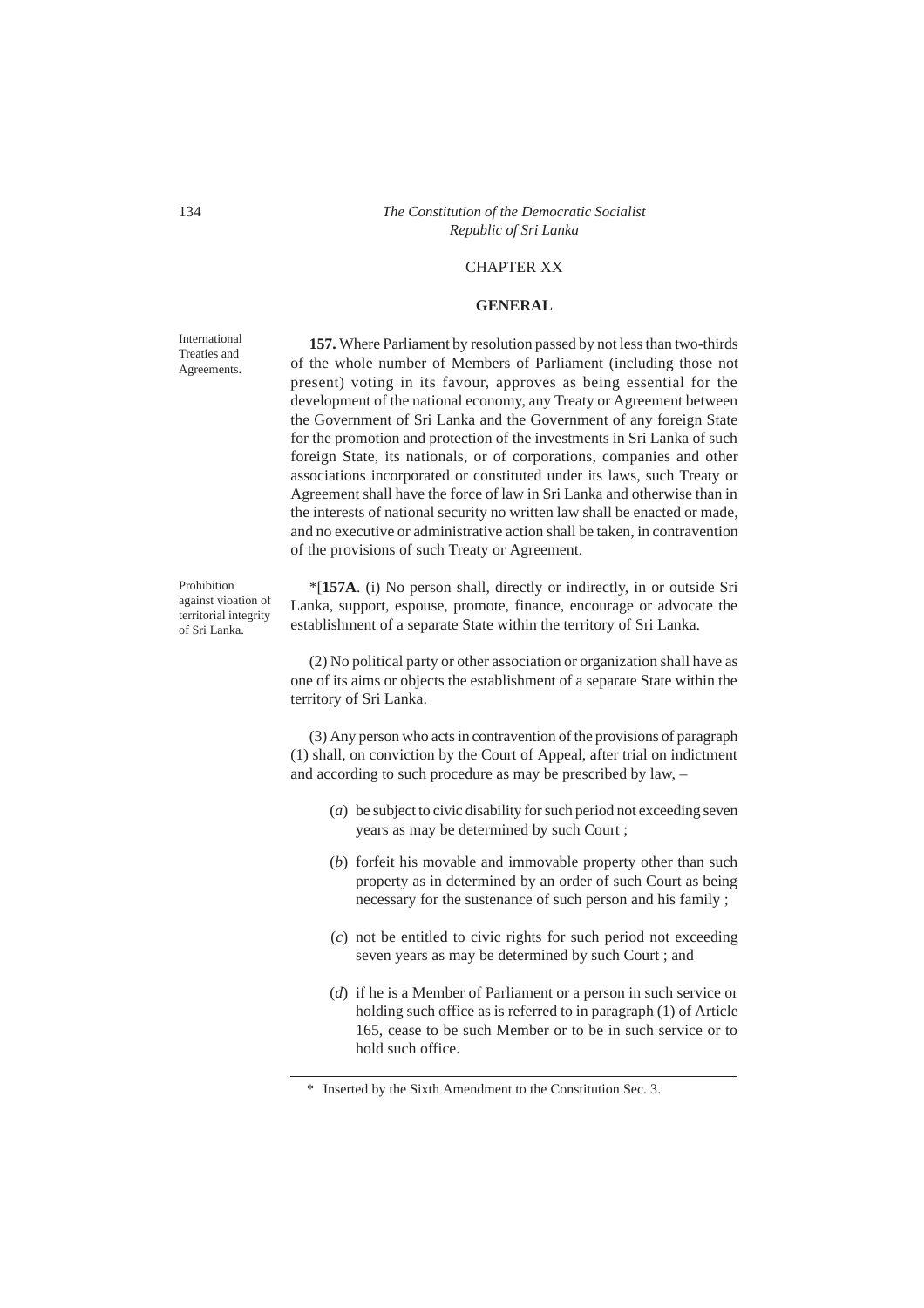(4) Where any political party or other association or organization has as one of its aims or objects the establishment of a separate State within the territory of Sri Lanka, any person may make an application to the Supreme Court for a declaration that such political party or other association or organization has as one of its aims or objects the establishment of a separate State within the territory of Sri Lanka. The Secretary or other officer of such political party or other association or organization shall be made a respondent to such application.

(5) Where the Supreme Court makes a declaration under paragraph (4) in relation to any political party or other association or organization, in pursuance of an application made to it under that paragraph –

- (*a*) that potlitical party or other association or organisation shall be deemed, for all purposes to be proscribed and any member of such political party or other association or organization, who is a Member of Parliament shall be deemed to have vacated his seat in Parliament with effect from the date of such declaration, and any nomination paper submitted by such political party or other association or organization shall be deemed for all purposes to be invalid ;
- (*b*) any person who holds office or is a member of that political party or other association or organization, shall be guilty of an offence and shall, on conviction, by the Court of Appeal after trial on indictment and according to such procedure as may be prescribed by law –
	- (i) be subject to civic disability for such period not exceeding seven years as may be determined by such Court ;
	- (ii) forfeit his movable and immovable property other than such property as is determined by an order of such Court as being necessary for the sustenance of such person and his family ;
	- (iii) not be entitled to civic rights for such period not exceeding seven years as may be determined by such Court ;
	- (iv) if he is a Member of Parliament or a person in such service or holds such office as is referred to in paragraph (1) of Article 165, cease to be such Member or to be in such service or hold such office.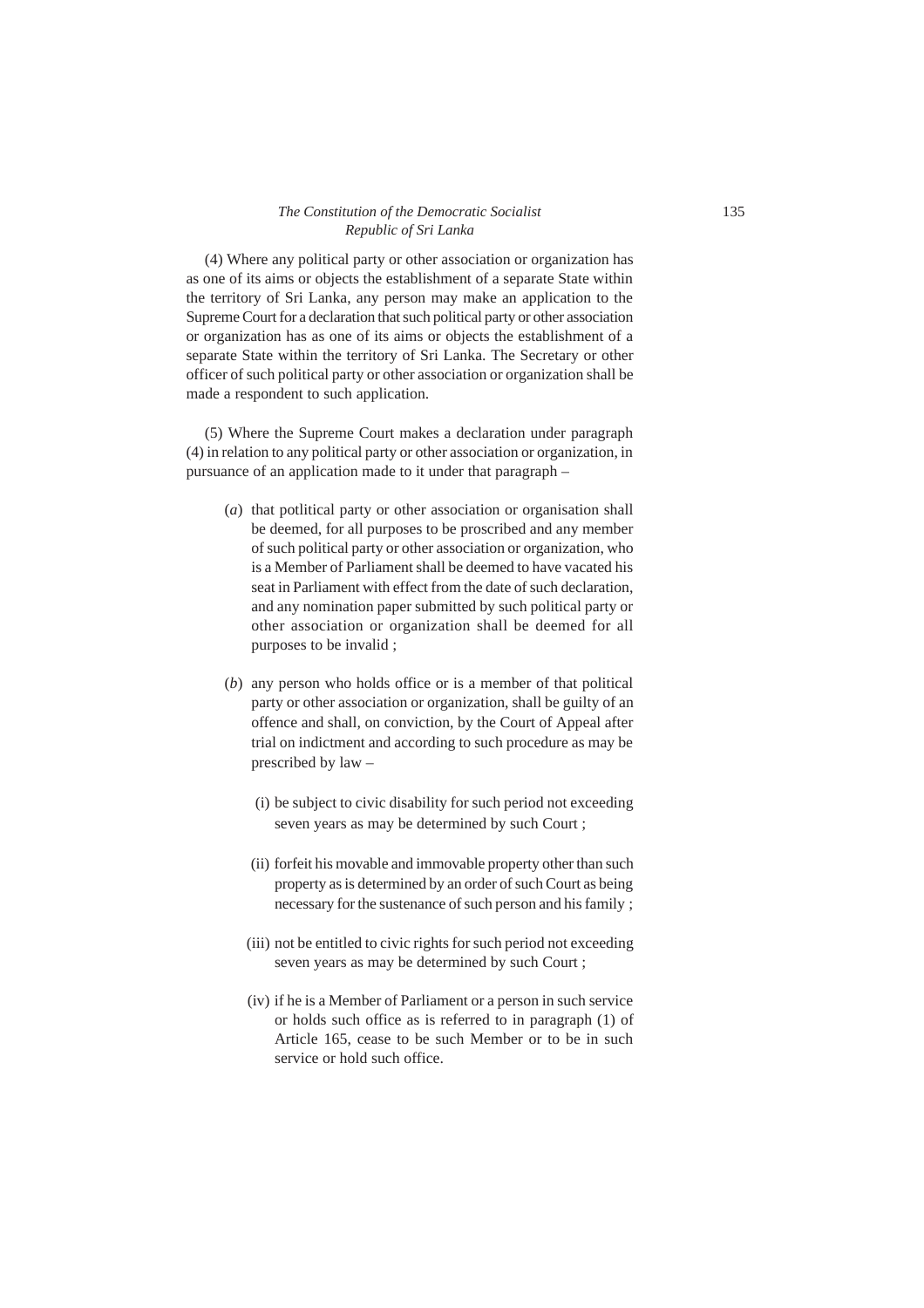(6) The execution of any punishment imposed under paragraph (3) or sub-paragraph (*b*) of paragraph (5) shall not be stayed or suspended pending the determination of any appeal against such punishment or the conviction in consequence of which such punishment was imposed.

(7) Every officer or person who was or is required by, Article 32 or Article 53, Article 61 or Article 107 or Article 165 or Article 169(12), to take and subscribe or to make and subscribe an oath or affirmation, every member of, or person in the service, of a local authority, Development Council Pradeshiya Mandalaya, Gramodaya Mandalaya or public corporation and every Attorney-at-law shall –

- (*a*) if such officer or person is holding office on the date of coming into force of this Article, make and subscribe, or take and subscribe, an oath or affirmation in the form set out in the Seventh Schedule, before such person or body if any, as is referred to in that Article, within one month of the date on which this Article comes into force ;
- (*b*) if such person or officer is appointed to such office after the coming into force of this Article, make and subscribe or take and subscribe an oath or affirmation, in the form set out in the Seventh Schedule, before such person or body, if any, as is referred to in that Article, within one month of his appointment to such office.

The provisions of Article 165 and Article 169(12) shall *mutatis mutandis,* apply to, and in relation to, any person or officer who fails to take and subscribe, or make and subscribe an oath or affirmation as required by this paragraph.

(8) (*a*) Every person who is a Member of Parliament on the coming into force of this Article shall not be entitled to sit and vote in Parliament unless he takes and subscribes or makes and subscribes an oath or affirmation in the form set out in the Seventh Schedule.

(*b*) Every person who is elected or nominated as a Member of Parliament on or after the coming into force of this Article shall not be entitled to sit and vote in Parliament unless he takes and subscribes or makes and subscribes an oath or affirmation in the form set out in the Seventh Schedule.

(9) No person who has taken and subscribed or made and subscribed an oath or affirmation in the form set out in the Seventh Schedule shall,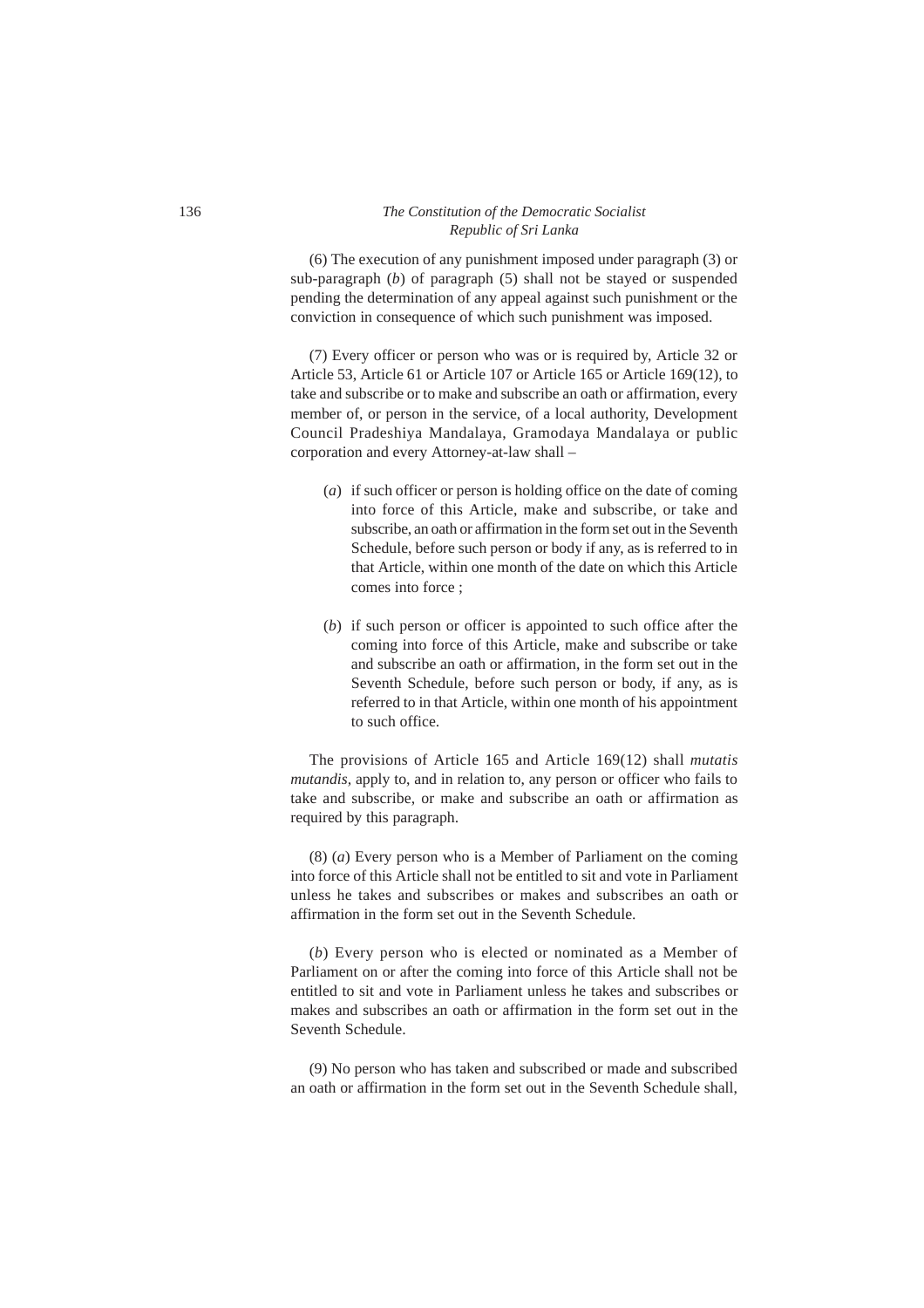notwithstanding any provision to the contrary in the Constitution, be required to take and subscribe or make and subscribe any other oath or affirmation required to be taken and subscribed or made and subscribed under the Constitution.

(10) Parliament may, by resolution, determine such other categories of persons or officers to whom the provisions of paragraph (7) shall apply and thereupon, the provisions of such paragraph such, *mutatis mutandis,* apply to and in relation to, officers or persons of that category.

(11) The jurisdiction of the Court of Appeal in respect of its powers under this Article shall be exercised in the manner provided in subparagraph (iv) of the proviso to paragraph (2) of Article 146.

(12) In this Article, "civic rights" means –

- (*a*) the right to obtain a passport ;
- (*b*) the right to sit for any public examination ;
- (*c*) the right to own any immovable property ;
- (*d*) the right to engage in any trade or profession which requires a licence, registration or other authorization, by or under any written law.

Delegation.

**158.** Where any person is empowered under the provisions of the Constitution to delegate any power, duty or function to any other person, such person delegating such power, duty or function may, notwithstanding such delegation, exercise, perform or discharge such power, duty or function and may at any time revoke such delegation.

In this Article, "person" includes any body of persons or any authority.

**159.** Where the Speaker is unable to discharge the functions of his office, the powers, duties and functions conferred or imposed on, or assigned to, the Speaker by any provision of the Constitution, other than by Articles 31(4), 37, 38(2)(*b*), 39(2) and 40, may be exercised, performed or discharged by the Deputy Speaker.

Deputy Speaker to act for Speaker.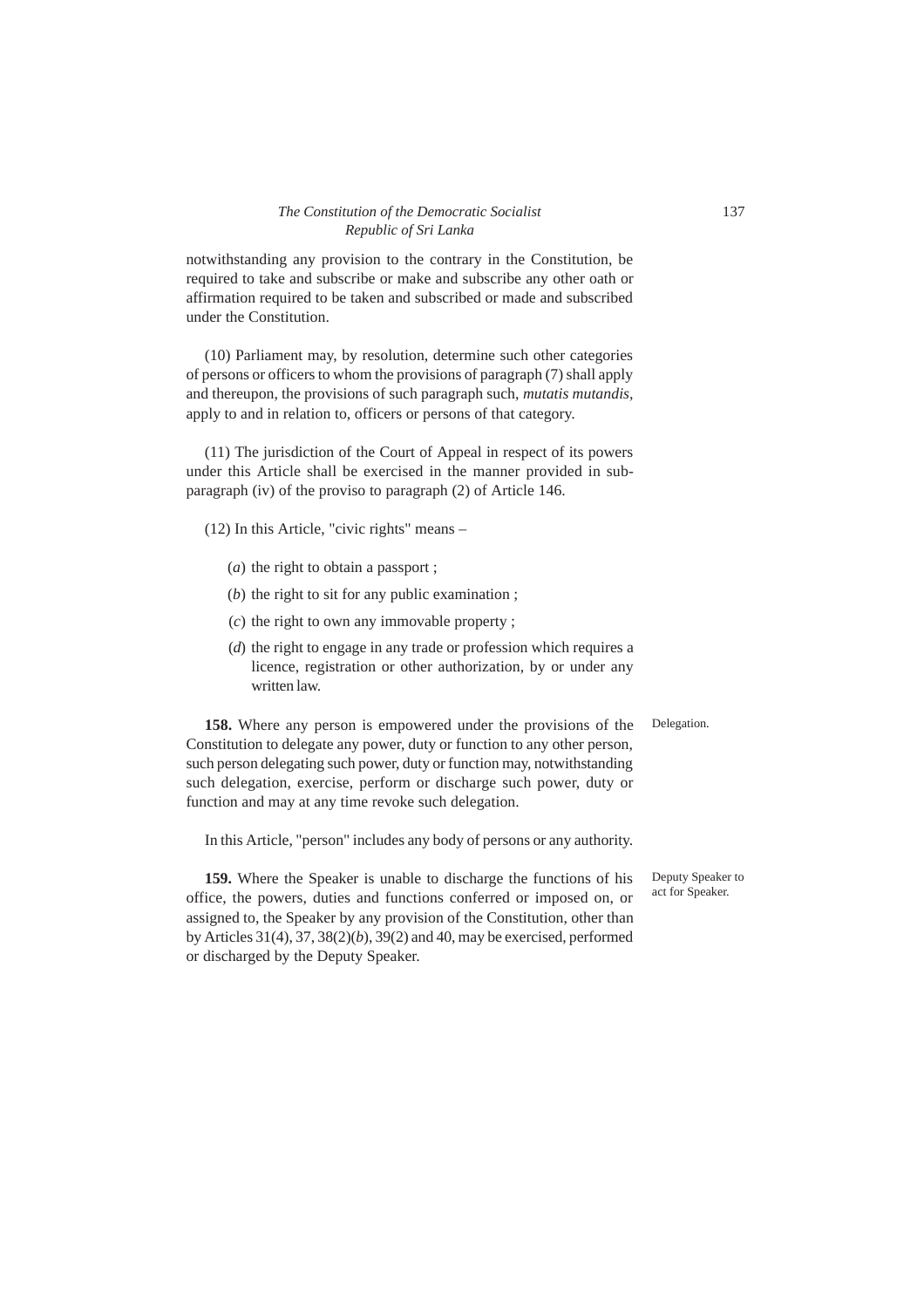## CHAPTER XXI

#### **TRANSITIONAL PROVISIONS**

**160.** Notwithstanding anything to the contrary in any other provision of the Constitution, the person holding the office of President immediately before the commencement of the Constitution shall be the first President under the constitution and shall be deemed for all purposes to have been elected as the President of the Republic, and \*[shall, subject, to the provisions of Article 31, hold office] for a period of six years from February 4, 1978. First President.

> The president shall, notwithstanding the provisions of Article 32, be deemed to have assumed office immediately upon the commencement of the constitution and shall be entitled thereupon to exercise, perform and discharge all the powers, duties and functions conferred or imposed on, or assigned to, the President by the Constitution or otherwise. The President shall, as soon as possible thereafter at a sitting of Parliament, take and subscribe the oath or make and subscribe the affirmation set out in the Fourth Schedule.

#### First Parliament.

**161.** Notwithstanding anything to the contrary in any other provision of the Constitution –

- (*a*) the first Parliament shall consist, of one hundred and sixtyeight members and subject to the suceeding provisions of this Article, all persons who immediately before the commencement of the Constitution were members of the National State Assembly shall be deemed to have been elected as Members of Parliament ;
- (*b*) (i) if the election, as a Member of the National State Assembly, of a person deemed to have been elected to the first Parliament is declared void under the law for the time being in force and no other person is determined to have been duly returned or elected, the seat of such Member shall be vacant, and an election to the electoral district as existing immediately prior to the commencement of the Constitution, shall be held in accordance with the law relating to elections to the National State Assembly in force immediately before the commencement of the Constitution

Substituted by the Third Amendment to the Constitution Sec. 4, for "shall hold office."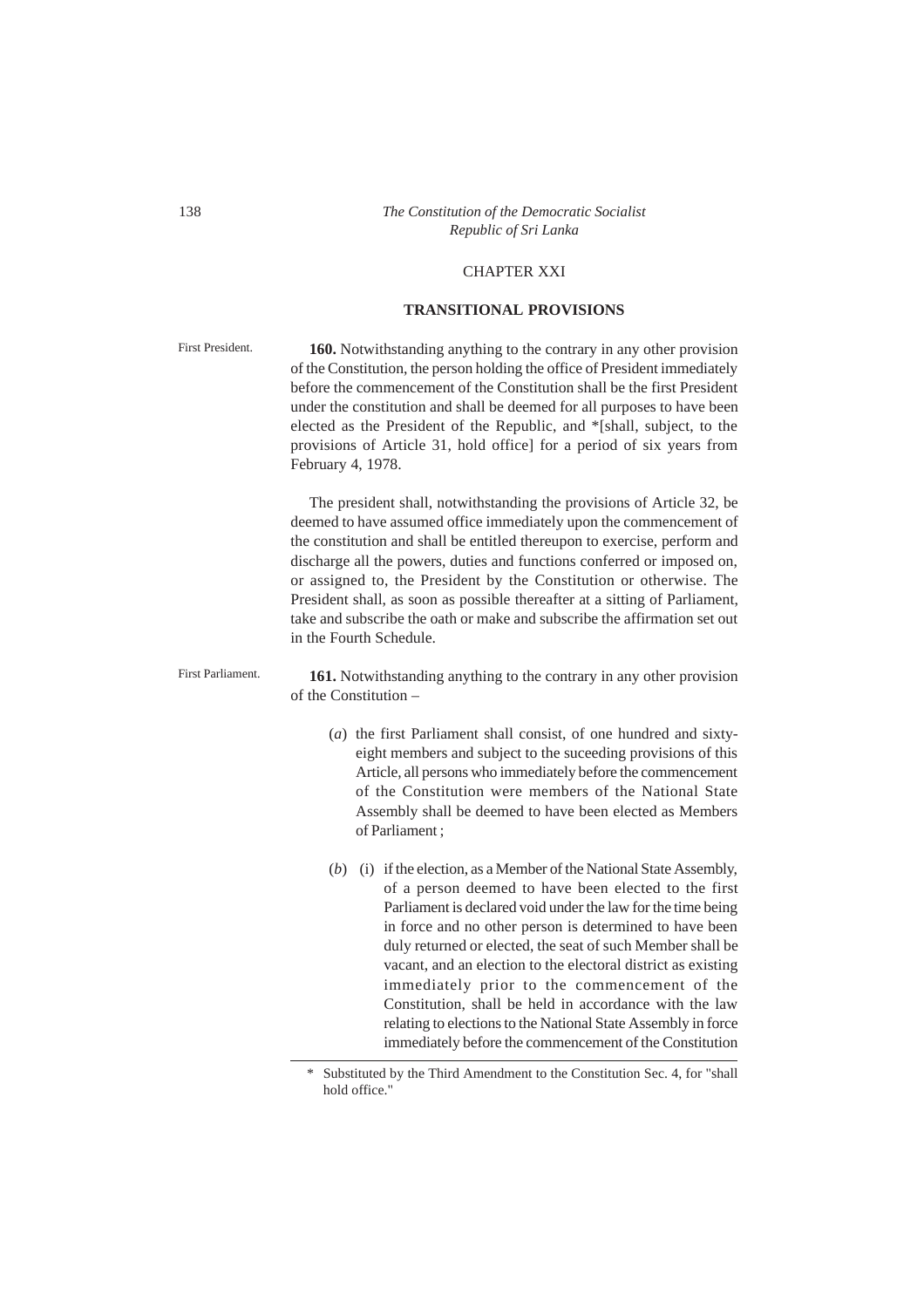and on the basis of the register of electors applicable to such electoral district which was operative on the day immediately preceding the commencement of the Constitution ;

- (ii) the law applicable to election petitions in relation to an election held as provided in sub-paragraph (i) shall be the law in force upon the commencement of the Constitution and in the event of such an election being declared void the provisions of sub-paragraph (i) shall, *mutatis mutandis,* apply ;
- (*c*) if the election as a Member of the National State Assembly of a person who is deemed to have been elected to the first Parliament is declared void or undue and any other person is determined to have been duly returned or elected such other person shall be deemed to have been duly elected as a Member of the first Parliament ;
- (*d*) (i) where immediately before the commencement of the Constitution there was a vacancy in the membership of the National State Assembly or where a vacancy in the membership of the first Parliament occurs otherwise than under the provisions of paragraph (*b*) of this Article, such vacancy shall be filled in the manner provided in subparagraph (iii) hereof;
	- \*[(ii) Where during the duration of the First Parliament, a Member ceases, by resignation, expulsion or otherwise, to be a member of the recognized political party to which he belonged upon or after the commencement of the Constitution, the Secretary of such party shall, within two weeks of the date on which such Member so ceased to be a member of such party, communicate, in writing to the Secretary-General of Parliament, the fact and date thereof. The Secretary-General shall, upon receipt of such communication, submit it to the Speaker.

Where a Member ceases to be a member of the recognized political party to which he belonged by reason of being expelled from such party, he shall be entitled to apply, within one month of the date of such expulsion by petition

Original para(ii) repealed and substituted by the Second Amendment to the Constitution Sec. 2.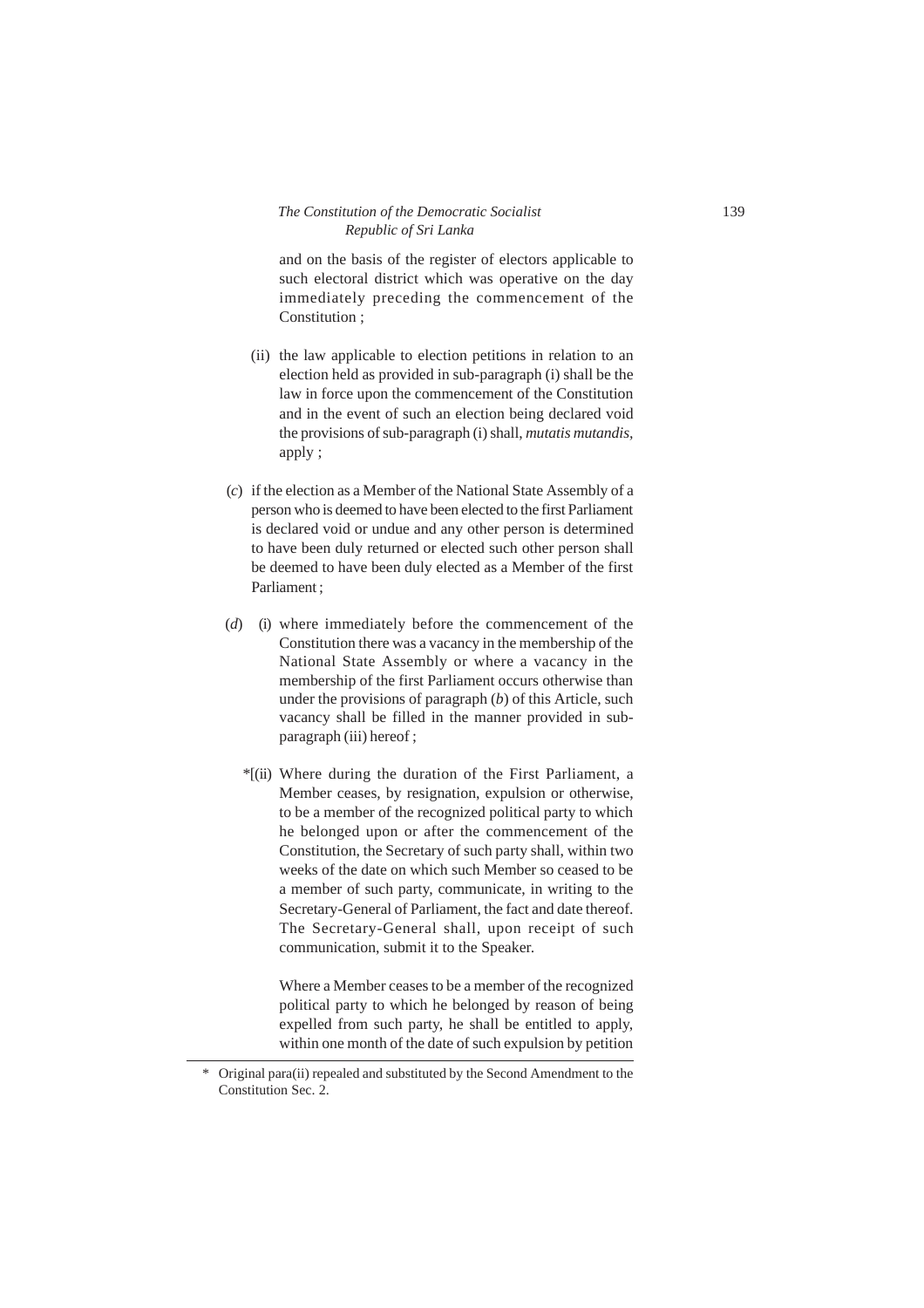in writing, to the Supreme Court for a determination that such expulsion was invalid. In the event of any such application being made, the Registrar of the Supreme Court shall forthwith inform the Secretary-General of parliament in writing, of such application, every such application shall be heard and determined by not less than three Judges of the Supreme Court who shall, within two months of the making of such application, determine whether such expulsion was valid or not.

The Speaker shall, on receiving in the aforesaid manner, a communication alleging that a Member has ceased to be a member of the recognized political party to which such Member belonged, appoint a Select Committee consisting of not less than five Members of Parliament (one of whom shall be nominated as Chairman thereof) to inquire into, and report to Parliament on, the circumstances in which such Member is alleged to have resigned from, or to have been expelled from, or to have otherwise ceased to be a member of, such party, and the reasons therefor.

Provided, however, that where such communication alleges that a Member has ceased to be a member of the recognized political party to which he belonged by reason of his being expelled therefrom, no Select Committee shall be appointed as aforesaid until after the expiration of a period of one month from the date of such alleged expulsion, and in any case where such Member has applied to the Supreme Court for a determination that such expulsion was invalid, unless and until the supreme Court has determined that such expulsion was valid.

The provisions of the Parliament (Powers and Privileges) Act shall, *mutatis mutandis,* apply in relation to proceedings before, and to the privileges, immunities and powers of, a Select Committee appointed as aforesaid and every such Select Committee shall be deemed, for the purposes of that Act, to be duly authorized by an order of Parliament to send for persons, papers and records.

After consideration of the report made by a Select Committee appointed as aforesaid, Parliament may, by resolution passed by not less than eighty-five Members voting in its favour, resolve that the Member to whom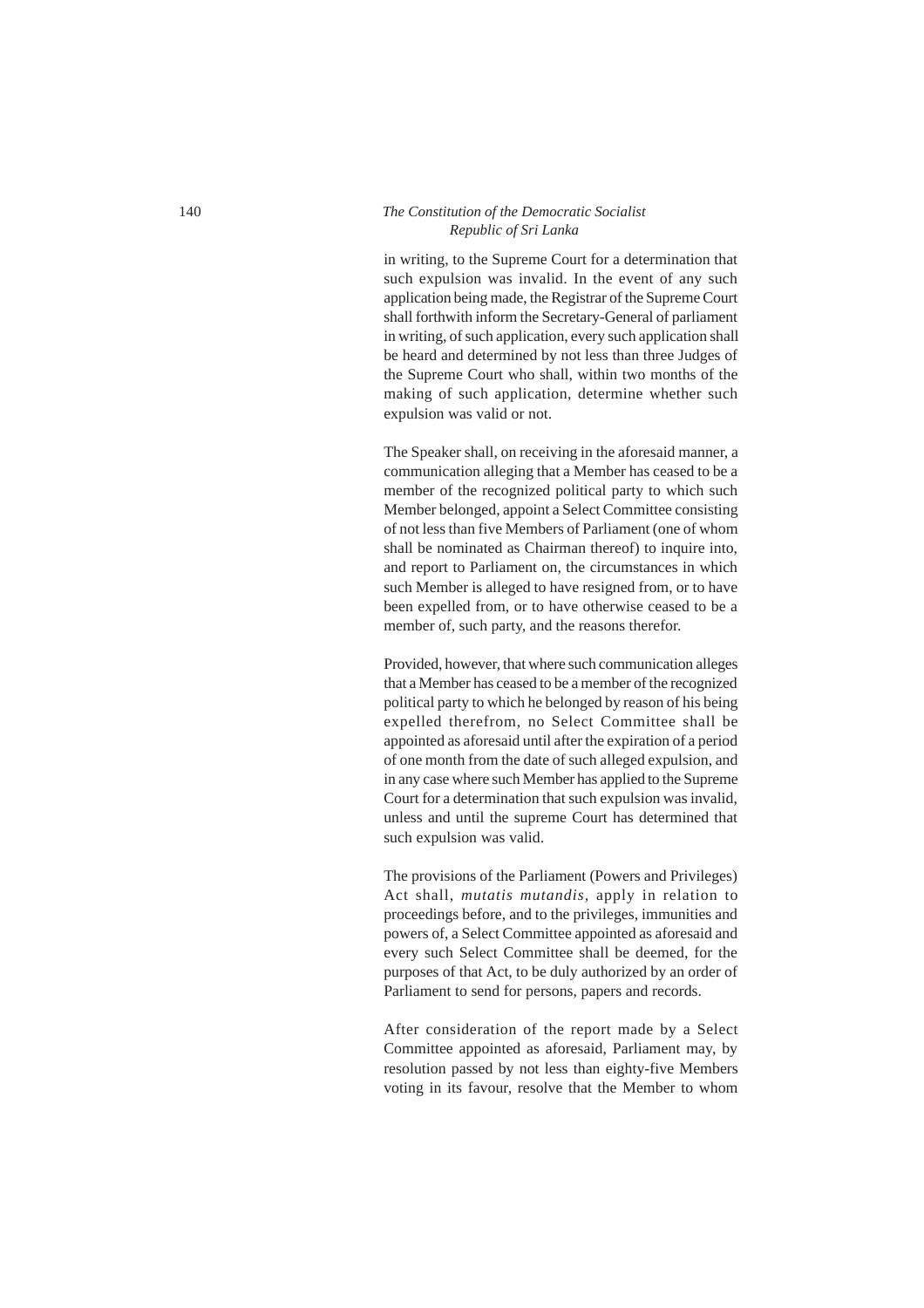such report relates, shall cease to be a Member of Parliament. The Speaker shall endorse on every resolution so passed, a certificate in the following form :–

"This resolution has been passed by the majority required by Article 161(*d*)(ii) of the Constitution".

The seat of such Member shall, with effect from the date of such certificate, become vacant.

Every such certificate shall be conclusive for all purposes and shall not be questioned in any court, and no court or tribunal shall inquire into, pronounce upon or in any manner call in question, the validity of the resolution on which such certificate is endorsed on any ground whatsoever.]

(iii) Where a vacancy as is referred to in sub-paragraph (i) or (ii) has occurred, the Secretary-General of Parliament shall forthwith inform the Commissioner of Elections of such vacancy. The Commissioner of Elections shall thereupon require the Secretary of the political party to which such Member belonged to nominate a member of such party \*[to fill such vacancy. A nomination made by the Secretary of such political party under this sub-paragraph shall be accompanied by an oath or affirmation, as the case may be, in the form set out in the Seventh Schedule, taken and subscribed or made and subscribed, as the case may be, by the person nominated to fill such vacancy. Upon the receipt of such nomination, accompanied by such oath or affirmation the Commissioner] shall declare such person to be the Member for the electoral district in respect of which the vacancy occurred :

\*\* [Provided that where the Secretary of such political party fails to nominate a member of such political party to fill such vacancy under the preceding provisions of this sub-paragraph \*\*\*[within thirty days of his being required to do so and in the aforesaid manner] or where the Secretary

<sup>\*</sup> Substituted by the Sixth Amendment to the Constitution Sec. 4(1), for "to fill such vacancy. Upon receipt of such nomination, the Commissioner."

Added by the Fifth Amendment to the Constitution Sec. 2(*b*).

Substituted by the Sixth Amendment to the Constitution, Sec.  $4(2)(a)$ , for "within thirty days of his being required to do so."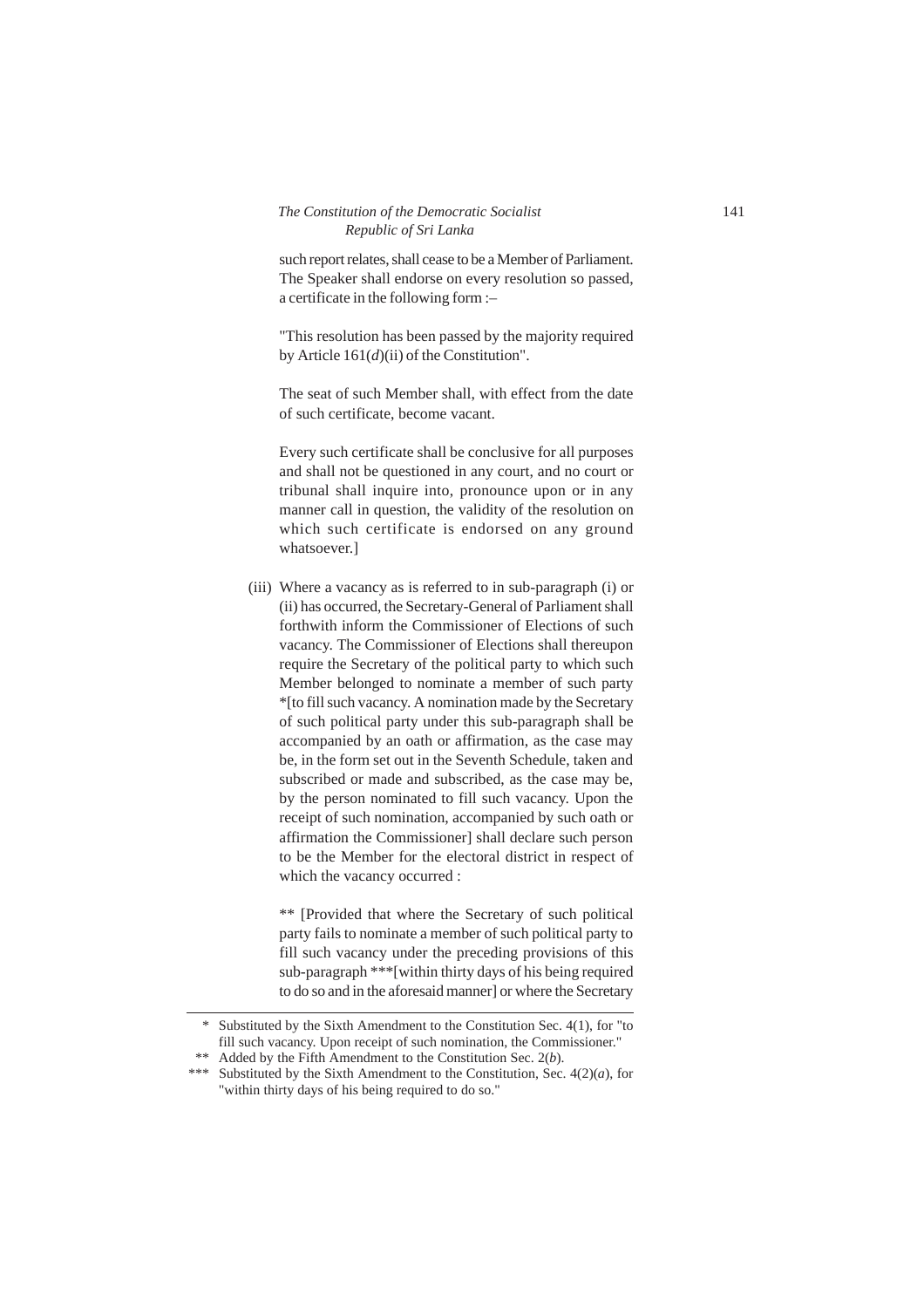of a political party had been required, before the coming into force of this proviso, to nominate a member of such political party to fill any such vacancy under such provisions and such Secretary fails, within thirty days of the coming into force of this proviso, to nominate a member of such political party to fill such \*[vacancy, or where such political party is deemed to be proscribed under Article 157(*a*), then, the Commissioner of Election] shall forthwith so inform the President, who shall, within thirty days of the receipt by him of such information, by Notice published in the Gazette order the Commissioner of Elections to hold an election for the electoral district in respect of which such vacancy has occurred. The Commissioner of Elections shall thereupon hold an election, in accordance with Part I and Parts IV to VI (both inclusive) of the Ceylon (Parliamentary Elections) Order in Council, 1946, for such electoral district as existed immediately preceding the Constitution and on the basis of such part of the register, prepared under the Registration of Electors Act, No. 44 of 1980, and in operation, as corresponds to such electoral district. The aforesaid parts of the Ceylon (Parliamentary Elections) Order in Council, 1946, shall, for the purposes of such election and notwithstanding the repeal of such Order in Council, be deemed to be in force and shall, *mutatis mutandis* and except as otherwise expressly provided in the Constitution, apply to such election.

The law applicable to election petitions in relation to such electoral district shall be the aforesaid parts of such Order in Council as applied aforesaid and in the event of such election being declared void and no other person is determined to have been duly returned or elected, the election to fill such vacancy shall be held in accordance with the provisions of this proviso.]

\*\*[(iv) where a Member nominated or elected to fill any such vacancy as is referred to in sub-paragraph (i) or subparagraph (ii), being a Member who has taken and subscribed or made and subscribed an oath or affirmation in the form set out in the Seventh Schedule, directly or indirectly, in or outside Sri Lanka, supports, espouses, promotes, finances, encourage or advocates the

Substituted by the Sixth Amendment to the Constitution Sec.  $4(2)(b)$ , for "vacancy, then the Commissioner of Elections."

<sup>\*\*</sup> Added by the Sixth Amendment to the Constitution Sec. 4(3).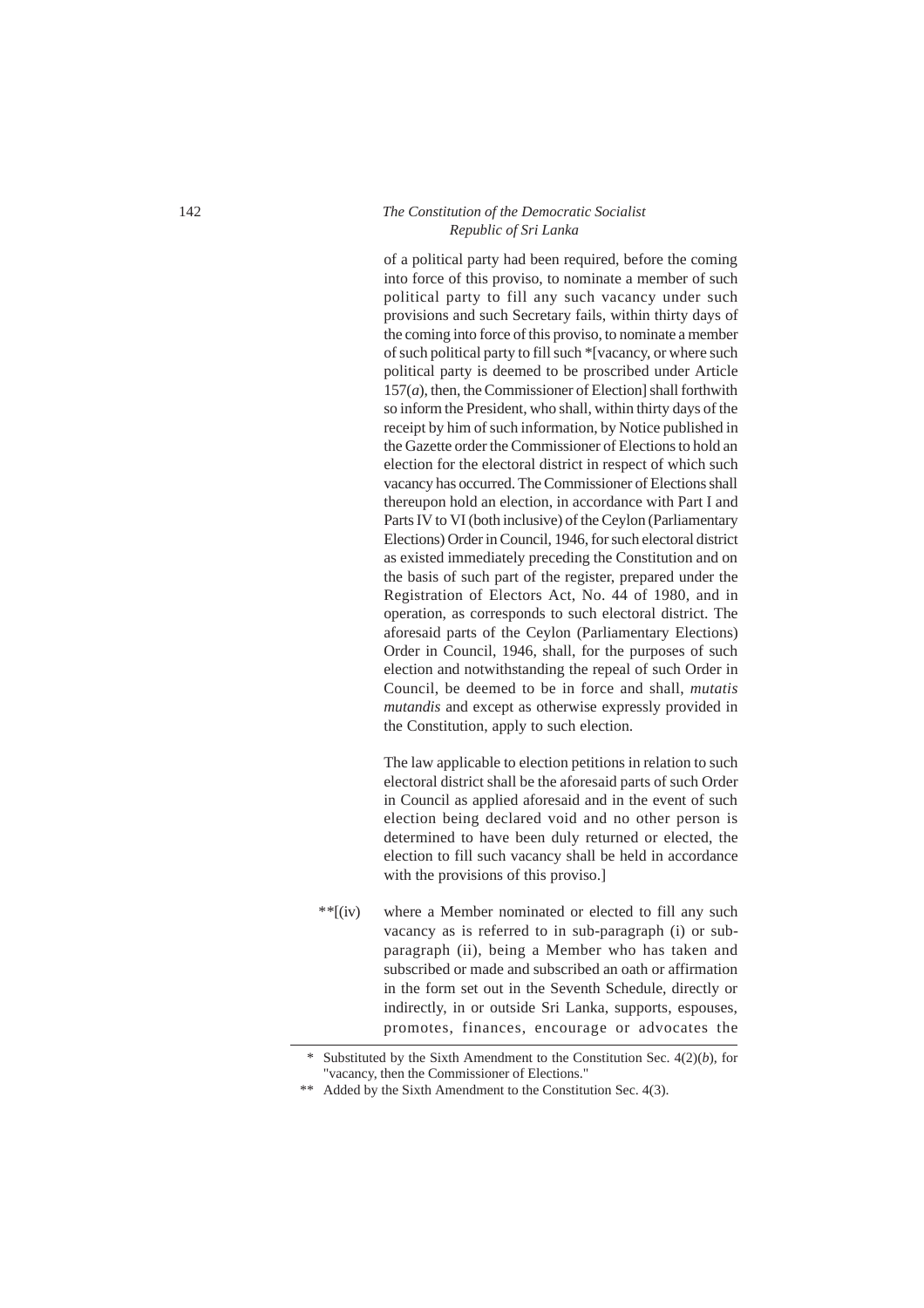establishment of a separate State within the territory of Sri Lanka, any person may make an application to the Court of Appeal for a declaration that such member has directly or indirectly, in or outside Sri Lanka, supported, espoused, promoted, financed, encouraged or advocated the establishment of a separate State within the territory of Sri Lanka.

If the Court of Appeal makes, on such application, a declaration that such Member has directly or indirectly, in or outside Sri Lanka, supported, espoused, promoted, financed, encouraged or advocated the establishment of a separate State within the territory of Sri Lanka, the seat of such Member shall be deemed to be vacant with effect from the date of such declaration and such Member shall be disqualified from sitting and voting in Parliament and from being elected or nominated to Parliament for a period of seven years from the date of such declaration. The vacancy occurring in the membership of Parliament by reason of such declaration shall be filled in the manner provided in paragraph (iii).

The jurisdiction of the Court of Appeal in respect of its powers under this sub-paragraph shall be exercised in the manner provided in sub-paragraph (iv) of the proviso to paragraph (2) of Article 146.]

\*[(*e*) unless sooner dissolved, the First Parliament shall continue until August 4, 1989 and no longer and shall thereupon stand dissolved, and the provisions of Article 70(5)(*b*) shall, *mutatis mutandis,* apply.]

**162.** (1) The provisions of Article 98, other than paragraphs (8) and (9) thereof, and Article 99 shall not come into operation until the General Election held upon the dissolution of the first Parliament.

Application of certain provisions.

(2) If at the time of such dissolution the notification of electoral districts has not been proclaimed as required by Article 97, the electoral districts for the first General Election to be held upon the dissolution of the first Parliament, and the number of Members which each such district shall be

<sup>\*</sup> Original para (*e*) repealed and substituted by the Fourth Amendment to the Constitution Sec. 2.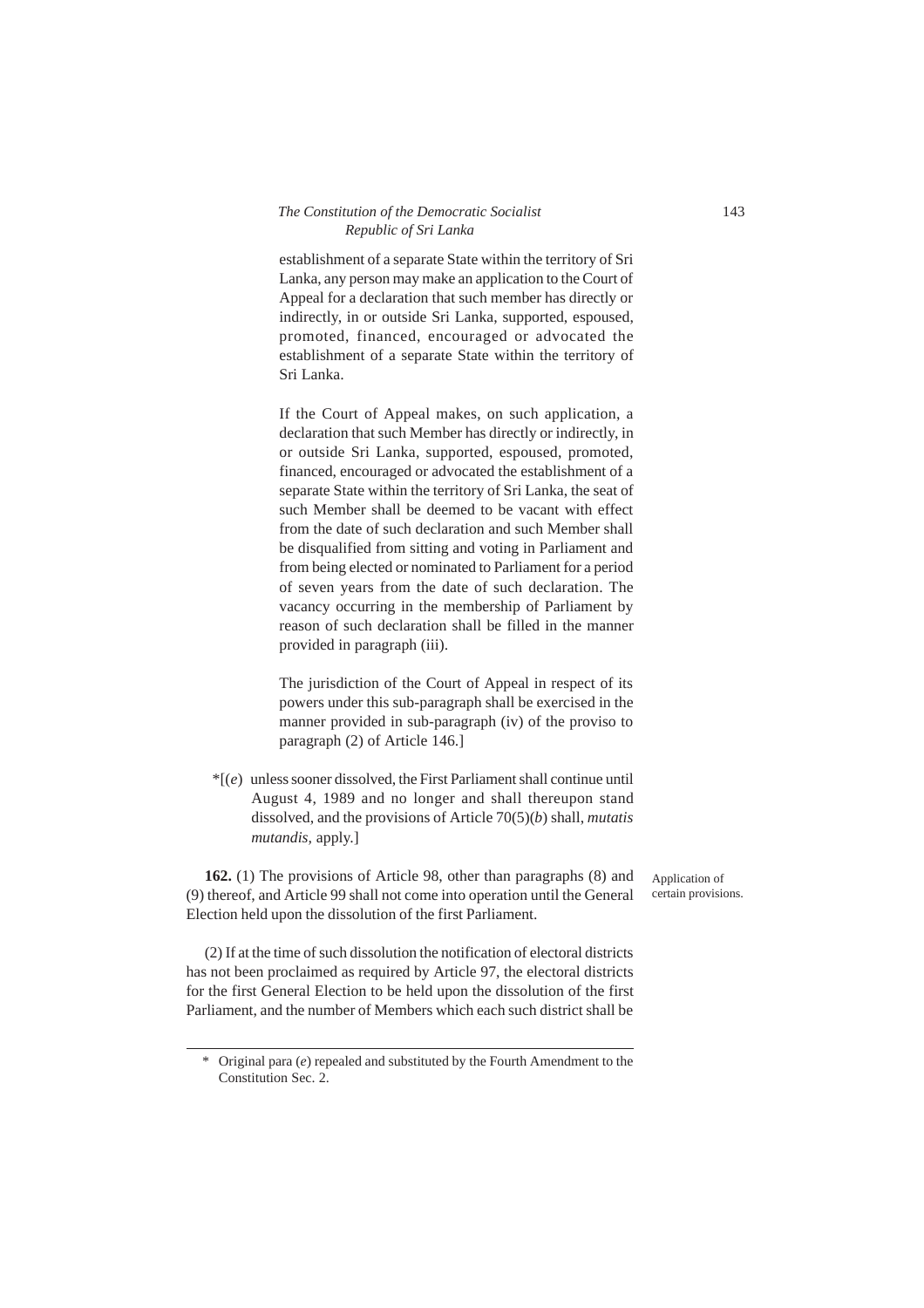entitled to return by virtue of the provisions of paragraph (4) of Article 96, shall be as set out in the Sixth Schedule and accordingly, registers of electors shall be prepared and certified for each such electoral district, and unless Parliament otherwise provides, such registers shall be prepared on the basis of the register of electors in force immediately before the commencement of the Constitution.

**163.** All Judges of the Supreme Court and the High Courts established by the Administration of Justice Law, No. 44 of 1973, holding office on the day immediately before the commencement of the Constitution shall, on the commencement of the Constitution, cease to hold office.

**164.** Subject to the provisions of Article 163 every person who immediately before the commencement of the Constitution –

- (*a*) held office in any court or tribunal deemed, by virtue of the provisions of paragraph (2) of Article 105, to be a court or tribunal created and established by Parilament,
- (*b*) was in the service of the Republic, any local authority or any public corporation,
- (*c*) held office in any local authority or public corporation, or
- (*d*) held any appointment under any existing written law,

shall continue in such service or hold such office or appointment under the same terms and conditions.

**165**. (1) Every public officer, judicial officer and every other person as is required by the Constitution to take an oath or make an affirmation on entering upon the duties of his office, every holder of an office required under the existing law to take an official oath and every person in the service of every local authority and of every pubilc corporation shall take and subscribe the oath or make and subscribe the affirmation set out in the Fourth Schedule. Any such public officer, judicial officer, person or holder of an office failing to take and subscribe such oath or make and subscribe such affirmation after the commencement of the Constitution on or before such date as may be prescribed by the Prime Minister by Order published in the *Gazette* shall cease to be in service or hold office.

(2) The Minister in charge of the subject of Public Administration may, in his sole discretion, permit any public officer, judicial officer, person or holder of an office referred to in paragraph (1) of this Article, to take

Judges of Supreme Court and High Court to cease to hold office.

Continuation in office of Judges, public officers and others.

Oath or affirmation to be taken or made by public officers and others.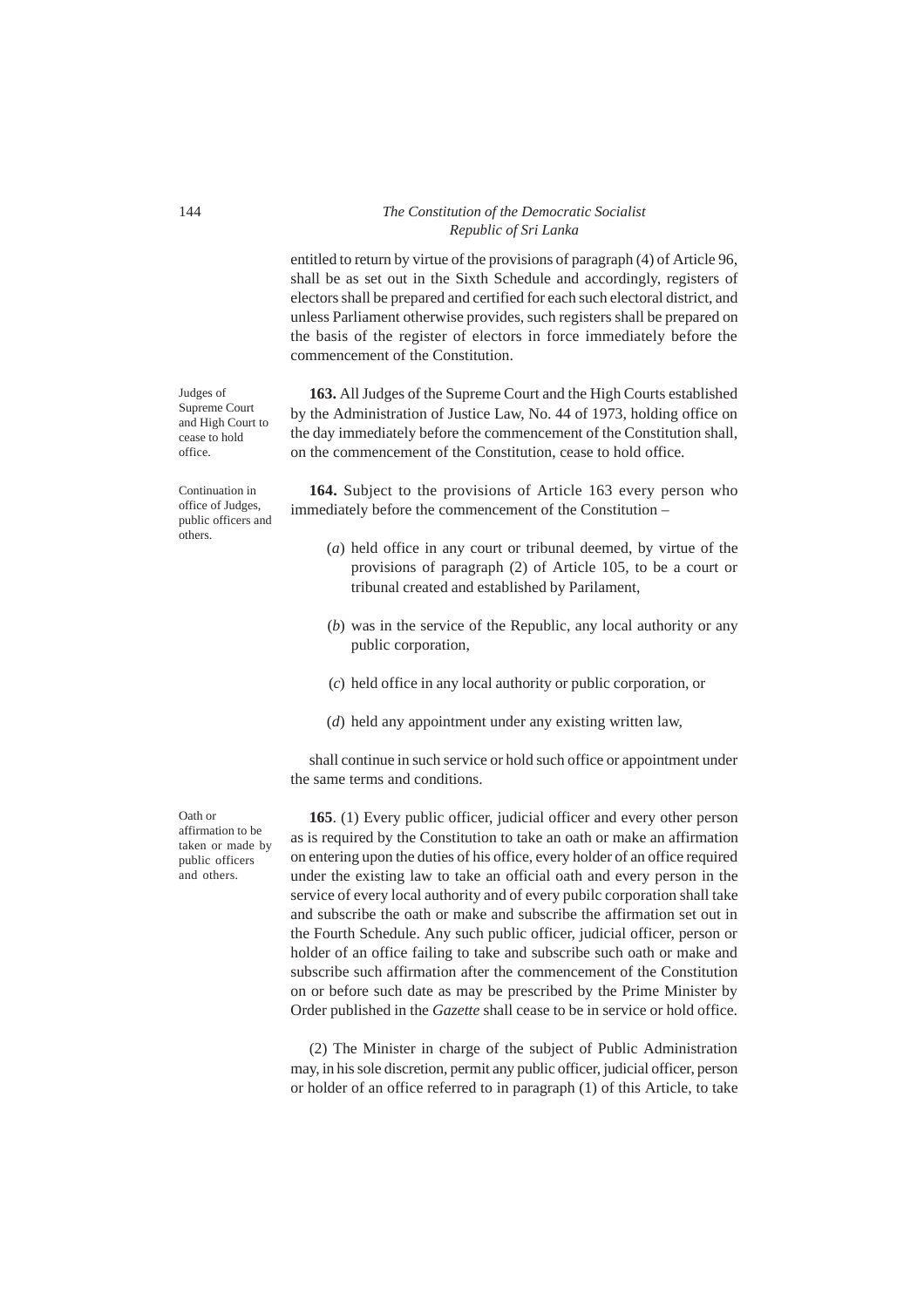the oath or make the affirmation referred to in that paragraph after the prescribed date if he is satisfied that the failure to take the oath or make the affirmation within the time prescribed was occasioned by illness or some other unavoidable cause. On his taking such oath or making such affirmation, he shall continue in service or hold office as if he had taken such oath or made such affirmation within the time prescribed under paragraph (1) of this Article.

- (3) The President may by Proclamation
	- (*a*) exclude the application of the provisions of paragraph (1) of this Article to any category of public officers,
	- (*b*) prescribe the persons or categories of persons who may administer such oath or affirmation in addition to the persons who are empowered under the existing law to administer oaths or affirmations.

**166.** Unless Parliament otherwise provides, the Republic of Sri Lanka shall continue to possess and exercise all powers, privileges, immunities and rights whatsoever possessed, exercised or exercisable immediately prior to the commencement of the Constitution.

**167.** All rights and all duties or obligations, however arising, of the Government of Sri Lanka and subsisting immediately prior to the commencement of the Constitution shall be rights, duties and obligations of the Government of the Republic of Sri Lanka under the Constitution.

**168.** (1) Unless Parliament otherwise provides, all laws, written laws and unwritten laws, in force immediately before the commencement of the Constitution, shall, *mutatis mutandis* and except as otherwise expressly provided in the Constitution, continue in force.

(2) Save as otherwise provided in the Constitution, existing laws, written laws and unwritten laws are not and shall not in any manner be deemed to be provisions of the Constitution.

(3) Wherever the Constitution provides that any law, written law or unwritten law or any provision of the Constitution shall continue in force until or unless Parliament otherwise provides, any law enacted by Parliament so providing may be passed by a majority of the Member present and voting.

(4) Whenever the Constitution provides that any provision of any existing written law shall continue in force until or unless Parliament 12-PL 1962

Powers, privileges, immunities and rights of the Republic.

Rights, duties and obligations of the Republic.

Past operation of laws, previous acts, offences and pending actions &c.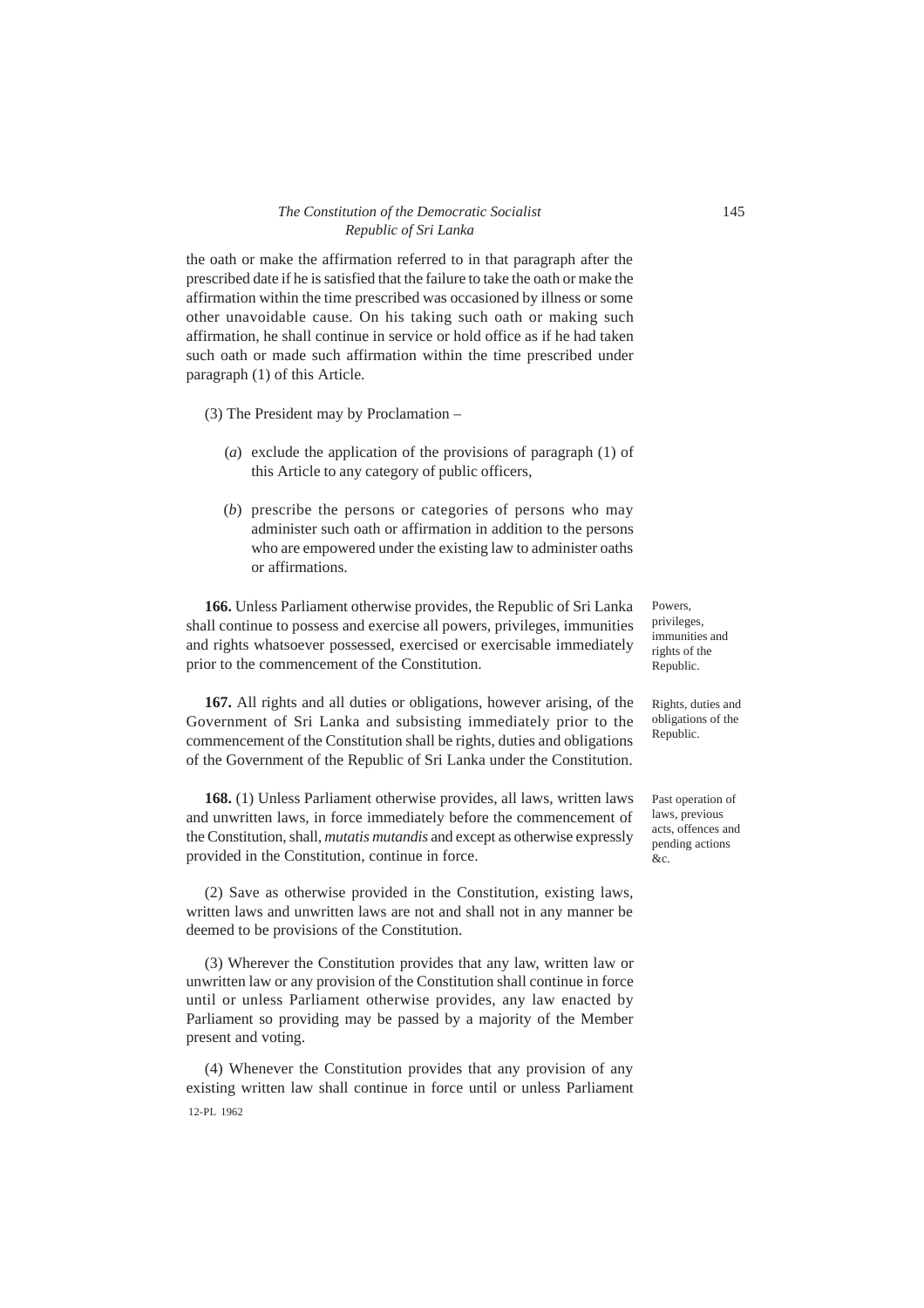otherwise provides and the existing written law referred to consists of subordinate legislation, the provision that such existing written law shall continue in force until or unless Parliament otherwise provides shall not in any manner be deemed to derogate from the power of the person or body on whom the power to make and when made, to amend, vary, rescind or revoke such subordinate legislation is conferred, to exercise the power so conferred until or unless Parliament otherwise provides.

(5) Unless the Constitution otherwise provides, the past operation of any law in force prior to the commencement of the Constitution or anything duly done or suffered or any offence committed or any right, liberty, obligation or penalty acquired or incurred under any law in force prior to the commencement of the Constitution shall not in any manner be affected or be deemed to be affected by the Constitution coming into force.

(6) All actions, prosecutions, proceedings, matters or things, including proceedings of Commissions appointed or established by or under any existing written law, pending or uncompleted on the commencement of the Constitution shall, subject to the provisions of the Constitution and *mutatis mutandis,* be deemed to continue and may be carried on and completed after the commencement of the Constitution.

Provisions relating to judiciary.

**169.** Unless Parliament otherwise provides –

- (1) any provisions of the Administration of Justice Law, No. 44 of 1973, which are inconsistent with the provisions of the Constitution, shall, to the extent of such inconsistency, be deemed to be repealed ;
- (2) the Supreme Court established by the Administration of Justice Law, No. 44 of 1973, shall, on the commencement of the Constitution, cease to exist and accordingly the provisions of that Law relating to the establishment of the said Supreme Court, shall be deemed to have been repealed. Unless otherwise provided in the Constitution, every reference in any existing written law to the Supreme Court shall be deemed to be a reference to the Court of Appeal ;
- (3) all appellate proceedings including proceedings by way of revision, case stated and *restitutio in integrum* pending in the Supreme Court established under the Administration of Justice Law, No. 44 of 1973, on the day preceding the commencement of the Constitution, shall stand removed to the Court of Appeal and the Court of Appeal shall have jurisdiction to take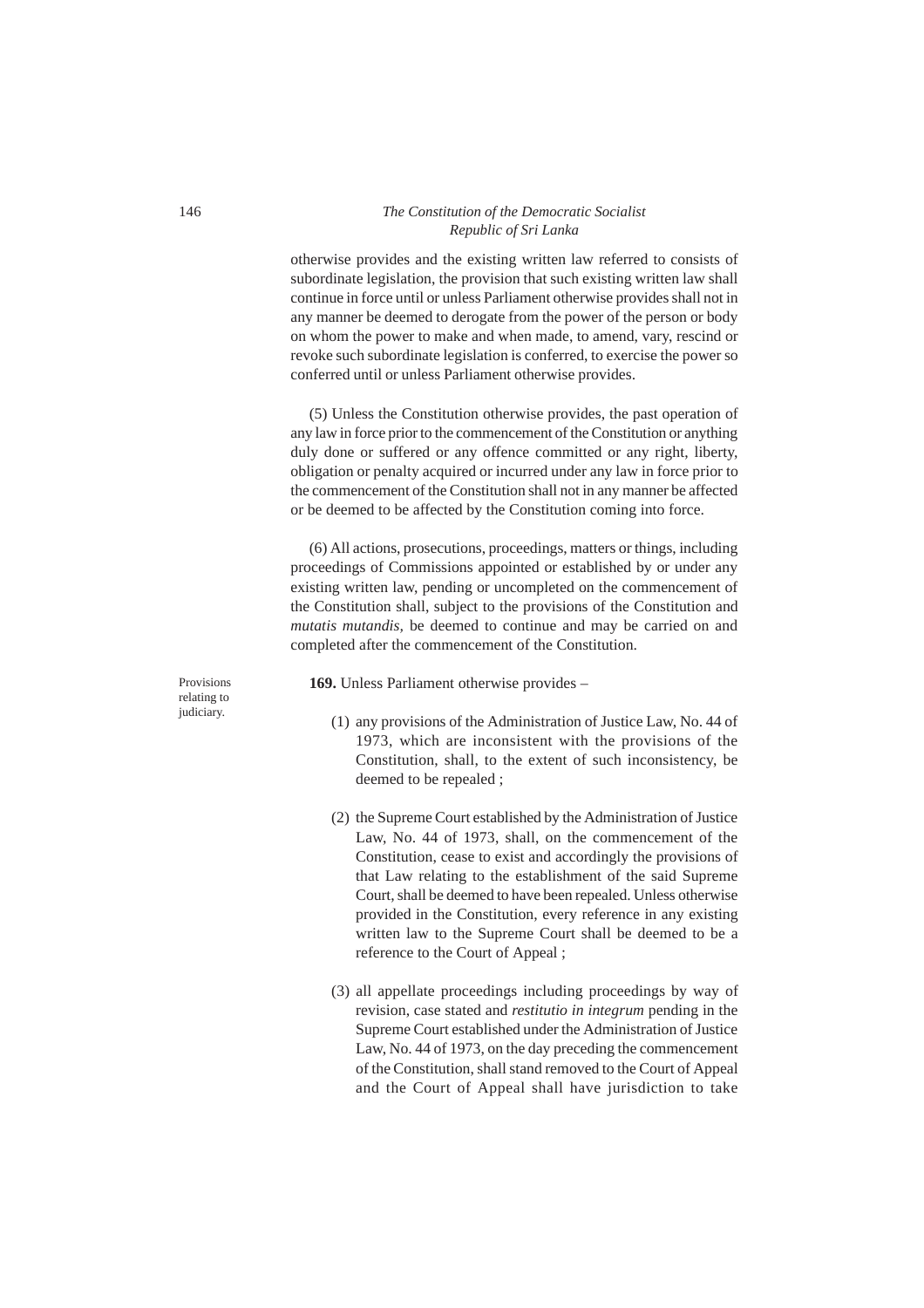cognizance of and to hear and determine the same ; and the judgements and orders of the Supreme Court afforesaid delivered or made before the commencement of the Constitution in appellate proceedings shall have the same force and effect as if they had been delivered or made by the Court of Appeal ;

(4) all original proceedings by way of applications for the issue of high prerogative Writs and applications for any other relief pending in the Supreme Court as well as all applications for injunctions pending in the High Court established under the Administration of Justice Law, No. 44 of 1973, on the date immediately preceding the commencemet of the Constitution shall stand removed to the Court of Appeal and such Court shall have jurisdiction to take cognizance of, hear and determine or to continue and complete the same and the judgments and orders of the Supreme Court established under the Administration of Justice Law, No. 44 of 1973, delivered or made before the commencement of the Constitution in original proceedings shall have the same force and effect as if they had been delivered or made by the Court of Appeal :

Provided that any proceedings in relation to any alleged breach of privileges of Parliament pending in the Supreme Court shall stand removed to the Supreme Court created and established by the Constitution ;

(5) no appeal shall lie from any judgement, order or decree of the Supreme Court established under the Administration of Justice Law, No. 44 of 1973, to the Supreme Court created and established under the Constitution but such judgement, order or decree, as the case may be, shall be final as between the parties to the action, application or other proceeding in which such judgement, order or decree was made :

Provided that it shall be competent for the Court of Appeal and all officers of such Court to take all such steps as may be necessary, including the entering of decrees if not already entered and taxation and recovery of costs so as to ensure that such judgements, orders and decrees are completely and effectively complied with, as if they had been delivered or made by the Court of Appeal created and established by the Constitution ;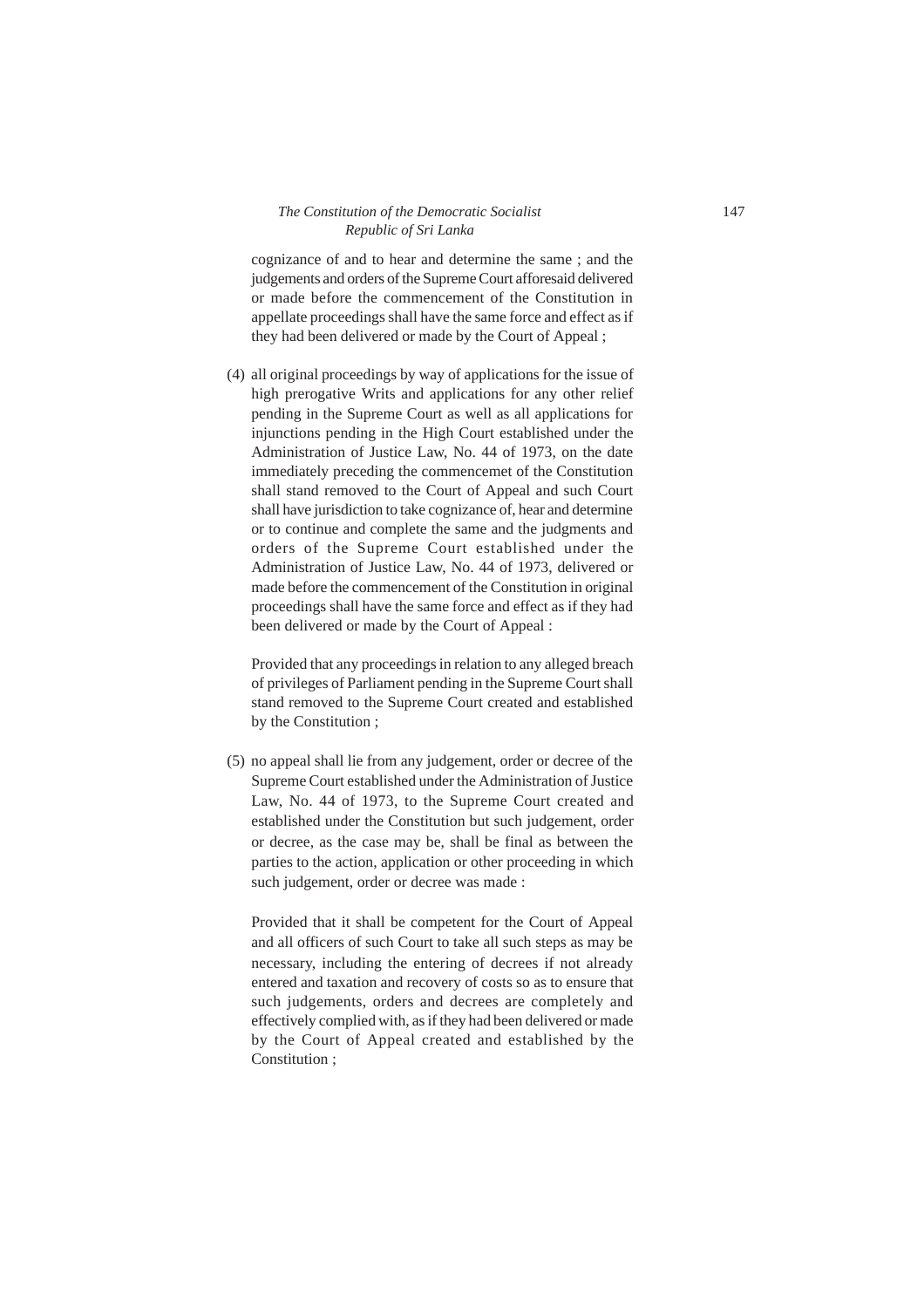- (6) the several High Courts established under Chapter I of the Administration of Justice Law, No. 44 of 1973, shall be deemed for all purposes to constitute a single court created and established by Parliament called the High Court of the Republic of Sri Lanka having jurisdiction throughout the Repubilc of Sri Lanka to be exercised in the several Zones in accordance with the law for the time being in force. Accordingly, subject to the provisions of the Constitution, and of any existing written law, all provisions relating to. High Courts contained in such Law shall, *mutatis mutandis,* apply to the High Court of the Republic of Sri Lanka ;
- (7) all criminal and admiralty cases, proceedings or matters, other than applications for injunctions, pending in the High Courts established under the Administration of Justice Law, No. 44 of 1973, on the day preceding the commencement of the Constitution shall stand removed to the said High Court of the Repubilc of Sri Lanka and such Court shall have jurisdiction to take cognizance of, hear and determine or to continue and complete the same and the judgments and orders of the aforesaid High Courts delivered or made before the commencement of the Constitution shall have the same force and effect as if they had been delivered or made by the High Court of the Republic of Sri Lanka ;
- (8) the President of the Court of Appeal shall from time to time as he may deem expedient nominate the Judges of the High Court of the Republic of Sri Lanka to exercise the jurisdiction of the High Court in such zones as he may determine and the provisions of Chapter II of the Administration of Justice Law, No. 44 of 1973, shall *mutatis mutandis,* apply to the hearing and disposal of all proceedings pending in or hereafter instituted in the High Court ;
- (9) all indictments filed hereafter in the High Court of the Republic of Sri Lanka shall be in the name of the Republic of Sri Lanka and shall be signed by the Attorney-General or any person authorized under section 189 of the Administration of Justice Law, No. 44 of 1973 ;
- (10) all election petition proceedings relating to the election of any person to the membership of the National State Assembly pending in the High Courts established under the Administration of Justice Law, No. 44 of 1973, on the day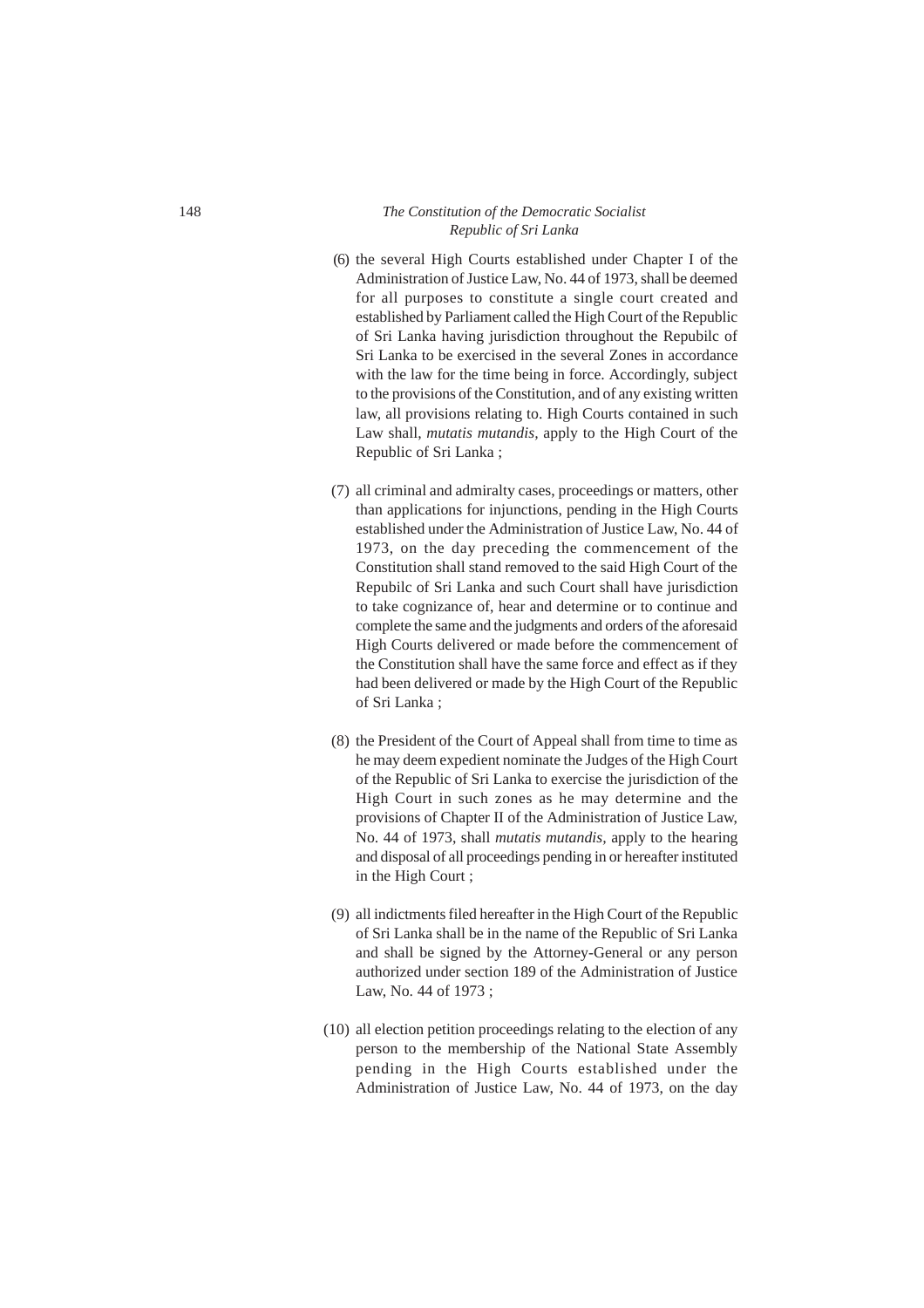preceding the commencement of the Constitution shall stand removed to the Court of Appeal and the Court of Appeal shall have the same jurisdiction to take cognizance of, hear and determine or to continue and complete the same and the judgements and orders of the Supreme Court established by the Administration of Justice Law, No. 44 of 1973 and of the High Courts aforesaid delivered or made before the commencement of the constitution in such election petition proceedings shall have the same force and effect as if they had been delivered or made by the Supreme Court and the Court of Appeal established by the Constitution, as the case may be. The President of the Court of Appeal is hereby vested with the power to nominate a Judge of the Court of Appeal to hear and determine any election petition in respect of which the Court of Appeal is vested with jurisdiction by the Constitution ;

- (11) all attorneys-at-law admitted and enrolled or deemed to have been admitted and enrolled as attorneys-at-law under the provisions of the Administration of Justice Law, No. 44 of 1973, shall subject to the provisions of the Constitution be deemed to have been admitted and enrolled as attorneys-at-law of the Supreme Court created and established by the Constitution ;
- (12) after the date fixed by the Minister in charge of the subject of Justice, by Order published in the Gazette*,* no attorney-at-law shall be entitled to represent any party to a proceeding or be given the right of audience in any court, tribunal or other institution until or unless he has taken and subscribed the oath or made and subscribed the affirmation set out in the Fourth Schedule before a Judge of the Supreme Court, Court of Appeal, High Court or any other judicial officer as defined in Article 114 ; and it shall be the duty of any such Judge or judicial officer, as the case may be, to forward such oath or affirmation so taken and subscribed or made and subscribed to the Registrar of the Supreme Court who shall cause the same to be entered in the rolls of such Court. Such entry shall be the only proof that such attorney-at-law has taken and subscribed or made and subscribed such oath or affirmation ;
- (13) the provisions of the Administration of Justice Law, No. 44 of 1973, relating to the Attorney-General, the legal profession, State Attorneys and State Counsel, shall be deemed for all purposes to be in operation, and every reference to the Supreme Court in sections 33 to 36 of the Administration of Justice Law,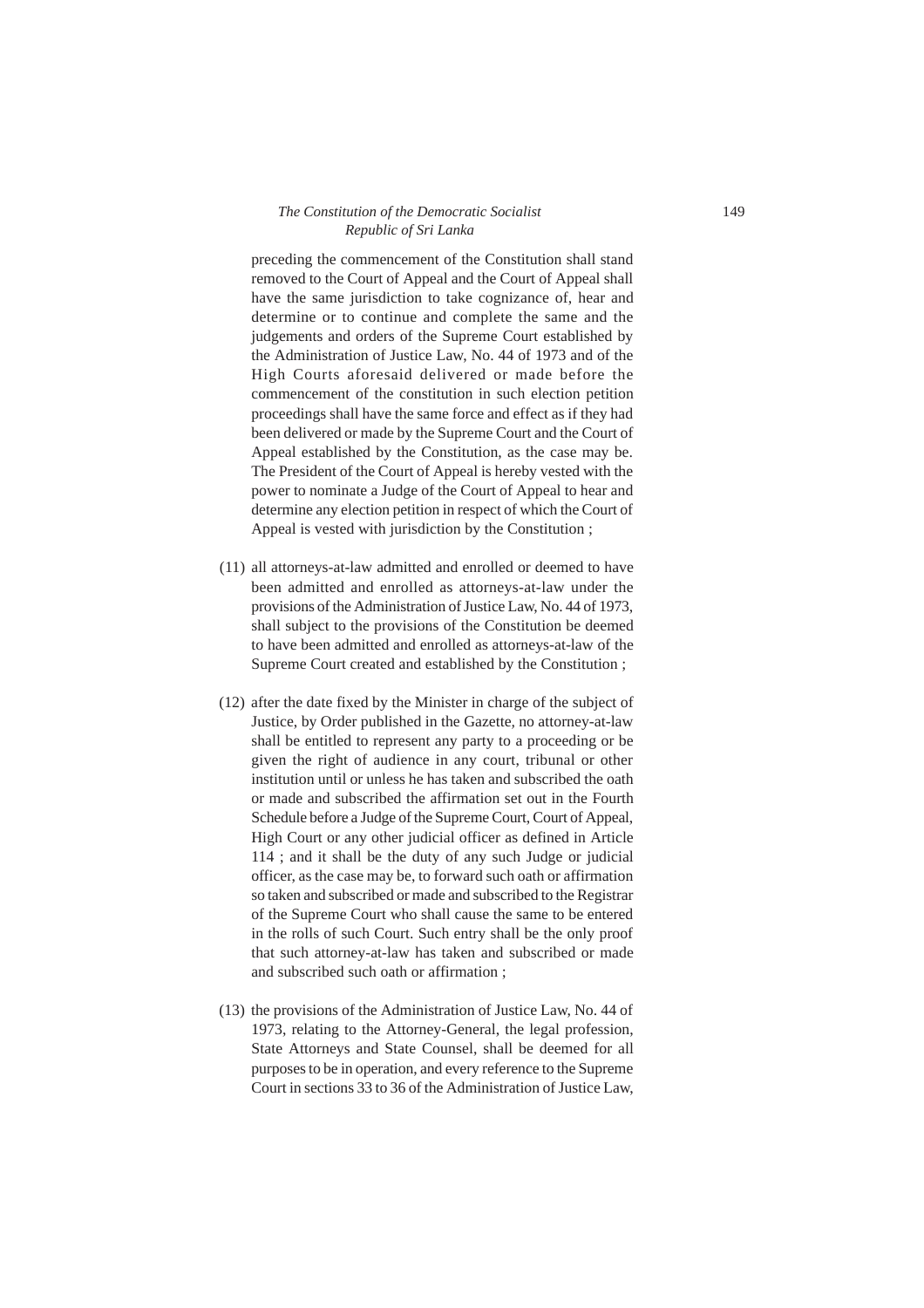No. 44 of 1973, and in the rules and regulations relating thereto shall be deemed to be a reference to the Supreme Court established by the Constitution ;

- (14) if any matter or question shall arise with regard to any procedure or practice to be followed in any court in consequence of the coming into operation of the Constitution, not provided for in the Constitution or any written law, the Chief Justice shall have the power to give such directions as he may consider necessary to prevent injustice or as the justice of the case may require and to ensure that the provisions of Chapters XV and XVI of the Constitution are given full and complete effect ;
- (15) (i) any reference in section 2 of the Special Presidential Commissions of Inquiry Law, No. 07 of 1978, to the Supreme Court shall be deemed to be a reference to the Supreme Court established by the Constitution ;
	- (ii) where any person has been appointed as a member of a Special Presidential Commission of Inquiry established under the Special Presidential Commission of Inquiry Law, No. 07 of 1978, then, such person shall notwithstanding the provisions of the Constitution, continue to be such member and shall be deemed for the purposes of Article 81(1) to be a Judge of a Court referred to therein unless he resigns, or refuses or becomes unable to act, or is discharged by the President from the performance of his duties as such member in accordance with the provisions of the Special Presidential Commissions of Inquiry Law, No. 07 of 1978 ;
	- (iii) any such member specified in the Warrant establishing such Speical Presidential Commission of Inquiry as Chairman, shall, subject to the provisions of sub-paragraph (ii) of this paragraph, continue to be the Chairman of such Special Presidential Commission of Inquiry ;
- (16) (i) any breach of the privileges of the National State Assembly functioning immediately prior to the commencement of the Constitution, shall be deemed to be a breach of the privileges of Parliament and accordingly, Parliament and the Supreme Court, shall have the power to take cognizance of and punish any person for such breach of privileges of Parliament ;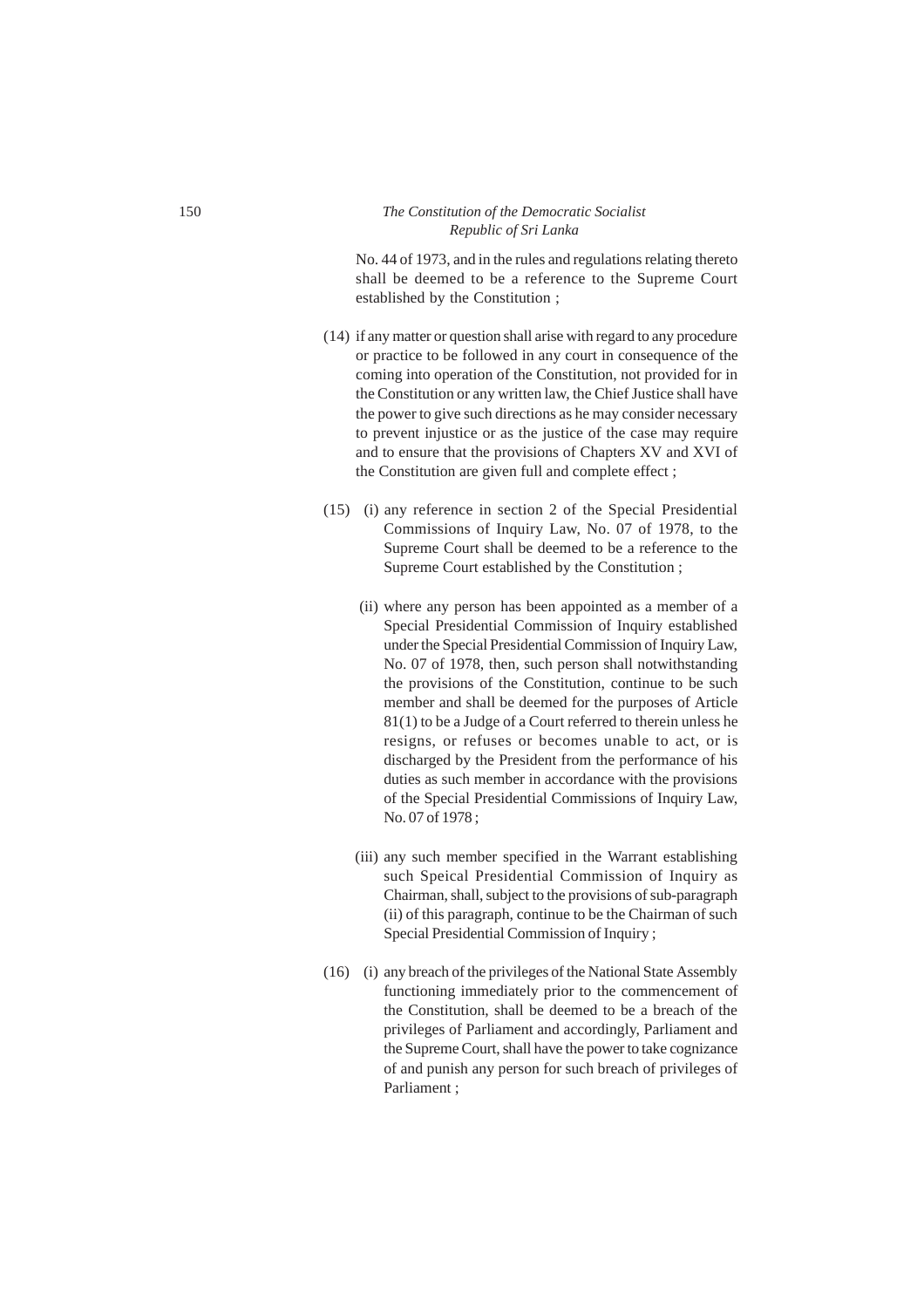(ii) where prior to the commencement of the Constitution, any step required or authorized by the Parliament (Powers and Privileges) Act has been taken in respect of, or in relation to, any act or omission alleged to constitute such a breach of the privileges of Parliament as is referred to in subparagraph (i) of this paragraph, such step shall be deemed to have been validly taken and any further steps as are required or authorized under such Act, may be taken, in respect of or, in relation to, such alleged breach of the privileges of Parliament, as if the act or omission alleged to constitute such breach of privileges of Parliament had been committed or had occurred after the commencement of the Constitution.

\*[**169A**. (1) Every –

- (*a*) Queen's Counsel appointed prior to the coming into force of the Constitution ; and
- (*b*) Senior attorney-at-law appointed by the President after the coming into force of the Constitution,

shall, from the date on which this Article comes into force, be called and known also as President's Counsel and shall continue to enjoy all such privileges as were hitherto enjoyed by a Queen's Counsel.

(2) Every rule made under Article 136 relating to the appointment of Senior attorneys-at-law shall, from the date on which this Article comes into force, be deemed to be rescineded.

(3) Every reference in any written law to "Senior attorney-at-law" shall, from the date on which this Article comes into force, be deemed to include a reference to "President's Counsel."]

Provision relating to Queen's Counsel and Senior Attorneysat-Law.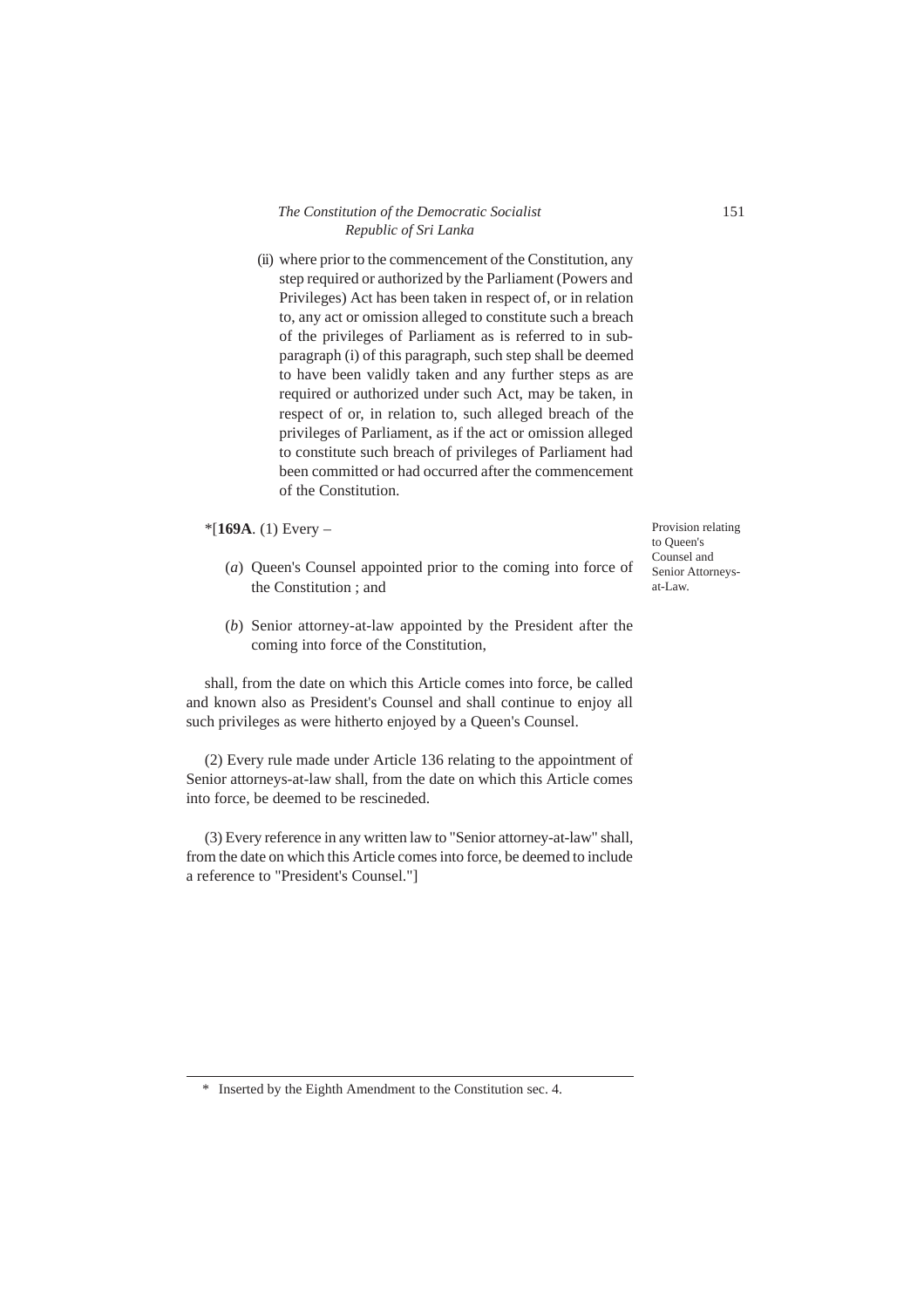### CHAPTER XXII

#### **INTERPRETATION**

**170.** In the Constitution – Interpretation.

> "civic disability" shall have the same meaning as in the Special Presidential Commissions of Inquiry Law, No. 7 of 1978, as on the commencement of the Constitution ;

> "commencement of the Constitution" means the date appointed by the Proclamation made under Article 172 ;

> "conclusion of the General Election" means the time at which Members of Parliament for all the electoral districts in respect of which a poll has been taken on the date or dates specified in the Proclamation made under Article 70(5) have been declared elected by the respective returning officers, or when on the results declared more than half the total membership of Parliament consists of Members belonging to any single recognized political party or independent group, whichever event occurs earlier ;

> "existing law" and "existing written law" mean any law and written law, respectively, in force immediately before the commencement of the Constitution which under the Constitution continue in force ;

> "judicial officer", \*[other than in Article 111M], means any person who holds office as –

- (*a*) a Judge of the Supreme Court or a Judge of the Court of Appeal ;
- (*b*) any Judge of the High Court or any Judge, presiding officer or member of any other Court of First Instance, tribunal or institution created and established for the administration of Justice or for the adjudication of any labour or other dispute but does not include a person who performs arbitral functions or a public officer whose principal duty or duties is or are not the performance of functions of a judicial nature.

<sup>\*</sup> Substituted by the Seventeenth Amendment to the constitution Sec. 22(1) for "other than in Article 114".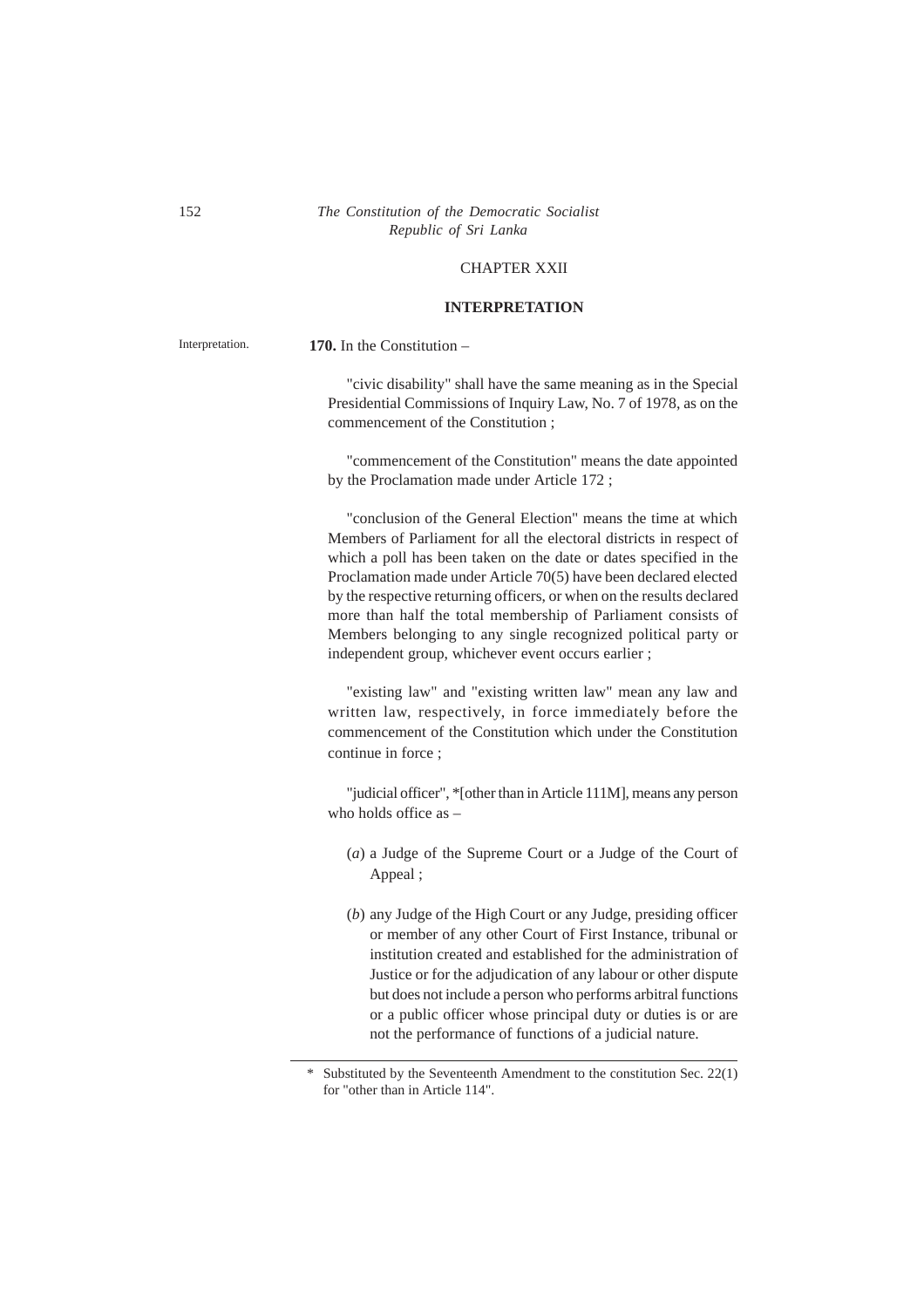No court or tribunal or institution shall have jurisdiction to determine the question whether a person is a judicial officer within the meaning of the Constitution but such question shall be determined by the Judicial Service Commission whose decision thereon shall be final and conclusive.

No act of such person or proceeding held before such person, prior to such determination, shall be, deemed to be invalid by reason of such determination ;

"law" means any Act of Parliament and any law enacted by any legislature at any time prior to the commencement of the Constitution and includes an Order in Council ;

"local authority" means any Municipal Council, Urban Council, Town Council or Village Council and includes any Authority created and established by or under any law to exercise, perform and discharge powers, duties and functions corresponding to or similar to the powers, duties and functions exercised, performed and discharged by any such Council ;

"public corporation" means any corporation, board or other body which was or is established by or under any written law other than the Companies Ordinance, with funds or capital wholly or partly provided by the Government by way of grant, loan or otherwise ;

"pubilc officer" means a person who holds any paid office under the Republic, other than a judicial officer but does not include –

- (*a*) the President ;
- (*b*) the Speaker ;
- (*c*) a Minister ;

\*[(*ca*) a member of the Constitutional Council ;

- (*cb*) a member of the Election Commission ;
- (*cc*) a member of the National Police Commission ;
- (*cd*) the Commissioner General of Elections ;

<sup>\*</sup> Inserted by the Seventeenth Amendment to the Constitution Sec. 22(2).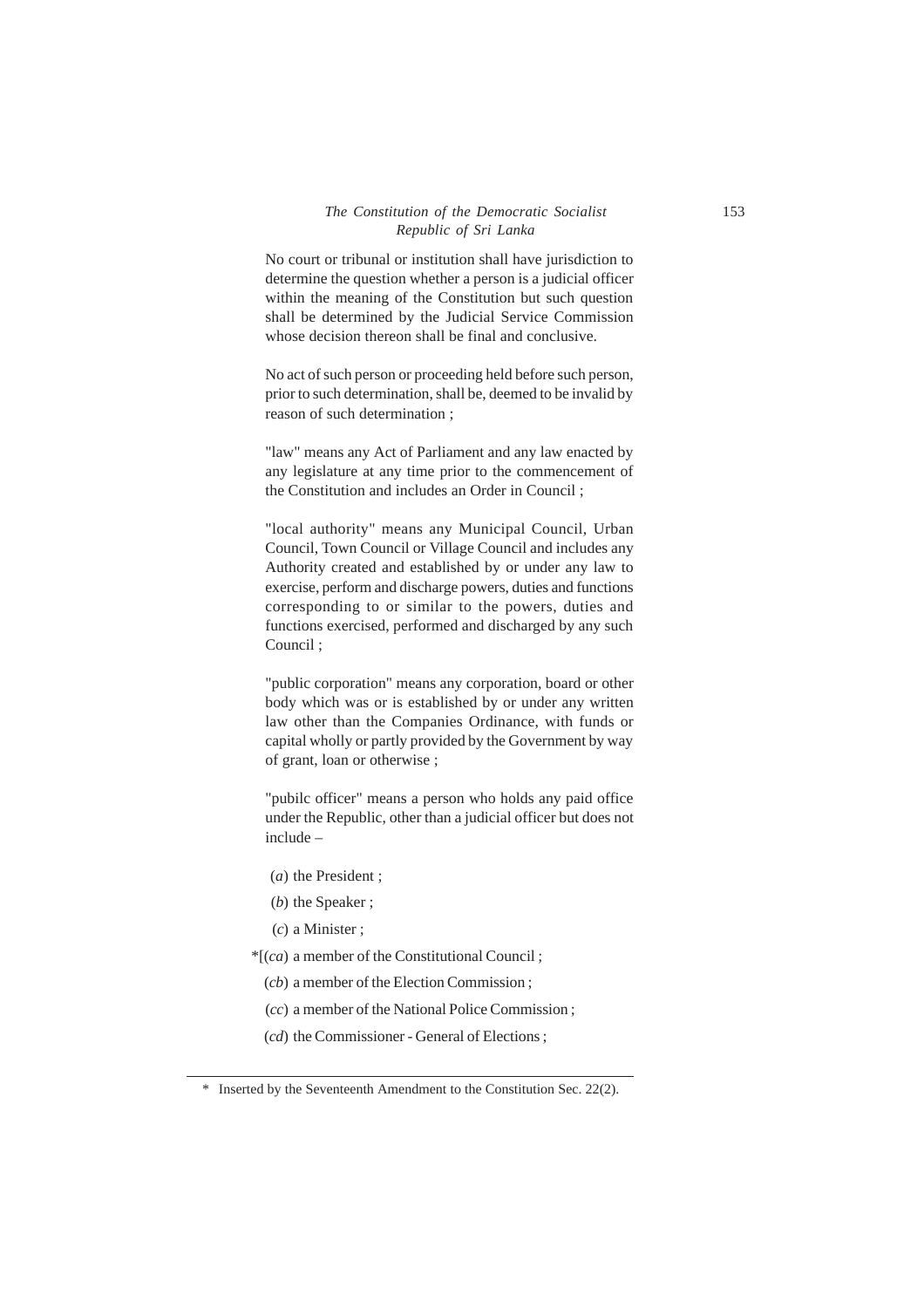- *The Constitution of the Democratic Socialist Republic of Sri Lanka*
	- (*ce*) officers appointed to the Election Commission, by the Election Commission ; ]
	- (*d*) a member of the Judicial Service Commission ;
	- (*e*) a member of the Public Service Commission ;
	- (*f*) a Deputy Minister ;
	- (*g*) a Member of Parliament ;
	- (*h*) the Secretary-General of Parliament ;
	- (*i*) a member of the President's staff ;
	- (*j*) a member of the staff of the Secretary-General of Parliament.

"recognized political party" means unless Parliament otherwise provides, every political party which is treated as a recognized political party under the Ceylon (Parliamentary Elections) Order in Council, 1946 ;

"territorial waters" includes the territorial sea and the historic waters of Sri Lanka ;

"written law" means any law and subordinate legislation \*[and includes statutes made by a Provincial Council, Orders] Proclamations, Rules, By-laws and Regulations made or issued by any body or person having power or authority under any law to make or issue the same.

<sup>\*</sup> Substituted by the Thirteenth Amendment to the Constitution Sec. 6. for "and includes orders."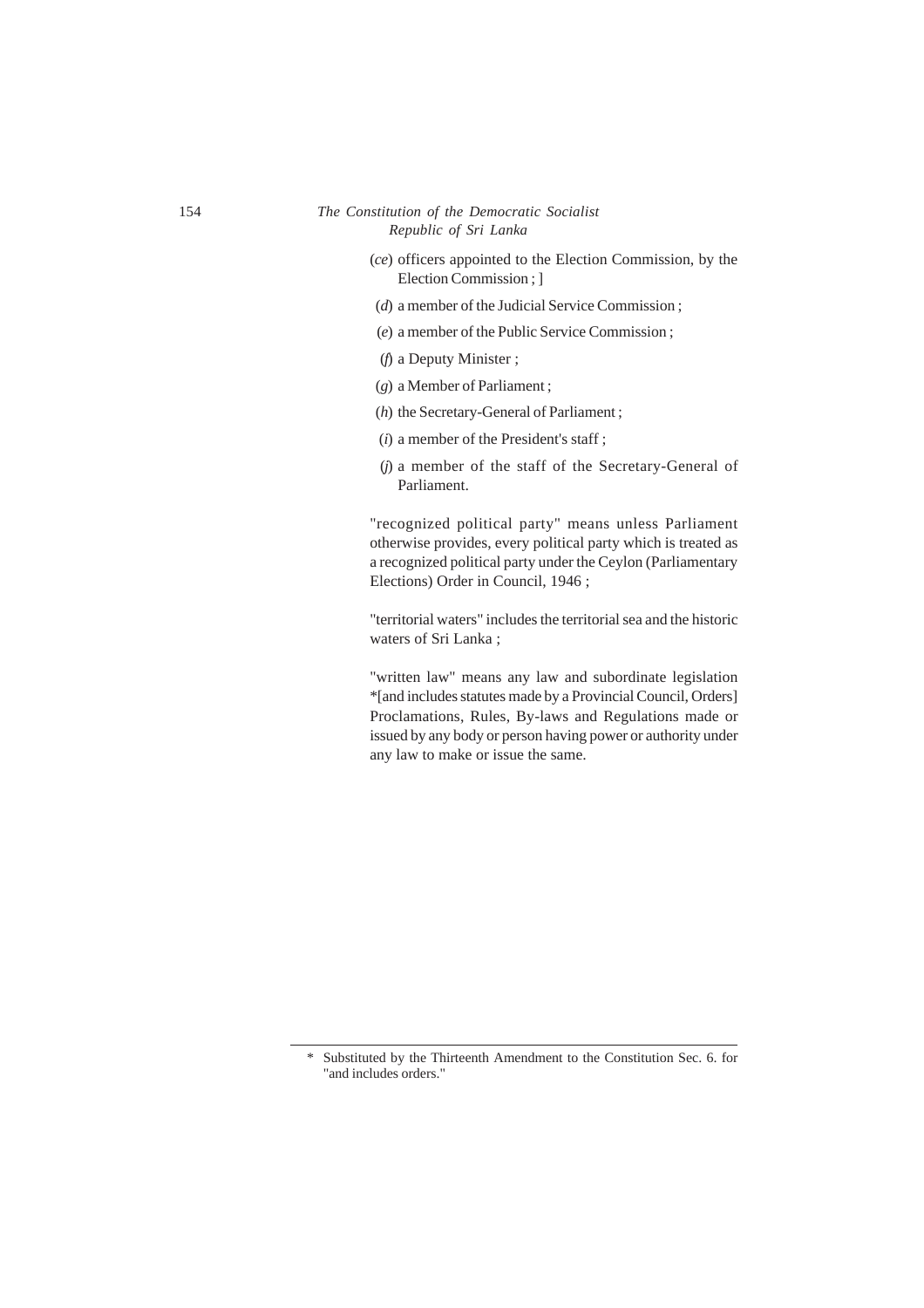# CHAPTER XXIII

# **REPEAL**

171. The Constitution adopted and enacted on the 22nd day of May, Repeal 1972, is hereby repealed.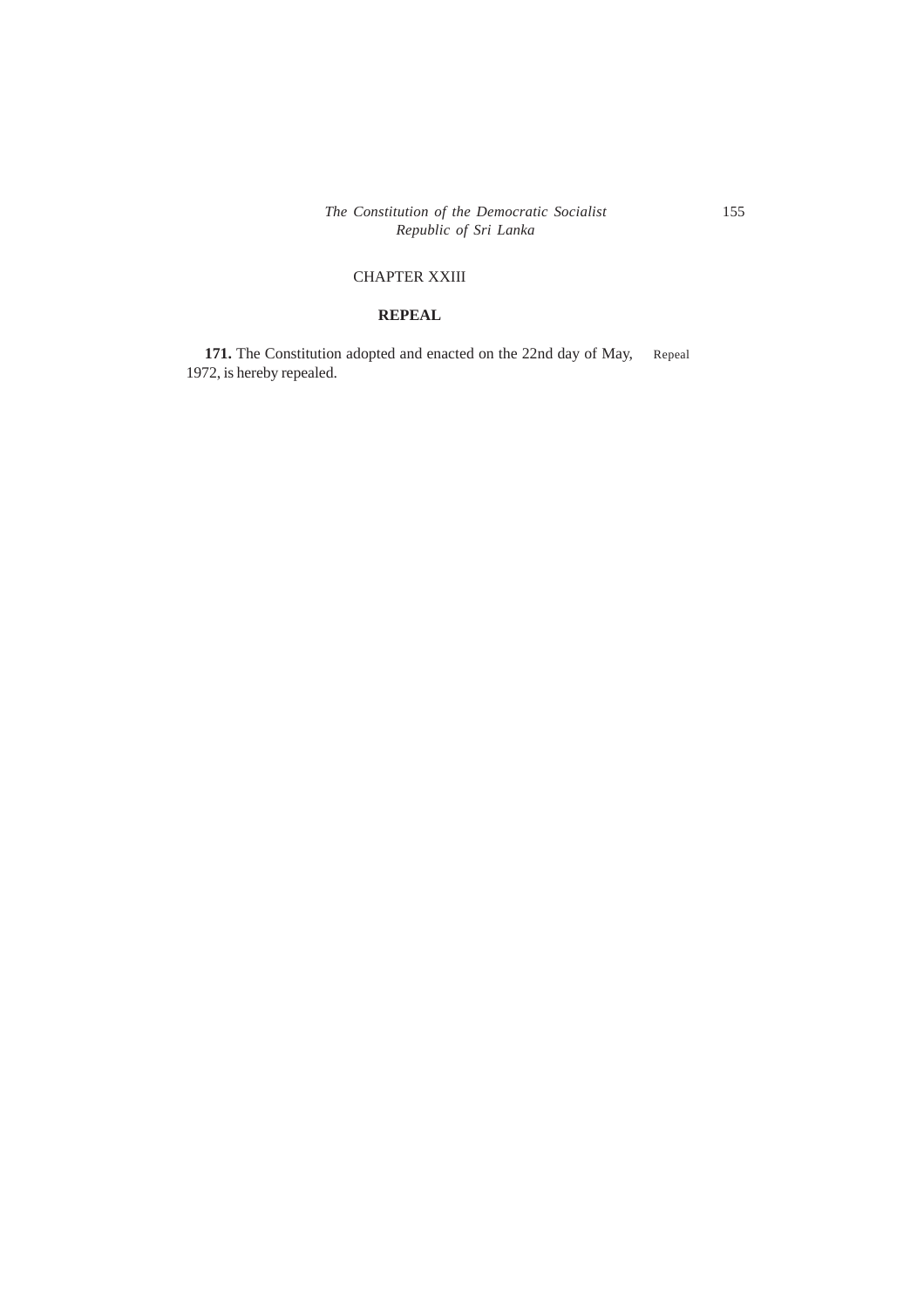# CHAPTER XXIV

# **PROMULGATION OF THE CONSTITUTION**

Promulgation of the Constitution.

**172.** (1) The provisions of Chapter I to Chapter XXIII shall come into force on the day appointed by the President by Proclamation.

(2) Parliament shall meet on the day so appointed and the President may, in such Proclamation, specify the time at which Parliament shall so meet.

> *Devo vassatukalena sassasampattihetu ca phito bhavatu loko ca raja bhavatu dhammiko*

## **SIDDHIRASTU**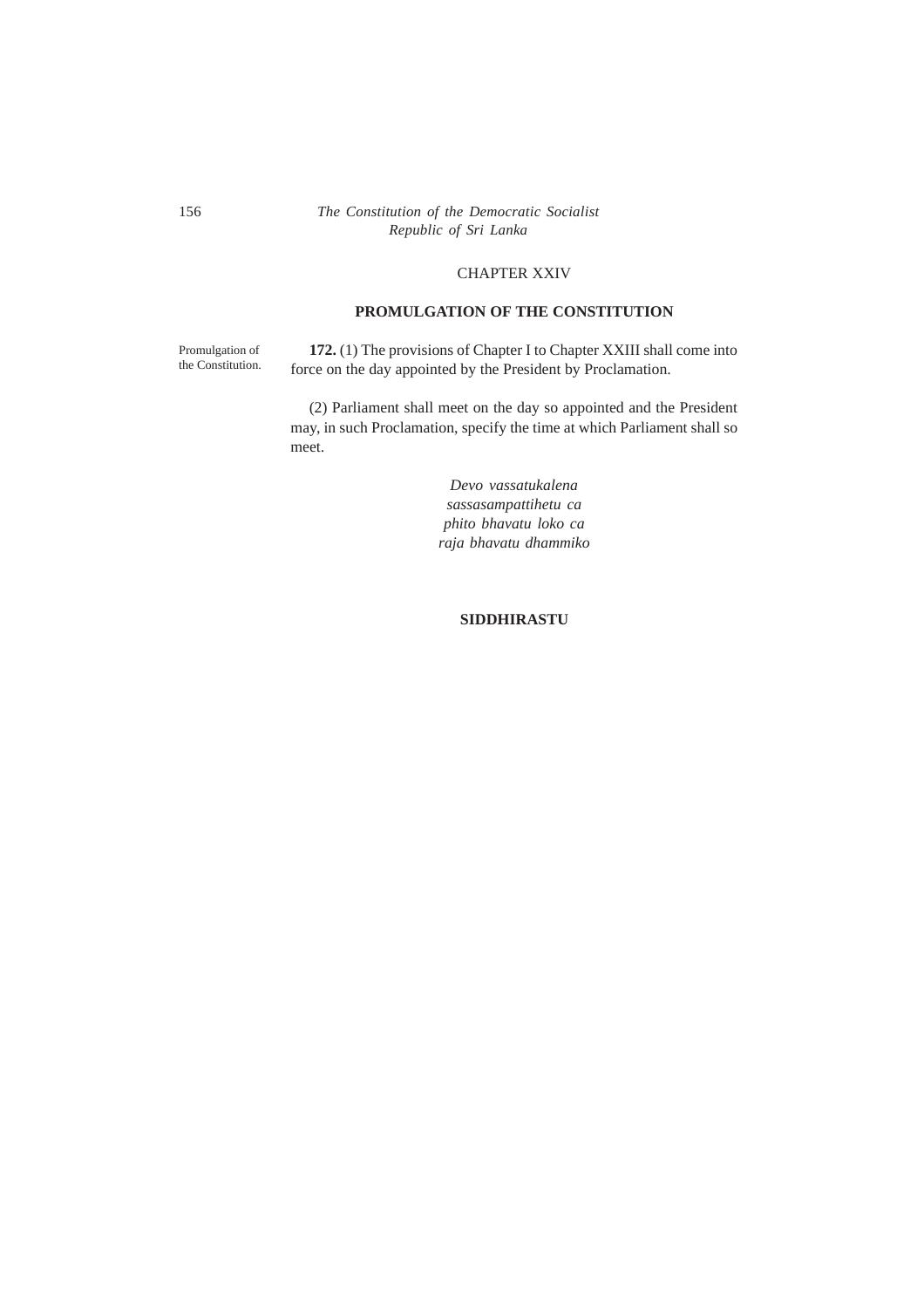## \***[Other Consequential Amendments in the Seventeenth Amendments to the Constitution**.

**24.** (1) The persons holding office on the date prior to the date of commencement of this Act, as members of the Public Service Commission and the Judicial Service Commission established by Article 56 and Article 112 respectively, of the Constitution, shall continue to hold office as such members continue to exercise the powers vested in those Commissions under the Constitution, prior to the date of commencement of this Act, until the date on which the members of the Public Service Commission and the Judicial Service Commission respectively, are appointed under Article 54 and Article 111D respectively of the Constitution.

(2) The persons holding office on the day prior to the date of commencement of this Act, as the Secretary to the Public Service Commission and as the Secretary to the Judicial Service Commission appointed under paragraph (7) of Article 56 and Article 113 respectively, of the Constitution, shall continue to hold such office under the same terms and conditions.

**25.** (*a*) The Chief Justice and all the Judges of the Supreme Court and the President and all the Judges of the Court of Appeal holding office on the day prior to the date of the commencement of this Act, shall, subject to the provisions of paragraph (3) of Article 41C, continue to hold office.

(*b*) Every person holding office on the day prior to the date of the commencement of this Act, as the Attorney-General, the Auditor-General, the Inspector-General of Police, the Parliamentary Commissioner for Administration (Ombudsman) and the Secretary-General of Parliament shall, subject to the provisions of paragraph (3) of Article 41C, continue to hold such office under the same terms and conditions.

**26.** Every person holding office on the day prior to the date of the commencement of this Act –

- (*a*) as a Judge of the High Court ;
- (*b*) as a judicial officer, a scheduled public officer, a public officer or a police officer,

shall, continue to hold such office under the same terms and conditions.

**27.** (1) Unless the context otherwise requires, there shall be substituted for the expressions "Commissioner of Elections" and "Department of the

Commissions under repealed Articles 56 and 112 of the Constitution to continue.

Chief Justice, Judges of the Supreme Court, President of the Court of Appeal &c., to continue to hold office.

Judges of the High Court &c., to continue to hold office.

Substitution and savings.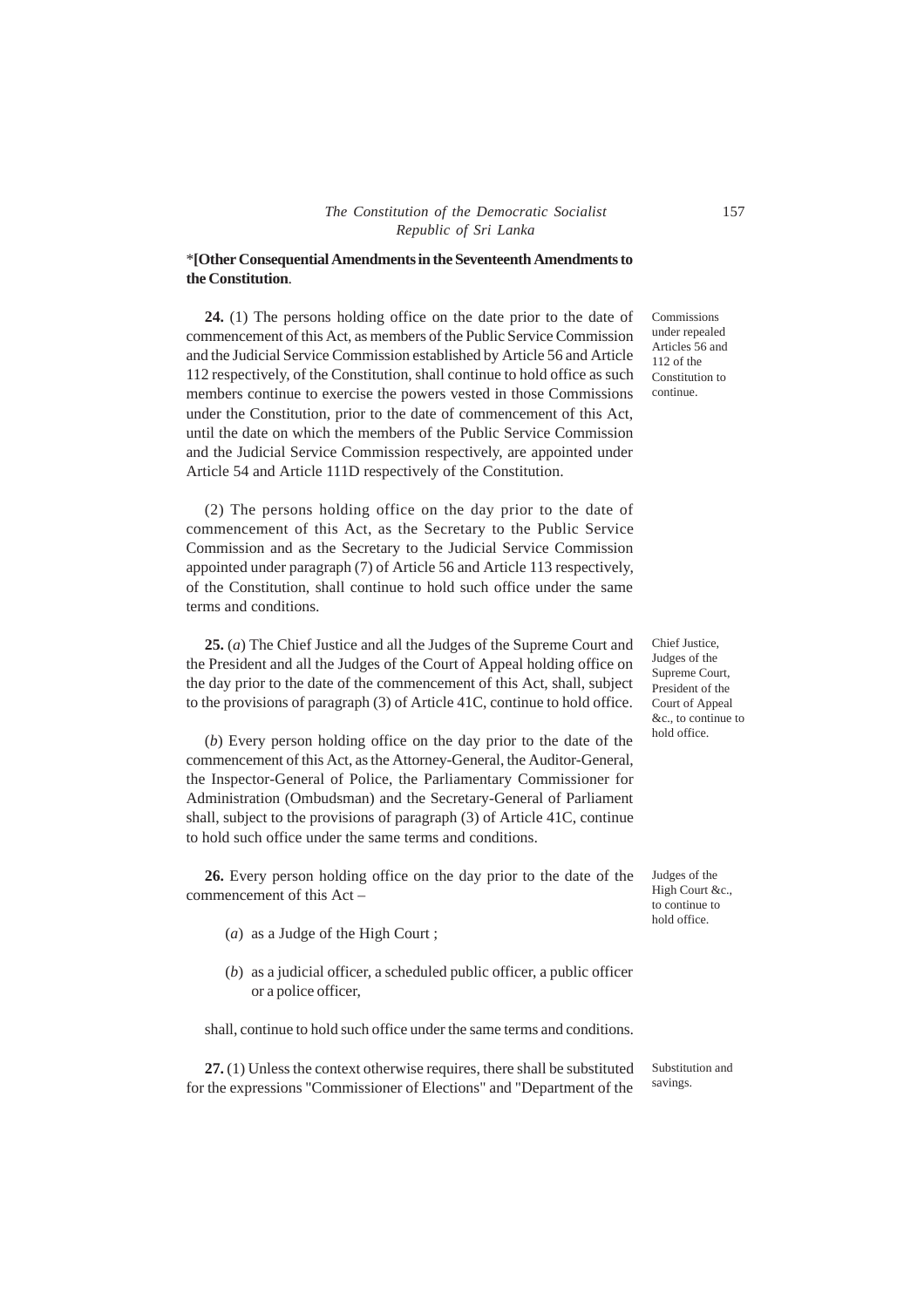Commissioner of Elections" wherever such expressions occur in the Constitution and in any written law or in any contract, agreement or other document, of the expression "Election Commission".

(2) The person holding office as the Commissioner of Elections on the day immediately preceding the date of the commencement of this Act, shall continue to exercise and perform the powers and functions of the office of Commissioner of Elections as were vested in him immediately prior to the commencement of this Act, and of the Election Commission, until and Election Commission is constituted in terms of Article 103 and shall, from and after the date on which the Election Commission is so constituted, cease to hold office as the Commissioner of Elections.

(3) All suits, actions and other legal proceedings instituted by or against the Commissioner of Elections appointed under Article 103 of the Constitution prior to the amendment of such Article by this Act, and pending on the day immediately prior to the date of commencement of this Act, shall be deemed to be suits, actions and othr legal proceedings instituted by or against the Election Commission, and shall be continued and completed in the name of the Election Commission.

(4) Any decision or order made or ruling given by the Commissioner of Elections appointed under Article 103 of the Constitution prior to the amendment of that Article, by this Act, and under any written law on or before the date of the commencement of this Act, shall be deemed to be a decision or order made or ruling given, by the Election Commission.

Pending matters before the Public Service Commission to stand removed to the National Police Commission.

**28.** All matters pertaining to the appointment, promotion, transfer, disciplinary control and dismissal of any police officer pending before the Public Service Commission, on or before the date of the commencement of this Act, shall stand removed to the National Police Commission established by Chapter XVIIIA of the Constitution and accordingly such matter shall be continued and completed before such National Police Commission.]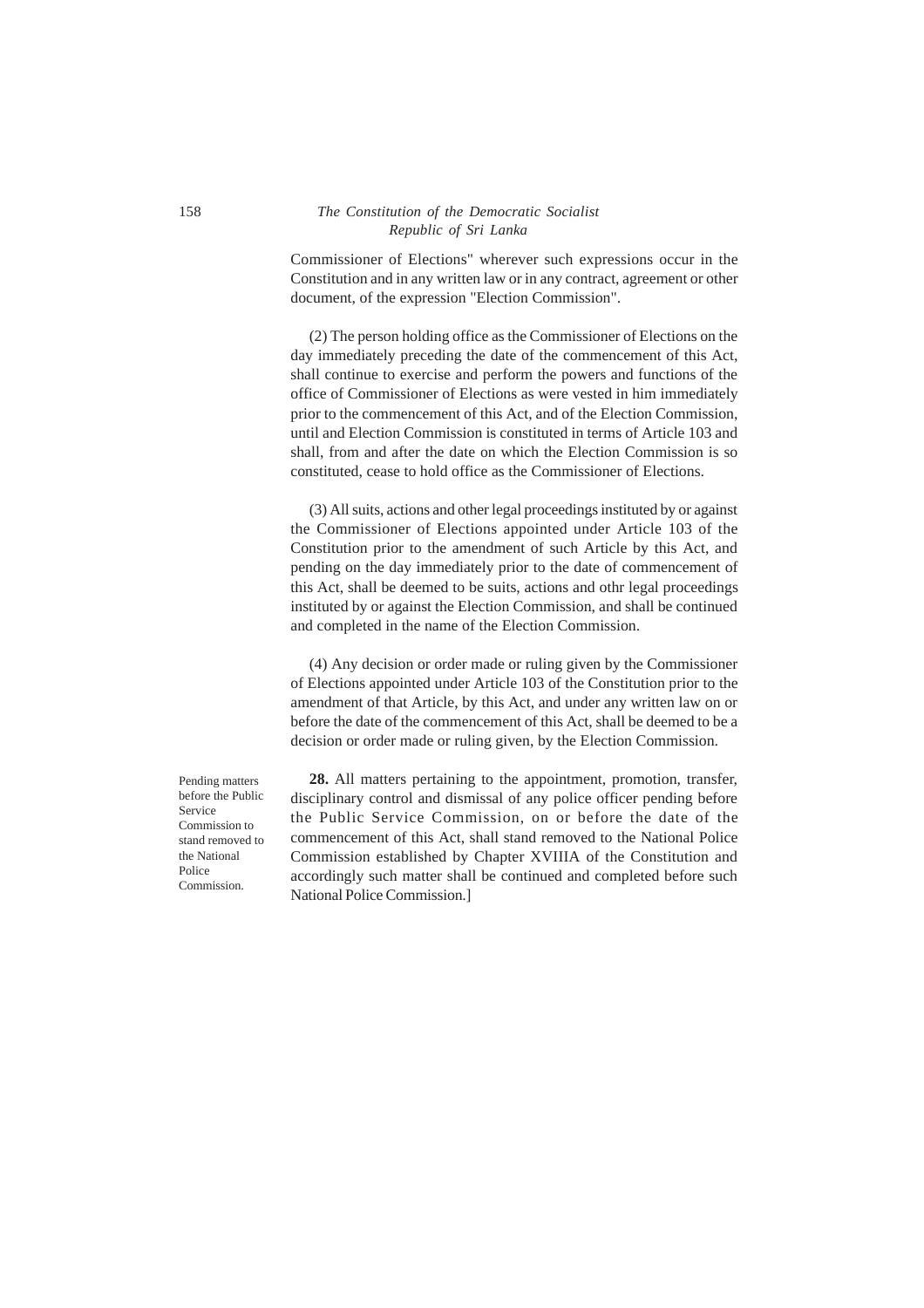# FIRST SCHEDULE

# **ARTICLE 5**

# **Names of Administrative Districts**

- 1. Colombo
- 2. Gampaha
- 3. Kalutara
- 4. Kandy
- 5. Matale
- 6. Nuwara Eliya
- 7. Galle
- 8. Matara
- 9. Hambantota
- 10. Jaffna

# \*[11. Kilinochchi]

- 12. Mannar
- 13. Vavuniya
- 14. Mullaitivu
- 15. Batticaloa
- 16. Ampara
- 17. Trincomalee
- 18. Kurunegala
- 19. Puttalam
- 20. Anuradhapura
- 21. Polonnaruwa
- 22. Badulla
- 23. Moneragala
- 24. Ratnapura
- 25. Kegalle

<sup>\*</sup> Inserted by the Seventh Amendment Sec. 5.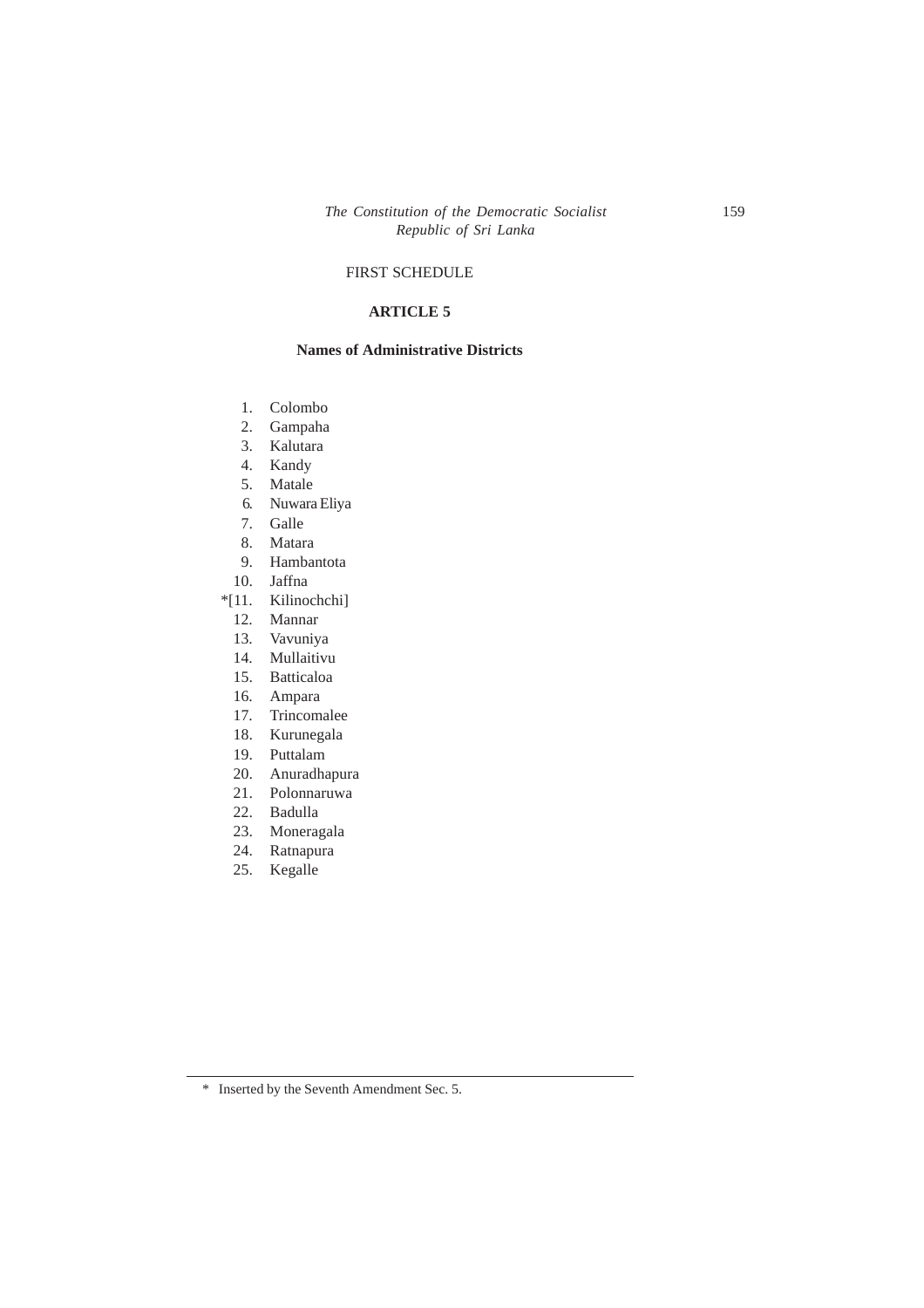# SECOND SCHEDULE

# **ARTICLE 6**



The National Flag

160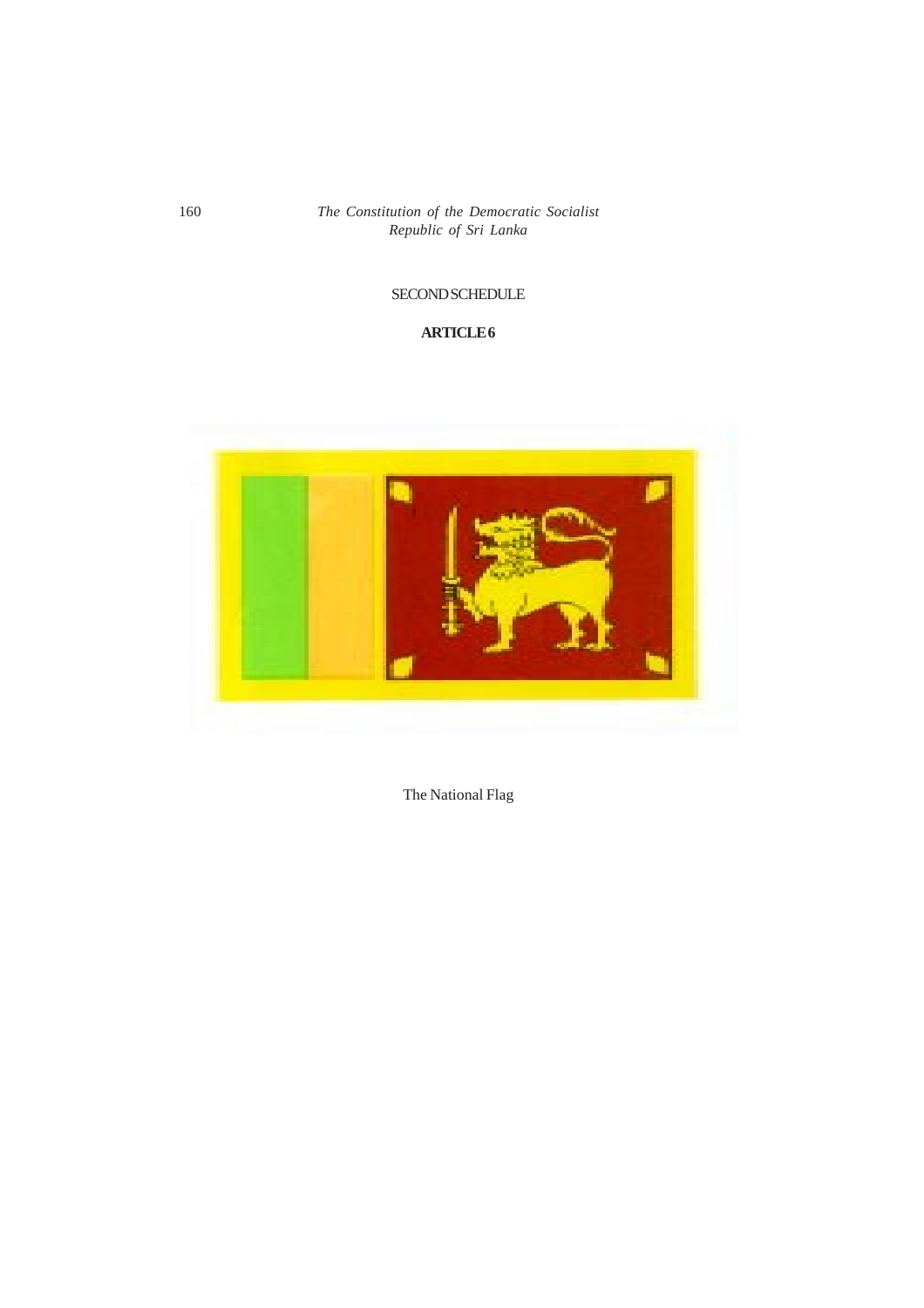## THIRD SCHEDULE

## **ARTICLE 7**

## **Words and Music of the National Anthem**

حبيري REFRAME **FAARDING CERRS** ..<del>. 30</del> ram senog Z, ŢБ, 74 車 **SALES 200** 37. **APAC** 感情事 33 क्र - 7 -24  $\lambda$ سيد 3324 运  $\overline{\phantom{a}}$  $H = 2$ ц. **TLU** лī. <u> Wand</u> Téte يتعقوب **Strategie Schwarz** 半空客 **The Company**  $\mathcal{L} = \mathcal{L}$  ,  $\mathcal{L} = \mathcal{L}$ ₩ 医泰德斯安 4545 فتبيت فيرتبط स्त an a

13-PL 1962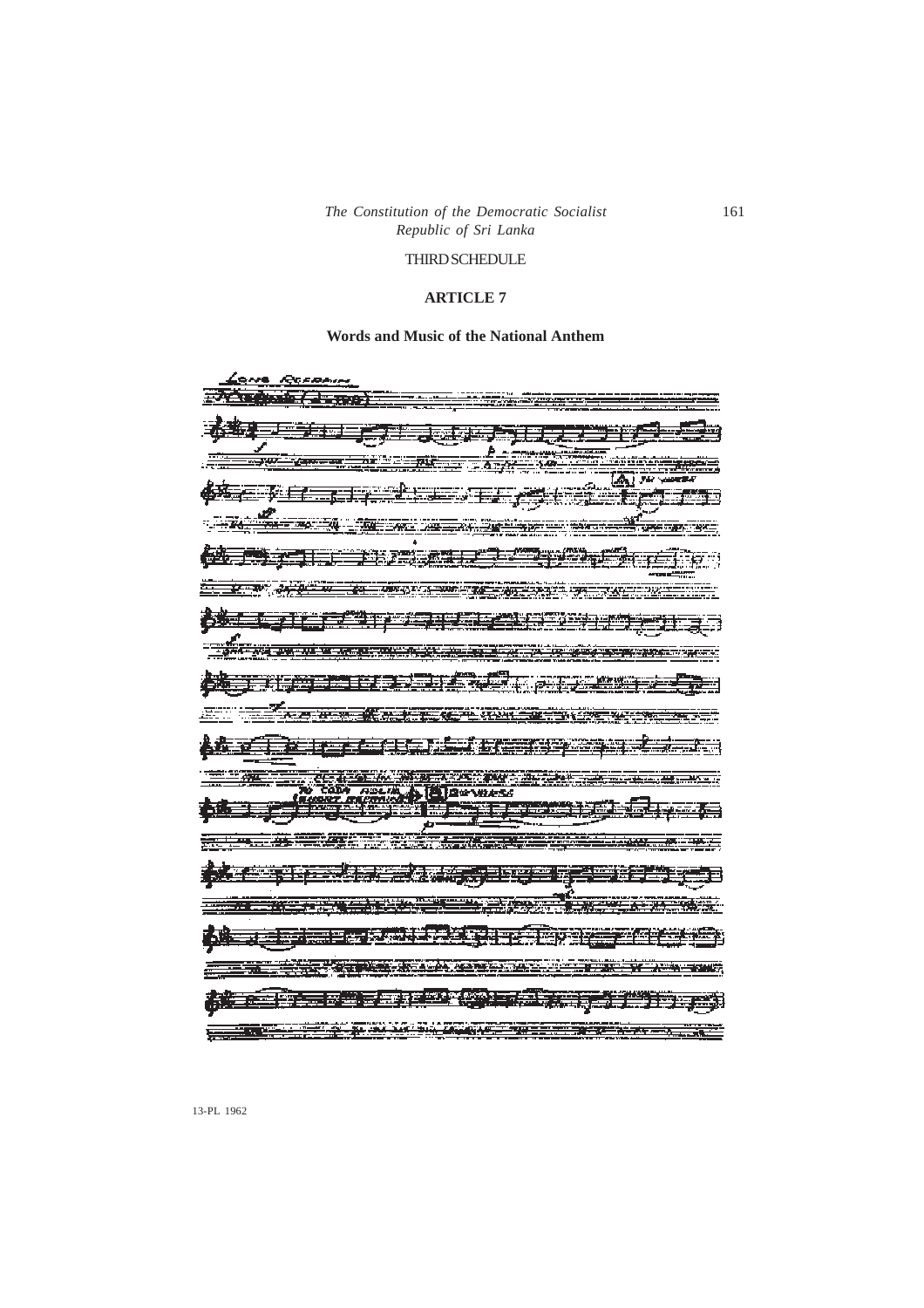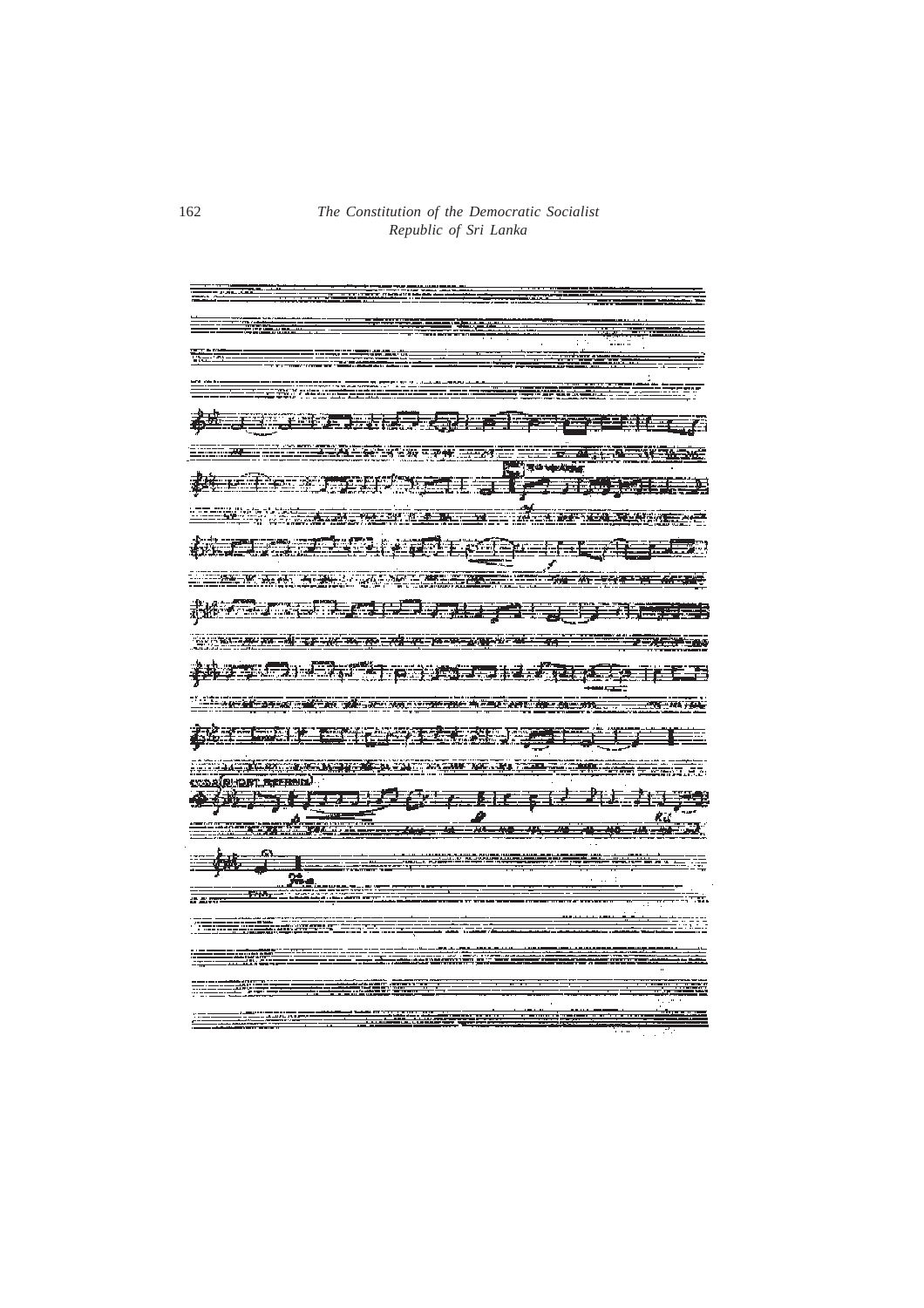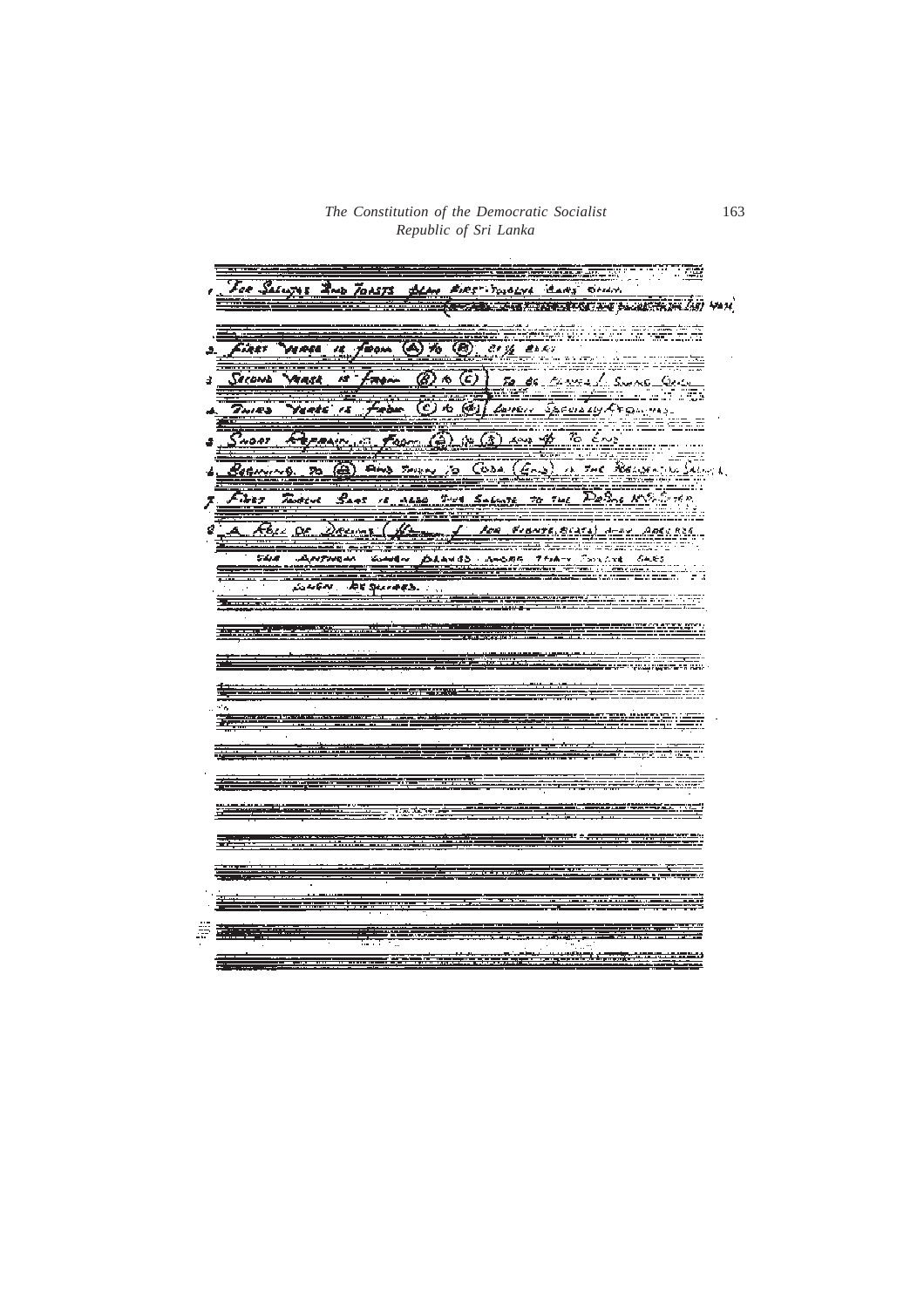## FOURTH SCHEDULE

## **ARTICLES 32, 53, 61, 107, 165**

"I ……………………………………………………………………………………do *solemnly declare and affirm* ––––––––––––––––––––––– that I will faithfully perform the duties and discharge the *swear*

functions of the office of ………………………………………………… in accordance with the Constitution of the Democratic Socialist Republic of Sri Lanka and the law, and that I will be faithful to the Repubilc of Sri Lanka and that I will do the best of my ability uphold and defend the Constitution of the Democratic Socialist Republic of Sri Lanka."

164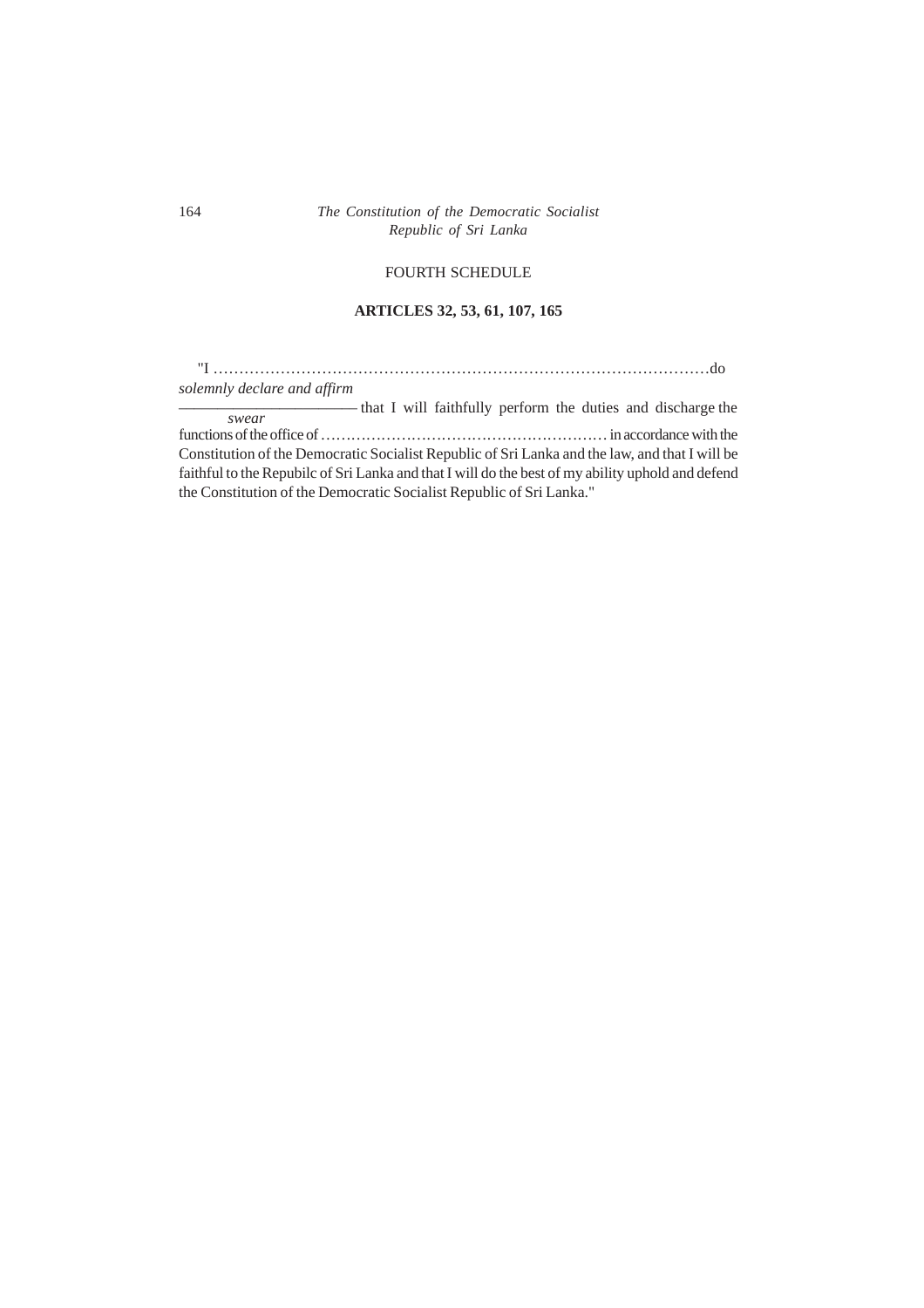# FIFTH SCHEDULE

# **ARTICLE 114(6)**

Clerks \*[Deputy Fiscals] Interpreters Stenorgraphers Typists Binders

<sup>\*</sup> Substituted by the Eleventh Amendment to the Constitution Sec. 7 for "Fiscals."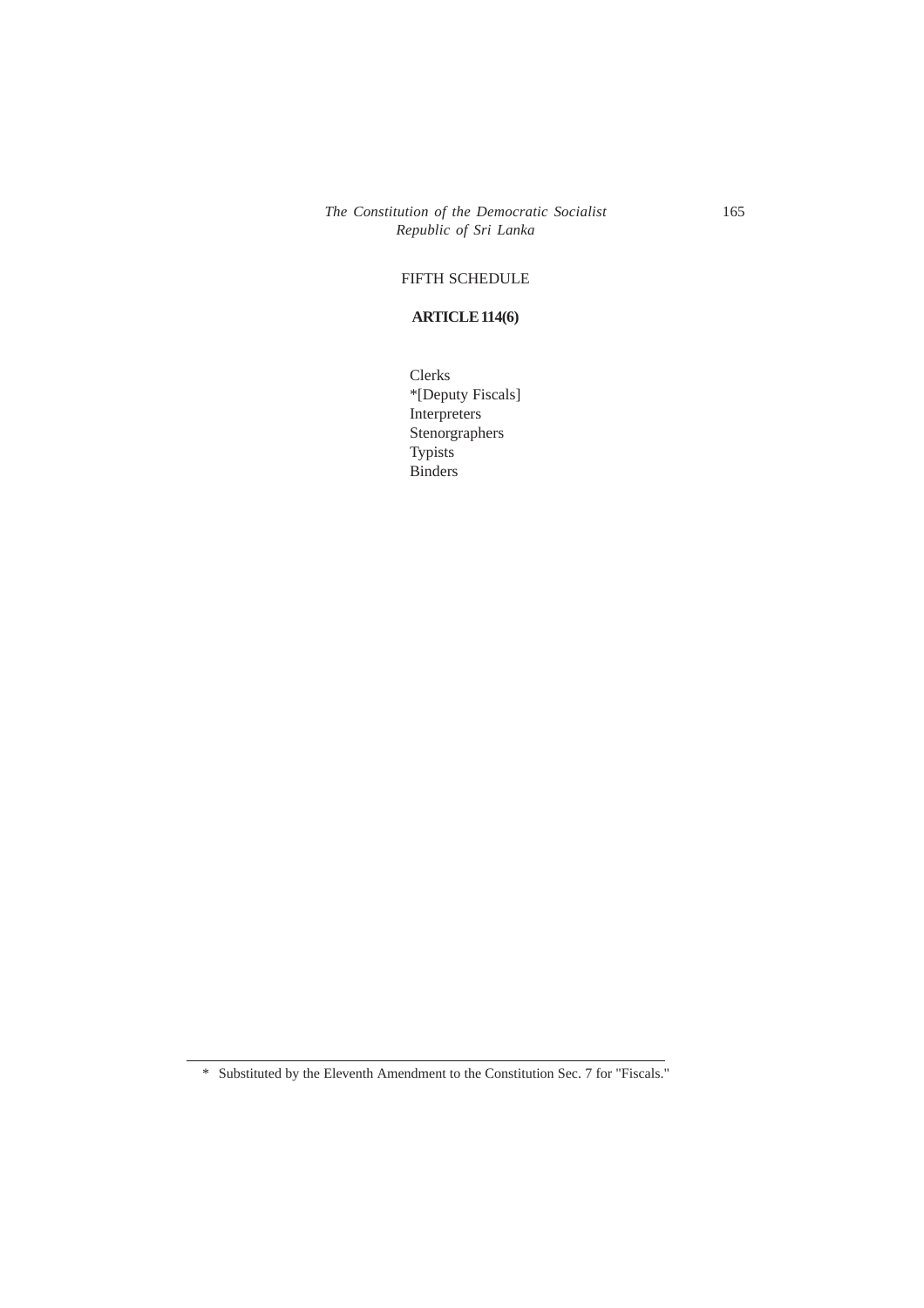# SIXTH SCHEDULE

## **ARTICLE 162(2)**

Colombo City and Dehiwela Mount Lavinia (Municipal Limits) 1 Member Colombo District (excluding Colombo City and Dehiwela-Mount Lavinia) … … … … … 2 Members Kalutara District … … … … … 1 Member Kandy District … … … … … 2 Members Matale District … … … 1 Member

|                               | .        | .        |           |
|-------------------------------|----------|----------|-----------|
| $\cdots$                      | .        | .        | 1 Member  |
| .                             | .        | .        | 2 Members |
| .                             | .        | .        | 1 Member  |
| .                             | .        | $\cdots$ | 1 Member  |
| $\cdots$                      | .        | .        | 3 Members |
| Mannar and Vavuniya Districts | .        | .        | 1 Member  |
| $\cdots$                      | .        | .        | 1 Member  |
| $\cdots$                      | .        | .        | 1 Member  |
| .                             | .        | .        | 2 Members |
| .                             | .        | .        | 3 Members |
| .                             | .        | .        | 1 Member  |
| $\cdots$                      | .        | .        | 3 Members |
| $\cdots$                      | .        | .        | 1 Member  |
| .                             | .        | .        | 3 Members |
| .                             | .        | .        | 1 Member  |
| .                             | .        | $\cdots$ | 2 Members |
| .                             | $\cdots$ | $\cdots$ | 2 Members |
|                               |          |          |           |

"District" means the Administrative District established under the Administrative Districts Act (Chapter 392) having the limits specified thereunder as on July 21, 1977.

166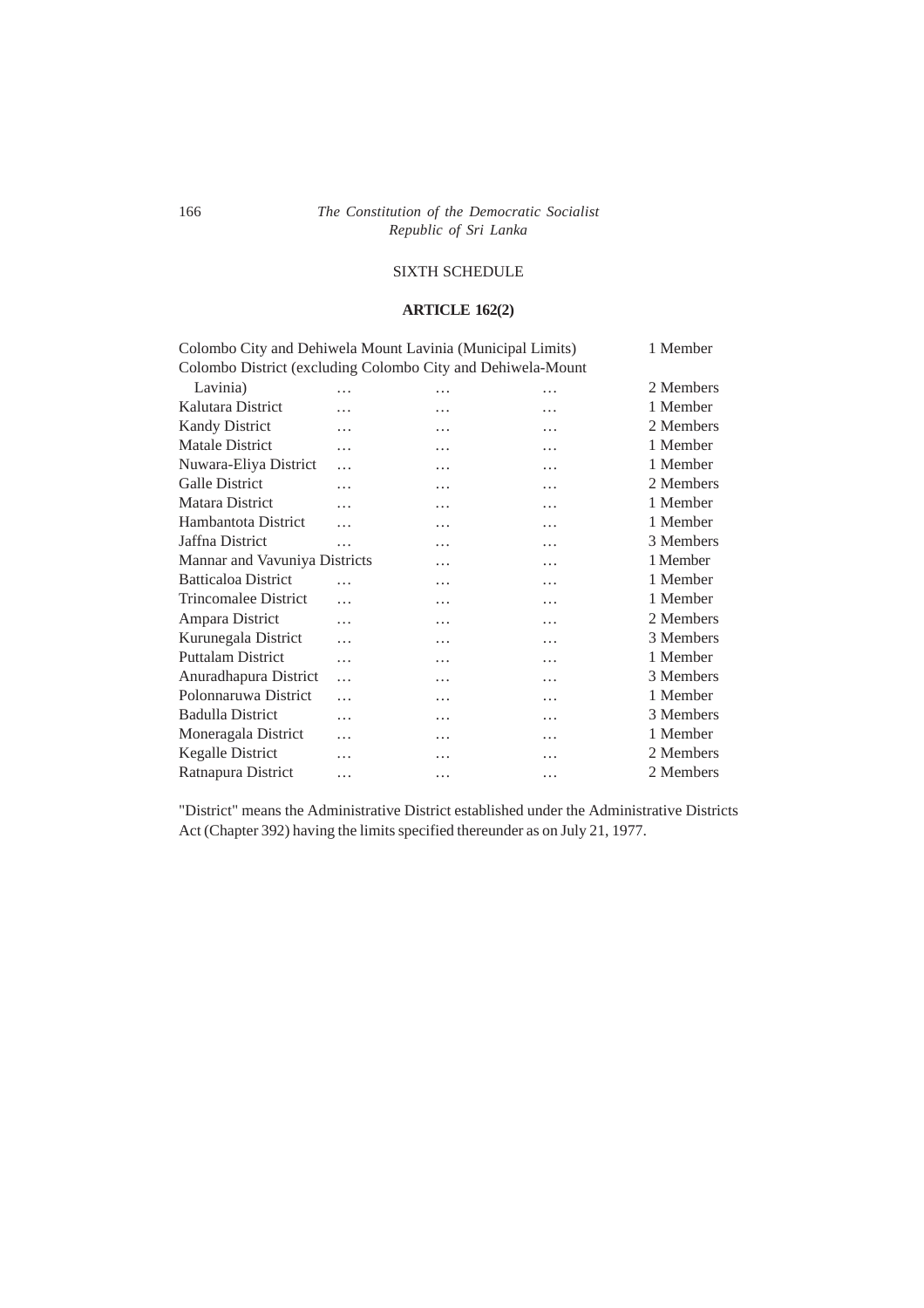## **\*"SEVENTH SCHEDULE**

# **ARTICLE 157A AND ARTICLE 161(***d***)(iii)**

do solemnly declare and affirm

I, ………………………………………………… ––––––––––––––––––––––––––––

swear

that I will uphold and defend the Constitution of the Democratic Socialist Republic of Sri Lanka and that I will not, directly or indirectly, in or outside Sri Lanka, support, espouse, promote, finance, encourage or advocate the establishment of a separate State within the territory of Sri Lanka."

<sup>\*</sup> Added by the Sixth Amendment to the Constitution Sec. 5.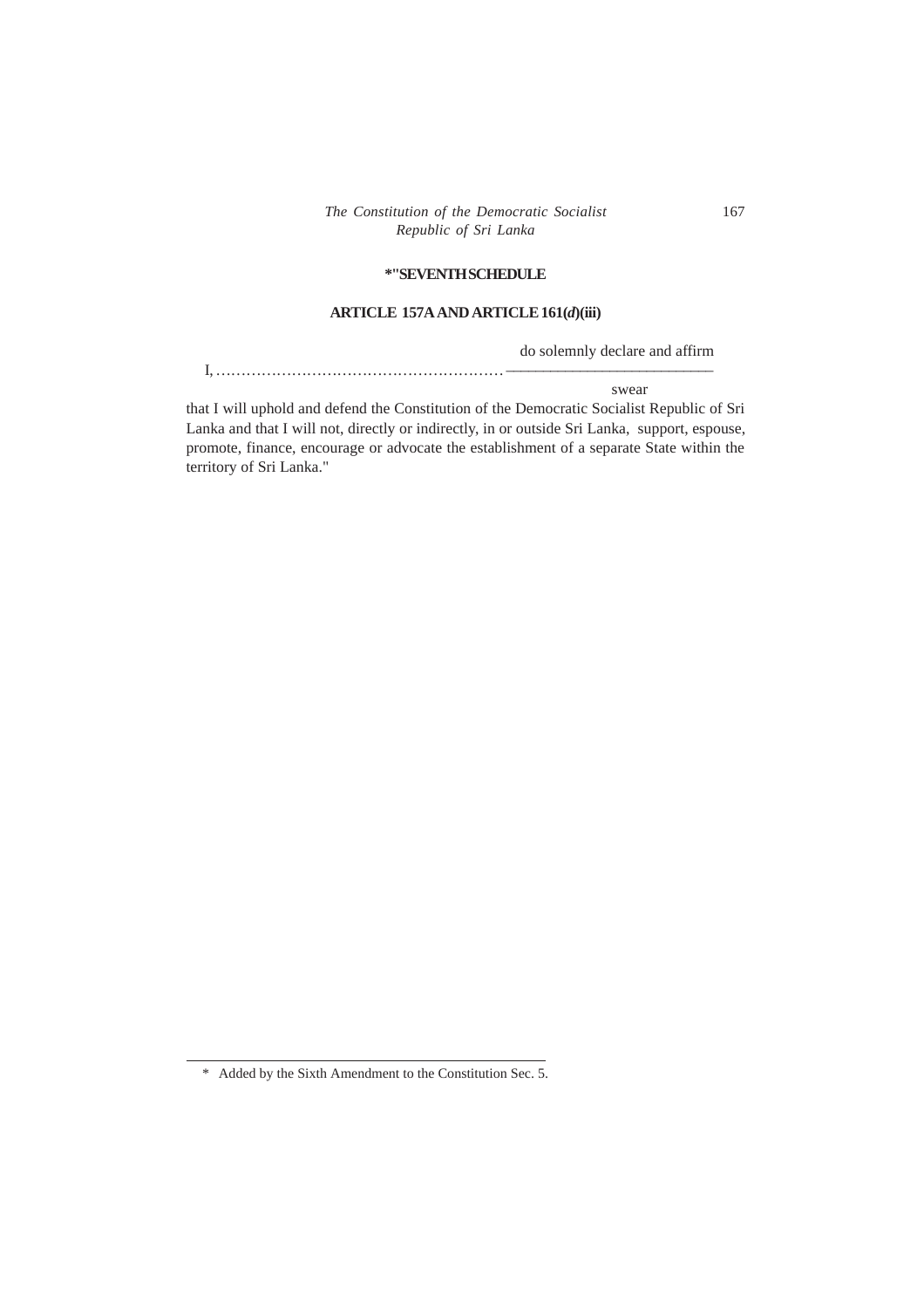(Article 154A)

## \*EIGHTH SCHEDULE

## **Provinces**

Western North Western Uva Sabaragamuwa Central Eastern Southern North Central Northern.

## \*NINTH SCHEDULE

## LIST I

#### **(Provincial Council List)**

1. Police and Public order.– Public order and the exercise of police powers, to the extent set out in Appendix I, within the Province, but not including National Defence, National Security and the use of any armed forces or any other forces under the control of the Government of Sri Lanka in aid of the civil power and not including the city of Colombo, Sri Jayewardenepura, Kotte, and their environs the limits of which shall be specified by the President by Order published in the *Gazette.*

- 2. Planning– Implementation of provincial economic plans.
- 3. Education and Educational Services,– Education to the extent set out in Appendix III.
- 4. Local Government
	- 4:1 Local authorities for the purpose of local government and village administration, such as Municipal Councils, Urban Councils and Pradeshiya Sabhas, except that, the constitution, form and structure of local authorities shall be determined by law ;
	- 4:2 Supervision of the administration of local authorities established by law, including the power of dissolution (subject to such quasi-judicial inquiries into the grounds

<sup>\*</sup> Added by the Thirteenth amendment to the Constitution Sec. 7.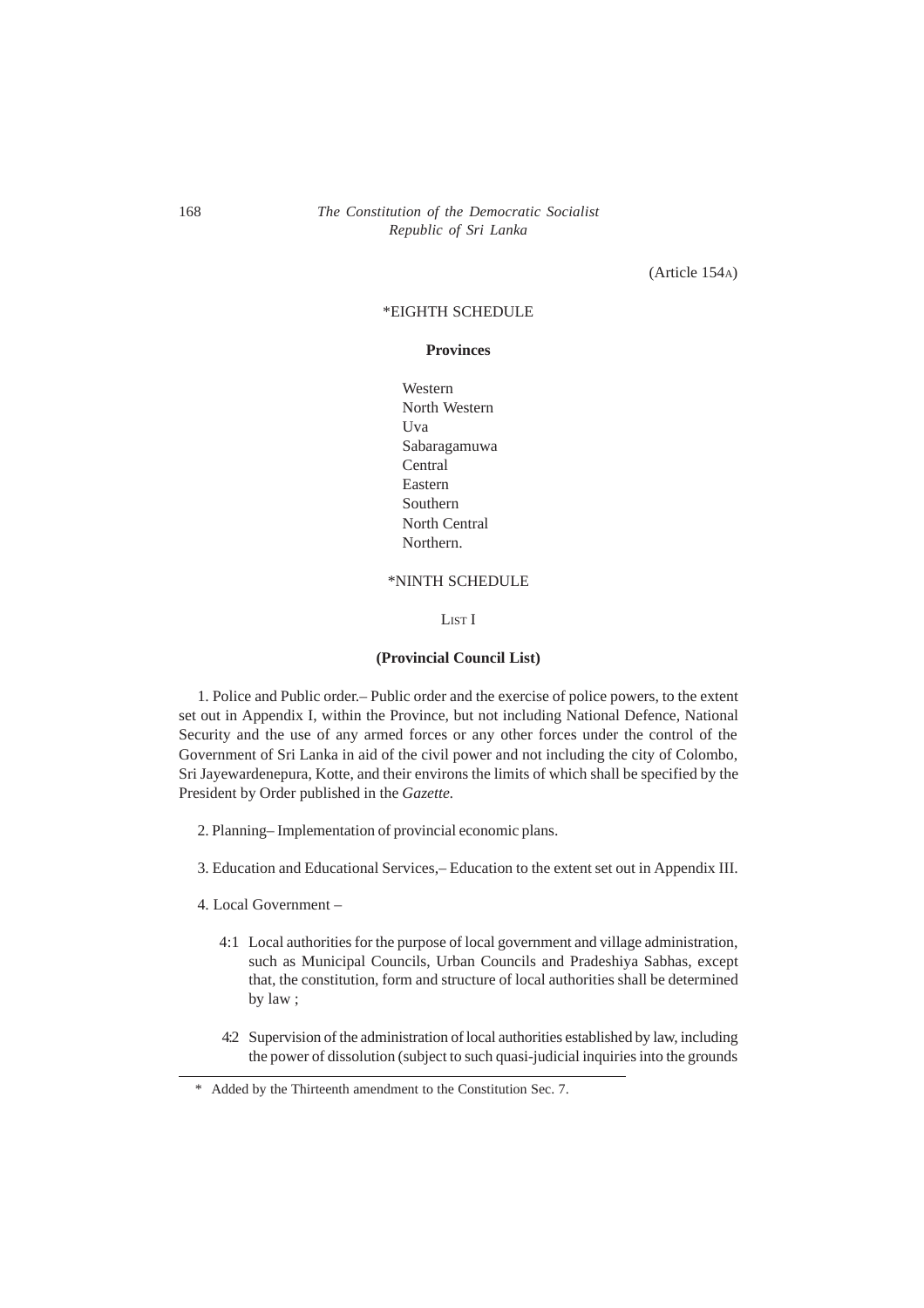for dissolution and legal remedies in respect thereof, as may be provided by law and subject to provisions relating to audit as may be provided by law) ;

- 4:3 Local authorities will have the powers vested in them under existing law. Municipal Councils and Urban Councils will have the powers vested in them under the Municipal Councils Ordinance and the Urban Councils Ordinance, Pradeshiya Sabha will have the powers vested in them under existing law. It will be open to a Provincial Council to confer additional powers on local authorities but not to take away their powers ;
- 4:4 Gramodaya Mandalayas will have the powers vested in Gramodaya Mandalayas under existing law. It will be open to a Provincial Council to confer additional powers on Gramodaya Mandalayas.
- 5. Provincial Housing and Construction
	- 5:1 Implementing, co-ordinating, supervising and monitoring provincial housing development programmes and projects (other than National Housing Development Authority projects) including aided self-help housing projects, housing loans and the provision of building materials ;
	- 5:2 The implementation of the Protection of Tenants Act and the Rent Act within a Province ;
	- 5:3 Construction activity in respect of subjects in this List.
- 6. Roads and bridges and ferries thereon within the Province, other than
	- (a) national highways ;
	- (b) bridges and ferries on national highways.
- 7. Social Services and Rehabilitation
	- 7:1 Probation and Child Care Serivces ;
	- 7:2 The Rehabilitation of destitute persons and families ;
	- 7:3 Rehabilitation and welfare of physically, mentally and socially handicapped persons ;
	- 7:4 Relief of the disabled and unemployable.

8. Regulation of road passenger carriage services and the carriage of goods by motor vehicles within the Province and the provisions of inter-provincial road transport services.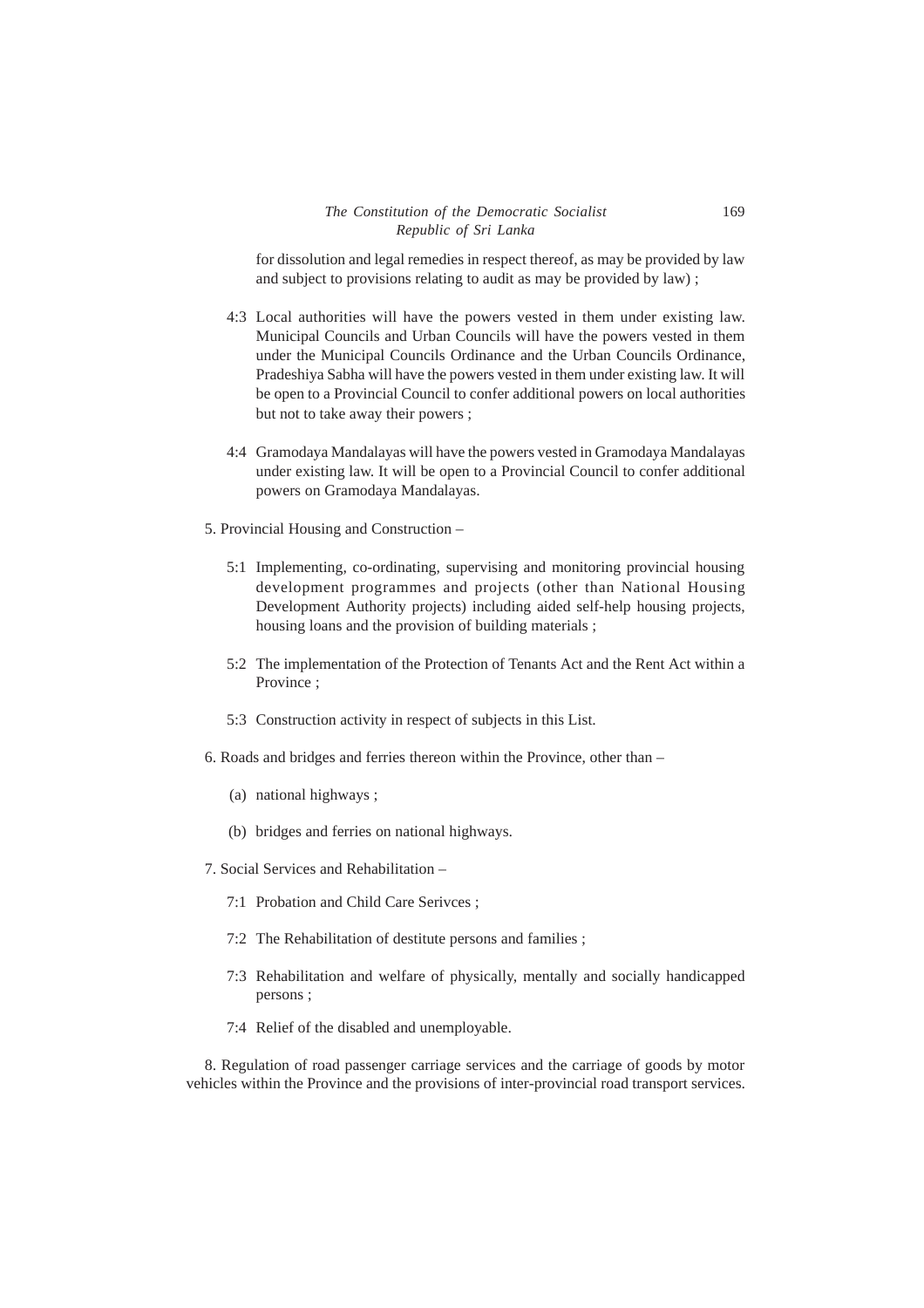- 9. Agriculture and Agrarian Services
	- 9:1 Agriculture, including agricultural extension, promotion and education for provincial purposes and agricultural services (other than in inter-provincial irrigation and land settlement schemes, State land and plantation agriculture) ;
	- 9:2 Rehabilitation and maintenance of minor irrigation works ;
	- 9:3 Agricultural research save and except institutions designated as national agricultural research institutions.
- 10. Rural Development
- 11. Health
	- 11:1 The establishment and maintenance of public hospitals, rural hospitals, maternity homes, dispensaries (other than teaching hospitals and hospitals established for special purposes) ;
	- 11:2 Public health services, health education, nutrition, family health maternity and child care, food and food sanitation, environmental health ;
	- 11:3 Formulation and implementation of Health Development Plan and of the Annual Health Plan for the Province ;
	- 11:4 The provision of facilities for all institutions referred to in 1 above within the Province, excluding the procurement of drugs ;
	- 11:5 Awarding of Scholarships for Post-Graduate Education within Sri Lanka to personnel attached to the Institutions specified in 1 above.
- 12. Indigenous Medicine Ayurveda, Siddha and Unani
	- 12:1 Establishment of Ayurvedic dispensaries and hospitals, grants to such dispensaries and hospitals ;
	- 12:2 Establishment and maintenance of herbaria.
- 13:1 Rest houses maintained by local authorities ; and
- 13:2 Circuit bungalows presently administered by Government departments whose functions are exclusively specified in this List.
- 14. Pawnbrokers Pawnbrokers other than pawnbrokers business carried on by Banks.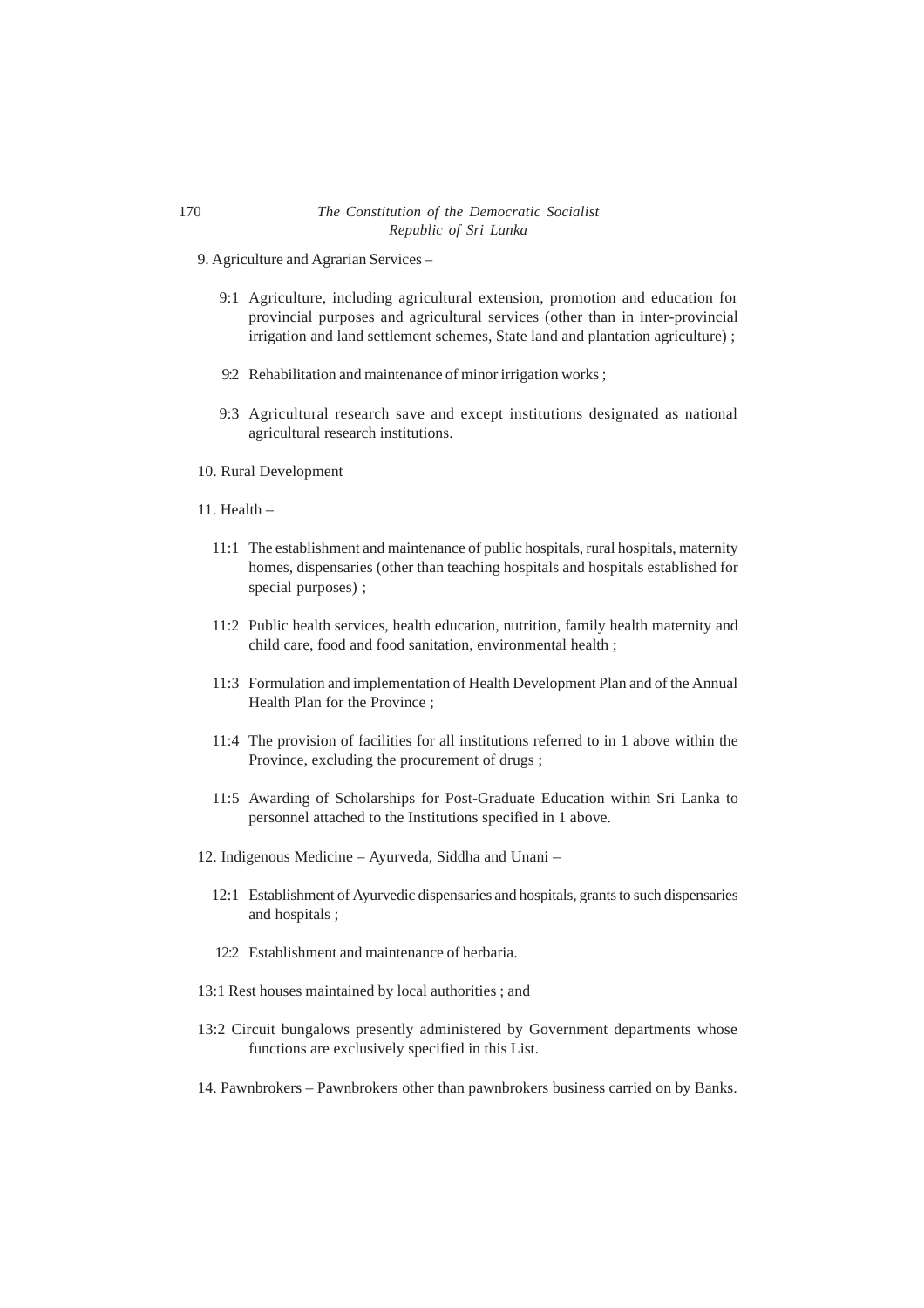- 15. Markets, fairs.
- 16. Food supply and distribution within the Province.
- 17. Co-operatives
	- 17:1 Co-operative undertakings and the organization, registration, supervision and audit of co-operative societies within the Province ;
	- 17:2 Co-operative development within the Province including co-operative education and propaganda ;
	- 17:3 Provincial Co-operative Employees Commission ;
	- 17:4 Matters connected with employment, promotion, retirement and other connected matters of employees of co-operative societies within the Province.

18. Land.– Land, that is to say, rights in or over land, land tenure transfer and alienation of land, land use, land settlement and land improvement, to the extent set out in Appendix II.

19. Irrigation.– Planning, designing, implementation, supervision and maintenance of all irrigation works, other than irrigation schemes relating to rivers running through more than one Province or inter provincial irrigation and land development schemes.

20. Animal husbandry.– Preservation, protection and improvement of stock and prevention of animal diseases within the Province.

21. Subject to the formulation and implementation of National Policy in regard to development and planning, the power to promote, establish and engage in agricultural, industrial, commercial and trading enterprises and other income-generating projects, within the Province without prejudice to the power of the Government and pubilc corporations to have such enterprises and projects.

(This would include the promotion of scientific and industrial research within the Province and the preparation, co-ordination and the implementation of industrial development plans for the Province).

22. Reformatories, Borstal institutions and other institutions of a like nature and persons detained therein, arrangements with other Provinces for the use of such institutions.

23. Possession, transport, purchase and sale of intoxicating liquors.

24. Burials and burial grounds, cremations and cremation grounds, other than those declared by or under law made by Parliament to be national memorial cemeteries.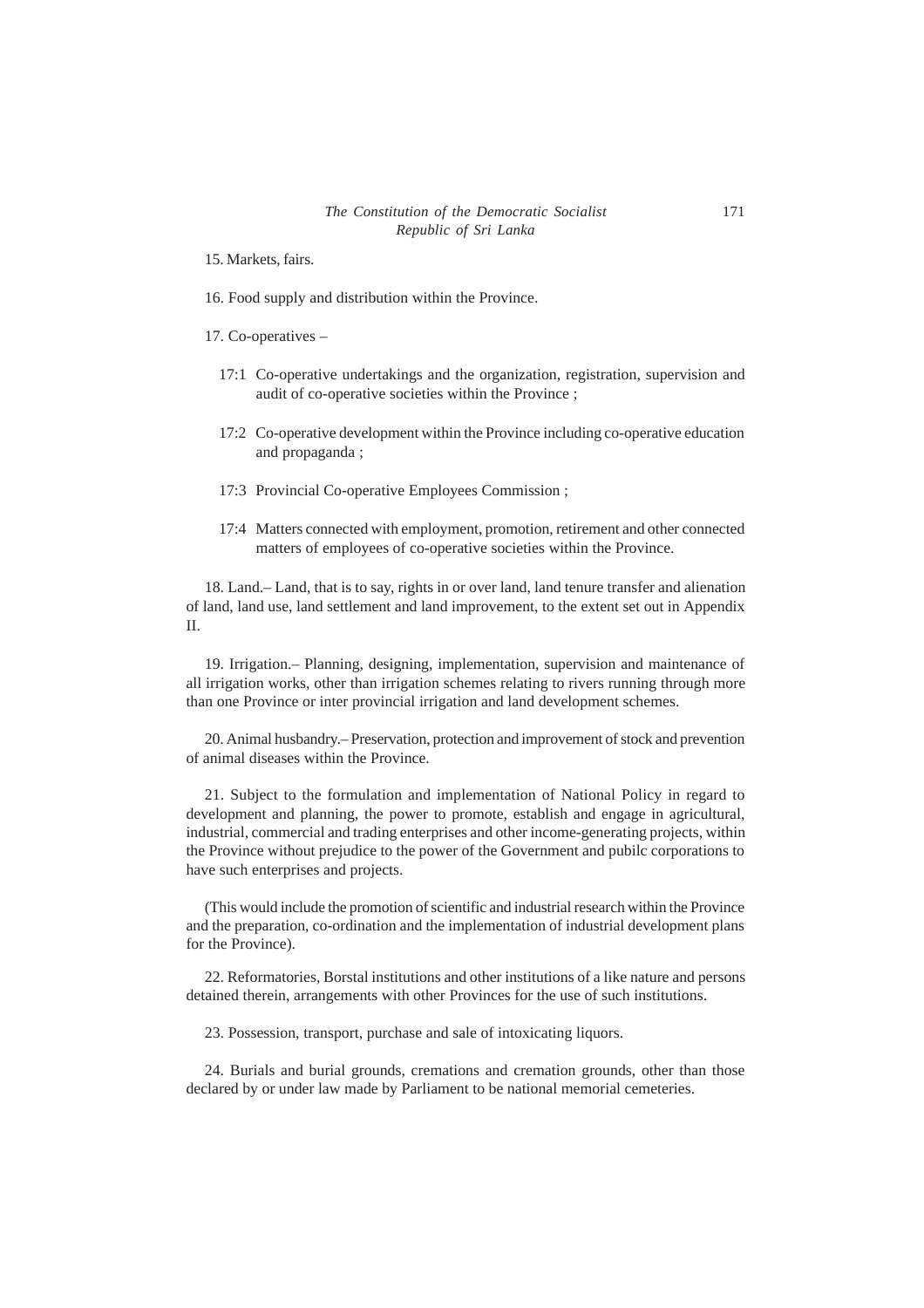- 25:1 Libraries, Museums and other similar institutions controlled or financed by a Provincial Council ;
- 25:2 Ancient and historical monuments and records other than those declared by or under law made by Parliament to be of national importance.

26. The regulation of mines and mineral development, to the extent permitted by or under any law made by Parliament, within the Province.

27. Incorporation, regulation and judicial winding up of corporations with objects confined to the Province, excluding trading corporations, banking, insurance and financial corporations.

28. Regulation of unincorporated trading, literary, scientific, religious and other societies and associations.

- 29:1 Theatres and dramatic performances, music, cinemas, entertainments and amusements, excluding the sanctioning of cimenatograph films for exhibition and public performances.
- 29:2 Encouragement and development of sports (other than national sports associations).

30. Betting and gambling, other than imposition of licence fees and taxes.

- 31. Provincial debt.
- 32. Offences against statutes with respect to any of the matters specified in this List.

33. Fees in respect of any of the matters in this List, excluding fees taken in any court.

34. Development, conservation and management of sites and facilities in the Province for the generation and promotion of electrical energy (other than hydro-electric power and power generated to feed the national grid).

35. The borrowing of money to the extent permitted by or under any law made by Parliament.

- 36:1 Turnover taxes on wholesale and retail sales within such limits and subject to such exemptions as may be prescribed by law made by Parliament ;
- 36:2 Betting taxes, and taxes on prize competitions and lotteries, other than National Lotteries and lotteries organized by the Government of Sri Lanka ;
- 36:3 Licence taxes, arrack, toddy rens, tapping licence fees and liquor licence fees ;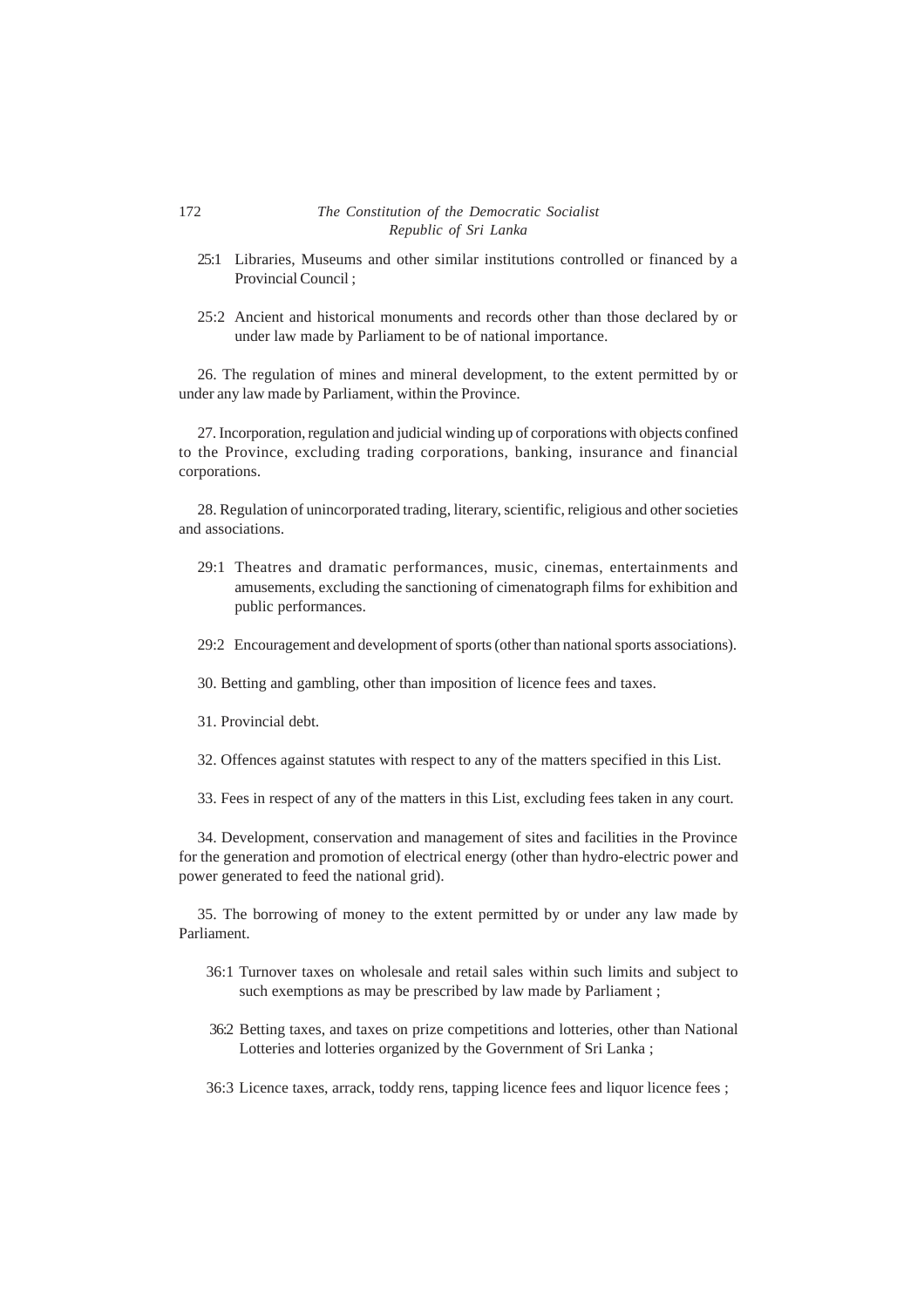- 36:4 Motor vehicle licence fees within such limits and subject to such exemptions as may be prescribed by law made by Parliament ;
- 36:5 Dealership licence taxes on drugs and other chemicals ;
- 36:6 Stamp duties on transfer of properties, such as lands and motor cars ;
- 36:7 Toll collections ;
- 36:8 Fines imposed by courts ;
- 36:9 Fees charged under the Medical Ordinance ;
- 36:10 Fees charged under the Motor Traffic Act ;
- 36:11 Departmental fees in respect of any of the matters specified in this List ;
- 36:12 Fees under the Fauna and Flora Protection Ordinance ;
- 36:13 Fees on lands alienated under the Land Development Ordinance and Crown Lands Ordinance ;
- 36:14 Court fees, including stamp fees on documents produced in court ;
- 36:15 Regulatory charges under the Weights and Measures Ordinance ;
- 36:16 Land revenue, including the assessment and collection of revenue and maintenance of land records for revenue purposes ;
- 36:17 Taxes on lands and buildings including the property of the State to the extent permitted by law made by Parliament ;
- 36:18 Taxes on mineral rights within such limits and subject to such exemptions as may be prescribed by law made by Parilament ;
- 36:19 Licensing fees on the possession, transport, purchase and sale of intoxicating liquors ;
- 36:20 Other taxation within the Province in order to raise revenue for provincial purposes to the extent permitted by or under any law made by Parliament.

37. Protection of environment within the Province to the extent permitted by or under any law made by Parliament.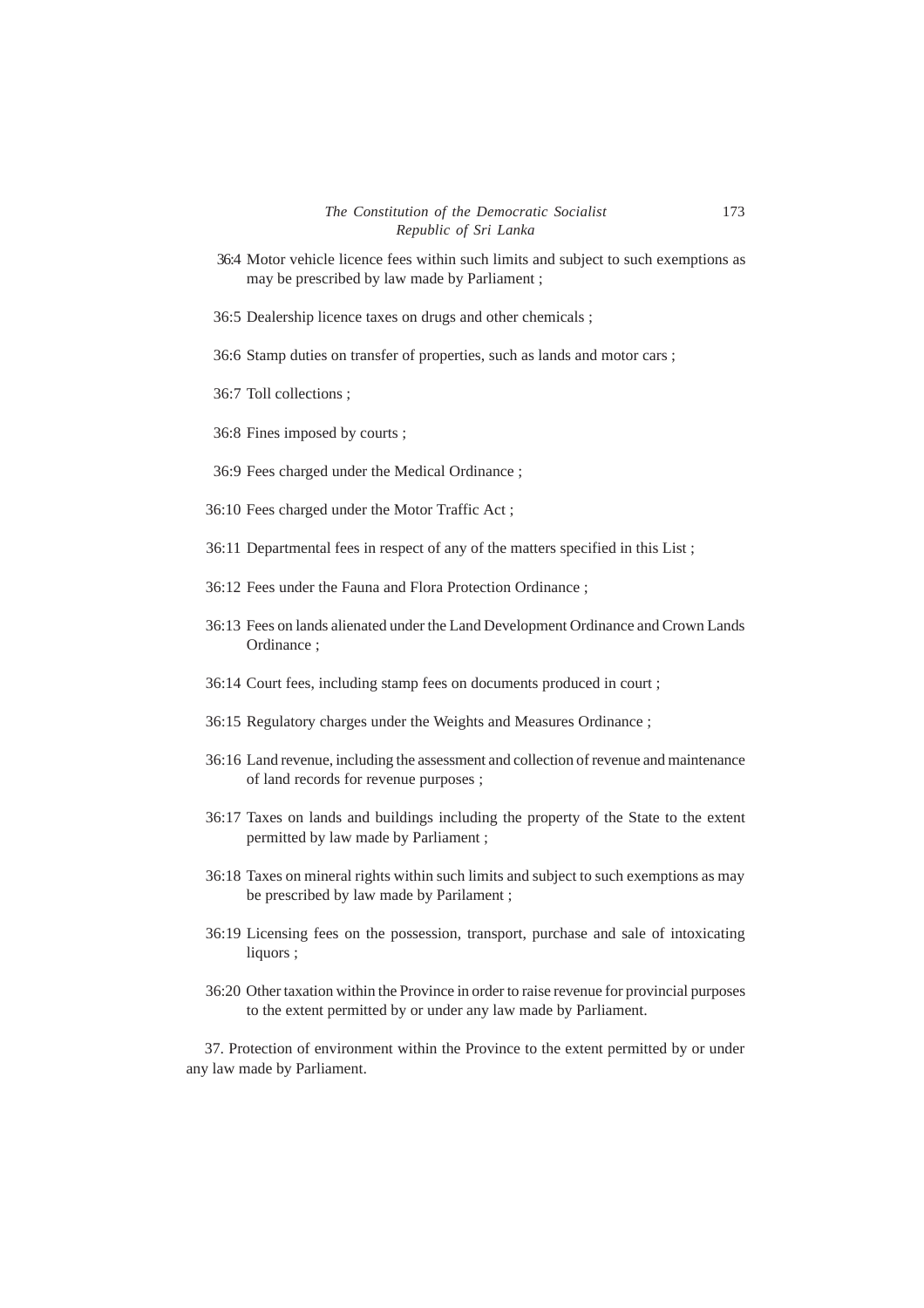## APPENDIX I

#### **Law and order**

1. The subject devolved shall be described as follows :–

Public Order and the exercise of Police powers as set out in this Appendix within the Province, but not including –

- (*a*) national defence ;
- (*b*) national security ; and
- (*c*) the use of any armed forces or any other forces under the control of the Government of Sri Lanka in aid of the civil power.

2. The I. G. P. shall be the head of the Sri Lanka Police Force, The Sri Lanka Police Force shall be divided into –

- (*a*) the National Division (including Special Units) ; and
- (*b*) a Provincial Division for each Province.
- 2:1 The National Division shall consist of the I. G. P., (D. I. G. G.., SS. PP., AsPP.,) and other ranks recruited at the national level.
- 2:2 A Provincial Division shall consist of the D.I.G., S.S.PP., S.PP and A.S.PP., all seconded from the National Division and Provincial Assistant Superintendents of Police, Chief Inspectors, Inspectors, Sub-Inspectors, Sergeants and Constables recruited in the Province. Members of the Provincial Division shall be eligible for promotion to the National Division.

\*[3. Recruitment to the National Police Division and promotion of Police Officers in the Provincial Divisions to the National Division, shall be made by the National Police Commission.]

3:1 The National Police Commission shall, before promoting any police Officer serving in any Provincial Division to the National Division, call for a Confidential Report on such Officer from the relevant Provincial Police Commission and take the matters specified in such report into consideration in deciding whether to promote such Officer or not.

<sup>\*</sup> Inserted by the Thirteenth Amendment to the Constitution Sec. 7 and Substituted by the Seventeenth Amendment to the Constitution Sec. 23(1) for item 3.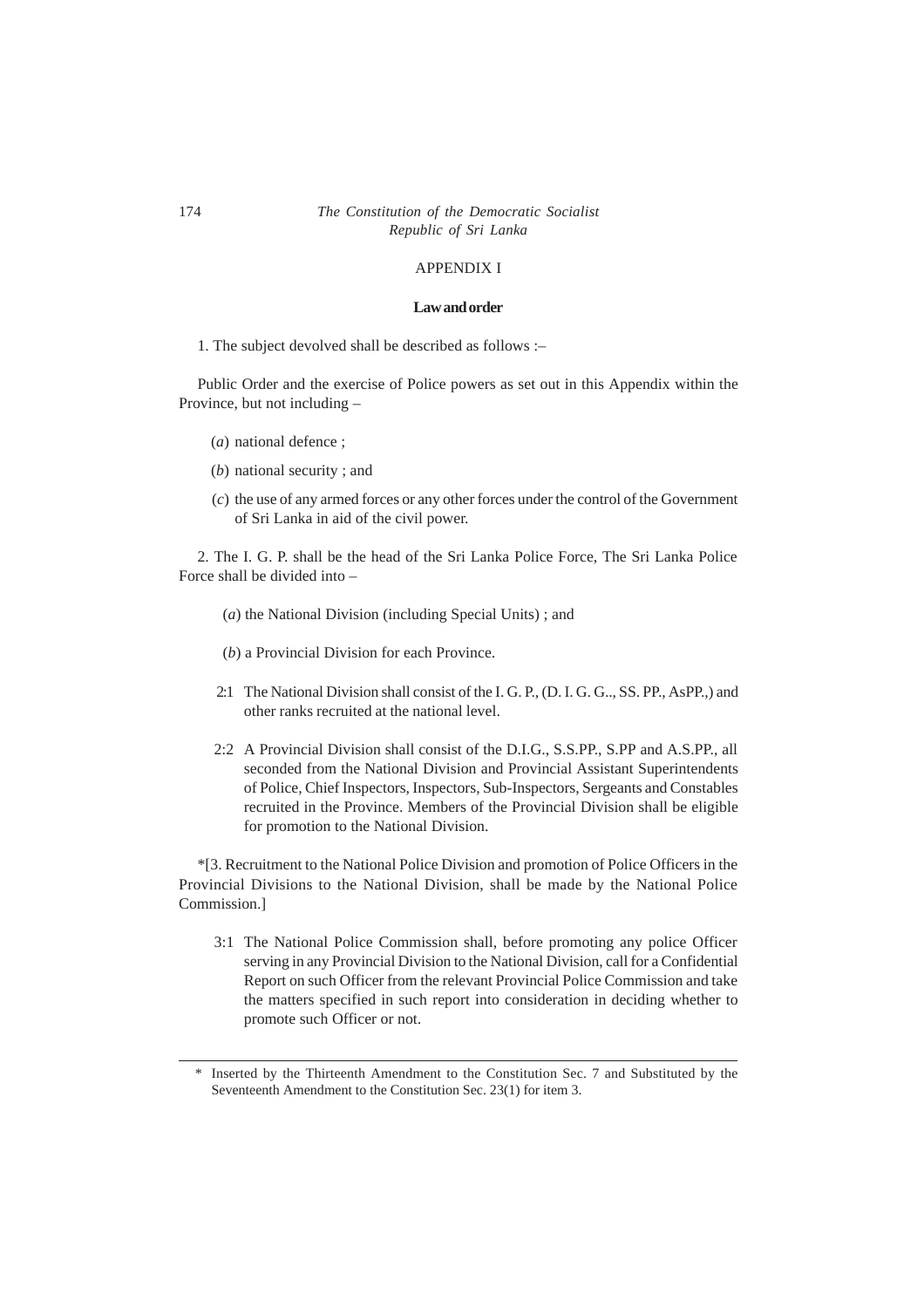- 3:2 The Commission shall also be responsible for promotions, transfers and disciplinary control of members of the National Division other than the I.G.P. subject to paragrpah 4:1 below.
- 3:3 It shall hear and determine appeals from officers seconded to Provincial Divisions against whom disciplinary action has been taken by Provincial Police Commissions.
- 3:4 It shall set standards for recruitment and promotion of Police Officers of all Divisions and such standards shall be uniform for all Provincial Divisions.

4. Recruitment to each Provincial Division shall be made by a Provincial Police Commission composed of three members, namely

- (a) the D. I. G. of the Province ;
- (b) a person nominated by the Public Service Commission in consultation with the President ; and
- (c) a nominee of the Chief Minister of the Province.
- 4:1 A Provincial Police Commission shall be responsible for transfers, promotions and disciplinary control over officers in the Provincial Division ; for promotion of Officers of the National Division seconded to the Provincial Division up to the rank of S.S.P. ; and for transfer and disciplinary control over officers seconded to the Provincial Division, except the D.I.G. :

Provided that any Officer of the National Division seconded to any Provincial Division against whom disciplinary action has been taken by a Provincial Poilce Commission, shall have the right to appeal to the National Police Commission, whose decision on such appeal shall be final.

5. The National Police Commission or a Provincial Police Commission shall be entitled to delegate such of its powers as may be prescribed to such other person or authority as may be prescribed.

6. The I.G.P. shall appoint a D.I.G. for each Province with the concurrence of the Chief Minister of the Province. However, where there is non agreement between the Inspector-General of Police and the Chief Minister, the matter \*[will be referred to the National Police Commission], who, after due consulatations with the Chief Minister, shall make the appointment.

<sup>\*</sup> Inserted by the Thirteenth Amendment to the Constitution Sec. 7, and Substituted by the Seventeenth Amendment to the Constitution sec. 23(2), for "will be referred to the President".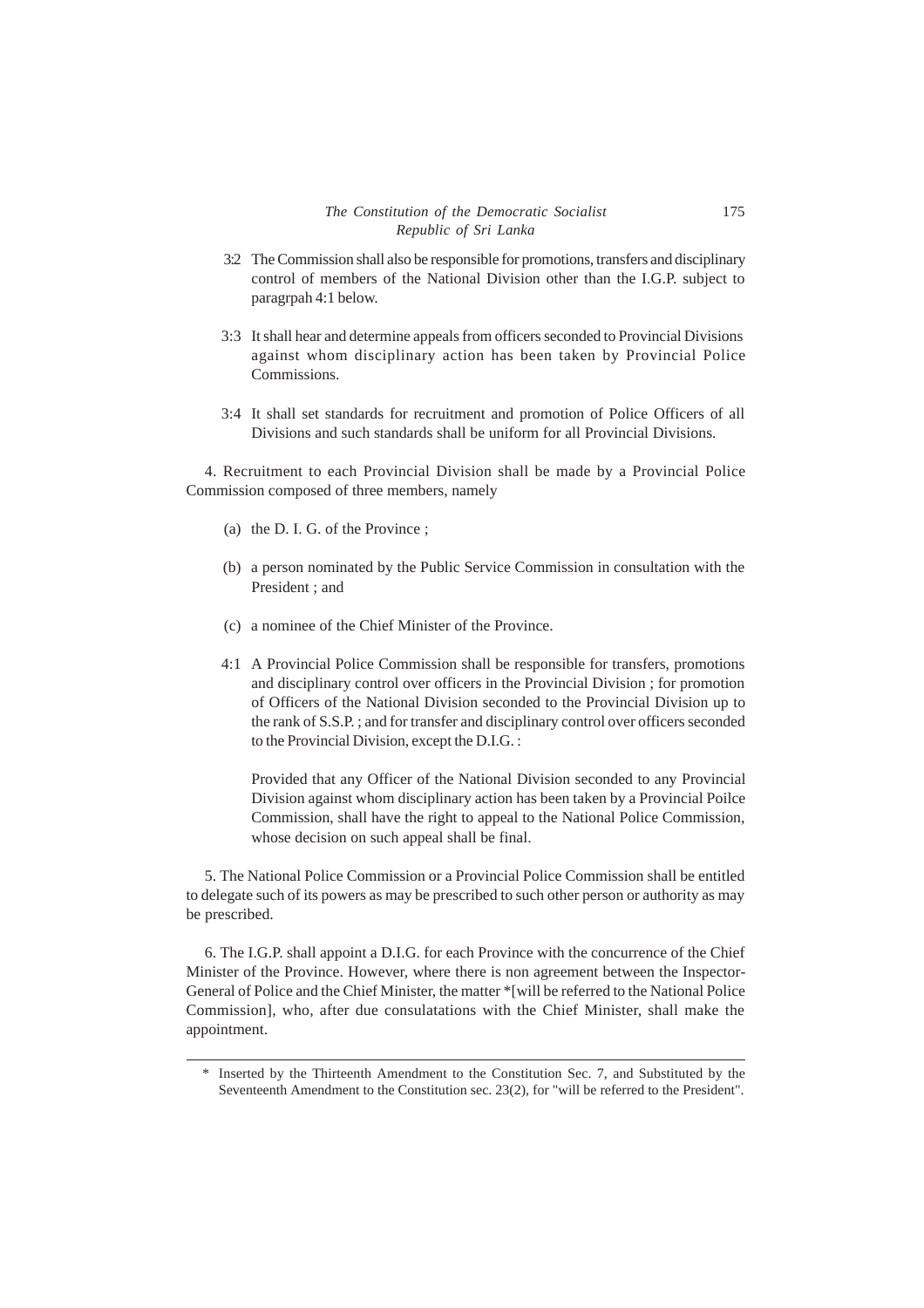7. The cadres of Police Officers of all ranks of the National Division shall be fixed by the Government of Sri Lanka. The cadre of Officers and other ranks of each Provincial Division shall be fixed by the Provincial Administration \*[with the approval of the National Police Commission], having regard to –

- (*a*) the area of the Province ;
- (*b*) population of the Province ; and
- (*c*) such other criteria, as may be agreed to or prescribed.

These principles shall be uniformly applied to all Provincial Divisions.

- 7:1 The cadres of the Provincial Divisions shall be fixed on ascertained principles such as population, area, number of Police Stations involved and other relevant considerations. These principles shall be applied to all Provincial Divisions without distinction.
- 7:2 The salary scales and perquisites of office enjoyed by the various ranks in the National and Provincial Divisions shall be determined by the Government of Sri Lanka after consultation with the Chief Ministers of the Provinces. The salary scales and perquisites of office as enjoyed by members of the Provincial Divisions shall apply uniformly to all Provincial Divisions.

8. The nature, type and quantity of fire-arms and ammunition and other equipment for the National Division shall be determined by the National Police Commission. The nature, type and quantity of fire-arms and ammunition and other equipment for all Provincial Divisions shall be determined by the National Police Commission after consultation with the Provincial Police Commission and uniform standards and principles shall be applied for all Provincial Divisions.

9. Recruitment to the National Division shall be made at the ranks of P. C., S.I., and A.S.P., Recruitment to the Provincial Division shall be made at the ranks of P.C., S.I., and P.A.S.P (rank referred to in paragraph 2:2 above).

9:1 Recruitment to the National Division shal be made by the National Police Commission and recruitment to the Provincial Division shall be made by the Provincial Police Commission having regard to the standards of recruitment and other criteria prescribed in this behalf :

Provided also that a recruit may, on appointment, set out his preferences as to the Division in which he wishes to serve and that he shall, if possible, be posted to the Division of his choice, with the consent of the Division concerned.

176

<sup>\*</sup> Inserted by the Thirteenth Amendment to the Constitution Sec. 7 and Substituted by the Seventeenth Amendment to the Constitution sec. 23(3) for "with the approval of the President".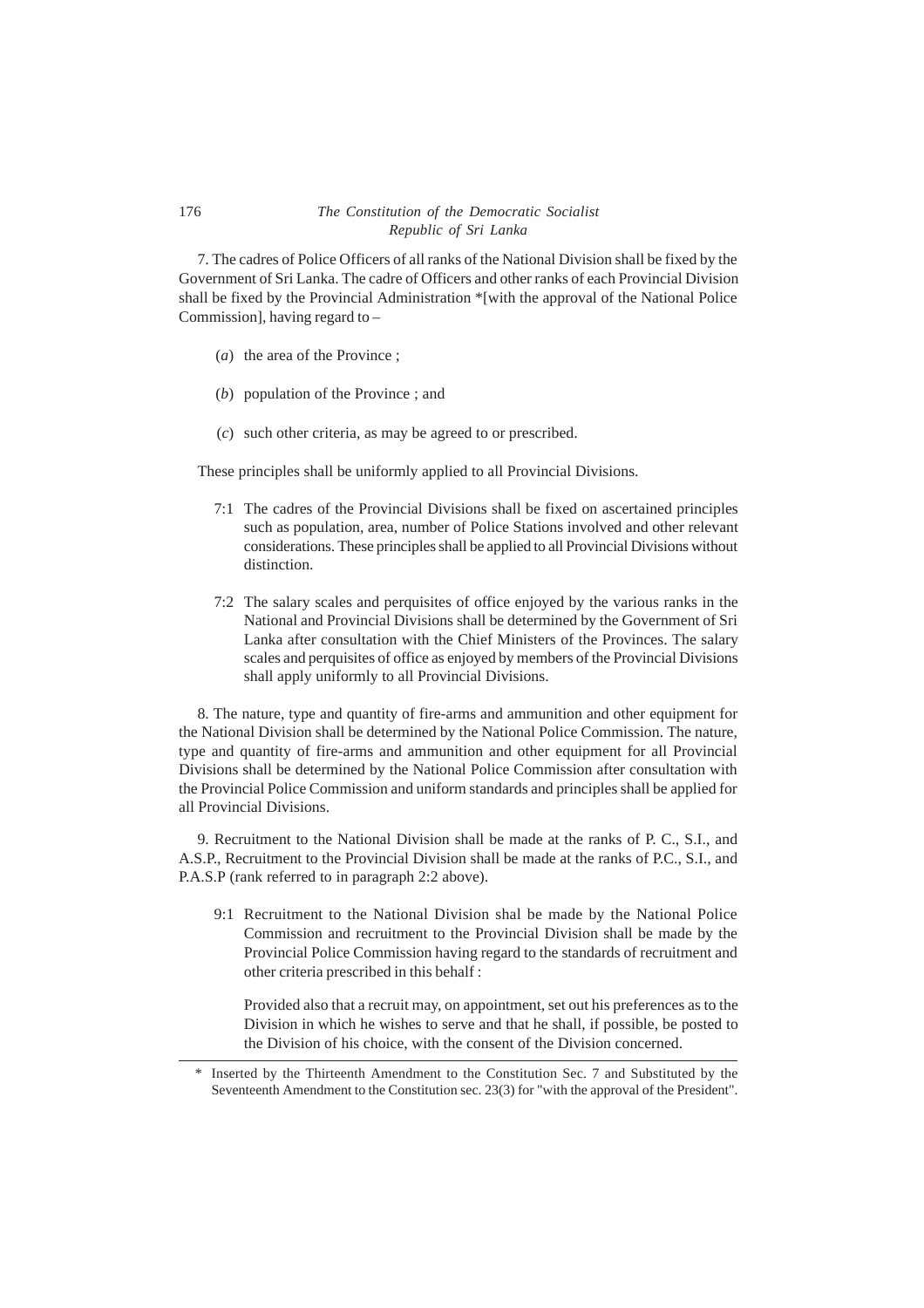9:2 The Government of Sri Lanka shall be responsible for the training of all recruits to and of members of all Divisions of the Sri Lanka Police Force.

\*[The National Police Commission may, where he considers it necessary provide for alternate training for members of any Provincial Division].

10. Members of the National Division and the Provincial Divisions shall wear the same uniforms and insignia of rank, provided that uniforms of the members of each Division shall bear a distinctive shoulder flash, indicating the Division to which he belongs.

10:1 There shall be one uniformed police force in each province, comprising of the members of the Provincial Division and the officers seconded thereto. Members of the National Division shall ordinarily be in plain clothes provided that they may wear uniforms when performing any duties in respect of the maintenance or restoration of public order as set out in paragraph 12:2, 12:3 and 12:4. Provided also that the I.G.P. and such other Officers as may be specified shall ordinarily be attired in uniforms.

11. All Police Officers serving in units of the National Division and Provincial Divisions in any Province shall function under the direction and control of the D. I. G. of such Province.

- 11:1 The D. I. G. of the Province shall be responsible to and under the control of the Chief Minister thereof in respect of the maintenance of public order in the Province and the exercise of police powers in the Province as set out in this Schedule.
- 11:2 The provisions of paragraph 11:1 above are subject to the qualifications that
	- (a) upon the declaration of an emergency in the Province, the President may assume such powers and resonsibilities of the Chief Minister and the Provincial Administration in respect of public order within the Province as he may, by regulation, provide ; and
	- (b) where the President is of the opinion that the security of or public order in a Province is thereatened by grave internal disturbance, he may, without the declaration of an emergency, but in consultation with the Chief Minister of such Province and subject to the provisions of the Public Security Ordinance, by order, deploy in aid of the civil power, any unit of the National Division, in the Province for the purpose of restoring public order :

Provided that every such order shall cease to be in force as soon as the President is satisfied that pubilc order has been restored or on the expiry of thirty days from the date of the order, whichever is earlier.

<sup>\*</sup> Inserted by the Thirteenth Amendment to the constitution Sec. 7 and substituted by the Seventeenth Amendment to the Constitution sec. 23(4) for "The President may, where he considers it necessary provide for alternate training for members of any Provincial Division". 14-PL 1962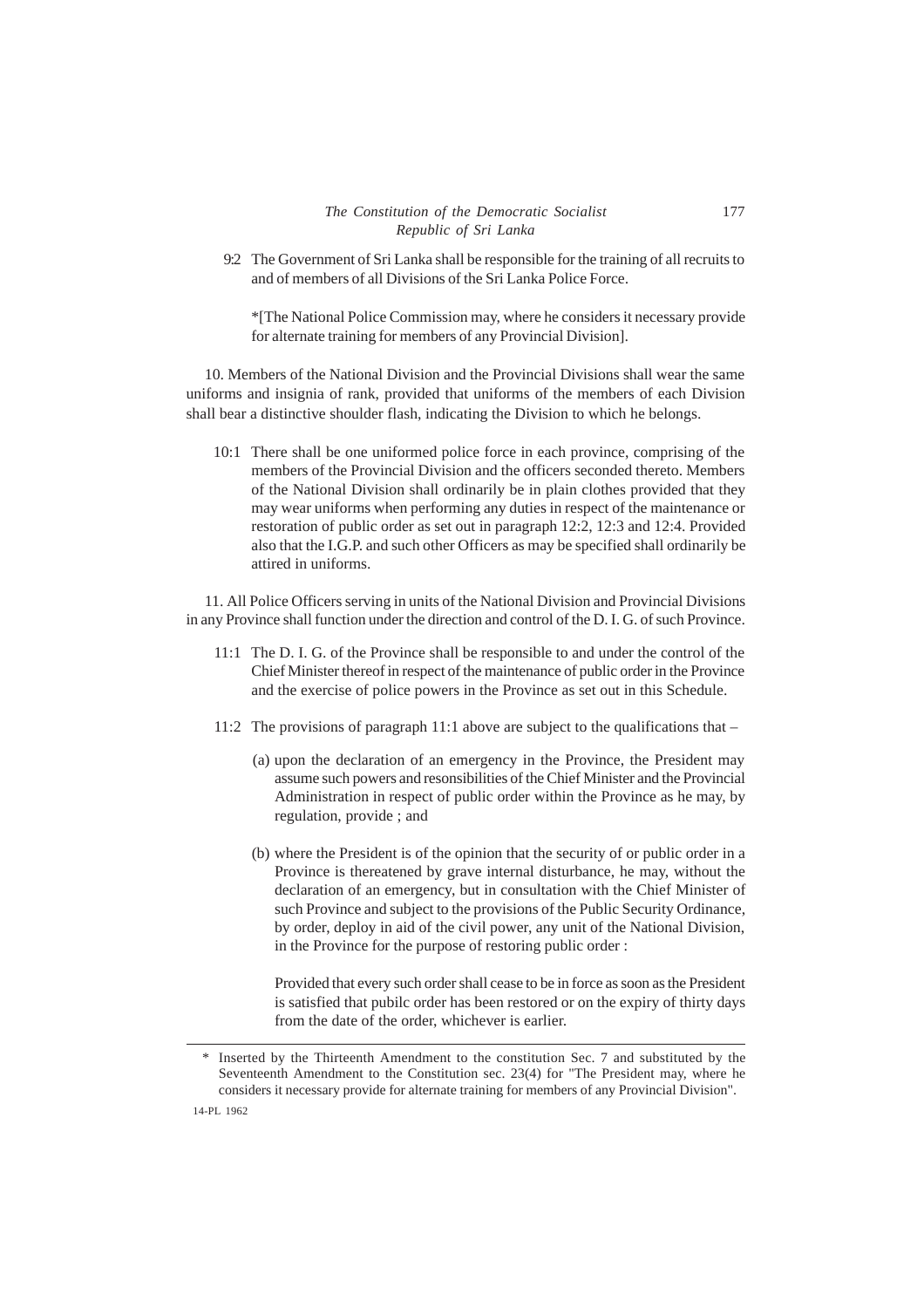12:1 The Provincial Division shall be responsible for the preservation of public order within the Province and the pervention, detection and investigation of all offences (except the offences specified in the Schedule) and subject to the powers of the Attorney-General in terms of the Code of Criminal Procedure Act, the institution of prosecutions in the relevant Courts in respect of such offences.

The National Division of the Sri Lanka Police Force shall be responsible for the prevention, detection and investigation of all offences specified in the Schedule and subject to the powers of the Attorney-General in terms of the Code of Criminal Procedure Act, for the institution of prosecutions in the relevant Courts in respect of such offences.

- 12:2 Where the Chief Minister seeks the assistance of the National Division to preserve public order within a Province, the I.G.P. shall deploy such personnel of the National Division as are necessary for the purpose and place them under the control of the D. I. G. of the Province.
- 12:3 Where a State of Emergency is declared in the Province, the I.G.P. may deploy such units of the National Division as he deems necessary in any Province for the restoration and maintenance of public order within such Province.
- 12:4 Any offence which may ordinarily be investigated by a Provincial Division may be investigated by the C.I.D. or any other unit of the National Division –
	- (*a*) where the Chief Minister requests, that such investigation be undertaken by the C.I.D. or any other unit of the National Division ; and
	- (*b*) where the I.G.P. is of opinion that an investigation of such offence by the C.I.D. or any other unit of the National Division is necessary, in the public interest and directs, after consultation with the Chief Minister and the approval of the Attorney-General, that such offence be investigated by the C.I.D. or any other unit of the National Division.

13. The National Division shall perform all the functions vested in a Provincial Division, in any Province, for a period of one year or until a Provincial Division is established in such Province, whichever is earlier.

14. All gazetted officers of the National Division and Provincial Division shall be required to attain the prescribed standard in Sinhala and Tamil. All Officers of the rank of A.S.P. and above shall also be required to attain the prescribed standard of English.

Every recruit to the Sri Lanka Police Force shall have proficiency in his mother tongue. For the first promotion he shall acquire proficiency in a language other than his mother tongue. For the next promotion he shall acquire a knowledge of the third language. The three languages recognized for this prupose are Sinhala, Tamil and English.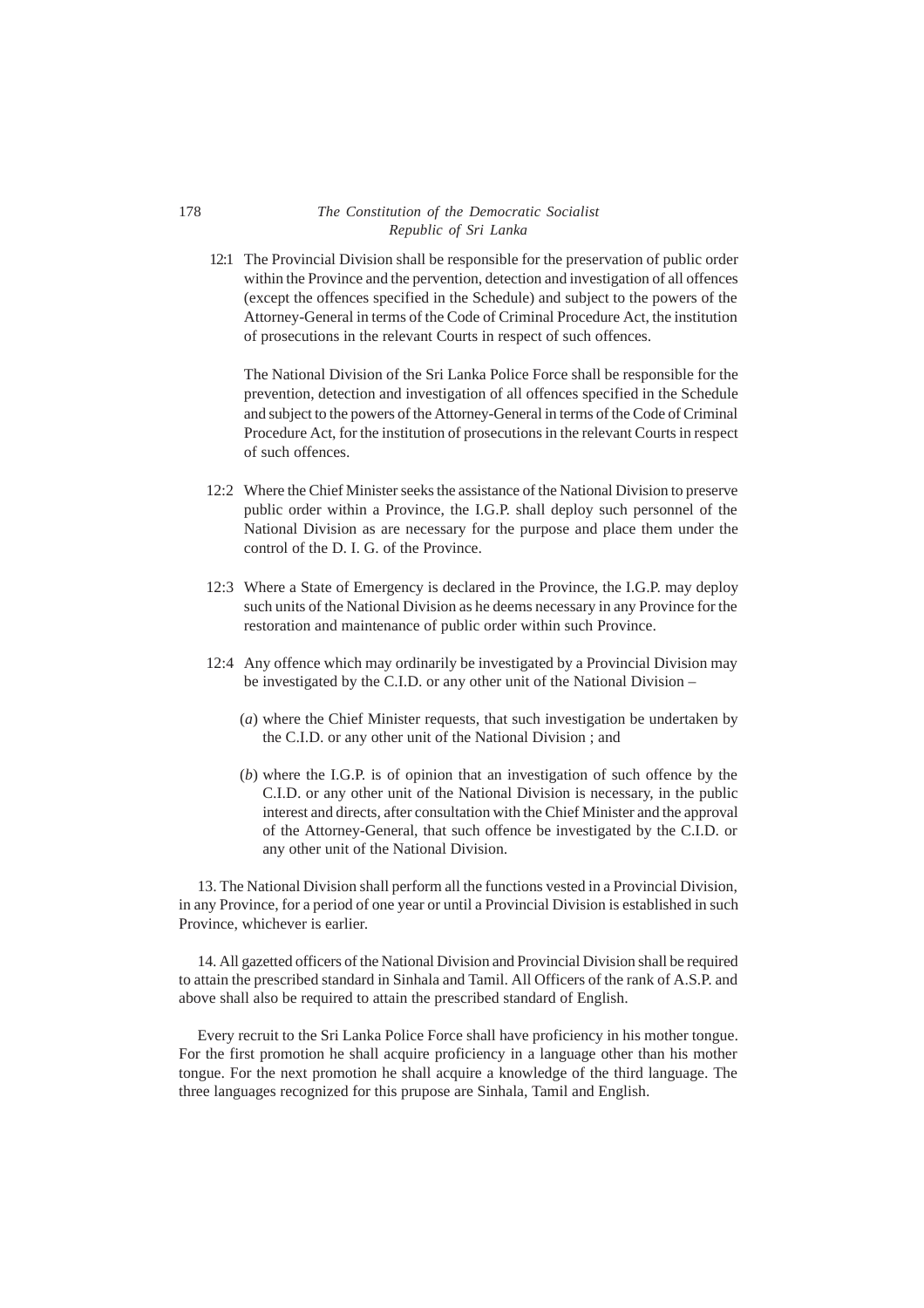#### **SCHEDULE**

List of Offences to be investigated by the National Police

- 1. Offences against the State.
- 2. Offences relating to the Navy, Army and Air Force.
- 3. Offences relating to the Elections.
- 4. Offences relating to Coins, Currency and Government Stamps.
- 5. Any Offence committed against the President.
- 6. Any Offence committed against a Public Officer, a Judicial Officer, or the Speaker, or the Prime Minister or a Minister, or a Member of the Judicial Service Commission, or a Member of the Public Serivce Commission or a Deputy Minister or a Member of Parliament or the Secretary General of Parliament or a Member of the President's Staff or a Member of the Staff of the Secretary General of Parliament.
- 7. Any Offence relating to property belonging to the State or a State Corporation or Company or Establishment, the whole or part of the capital whereof has been provided by the State.
- 8. Any Offence prejudicial to National Security or the maintenance of Essential Services.
- 9. Any Offence under any law relating to any matter in the Reserve List other than such offences as the President may, by order published in the *Gazette,* exclude.
- 10. Any Offence in respect of which Courts in more than one Province have jurisdiction.
- 11. International Crimes.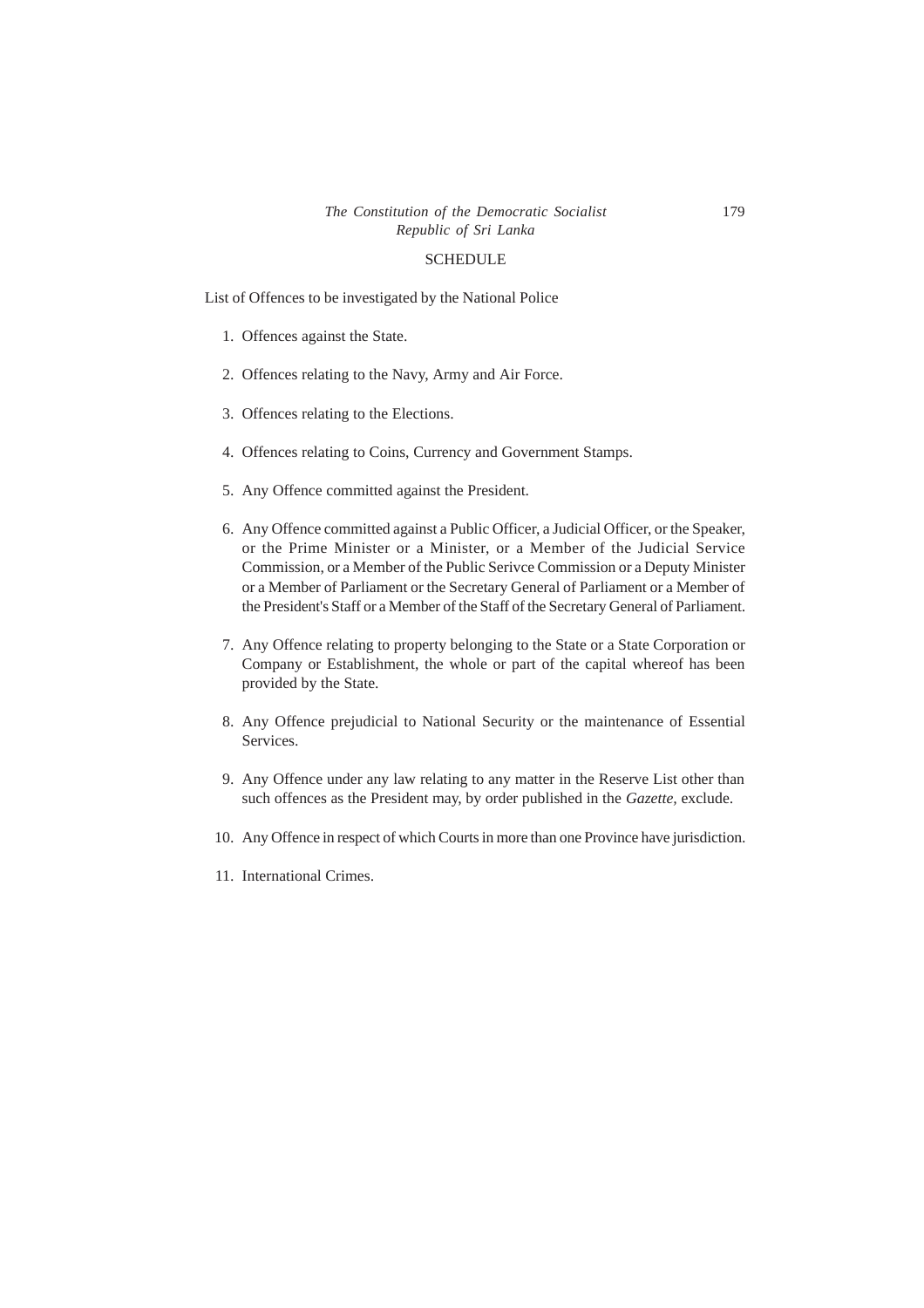#### APPENDIX II

#### **Land and Land settlement**

State land shall continue to vest in the Republic and may be disposed of in accordance with Article 33(*d*) and written law governing this matter.

Subject as aforesaid, land shall be Provincial Council Subject, subject to the following special provisions :–

## 1. State land –

- 1:1 State land required for the purposes of the Government in a Province, in respect of a reserved or concurrent subject may be utilised by the Government in accordance with the laws governing the matter. The Government shall consult the relevant Provincial Council with regard to the utilisation of such land in respect of such subject.
- 1:2 Government shall make available to every Provincial Council State land within the Province required by such Council for a Provincial Council subject. The Provincial Council shall administer, control and utilise such State land, in accordance with the laws and statutes governing the matter.
- 1:3 Alienation or disposition of the State land within a Province to any citizen or to any organisation shall be by the President, on the advice of the relevant Provincial Council, in accordance with the laws governing the matter.
- 2. Inter-Provincial Irrigation and Land Development Projects.
	- 2:1 Such projects would comprise irrigation and land development schemes
		- (*a*) within the Province initiated by the State and which utilize water from rivers flowing through more than one Province ; a Provincial Council however, may also initiate irrigation and land development schemes within its Province utilizing water from such rivers;
		- (*b*) within the province which utilize water through diversions from water systems from outside the Province ; and
		- (*c*) all schemes where the command area falls within two or more Provinces such as the Mahaweli Development Project.
	- 2:2 These projects will be the responsibility of the Government of Sri Lanka.
	- 2:3 The principles and criteria regarding the size of holdings of agricultural and homestead lands arising out of these projects will be determined by the Government of Sri Lanka in consultation with the Provincial Councils.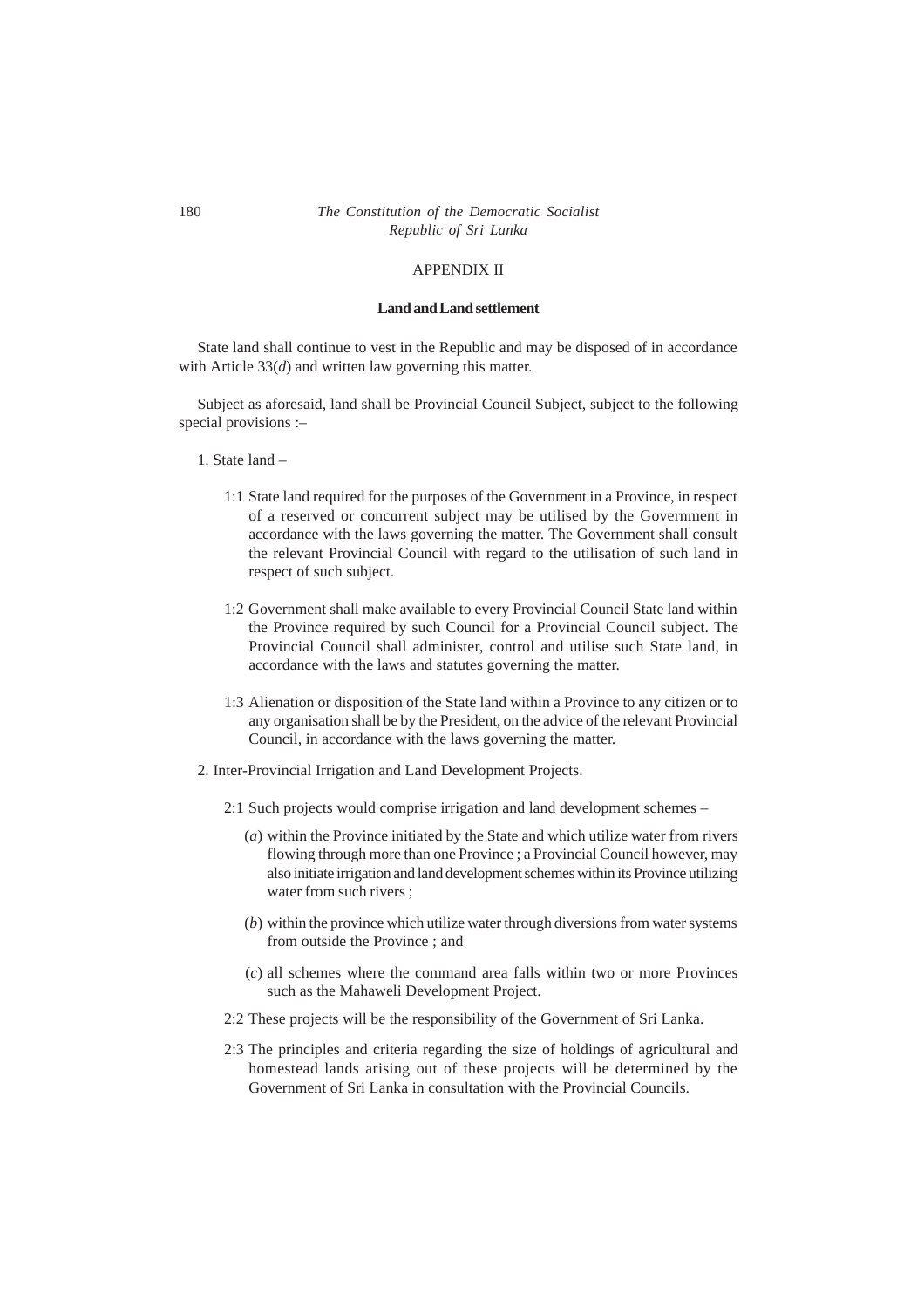- 2:4 The selection of allotees for such lands will be determined by the Government of Sri Lanka having regard to settler selection criteria including degree of landlessness, income level, size of family and agricultural background of the applicants. The actual application of these principles, selection of allottees and other incidential matters connected thereto will be within the powers of the Provincial Councils.
- 2:5 The distribution of all allotments of such land in such projects will be on the basis of national ethnic ratio. In the distribution of allotments according to such ratios, priority will be given to persons who are displaced by the project, landless of the District in which the project is situated and thereafter the landless of the Province.
- 2:6 Where the members of any community do not, or are unable to take their entitlements of allotments from any such project, they would be entitled to receive an equivalent number of allotments in another Inter-Provincial Irrigation or Land Development Scheme. This unused quota should be utilized within a given timeframe.
- 2:7 The distribution of allotments in such projects on the basis of the aforesaid principles would be done as far as possible so as not to disturb very significantly the demographic pattern of the Province and in accordance with the principle of ensuring community cohesiveness in human settlements.
- 2:8 The administration and management of such projects will be done by the Government of Sri Lanka.
- 3. National Land Commission.
	- 3:1 The Government of Sri Lanka shall establish a National Land Commission which would be responsible for the formulation of national policy with regard to the use of State land. This Commission will include representatives of all Provincial Councils in the Island.
	- 3:2 The National Land Commission will have a Technical Secretariat representing all the relevant disciplines required to evaluate the physical as well as the socioeconomic factors that are relevant to natural resources management.
	- 3:3 National policy on land use will be based on technical aspects (not on political or communal aspects), and the Commission will lay down general norms in regard to the use of land, having regard to soil, climate, rainfall, soil erosion, forest cover, environmental factors, economic viability, &c.
	- 3:4 In the exercise of the powers devolved on them, the powers shall be exercised by the Provincial Councils having due regard to the national policy formulated by the National Land Commission.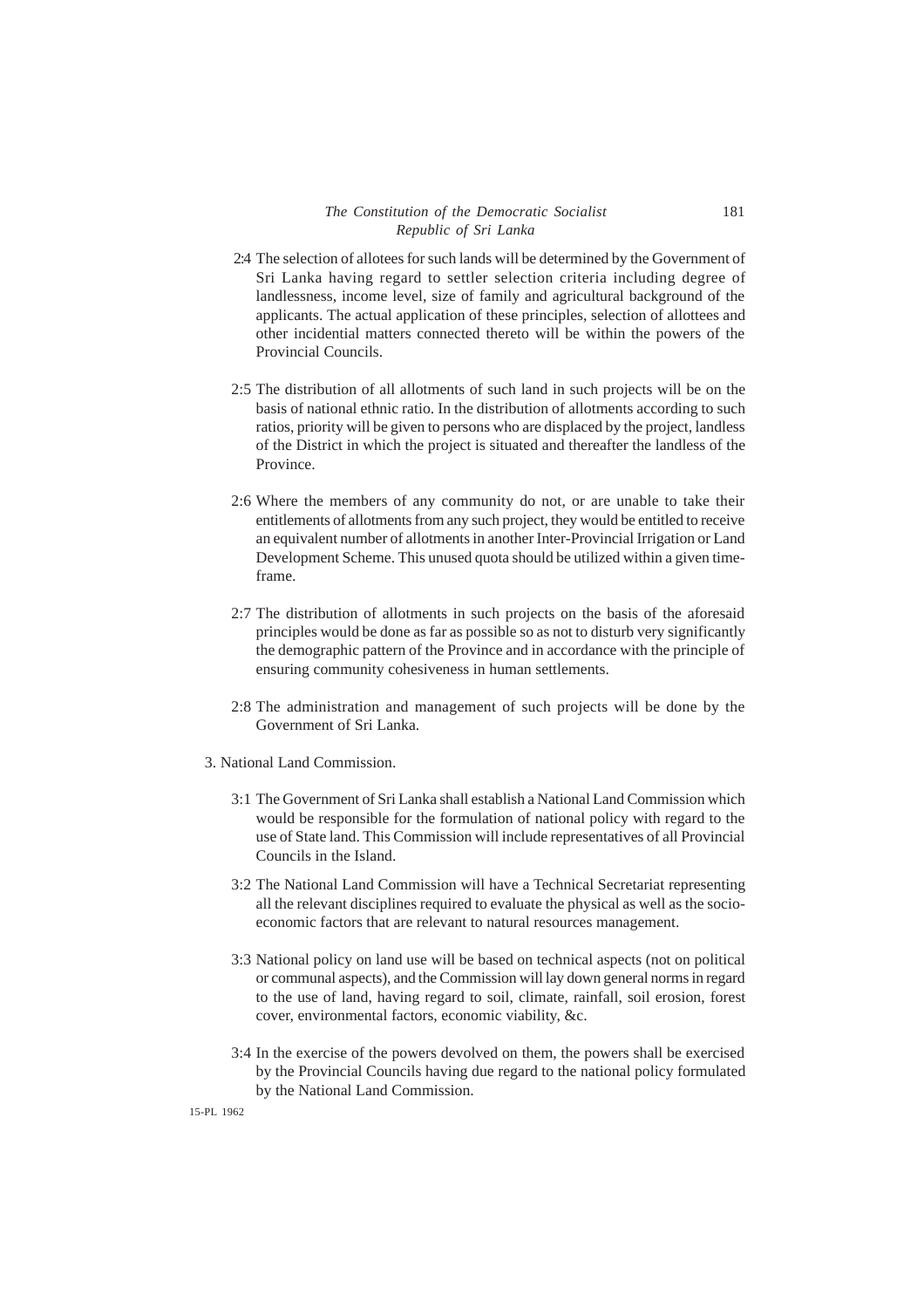## APPENDIX III

#### **Education**

- 1. Provision of faclities for all State Schools other than specified schools (Specified Schools will be National Schools, Special Schools for Service Personnel and schools for specified development schemes).
- 2. Supervision of the management of
	- (*a*) all pre-schools ; and
	- (*b*) all State schools other than specified schools indicated above.

(In order to ensure standards the Ministry of Education will retain the right to inspect and supervise the management of schools).

- 3. The transfer and disciplinary control of all educational personnel, *i. e*. Teachers, Principals and Education Officers, Officers belonging to a National Service but serving the Provincial Authority on secondment will have the right of appeal to the Pubilc Service Commission. Officers belonging to the Provincial Public Service will have a right to appeal to the Public Service Commission against dismissal.
- 4. Recruitment into the Teaching Service of those with diplomas and degrees, from Colleges of Education and Universities, recognised as teaching qualifications.
- 5. Until adequate numbers of these categories are available recruitment into the Teaching Service will be on the results of recruitment examinations conducted by the Public Service Commission. On the results of these examinations interviews and selection will be conducted together with the Provincial Authorities.
- 6. Appointment of Principals of all schools other than those in 1A, B, C categories. (Criteria will be laid down by the Minister of Education).
- 7. Appointment of Principals of 1A, B, C schools will be by the Secretary to the Ministry of the Minister in charge of the subject of Education of the Public Service Commission.
- 8. Training of teachers and other educational personnel will come within the purview of the National Institute of Education. Provincial Authorities will indicate their needs to the National Institute of Education.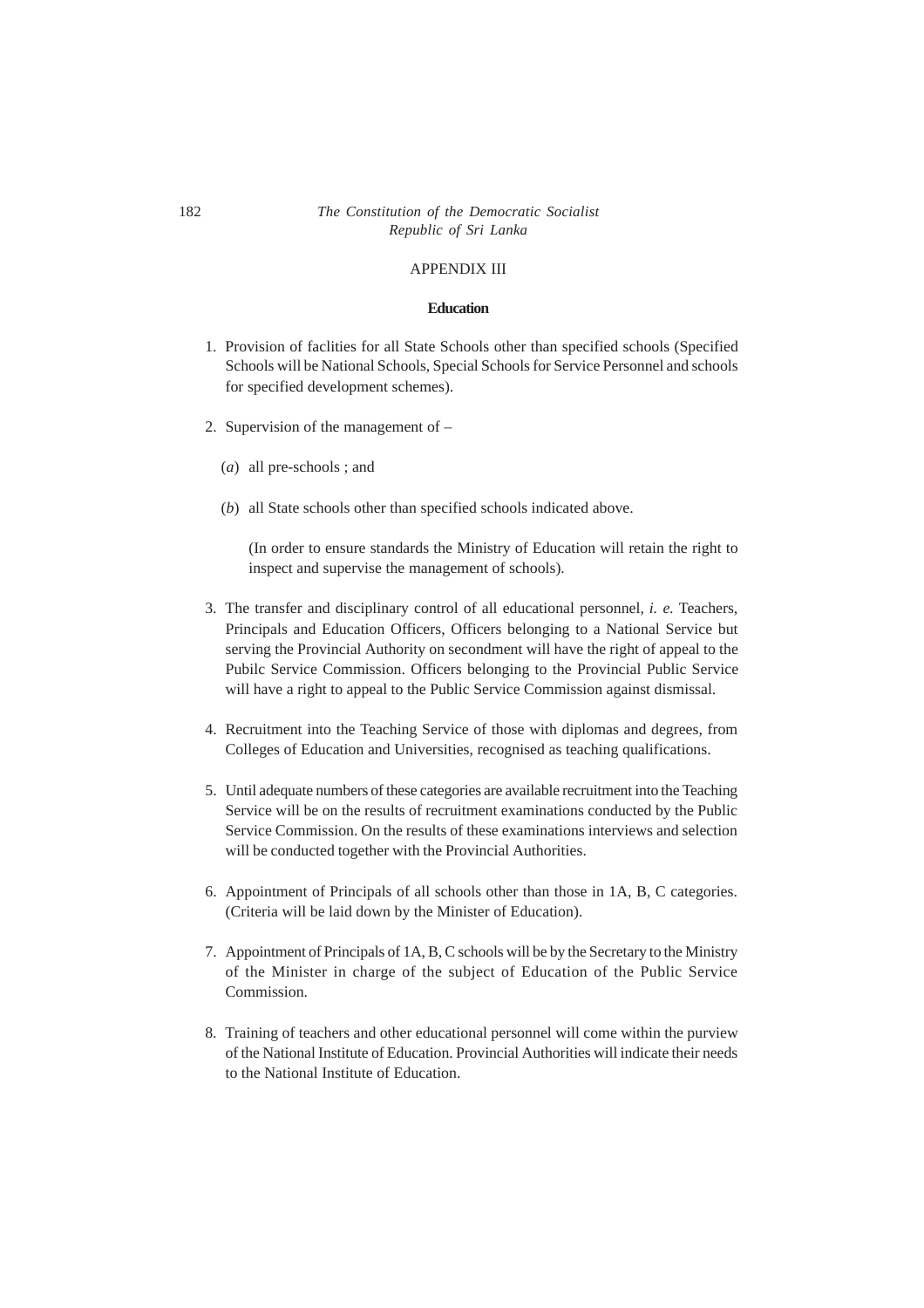- 9. Appointment of Provincial Boards of Education which will have the advisory functions, will be the responsibility of the Minsiter of Education. However, this will be done with the concurrence of the Chief Minister of the Provincial Authority.
- 10. Provincial Authorities will establish School Boards conforming to the specifications laid down by the Ministry of Education.
- 11. Provincial Authorities will supervise the working of School Boards.
- 12. Preparation of plans (educational development plan and annual implementation plan) will be the responsibility of the Provincial Authority.
- 13. Implementation of the Annual Education Development Plan.
- 14. Appraisal of the performance of Principals, Teachers and Education Officers.
- 15. Conducting of in-service training programmes for which prior approval of the National Institute of Education has been obtained.
- 16. Conducting of local examinations approved by the Commissioner-General of Examinations.
- 17. Implementation of non-formal education programmes.
- 18. Registration and supervision of pre-schools.
- 19. Obtaining the approval of the National Institute of Education for local variations in the primary curriculum and selected subjects in the secondary curriculum.
- 20. Construction and maintenance of educational buildings, libraries and playgrounds.
- 21. Procuring and distribution of teaching aids,visual aids and audio visual materials, furniture and other equipment.
- 22. Procuring and distribution of science equipment other than certain specified items indicated by the Ministry.
- 23. Production and distribution of school textbooks after approval by the Ministry.
- 24. Organization and development of school libraries in accordance with guidelines given by the National Library Services Board.

(Above based on the recommendations of Committee I of the Political Parties Conference)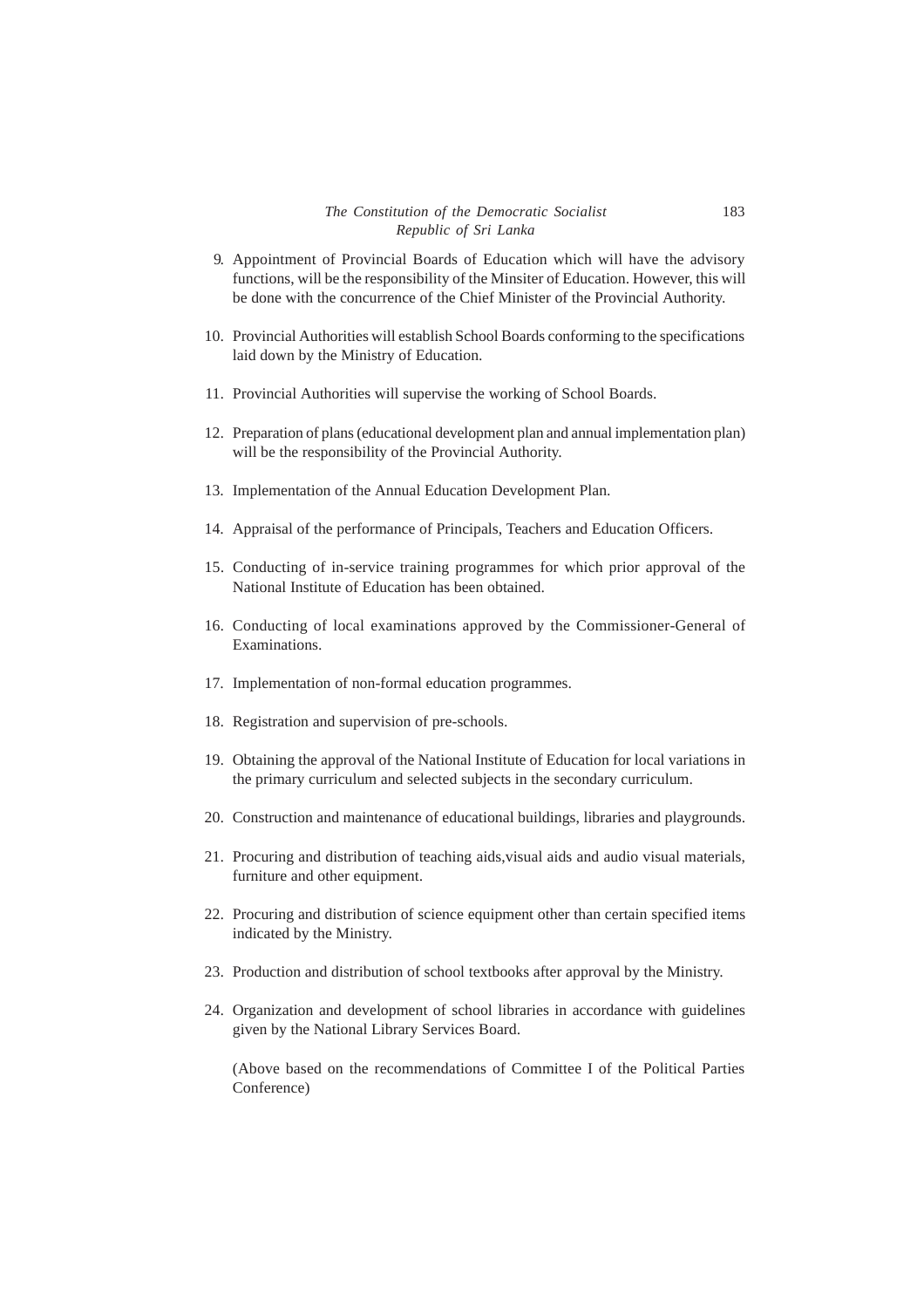#### **L**IGT II

## **(Reserved List)**

*National Policy on all Subjects and Functions.*

*Defence and National Security* : Internal Security ; Law and order and prevention and detection of crime except do the extent specified in item 1 of List I.

This would include –

- (*a*) Defence of Sri Lanka and every part thereof including preparation for defence and all such acts as may be conducive in times of war to its prosecution and after its termination, to effective demobilisation ;
- (*b*) Naval, military and air forces ; any other armed forces of the Government of Sri Lanka ;
- (*c*) Deployment of any armed force of the Government of Sri Lanka or any other force subject to the control of the Government of Sri Lanka or any contingent or unit thereof in any Province in aid of the civil power ; powers, jurisdiction, privileges and liabilities of the members of such forces while on such deployment ;
- (*d*) Delimitation of cantonment areas, local self-government in such areas, the constitution and powers within such areas of cantonment authorities and the regulation of house accommodation (including the control of rents) in such areas ;
- (*e*) Naval, military and air force works ;
- (*f*) Arms, firearms, ammunition and explosives ;
- (*g*) Atomic energy and mineral resources necessary for its production ;
- (*h*) Industries declared by Parliament by law to be necessary for the purpose of defence or for the prosecution of war ;
- (*i*) Criminal Investigation Department ;
- (*j*) Preventive detention for reasons connected with Defence, Foreign Affairs, or the security of Sri Lanka, persons subjected to such detention ; and
- (*k*) Extension of the powers and jurisdiction of members of a police force belonging to any Province to any area outside that Province, but not so as to enable the police of one Province to exercise powers and jurisdiction in any area outside that Province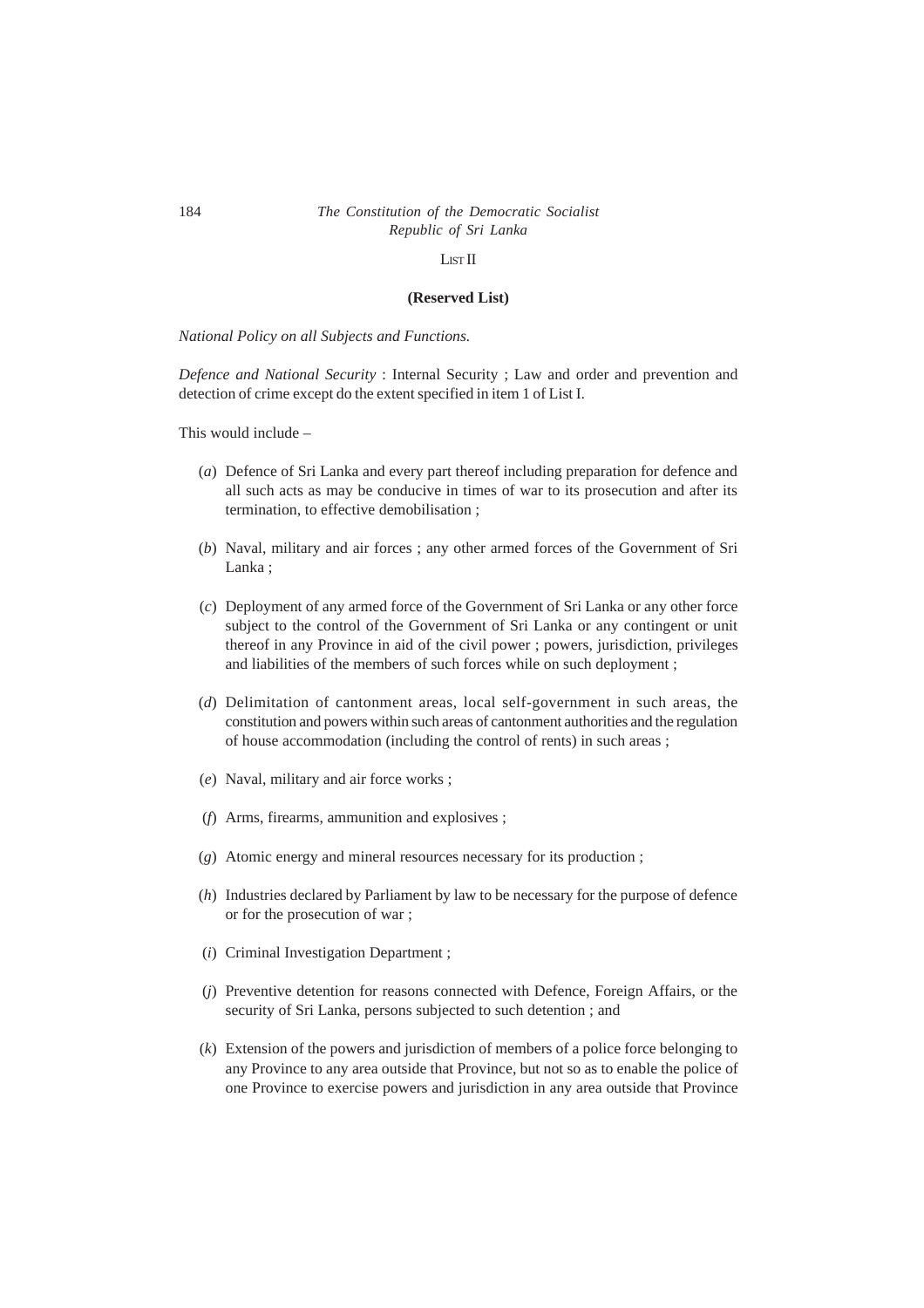without the consent of the Provincial Council in which such area is situated ; extension of the powers and jurisdiction of members of a police force belonging to any Province to railway areas outside that Province.

*Foreign Affairs*

This would include –

- (*a*) Foreign Affairs ; all matters which bring the Government of Sri Lanka into relation with any foreign country ;
- (*b*) Diplomatic, consular and trade repersentation ;
- (*c*) United Nations Organization ;
- (*d*) Participation in international conferences, associations and other bodies and implementing of decisions made thereat ;
- (*e*) Entering into treaties and agreements with foreign countries and implementing treaties, agreements and conventions with foreign countries ;
- (*f*) War and peace ; and
- (*g*) Foreign jurisdiction.

*Posts and Telecommunications ; Broadcasting ; Television*

This would include –

- (*a*) Posts and telegraphs ; telephones ; wireless, boradcasting and other like forms of communications ; and
- (*b*) Sanctioning of cinematograph films for exhibition.

*Justice in so far as it relates to the judiciary and the courts structure.*

This would include –

- (*a*) Constitution, organisation, jurisdiction and powers of the Supreme Court (including contempt of such Court) and the fees taken therein ; persons entitled to practise before the Supreme Court, Court of Appeal and other Courts ;
- (*b*) Constitution, organisation, jurisdiction and powers of the Court of Appeal and the fees taken therein ; and
- (*c*) Jurisdiction and powers of all courts, except the Supreme Court and the Court of Appeal.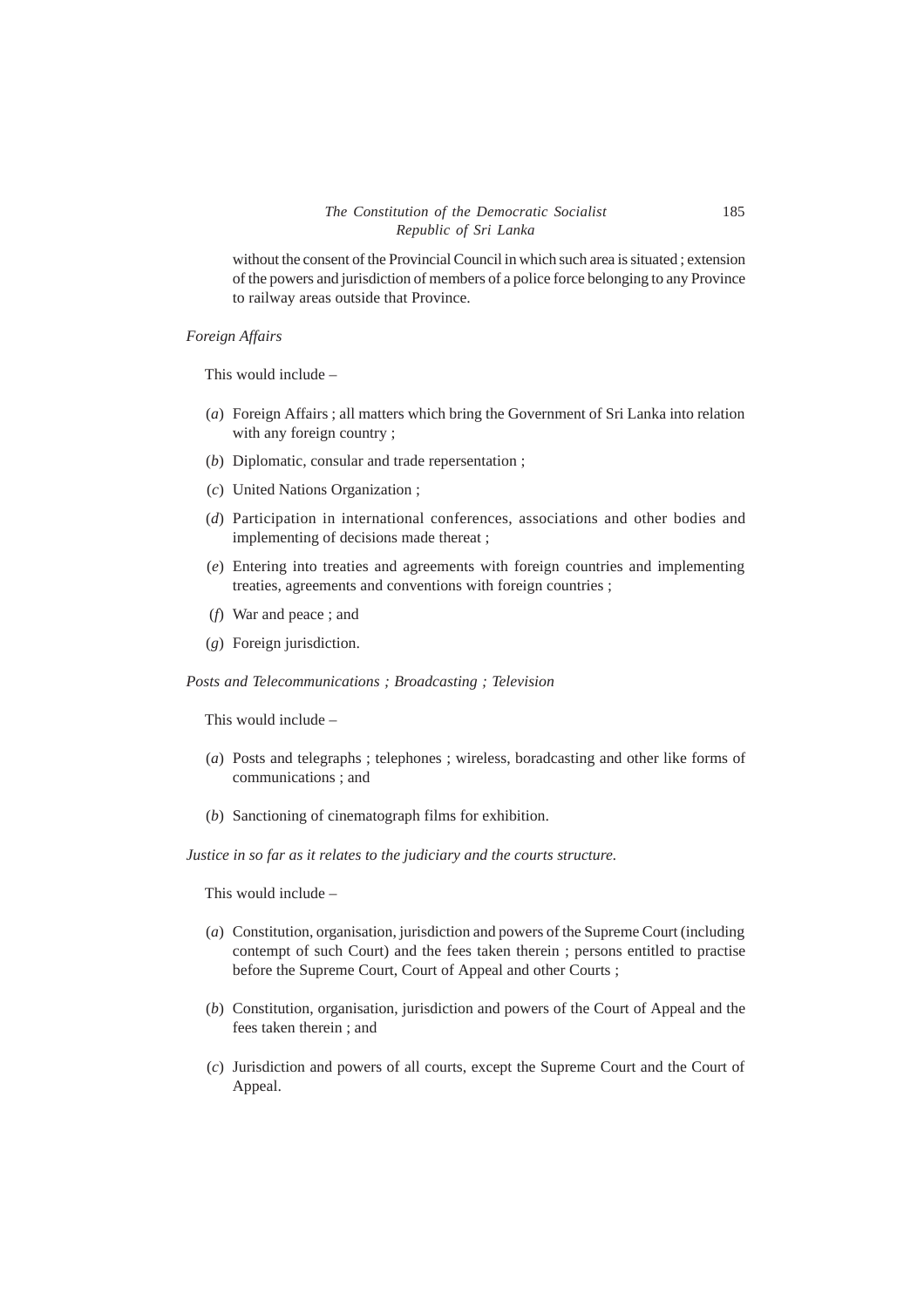*Finance in relation to national revenue, monetary policy and external resources ; customs.*

This would include –

- (*a*) Public debt of the Government of Sri Lanka ;
- (*b*) Currency, coinage and legal tender ; foreign exchange ;
- (*c*) Foreign loans ;
- (*d*) Central Bank ;
- (*e*) National Savings Bank ;
- (*f*) Lotteries organised by the Government of Sri Lanka or a Provincial Council ;
- (*g*) Banking ;
- (*h*) Bills of exchange, cheques, promissory notes and other like instruments ;
- (*i*) Insurance ;
- (*j*) Stock exchanges and futures markets ;
- (*k*) Audit of the accounts of the Government of Sri Lanka and of the Provinces ;
- (*l*) Taxes on income, capital and wealth of individuals, companies and corporations ;
- (*m*) Customs duties, including import and export duties and excise duties;
- (*n*) Turnover taxes and stamp duties, except to the extent specified in List I ;
- (*o*) any other tax or fee not specified in List I.

## *Foreign Trade ; Inter-Province Trade and Commerce*

This would include –

- (*a*) Trade and commerce with foreign countries ; import and export across customs frontiers ; definition of customs frontiers ; and
- (*b*) Inter-province trade and commerce.

## *Ports and Harbours*

This would include –

(*a*) Ports declared by or under law made by Parliament or existing law to be major ports including their delimitation and the constitution and powers of port authorities therein ; and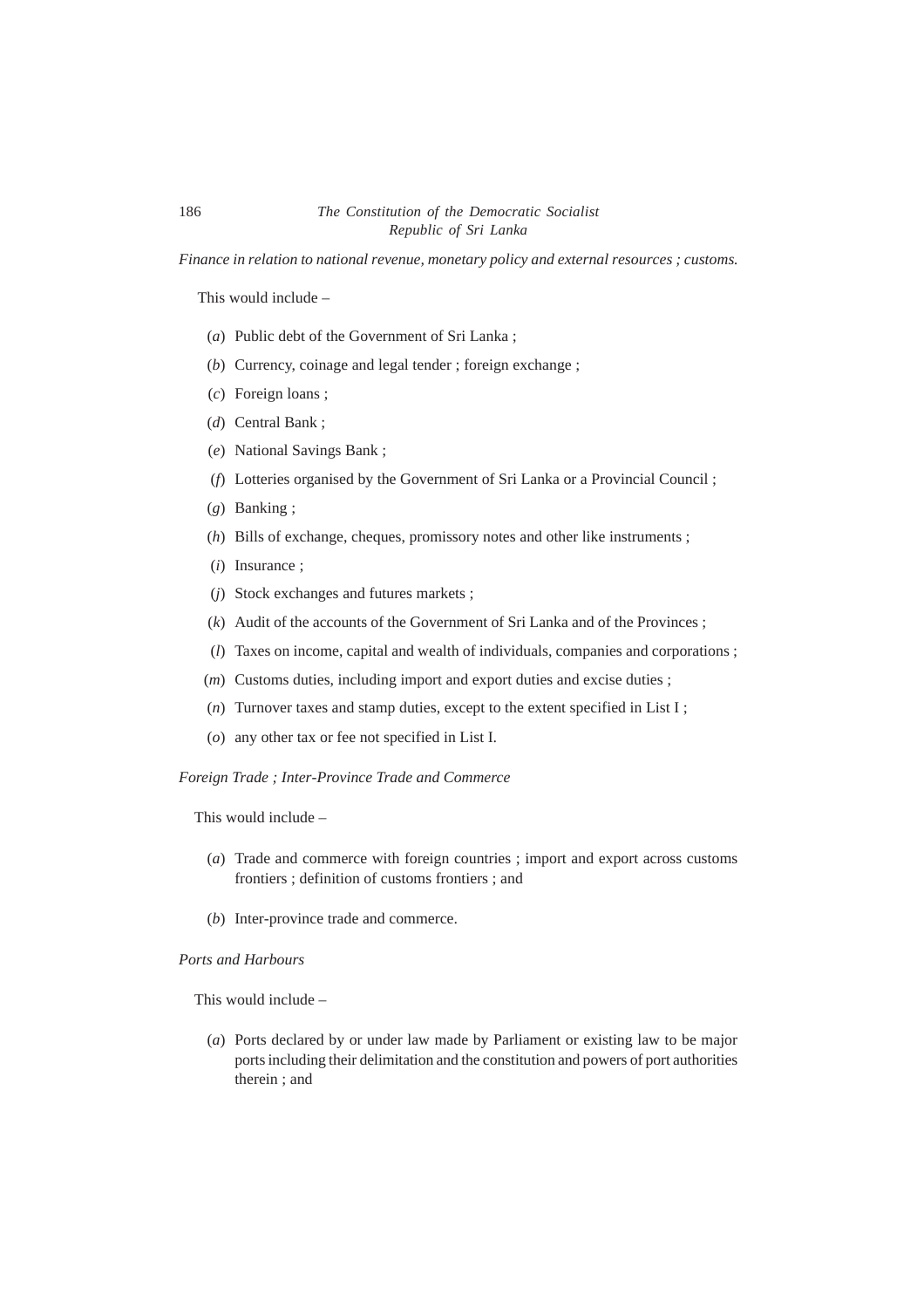(*b*) Port quarantine, including hospitals connected therewith ; seamen's and marine hospitals.

#### *Aviation and Airports*

This would include –

Airways ; aircraft and air navigation ; provision of aerodromes ; regulation and organisation of air traffic and of aerodromes ; provision for aeronautical education and training and regulation of such education and training provided by Provinces and other agencies.

#### *National Transport*

This would include –

- (*a*) Railways ;
- (*b*) Highways declared by or under law made by Parliament to be national highways ; and
- (*c*) Carriage of passengers and goods by railway, land, sea or air or by national waterways in mechanically propelled vessels.
- *Rivers and Waterways ; Shipping and Navigation ; Maritime zones including Historical Waters, Territorial Waters, exclusive Economic zone and Continental Shelf and Internal Waters ; State Lands and Foreshore, Except to the Extent Specified in Item 18 of List I.*

This would include –

- (*a*) Piracies and crimes committed on the high seas or in the air ; offences against the law of nations committed on land or the high seas or in the air ;
- (*b*) Shipping and navigation on inland waterways, declared by Parliament by law to be national waterways, as regards mechanically propelled vessels ; the rule of the road on such waterways ;
- (*c*) Maritime shipping and navigation, including shipping and navigation on tidal waters ; provision of education and training for the mercantile marine and regulation of such education and training provided by Provinces and other agencies ;
- (*d*) Lighthouses, including lightships, beacons and other provision for the safety of shipping and aircraft ;
- (*e*) Regulation and development of inter province rivers ; and river valleys to the extent to which such regulation and development under the control of the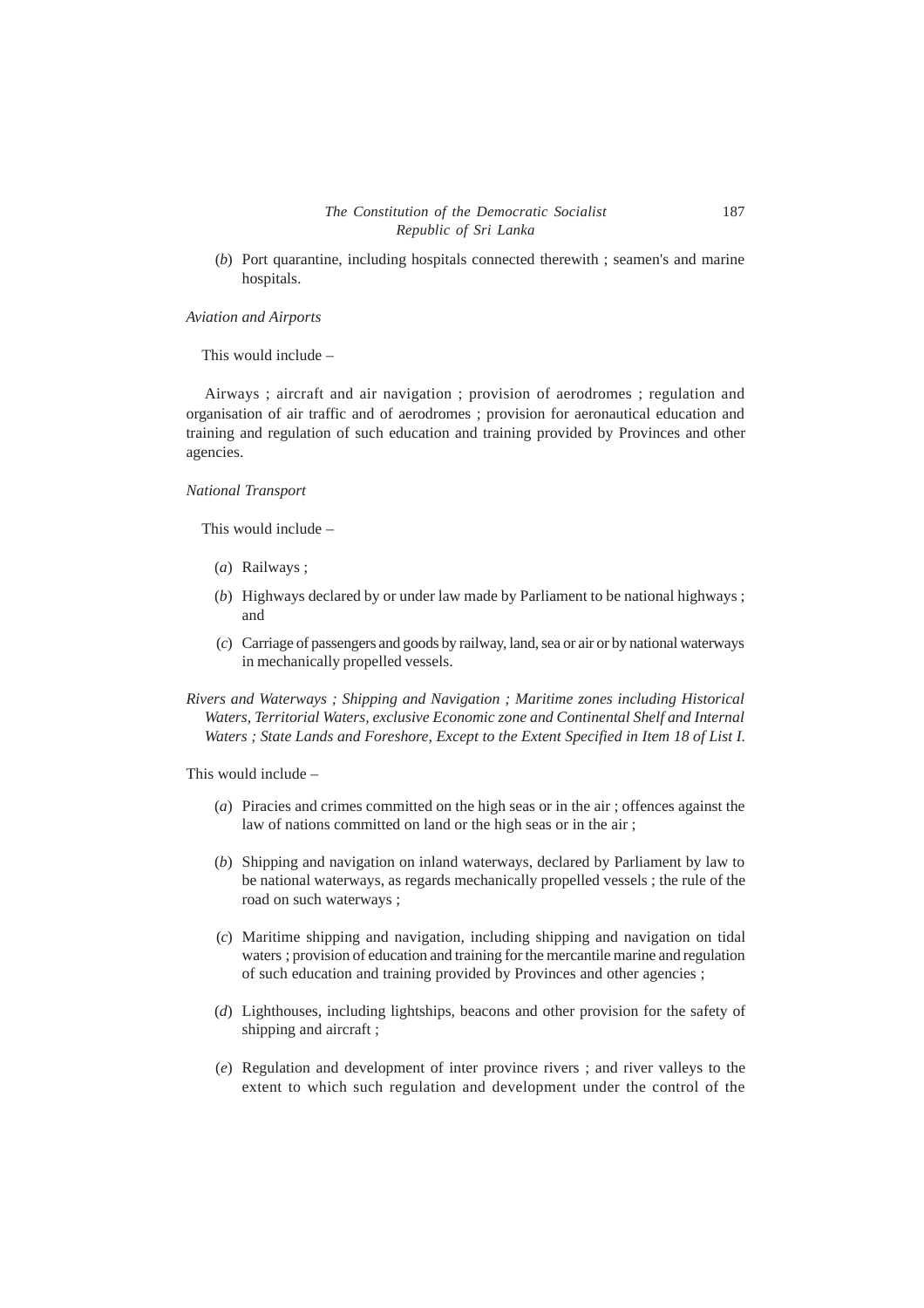Government of Sri Lanka is declared by Parliament by law to be expedient in the public interest ;

- (*f*) Fishing and fisheries beyond territorial waters ; and
- (*g*) Property of the Government of Sri Lanka and the revenue therefrom, but as regards property situated in a province, subject to statutes made by the Province save in so far as Parliament by law otherwise provides.

## *Minerals and Mines*

This would include –

- (*a*) Regulation and development of oilfields and mineral oil resources ; petroleum and petroleum products ; other liquids and substances declared by Parliament by law to be dangerously inflammable ; and
- (*b*) Regulation of mines and mineral development to the extent to which such regulation and developmet under the control of the Government of Sri Lanka is declared by Parliament by law to be expedient in the public interest.

*Immigration and Emigration and Citizenship*

This would include –

- (*a*) Citizenship, naturalization and aliens ;
- (*b*) Extradition ; and
- (*c*) Admission into and emigration and expulsion from, Sri Lanka ; passports and visas.

*Elections Including Presidential, Parliamentary, Provincial Councils and Local Authorities*

This would include –

Elections to Parliament, Provincial Councils, Local Authorities and to the Office of President ; the Department of Elections.

*Census and Statistics*

This would include –

(*a*) Census ; and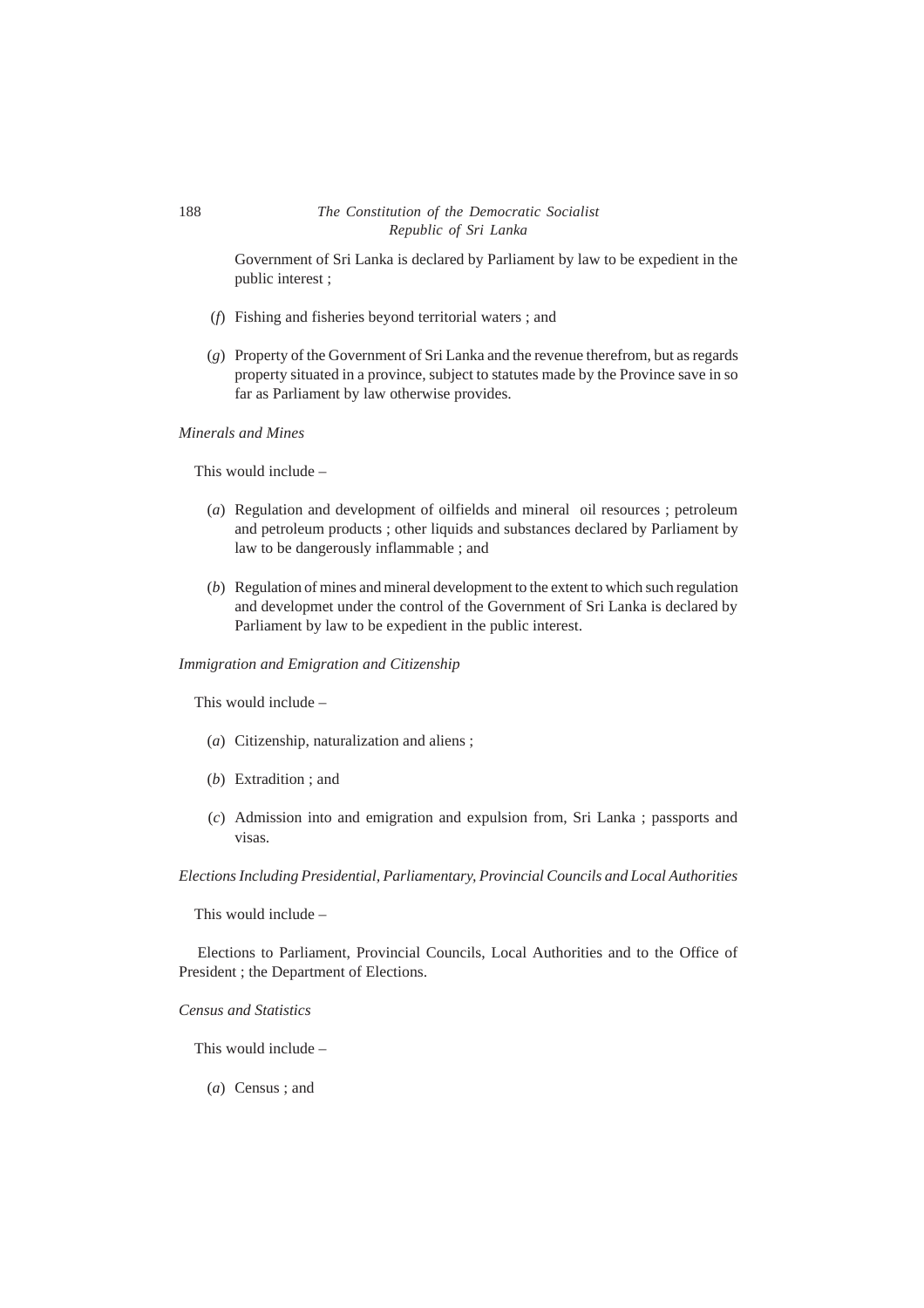(*b*) Inquiries, surveys and statistics for the purposes of any of the matters in this List.

*Professional Occupations and Training*

This would include –

- (*a*) Institutions, such as Universities, declared by Parliament by law to be institutions of national importance ;
- (*b*) Institutions for scientific or technical education by the Government of Sri Lanka wholly or in part and declared by Parliament by law to be institutions of national importance ;
- (*c*) Provincial agencies and institutions for
	- (i) professional, vocational or technical training, including the training of police officers ; or
	- (ii) the promotion of special studies or research ; or
	- (iii) scientific or technical assistance in the investigation or detection of crime ; and
- (*d*) Co-ordination and determination of standards in institutions for higher education or research and scientific and technical institutions.

*National Archives ; Archaeological Activities and Sites and Antiquities declared by or under any law made by Parliament to be of National Importance*

This would include –

Ancient and historical monuments and records and archacological sites and remains declared by or under law made by Parliament to be of national importance.

All Subjects and Functions not Specified in List I or List III including –

- (*a*) Pilgrimages to places outside Sri Lanka ;
- (*b*) Incorporation, regulation and winding up of trading corporations, including banking, insurance and financial corporations but not including co-operative societies ;
- (*c*) Incorporation, regulation and winding up of corporations, whether trading or not, with objects not confined to one province, but not including universities;
- (*d*) Patents, inventions and designs ; copyright, trade marks and merchandise marks ;
- (*e*) Establishment of standards of weight and measure ;
- (*f*) Establishment of standards of quality for goods to be exported out of Sri Lanka or transported from one province to another ;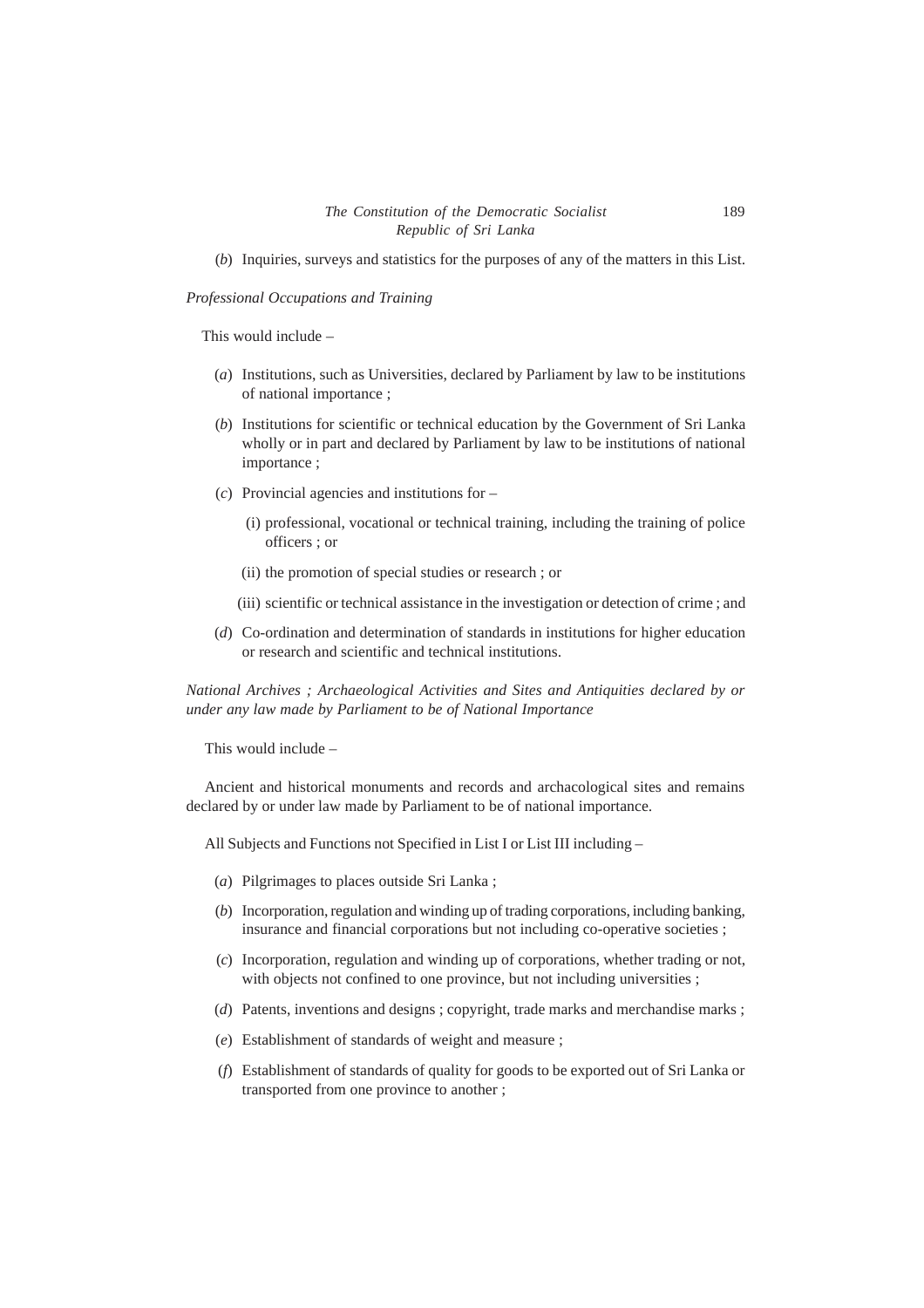- (*g*) Industries, the control of which by the Government of Sri Lanka is declared by Parilament by law to be expedient in the public interest ;
- (*h*) Regulation of labour and safety in mines ;
- (*i*) Manufacture, supply and distribution of salt by agencies of the Government of Sri Lanka ; regulation and control of manufacture, supply and distribution of salt by other agencies ;
- (*j*) Cultivation, manufacture and sale for export, of opium ;
- (*k*) Industrial disputes concerning employees of the Government of Sri Lanka ;
- (*l*) Institutions such as Museums and War Memorials financed by the Government of Sri Lanka wholly or in part and declared by Parliament by law to be institutions of national importance ;
- (*m*) The Survey of Sri Lanka, the Geological, Botanical, Zoological and Anthropological Surveys of Sri Lanka ; Meteorological organizations ;
- (*n*) National Pubilc Services ; National Public Service Commission ;
- (*o*) Pensions, that is to say, pensions payable by the Government of Sri Lanka or out of the Consolidated Fund ;
- (*p*) Salaries and allowances of Members of Parliament and the Speaker and Deputy Speaker of Parliament ;
- (*q*) Powers, privileges and immunities of Parliament and of the members and the Committees of Parilament ; enforcement of attendance of persons for giving evidence or producing documents before Committees of Parliament or Commissions appointed by Parliament ;
- (*r*) Emoluments, allowances, privileges and rights in respect of leave of absence, of the President and Governors ; salaries and allowances of the Ministers of the Government of Sri Lanka ; the salaries, allowances and rights in respect of leave of absence and other conditions of service of the Auditor-General ;
- (*s*) Inter-Province migration ; inter-province quarantine ;
- (*t*) Offences against laws with respect to any of the matters in this List ; and
- (*u*) Fees in respect of any of the matters in this List, but not including fees taken in any Court.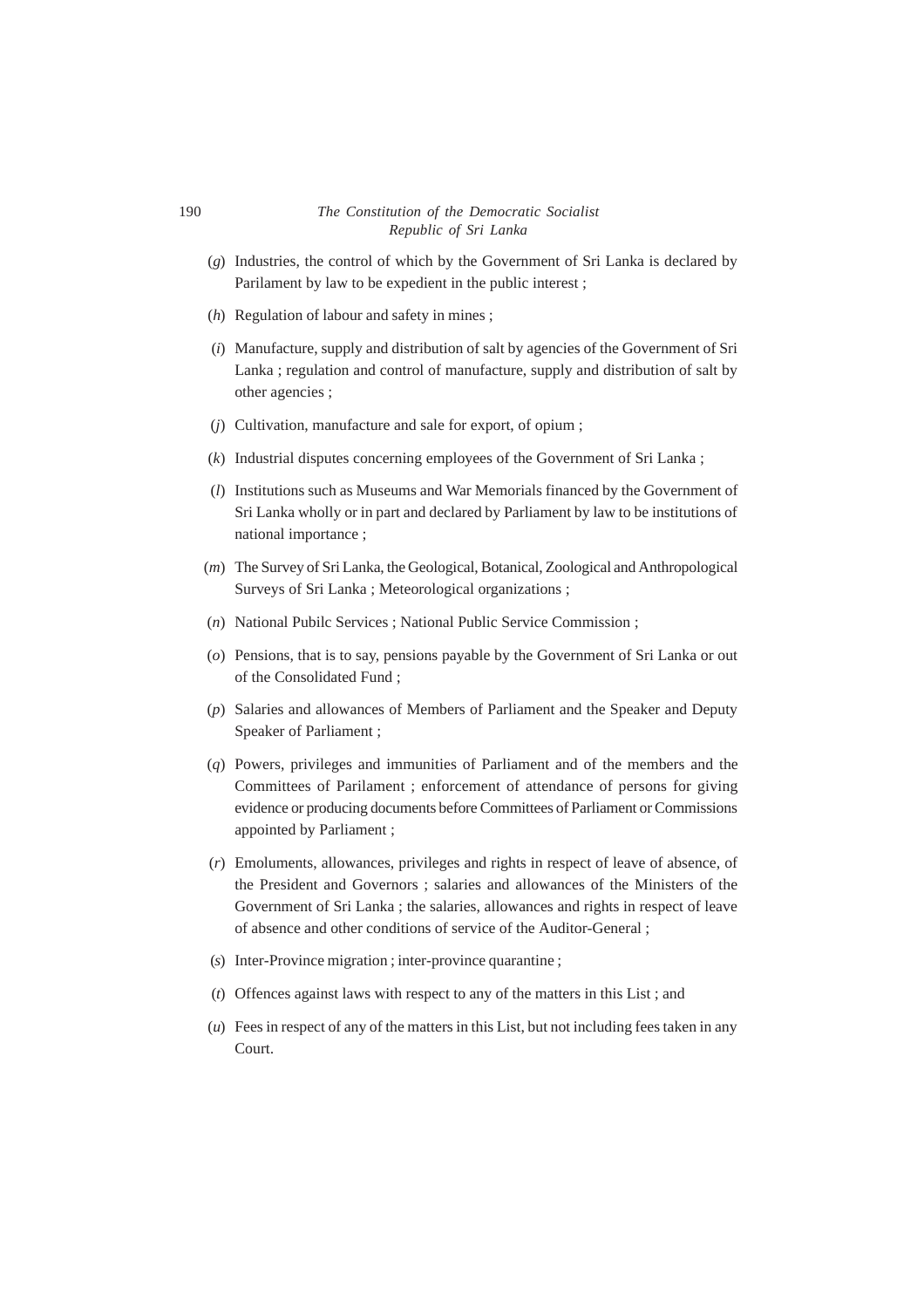#### LIST III

## **(***Concurrent List***)**

- 1. Planning
	- 1:1 Formulation and appraisal of plan implementation strategies at the provincial level ;
	- 1:2 Progress control ;
	- 1:3 Monitoring progress of public and private sector investment programmes ;
	- 1:4 The evaluation of the performance of institutions and enterprises engaged in economic activities ;
	- 1:5 The presentation of relevant data in the achievement of plan targets ;
	- 1:6 The dissemination of information concerning achievement of plan targets ;
	- 1:7 Publicity of implementation programmes ;
	- 1:8 Manpower planning and employment Data Bank ;
	- 1:9 Nutritional planning and programmes.
- 2. and 3. Education and Educational Services.– Education, except to the extent specified in items 3 and 4 of List 1.
- 4. Higher Education
	- 4:1 The establishment and maintenance of new Universities.
	- 4:2 The establishment of degree awarding institutions under the Universities (Amendment) Act, No. 07 of 1985 and other institutions for tertiary, technical and post-school education and training.
- 5. National Housing and Construction.– The promotion of integrated planning and implementation of economic, social and physical development of urban development areas.
- 6. Acquisition and requisitioning of Property.
- 7. Social Services and Rehabilitation
	- 7:1 Relief, rehabilitation and resettlement of displaced persons ;
	- 7:2 Relief of distress due to floods, droughts, epidemics or other exceptional causes and rehabilitation and resettlement of those affected ;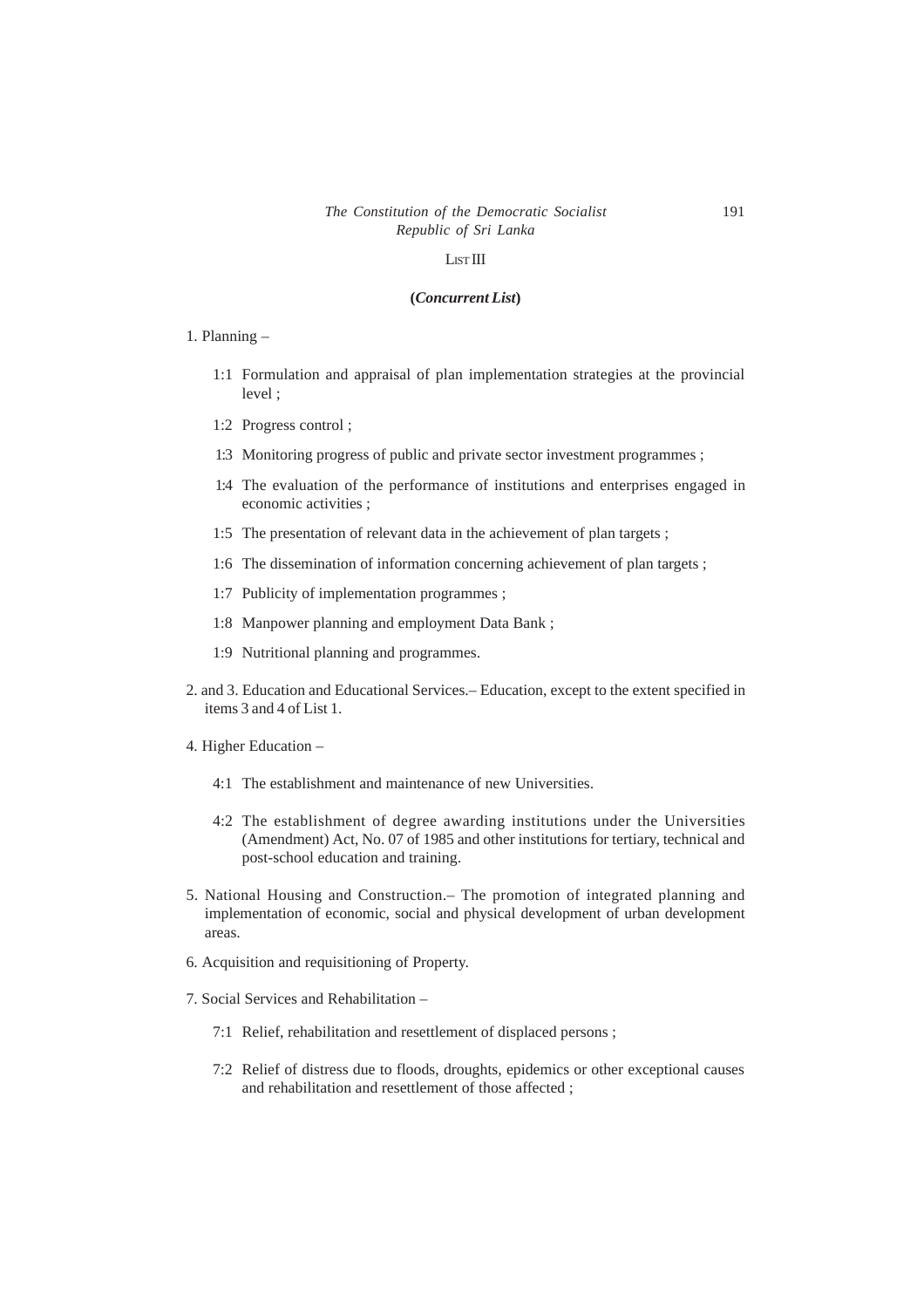- 7:3 Restoration, reconstruction and rehabilitation of towns, villages, public institutions and properties, industries, business places, places of worship and other properties destroyed or damaged, grant of compensation or relief to persons or institutions who have sustained loss or damage and the reorganization of civil life.
- 8. Agricultural and Agrarian Services
	- 8:1 Establishment and promotion of agro-linked industries, the establishment and maintenance of farms and supervision of private nurseries ;
	- 8:2 Soil conservation ;
	- 8:3 Plant pests.
- 9. Health
	- 9:1 Schools for training of Auxiliary Medical Personnel ;
	- 9:2 The supervision of private medical care, control of nursing homes and of diagnostic facilities within a Province ;
	- 9:3 Population control and family planning ;
	- 9:4 Constitution of Provincial Medical Boards.
- 10. Registration of births, marriages and deaths.
- 11. Renaming of Towns and Villages.
- 12. Private lotteries within the Province.
- 13. Festivals and Exhibitions.
- 14. Rationing of food and maintenance of food stocks.
- 15. Co-operatives– Co-operative Banks.
- 16. Surveys For the purpose of any of the matter enumerated in the Provincial or Concurrent List.
- 17. Irrigation
	- 17:1 Water storage and management, drainage and embankments, flood protection, planning of water resources ;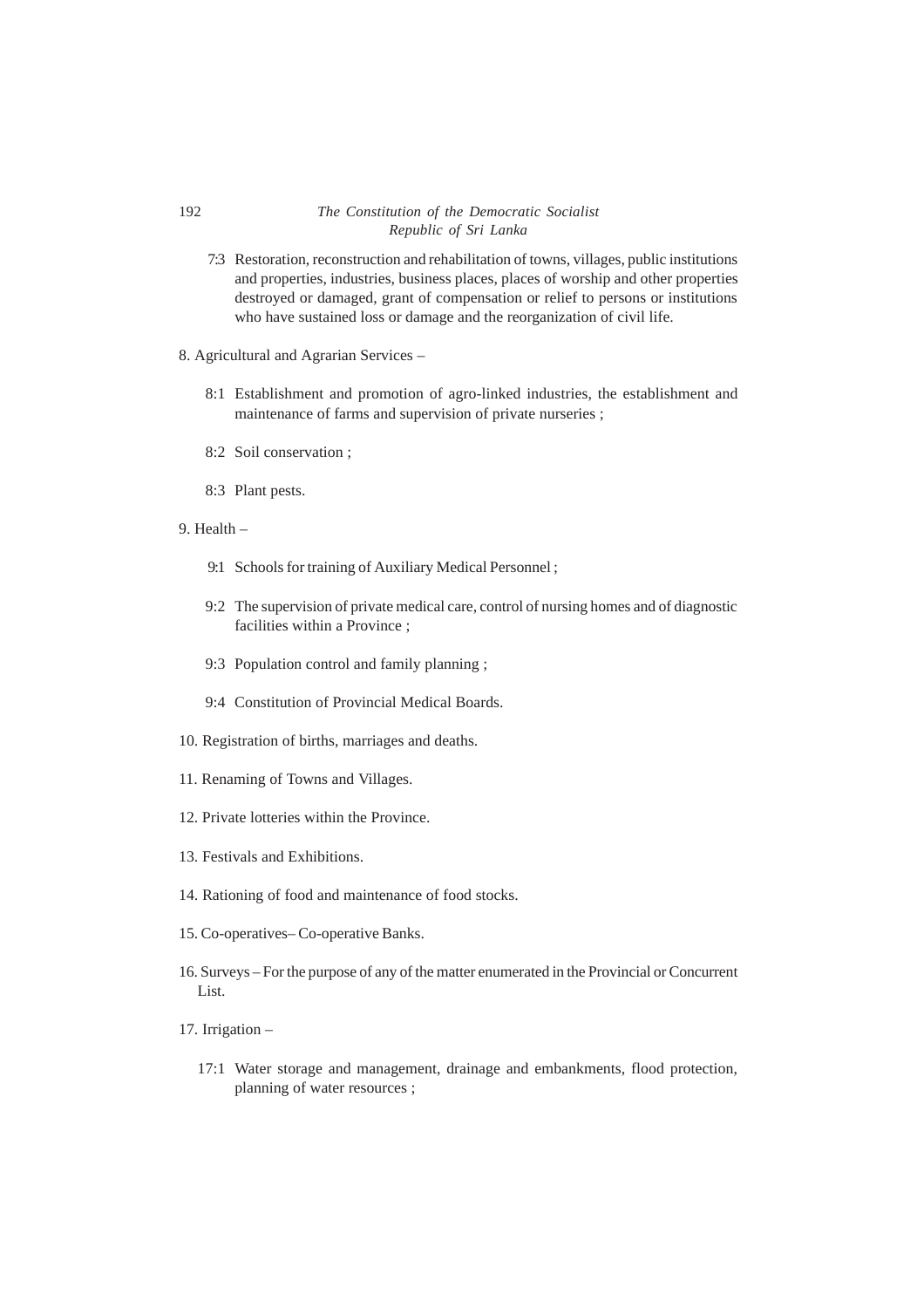- 17:2 Services provided for inter-provincial land and irrigation schemes, such as those relating to rural development, health, education, vocational training, co-operatives and other facilities.
- 18. Social Forestry and protection of wild animals and birds.
- 19. Fisheries Other than fishing beyond territorial waters.
- 20. Animal Husbandry
	- 20:1 Production, processing, distribution and sale of livestock and livestock products ;
	- 20:2 Veterinary training services and research, inclusive of the provision of science laboratories and science equipment ;
	- 20:3 Animal breeding, care and health ;
	- 20:4 The establishment of pastures.
- 21. Employment
	- 21:1 Employment planning at Provincial level ;
	- 21:2 Special Employment programmes relating to the Province ;
	- 21:3 Promotion of youth employment activities relating to the Province ;
	- 21:4 Technical Manpower Development Programmes in relation to the Province.
- 22. Tourism.– Development and control of the Tourist Industry in the Province.
- 23. Trade and commerce in, and the production, supply and distribution of
	- (*a*) the products of any industry where the control of such industry by the Government is delcared by Parliament by law to be expedient in the public interest and imported goods of the same kind as such products ; and
	- (*b*) foodstuffs and cattle fodder.
- 24. Newspapers, books and periodicals and printing presses.
- 25. Offences against statutes with respect to any matters specified in this List.
- 26. Fees in respect of any of the matters in this List, excluding fees taken in any Court.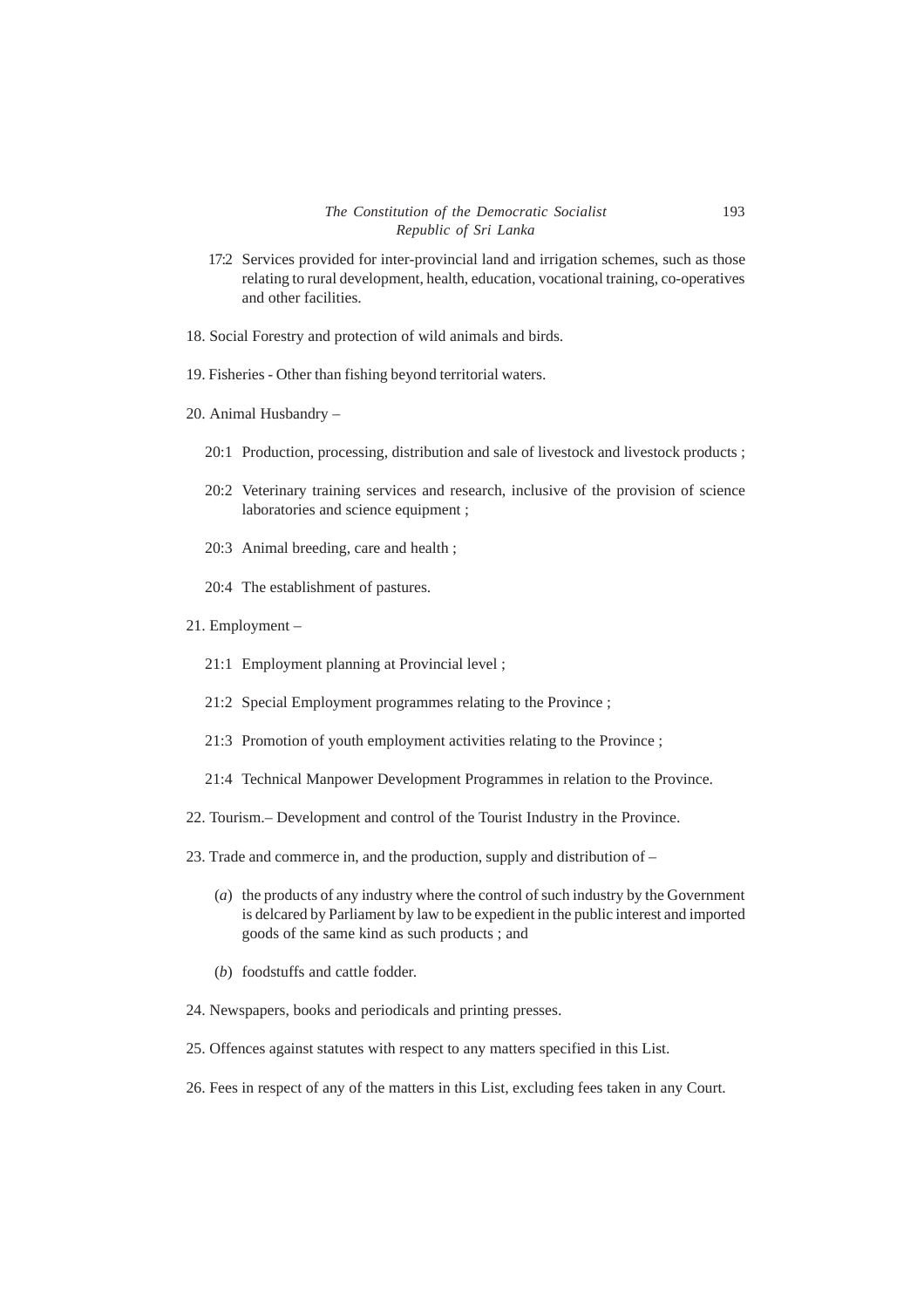- 27. Charities and charitable institutions, charitable and religious endowments and religious institutions.
- 28. Price control.
- 29. Inquiries and statistics for the purpose of any of the matters in this List or in the Provincial Council List.
- 30. Adulteration of foodstuffs and other goods.
- 31. Drugs and Poisons.
- 32. Extension of electrification within the Province and the promotion and regulation of the use of electricity within the Province.
- 33. Protection of the environment.
- 34. Archaeological sites and remains, other than those declared by or under any law made by Parliament to be of national importance.
- 35. Prevention of the extension from one Province to another of infectious or contagious diseases or pests affecting human beings, animals or plants.
- 36. Pilgrimages.